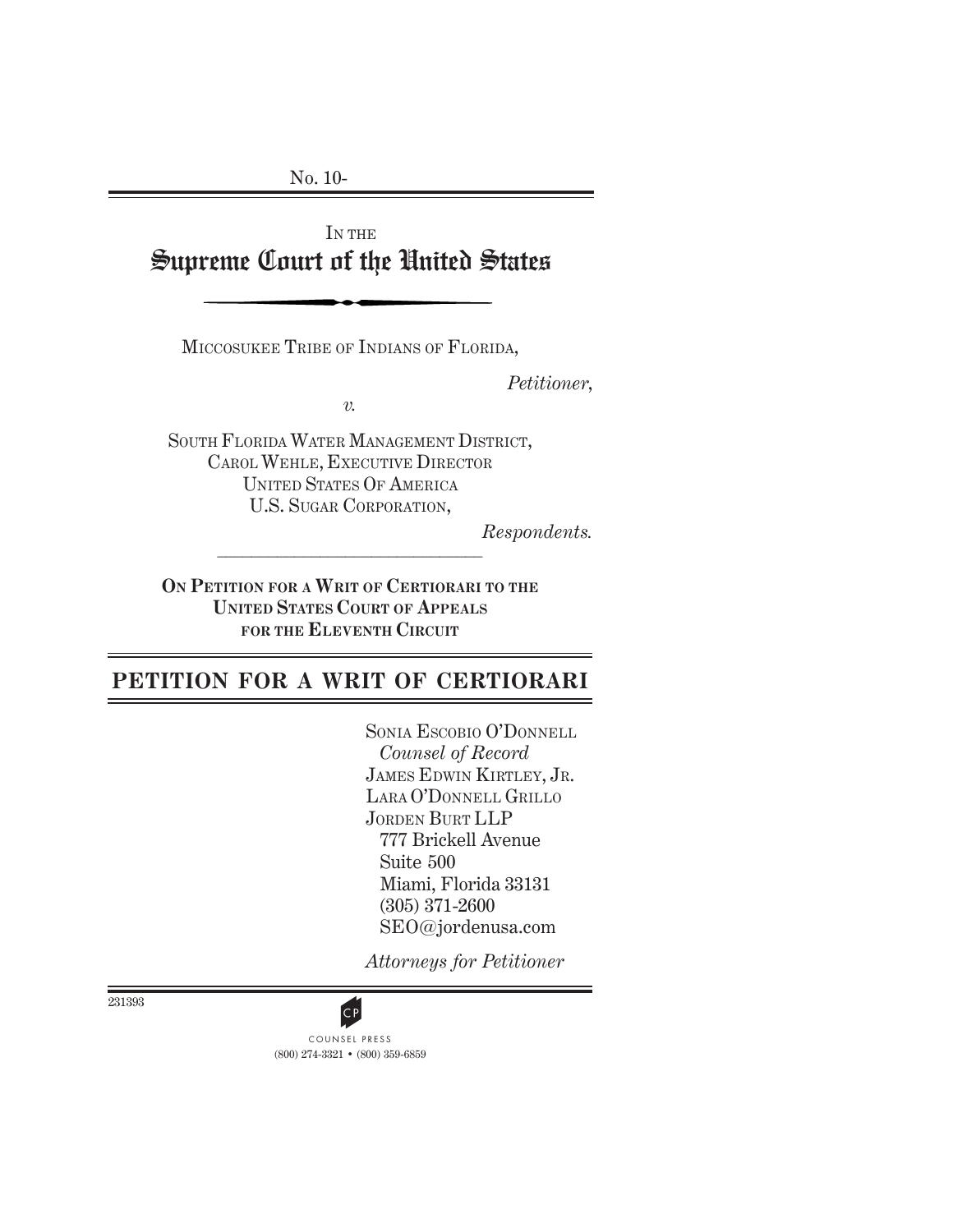#### **QUESTIONS PRESENTED**

The Clean Water Act ("CWA") unambiguously prohibits the "addition" of any pollutants to "navigable waters" without a National Pollutant Discharge Elimination System ("NPDES") permit. The "unitary waters" theory – discussed and questioned by this Court in *South Florida Water Management District v. Miccosukee Tribe of Indians*, 541 U.S. 95 (2004) ("*Miccosukee*") – posits that all of the "navigable waters" of the United States constitute a single body such that the transfer of water from any one body of "navigable waters" to any other could never be an "addition" within the meaning of the statute. The Environmental Protection Agency ("EPA") Regulation at issue in this case adopts the "unitary waters" theory.

The question presented is whether the Eleventh Circuit's decision according deference to the EPA's "unitary waters" theory Regulation is contrary to the CWA's unambiguous language, which, as this Court suggested in *Miccosukee*, prohibits the transfer or discharge of a pollutant from one meaningfully distinct body of water to another without a NPDES permit; and whether the court of appeals' decision violates the separation of powers doctrine by effectively allowing the manipulation of a federal lawsuit by an agency of the Executive Branch.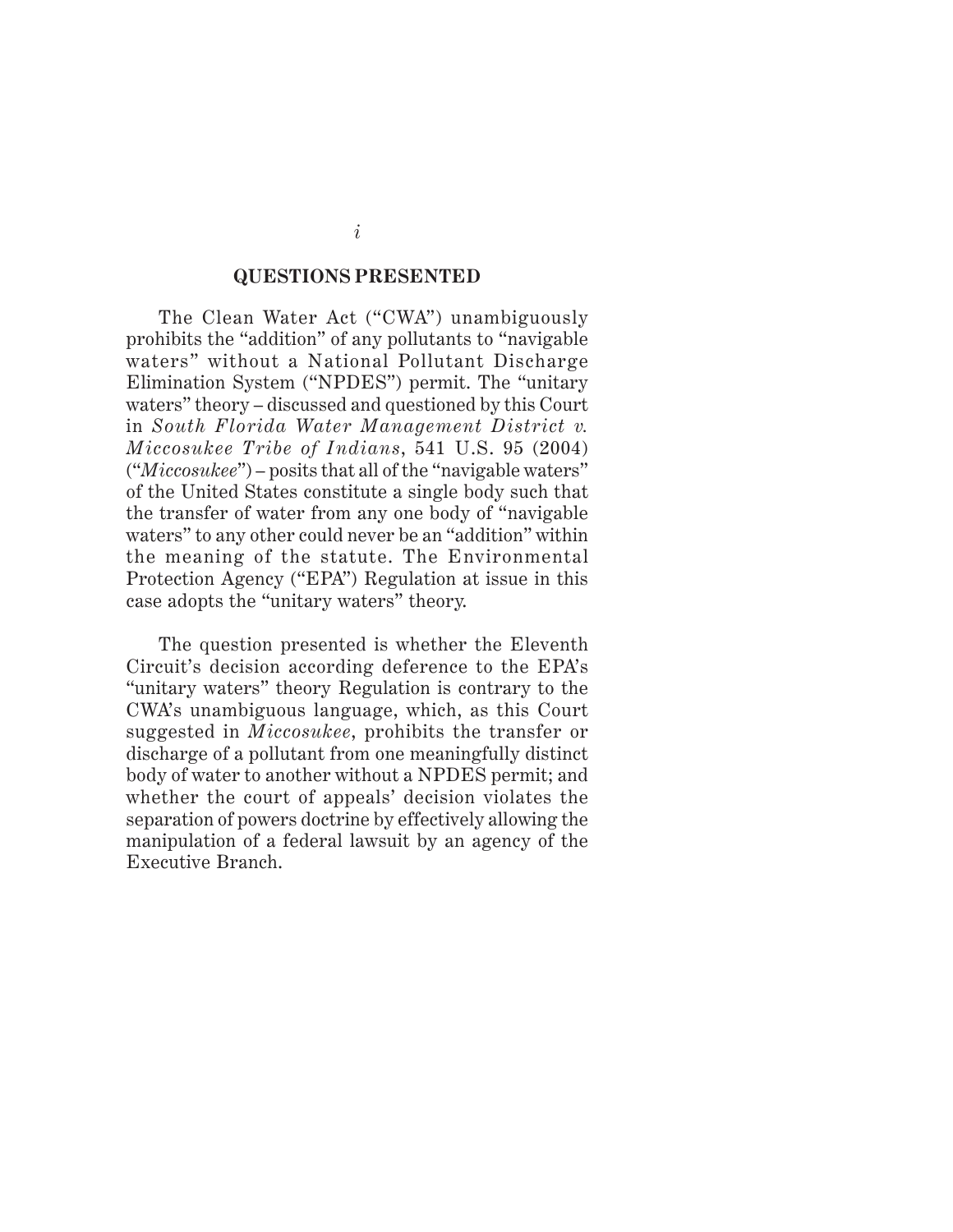### **PARTIES**

*ii*

### **Petitioner (Intervenor-Plaintiff Below):**

The Miccosukee Tribe of Indians of Florida is the petitioner here. The Friends of the Everglades; Florida Wildlife Federation; and Fishermen Against Destruction of the Environment, all of which were plaintiffs below, have also submitted a separate petition for certiorari in this matter.<sup>1</sup>

### **Respondents (Defendants Below):**

The South Florida Water Management District; its Executive Director, Carol Wehle, in her official capacity; the United States Sugar Corporation; and the United States of America are the respondents. The South Florida Water Management District and Ms. Wehle were defendants before the district court. United States Sugar and the federal government were intervenordefendants below.

## **CORPORATE DISCLOSURE STATEMENT**

The Miccosukee Tribe of Indians of Florida has no parent corporation, and no publicly held company owns ten percent or more of its stock.

<sup>1.</sup> The Friends of the Everglades et al. submitted their separate petition to the Court on August 5, 2010. Justice Thomas granted the Miccosukee Tribe of Indians of Florida an extension of time, until August 19, 2010, to submit this petition for certiorari.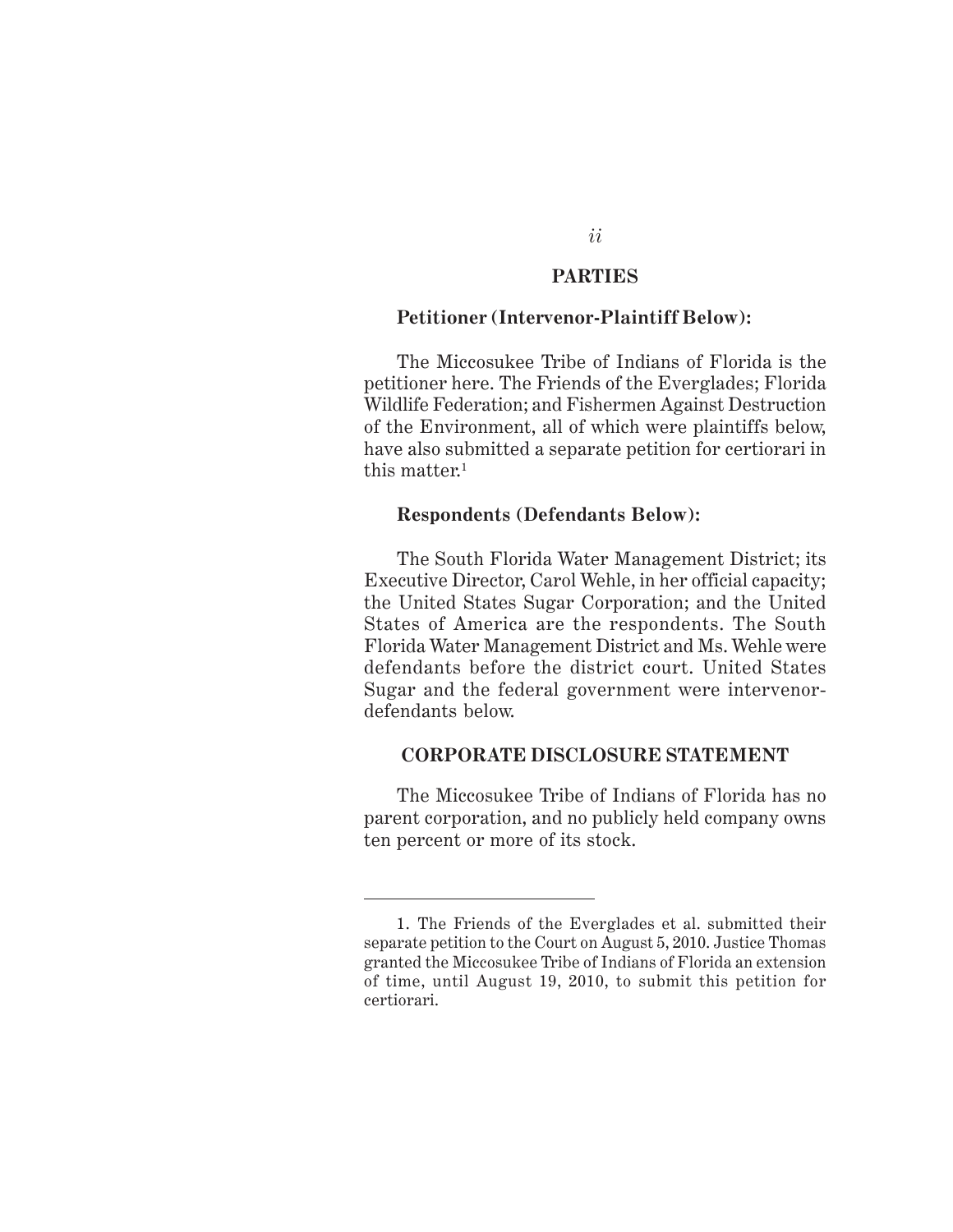#### $\mathbf{TABLE}$  OF CONTENTS

|                                                                                                                                                                                                                                                                                                                                       | Page                    |
|---------------------------------------------------------------------------------------------------------------------------------------------------------------------------------------------------------------------------------------------------------------------------------------------------------------------------------------|-------------------------|
| QUESTIONS PRESENTED                                                                                                                                                                                                                                                                                                                   | $\mathbf{i}$            |
| PARTIES                                                                                                                                                                                                                                                                                                                               | $\ddot{\rm n}$          |
| CORPORATE DISCLOSURE STATEMENT.                                                                                                                                                                                                                                                                                                       | ii                      |
| TABLE OF CONTENTS                                                                                                                                                                                                                                                                                                                     | iii                     |
| TABLE OF APPENDICES                                                                                                                                                                                                                                                                                                                   | $\overline{\mathbf{V}}$ |
| TABLE OF AUTHORITIES                                                                                                                                                                                                                                                                                                                  | vi                      |
| OPINIONS BELOW                                                                                                                                                                                                                                                                                                                        | $\mathbf{1}$            |
| STATEMENT OF JURISDICTION                                                                                                                                                                                                                                                                                                             | 1                       |
| STATUTES INVOLVED                                                                                                                                                                                                                                                                                                                     | $\overline{2}$          |
| STATEMENT OF THE CASE                                                                                                                                                                                                                                                                                                                 | $\overline{2}$          |
| REASONS FOR GRANTING THE PETITION.                                                                                                                                                                                                                                                                                                    | 8                       |
| L.<br>Certiorari Should Be Granted Because<br>The Eleventh Circuit's Decision, Which Is<br>Contrary To The CWA's Unambiguous<br>Permit Requirements, Is Inconsistent<br>This Court's Decision In<br>With<br>Miccosukee Requiring Permits, As Well<br>As With The Decisions Of Other Circuits<br>Regarding The "Unitary Waters" Theory | 10                      |
|                                                                                                                                                                                                                                                                                                                                       |                         |

*iii*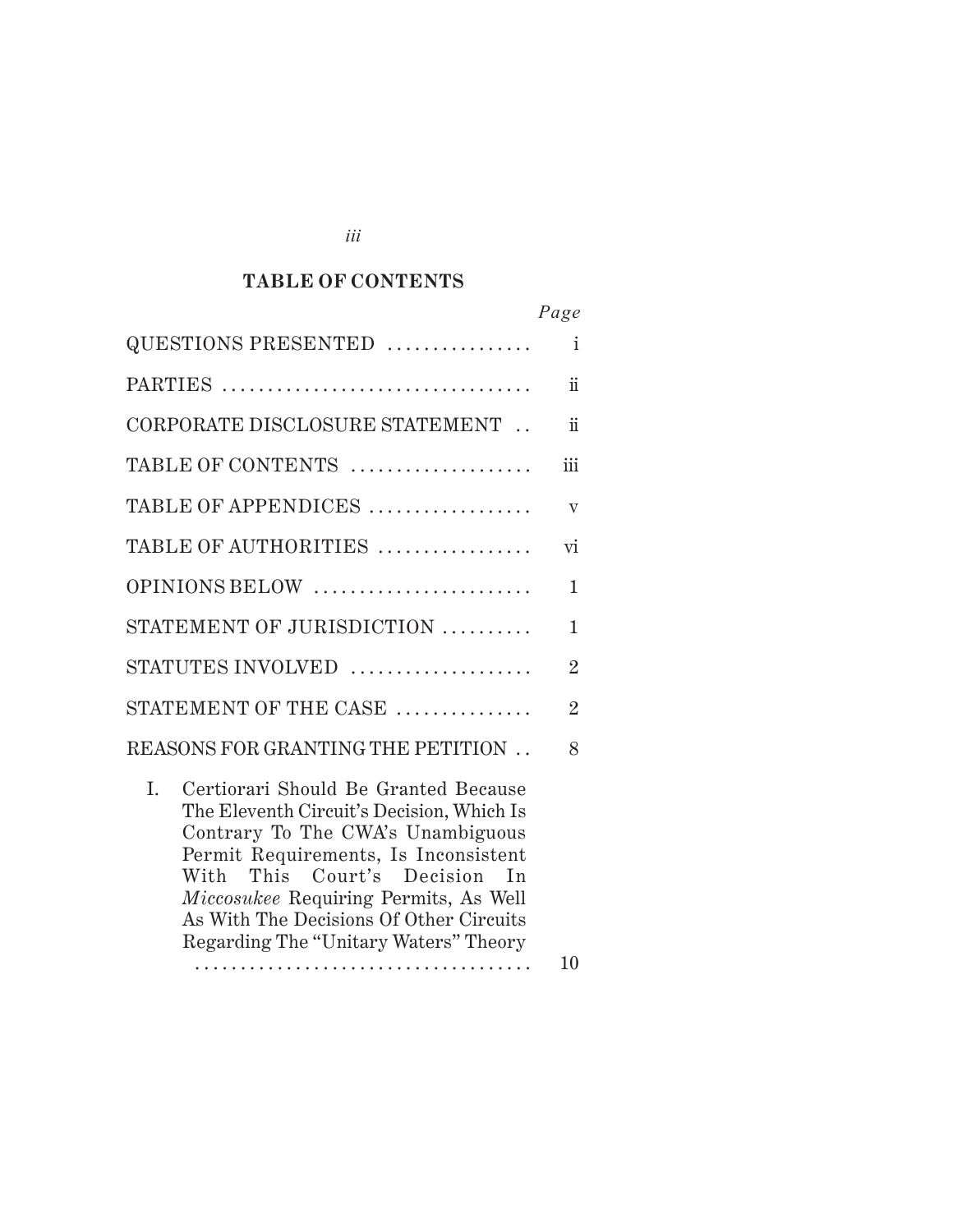#### $Contents$

|    |                                                                                                                                                                                             | Page |
|----|---------------------------------------------------------------------------------------------------------------------------------------------------------------------------------------------|------|
|    | II. Certiorari Should Be Granted Because<br>The Eleventh Circuit Accorded Deference<br>To The EPA's Regulation Contrary To<br>This Court's Decisions                                        | 13   |
| A. | The EPA's interpretation is not<br>entitled to deference because the<br>CWA is unambiguous $\dots\dots\dots\dots\dots$                                                                      | 13   |
| В. | The EPA's interpretation is not<br>entitled to deference because the<br>theory underlying it has been<br>unanimously rejected by the courts                                                 | 21   |
|    | C. The EPA's interpretation is not<br>entitled to deference because it is<br>merely a losing litigation position that<br>was subsequently codified in the<br>course of this case            | 24   |
|    | III. Certiorari Should Be Granted To Decide<br>The Important Question Of Whether The<br>Eleventh Circuit's Deference To The<br>EPA's Regulation Violates Separation Of<br>Powers Principles | 28   |
|    |                                                                                                                                                                                             | 34   |

## *iv*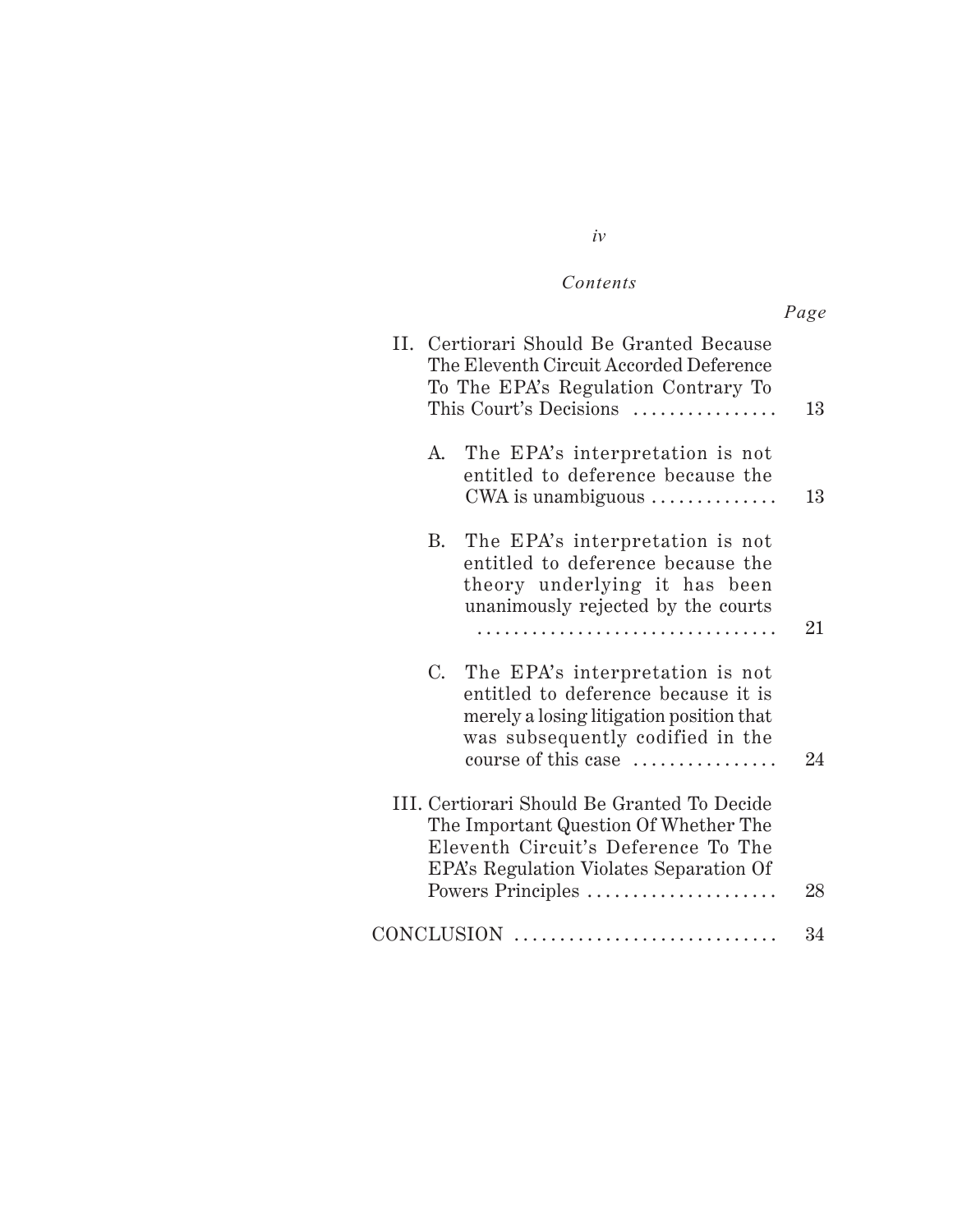#### **TABLE OF APPENDICES**

| Appendix $A$ — Opinion Of The United States<br>Court Of Appeals For The Eleventh Circuit,<br>Dated And Filed June 4, 2009                                                                         | 1a  |
|---------------------------------------------------------------------------------------------------------------------------------------------------------------------------------------------------|-----|
| Appendix $B$ — Final Judgment Of The United<br>States District Court For The Southern<br>District Of Florida, Dated June 14, 2007 And<br>Filed June 15, 2007                                      | 39a |
| Appendix $C -$ Order On Remedies Of The<br>United States District Court For The<br>Southern District Of Florida, Dated June 14,<br>2007 And Filed June 15, 2007                                   | 41a |
| Appendix D - Order Of The United States<br>District Court For The Southern District Of<br>Florida, Dated And Filed December 11, 2006,<br>Setting Forth Findings Of Fact And<br>Conclusions Of Law | 53a |
| Appendix E - Order Of The United States<br>Court Of Appeals For The Eleventh Circuit,<br>Dated And Filed May 7, 2010, Denying The<br>Petition For Rehearing En Banc  203a                         |     |
| Appendix $F$ — Relevant Statutes  205a                                                                                                                                                            |     |
| Appendix $G$ — Relevant Regulation  213a                                                                                                                                                          |     |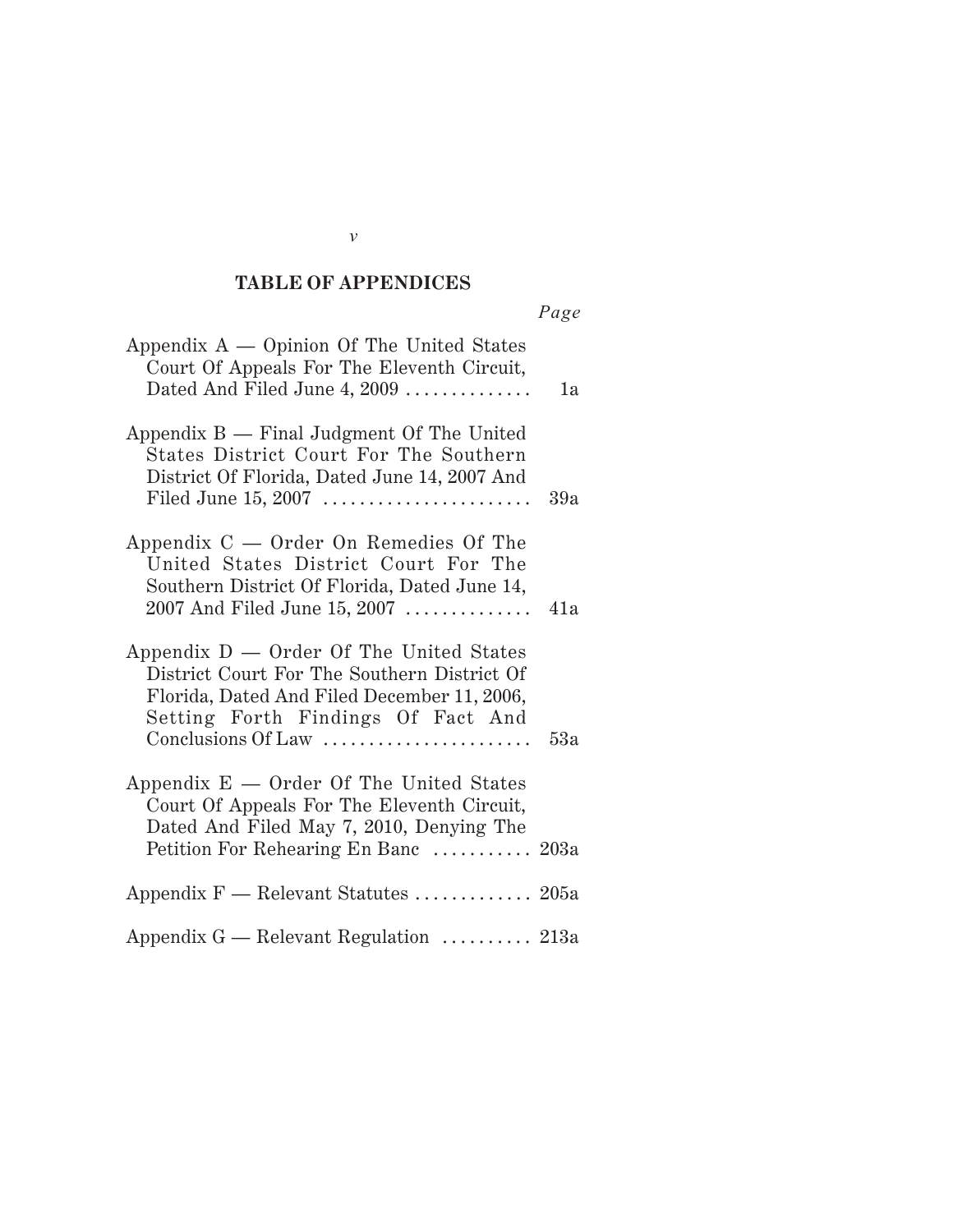#### *Authorities* **TABLE OF AUTHORITIES**

*vi*

# *CASES*

| Alaska Department of Environmental<br>Conservation v. E.P.A.,                                                      |                 |
|--------------------------------------------------------------------------------------------------------------------|-----------------|
| 540 U.S. 461 (2004) $\dots\dots\dots\dots\dots\dots\dots\dots\dots$                                                | 31              |
| Auer v. Robbins,                                                                                                   | 25              |
| Barnhart v. Sigmon Coal Co., Inc.,                                                                                 |                 |
| Barnhart v. Walton,                                                                                                |                 |
| Bowen v. Georgetown University Hospital,                                                                           |                 |
| Case of Hayburn,<br>$2 U.S. 408 (1792) \ldots$                                                                     | 32              |
| Catskill Mountains Chapter of Trout<br>Unlimited, Inc. v. City of New York,<br>273 F.3d 481 (2d Cir. 2001)  passim |                 |
| Catskill Mountains Chapter of Trout<br>Unlimited, Inc. v. City of New York,<br>451 F.3d 77 (2d Cir. 2006)  passim  |                 |
| Catskill Mountains Chapter of Trout<br>Unlimited, Inc. v. E.P.A.,                                                  |                 |
| 630 F. Supp. 2d 295 (S.D.N.Y. 2009)                                                                                | $6\phantom{.}6$ |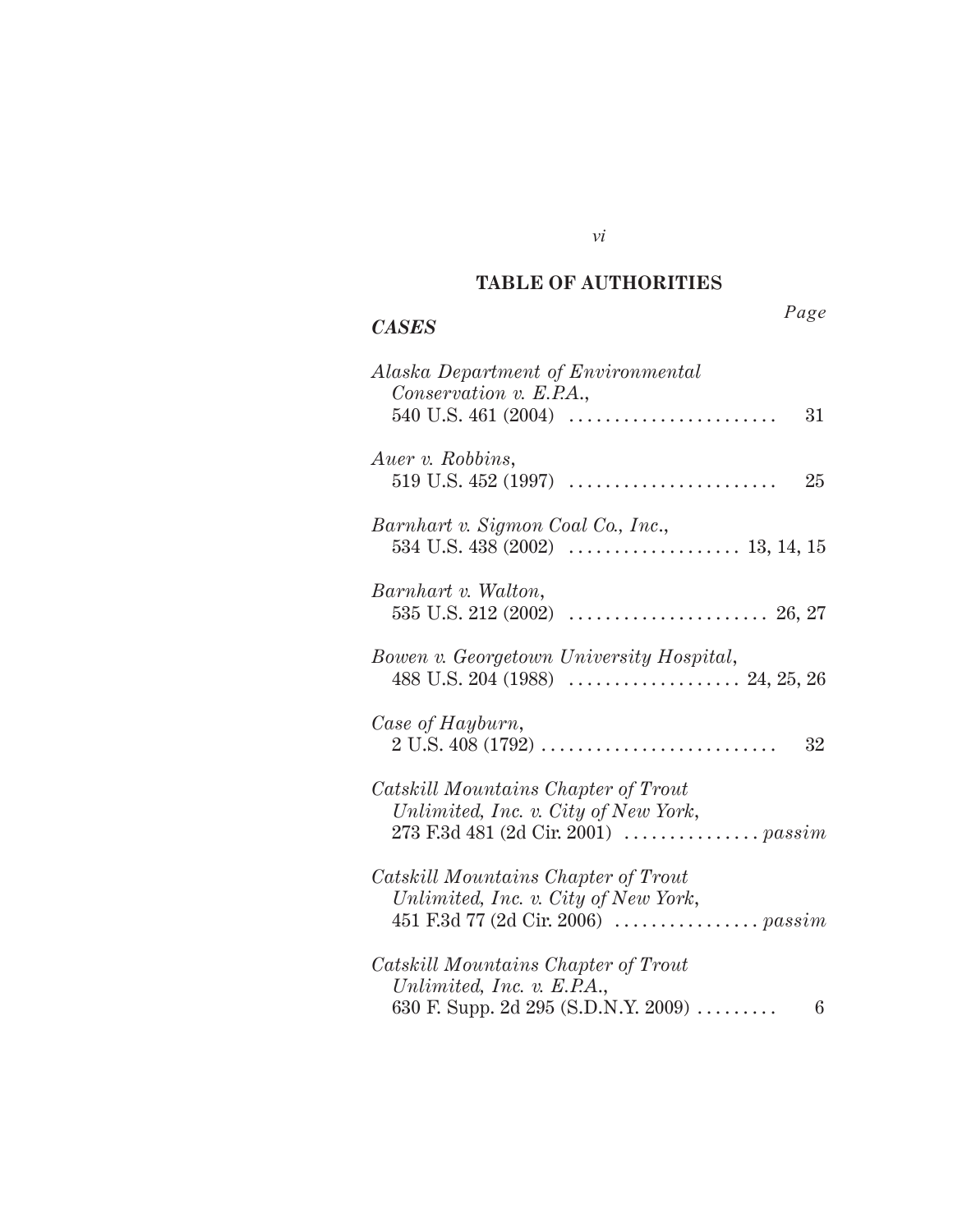| $a\mathfrak{g}$<br>o |
|----------------------|
|----------------------|

| Chevron U.S.A. Inc. v. Natural Resource<br>Defense Council, Inc.,                                                 |
|-------------------------------------------------------------------------------------------------------------------|
| Chicago & Southern Air Lines, Inc. v.                                                                             |
| Waterman S. S. Corp.,                                                                                             |
| Chock Full O'Nuts Corp. v. United States,<br>$453$ F.2d 300 (2d Cir. 1971)<br>25                                  |
| Clark v. United States,<br>2007 WL 2142652<br>(Fed. Cl. Ct. July 17, 2007) $\ldots$<br>30                         |
| Dubois v. United States Department<br>of Agriculture,<br>102 F.3d 1273 (1st Cir. 1996) 11-12, 18, 21              |
| Federal Express Corp. v. Holowecki,<br>$552$ U.S. 389 (2008)<br>25                                                |
| French v. Miller,<br>29                                                                                           |
| Friends of the Everglades v. E.P.A.,<br>No. 08-13652-C (11th Cir.) $\ldots$<br>6                                  |
| Friends of the Everglades v. South Florida<br>Water Management District,<br>570 F.3d 121 (11th Cir. 2009)  passim |

#### *vii*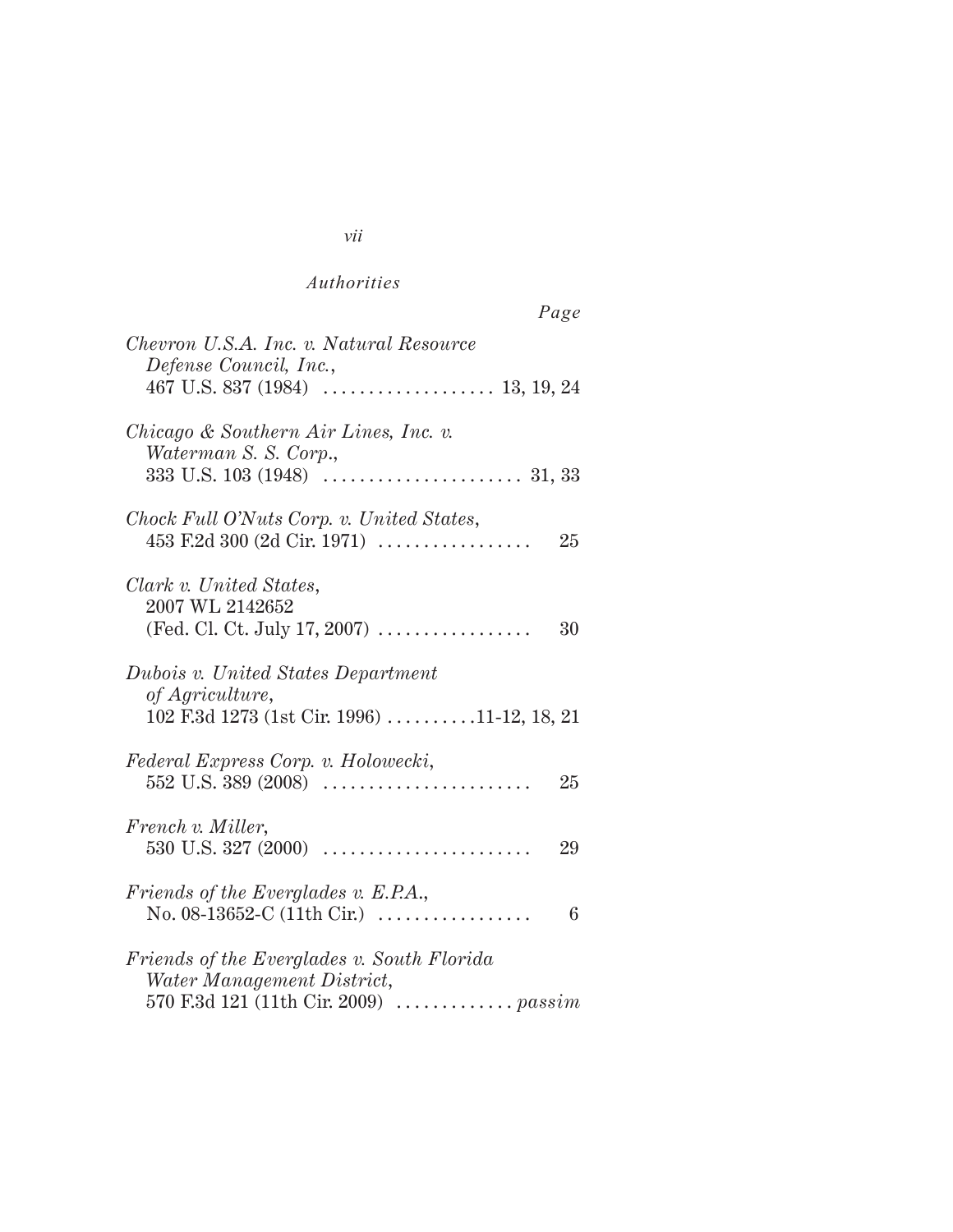*viii*

|--|

| Friends of the Everglades v. South Florida<br>Water Management District,<br>605 F.3d 962 (11th Cir. 2010)                           | 7  |
|-------------------------------------------------------------------------------------------------------------------------------------|----|
| Friends of the Everglades, Inc. v. South<br>Florida Water Management District,<br>2006 WL 3635465 (S.D. Fla. Dec. 11, 2006). passim |    |
| Gutierrez de Martinez v. Lamagno,                                                                                                   | 30 |
| Indiana Michigan Power Co. v.<br>Department of Energy,<br>88 F.3d 1272 (D.C. Cir. 1996)                                             | 14 |
| In re Swanson,<br>540 F.3d 1368 (Fed. Cir. 2008) $\ldots$                                                                           | 31 |
| Kaiser Aetna v. United States,                                                                                                      | 18 |
| Koshland v. Helvering,<br>$298$ U.S. 441 (1936)                                                                                     | 13 |
| Loving v. United States,                                                                                                            | 28 |
| Ma v. Ashcroft,<br>361 F.3d 553 (9th Cir. 2004) $\ldots$                                                                            | 24 |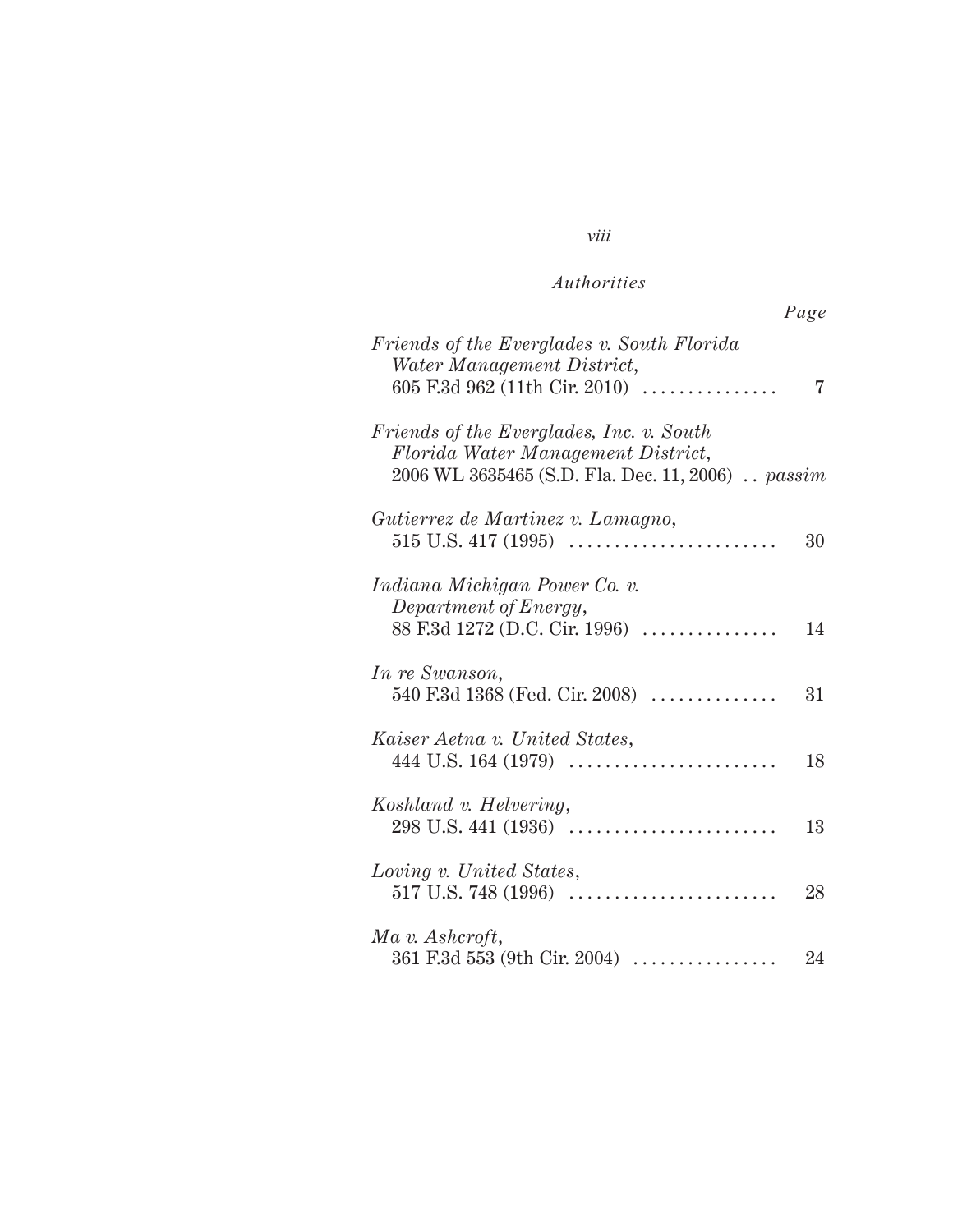|                                                                                                                   | Page |
|-------------------------------------------------------------------------------------------------------------------|------|
| Morrison v. National Australia Bank Ltd.,<br>$130$ S. Ct. 2869 (2010)                                             | 23   |
| Mova Pharmaceutical Corp. v. Shalala,<br>140 F.3d 1060 (D.C. Cir. 1998)                                           | 24   |
| <i>National Cable &amp; Telecommunications</i><br>Association v. Brand X Internet Services,                       |      |
| N.L.R.B. v. United Food & Commercial<br>Workers Union, Local 23, AFL-CIO,                                         | 24   |
| Plaut v. Spendthrift Farm, Inc.,                                                                                  |      |
| Rapanos v. United States,                                                                                         | 18   |
| Robertson v. Seattle Audubon Society,<br>503 U.S. 429 (1992) $\dots\dots\dots\dots\dots\dots\dots\dots\dots\dots$ | 28   |
| Smiley v. Citibank (South Dakota), N.A.,<br>$517$ U.S. $735$ (1996)                                               | 26   |
| Smith v. Scott,<br>$223$ F.3d 1191 (10th Cir. 2000)                                                               | 14   |

|          | ٦<br>I   |
|----------|----------|
| I<br>. . | ۰.<br>۰. |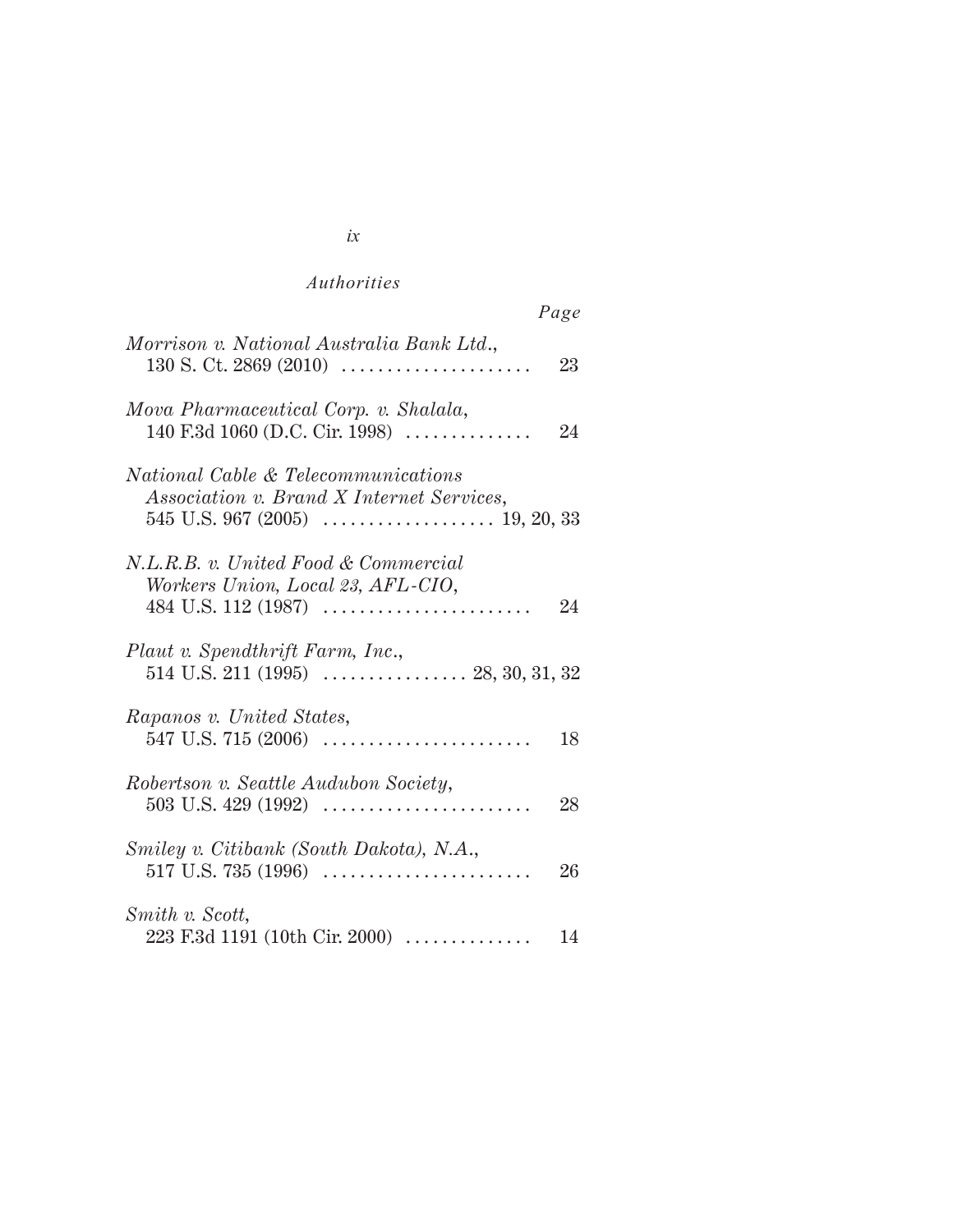| Page                                                                        |
|-----------------------------------------------------------------------------|
| South Florida Water Management District v.<br>Miccosukee Tribe of Indians,  |
|                                                                             |
| Town of Deerfield, New York v. F.C.C.,<br>992 F.2d 420 (2d Cir. 1993)<br>32 |
| United States v. Klein,                                                     |
| United States v. Mead Corp.,<br>24                                          |
| United States v. Morton,<br>26                                              |
| United States v. Padelford,<br>29                                           |
| United States v. Sioux Nation of Indians,                                   |
| Volkswagenwerk Aktiengesellschaft v.<br>Federal Marine Commission,<br>13    |

# *x*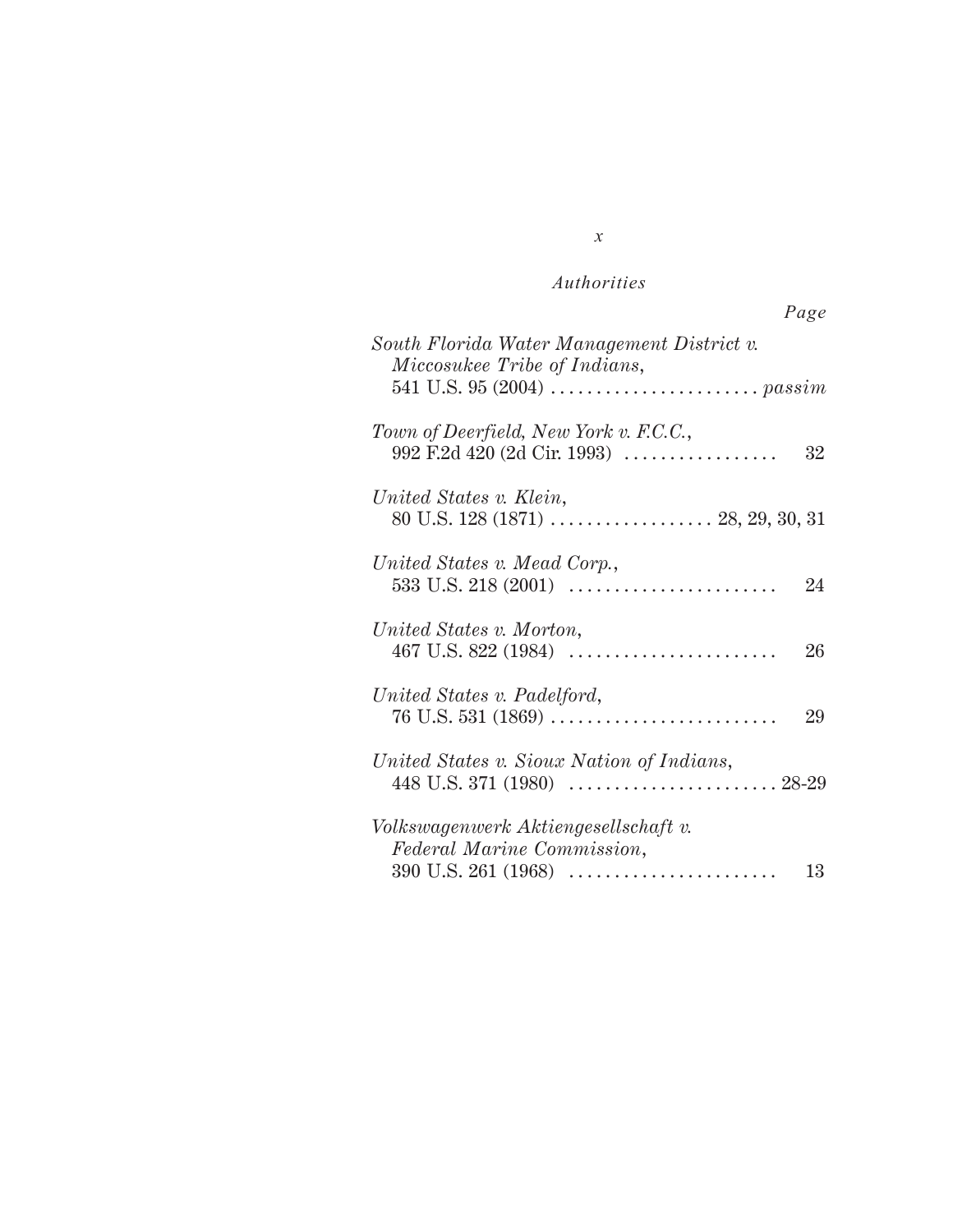*xi*

*Page*

# *STATUTES AND RULES*

# **Statutes**

| $28 \text{ U.S.C.} \$ $1254 \ldots \ldots \ldots \ldots \ldots \ldots \ldots \ldots$ | $\mathbf{1}$              |
|--------------------------------------------------------------------------------------|---------------------------|
| $33 \text{ U.S.C.} \$ $1251 \ldots \ldots \ldots \ldots \ldots \ldots \ldots \ldots$ | 6                         |
| $33 \text{ U.S.C.} \$ $1311 \ldots \ldots \ldots \ldots \ldots \ldots \ldots \ldots$ | $\overline{2}$            |
| $33 \text{ U.S.C.} \$ $1313 \ldots \ldots \ldots \ldots \ldots \ldots \ldots \ldots$ | 22                        |
| $33 \text{ U.S.C.} \$ $1331 \ldots \ldots \ldots \ldots \ldots \ldots \ldots \ldots$ | $\mathbf{3}$              |
| $33 \text{ U.S.C.} \$ $1342 \ldots \ldots \ldots \ldots \ldots \ldots \ldots \ldots$ | $\overline{\mathbf{2}}$   |
| $33 \text{ U.S.C.} \S 1361 \ldots \ldots \ldots \ldots \ldots \ldots \ldots \ldots$  | 16                        |
|                                                                                      |                           |
| $33 \text{ U.S.C.} \$ $1365 \ldots \ldots \ldots \ldots \ldots \ldots \ldots \ldots$ | $\overline{3}$            |
| <b>Rules and Regulations</b>                                                         |                           |
|                                                                                      |                           |
| $40 \text{ CFR } 122.45 \ldots \ldots \ldots \ldots \ldots \ldots \ldots \ldots$     | 22                        |
|                                                                                      | $\overline{\phantom{a}2}$ |
|                                                                                      | 17                        |
|                                                                                      |                           |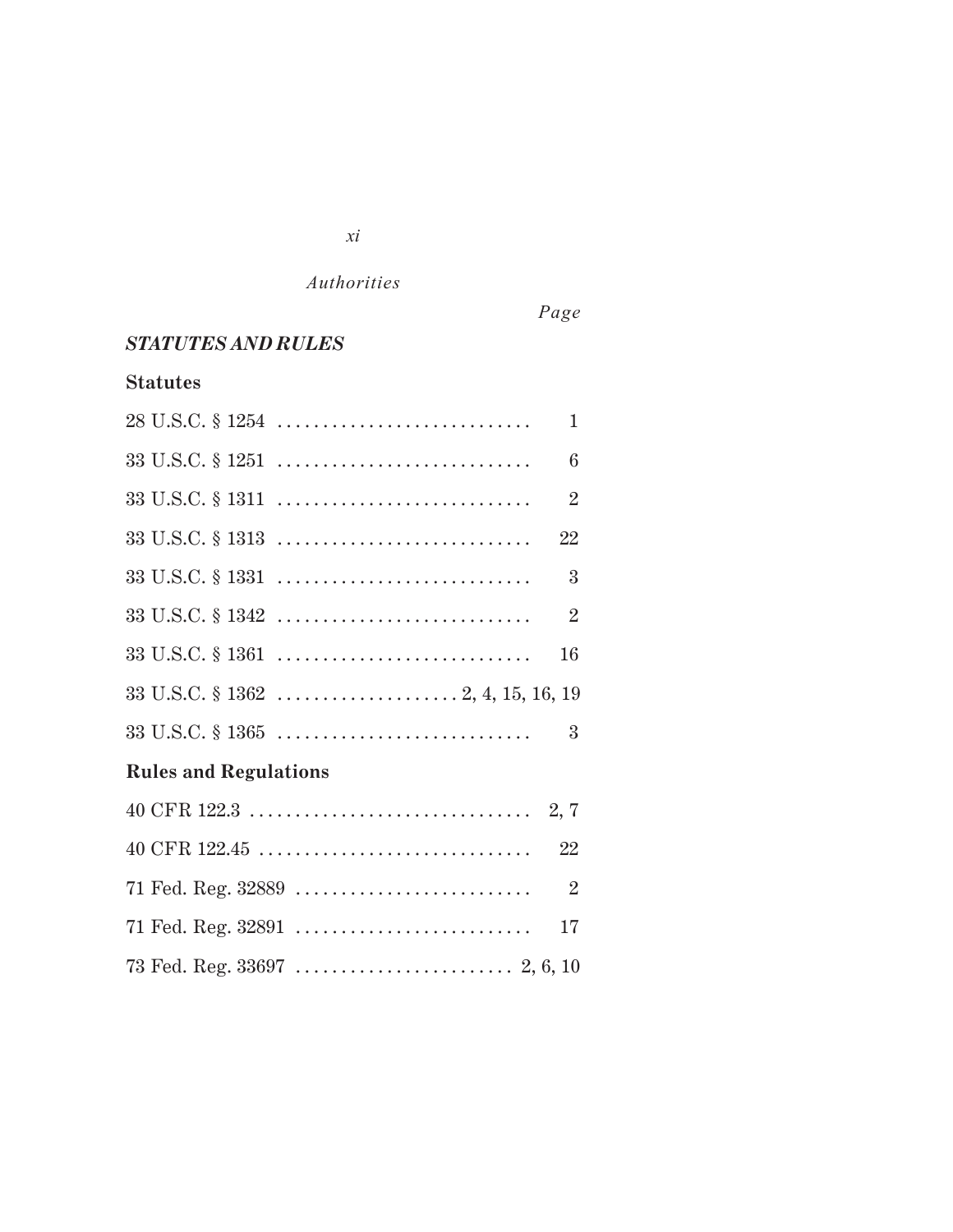Petitioner Miccosukee Tribe of Indians of Florida respectfully requests that a writ of certiorari issue to review the judgment of the United States Court of Appeals for the Eleventh Circuit, which afforded deference to an absurd administrative interpretation of the CWA on the basis of an EPA Regulation that was adopted for the purpose of overruling the district court's decision, and which is contrary to the plain and unambiguous language of the statute and in violation of the separation of powers doctrine.

#### **OPINIONS BELOW**

The Eleventh Circuit issued an opinion in this case, as well as an order denying en banc consideration. The opinion and final judgment of the court of appeals is styled, *Friends of the Everglades v. South Florida Water Management District*, 570 F.3d 1210 (11th Cir. 2009) ("*Friends*"), and is included in Appendix A. The United States District Court for the Southern District of Florida's findings of fact and conclusions of law are found in the decision styled, *Friends of the Everglades*, *Inc. v. South Florida. Water Management District*, 2006 WL 3635465 (S.D. Fla. Dec. 11, 2006) ("*Friends*"). The district court's orders are in Appendices B, C, and D.

#### **STATEMENT OF JURISDICTION**

This Court's jurisdiction is invoked pursuant to 28 U.S.C. § 1254. The court of appeals entered an opinion and final judgment on June 4, 2009 (App. A). It later denied rehearing en banc by order dated May 7, 2010 (App. E). On August 3, 2010, Justice Thomas extended the time within which to file this petition for writ of certiorari, making it due on August 19, 2010.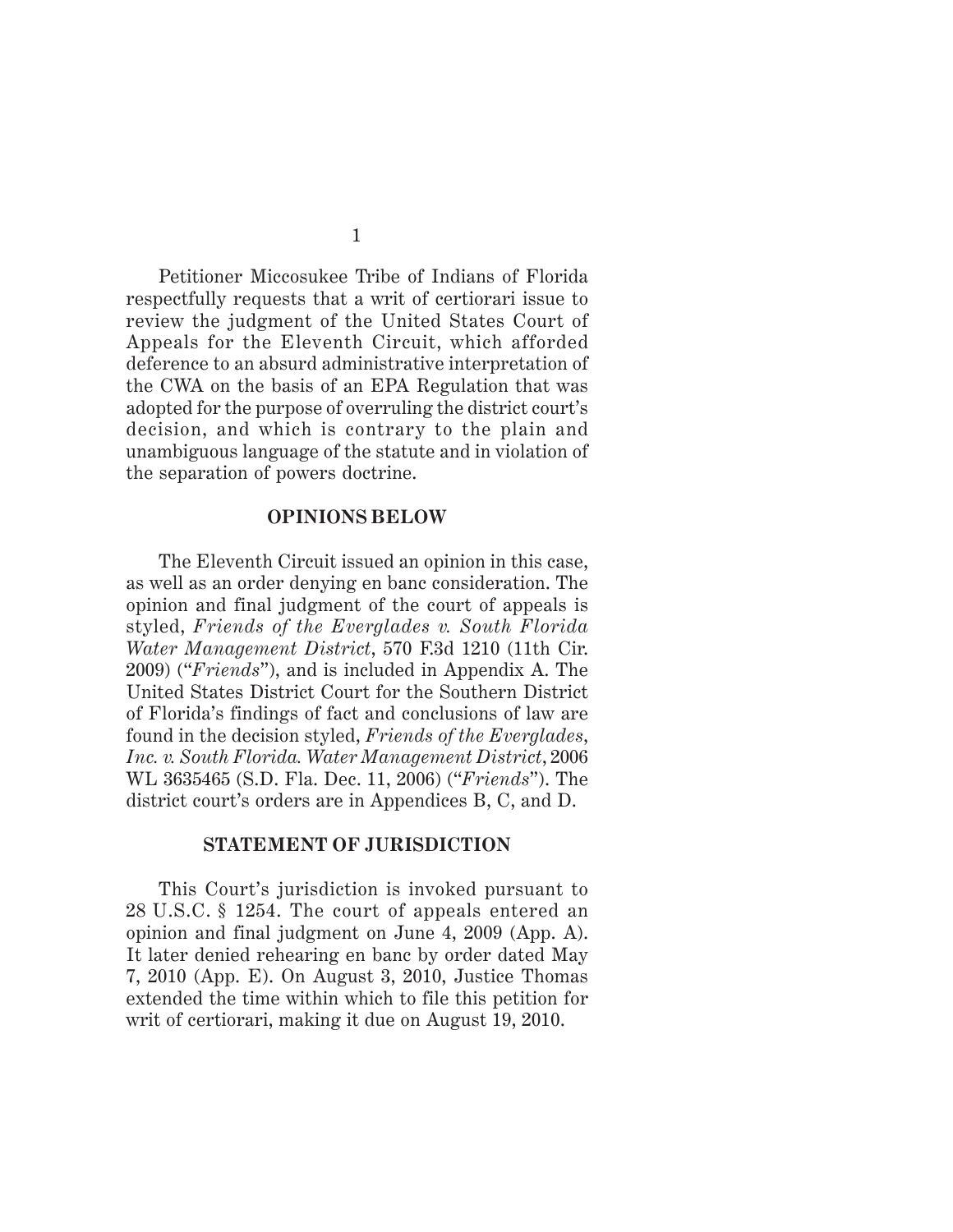## **STATUTES INVOLVED**

This case involves the NPDES permitting provisions of the CWA. The CWA prohibits the discharge of any pollutant without a permit. 33 U.S.C. §§ 1311, 1342. At issue is whether, under 33 U.S.C. § 1362(12), the transfer of a pollutant from one *meaningfully distinct* body of "navigable waters" to another is a "discharge" of a pollutant within the meaning of the CWA, such that a NPDES permit must be obtained. A "discharge" of a pollutant is defined in the CWA as "any addition of any pollutant to navigable waters from any point source." *Id.* The meaning of that language was the subject of the EPA's proposed Rule (71 Fed. Reg. 32889) and final Regulation (73 Fed. Reg. 33697 and 40 CFR 122.3(i)), as well as the focus of both the district court and the court of appeals in resolving the dispute below. The relevant statutory provisions are included in Appendix F, and the EPA's final Regulation is contained in Appendix G.

#### **STATEMENT OF THE CASE**

This Petition arises from two consolidated lawsuits filed in 2002 by the Friends of the Everglades, the Fishermen Against Destruction of the Environment, and the Florida Wildlife Federation (collectively, "plaintiffs"). The lawsuits alleged that the South Florida Water Management District ("SFWMD") violated the CWA by allowing discharges of pollutants into Lake Okeechobee (the "Lake") without NPDES permits. Petitioner, the Miccosukee Tribe of Indians of Florida (the "Tribe"), intervened as a plaintiff because the backpumping of pollutant-laden waters into the Lake without permits threatens the Tribe's environment and way of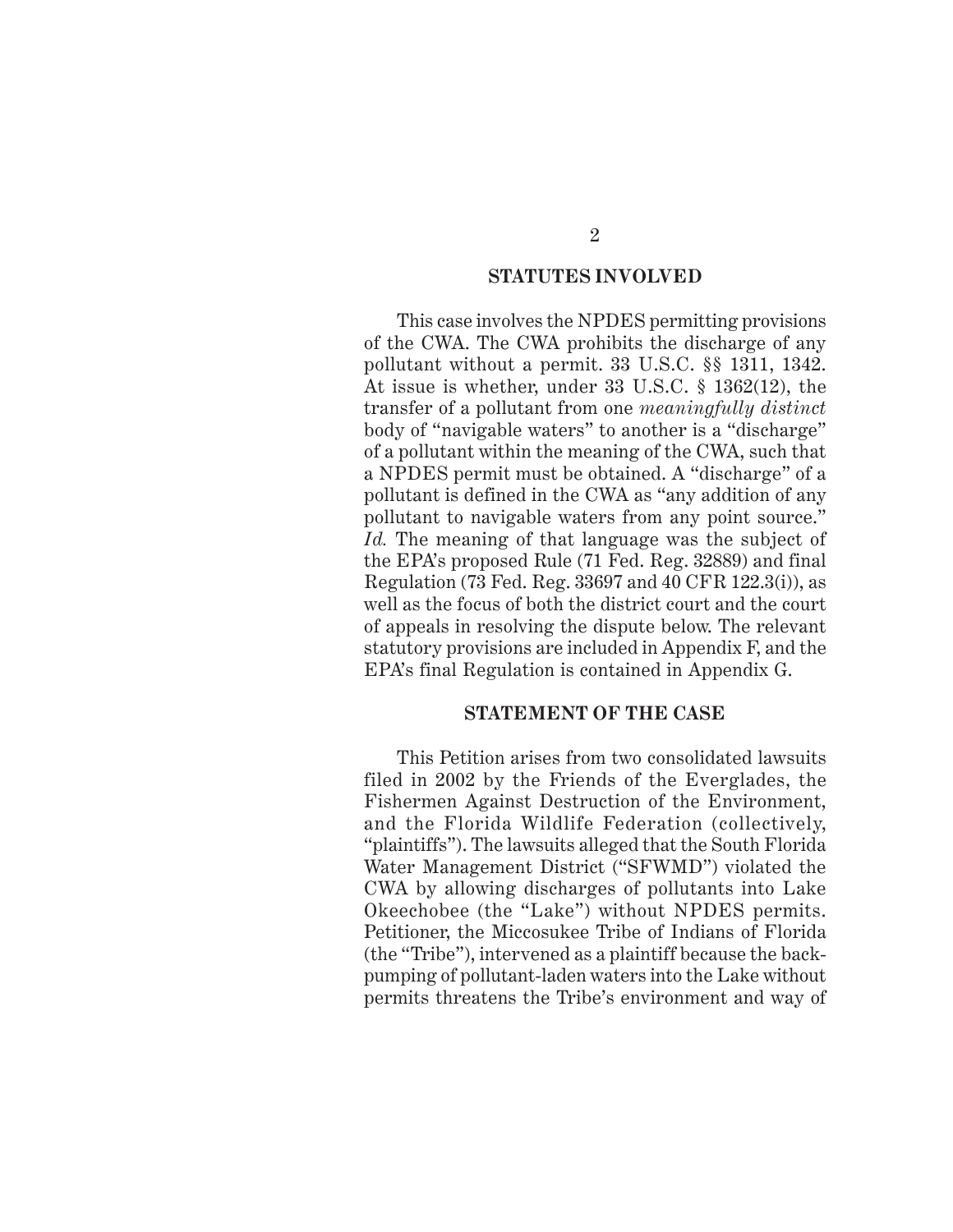life. United States Sugar and the federal government intervened on behalf of the defendants.2 The district court had jurisdiction under 28 U.S.C. § 1331 and 33 U.S.C.  $$1365(a).$ 

 The Lake is a large and shallow body of water that remains "the central feature of the Everglades ecosystem and is recognized as its liquid heart." *Friends*, 2006 WL 3635465, at \*7 (App. D at 70a). "It is the largest body of fresh water in the southeastern United States and the second largest freshwater lake within the continental United States." *Id.* The Lake is also considered a "navigable water," as that term is used in the CWA. *Id.* Adjacent to the Lake are a series of canals that collect polluted water drained from their respective basins. *Id.* at \*12 (App. D at 81a). This canal water contains by-products of industrial, municipal, and construction activities that are conducted within the basins. *Id.* Pump stations (named "S-2," "S-3," and "S-4") are built into the dike around the Lake where it adjoins the canals. *Id.* at \*13 (App. D at 84a). Massive quantities of polluted water are then moved through the pumps and discharged into the Lake. *Id.* at \*14 (App. D at 86a). The Lake is a potable water source and the district court found that the discharge at issue poses a public health threat. *See id.* at \*18-\*19 (App. D at 97a); *see also* Order on Remedies (App. C at 45a) (back-pumping creates "significant risk" of "serious injury to humans and death to wildlife"). The issue before the district court was whether permits were required before the SFWMD could back-pump polluted canal water into the Lake.

<sup>2.</sup> The SFWMD, United States Sugar, and the United States government, including the EPA, shall at times collectively be referred to as the "defendants."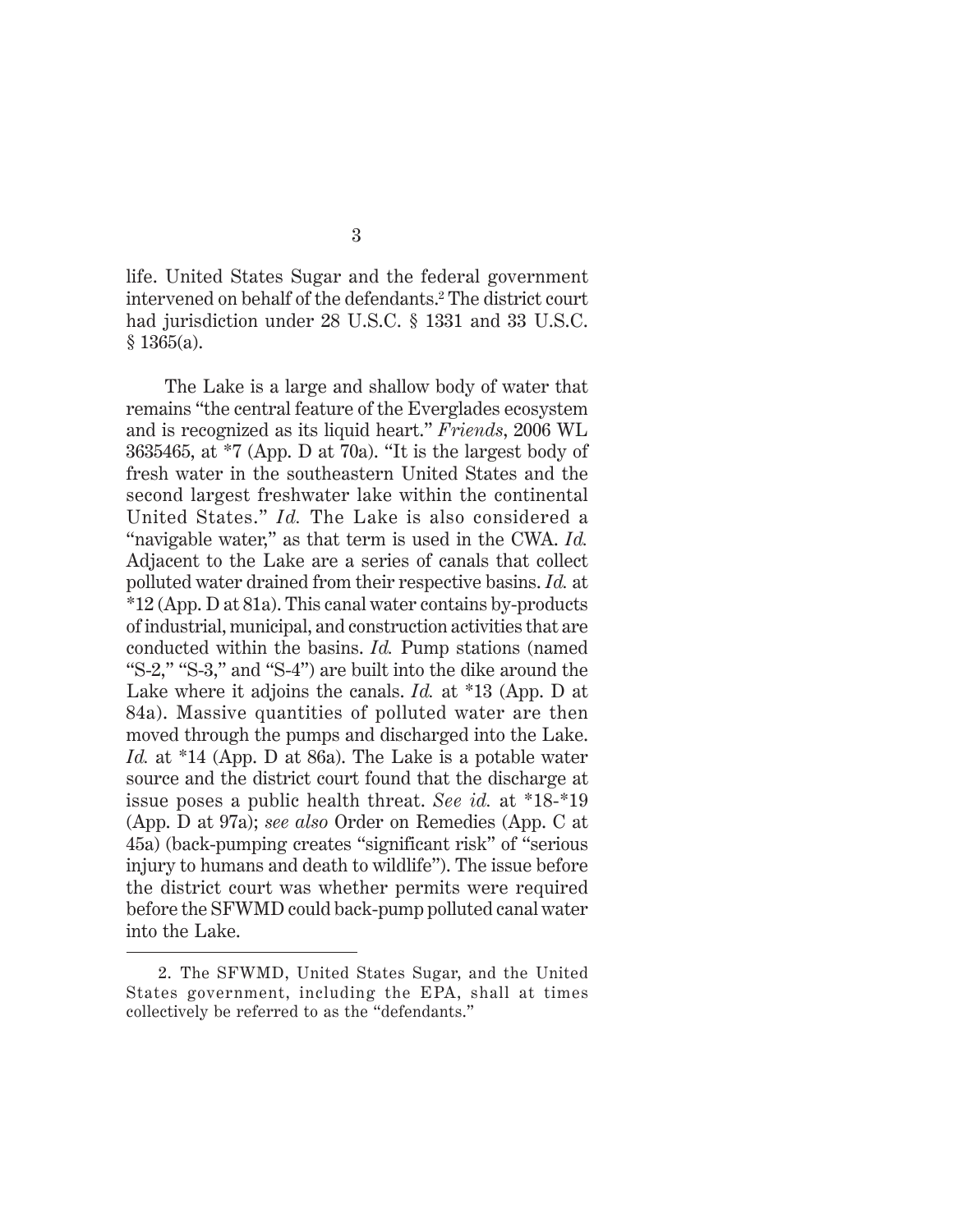The consolidated case was stayed pending this Court's decision in *South Florida Water Management District v. Miccosukee Tribe of Indians*, 541 U.S. 95 (2004) ("*Miccosukee*"). In *Miccosukee*, this Court decided in favor of the Tribe on the issue presented – whether a point source must be the original source of the pollutant. *Id.* at 104-05. The Court answered that question in the negative, concluding that the point source need only convey the pollutant to "navigable waters." *Id.* at 105. The Court found that no NPDES permit is required unless pollutants are transferred from one body of water to another *meaningfully distinct* body of water. *Id.* at 112. *Miccosukee* was remanded because the Court found summary judgment premature, as there remained a question of fact as to whether the bodies of water at issue were meaningfully distinct. *Id.*

In addition, the Court chose not to address the merits of the government's so-called "unitary waters" argument, which "posits that all of the navigable waters of the United States constitute a single water body, such that the transfer of water from any body of water that is part of the navigable waters to any other could never be an 'addition'" within the meaning of the statute.<sup>3</sup> *See Catskill Mountains Chapter of Trout Unlimited*, *Inc. v. City of N.Y.*, 451 F.3d 77, 81 (2d Cir. 2006) (*"Catskill II*"). Although the *Miccosukee* majority and

<sup>3.</sup> In other words, under the theory "all the water bodies that fall within the Act's definition of 'navigable waters' (that is, all 'the waters of the United States, including the territorial seas,' § 1362(7)) should be viewed unitarily for purposes of NPDES permitting requirements." *Miccosukee*, 541 U.S. at 105-06.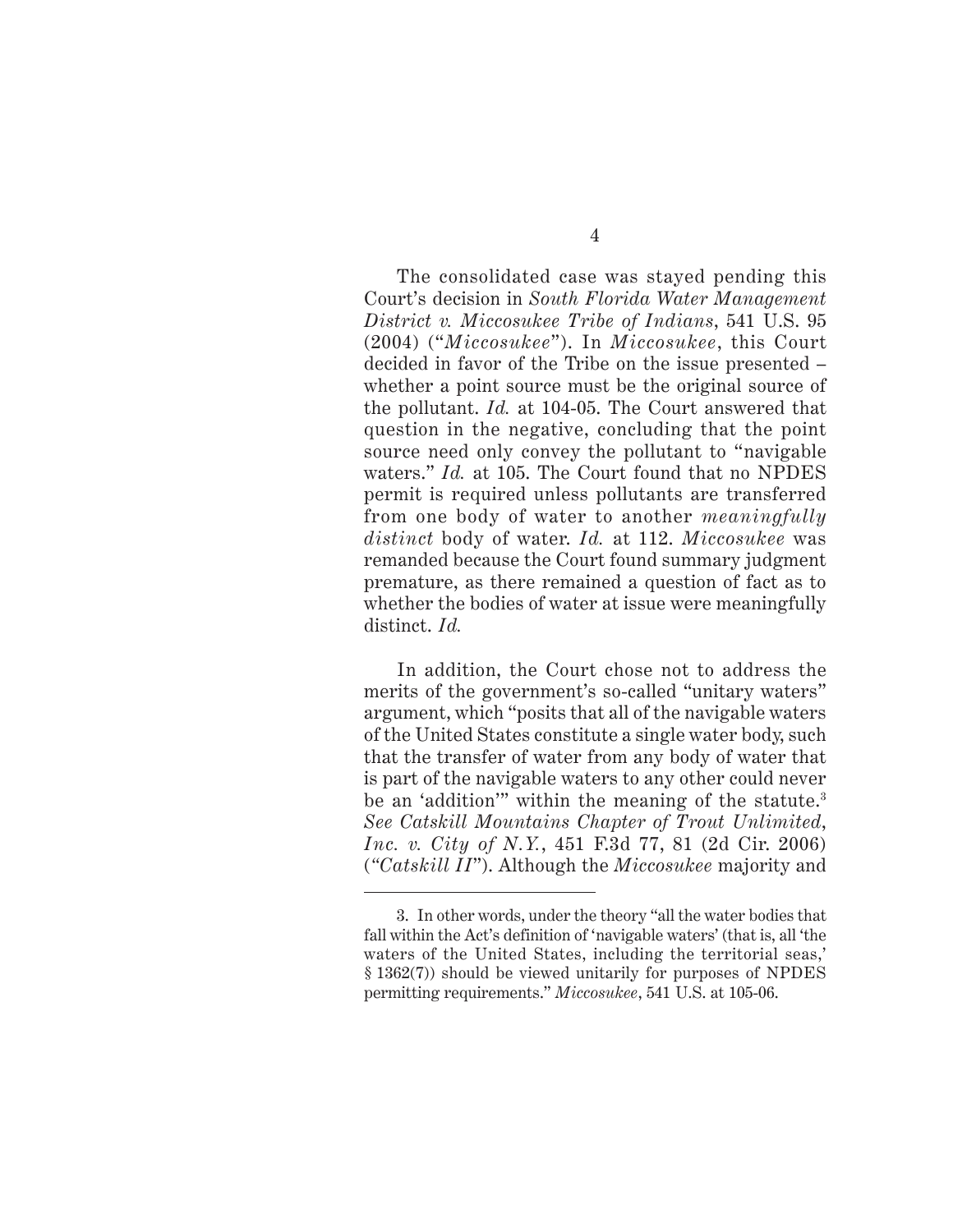Justice Scalia both favored leaving the "unitary waters" question for another day, the majority ruled that the government could advance the argument on remand. *Miccosukee*, 541 U.S. at 109. Justice Scalia, on the other hand, wrote separately because he believed that there was "no point in directing the Court of Appeals to consider an argument it has already rejected." *Id.* at 113 (Scalia, J., concurring in part and dissenting in part). Importantly, the Court questioned the "unitary waters" theory, noting that several NPDES provisions might be read to conflict with the "unitary waters" approach. *Id.* at 107-08.

After *Miccosukee* was decided and the stay in this case lifted, the district court held a bench trial. Using this Court's decision in *Miccosukee* as its guide, the district court determined that the Lake and the canals were in fact meaningfully distinct. In so concluding, the district court rejected the EPA's "unitary waters" theory and held that "in the absence of a NPDES permit, the operation of the S-2, S-3, and S-4 pump stations to backpump pollutantcontaining waters from the canals in a northerly direction into Lake Okeechobee is in violation of the CWA." *Friends*, 2006 WL 3635465, at \*61 (App. D at 200a). The district court arrived at this determination on the basis of statutory interpretation, concluding that the plain language of the CWA required the SFWMD to obtain permits for the operation of its pumping structures because they were "point sources" discharging "pollutants" into navigable waters. *Id.* The EPA had earlier moved for summary judgment on the "unitary waters" theory, which, if accepted, would have entitled it to judgment as a matter of law. R. 369. But the court denied that motion. R. 527 at 1. In its order following the trial, the court rejected every argument made by the defendants regarding exclusions and exemptions under the CWA, reasoning that requiring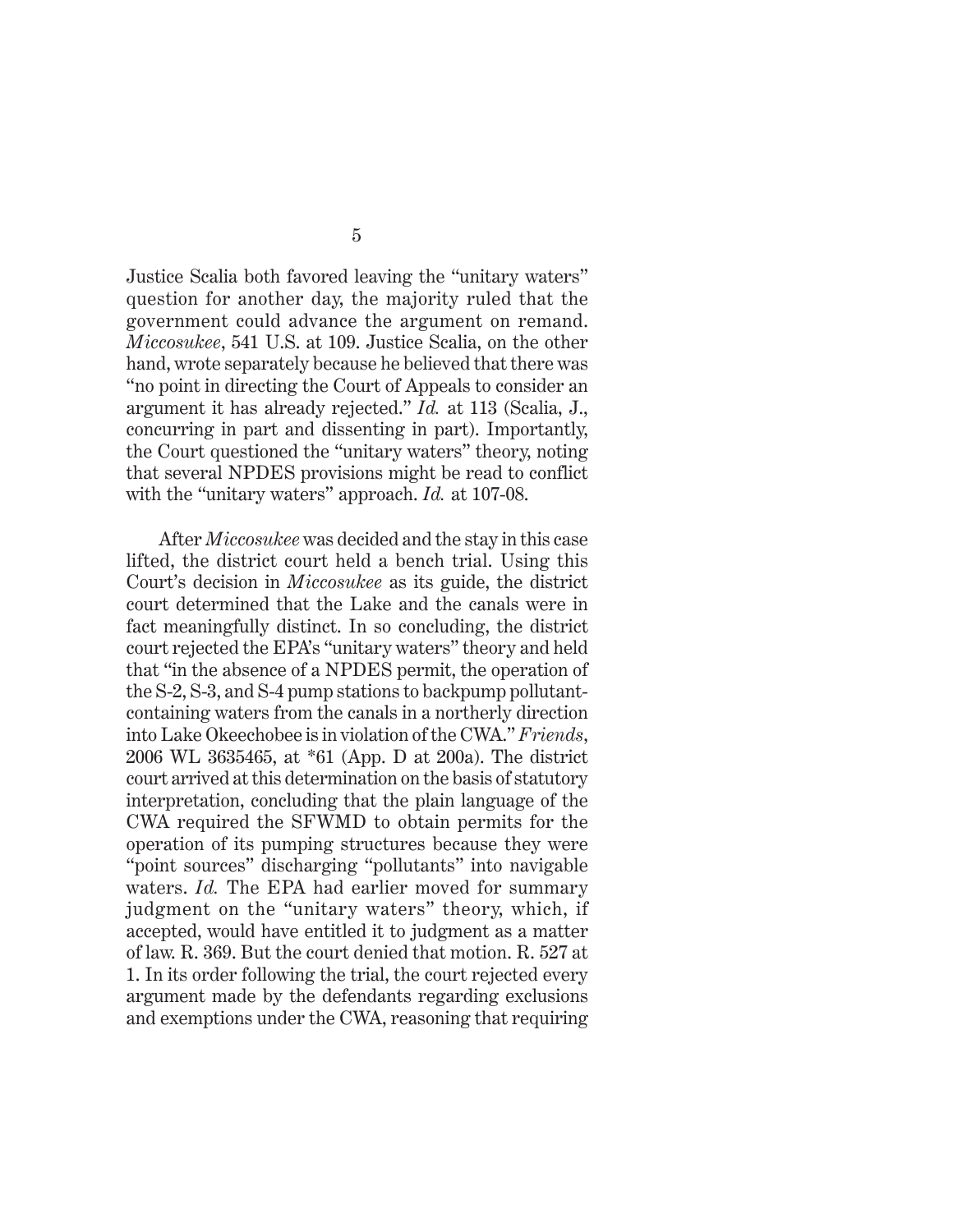permits for back-pumping is "consistent with the CWA goal of restoring and maintaining the chemical, physical, and biological integrity of the nation's waters." *Id.* at \*42 (citing 33 U.S.C. § 1251(a)) (App. D. at 133a).

 After the close of trial, but before the district court entered judgment, the EPA proposed a Rule that exempted water transfers, such as those at issue here, from the permit requirements of the CWA, and defined water transfer as an activity that conveys waters of the United States to another water of the United States without subjecting the water to intervening use. As with the defendants' other arguments, however, the district court ultimately rejected this one too, ruling that "[n]o agency interpretation, or court order for that matter, can alter the unambiguous congressional intent expressed in a statute and the Court thus rejects the interpretation proposed by the EPA." *Friends*, 2006 WL 3635465, at \*48 (App. D at 169a).

Subsequent to the district court's decision and while this case was pending on appeal, the EPA issued a new Regulation adopting the "unitary waters" theory and condoning the SFWMD's transfer of pollutants from one body of water to another meaningfully distinct body without a permit.4 *See* 73 Fed. Reg. 33697-708 (June 13,

<sup>4.</sup> The final Regulation has been separately challenged in several federal district and circuit courts. The Judicial Panel on Multidistrict Litigation ordered that the circuit court challenges be litigated in the Eleventh Circuit, *see Friends of the Everglades v. E.P.A.*, No. 08-13652-C (11th Cir.), and stayed pending the decision of the court of appeals in this case. The district court lawsuits have also been stayed. *See Catskill Mountains Chapter of Trout Unlimited*, *Inc. v. E.P.A.*, 630 F. Supp. 2d 295 (S.D.N.Y. 2009)).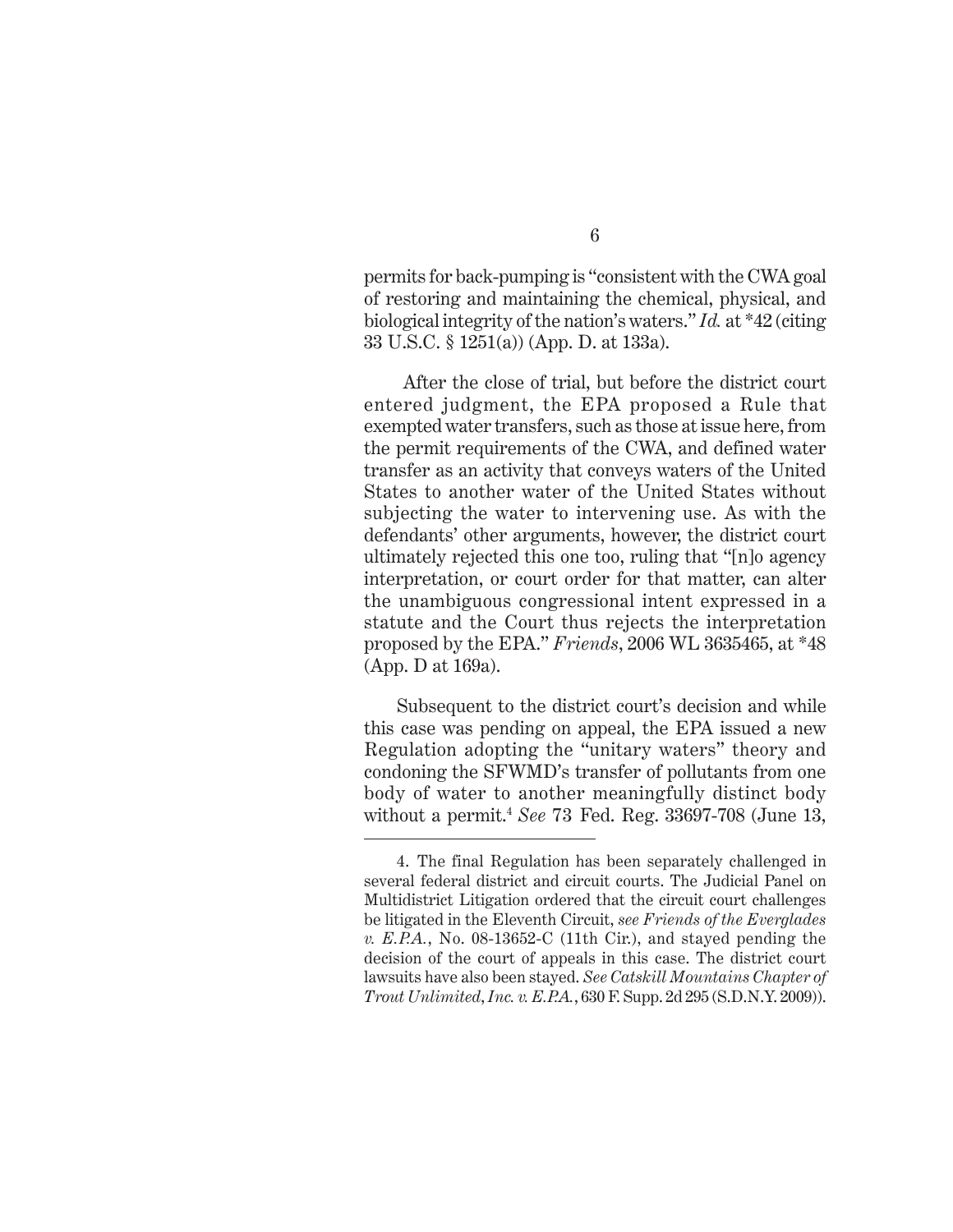2008) (codified at 40 C.F.R. § 122.3(i) (hereinafter, the "Regulation") (App. G). Through this *post hoc* interpretation, the EPA ignored key portions of this Court's decision in *Miccosukee* and effectively eviscerated the permit provisions of the CWA, codifying its argument that all "navigable waters" are one.

The Eleventh Circuit agreed that "the agricultural canals and Lake Okeechobee are meaningfully distinct water bodies." *Friends*, 570 F.3d at 1216 n.4 (App. A at 10a). But instead of affirming the district court consistent with *Miccosukee*, the court of appeals reversed on the basis of the EPA's new Regulation. *Id.* at 1228 (App. A at 36a). While recognizing that the "unitary waters" theory had been uniformly rejected by courts, the Eleventh Circuit found the Regulation entitled to deference because, in its view, the statutory language was ambiguous. *Id.* at 1218- 19, 1227-28 (App. A at 13a, 34a). The court of appeals declined en banc review after requesting a response on the en banc petitions and considering the case for nearly a year. *Friends of the Everglades v. South Fla. Water Mgmt. Dist.*, 605 F.3d 962 (11th Cir. 2010) (App. E).

 The Tribe now seeks a writ of certiorari to review the Eleventh Circuit's decision, which is contrary to the unambiguous language of the CWA and not only conflicts with precedent from this Court and the other circuits on the issue of whether a NPDES permit is required for the discharges here, but also with the constitutional doctrine of separation of powers.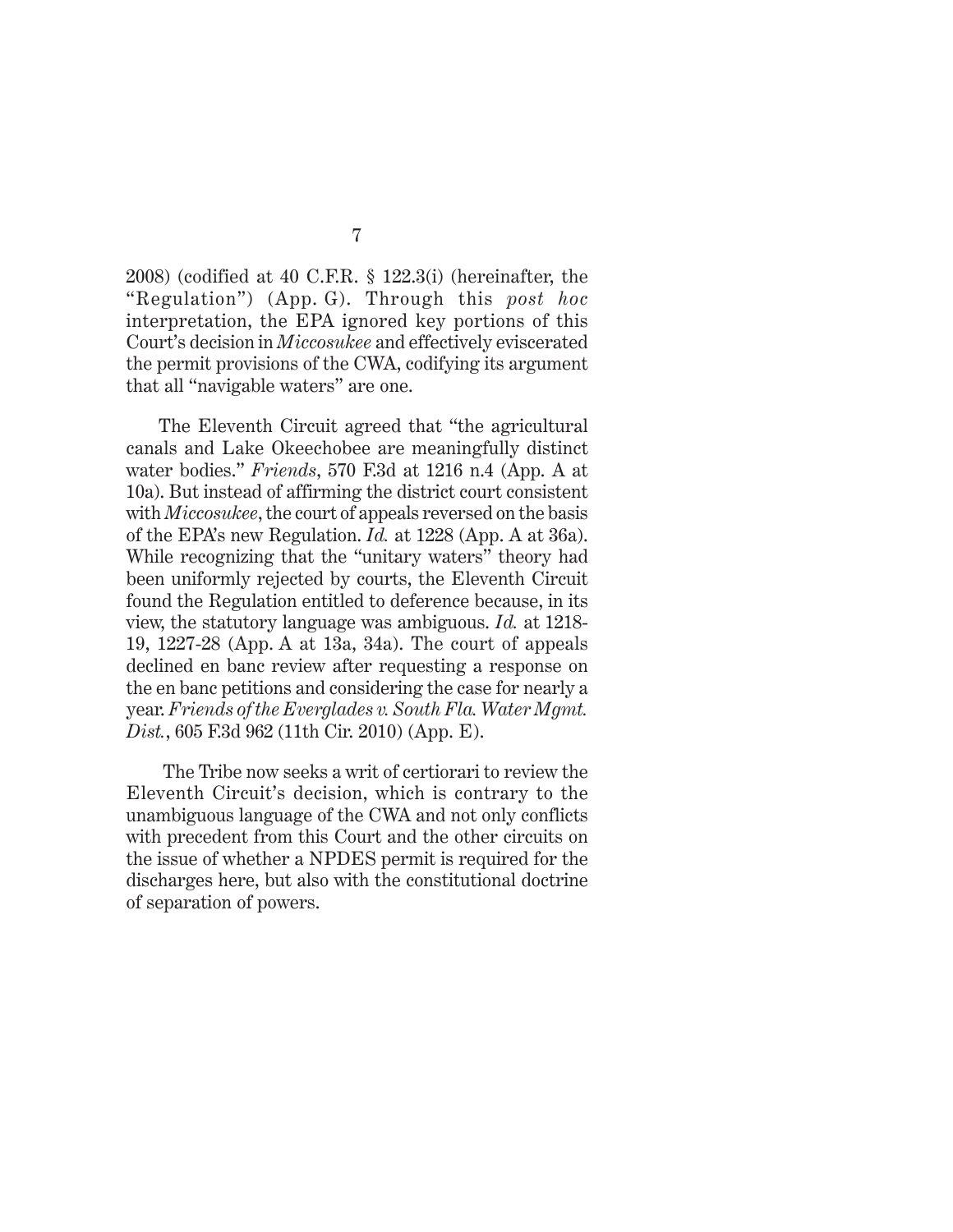## **REASONS FOR GRANTING THE PETITION**

In *Miccosukee*, this Court, while expressing doubts, left unanswered the question of whether the "unitary waters" theory is an incorrect construction of the CWA's permitting provisions. 541 U.S. at 107-08, 109. Likewise, in a separate opinion, Justice Scalia stressed the importance of "leaving the Government's unitary-waters theory to be considered in another case." *Id.* at 113 (Scalia, J.). This is that case.

Certiorari should be granted because the opinion of the court of appeals conflicts with the decision of this Court in *Miccosukee*, which held that conveyances that do not themselves add pollutants nevertheless require NPDES permits, and with decisions of all other circuits that have considered the "unitary waters" approach. The decision below allows discharges of pollutants into "navigable waters" of the United States without permits, in contravention of the unambiguous language and intent of the statute. The court of appeals' acceptance of the government's theory eviscerates the NPDES permitting requirement of the CWA, which, as the district court recognized, represents "the most important tool in achieving the goal of cleaning up the nation's waters." *Friends*, 2006 WL 3635465, at \*42 (App. D at 133a). The court of appeals' decision will undoubtedly affect numerous discharges, allowing the movement of pollutants from contaminated and toxic canals into pristine waters. Thus, in order to settle the meaning of this important federal statute, the Court should grant review in this case.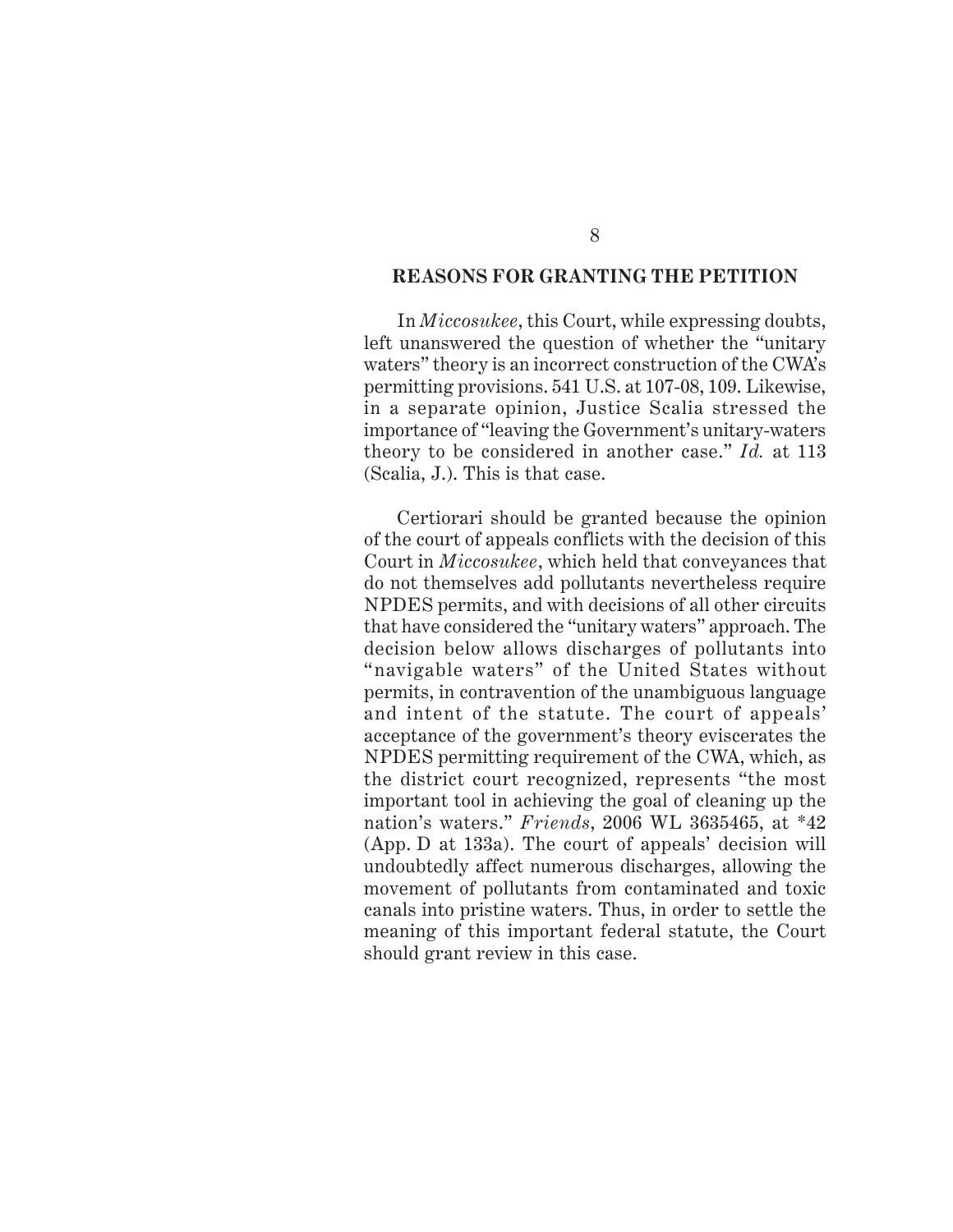Relatedly, certiorari is also necessary to resolve the issue of whether an agency's mid-suit promulgation of a regulation is entitled to any deference when it merely sets forth a previously-argued and previously-rejected litigation position. As we have here, an agency's codification of a losing litigation position is suspect and not attendant with the usual indicia of reliability. In deferring to the EPA's Regulation in this case, the court of appeals disregarded this fact as not important. In so doing, it departed from this Court's instruction that administrative interpretations tantamount to amorphous litigation positions carry little, if any, weight and that deference is not due when a statute is clear.

Further, the Court should grant review because the EPA's promulgation of the Regulation, in order to force deference to its previously-rejected litigation position, violates the separation of powers doctrine in two respects: first, because it allows an agency of the Executive Branch to prescribe a rule of decision without amending applicable law; and second, because the judgments of Article III courts are not answerable to, and cannot be altered by, an agency of a coordinate branch of government.

Thus, in addition to important issues regarding the interpretation of the CWA and the plain meaning of the NPDES permitting provisions, this case presents an exceptional question about how far the government may go to shroud an untenable and rejected interpretation of a federal statute with apparent legitimacy, through an eleventh hour Regulation designed to alter the lawsuit's outcome.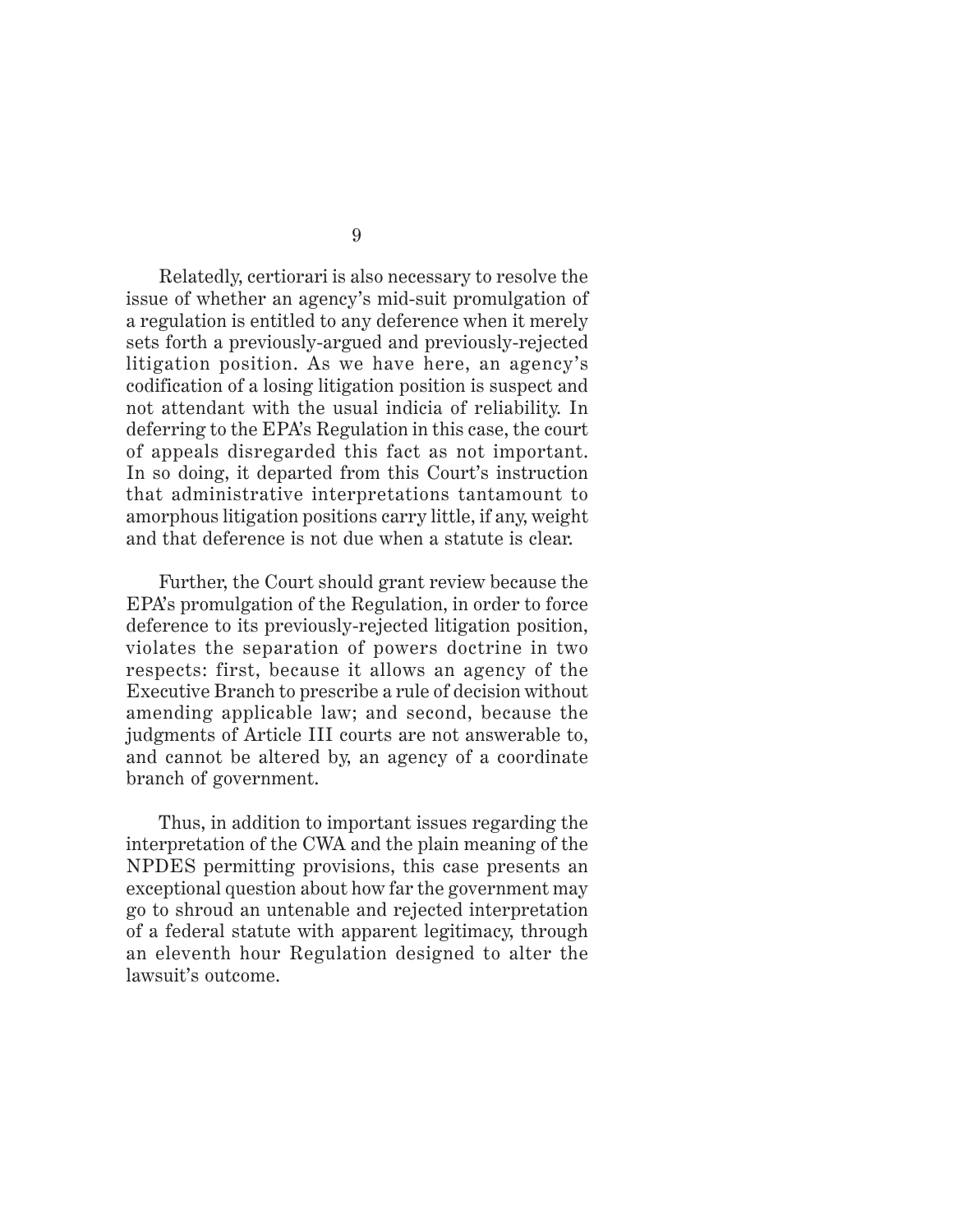**I. Certiorari Should Be Granted Because The Eleventh Circuit's Decision, Which Is Contrary To The CWA's Unambiguous Permit Requirements, Is Inconsistent With This Court's Decision In** *Miccosukee* **Requiring Permits, As Well As With The Decisions Of Other Circuits Regarding The "Unitary Waters" Theory**

Certiorari should be granted because the Eleventh Circuit's interpretation of the CWA's NPDES permitting provisions is inconsistent with this Court's decision in *Miccosukee*, which recognized that NPDES permits are required for discharges of pollutants where bodies of water are meaningfully distinct.

*Miccosukee* found that "a point source need not be the original source of the pollutant; it need only convey the pollutant to 'navigable waters.'" *Miccosukee*, 541 U.S. at 105. The EPA's Regulation contradicts this holding by exempting conveyances of "navigable waters" from permitting requirements so long as nothing is added to the water en route to the transferring destination. The EPA explained that, under the final Regulation, permits are required only for "pollutants introduced by the water transfer activity itself to the water being transferred," and that the scope of the required NPDES permits would be only for those "added pollutants." *See* 73 Fed. Reg. 33697, 33705 (June 13, 2008) (responding to public comments). This is another way of saying that a permit is required only if the point source is the original source of the pollutant – a position directly rejected by *Miccosukee*'s holding. In fact, the EPA's explanation shows that its interpretation is directly contrary to *Miccosukee*: "Such a permit would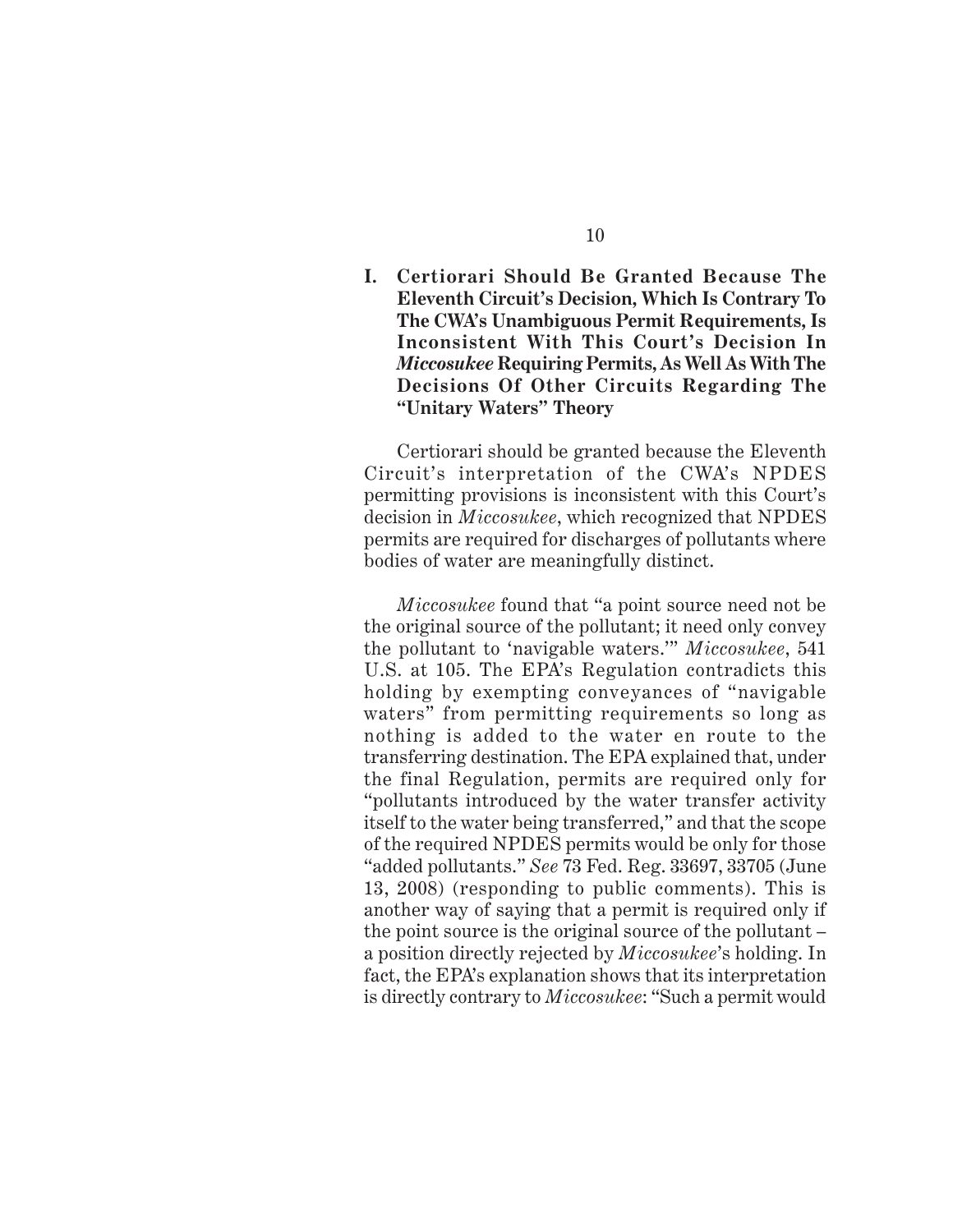not require the water transfer facility to address pollutants that may have been in the donor waterbody and are being transferred." *Id.*

The Eleventh Circuit agreed with the district court that the canals and the Lake were meaningfully distinct bodies of water under the CWA. *Friends*, 570 F.3d at 1216 n.4 (App. A at 10a). Consistent with *Miccosukee*, therefore, NPDES permits were required for the backpumping. *See Catskill II*, 451 F.3d at 82 ("*Miccosukee* held that if the canal and the wetlands are not meaningfully distinct water bodies – an unresolved factual question – no NPDES permit is required."); *Friends*, 2006 WL 3635465, at \*37 ("[T]he [*Miccosukee*] Court held that the water transfer activities only required a NPDES permit if they transferred water (and pollutants) from one body of water to another meaningfully distinct body of water.") (App. D at 143a). The Eleventh Circuit's contrary finding, and its deference to the EPA's Regulation, thus creates a conflict with *Miccosukee*. This conflict in the interpretation of an important federal statute, as well as the unprecedented environmental damage that will result as a consequence of the decision below, makes this an issue of exceptional importance meriting certiorari review.

So does the fact that the EPA's interpretation conflicts with precedent from the First and Second Circuits. *See Catskill Mountains Chapter of Trout Unlimited*, *Inc. v. City of N.Y.*, 273 F.3d 481 (2d Cir. 2001) ("*Catskill I*"); *Catskill Mountains Chapter of Trout Unlimited*, *Inc. v. City of N.Y.*, 451 F.3d 77 (2d Cir. 2006) ("*Catskill II*" ); *Dubois v. U.S. Dep't of Agric.*, 102 F.3d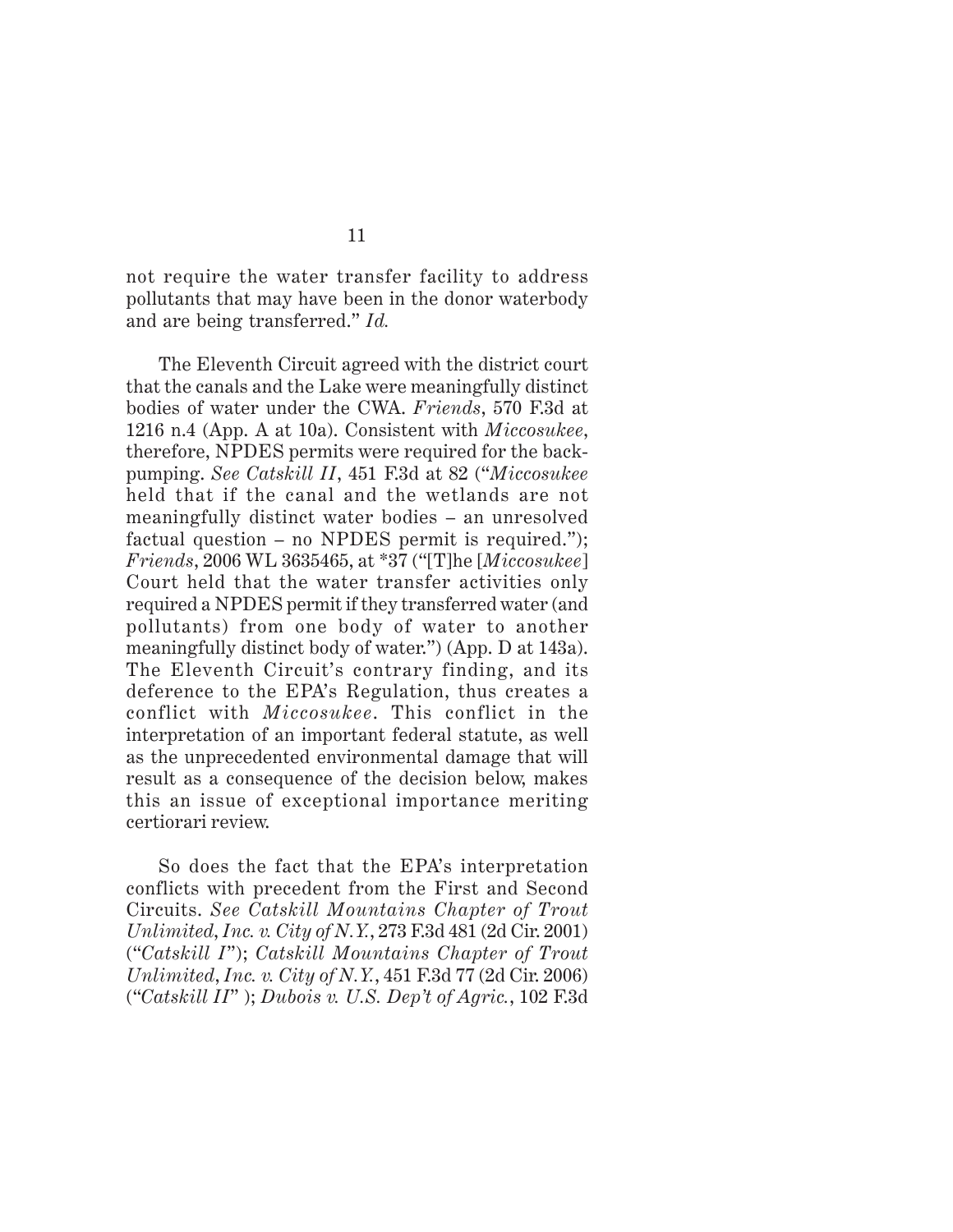1273 (lst Cir. 1996). In *Dubois*, the First Circuit noted the problem with the interpretation advanced by the EPA in the Regulation here: under the "unitary waters" theory, a river so polluted that "[i]t emitted an overwhelming odor and was known to peel the paint off buildings located on its banks" would be allowed to discharge into a pond irrespective of the river's pollution and no matter how pristine the pond. *Dubois*, 102 F.3d at 1297. The First Circuit concluded that Congress could not have intended such an "irrational result." *Id.* Similarly, in *Catskill II*, the Second Circuit rejected the "unitary waters" theory (and every basis argued in support of it), finding that nothing in the text of the CWA supports inter-basin transfers of pollutants without permits. *See Catskill II*¸ 451 F.3d at 84-85; *see also Friends*, 2006 WL 3635465, at \*48 (App. D at 169a). Like the First Circuit, the Second Circuit concluded that the EPA's interpretation "would lead to the absurd result that the transfer of water from a heavily polluted, even toxic, water body to one that was pristine via a point source would not constitute an 'addition' of pollutants and would not be subject to the CWA's NPDES requirement." *Catskill II*, 451 F.3d at 81 (citing *Catskill I*, 273 F.3d at 493). Yet in this case, remarkably, the Eleventh Circuit concluded that such an interpretation was reasonable.

Thus, by countenancing the EPA's interpretation in the final Regulation, the court of appeals delivered a decision in conflict with the First and Second Circuits, which have described the theory underlying the agency's interpretation as irrational and absurd. Further, the Eleventh Circuit's decision conflicts with *Miccosukee*'s interpretation of the CWA and its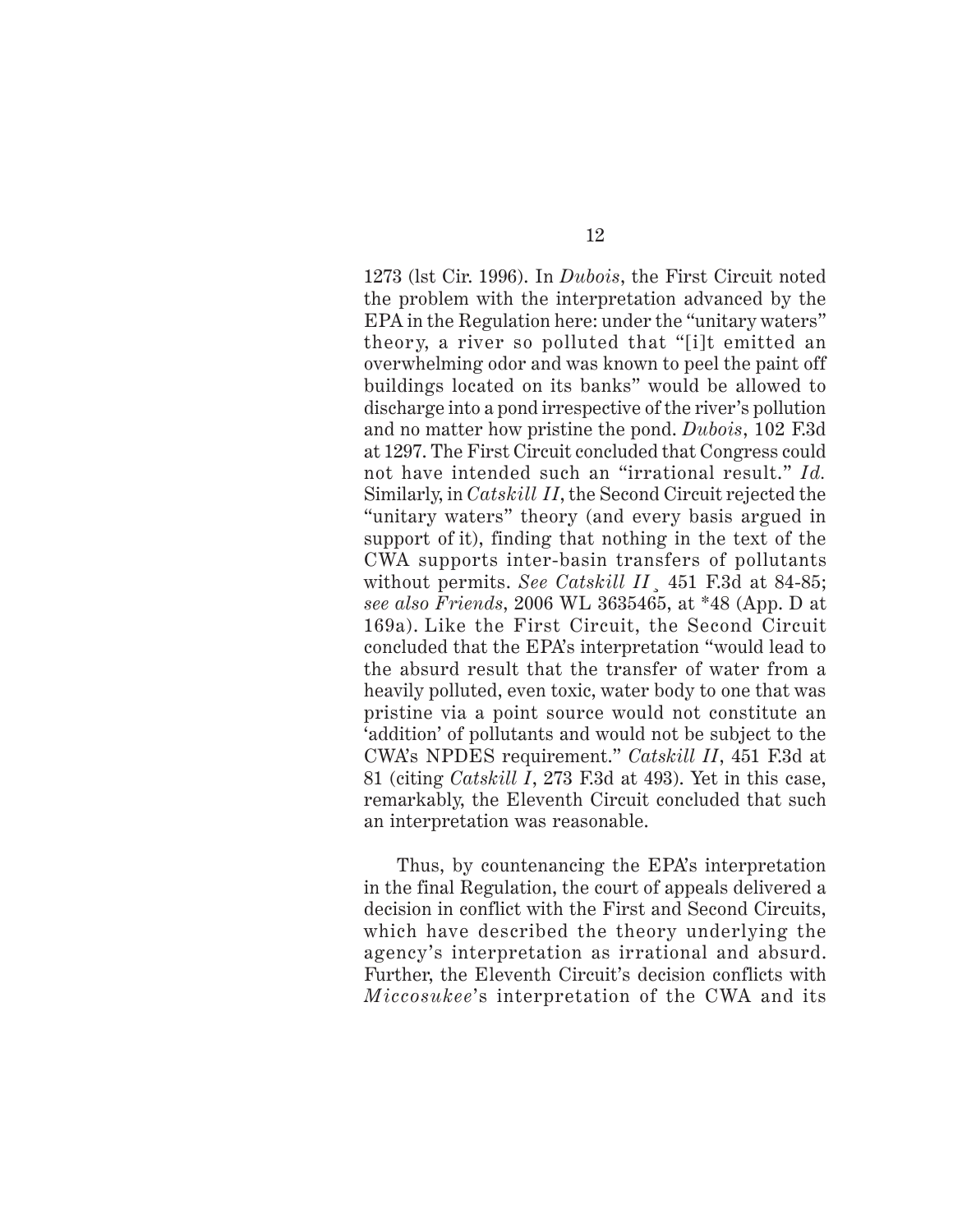skepticism of the "unitary waters" approach. The district court here, as with other courts before it, rejected the "unitary waters" theory. This Court should now grant certiorari to finally resolve the issue left open by *Miccosukee*, a case that the Tribe took to this Court approximately six years ago in order to protect its homeland, the Everglades, and which remains unresolved in the district court because of the EPA's "unitary waters" theory.

## **II. Certiorari Should Be Granted Because The Eleventh Circuit Accorded Deference To The EPA's Regulation Contrary To This Court's Decisions**

Certiorari also should be granted because, contrary to prior Supreme Court precedent, the court of appeals erroneously accorded deference to the EPA's Regulation under *Chevron U.S.A. Inc. v. Natural Resource Defense Council*, *Inc.*, 467 U.S. 837 (1984).

## **A. The EPA's interpretation is not entitled to deference because the CWA is unambiguous**

This Court has said that "[i]n the context of an unambiguous statute, we need not contemplate deferring to the agency's interpretation." *Barnhart v. Sigmon Coal Co.*, 534 U.S. 438, 462 (2002) (citing *Chevron*, 467 U.S. at 842-43).5 No *Chevron* deference

<sup>5.</sup> *See also Volkswagenwerk Aktiengesellschaft v. Fed. Mar. Comm'n*, 390 U.S. 261, 272 (1968) (courts should not affirm administrative decisions which are inconsistent with a statute); *Koshland v. Helvering*, 298 U.S. 441, 446-47 (1936) (a regulation cannot amend a statute's unambiguous provisions).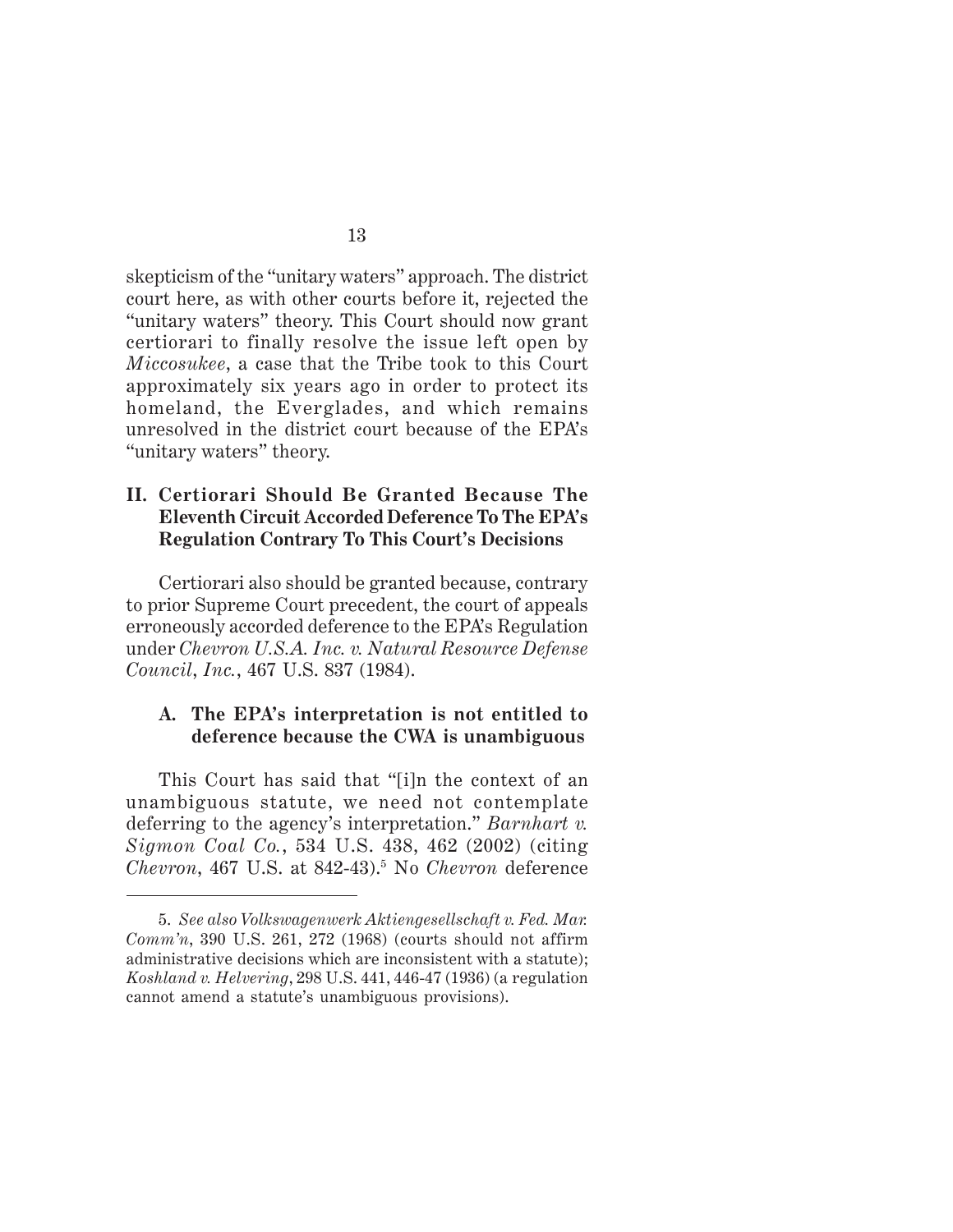was owed to the EPA's absurd interpretation because the statute's permitting requirement is unambiguous, just as the district court found. *See Friends*, 2006 WL 3635465, at \*48 ("[T]he undersigned finds that the statute is unambiguous. No agency interpretation, or court order for that matter, can alter the unambiguous congressional intent expressed in a statute and the Court thus rejects the interpretation proposed by the EPA.") (App. D at 169a); *see also Catskill II*, 451 F.3d at 84-85 (plain meaning of the word "addition" in the CWA controls).

The court of appeals strained to find ambiguity and treated as outcome determinative a Regulation that works substantive changes to the statute under the guise of "clarification." *See Smith v. Scott*, 223 F.3d 1191, 1195 (10th Cir. 2000) (an agency cannot make substantive changes under guise of clarification). Indeed, "[t]he [EPA's] treatment of this statute is not an interpretation but a rewrite." *Indiana Michigan Power Co. v. Dep't of Energy*, 88 F.3d 1272, 1276 (D.C. Cir. 1996). As the Court explained in *Barnhart*:

[The Judiciary's] role is to interpret the language of the statute enacted by Congress. This statute does not contain conflicting provisions or ambiguous language. Nor does it require a narrowing construction or application of any other canon or interpretative tool. "We have stated time and again that courts must presume that a legislature says in a statute what it means and means in a statute what it says there. When the words of a statute are unambiguous, then,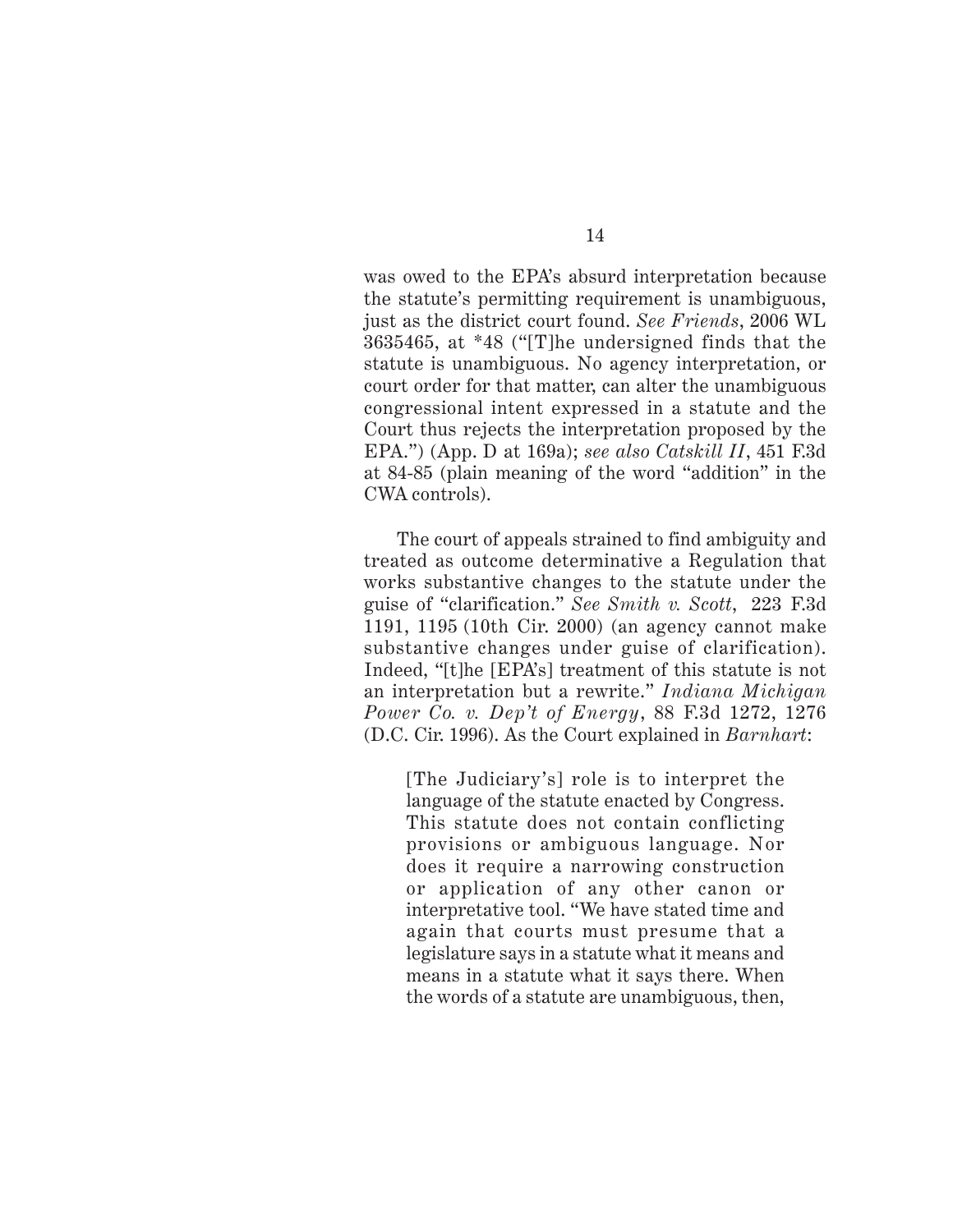this first canon is also the last: 'judicial inquiry is complete.'" We will not alter the text in order to satisfy the policy preferences of the Commissioner. These are battles that should be fought among the political branches and [the affected parties]. Those parties should not seek to amend the statute by appeal to the Judicial Branch.

*Barnhart*, 534 U.S. at 461-62 (citations omitted). That analysis aptly fits this case. If the defendants' "policy preferences" are that no permits be required for transfers between separate bodies of "navigable waters," then they must properly and within the limits of law take that battle to the "political branches," not the courts. The statute as written is unambiguous in its requirement for NPDES permits and thus no deference was owed to the EPA's Regulation.

The Eleventh Circuit's finding of ambiguity evinces a misdirected focus on the term "navigable waters" instead of "addition" in the statute. The issue in this case is whether the back-pumping of dirty canal water into the Lake constitutes a "discharge" of pollutants so as to require NPDES permits. "Discharge" includes "*any addition* of any pollutant to navigable waters from any point source." 33 U.S.C. § 1362(12) (emphasis supplied).

Rather than focusing upon the plain meaning of the word "addition," as the Second Circuit did in *Catskill I* and *II* and as the district court did in this case, the Eleventh Circuit shifted its focus to the term "navigable waters." *See Friends*, 570 F.3d at 1223 ("The question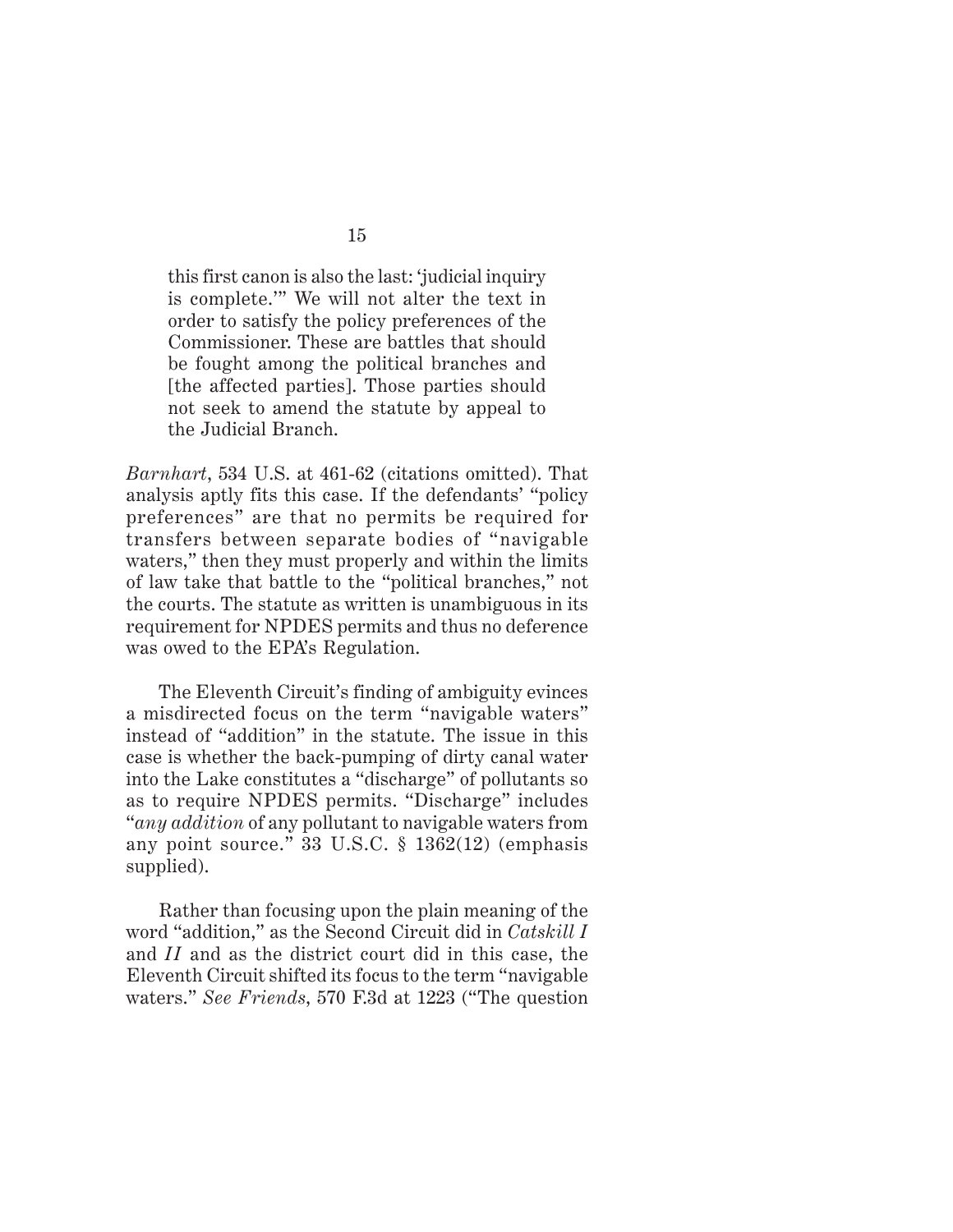is whether 'addition . . . to navigable waters' – meaning addition to 'the waters of the United States' – refers to

waters in the individual sense or as one unitary whole.") (App. A at 25a). It reasoned that the statute was ambiguous because "navigable waters" did not have the word "any" in front of it:

According to the Water District, the conspicuous absence of "any" before "navigable waters" in § 1362(12) supports the unitary waters theory because it implies that Congress was not talking about *any* navigable water, but about *all* navigable waters as a whole. The Friends of the Everglades' reading effectively asks us to add a fourth "any" to the statute so that it would read: "Any addition of any pollutant to *any* navigable waters from any point source." But we are not allowed to add or subtract words from a statute; we cannot rewrite it. Besides, if the meaning of language is plain, no alteration should be necessary to clarify it. The addition or subtraction of words indicates that the unaltered language is not plain.

\* \* \*

There are two reasonable ways to read the § 1361(12) language "any addition of any pollutant to navigable waters from any point source." One is that it means "any addition . . . to [any] navigable waters;" the other is that it means "any addition . . . to navigable waters [as a whole]." As we have held before,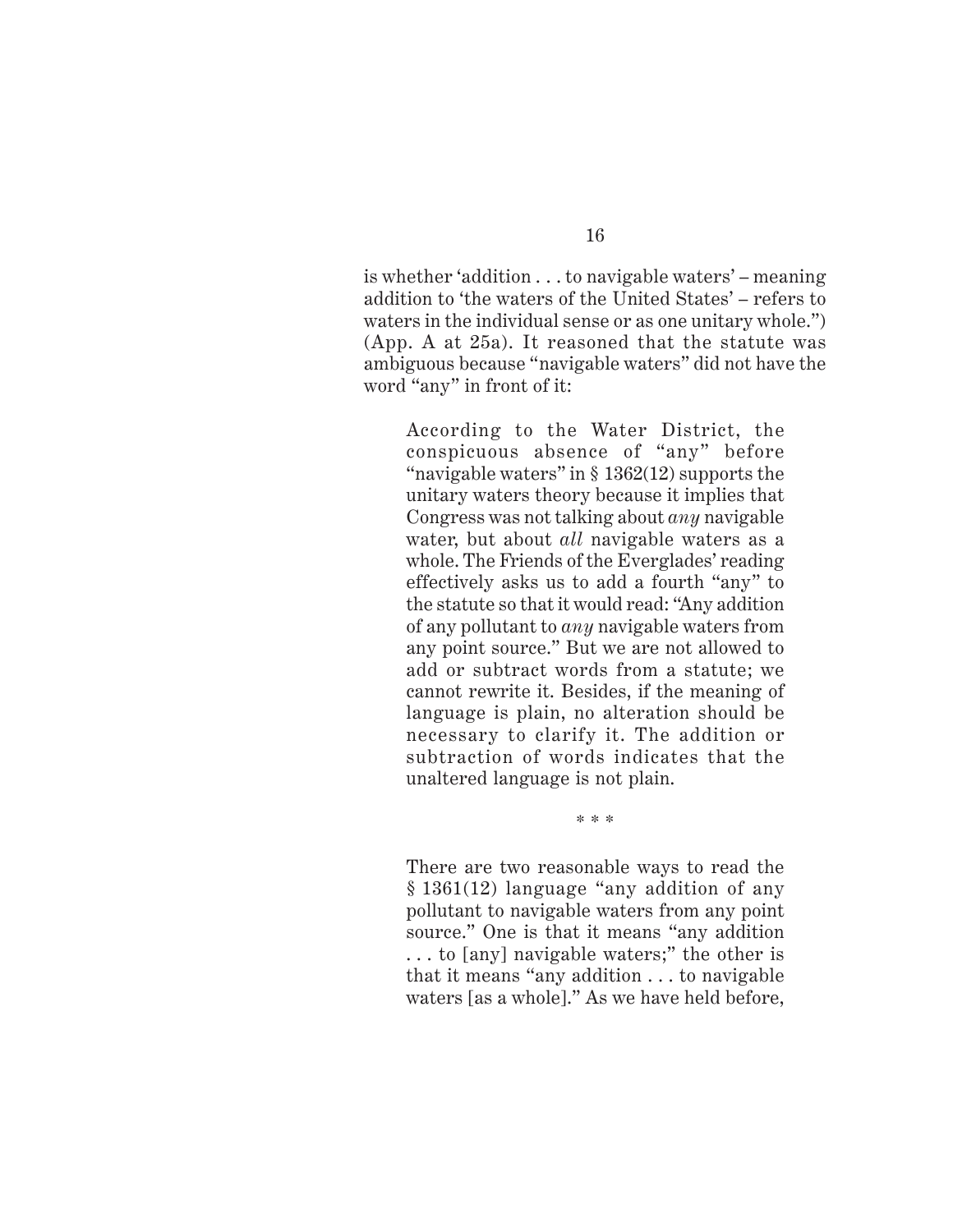"the existence of two reasonable, competing interpretations is the very definition of ambiguity."

*Id.* at 1224, 1227 (citations omitted; emphasis original) (App. A at 28a, 36a). Notably, the EPA did not rely on the "absent any" argument that the Eleventh Circuit panel found so dispositive, and this curious disconnect between the agency's rationale and the court of appeals' decision clearly undermines the argument for deference.

Moreover, what the court of appeals ignored is the plain meaning of the term "any addition." As the district court and Second Circuit found, that term unambiguously means that permits are required whenever there is something added to a body of "navigable waters," and this Court held in *Miccosukee* that the "addition" must be from another meaningfully distinct body of water. The district court explained as follows:

"Addition" is defined as the "joining of one thing to another." Webster 's Third International Dictionary Unabridged, p. 24 (1993). Although the EPA states "that it is reasonable to interpret 'addition' as not generally including the mere transfer of waters from one water of the U.S. to another," it offers no sound explanation in support of its strained definition of the term. 71 Fed. Reg. 32891. Notwithstanding Defendants' protestations to the contrary, it is evident that "addition . . . to the waters of the United States" contemplates an addition from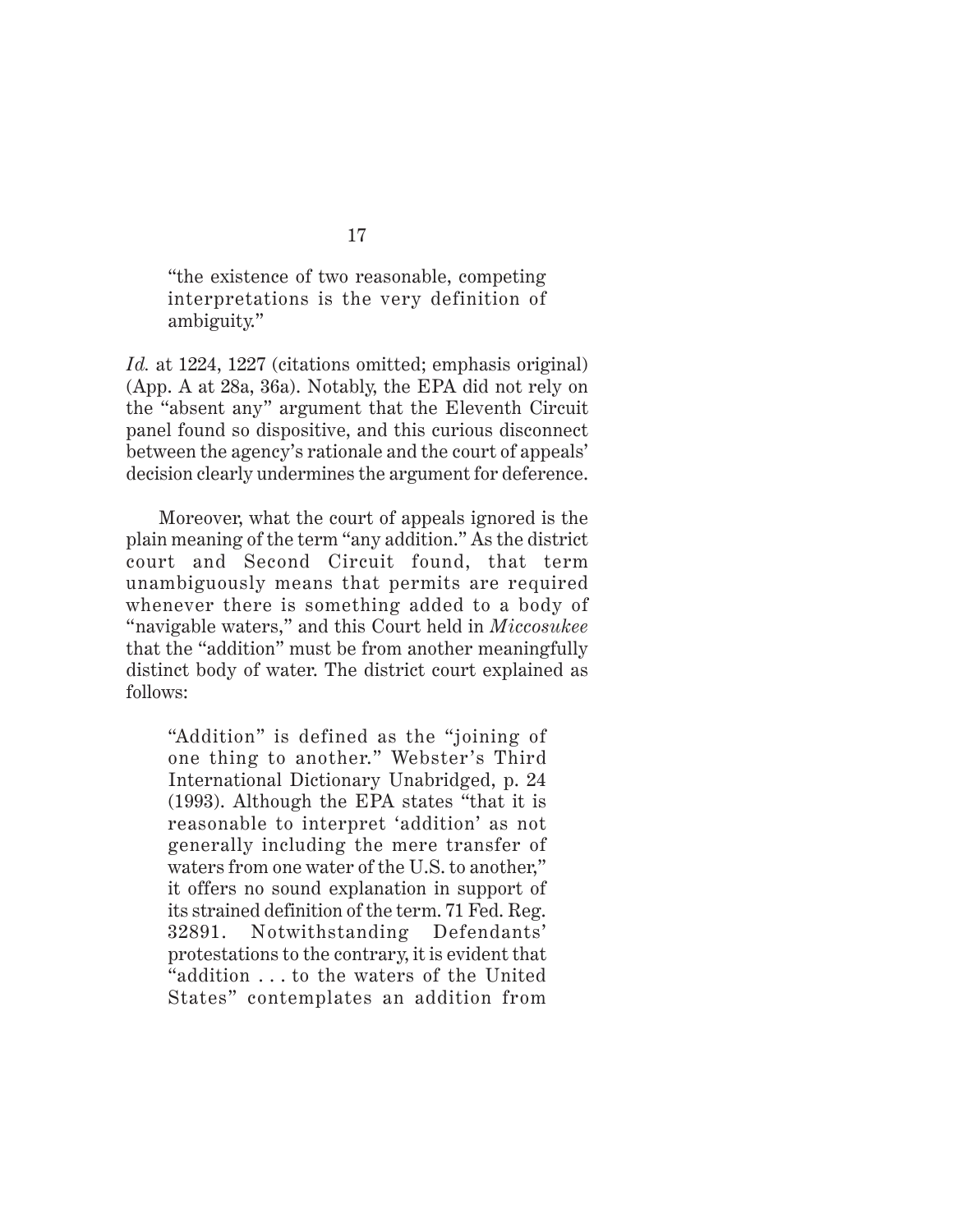anywhere outside of the receiving water, including from another body of water.

*Friends*, 2006 WL 3635465, at \*42 (citations omitted) (App. D at 133a). Similarly, the Second Circuit found that "[g]iven the ordinary meaning of the CWA's text," the government's "unitary waters" theory offers "an interpretation [that] is inconsistent with the ordinary meaning of the word 'addition.'" *Catskill I*, 273 F.3d at 493; *see also Dubois*, 102 F.3d at 1297-99 (discussing meaning of "addition"). Thus, both of those courts found that "addition" was the relevant term and that a permit is required if pollutants are transferred from one body of water to another meaningfully distinct body. *Miccosukee*, 541 U.S. at 112. In focusing on the term "navigable waters" instead of "any addition," the Eleventh Circuit incorrectly found ambiguity where there is none.

 Clearly, "navigable waters" is used in the statute as a jurisdictional term to identify those bodies of water that are subject to federal regulation. *See*, *e.g.*, *Rapanos v. United States*, 547 U.S. 715 (2006) (discussing jurisdictional significance and scope of "navigable waters"); *Kaiser Aetna v. United States*, 444 U.S. 164, 172 (1979) (discussing "definition of 'navigable waters' as this Court has used that term in delimiting the boundaries of Congress' regulatory authority under the Commerce Clause"). The CWA merely requires that the destination waters (that is, the waters into which a discharge occurs) are "navigable," or "waters of the United States," so as to ensure they are subject to Congress's authority to regulate under the Commerce Clause. The originating location or character of the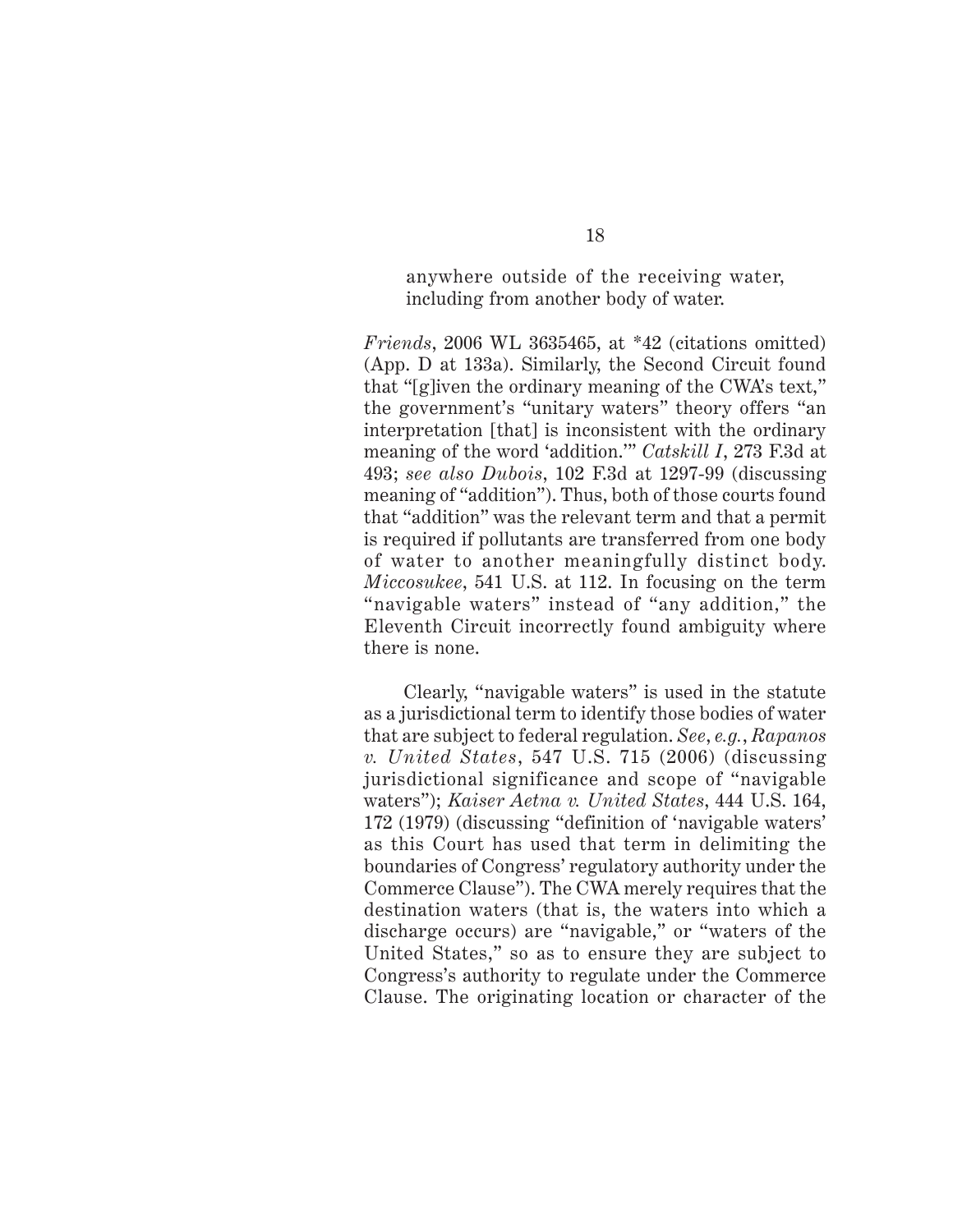waters being discharged into "navigable waters" is simply irrelevant under the statute. As explained, all that matters for purposes of determining whether there is a "discharge" of pollutants such that a permit is required, is whether there has been "any addition" of pollutants from another meaningfully distinct body of water. That the CWA contains a scheme of provisions focusing upon the water quality standards of individual bodies strongly supports this reading of the statute.<sup>6</sup> *See Miccosukee*, 541 U.S. at 106-07. Thus, the term "addition" was not ambiguous; and, consequently, there was no basis for the Eleventh Circuit to defer to the EPA's construction.

Moreover, the prior court decisions finding the statute unambiguous control over the EPA's subsequent interpretation, pursuant to this Court's decision in *National Cable & Telecommunications Association v. Brand X Internet Services*, 545 U.S. 967 (2005) ("*Brand X*"). *Brand X* held that "[a] court's prior judicial construction of a statute trumps an agency construction otherwise entitled to *Chevron* deference only if the prior court decision holds that *its construction follows from the unambiguous terms of the statute and thus leaves no room for agency discretion*." *Id.* at 982 (emphasis supplied). In other

<sup>6.</sup> So too does the fact that the term "dredged spoil" is part of the definition of "pollutant" under 33 U.S.C. § 1362(6). "Dredged spoil" inherently comes from other "navigable waters"; and yet when it is discharged, a permit is required. *See* Petition for Writ of Certiorari by Friends of the Everglades et al. at 22-23. Thus, the EPA's "unitary waters" theory is inconsistent with the very definition of "pollutant" under the CWA.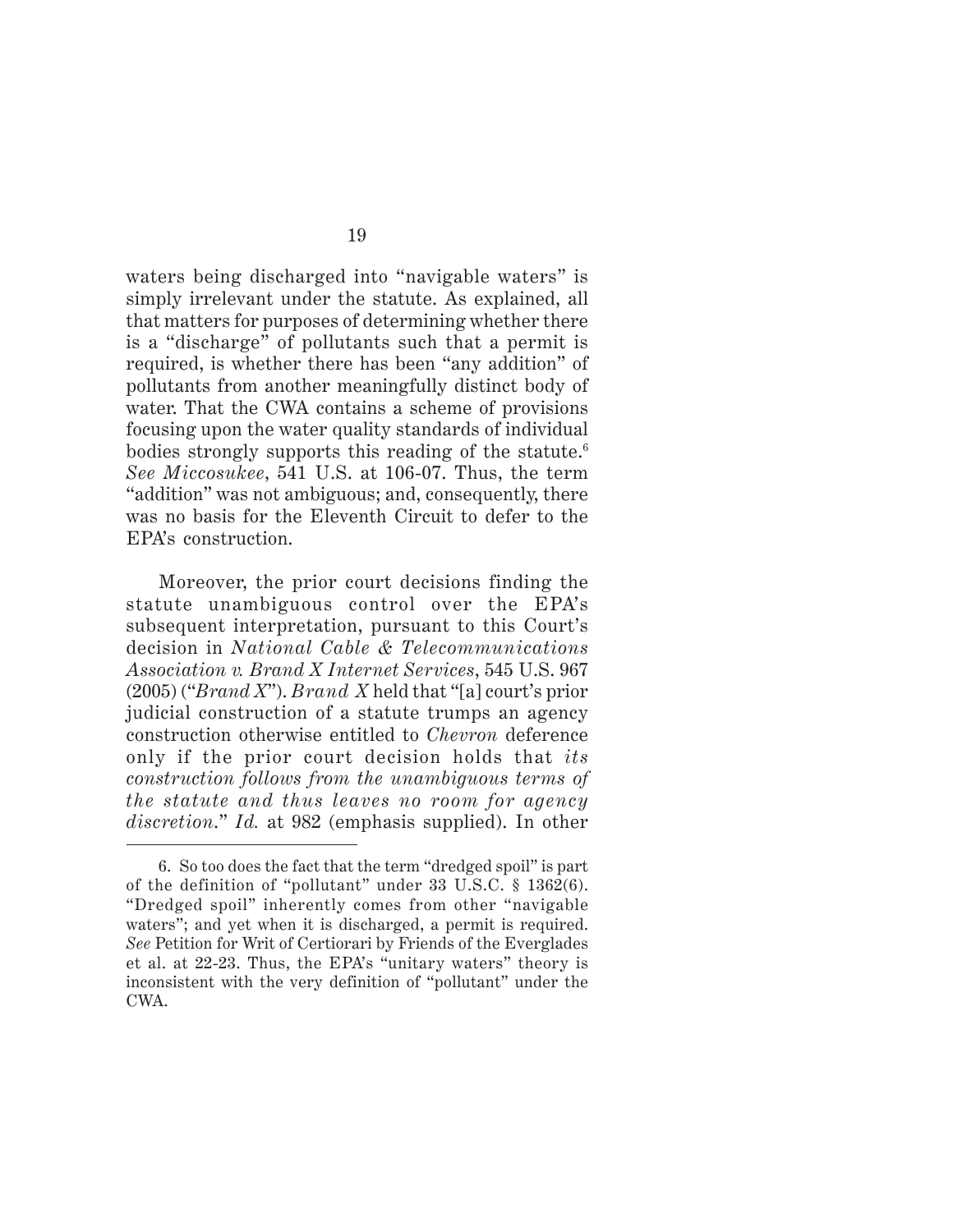20

words, "[o]nly a judicial precedent holding that the statute unambiguously forecloses the agency's interpretation, and therefore contains no gap for the agency to fill, displaces a conflicting agency construction." *Id.* at 982-83.

Because prior decisions left "no gap for the agency to fill," the court of appeals owed no deference to the agency's interpretation here. *Id.* Prior court decisions found that the "unitary waters" theory conflicts with the plain language of the statute. *See Catskill II*, 451 F.3d at 85 (repeatedly indicating that its decision was mandated by "the text of the CWA" and the statute's "plain language"); *Friends*, 2006 WL 3635465, at \*48 ("[T]he undersigned finds that the statute is unambiguous. No agency interpretation, or court order for that matter, can alter the unambiguous congressional intent expressed in a statute and the Court thus rejects the interpretation proposed by the EPA.") (App. D at 169a). In *Catskill I* and *II*, for example, the Second Circuit, like the district court in this case, found that the word "addition" plainly meant permits were required whenever there is a transfer of water from one meaningfully distinct body to another. *See Catskill II*, 451 F.3d at 84-85. Thus, consistent with *Brand X*, those prior interpretations of the statute's plain language should trump the EPA's contrary construction in the Regulation.7

<sup>7.</sup> One ancillary question left after *Brand X* "to bedevil the lower courts," 545 U.S. at 1018 (Scalia, J., dissenting), is readily apparent here and should be resolved by this Court – *i.e.*, the force that prior judicial determinations of no ambiguity *by a sister circuit* carry under *Brand X*'s agency-reversal rule.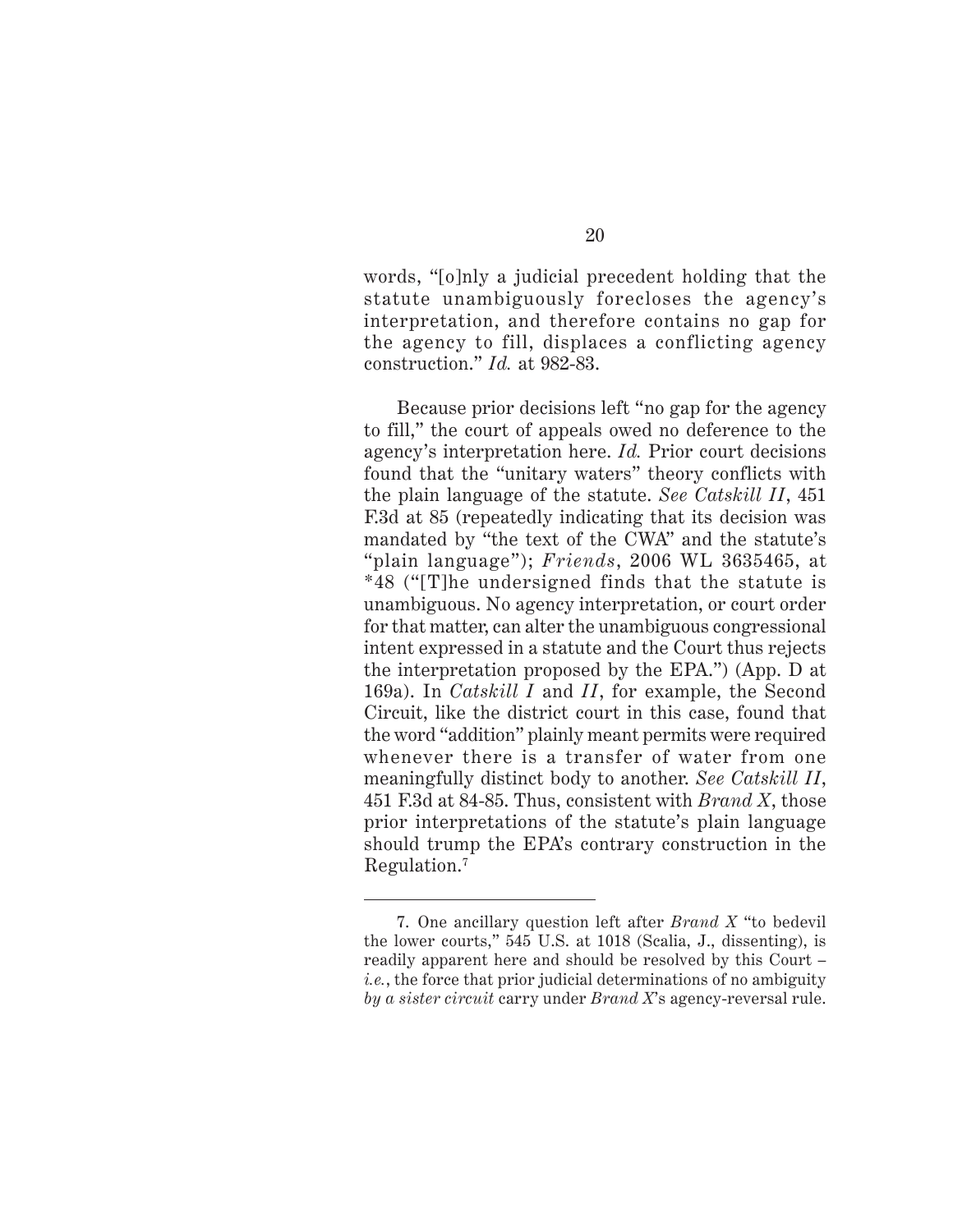## **B. The EPA's interpretation is not entitled to deference because the theory underlying it has been unanimously rejected by the courts**

Deference was also inappropriate because the Regulation is based on a theory that has been uniformly rejected by every court to have considered its merits. As the Eleventh Circuit itself recognized, even this Court has cast doubt on the "unitary waters" theory, albeit without definitively deciding the issue:

The unitary waters theory has a low batting average. In fact, it has struck out in every court of appeals where it has come up to the plate. Even the Supreme Court has called a strike or two on the theory, [but] . . . [t]he Court has not, however, called the theory out yet.

*Friends*, 570 F.3d at 1217-18 (citing, among others, *Catskill I*, 273 F.3d at 491; *Catskill II*, 451 F.3d at 83; *Dubois*, 102 F.3d at 1296; *Miccosukee*, 541 U.S. at 107)  $(App. A at 12a).<sup>8</sup>$ 

In *Miccosukee*, this Court referred to the "unitary waters" theory with skepticism and noted its tension with other statutory provisions and regulations:

[S]everal NPDES provisions might be read to suggest a view contrary to the unitary

<sup>8.</sup> The Eleventh Circuit also acknowledged that a prior panel of that court had at "one time decided to reject" the "unitary waters" theory as well, "but that decision was vacated" when this Court granted certiorari in *Miccosukee*. *See Friends*, 570 F.3d at 1218 (App. A at 13a).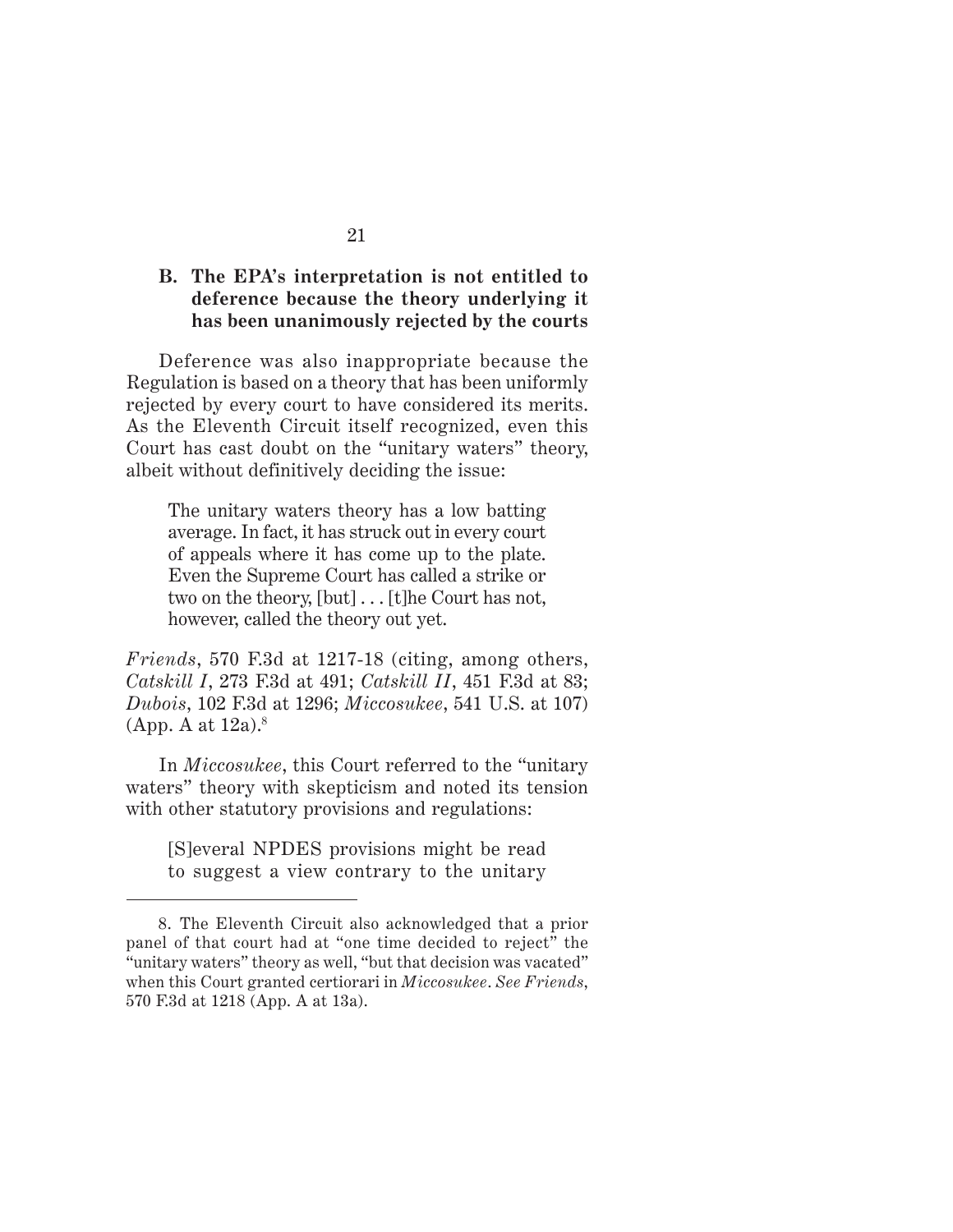waters approach. . . . This approach [under 33 U.S.C. §§ 1313(c)(2)(A) and (d)] suggests that the Act protects individual water bodies as well as the "waters of the United States" as a whole.

The Government also suggests that we adopt the "unitary waters" approach out of deference to a longstanding EPA view that the process of "transporting, impounding, and releasing navigable waters" cannot constitute an "'addition'" of pollutants to "'the waters of the United States.'" But the Government does not identify any administrative documents in which EPA has espoused that position. Indeed, an *amicus* brief filed by several former EPA officials argues that the agency once reached the opposite conclusion. The "unitary waters" approach could also conflict with current NPDES regulations [including, for example 40 C.F.R.  $\S 122.45(g)(4)$ ]... *The NPDES program thus appears to address the movement of pollutants among water bodies*, at least at times.

541 U.S. at 107-08 (citations omitted; emphasis supplied).

As the *Miccosukee* decision suggests, the "unitary waters" theory in fact presents a problematic interpretation that is incompatible with several provisions of the CWA – including, notably, the entire group of provisions aimed at water-body-specific "water quality standards." *Miccosukee*, 541 U.S. at 106-07; *see also Catskill II*, 451 F.3d at 81. Nevertheless,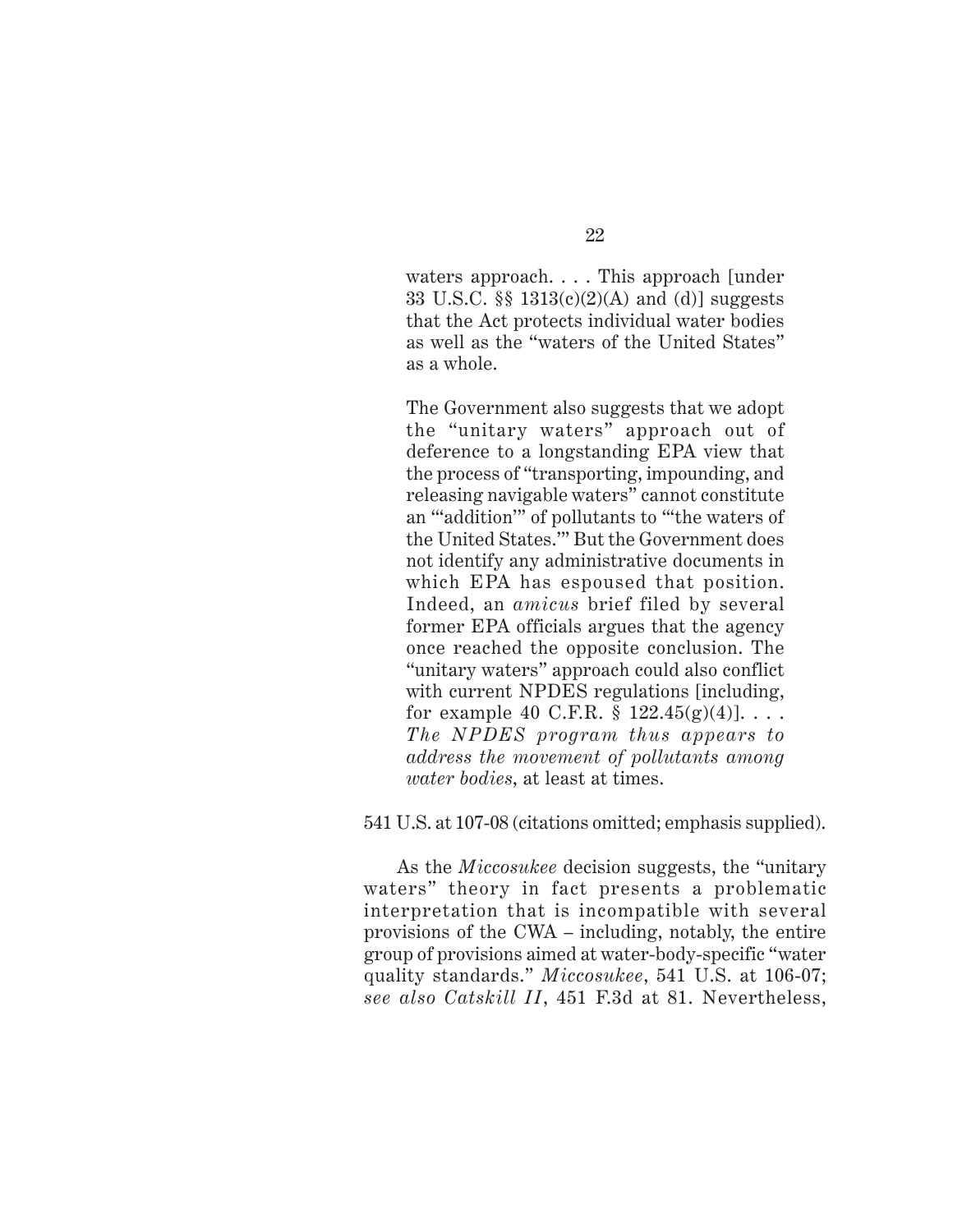contrary to all circuits that have decided the issue, the Eleventh Circuit panel concluded that the CWA was ambiguous with regard to the requirements for NPDES permits and then afforded deference to the final Regulation that codified this absurd theory.

This Court recently said that "[w]e need 'accept only those agency interpretations that are reasonable in light of the principles of construction courts normally employ.'" *See Morrison v. Nat'l Australia Bank Ltd.*, 130 S.Ct. 2869, 2887, (2010). In *Morrison*, the Court rejected the SEC's interpretation because it relied on the flawed reasoning of "cases we disapprove" and therefore "we owe [the agency's position] no deference." *Id.* at 2887-88. The same holds true in this case. The court of appeals acknowledged that the "unitary waters" theory, upon which the Regulation is based, was rejected by every circuit to have considered it and was questioned by this Court in *Miccosukee*. Indeed, the opinion below concludes that "all of the existing precedent and the statements in our own vacated decision are against the unitary waters theory," adding that, "[i]f nothing had changed, we might make it unanimous." *Friends*, 570 F.3d at 1218 (App. A at 13a). Those prior decisions rejecting the "unitary waters" theory as untenable were rendered on the basis of "the principles of construction that courts normally employ." Accordingly, consistent with *Morrison*, the Regulation should be rejected as a baseless construction of the CWA that is entitled to no deference.

In sum, because the Eleventh Circuit has embraced a construction that is both obviously inconsistent with the CWA and contrary to decisions of other circuits, the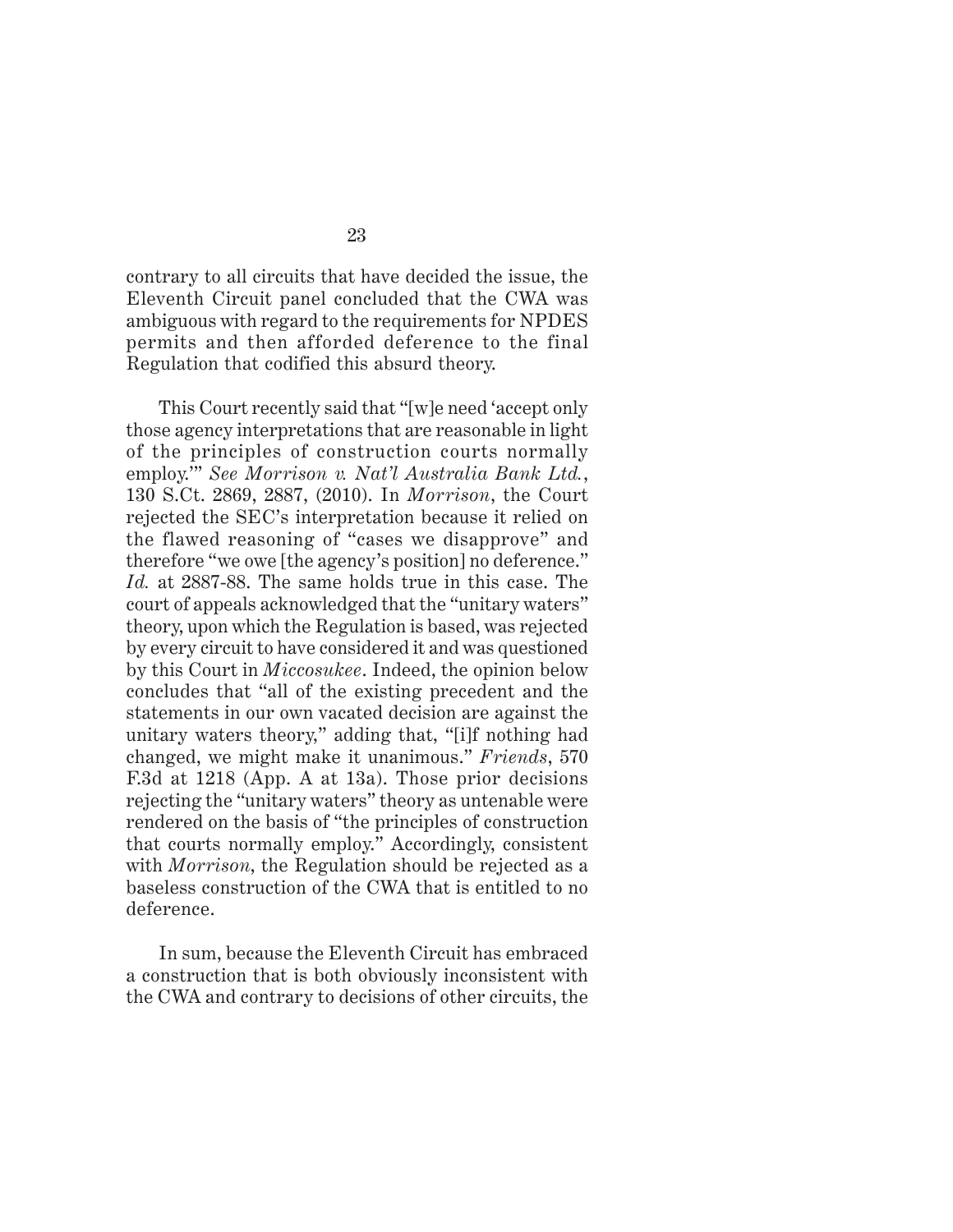Court should now decide the issue it left open in *Miccosukee* and definitively rule out the "unitary waters" theory*. See*, *e.g.*, *N.L.R.B. v. United Food & Comm. Workers Union*, *Local 23*, *AFL-CIO*, 484 U.S. 112, 123 (1987) (deference owed only "as long as [agency's] interpretation is rational and consistent with the statute"); *Ma v. Ashcroft*, 361 F.3d 553, 559 (9th Cir. 2004) (where agency's interpretation "contravenes the statute and leads to absurd and wholly unacceptable results," the court "need not defer"); *Mova Pharm. Corp. v. Shalala*, 140 F.3d 1060, 1069 (D.C. Cir. 1998) (no *Chevron* deference where "the [agency] has embarked upon an adventurous transplant operation" of the statute and its interpretation "is inconsistent with the unambiguously expressed intent of Congress").

**C. The EPA's interpretation is not entitled to deference because it is merely a losing litigation position that was subsequently codified in the course of this case**

In addition to the reasons above, the EPA's Regulation is due no deference because, as this Court has said, agency interpretations amounting to little more than "convenient litigating position[s]" carry little weight. *See Bowen v. Georgetown Univ. Hosp.*, 488 U.S. 204, 213 (1988) ("Deference to what appears to be nothing more than an agency's convenient litigating position would be entirely inappropriate."); *United States v. Mead Corp.*, 533 U.S. 218, 228 (2001) (level of deference owed to agency interpretations advanced during litigation is "near indifference"). Similarly, the Court has said that an agency's "*post hoc* rationalization[s]," which are advanced "to defend past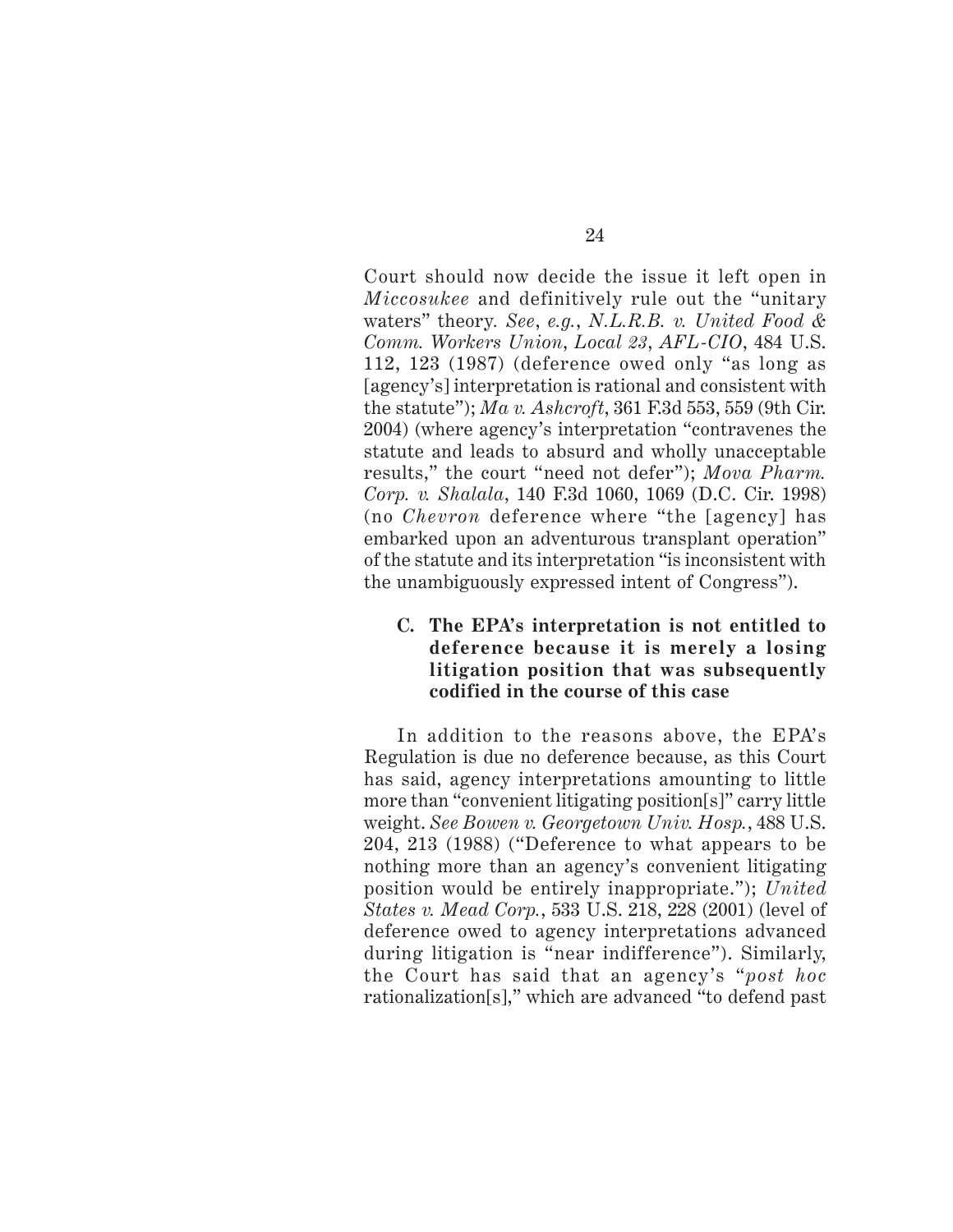agency action against attack," are not subject to deference. *See*, *e.g.*, *Auer v. Robbins*, 519 U.S. 452, 462 (1997); *Bowen*, 488 U.S. at 212; *cf. FedEx Corp. v. Holowecki*, 552 U.S. 389, 400 (2008) (according deference because there was "no reason to assume the agency's position . . . was framed for the specific purpose of aiding a party in this litigation"). Consistent with these principles, an agency "may not take advantage of [its] power to promulgate retroactive regulations during the course of a litigation for the purpose of providing [it]self with a defense." *Chock Full O' Nuts Corp. v. United States*, 453 F.2d 300, 303 (2d Cir. 1971). Yet, in this case, the EPA did just that; and the court of appeals condoned it.

After briefing on appeal, the EPA finalized the Regulation at issue here. It did so to tip the scales in its favor and alter the outcome of this federal lawsuit – something that it succeeded in doing. In merely making "official" its prior arguments, the EPA did not change the character of what was still a mere convenient litigating position – one which the district court rejected out of hand. Indeed, the Regulation itself actually quotes from the government's appellate brief to the Eleventh Circuit, thus making plain that the EPA was simply attempting to legitimize what was previously just an unpersuasive argument. *See* Petition for Writ of Certiorari by Friends of the Everglades et al. at 8. The EPA's Regulation was a game-changer in this lawsuit, and the very essence of a forbidden *post hoc* rationalization. Were it not for the EPA's Regulation, the court of appeals would not have reached the conclusion that it did.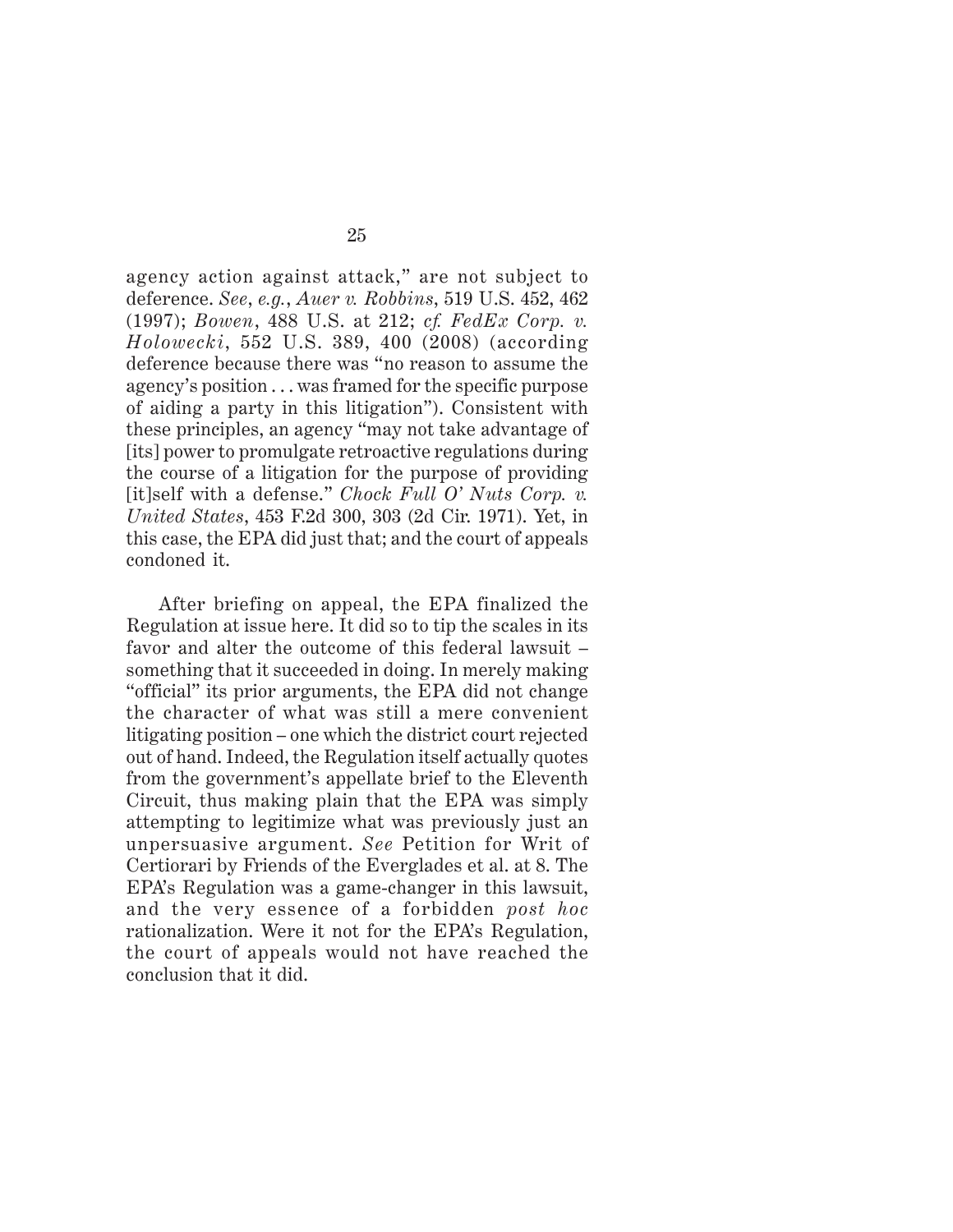In finding insignificant the EPA's manipulation, the Eleventh Circuit mistakenly relied upon statements from this Court's decisions in *Smiley v. Citibank (South Dakota)*, *N.A.*, 517 U.S. 735, 740-41 (1996); *United States v. Morton*, 467 U.S. 822, 835 n.21 (1984); and *Barnhart v. Walton*, 535 U.S. 212, 221 (2002). Those cases are inapposite under these facts. In *Smiley*, the Court did say that it does not "matter that the regulation was prompted by litigation, including this very suit." *Smiley*, 517 U.S. at 741. But the agency position there was not advanced as a losing argument in the lower court only to be later codified as a regulation in order to alter the outcome on appeal. Thus, *Smiley* does not control here;9 and neither does *Morton* or *Barnhart*.

In *Morton*, there is no indication that the position embodied in the regulation was advanced as a losing litigation position only to be subsequently adopted in order to turn the tides in the case. In addition, the Court found the regulation's enactment in response to the lawsuit unproblematic because the suit had "brought to light an additional administrative problem of the type that Congress thought should be addressed by regulation," which was before not otherwise apparent. *Morton*, 467 U.S. at 836 n.21. The same cannot be said here. The EPA was well aware of the central

<sup>9.</sup> Importantly, however, *Smiley* noted the principle explained above, that "[o]f course we deny deference 'to agency litigating positions that are wholly unsupported by regulations, rulings, or administrative practice,'" because "[t]he deliberateness of such positions, if not indeed their authoritativeness, is suspect." *Smiley*, 517 U.S. at 741 (citing *Bowen*, 488 U.S. at 212). To the extent *Smiley* is relevant at all, it is for that proposition, not the one relied upon by the court of appeals.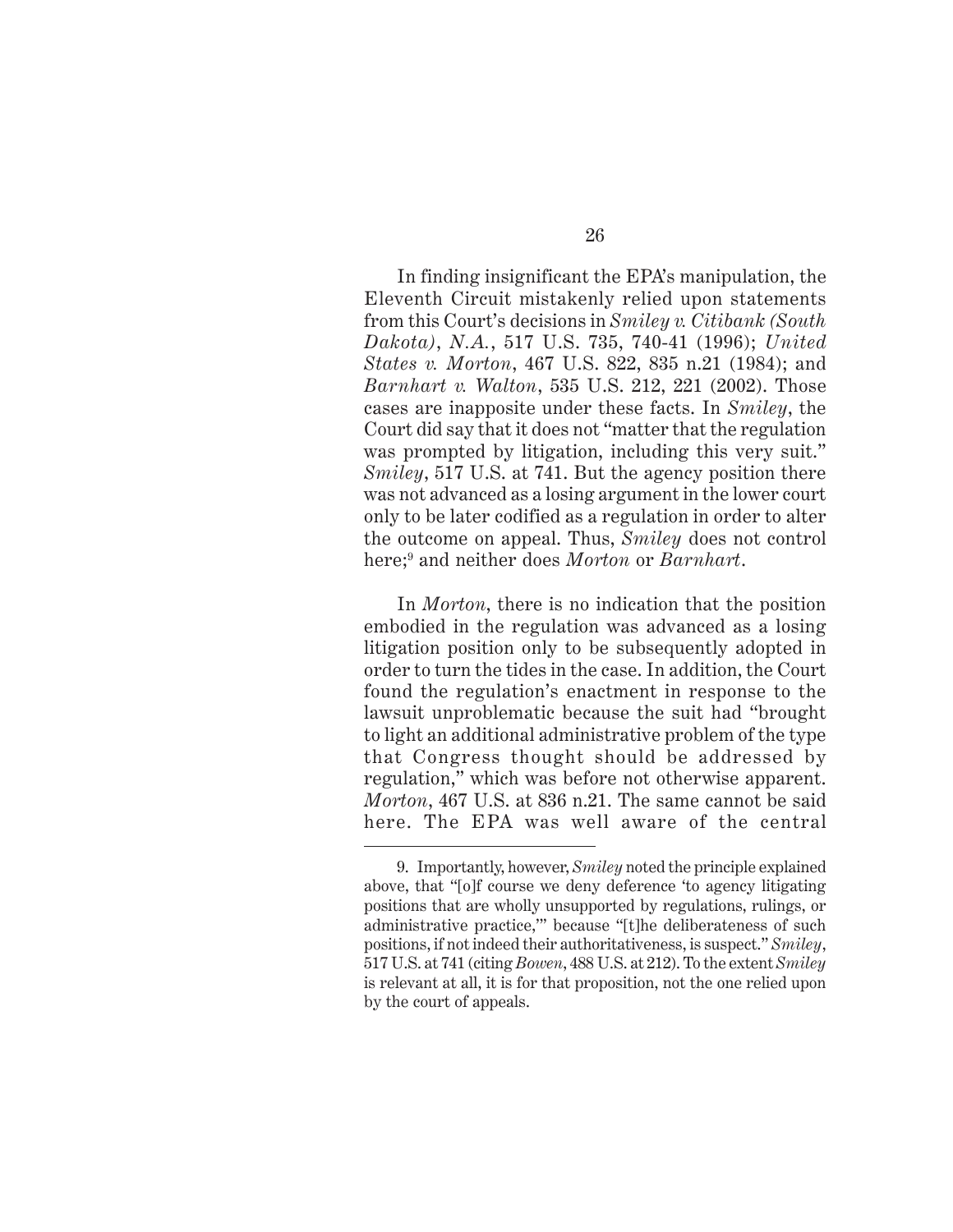interpretative issue in this case, as the "unitary waters" theory was nothing new and had been advanced as argument – unavailingly – in several prior cases. This fact makes the EPA's manipulation readily apparent.

*Barnhart* is similarly unhelpful because there, unlike here, the regulations were not adopted to effectively manipulate the case's outcome. Indeed, the agency's position carried the day before the district court and was only defeated before the Fourth Circuit, which found that the statute was unambiguous and, hence, not subject to the agency's interpretation. *Barnhart*, 535 U.S. at 216. Upon review, this Court disagreed, stating that "the statute does not unambiguously forbid the [agency's] regulation." *Id.* at 218. It then went on to find the agency's construction permissible. *Id.* at 219- 20. Accordingly, when the Court refused to disregard the regulations because they were "only recently enacted . . . , perhaps in response to this litigation," *id.* at 221, it did so under circumstances completely inapposite to this case.

The court of appeals was therefore wrong to take the uncritical view that the EPA's conduct in this case could be justified, and excused, by reference to this Court's prior decisions. It quite simply cannot.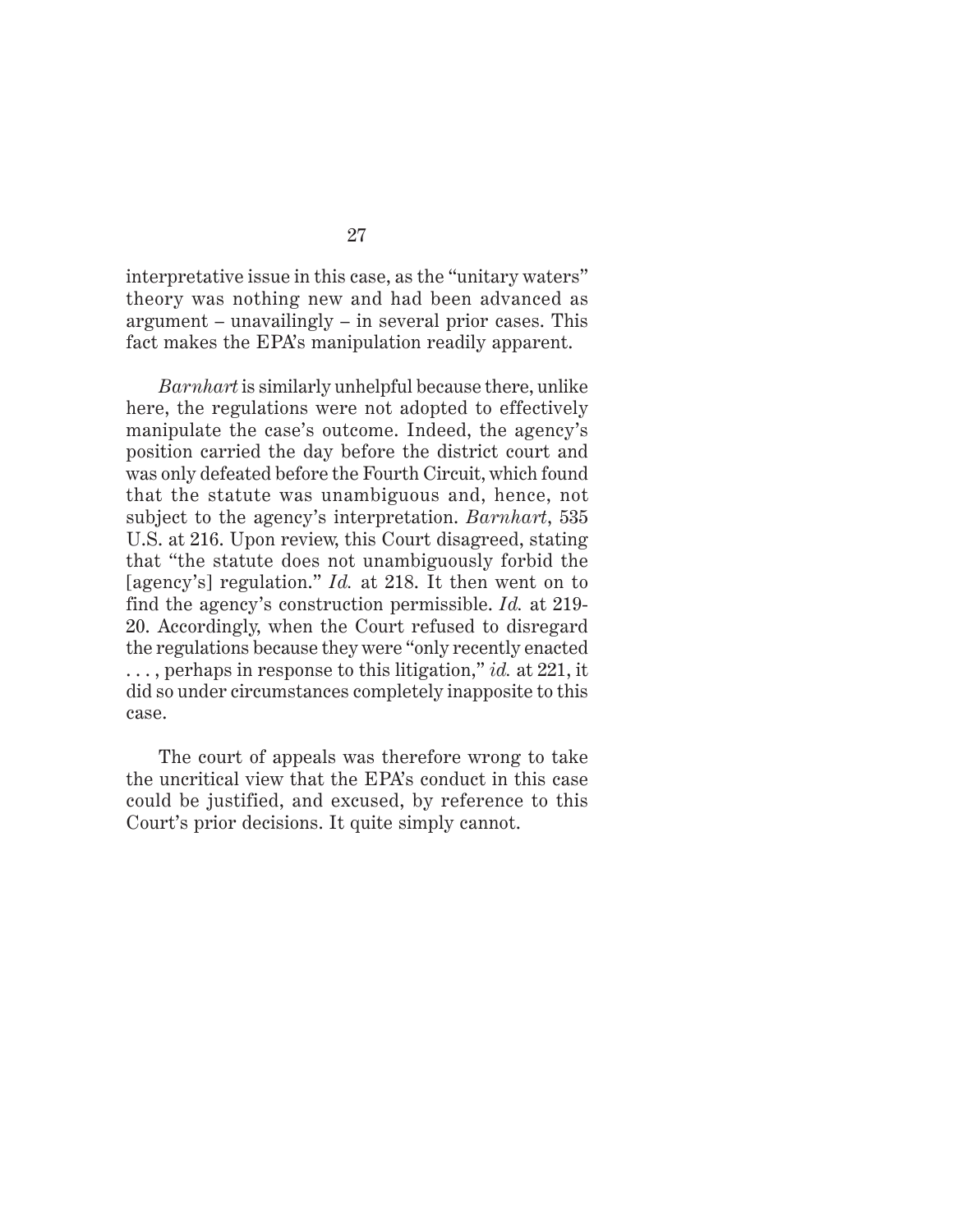# **III. Certiorari Should Be Granted To Decide The Important Question Of Whether The Eleventh Circuit's Deference To The EPA's Regulation Violates Separation Of Powers Principles**

In deferring to the EPA's *post hoc* interpretation of the statute, the court of appeals permitted an Executive Branch agency to improperly manipulate the lawsuit's outcome. This raises separation of powers concerns.

As this Court has said, "the separation-of-powers doctrine requires that a branch not impair another in the performance of its constitutional duties." *Loving v. United States*, 517 U.S. 748, 757 (1996). The Constitution "gives the Federal Judiciary the power, not merely to rule on cases, but to decide them, subject to review only by superior courts in the Article III hierarchy – with an understanding, in short, that 'a judgment conclusively resolves the case' because 'a 'judicial Power' is one to render dispositive judgments.'" *Plaut v. Spendthrift Farm*, *Inc.*, 514 U.S. 211, 218-19 (1995).

In this case, the EPA, by the use of its purported "interpretation" of the CWA, attempts to do what the Supreme Court has forbidden Congress to do – that is, to direct a particular decision in a case without amending the applicable law. *See Robertson v. Seattle Audubon Soc'y*, 503 U.S. 429, 436 (1992), citing *United States v. Klein*, 80 U.S. 128 (1871). In *Klein*, the Court struck down as unconstitutional a statute dictating the outcome in a pending case and requiring the decision to be made in the government's favor. *United States v.*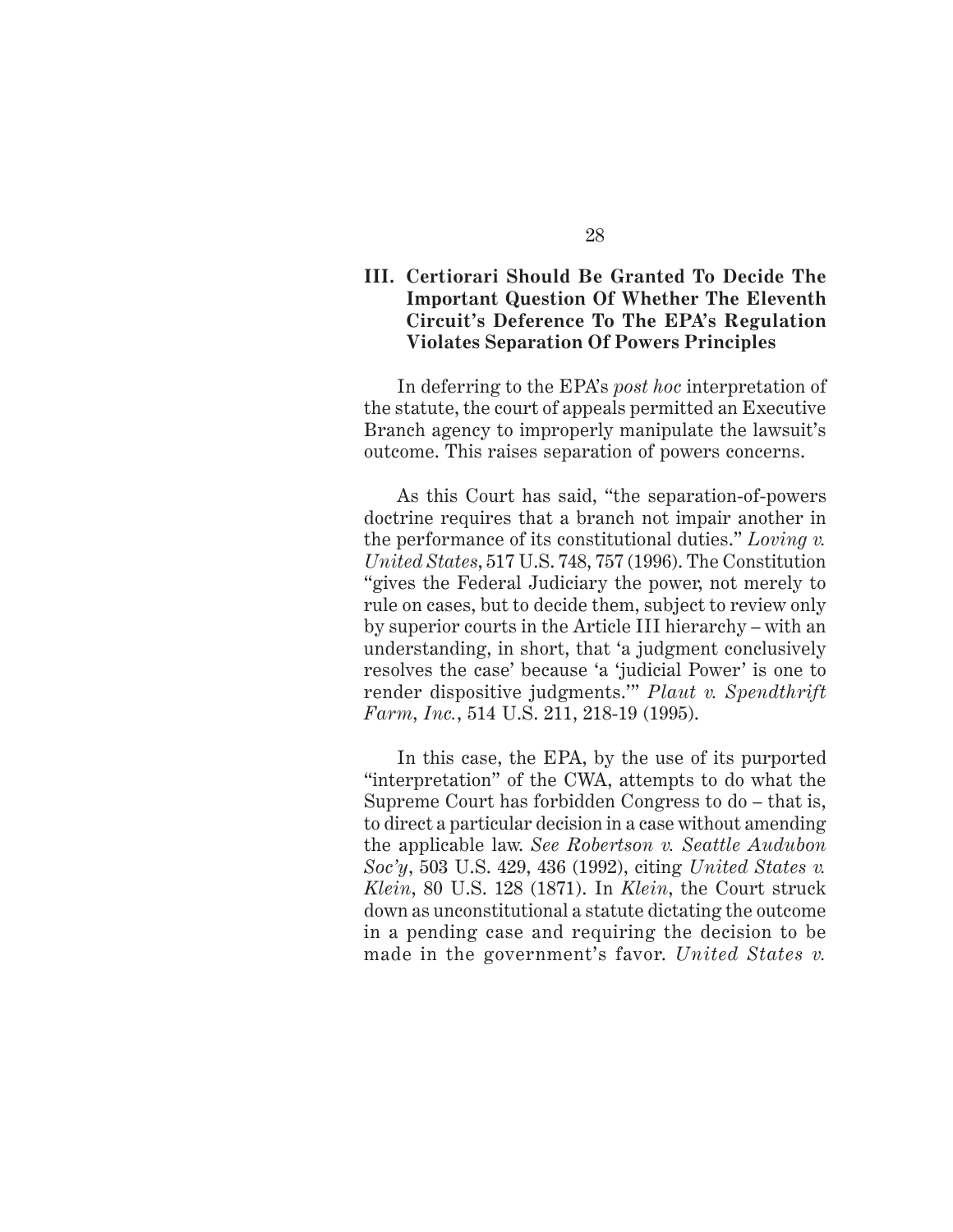*Sioux Nation of Indians*, 448 U.S. 371, 404 (1980) (characterizing *Klein*). This Court has explained the *Klein* decision thusly:

Klein, the executor of the estate of a Confederate sympathizer, sought to recover the value of property seized by the United States during the Civil War, which by statute was recoverable if Klein could demonstrate that the decedent had not given aid or comfort to the rebellion. In *United States v. Padelford*, 9 Wall. 531, 542-543, 19 L. Ed. 788 (1869), [the Court] held that a Presidential pardon satisfied the burden of proving that no such aid or comfort had been given. While Klein's case was pending, Congress enacted a statute providing that a pardon would instead be taken as proof that the pardoned individual had in fact aided the enemy, and if the claimant offered proof of a pardon the court must dismiss the case for lack of jurisdiction. [The Court] concluded that the statute was unconstitutional because it purported to "prescribe rules of decision to the Judicial Department of the government in cases pending before it."

*French v. Miller*, 530 U.S. 327, 348-49 (2000) (citations omitted). A similar thing occurred here when the EPA issued its Regulation, commanding the Eleventh Circuit's deference to a rejected statutory interpretation, just so it could win the case. Indeed, by its Regulation, the agency effectively "assigned to the federal court only rubber stamp work," leaving the plaintiffs with "no judicial audience,"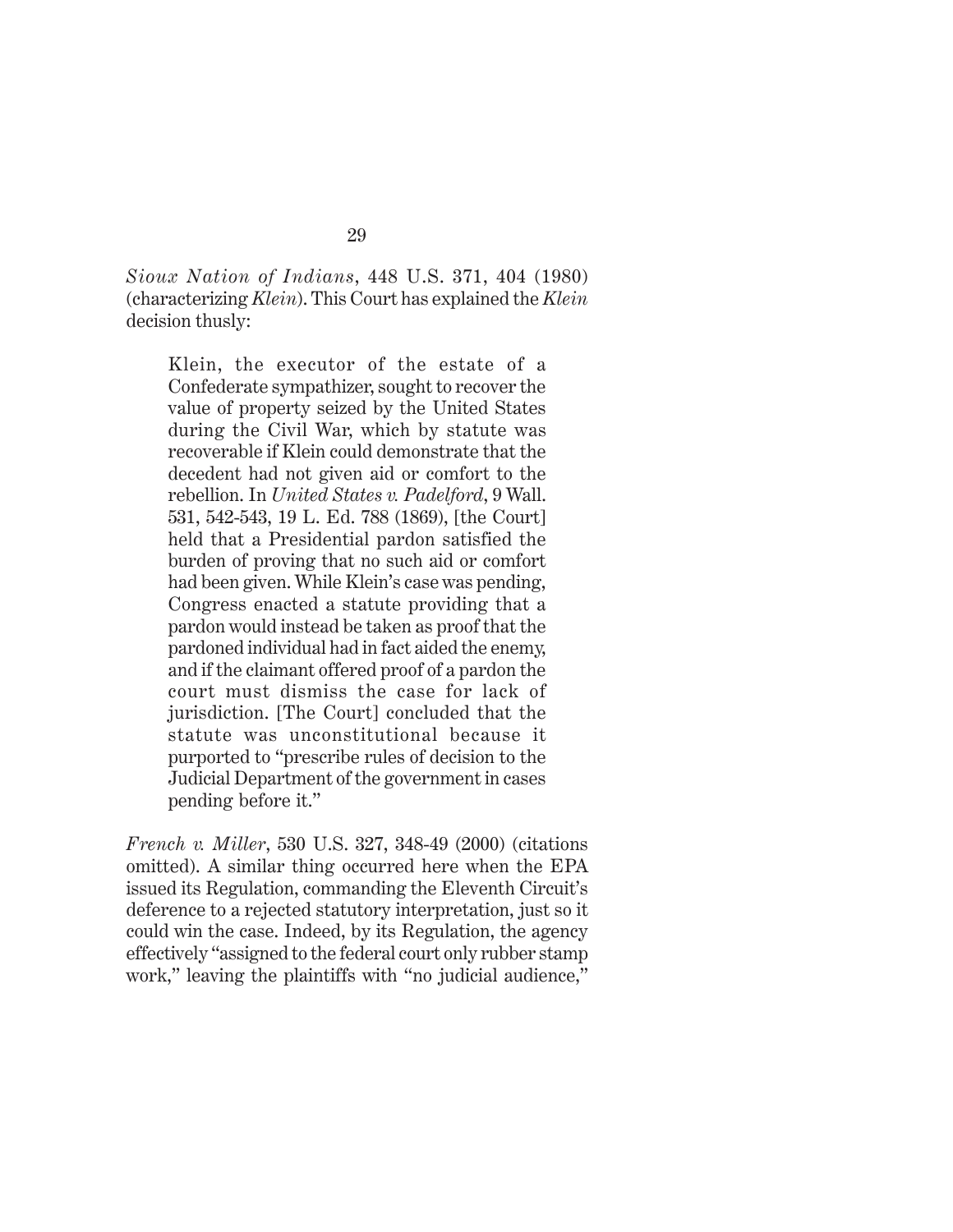for the court of appeals saw its task as merely to defer to the "unitary waters" theory, no matter how absurd it or other courts believed the interpretation to be. *Cf. Gutierrez de Martinez v. Lamagno*, 515 U.S. 417, 429 (1995). Moreover, the court of appeals in essence decided the pending and stayed rule challenges, leaving all parties without a judicial forum to adjudicate the validity of the Regulation. *See* n.4, *supra*.

This Court has not had occasion to address the application of *Klein* and progeny to, as we have here, an agency's promulgation of a regulation during the pendency of a case in order to alter, manipulate, or prescribe its outcome. The principle announced in *Klein* – that a coequal branch of the government cannot dictate findings or command particular results – applies equally in this setting.

While *Klein* has been somewhat limited by subsequent decisions, that limitation does not come into play here. In *Plaut*, 514 U.S. at 218, the Court said, "[w]hatever the precise scope of *Klein*, however, later decisions have made clear that its prohibition does not take hold when Congress 'amend[s] applicable law.'" In this case, Congress has not changed the law at all. Rather, the CWA is exactly as it was when this case began. The only change has been the EPA's Regulation, which sets forth a *post hoc* rationalization based on the government's losing litigation arguments in order to alter the case's outcome. Thus, there is a viable separation of powers question under *Klein*, even as limited by its progeny. *Cf. Clark v. United States*, 2007 WL 2142652, at \*6 (Fed. Cl. Ct. July 17, 2007) ("While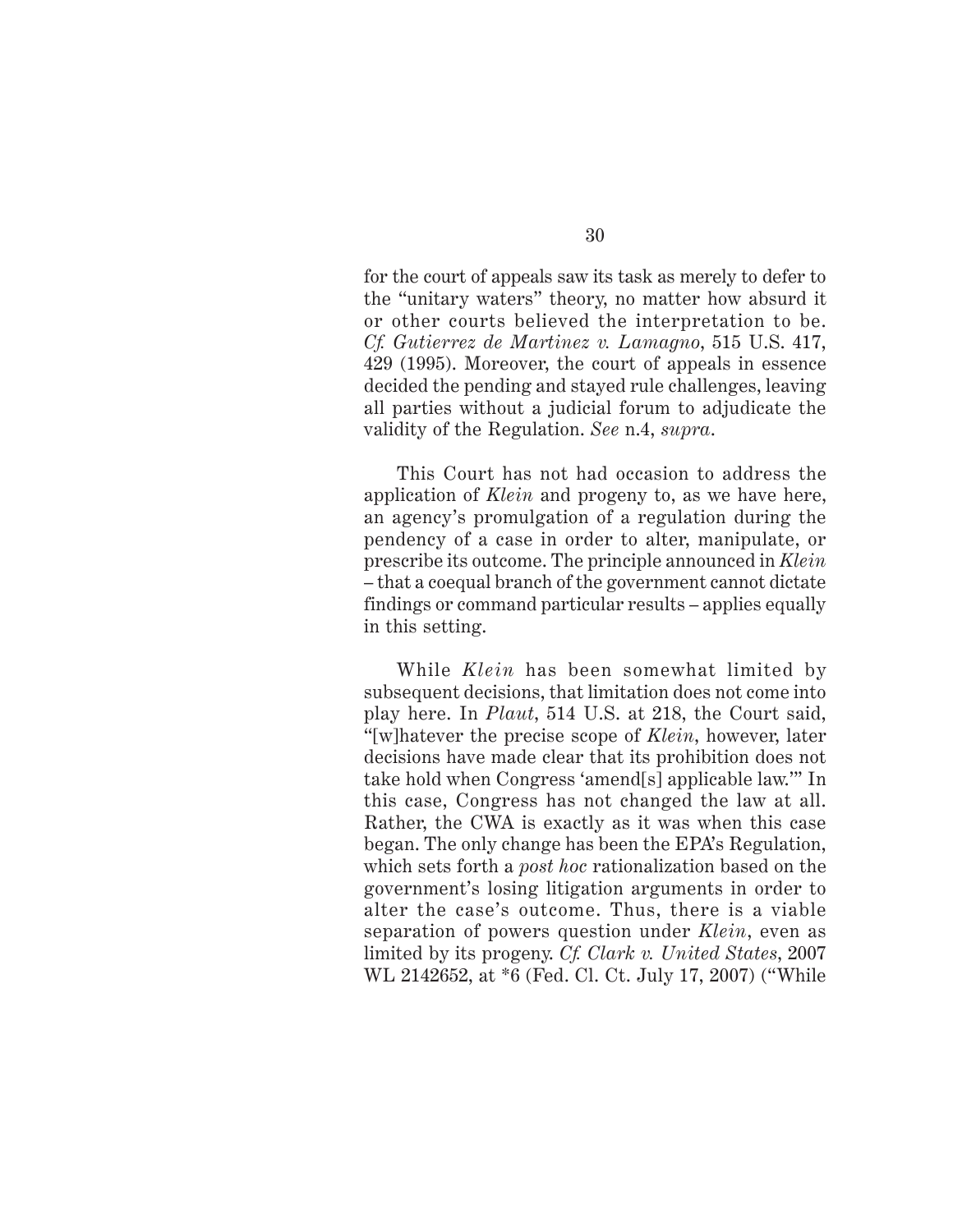the government is correct that *Klein* has been limited by subsequent Supreme Court decisions, . . . the government's analysis ignores the unique circumstances of the present case . . . . Neither the Supreme Court nor any Circuit . . . has had the opportunity to opine on the application of *Klein* in such a circumstance . . . . For that reason, *Klein* continues to pose a constitutional question[.]"). Accordingly, certiorari should be granted to consider this important separation of powers question.

And the separation of powers doctrine is implicated in another respect as well: The power of the federal courts is not subject to usurpation by an agency of the Executive Branch. *See*, *e.g.*, *Plaut*, 514 U.S. at 218 ("The second type of unconstitutional restriction upon the exercise of the judicial power . . . [is] that Congress cannot vest review of the decisions of Article III courts in officials of the Executive Branch.").<sup>10</sup> Indeed,

<sup>10.</sup> *See also Chicago & S. Air Lines*, *Inc. v. Waterman S. S. Corp.*, 333 U.S. 103, 113-14 (1948) ("It has also been the firm and unvarying practice of Constitutional Courts to render no judgments . . . that are subject to later review or alteration by administrative action."); *In re Swanson*, 540 F.3d 1368, 1378-79 (Fed. Cir. 2008) ("The Supreme Court has repeatedly held that 'Congress cannot vest review of the decisions of Article III courts in officials of the Executive Branch.'"). *Cf. Alaska Dep't of Envtl. Conserv. v. E.P.A.*, 540 U.S. 461, 511-12 (2004) (Scalia, J., dissenting) ("If a federal agency were to exercise an analogous power to review the decisions of federal courts, the arrangement would violate the well-established rule that the judgments of Article III courts cannot be revised by the (Cont'd)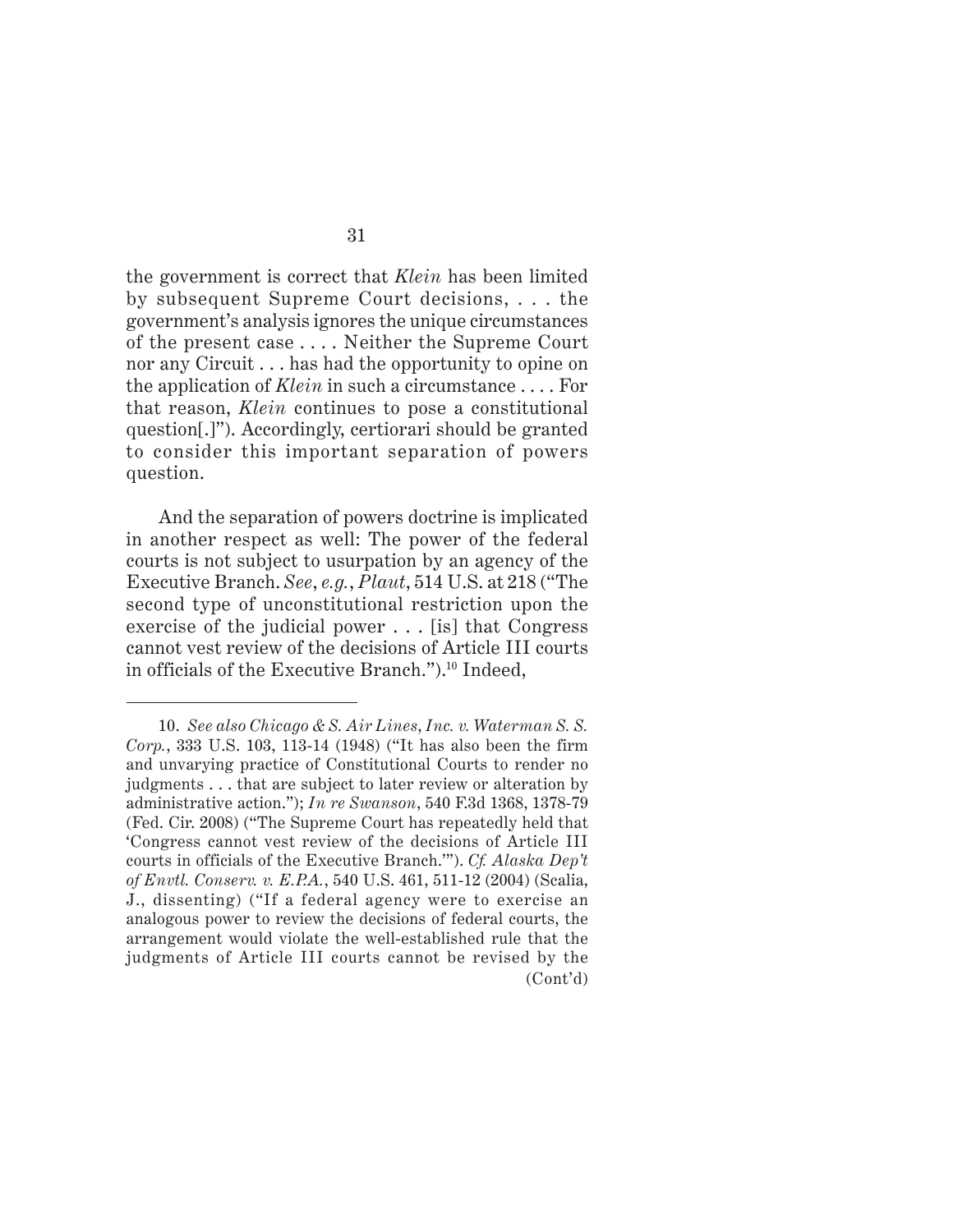if a judgment of an Article III court were subject to revision by a coordinate branch, it would not be the exercise of *judicial* power. Since neither the legislative branch nor the executive branch has the power to review judgments of an Article III court, an administrative agency such as the [EPA], which is a creature of the legislative and executive branches, similarly has no such power.

*Town of Deerfield*, *N.Y. v. F.C.C.*, 992 F.2d 420, 428 (2d Cir. 1993) (citation omitted; emphasis original). In this case, when the court of appeals heeded the EPA's absurd interpretation of the CWA, it allowed just that to occur. The court of appeals sanctioned the EPA's use of a Regulation to do what it otherwise could not do – namely, reverse the district court's well-founded conclusions about the meaning of the CWA's permitting provisions. *See id.* (administrative agency has no power to "review judgments of an Article III court"). Thus, the court of appeals allowed the Executive Branch to manipulate the

<sup>(</sup>Cont'd)

Executive or Legislative Branches. . . . The principle that judicial decisions cannot be reopened at the whim of the Executive or the Legislature is essential to preserving separation of powers and judicial independence."), citing *Case of Hayburn*, 2 U.S. 408, 410 n.\* (1792) ("[B]y the constitution, neither the secretary at war, nor any other executive officer, nor even the legislature, are authorized to sit as a court of errors on the judicial acts or opinions of this court.") and *Plaut*, 514 U.S. at 211.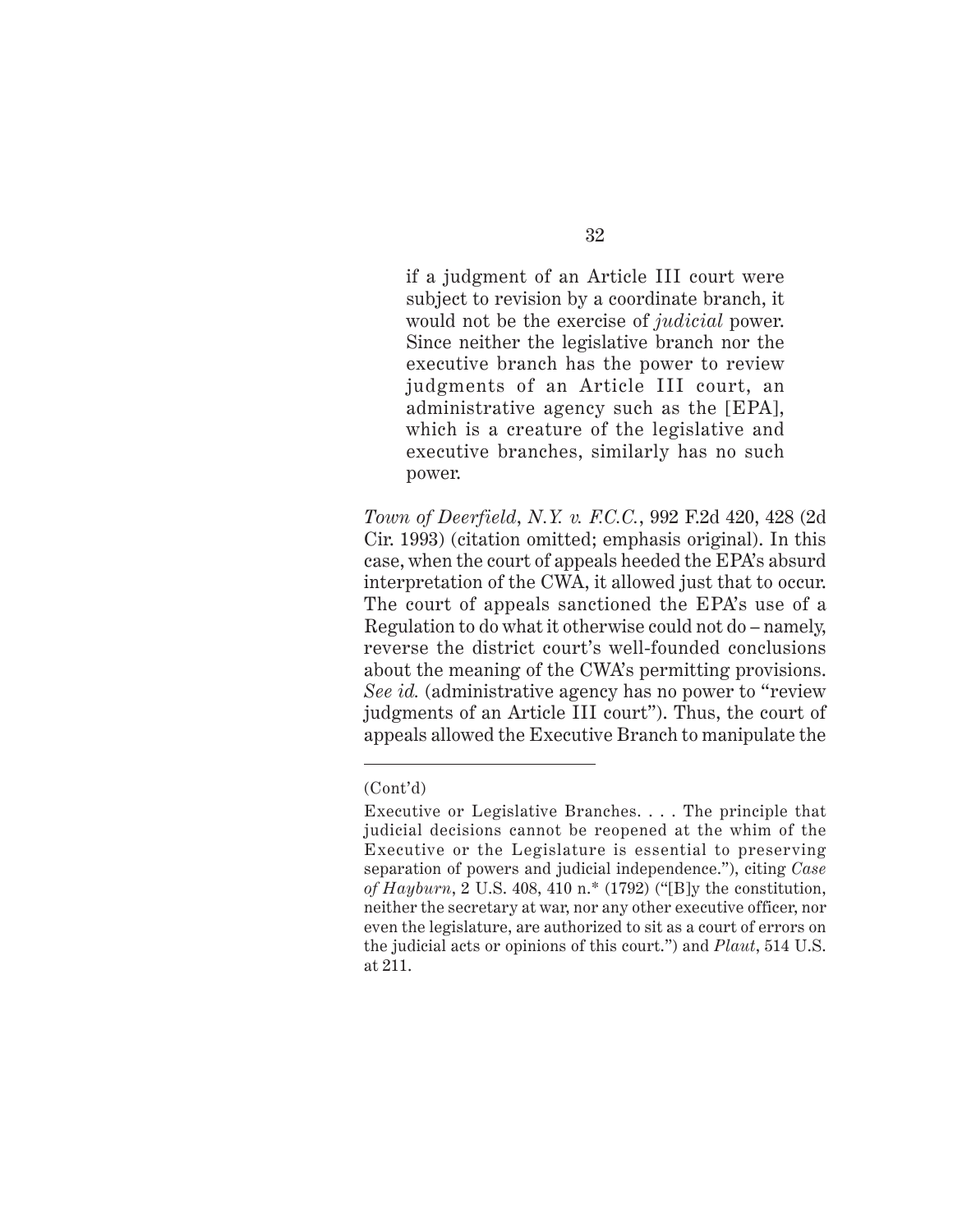Judiciary and dictate a different outcome in a lawsuit, in violation of the separation of powers doctrine.11

Therefore, the Court should grant certiorari to make explicit that an agency's after-thought of a Regulation, which effectively usurps the Judiciary's function, may not be accorded deference consistent with the separation of powers doctrine.

<sup>11.</sup> Justice Scalia raised similar concerns in his *Brand X* dissent, albeit in a slightly different factual context. There, he argued that the majority's decision allowed for "judicial decisions subject to reversal by executive officers" – a result he found "not only bizarre," but also "probably unconstitutional." *Brand X*, 545 U.S. at 1016, 1017 (Scalia, J. , dissenting). In support of this view, Justice Scalia cited one of the separation of powers cases noted above, *Chicago & Southern Air Lines*, *Inc. v. Waterman S.S. Corp.*, 333 U.S. 103, 113 (1948), wherein the Court held that "Article III courts do not sit to render decisions that can be reversed or ignored by executive officers." *See Brand X*, 545 U.S. at 1017 (Scalia, J.).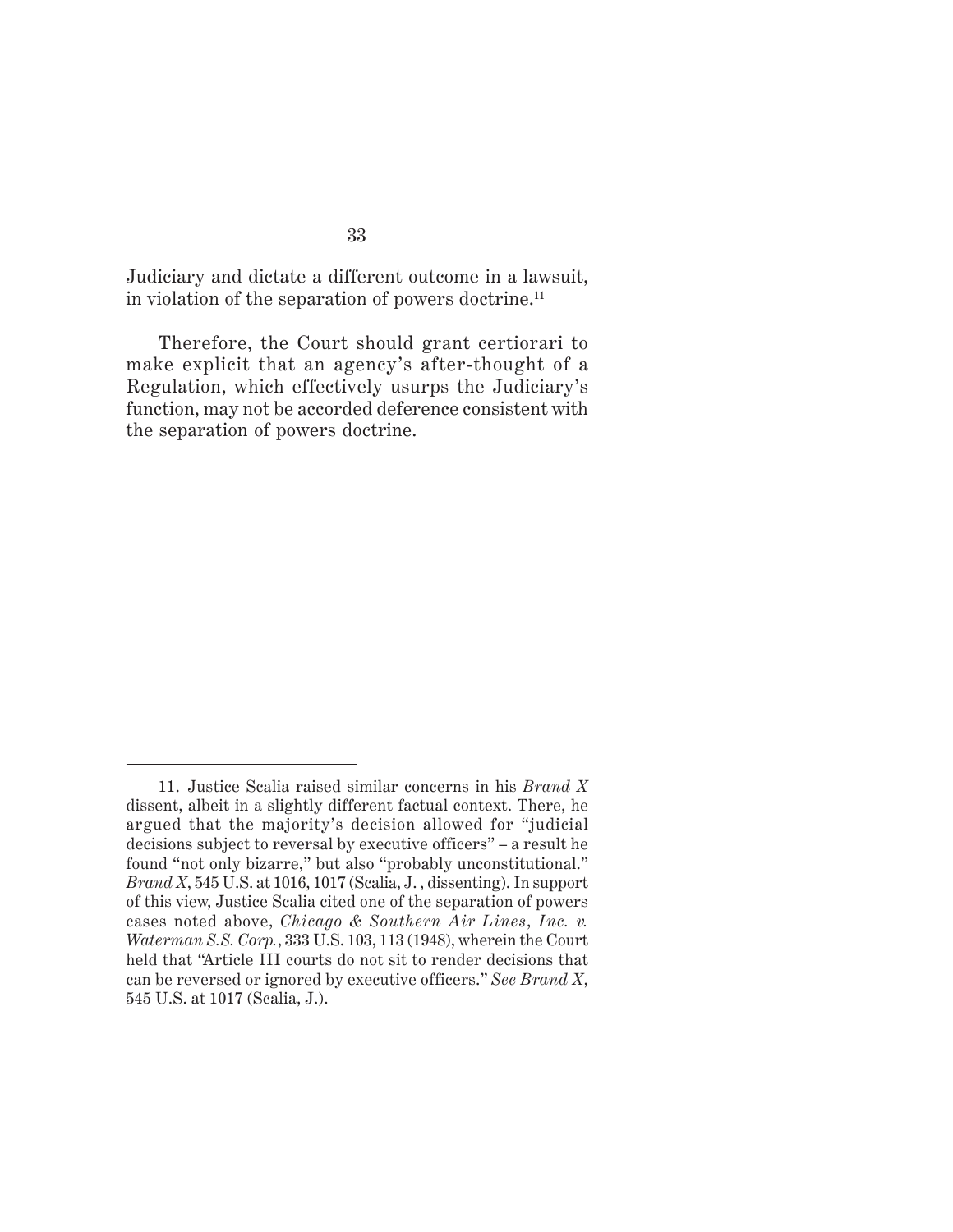# **CONCLUSION**

For all of the important reasons explained above, the Court should grant this petition and issue a writ of certiorari to the United States Court of Appeals for the Eleventh Circuit to review its decision in this case.

Respectfully submitted,

SONIA ESCOBIO O'DONNELL *Counsel of Record* JAMES EDWIN KIRTLEY, JR. LARA O'DONNELL GRILLO JORDEN BURT LLP 777 Brickell Avenue Suite 500 Miami, Florida 33131 (305) 371-2600 SEO@jordenusa.com

*Attorneys for Petitioner*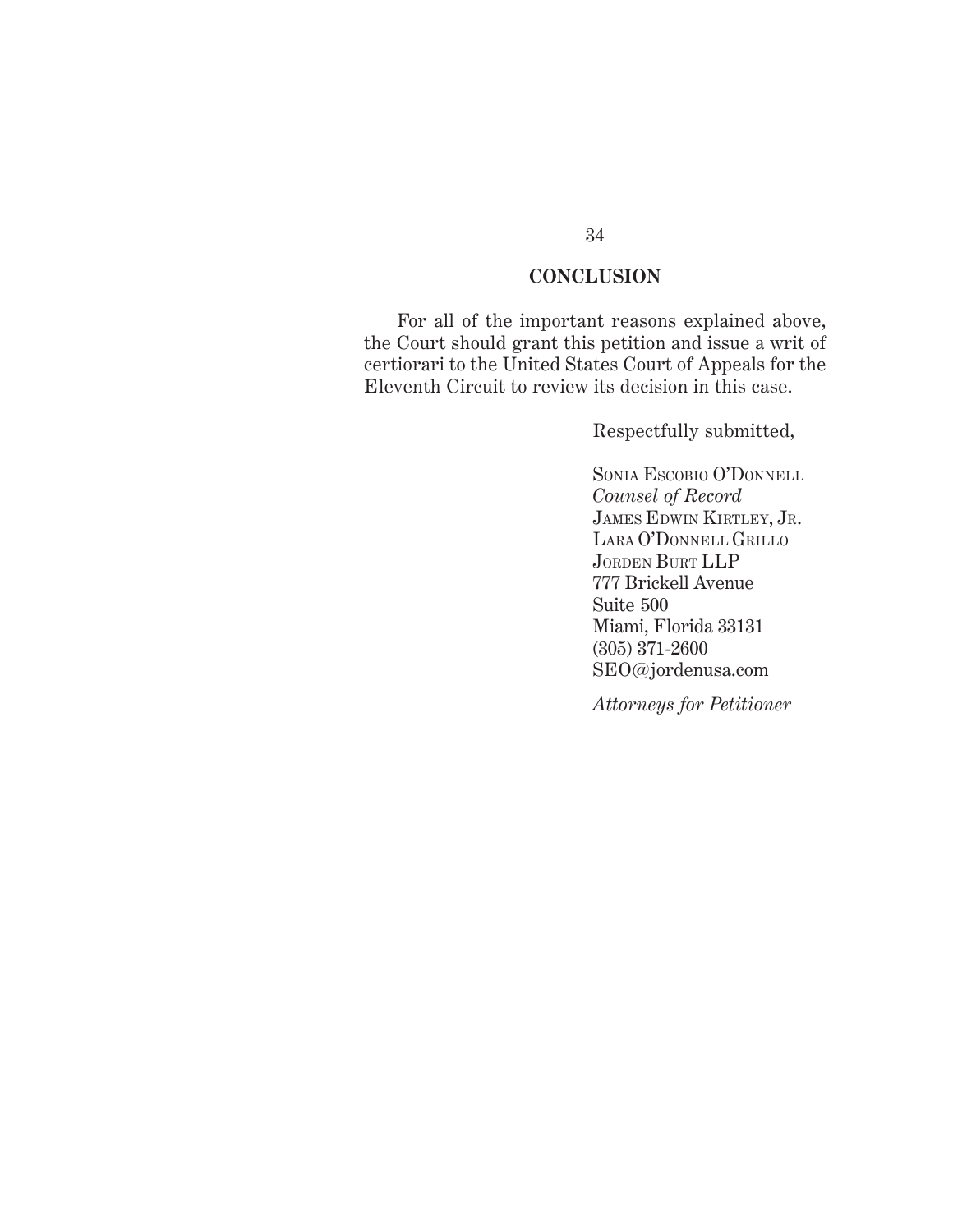1a

# *Appendix A* **APPENDIX A — OPINION OF THE UNITED STATES COURT OF APPEALS FOR THE ELEVENTH CIRCUIT, DATED AND FILED JUNE 4, 2009**

# **UNITED STATES COURT OF APPEALS FOR THE ELEVENTH CIRCUIT**

No. 07-13829

D.C. Docket No. 02-80309-CV-CMA

# FRIENDS OF THE EVERGLADES, FLORIDA WILDLIFE FEDERATION,

Plaintiffs-Counter-Defendants-Appellees Cross-Appellants,

# FISHERMEN AGAINST DESTRUCTION OF THE ENVIRONMENT,

Plaintiff-Counter-Defendant Appellee,

# MICCOSUKEE TRIBE OF INDIANS OF FLORIDA,

Intervenor-Plaintiff-Counter-Defendant-Appellee Cross-Appellant,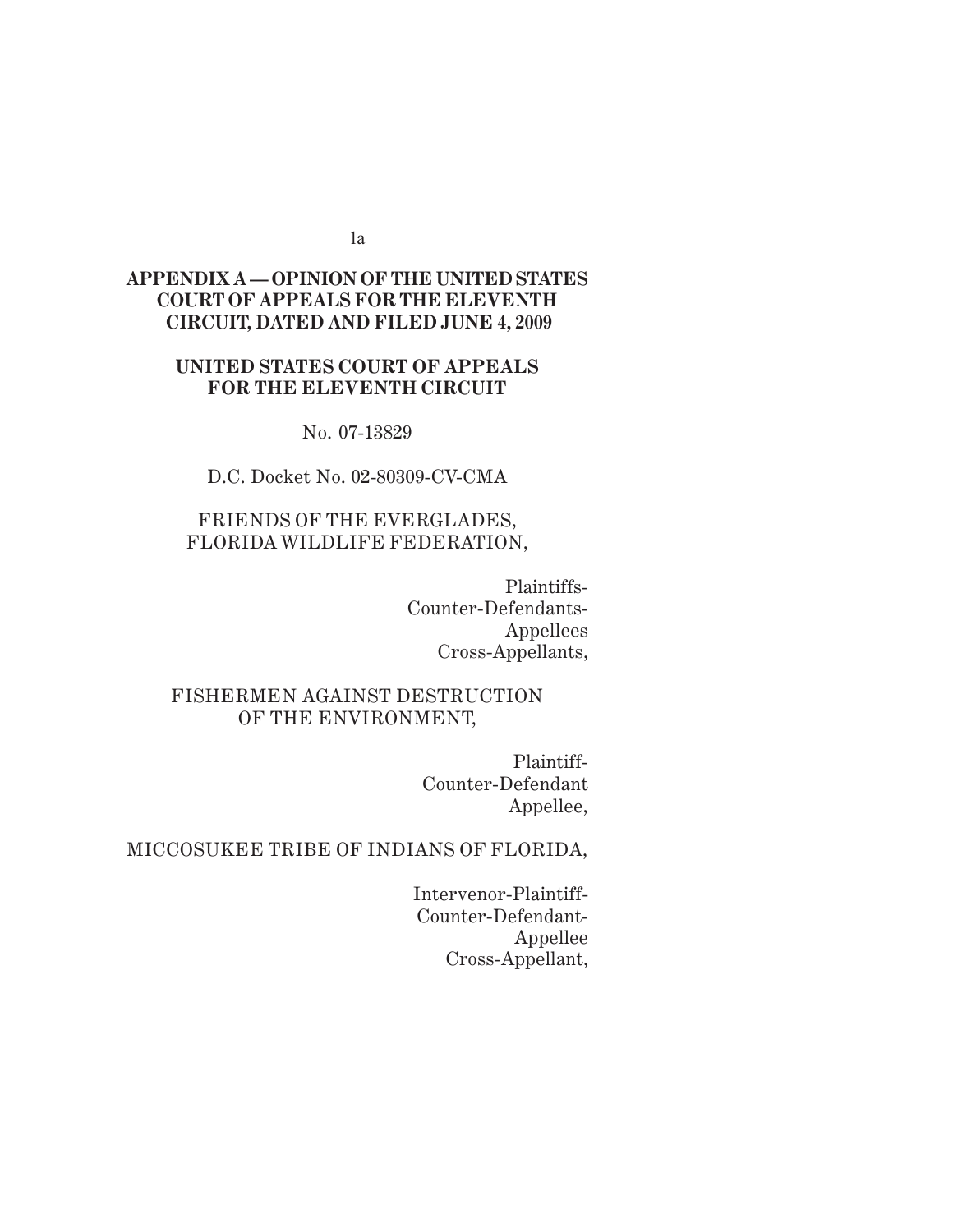$2a$ 

*Appendix A*

versus

# SOUTH FLORIDA WATER MANAGEMENT DISTRICT,

Defendant-Counter-Claimant-Cross-Appellee,

CAROL WEHLE, Executive Director,

Defendant-Appellant,

# UNITED STATES OF AMERICA, U.S. SUGAR CORPORATION,

Intervenor-Defendants-Appellants.

Appeal from the United States District Court for the Southern District of Florida

(June 4, 2009)

Before DUBINA, Chief Judge, CARNES, Circuit Judge, and GOLDBERG,\* Judge.

<sup>\*</sup> Honorable Richard W. Goldberg , Judge, United States Court of International Trade, sitting by designation.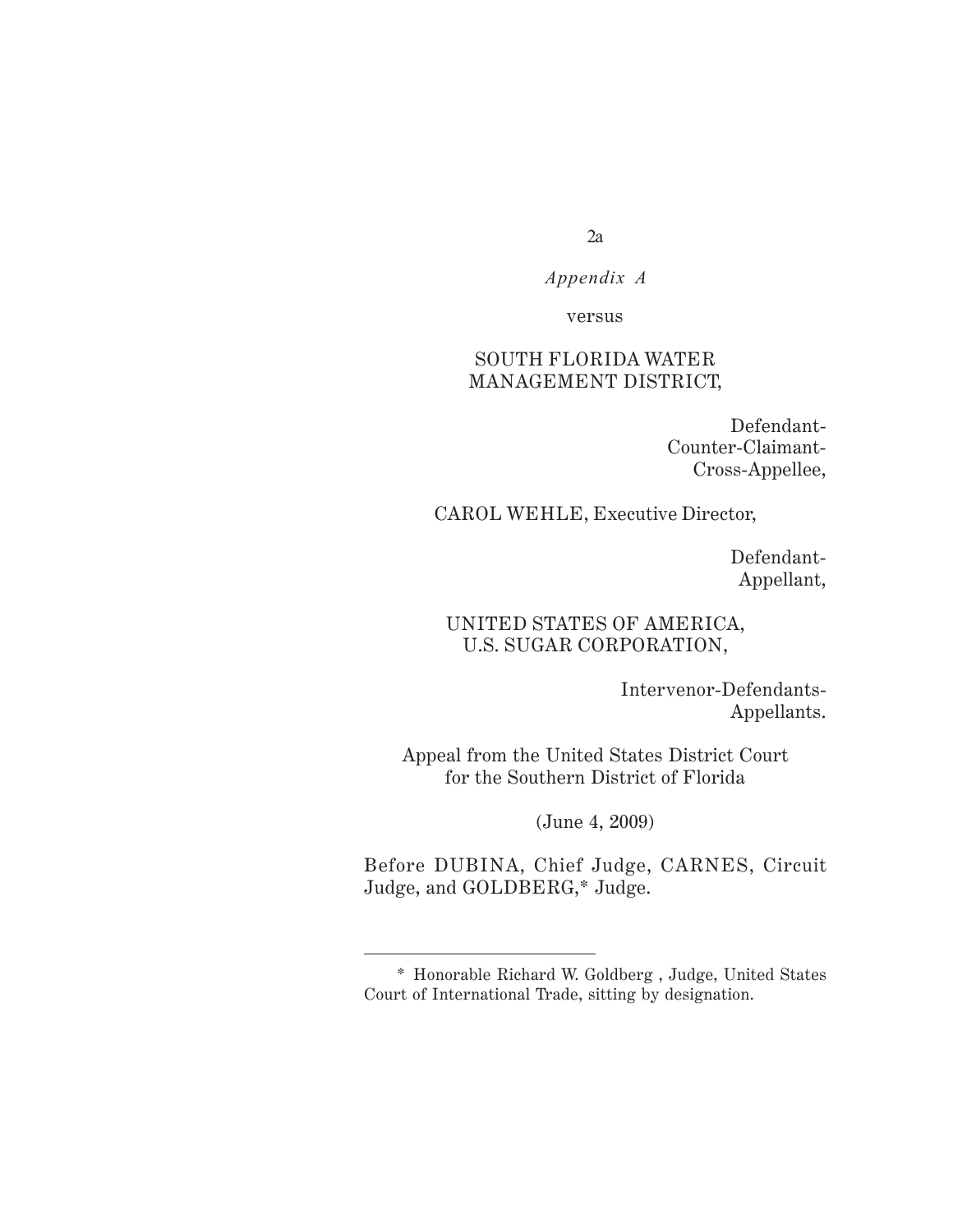#### CARNES, Circuit Judge:

This appeal turns on whether the transfer of a pollutant from one navigable body of water to another is a "discharge of a pollutant" within the meaning of the Clean Water Act, 33 U.S.C. § 1362(12). If it is, a National Pollution Discharge Elimination System permit is required. 33 U.S.C. §§ 1311(a); 1342(a). The Act defines "discharge of a pollutant," but the meaning of that definition is itself disputed. During the course of this litigation, the Environmental Protection Agency adopted a regulation addressing this specific matter. The issue we face, after we dispose of a preliminary Eleventh Amendment question, is whether we owe that EPA regulation deference under *Chevron U.S.A., Inc. v. Natural Res. Defense Council, Inc*., 467 U.S. 837, 104 S. Ct. 2778 (1984).

**I**.

The unique geography of South Florida is once again before us. *See Miccosukee Tribe of Indians of Fla. v. United States*, \_\_ F.3d \_\_, 2009 WL 1199871, at \*1 (11th Cir. May 5, 2009). Lake Okeechobee is part of that geography. Historically, the lake had an ill-defined southern shoreline because during rainy seasons it overflowed, spilling a wide, shallow sheet of water overland to the Florida Bay. "But progress came and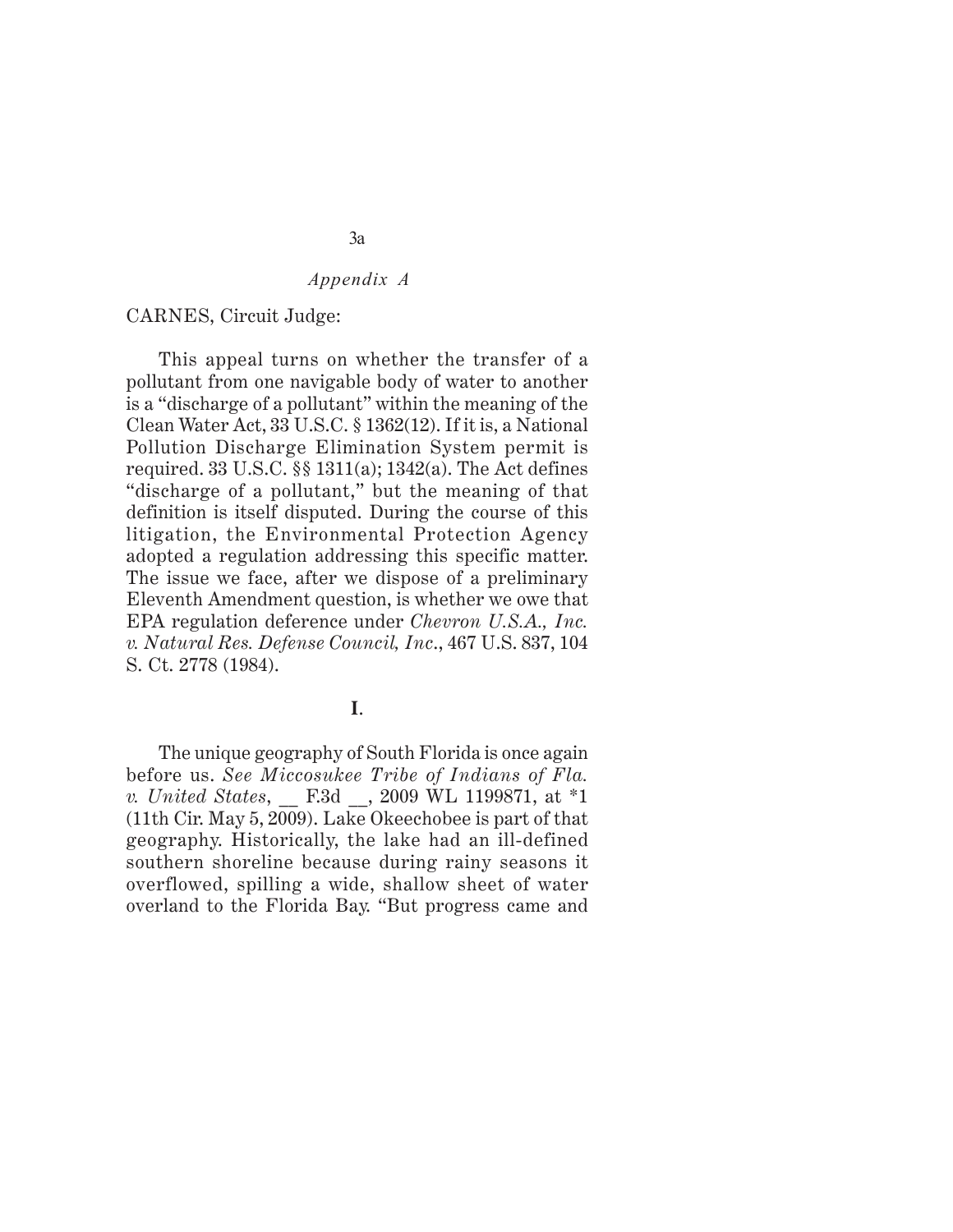took its toll, and in the name of flood control, they made their plans and they drained the land." <sup>1</sup>

In the 1930s the Herbert Hoover Dike was built along the southern shore of Lake Okeechobee. It was intended to control flooding but failed during the hurricanes of 1947 and 1948. Congress then authorized the Central and Southern Florida Flood Project; as part of it the Army Corps of Engineers expanded the Hoover Dike and built pump stations including S-2, S-3, and S-4. Under the modern version of that project, nearly all water flow in South Florida is controlled by a complex system of gates, dikes, canals, and pump stations.

The area south of Lake Okeechobee's shoreline was designated the Everglades Agricultural Area. The Corps dug canals there to collect rainwater and runoff from the sugar fields and the surrounding industrial and residential areas. 2 Not surprisingly, those canals contain a loathsome concoction of chemical contaminants including nitrogen, phosphorous, and un-ionized ammonia. The water in the canals is full of suspended and dissolved solids and has a low oxygen content.

Those polluted canals connect to Lake Okeechobee, which is now virtually surrounded by the Hoover Dike.

<sup>1.</sup> John Anderson, "Seminole Wind," on *Seminole Wind* (BMG Records 1992).

<sup>2.</sup> The canals are commonly called the EAA canals, and we will refer to them as the agricultural canals, although they also contain industrial and residential runoff.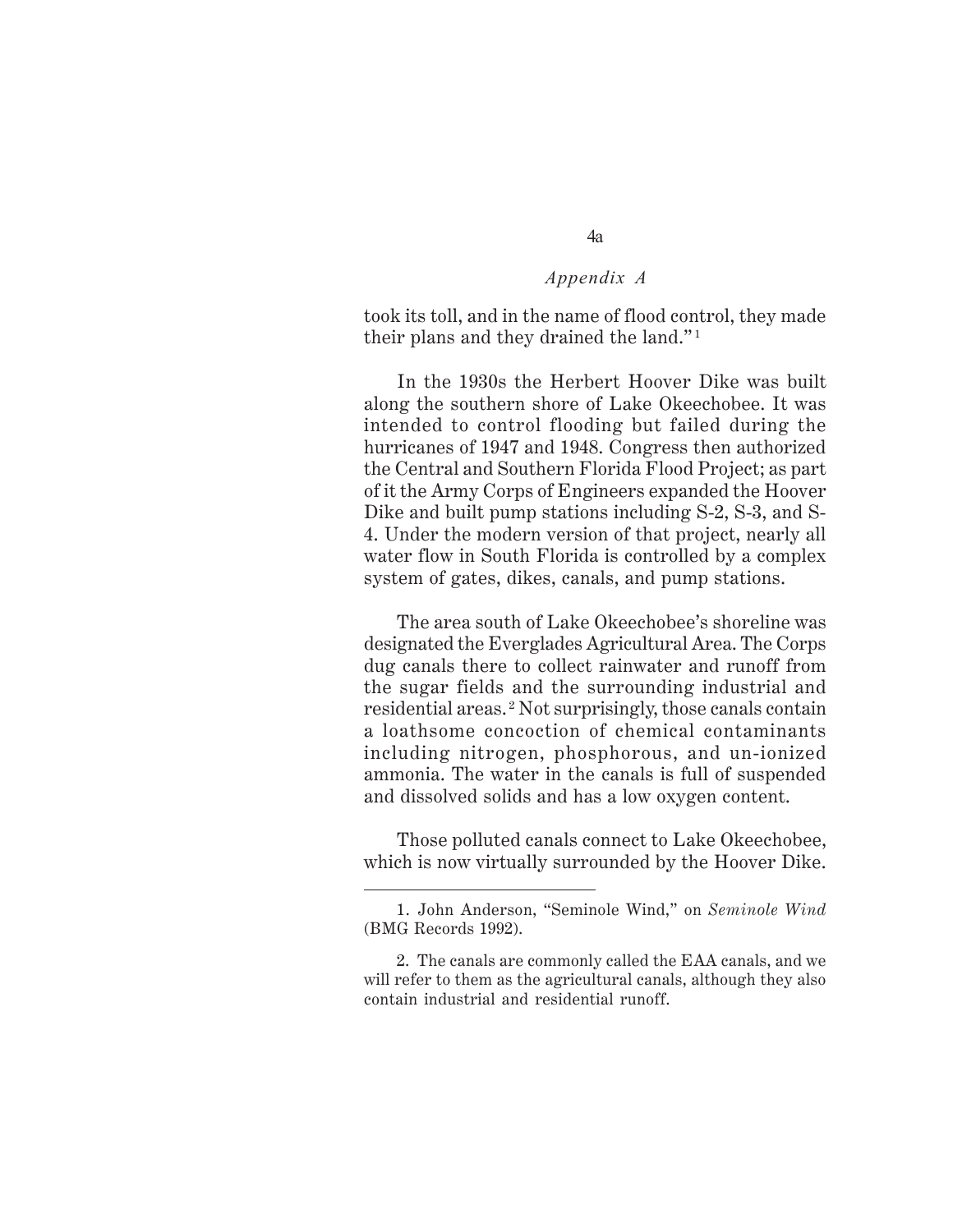The S-2, S-3, and S-4 pump stations are built into the dike and pump water from the lower levels in the canals outside the dike into the higher lake water. They do that by spewing water through the dike and into "rim canals" open to the lake. This process moves the water containing Agricultural Area contaminants uphill into Lake Okeechobee, a distance of some sixty feet. The pumps do not add anything to the canal water; they simply move it through pipes. At full capacity, the pumps within the S-2, S-3, and S-4 stations can each move 900 cubic feet of water per second—more than 400,000 gallons per minute. The South Florida Water Management District operates the pumping stations.

Two organizations, the Friends of the Everglades and the Fishermen Against the Destruction of the Environment, filed this lawsuit against the Water District in 2002. The plaintiffs (whom we will call collectively the Friends of the Everglades) sought an injunction to force the Water District to get a permit under the Clean Water Act's National Pollution Discharge Elimination System (NPDES) program before pumping the polluted canal water into the lake. The court allowed a number of interveners to enter the lawsuit. Asserting that the pollution of Lake Okeechobee threatens its way of life, the Miccosukee Tribe joined on the plaintiffs' side. The United States, "on behalf of" the EPA and the Corps, joined on the defense side, as did the U.S. Sugar Corporation. In an amended complaint, the plaintiffs added the Water District's executive director as a defendant.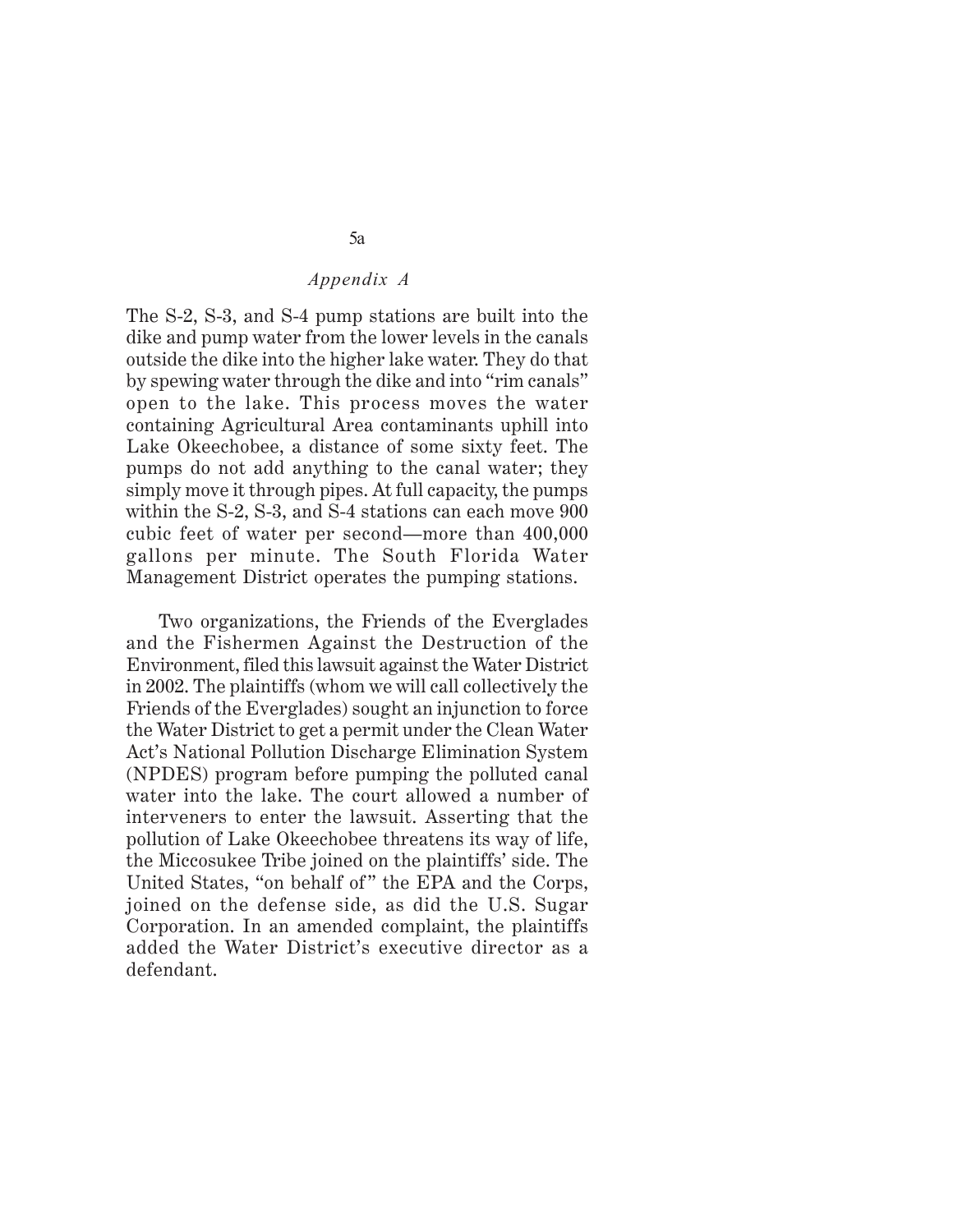6a

In early 2006 there was a two-month bench trial in the United States District Court for the Southern District of Florida. *See Miccosukee Tribe v. S. Fla. Water Mgmt. Dist*., 559 F.3d 1191, 1192-94 (11th Cir. 2009) (describing that trial). After the trial, the district court decided that the Water District was immune under the Eleventh Amendment and dismissed it from the case, but the court kept the executive director in the lawsuit under the *Ex parte Young* doctrine. *See Ex parte Young*, 209 U.S. 123, 28 S. Ct. 441 (1908). It concluded that operating the S-2, S-3, and S-4 pump stations without an NPDES permit violated the Clean Water Act. In June 2007 the court granted an injunction against the executive director of the Water District that required her to "apply . . . for a NPDES permit forthwith." All of the defendants except the Water District appealed the part of the final judgment that enjoined the executive director, while the plaintiffs cross-appealed the part dismissing the Water District under the Eleventh Amendment.

### **II**.

We begin with the cross-appeal, which contests the dismissal of the Water District on Eleventh Amendment immunity grounds. The parties disagree mightily about this issue and had gotten so wrapped up in the arguments about it that none of them had stepped back to ask why it matters. We asked that question of the attorneys at oral argument, and once they got past the deer-in-the-headlights moment they could offer no good reason why we, or they, should care if the Water District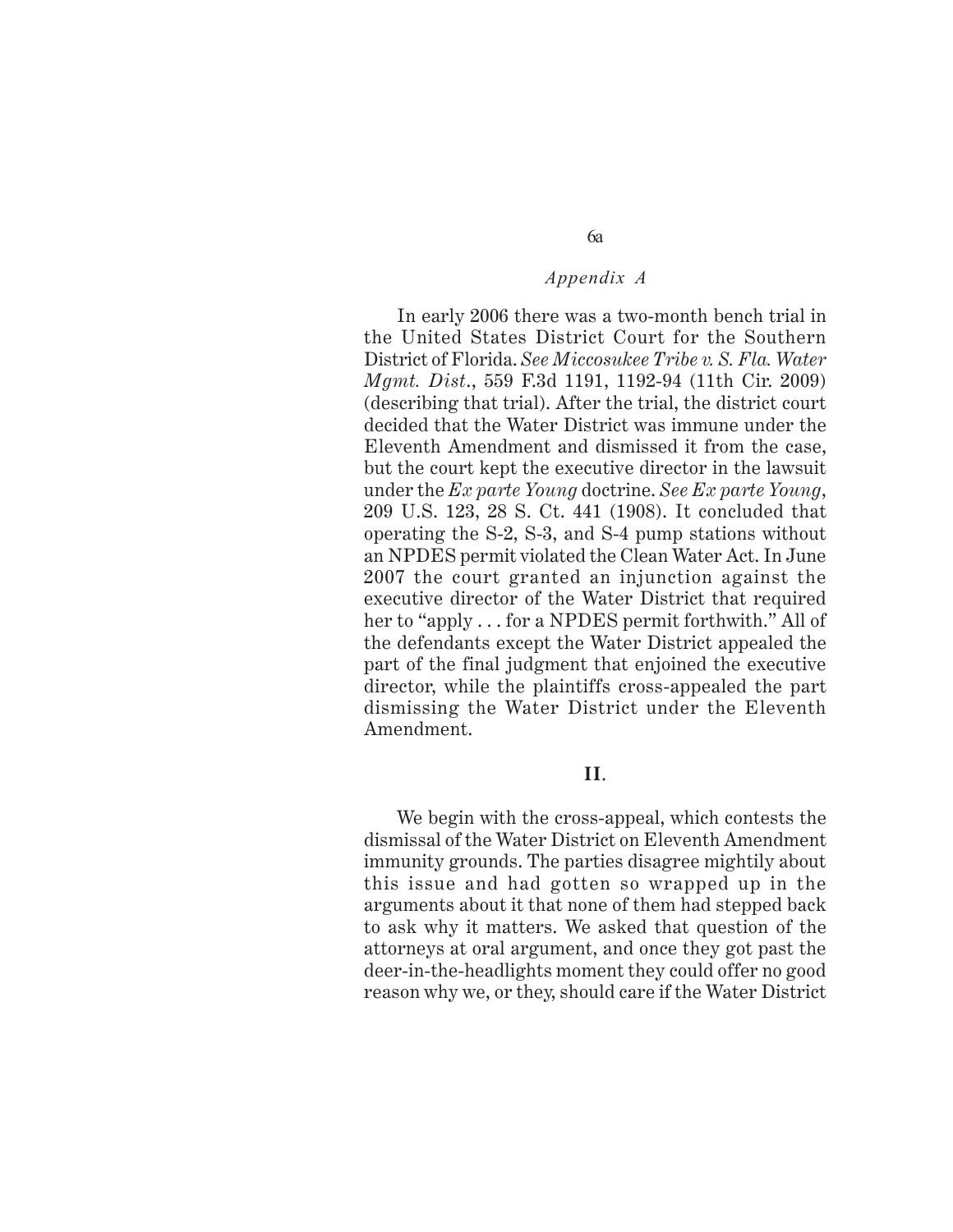is in or out of this lawsuit. We believe that it does not matter at all.

No party disputes that the executive director of the Water District has been properly sued under the *Ex parte Young* doctrine. That doctrine provides an exception to Eleventh Amendment immunity for lawsuits against state officials as long as the plaintiffs seek only prospective injunctive relief to stop ongoing violations of federal law. *See Fla. Ass'n of Rehab. Facilities, Inc. v. Fla. Dep't of Health & Rehab. Servs*., 225 F.3d 1208, 1219 (11th Cir. 2000). And that is all the plaintiffs in this case seek. That relief can be obtained as readily by enjoining the real-person executive director as it could be by enjoining both her and the Water District. *See* Fed. R. Civ. P. 25 (providing for automatic substitution of successors upon the death or end of term of the officer named as the original party). If anything, injunctions against real people are more easily enforced than those against corporate or government entities because real people can be put in jail.

At one time it appeared that the Eleventh Amendment issue might matter because the executive director had initially argued that some of the relief requested by the Friends of the Everglades was beyond the proper scope of the *Ex parte Young* doctrine. If true, that part of the requested relief would have been unavailable unless the Water District itself could be sued. But Jonathan Glogau, the attorney representing the Water District, conceded at oral argument that if the plaintiffs are entitled to the relief they seek, all of that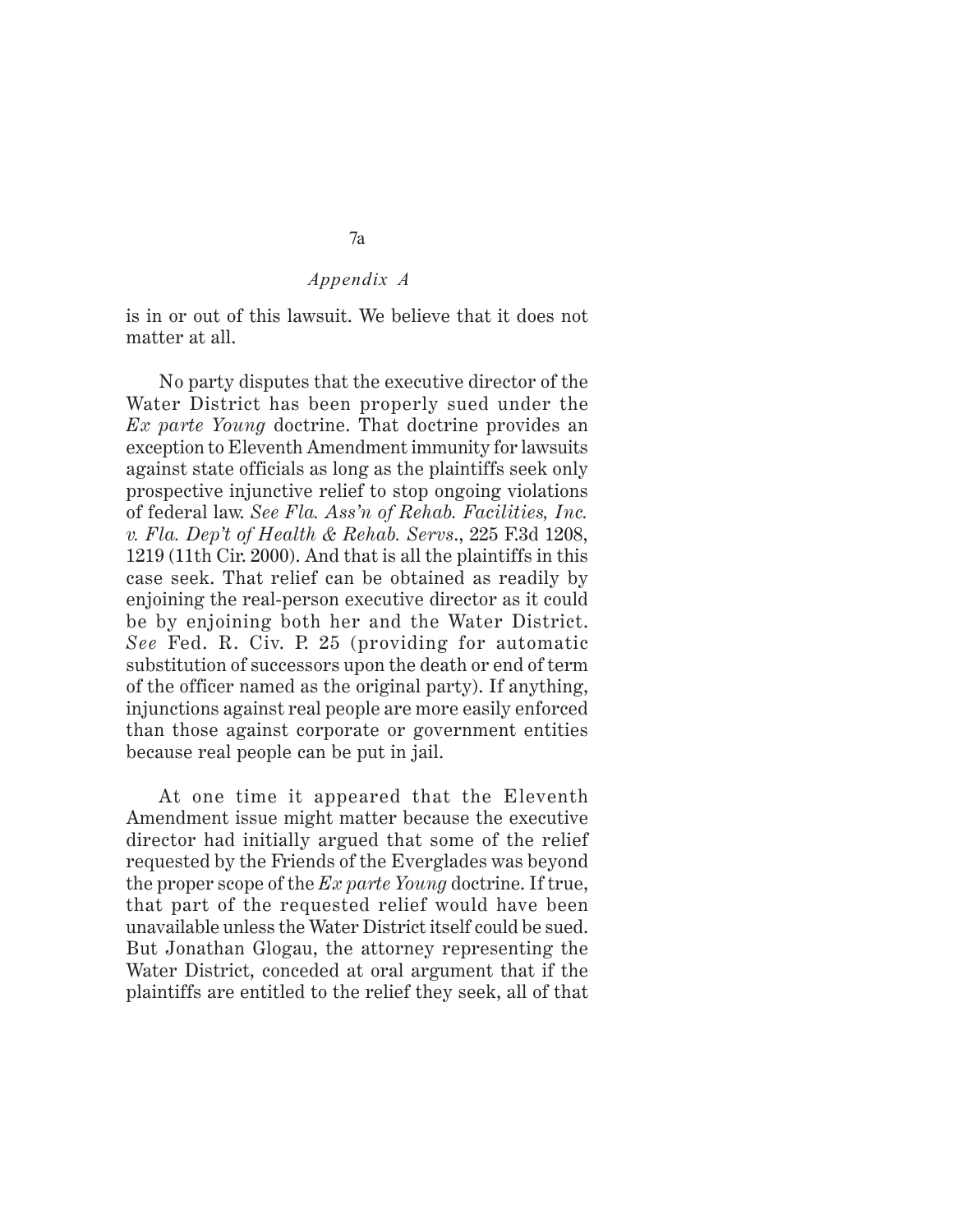8a

relief can be obtained by enjoining the executive director.3 We are entitled to rely on that concession because James Nutt, the attorney representing the executive director, assured us at the beginning of the arguments that Glogau would speak on the Eleventh Amendment issue for the executive director as well as for the Water District.

Two-and-a-half weeks after oral argument, however, we received a supplemental letter from attorney Nutt in which, referring to himself in the third person, he stated: "The Executive Director's counsel did not have an opportunity to address the Court's question, posed at the very end, whether the remedies available against the Executive Director through the fiction of *Young* are the same as the remedies available as [sic] against the District were it not immune. They are not." The belated letter is not helpful. As a general matter it is conceivable that remedies available against the executive director might not match those available against the Water District, if it is not protected by the Eleventh Amendment. But we are not dealing with a general

Counsel: Yes.

Court: Okay. (OA Trans., Jan. 16, 2009)

<sup>3.</sup> Counsel: In this case, all of the relief that [the plaintiffs] wanted, they got.

Court: Alright, let me ask you this: Are you now conceding to this Court that under *Ex parte Young*, with the Director in, all of the relief that they are now seeking they can obtain through the Director?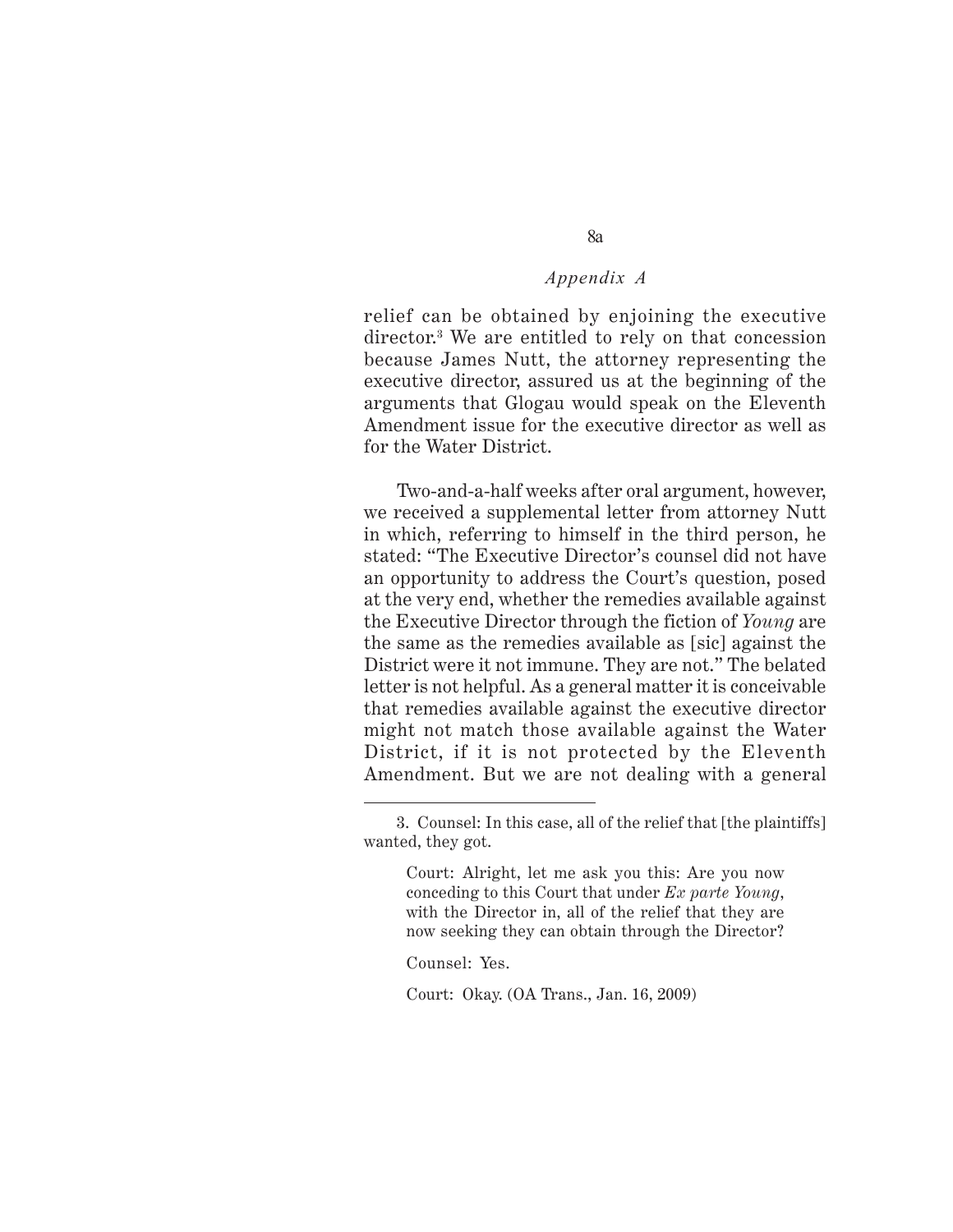matter. We are dealing with this particular case. The only remedies sought are prospective injunctive relief of the sort which, if granted, would be obtained through judicial process applied against the executive director, who is responsible for the operation of the Water District. *See* Fla. Stat. § 373.083.

The plaintiffs have the greatest interest in the availability of remedies. They are satisfied that, as the attorney for the Water District assured us at oral argument, "the remedies sought by Plaintiffs can be obtained against the Executive Director of the District." We are, too. To enjoin the executive director of the Water District is for all practical purposes to enjoin the Water District. And equity is practical.

An issue is moot "when it no longer presents a live controversy with respect to which the court can give meaningful relief." *Fla. Ass'n of Rehab. Facilities, Inc*., 225 F.3d at 1217; *see also Powell v. McCormack*, 395 U.S. 486, 496, 89 S. Ct. 1944, 1951 (1969). To decide a moot issue is to issue an advisory opinion, one unnecessary to the judicial business at hand and outside the authority of Article III courts. *Fla. Ass'n of Rehab. Facilities*, 225 F.3d at 1216-17; *see also B&B Chem. Co. v. United States EPA*, 806 F.2d 987, 989 (11th Cir. 1986) ("A justiciable controversy is thus distinguished from a difference or dispute of a hypothetical or abstract character; from one that is academic or moot."). To decide questions that do not matter to the disposition of a case is to separate Lady Justice's scales from her sword. That we will not do. *Cf*. George E. Allen, *The Law*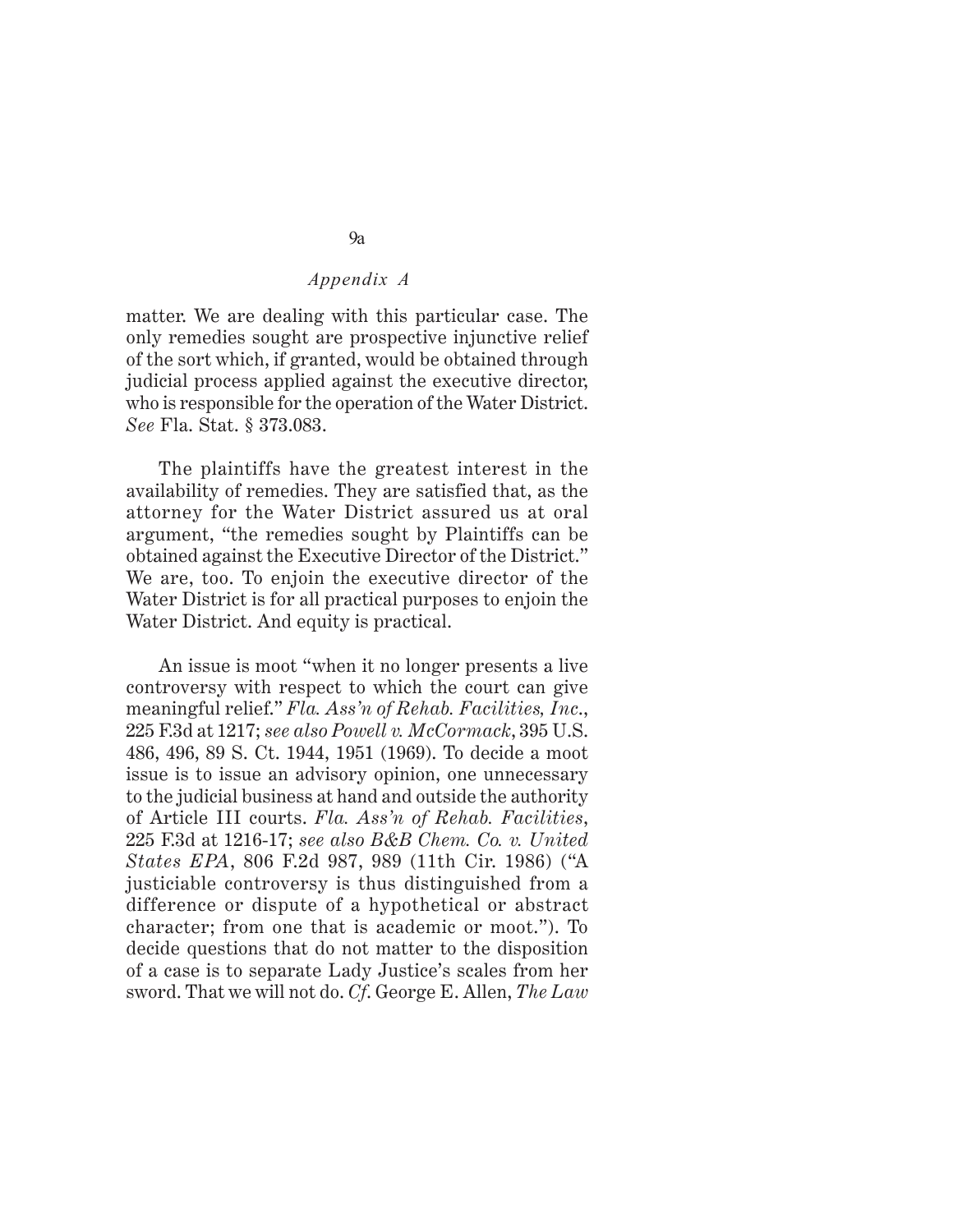# 10a

#### *Appendix A*

*as a Way of Life*, 27 (1969) ("The scales of justice without the sword is the impotence of law.").

#### **III**.

Having disposed of the Eleventh Amendment issue, we turn now to whether the S-2, S-3, and S-4 pumps require NPDES permits. The Clean Water Act bans the "discharge of any pollutant" without a permit. 33 U.S.C.  $\S$ § 1311, 1342(a)(1). "Discharge" is defined as "any addition of any pollutant to navigable waters from any point source." 33 U.S.C. § 1362(12).

It is undisputed that the agricultural and industrial runoff in the canals contains "pollutants," that Lake Okeechobee and the canals are "navigable waters," and that these three pump stations are "point sources" even though they add nothing to the water as they move it along. *See S. Fla. Water Mgmt. Dist. v. Miccosukee Tribe*, 541 U.S. 95, 102, 105, 124 S. Ct. 1537, 1542-43 (2004). The question is whether moving an existing pollutant from one navigable water body to another is an "addition . . . to navigable waters" of that pollutant.<sup>4</sup>

<sup>4.</sup> The permitting requirement does not apply unless the bodies of water are meaningfully distinct. *Miccosukee*, 541 U.S. at 112, 124 S. Ct. at 1547. The district court concluded that Lake Okeechobee and the agricultural canals are meaningfully distinct based on ten fact findings that it detailed at considerable length. Our review of those findings is limited to looking for clear error, *see Anderson v. City of Bessemer City*, (Cont'd)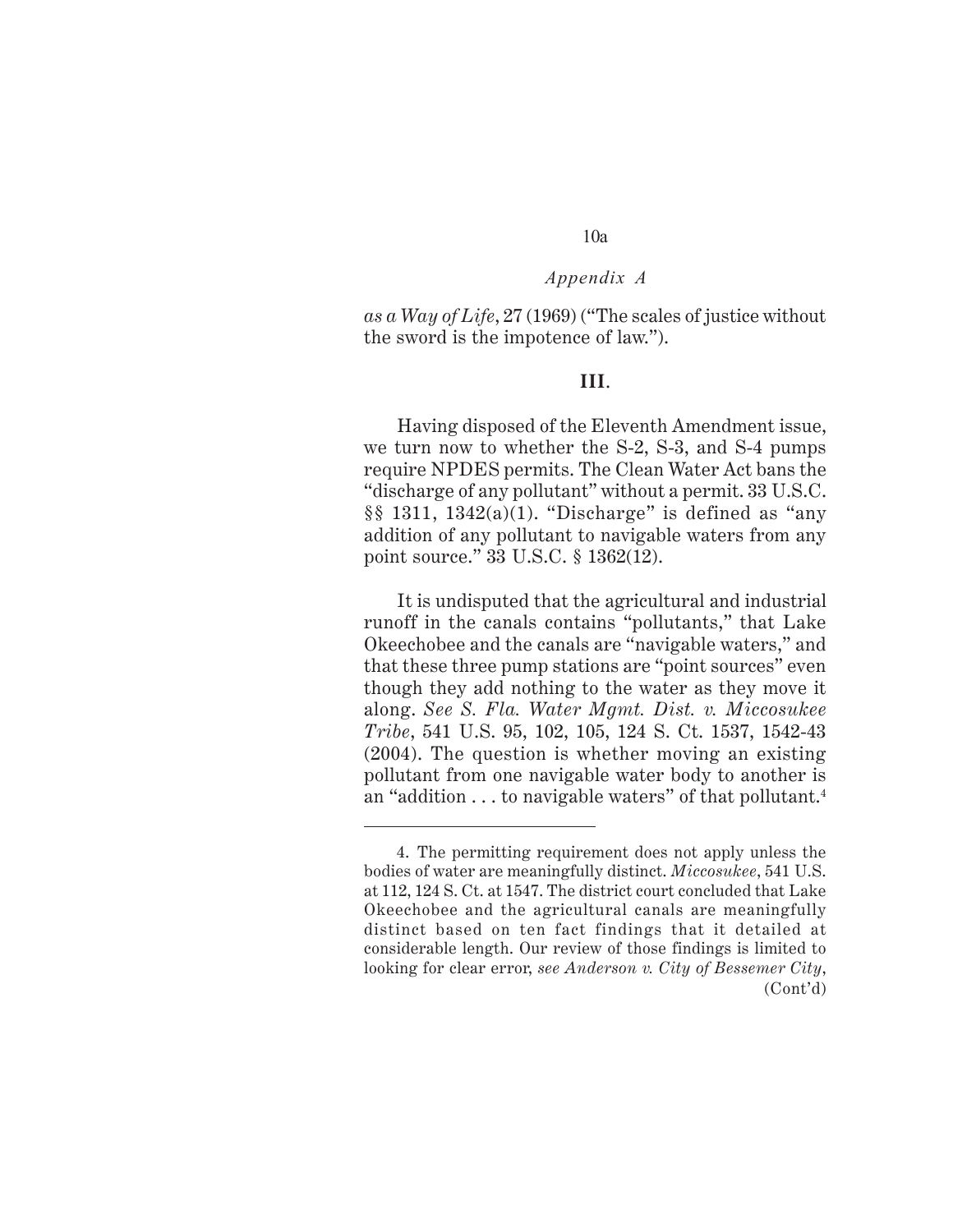The district court decided that it is, but that decision came before the EPA adopted its regulation. Our review is *de novo. United States v. DBB, Inc*., 180 F.3d 1277, 1281 (11th Cir. 1999).

### **A.**

The Water District's central argument is based on the "unitary waters" theory. That theory is derived from the dictionary definition of the word "addition," which is not defined in the Act. *See generally S.D. Warren Co. v. Maine Bd. of Envtl. Prot*., 547 U.S. 370, 376, 126 S. Ct. 1843, 1847 (2006) (stating that an undefined statutory term is to be read "in accordance with its ordinary or natural meaning.") (quotation omitted). The dictionary definition of "addition" is "to join, annex, or unite" so as to increase the overall number or amount of something. *Webster's Third New International Dictionary* 24 (1993).

#### (Cont'd)

<sup>470</sup> U.S. 564, 574, 105 S. Ct. 1504, 1512 (1985), and the defendants do not even challenge them as clearly erroneous. Given the fact findings the district court made, we are satisfied that the agricultural canals and Lake Okeechobee are meaningfully distinct water bodies.

The EPA wrote an opinion letter that attempted to build a case for the waters not being meaningfully distinct. That letter is not entitled to *Chevron* deference. *See Christensen v. Harris County*, 529 U.S. 576, 587, 120 S. Ct. 1655 (2000) ("Interpretations such as those in opinion letters . . . do not warrant Chevronstyle deference."). *Applying Skidmore v. Swift & Co*., 323 U.S. 134, 140, 65 S. Ct. 161 (1944), we find the EPA's informal view of the term "meaningfully distinct" unpersuasively narrow.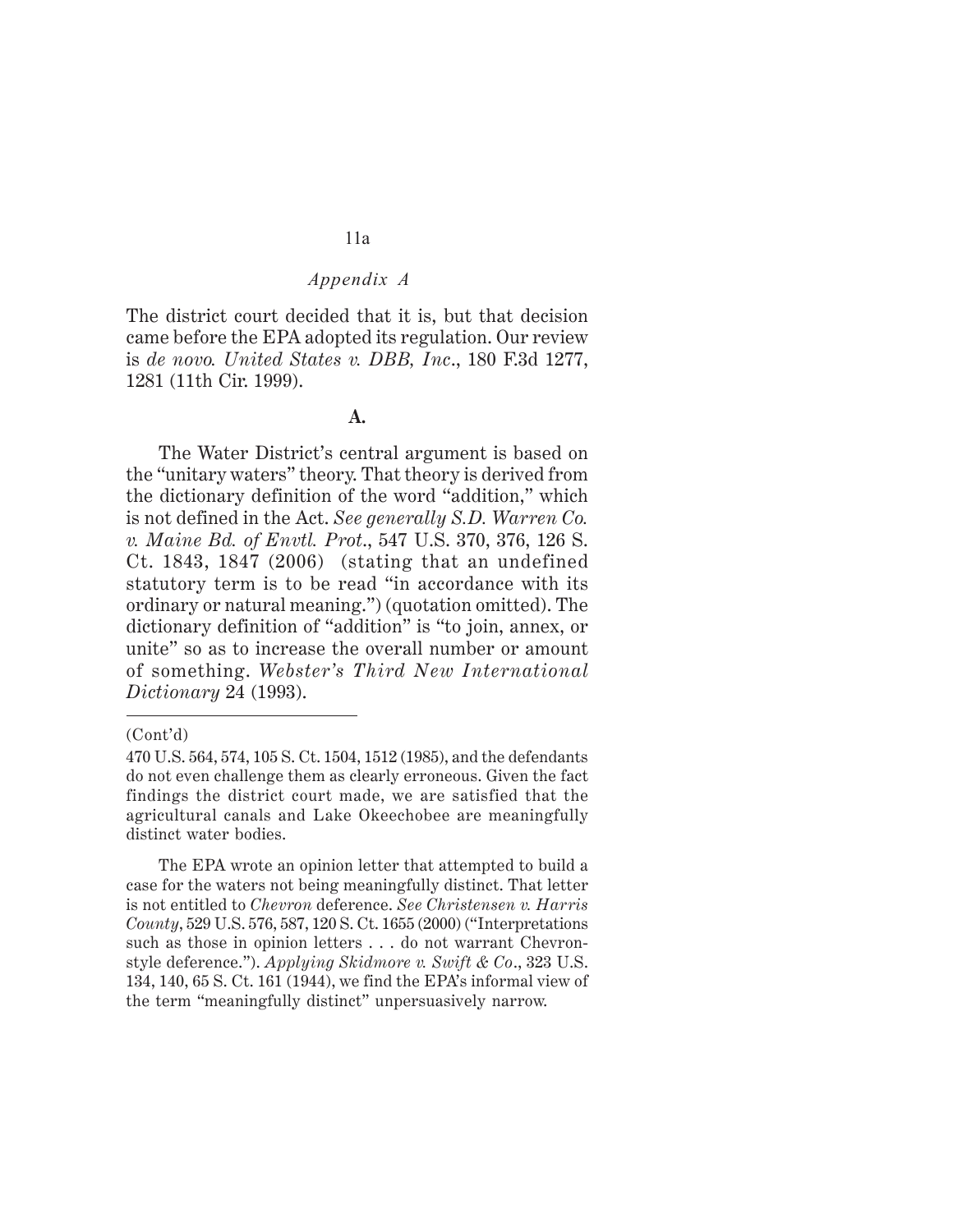12a

The unitary waters theory holds that it is not an "addition . . . to navigable waters" to move existing pollutants from one navigable water to another. An addition occurs, under this theory, only when pollutants first enter navigable waters from a point source, not when they are moved between navigable waters. The metaphor the Supreme Court has adopted to explain the unitary waters theory is: "If one takes a ladle of soup from a pot, lifts it above the pot, and pours it back into the pot, one has not 'added' soup or anything else to the pot." *Miccosukee*, 541 U.S. at 110, 124 S. Ct. at 1545- 46 (alteration and quotation marks omitted). Under that metaphor the navigable waters of the United States are not a multitude of different pots, but one pot. Ladling pollution from one navigable water to another does not add anything to the pot. So no NPDES permit is required to do that.

The unitary waters theory has a low batting average. In fact, it has struck out in every court of appeals where it has come up to the plate. *See, e.g., Catskill Mountains Ch. of Trout Unlimited, Inc. v. City of New York (Catskills I)*, 273 F.3d 481, 491 (2d Cir. 2001) ("[T]he transfer of water containing pollutants from one body of water to another, distinct body of water is plainly an addition and thus a 'discharge' that demands an NPDES permit."); *Catskill Mountains Ch. of Trout Unlimited, Inc. v. City of New York (Catskills II)*, 451 F.3d 77, 83 (2d Cir. 2006) (concluding that "[t]he City also reasserts the unitary-water theory of navigable waters. Our rejection of this theory in *Catskills I*, however, is . . . not undermined" by *Miccosukee*, 541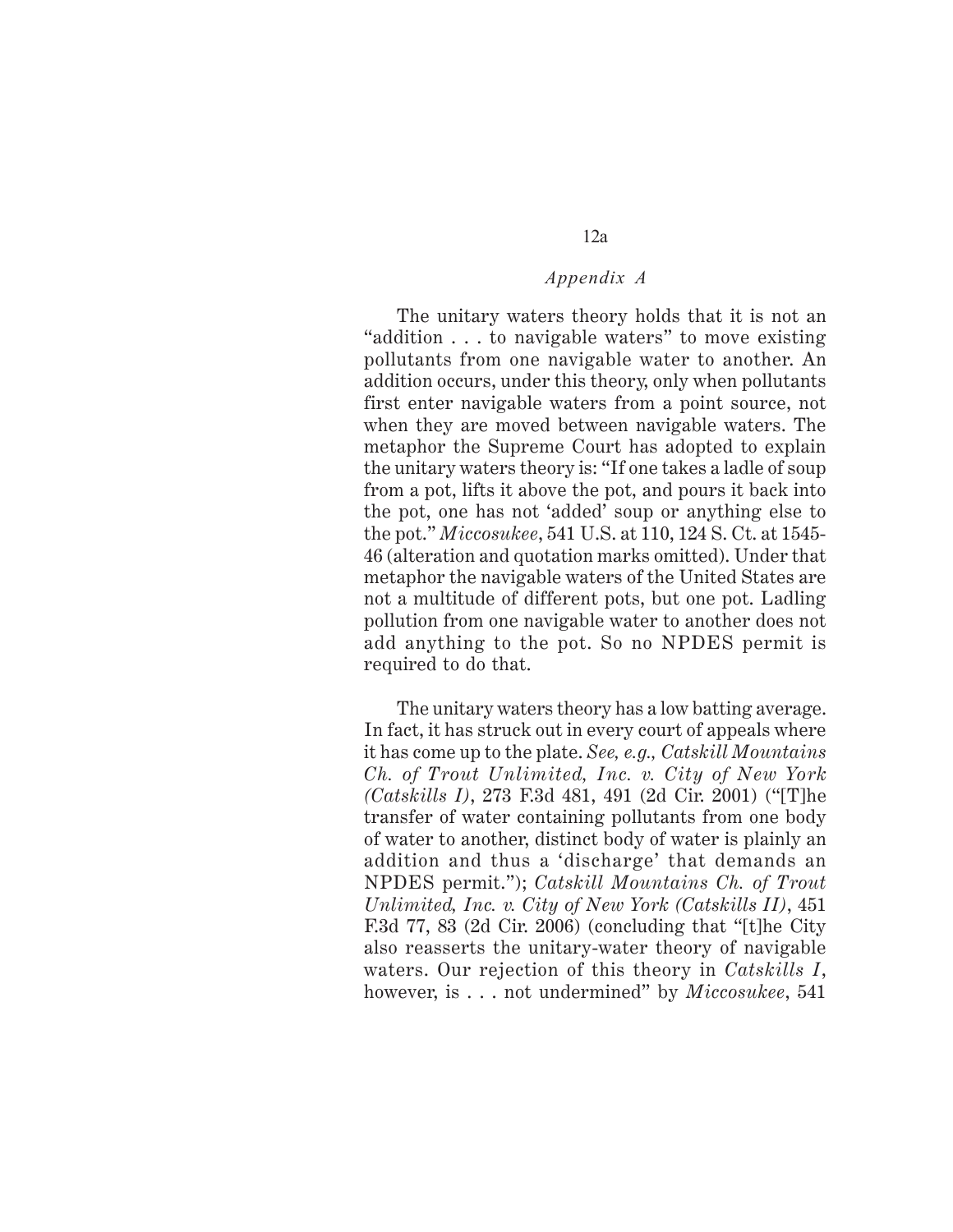U.S. 95, 124 S. Ct. 1537); *Dague v. City of Burlington*, 935 F.2d 1343, 1354-55 (2d Cir. 1991) (rejecting the idea that pollutants are 'added' only on first entry into any navigable water); *Dubois v. U.S. Dep't of Agric*., 102 F.3d 1273, 1296 (1st Cir. 1996) ("[T]here is no basis in law or fact for the district court's 'singular entity' [unitary waters] theory."); *N. Plains Res. Council v. Fidelity Exploration and Dev*., 325 F.3d 1155, 1163 (9th Cir. 2003). Even the Supreme Court has called a strike or two on the theory, stating in *Miccosukee* that "several NPDES provisions might be read to suggest a view contrary to the unitary waters approach." 541 U.S. at 107, 124 S. Ct. at 1544. The Court has not, however, called the theory out yet.

We have no controlling circuit precedent on the unitary waters theory. We did at one time decide to reject it, but that decision was vacated. *See Miccosukee Tribe v. S. Fla. Water Mgmt. Dist*., 280 F.3d 1364, 1368 (11th Cir. 2002) (concluding that "addition . . . to navigable waters" includes pumping polluted water from one navigable water body into another), *vacated, Miccosukee*, 541 U.S. at 112, 124 S. Ct. at 1547. Parts of decisions that are vacated and have not been reinstated "have no legal effect whatever. They are void." *United States v. Sigma Int'l, Inc*., 300 F.3d 1278, 1280 (11th Cir. 2002) (en banc). We are free to give statements in a vacated opinion persuasive value if we think they deserve it. *See Tallahassee NAACP v. Leon County*, 827 F.2d 1436, 1440 (11th Cir. 1987).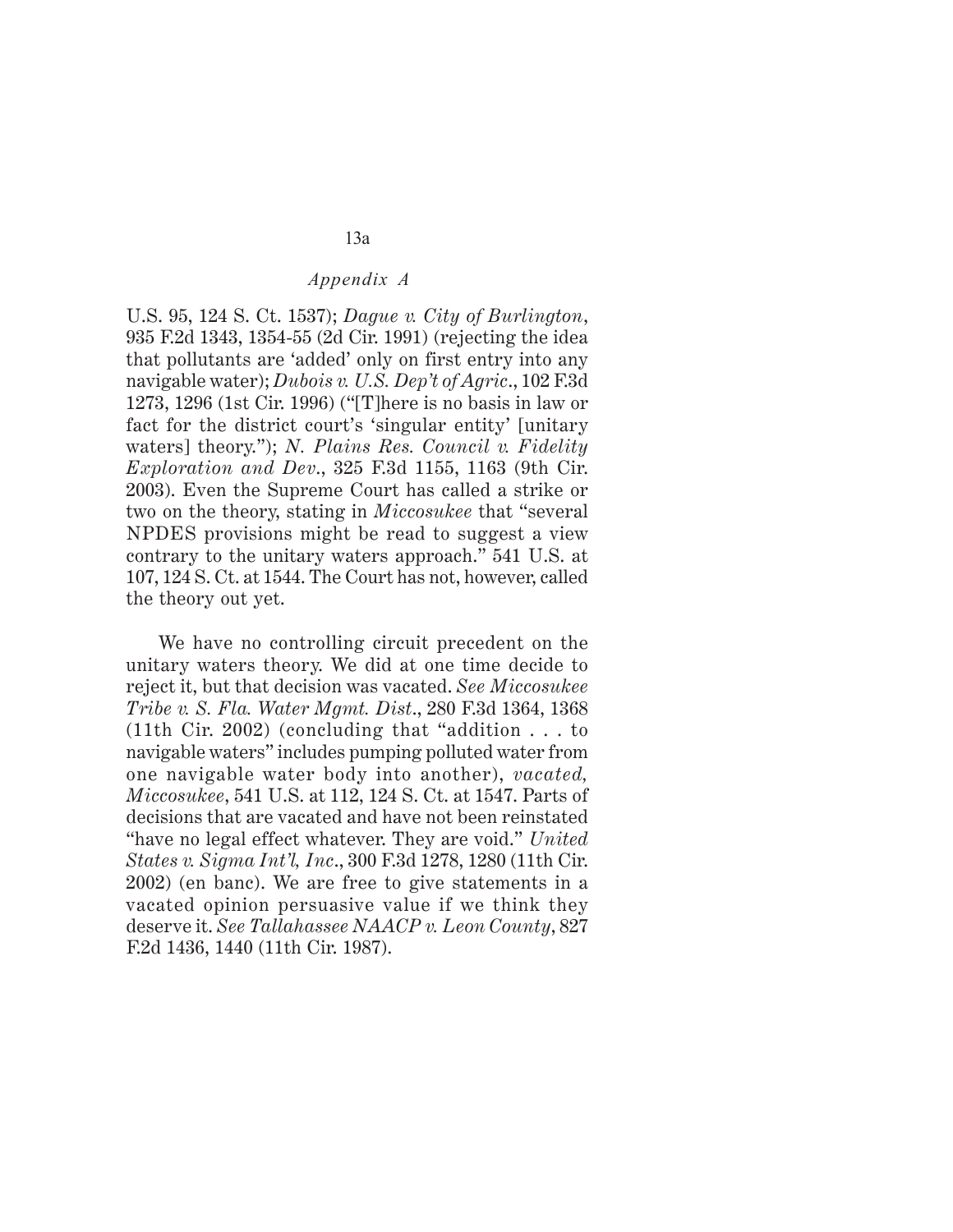In *Miccosukee*, 280 F.3d at 1367, we addressed whether the law required an NPDES permit before polluted water could be moved through the S-9 pump from some particular Everglades canals into a water conservation area. In a footnote, we declined to adopt the unitary waters theory. *Id*. at 1368 n.5 ("We reject the Water District's argument that no addition of pollutants can occur unless pollutants are added from the outside world insofar as the Water District contends the outside world cannot include another body of navigable waters."). Instead we said that "the receiving body of water is the relevant body of navigable water" and that "the relevant inquiry is whether—but for the point source—the pollutants would have been added to the receiving body of water." *Id*. at 1368. For that proposition we cited *Catskill I*, a Second Circuit decision rejecting the unitary waters theory. Because the polluted canal water would not have flowed into the conservation area but for S-9's pumping, we concluded that S-9 was adding pollutants to a meaningfully distinct water body, so an NPDES permit was required. *Id*. at 1368-69. The Supreme Court vacated our decision and remanded for further factfindings, however, because the existing record did not convince it that the canals and the water conservation area were meaningfully distinct water bodies. *Miccosukee*, 541 U.S. at 112, 124 S. Ct. at 1547. The Court also stated that the Water District's unitary waters argument was to be available on remand. *Id*., at 112, 124 S. Ct. at 1547.

In sum, all of the existing precedent and the statements in our own vacated decision are against the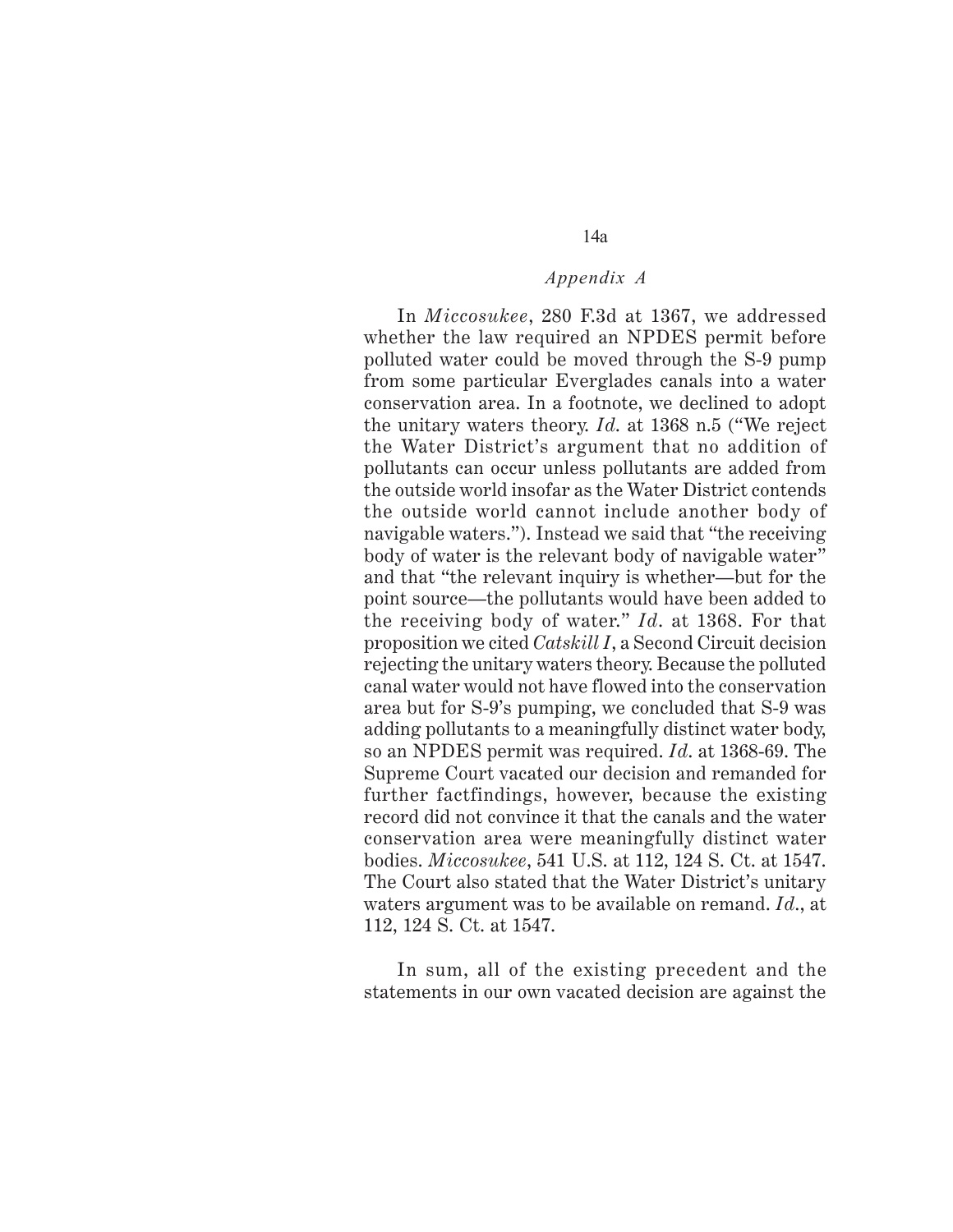unitary waters theory. That precedent and those statements take the view that the transfer of pollutants from one meaningfully distinct navigable body of water to another is an "addition . . . to navigable waters" for Clean Water Act permitting purposes. If nothing had changed, we might make it unanimous. But there has been a change. An important one. Under its regulatory authority, the EPA has recently issued a regulation adopting a final rule specifically addressing this very question. Because that regulation was not available at the time of the earlier decisions, they are not precedent against it. We are the first court to address the "addition . . . to navigable waters" issue in light of the regulation to decide whether the regulation is due *Chevron* deference.

### **B**.

The EPA's new regulation, which became final on June 13, 2008, explains that it was adopted to:

clarify that water transfers are not subject to regulation under the National Pollution Discharge Elimination System (NPDES) permitting program. This rule defines water transfers as an activity that conveys or connects waters of the United States without subjecting the transferred water to intervening industrial, municipal, or commercial use.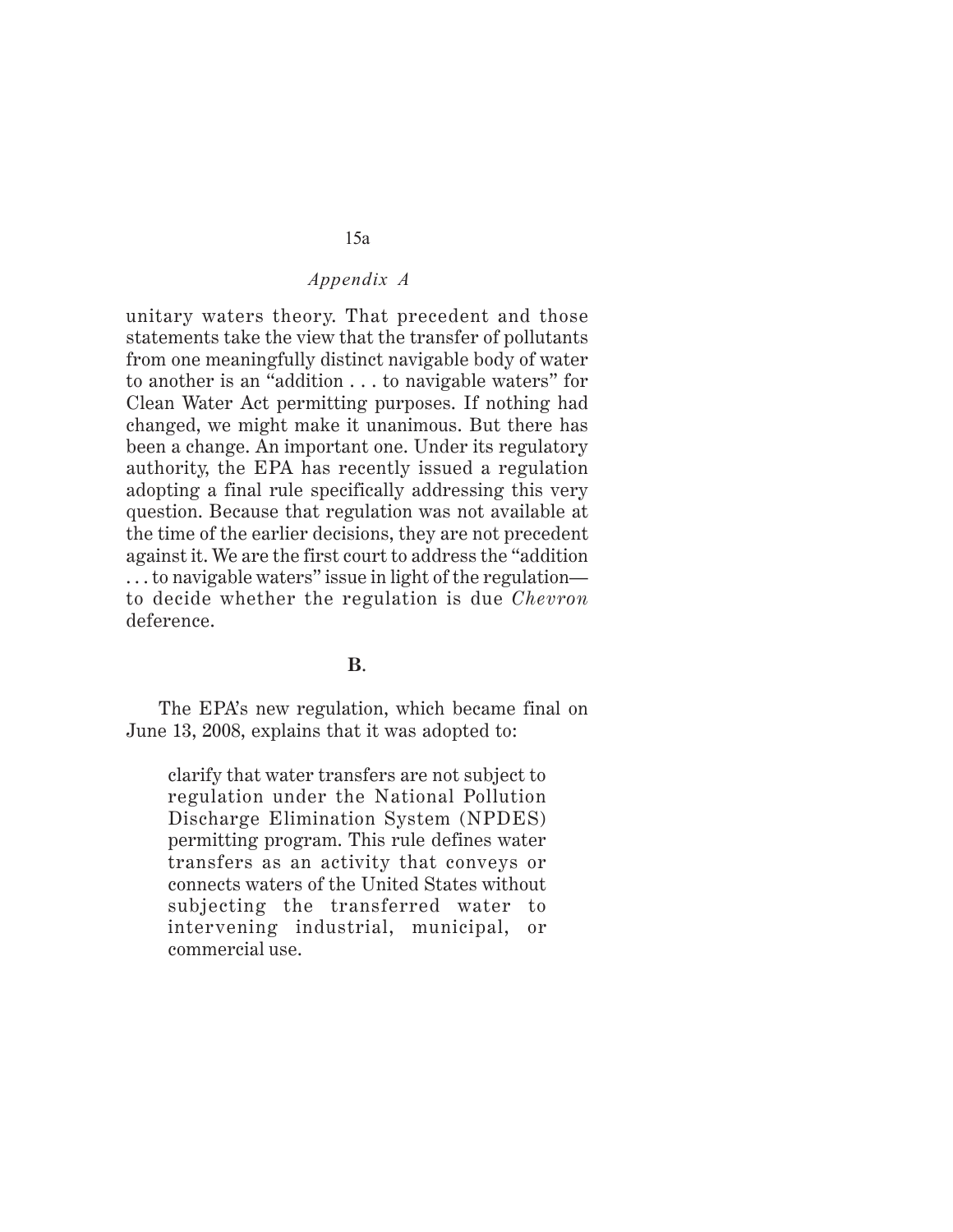16a

NPDES Water Transfers Rule, 73 Fed. Reg. 33,697-708 (June 13, 2008) (codified at 40 C.F.R. § 122.3(i)). Everyone agrees that the EPA's regulation is entitled to *Chevron* deference if it is a reasonable construction of an ambiguous statute. Under *Smiley v. Citibank*, 517 U.S. 735, 740-41, 116 S. Ct. 1730, 1734 (1996), and *United States v. Morton*, 467 U.S. 822, 835 n.21, 104 S. Ct. 2769, 2776 n.21 (1984), it does not matter that the regulation was proposed and issued well after the beginning of this lawsuit. Neither does it matter if it was done in response to this or similar lawsuits. *See Barnhart v. Walton*, 535 U.S. 212, 221, 122 S. Ct. 1265, 1271 (2002). Nor does it matter whether the new regulation is a dramatic shift in EPA policy. *Natl. Cable & Telecomm. Assoc. v. Brand X Internet Servs*., 545 U.S. 967, 981, 125 S. Ct. 2688, 2699, 162 L. Ed. 2d 820 (2005) ("Agency inconsistency is not a basis for declining to analyze the agency's interpretation under the *Chevron* framework.").

All that matters is whether the regulation is a reasonable construction of an ambiguous statute. *Chevron*, 467 U.S. at 842-43, 104 S. Ct. at 2781 ("If the intent of Congress is clear, that is the end of the matter; for the court, as well as the agency, must give effect to the unambiguously expressed intent of Congress."); *id*. at 844, 104 S. Ct. at 2782 ("[A] court may not substitute its own construction of a statutory provision for a reasonable interpretation made by the administrator of an agency."); *Sierra Club v. Johnson*, 541 F.3d 1257, 1265 n.3 (11th Cir. 2008) ("[A] court must give effect to an agency's reasonable interpretation of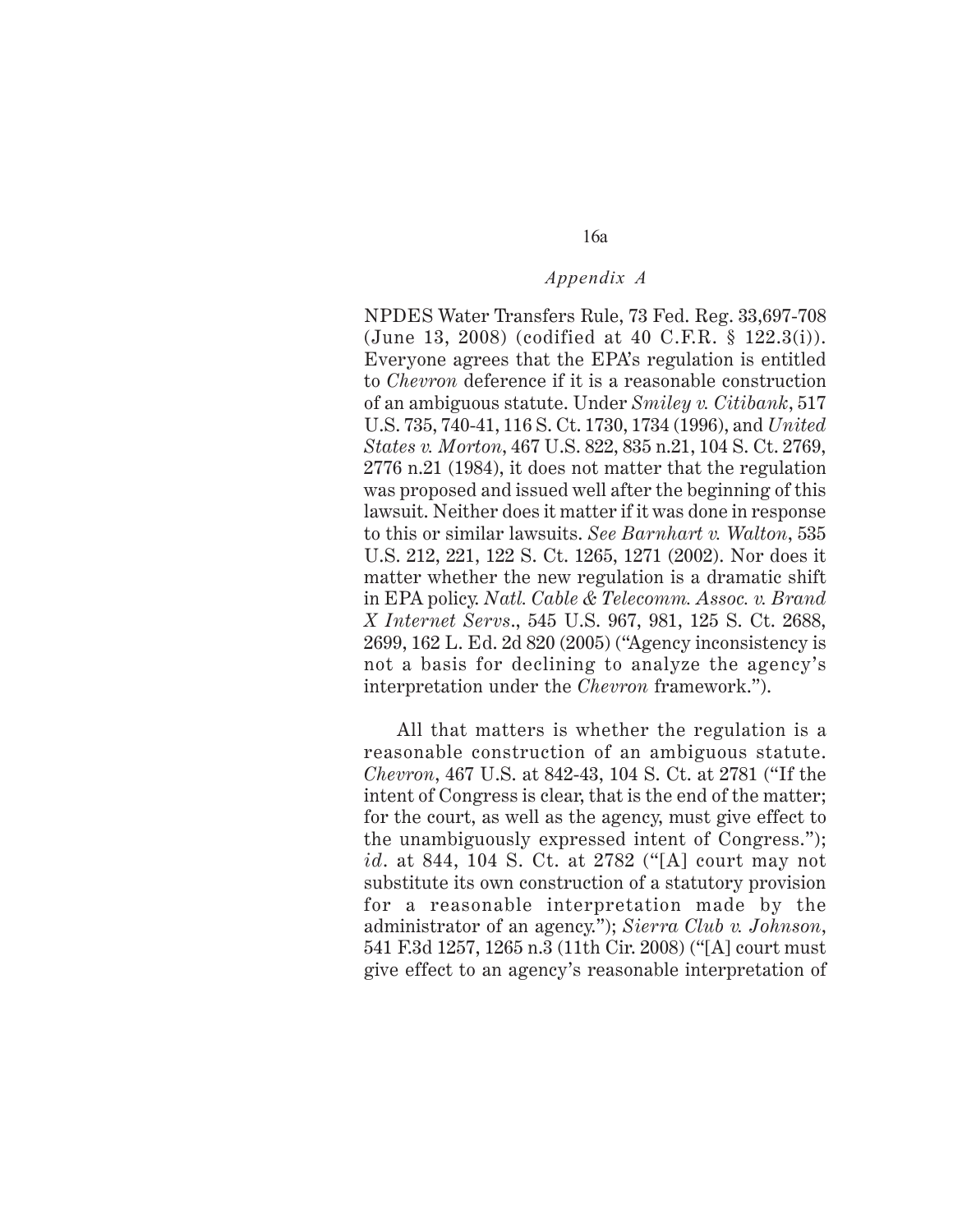an ambiguous statute."). In other words, there must be two or more reasonable ways to interpret the statute, and the regulation must adopt one of those ways. Those two requirements are obviously intertwined. *See* Matthew C. Stephenson & Adrian Vermeule, *Chevron Has Only One Step*, 95 Va. L. Rev. 597 (2009); Orin S. Kerr, *Shedding Light on Chevron: An Empirical Study of the Chevron Doctrine in the U.S. Courts of Appeals*, 15 Yale J. on Reg. 1, 30 (1998) (examining 200 court of appeals cases applying *Chevron* and finding that in 28 percent of them the inquiry was collapsed into the single question of whether the interpretation was reasonable).

The Friends of the Everglades' position is that the EPA's regulation does not warrant *Chevron* deference because the meaning of the "addition . . . to navigable waters" language is clear and its lack of ambiguity forecloses the unitary waters theory. *Cf., e.g., Ala. Power Co. v. U.S. Dep't of Energy*, 307 F.3d 1300, 1312 (11th Cir. 2002) (finding that, because "using traditional tools of statutory construction," the Nuclear Waste Policy Act provision in question was clear, no level of deference applied to the agency's contrary interpretation); *Brand X*, 545 U.S. at 982-83, 125 S. Ct. at 2700 ("Only a judicial precedent holding that the statute unambiguously forecloses the agency's interpretation, and therefore contains no gap for the agency to fill, displaces a conflicting agency construction."). The defendants have two alternative positions. Their bolder position is that the EPA's regulation mirrors the unambiguous meaning of the statute. Their more modest one is that even if the statute is ambiguous, the regulation is one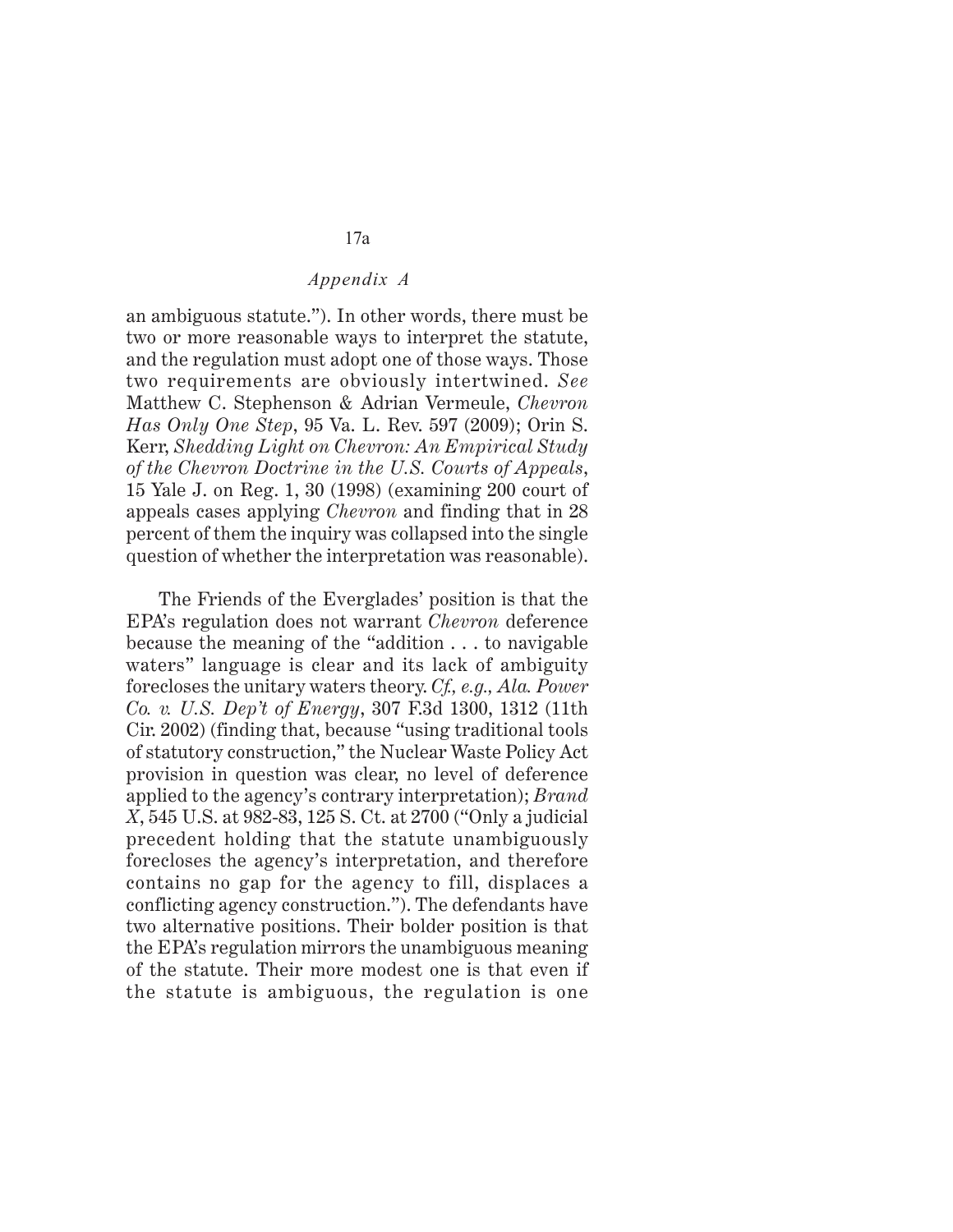# 18a

#### *Appendix A*

reasonable interpretation of it. The true conflict, and most of our discussion, centers on whether there is ambiguity.

#### **C.**

Both sides pitch several decisions to us. The Water District, arguing for ambiguity, throws us *National Wildlife Federation v. Consumers Power Co*., 862 F.2d 580 (6th Cir. 1988), and *National Wildlife Federation v. Gorsuch*, 693 F.2d 156 (D.C. Cir. 1982). In those cases the courts concluded that the "discharge of a pollutant" language in the Clean Water Act was ambiguous and deferred to the EPA's view that dams did not add pollutants, which meant that no NPDES permits were necessary. 862 F.2d at 584-85; 693 F.2d at 183. The issues those cases addressed, however, were different from the one before us.

In *Gorsuch* the National Wildlife Federation sued the EPA for failing to require NPDES permits for dams. 693 F.2d at 161. The man-made dams and their reservoirs caused changes in the water's temperature, nutrient loads, and oxygen content, and the affected water was then released through the dams into the rivers below. *Id*. The EPA gave two reasons why no permit was required: (1) the changes caused by the dams were not pollutants; and (2) even if they were, releasing water through a dam did not add those pollutants to the water, because the water would have reached the downstream river anyway, and its passage through the dam did not change it. *Id*. at 165. The D.C. Circuit concluded that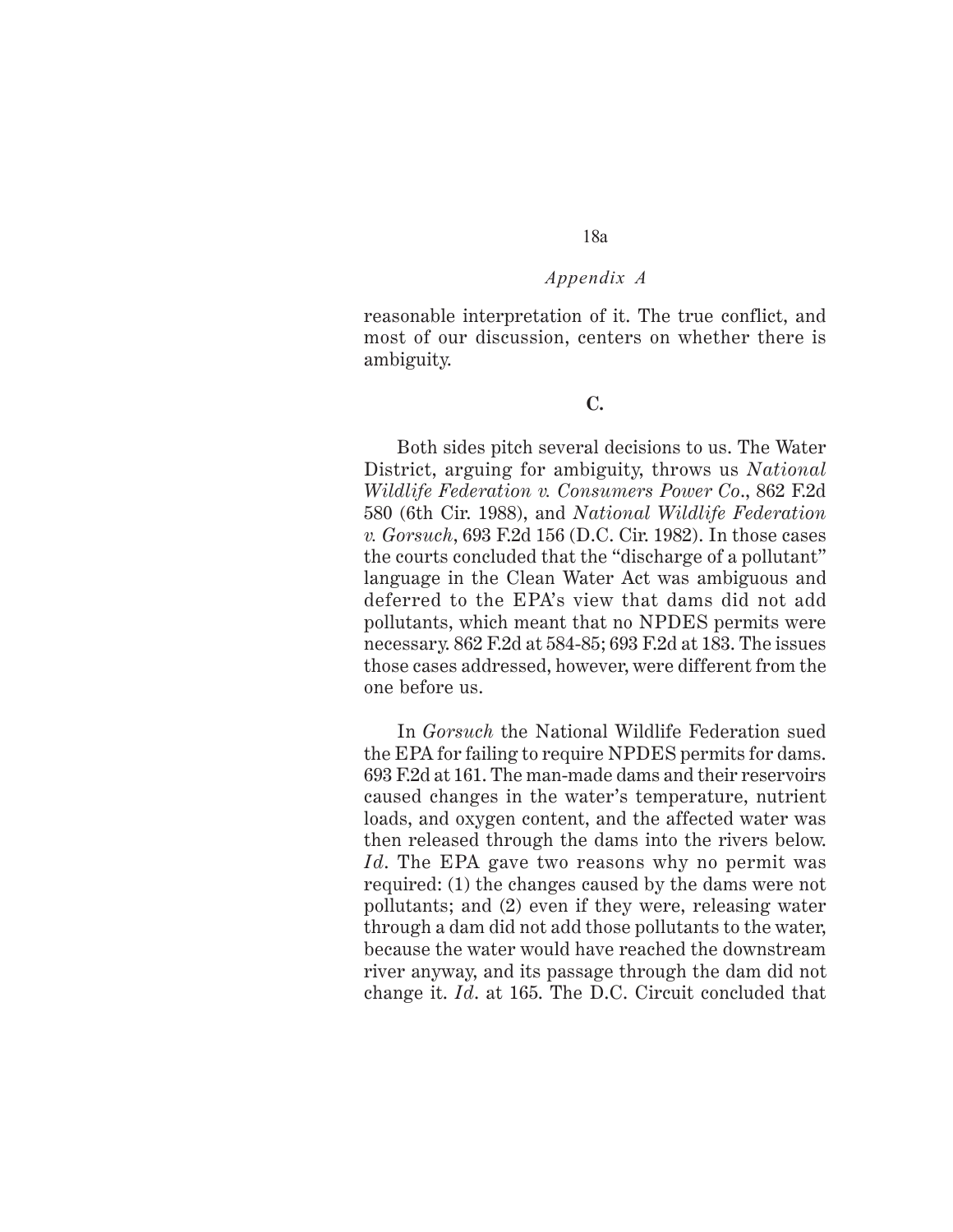neither the language of the statute nor its legislative history conclusively supported either side's position about what "discharge of a pollutant" meant under the circumstances of that case, so the court deferred to the EPA's position.5 *Id*. at 175, 183.

In doing so, the *Gorsuch* court accepted the EPA's position that colder water and changes in its oxygen and dissolved nutrient content were not pollutants at all. *Id*. at 174. That rendered irrelevant whether the changed water was being 'added' to navigable water by its movement through a dam. In any event, the water was moving from a river above a dam to the same river below it. Because the facts of the case did not present the issue of whether the transfer of pollutants from one body of water to a different body of water adds pollutants to the navigable waters, the *Gorsuch* court could not have decided that issue. *Watts v. BellSouth Telcomms., Inc.*., 316 F.3d 1203, 1207 (11th Cir. 2003) ("Whatever their opinions say, judicial decisions cannot make law beyond the facts of the cases in which those decisions are announced."); *United States v. Aguillard*, 217 F.3d 1319, 1321 (11th Cir. 2000) (same). It follows that the court also could not have decided whether the statutory language was ambiguous regarding that issue, which is the one before us. Language can be ambiguous in some respects but not in others.

<sup>5.</sup> *Gorsuch* predates *Chevron* but applied a substantially similar level of deference. *See* 693 F.2d at 181 ("We hold merely that EPA's interpretation is reasonable, not inconsistent with congressional intent, and entitled to great deference; therefore, it must be upheld.").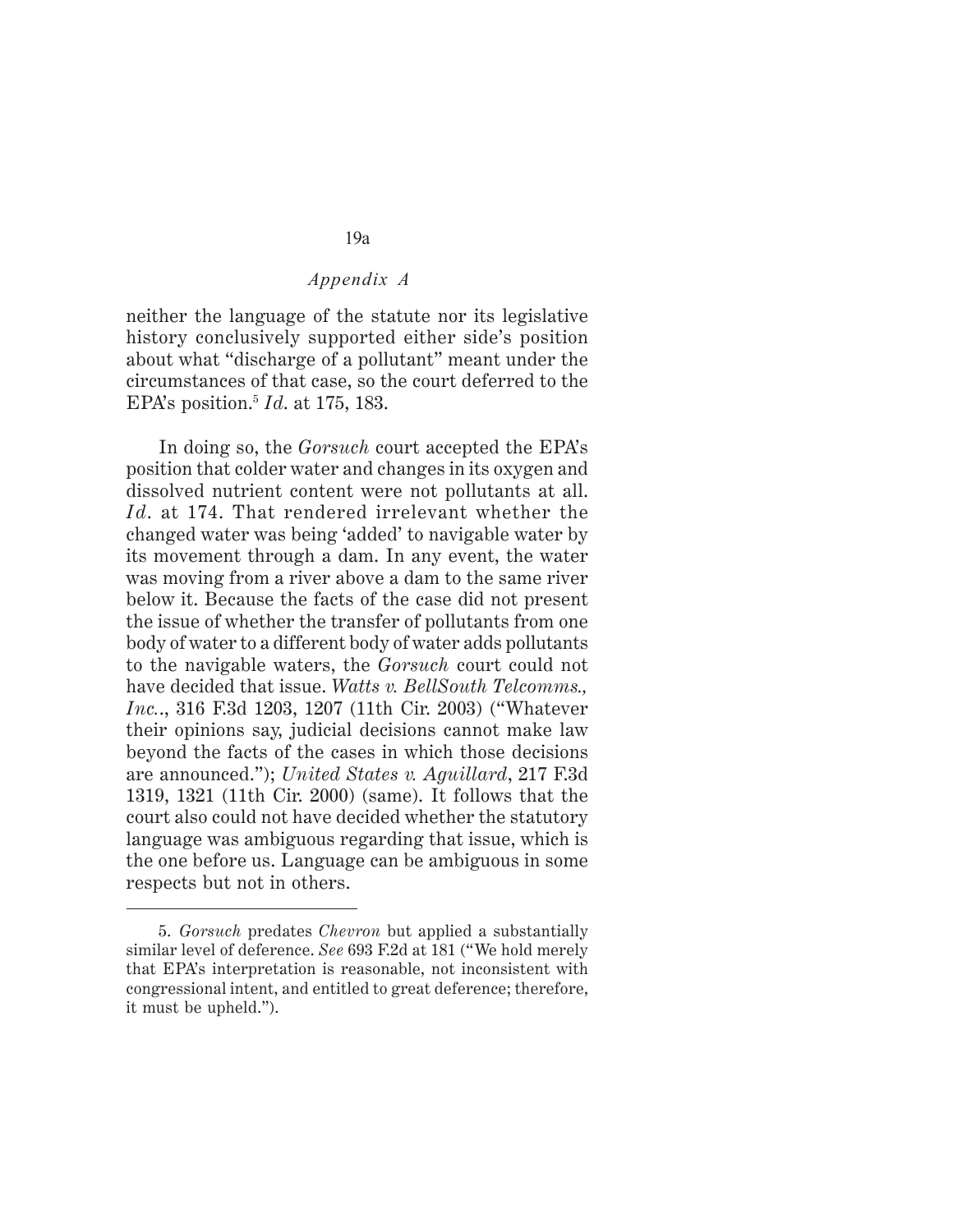The other decision the Water District pitches us is *Consumers Power*, 862 F.2d 580. In that case a power plant sucked water containing some unlucky fish out of Lake Michigan, pumped the water uphill, and then directed it and the fish back downhill through turbines that generated electricity. 862 F.2d at 581. In the process the turbines pureed some of the fish and spewed the fish puree back into Lake Michigan. *Id*. at 581-82. The plant was a "dam" for permitting purposes because part of the generating process involved impounding water. *Id*. at 589-90. Deferring to the EPA's position, the Sixth Circuit concluded that "any entrained fish released with the . . . facility's turbine generating water originate in Lake Michigan and do not enter the Lake from the outside world." *Id*. at 585. Fish, living or dead, are biological material under the Clean Water Act, and the fish in *Consumers Power* had always existed in the same lake to which the power plant returned them. *See id*. Accordingly, the court did not have before it, and so could not have decided, whether moving pollutants between different bodies of navigable water constitutes an addition of pollutants to navigable waters. *See Watts*, 316 F.3d at 1207.

*Gorsuch* and *Consumers Power* involved water that wound up where it would have gone anyway. That is not this case. Water from the agricultural canals would not flow upstream into Lake Okeechobee if the S-2, S-3, and S-4 pumps did not move it there. Here, unlike in *Gorsuch* and *Consumers Power*, pollutants are being moved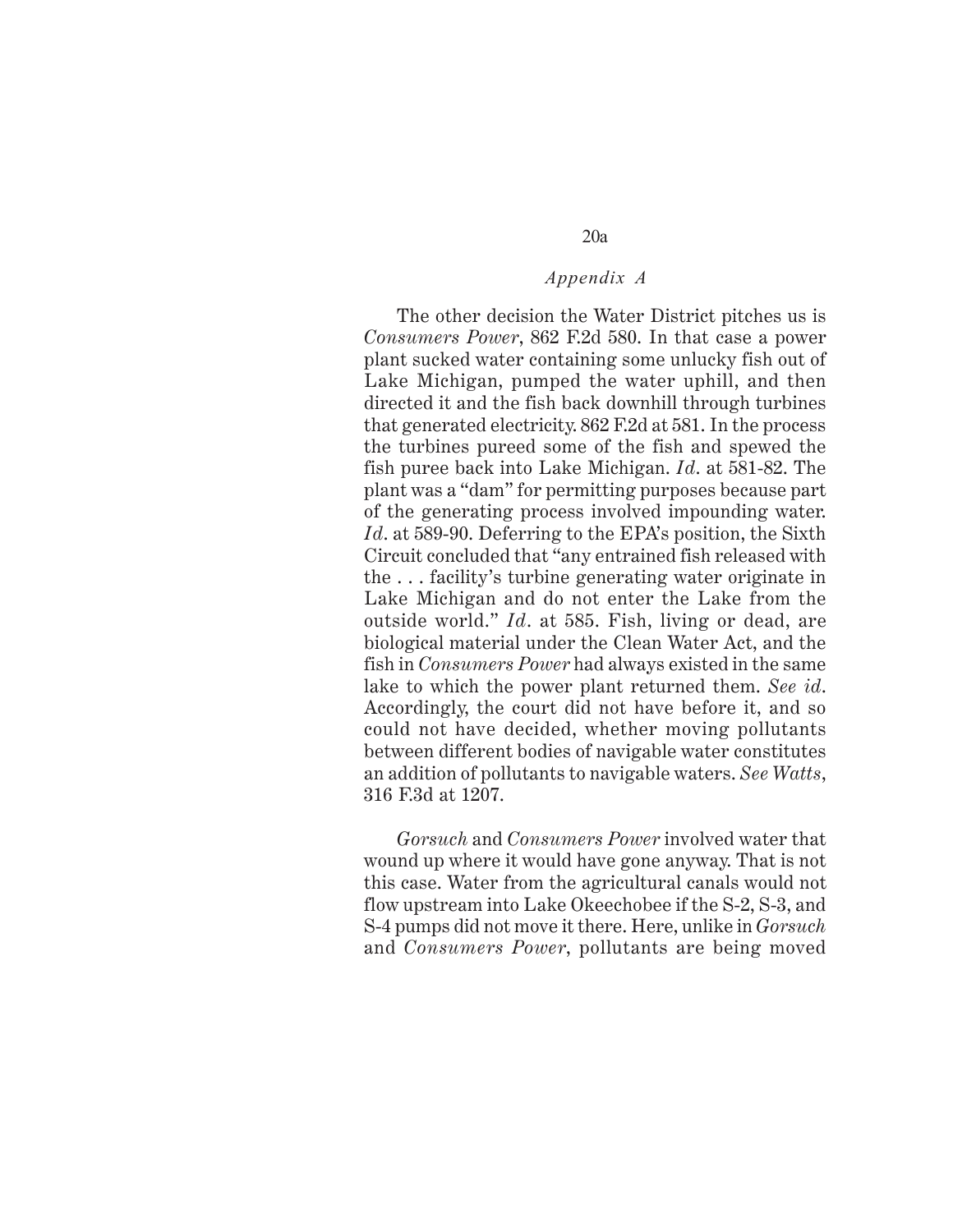between meaningfully distinct water bodies.6 The fact that those decisions found the statute ambiguous as applied to different factual situations is of little help to the Water District. *See Barnhart v. Sigmon Coal Co*., 534 U.S. 438, 450, 122 S. Ct. 941, 950 (2002) (explaining that the inquiry as to whether a statute is ambiguous is undertaken "with regard to the particular dispute in the case"); *United States v. Santos*, U.S. , 128 S. Ct. 2020, 2024 (2008) (noting that "context gives meaning" with regard to the circumstances under which a statute is ambiguous). Context means a lot.

The Friends of the Everglades, arguing against ambiguity, pitch us other decisions. *See, e.g., Catskills I*, 273 F.3d at 481; *Catskills II*, 451 F.3d at 77; *Miccosukee*, 280 F.3d at 1367, *vacated*, 541 U.S. at 112, 124 S. Ct. at 1547; *Dubois*, 102 F.3d at 1273. They argue that all of the courts of appeals that have addressed the issue have found that "any addition of any pollutant to navigable waters" includes moving polluted water between meaningfully distinct water bodies. That statement depends, however, on what one means by "the issue." Each decision the Friends of the Everglades rely on addressed which interpretation of the statutory language was most plausible or preferable. Because they all came out before the EPA's new regulation went into effect, none of those decisions addressed the issue before us, which is whether the EPA's interpretation of the statutory language is reasonable, even if we might

<sup>6.</sup> *See supra* p. 11, n.2.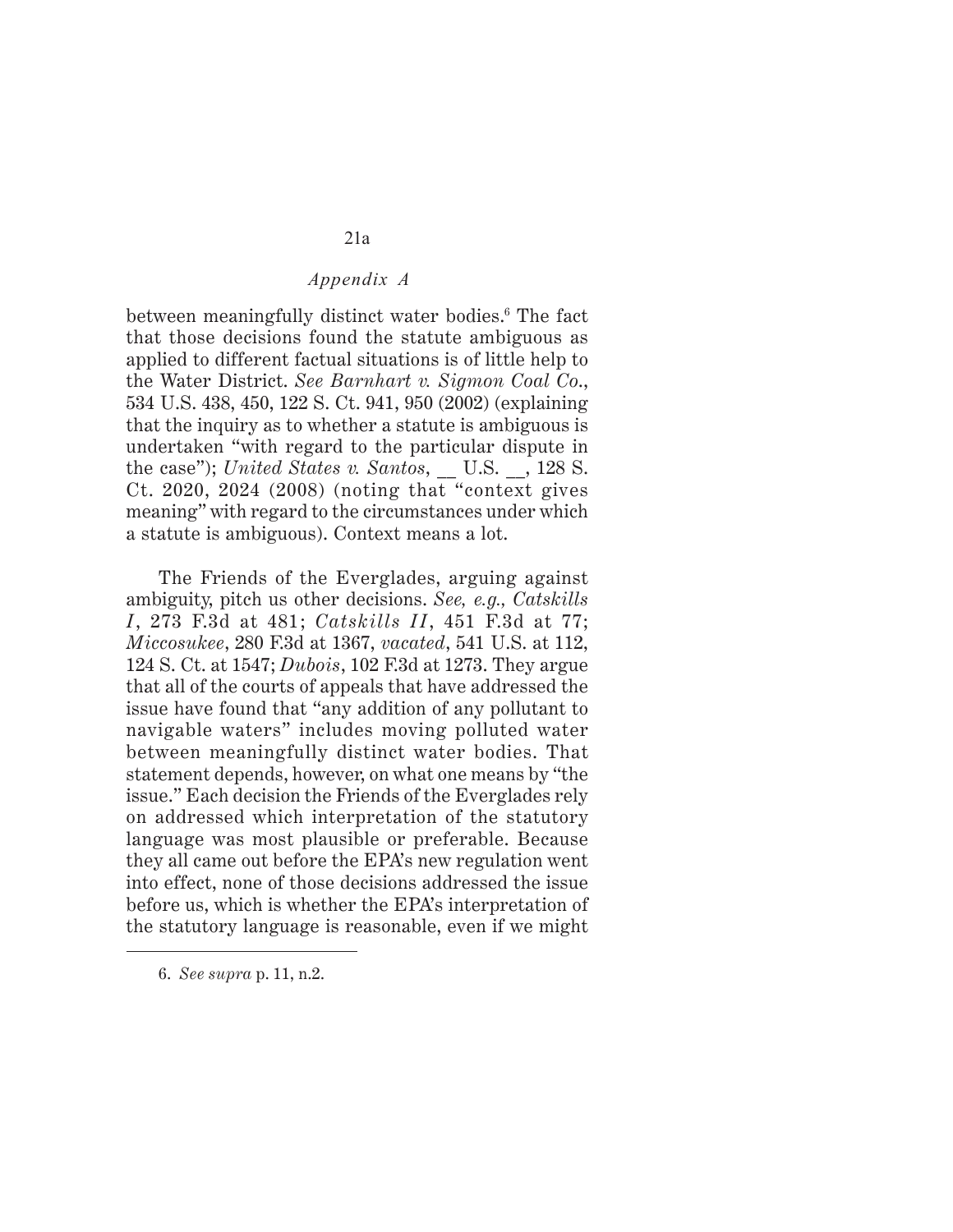prefer another one. Deciding how best to construe statutory language is not the same thing as deciding whether a particular construction is within the ballpark of reasonableness. *See Brand X*, 545 U.S. at 980, 125 S. Ct. at 2699 ("*Chevron* requires a federal court to accept the agency's construction of the statute, even if the agency's reading differs from what the court believes is the best statutory interpretation."); *Shotz v. City of Plantation*, 344 F.3d 1161, 1178 (11th Cir. 2003) (observing that "in the absence of an administrative interpretation," a court must impose its own construction on the statute).

Still, the Friends of the Everglades urge us to infer from the opinions in those other cases that the courts believed the Act's language unambiguously requires a permit in these circumstances, and they argue that we should be persuaded by that inference. In the *Catskills* cases, the Second Circuit held that pumping polluted water from the Schoharie Reservoir into the Esopus Creek required an NPDES permit. *Catskills I*, 273 F.3d at 489. Those water bodies were hydrologically connected; they both flowed into the Hudson River. But because of directional flow and gravity, waters from the reservoir "under natural conditions . . . would never reach Esopus Creek." *Id*. at 484. The Second Circuit stated that "[n]o one can reasonably argue that the water in the Reservoir and the Esopus are in any sense the 'same.'" *Id*. at 492.

The Second Circuit then brushed aside the EPA's informal opinion that no permit was required. The court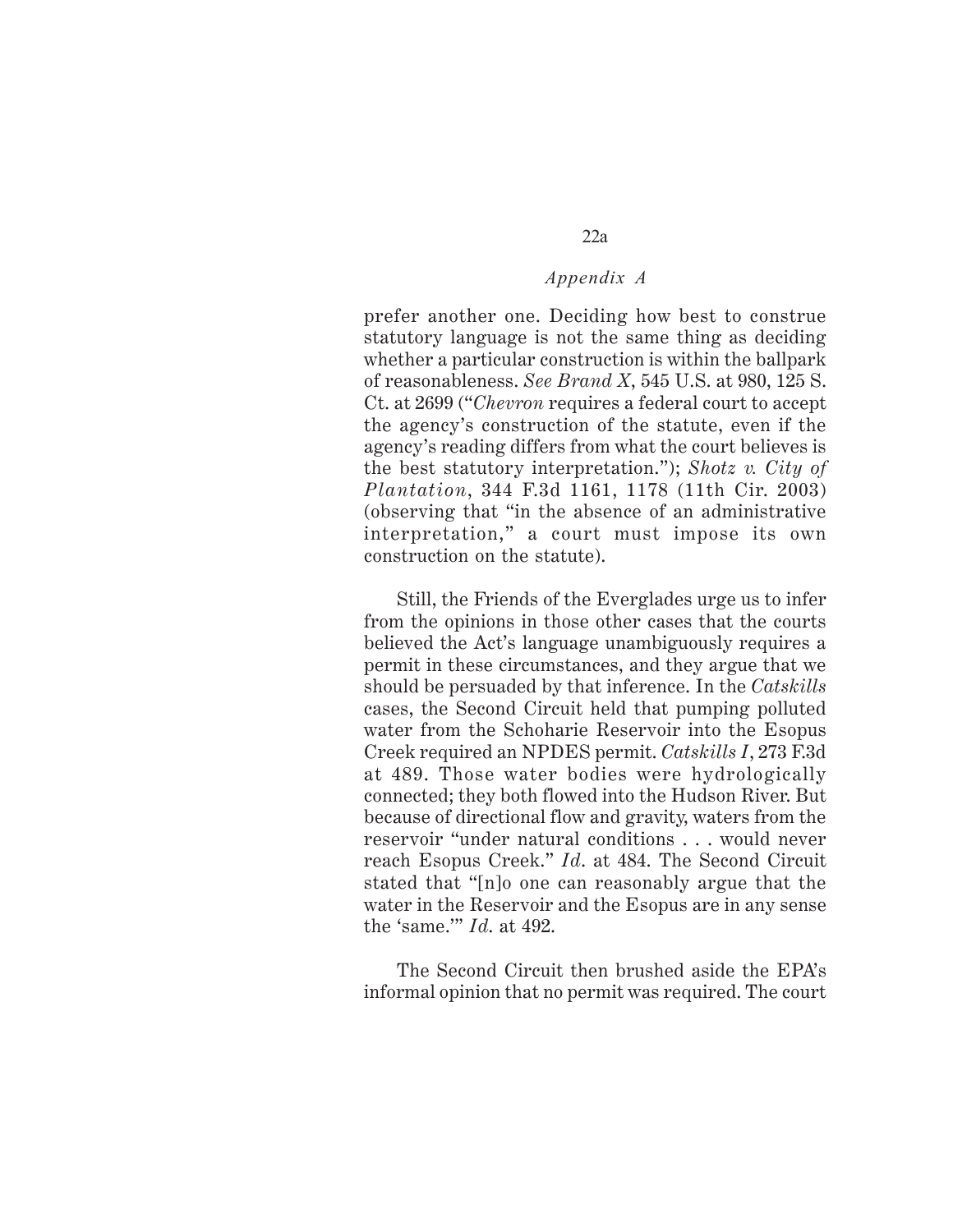cited the "ordinary meaning" of the statutory text, especially the word "addition," and called the "'singular entity' theory of navigable waters . . . . inconsistent with the ordinary meaning of the word 'addition.'" *Id*. at 493. It concluded that "none of the statute's broad purposes sways us from what we find to be the plain meaning of its text . . . We find that the textual requirements of the . . . definition of 'discharge of a pollutant' in § 1362(12) are met here." *Id*. at 494. In *Catskills II* that court confirmed its holding. In doing so, it found unpersuasive the EPA's 2005 guidance letter, which reiterated the EPA's view that a permit was not required. That letter, the court explained, "simply overlooked [the] plain language [of the statute]." 451 F.3d at 84. The letter was not entitled to, and did not receive, *Chevron*-level deference. *Id*. at 82. It only warranted and received *Skidmore* consideration for persuasive value, which is a significantly less deferential standard. *Id*.

Importantly, the Second Circuit explicitly refused to foreclose the possibility that its decision might be different if *Chevron* deference applied. 273 F.3d at 490 ("If the EPA's position had been adopted in a rulemaking or other formal proceeding, deference of the sort applied by the *Gorsuch* and *Consumers Power* courts might be appropriate."). That is the situation we have here.

Our opinion in *Miccosukee* followed the same line of reasoning as the Second Circuit in the *Catskills* cases and reserved the same question, which is the question before us now. *Miccosukee*, 280 F.3d at 1367, *vacated*,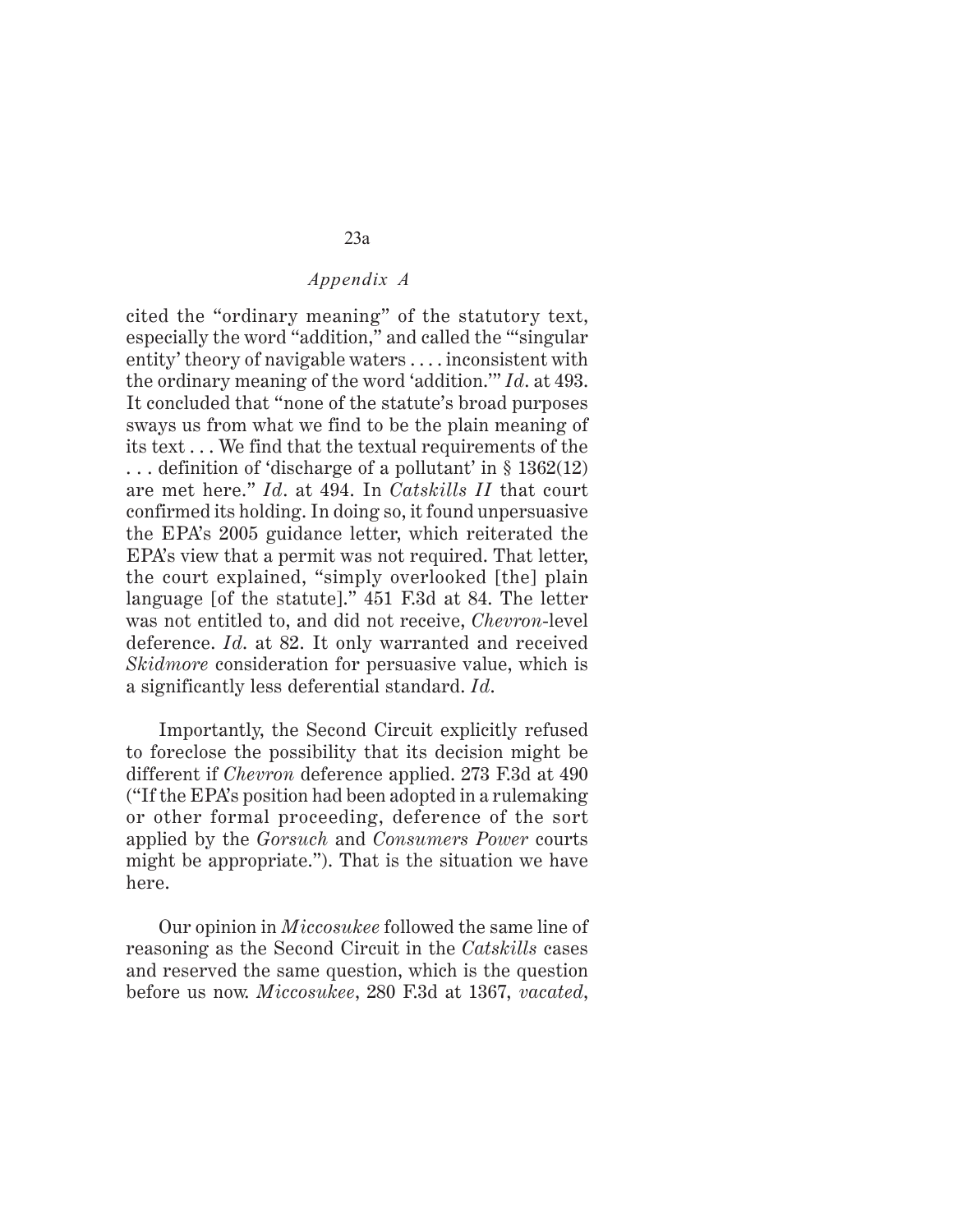541 U.S. at 112, 124 S. Ct. at 1547. In *Miccosukee* we stated our belief that the Clean Water Act required an NPDES permit for transfers of polluted water between meaningfully distinct water bodies, but we qualified that conclusion. 280 F.3d at 1369. We pointed out that we could "ascertain no EPA position applicable to S-9 to which to give *any* deference, much less *Chevron* deference." *Id*. at 1368 n.4. Now there is an EPA regulation that poses the *Chevron* issue missing from the *Miccosukee* case.7

None of the decisions the parties have thrown our way helps either side much. The Water District's decisions found ambiguity in the relevant provision of the Clean Water Act as it applied to dams involving the same bodies of water, not to pumps transferring pollutants between meaningfully distinct bodies of water. The Friends of the Everglades' decisions, though involving the same factual context, decided only how best to construe the statutory language—not whether that language is ambiguous and could reasonably be construed another way. We turn to that issue now.

<sup>7.</sup> The *Dubois* case is similar to *Miccosukee* and the *Catskills* cases. In *Dubois* the First Circuit held that transferring pollutants from a river to a pond required an NPDES permit because the court wanted to avoid "a watering down of Congress' clear statutory protections." 102 F.3d at 1299. However, the court did not apply *Chevron* deference, *id*. at 1285 n.15, and it does not appear that the Forest Service had promulgated a regulation that the court could have deferred to even if it had desired to do so. *Id*. at 1296-99.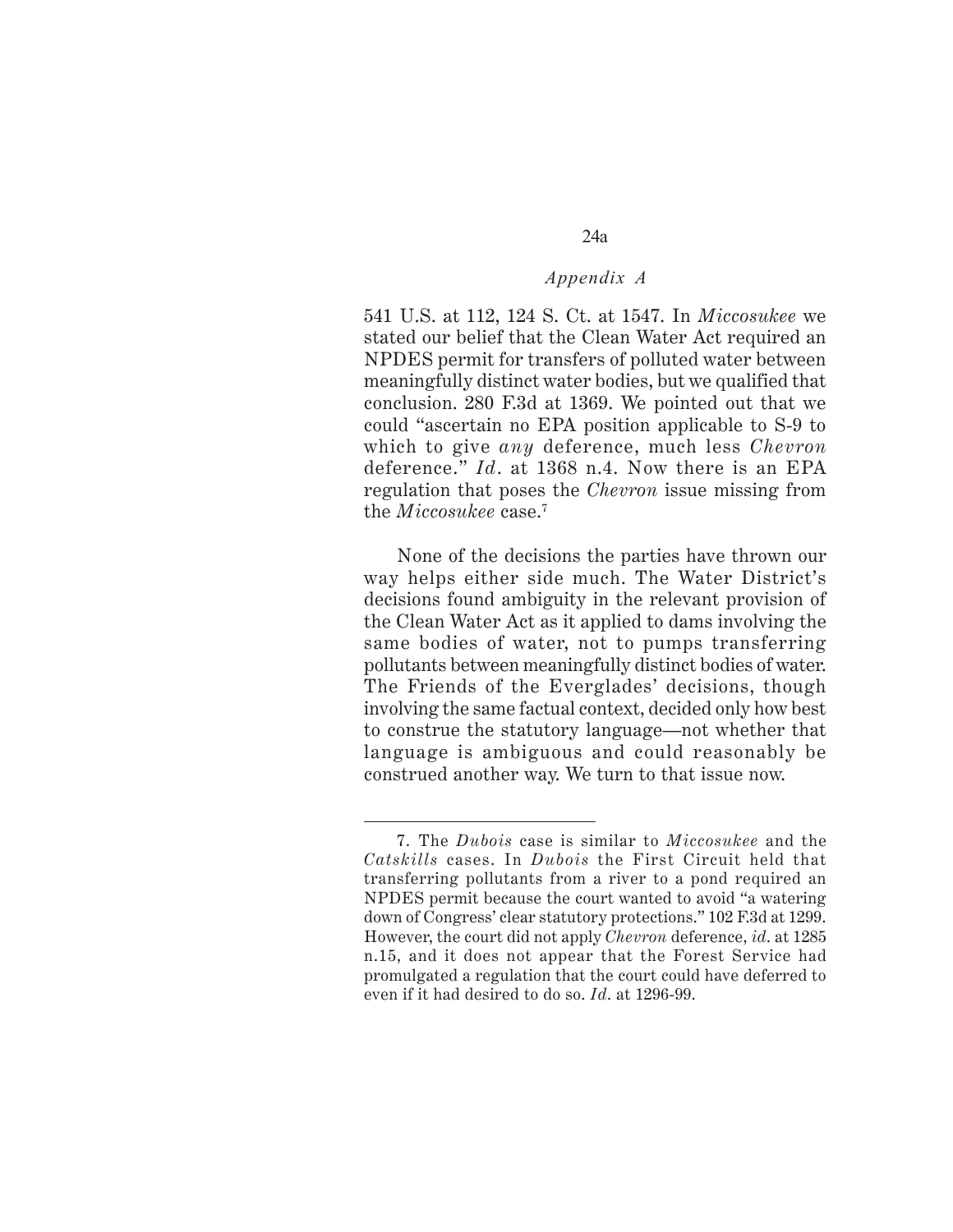### **IV**.

In the first step of *Chevron* analysis we apply the traditional tools of statutory construction to ascertain whether Congress had a specific intent on the precise question before us. *See Chevron*, 467 U.S. at 843 n.9, 104 S. Ct. at 2782 n.9 ("If a court, employing traditional tools of statutory construction, ascertains that Congress had an intention on the precise question at issue, that intention is the law and must be given effect."). If Congress did, then the statute is not ambiguous and *Chevron* has no role to play. The traditional tools of statutory construction include "examination of the text of the statute, its structure, and its stated purpose." *Miami-Dade County v. United States EPA*, 529 F.3d 1049, 1063 (11th Cir. 2008); *Robinson v. Shell Oil Co*., 519 U.S. 337, 341, 117 S. Ct. 843, 846 (1997) ("The plainness or ambiguity of statutory language is determined by reference to the language itself, the specific context in which that language is used, and the broader context of the statute as a whole.").8

#### **A**.

The Clean Water Act outlaws "the discharge of any pollutant" subject to several exceptions, one of which is where an NPDES permit is obtained. 33 U.S.C. §§ 1311,

<sup>8.</sup> Recently, we reluctantly concluded that in determining for *Chevron* purposes whether Congress had an intent on the issue at hand, we also look to legislative history. *Miccosukee*, 2009 WL 1199871 at \*14. We do that on page 34, infra.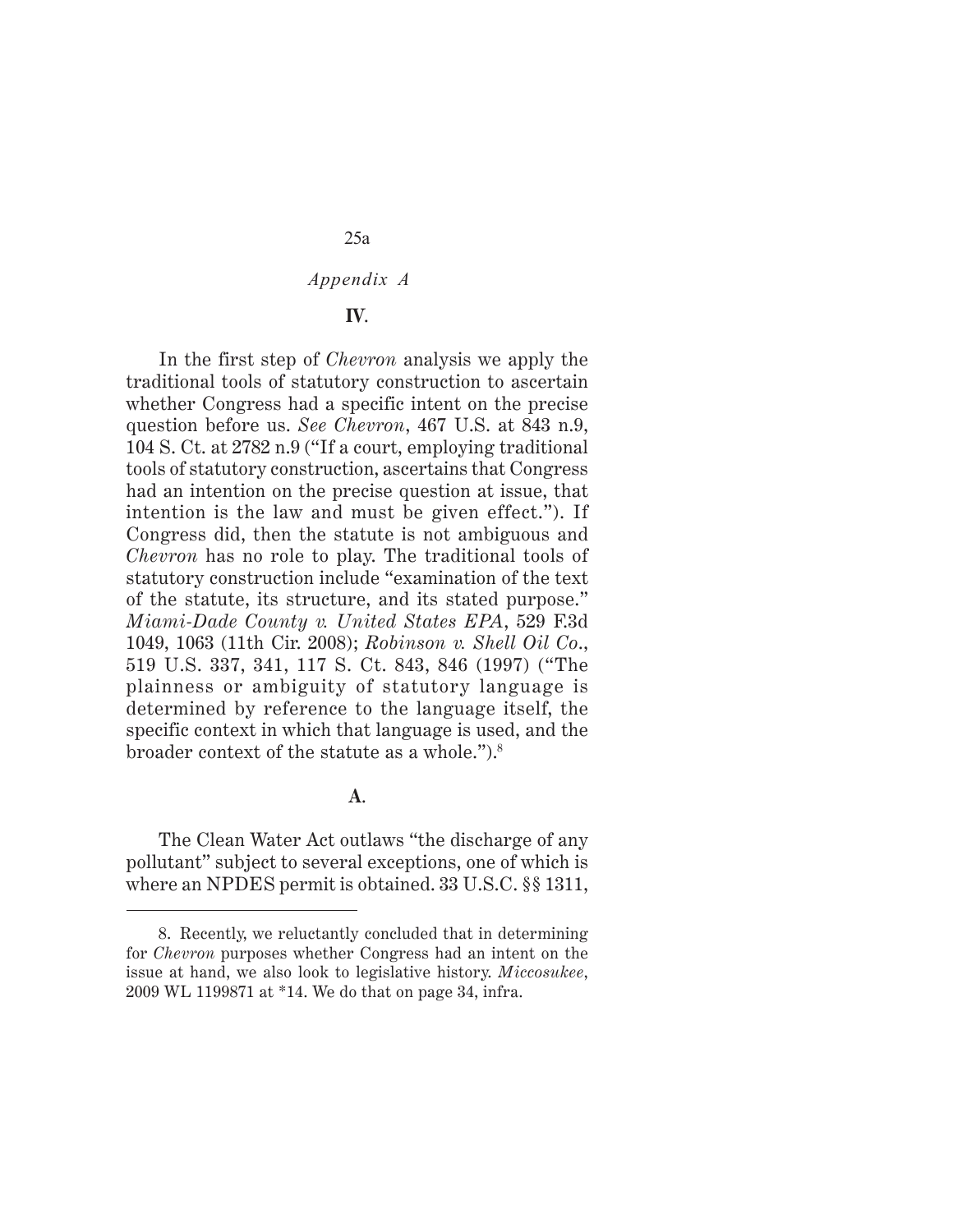26a

 $1342(a)(1)$ . "Discharge" includes "any addition of any pollutant to navigable waters from any point source." 33 U.S.C. § 1362(12). "Navigable waters," in turn, is defined as "the waters of the United States." 33 U.S.C. § 1362(7). The Supreme Court has recently instructed that the term "discharge of pollutants" and its definition is "of particular significance" within a "complicated statute." *S.D. Warren Co*., 547 U.S. at 380, 126 S. Ct. at 1850.

The question is whether "addition . . . to navigable waters"—meaning addition to "the waters of the United States"—refers to waters in the individual sense or as one unitary whole. Under the Water District's unitary waters theory, "to navigable waters" means to *all* navigable waters as a singular whole. As a result, pollutants can be added to navigable waters only once, and pollutants that are already in navigable waters are not added to navigable waters again when moved between water bodies. Conversely, the Friends of the Everglades' position is that "to navigable waters" refers to each individual water body. As a result, the statute means "any addition of any pollutant to *any* navigable waters," even though those are not the words the statute uses. Under the Friends of the Everglades' reading, pollutants existing in one navigable water, like the agricultural canals, are "added . . . to navigable waters" when they are transferred into another navigable water, like Lake Okeechobee.

The common meaning of the term "waters" is not helpful. In ordinary usage "waters" can collectively refer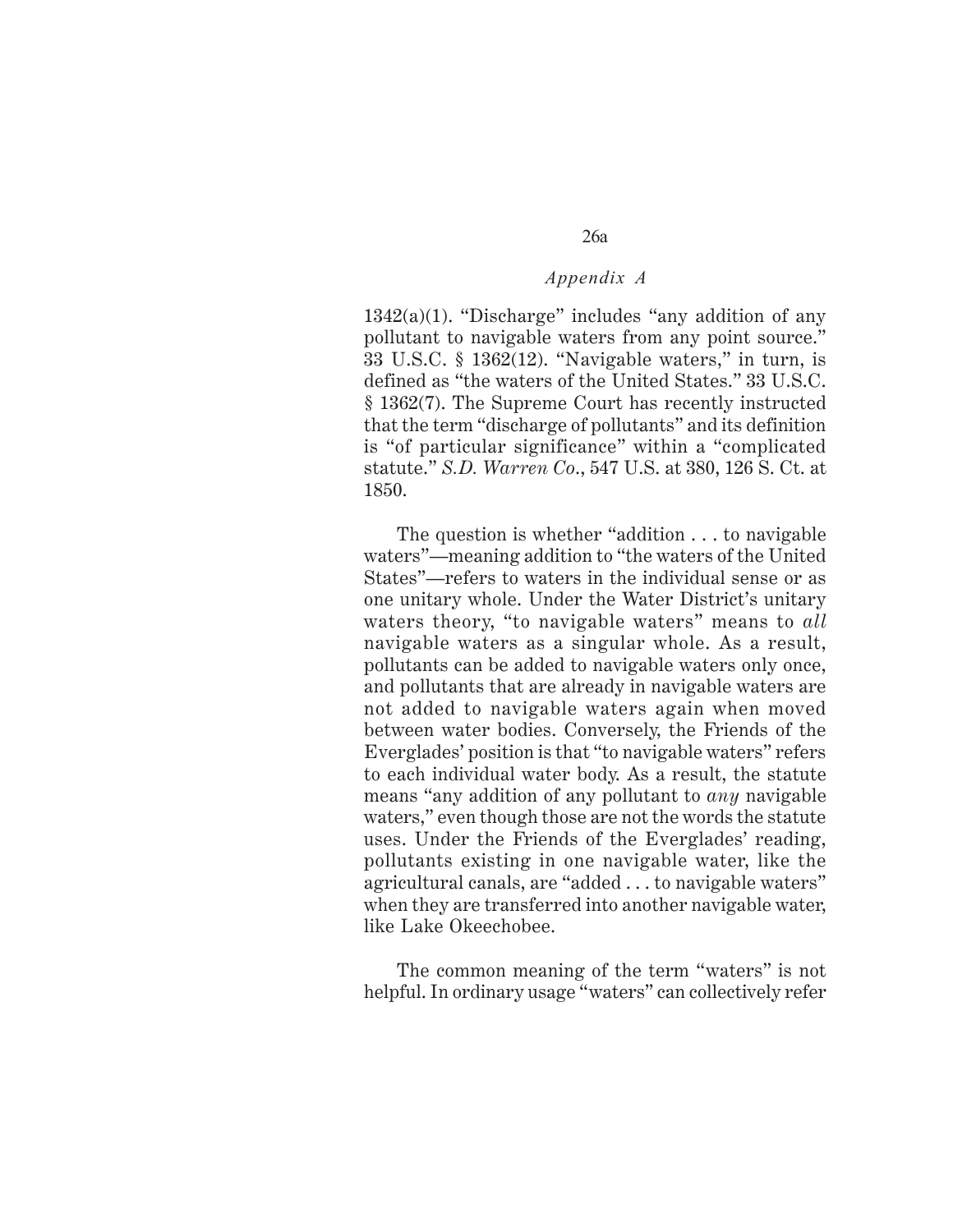to several different bodies of water such as "the waters of the Gulf coast," or can refer to any one body of water such as "the waters of Mobile Bay." An "addition . . . to navigable waters" could encompass any addition to a single body of navigable water regardless of source (like water pumped from one navigable body of water to another), or it could mean only an addition to the total navigable waters from outside of them (like a factory pumping pollutants into a navigable stream). Because the statutory language could be used either way, we turn next to its immediate context.

## **B**.

The context in which language is used is important. *See Robinson*, 519 U.S. at 341, 117 S. Ct. at 846; *Koons Buick Pontiac GMC, Inc. v. Nigh*, 543 U.S. 50, 60, 125 S. Ct. 460, 467 (2004) ("A provision that may seem ambiguous in isolation is often clarified by the remainder of the statutory scheme . . . because the same terminology is used elsewhere in a context that makes its meaning clear . . . ."); *FDA v. Brown & Williamson Tobacco Corp*., 529 U.S. 120, 132, 120 S. Ct. 1291, 1300- 01 (2000) ("The meaning—or ambiguity—of certain words or phrases may only become evident when placed in context."). The Water District argues that the context of 33 U.S.C. § 1362(12) demonstrates that Congress intentionally selected each word in the definition of "discharge" to deliver a specific meaning. It asserts that the Friends of the Everglades' reading of the statute would require us to add words to the law, which is impermissible.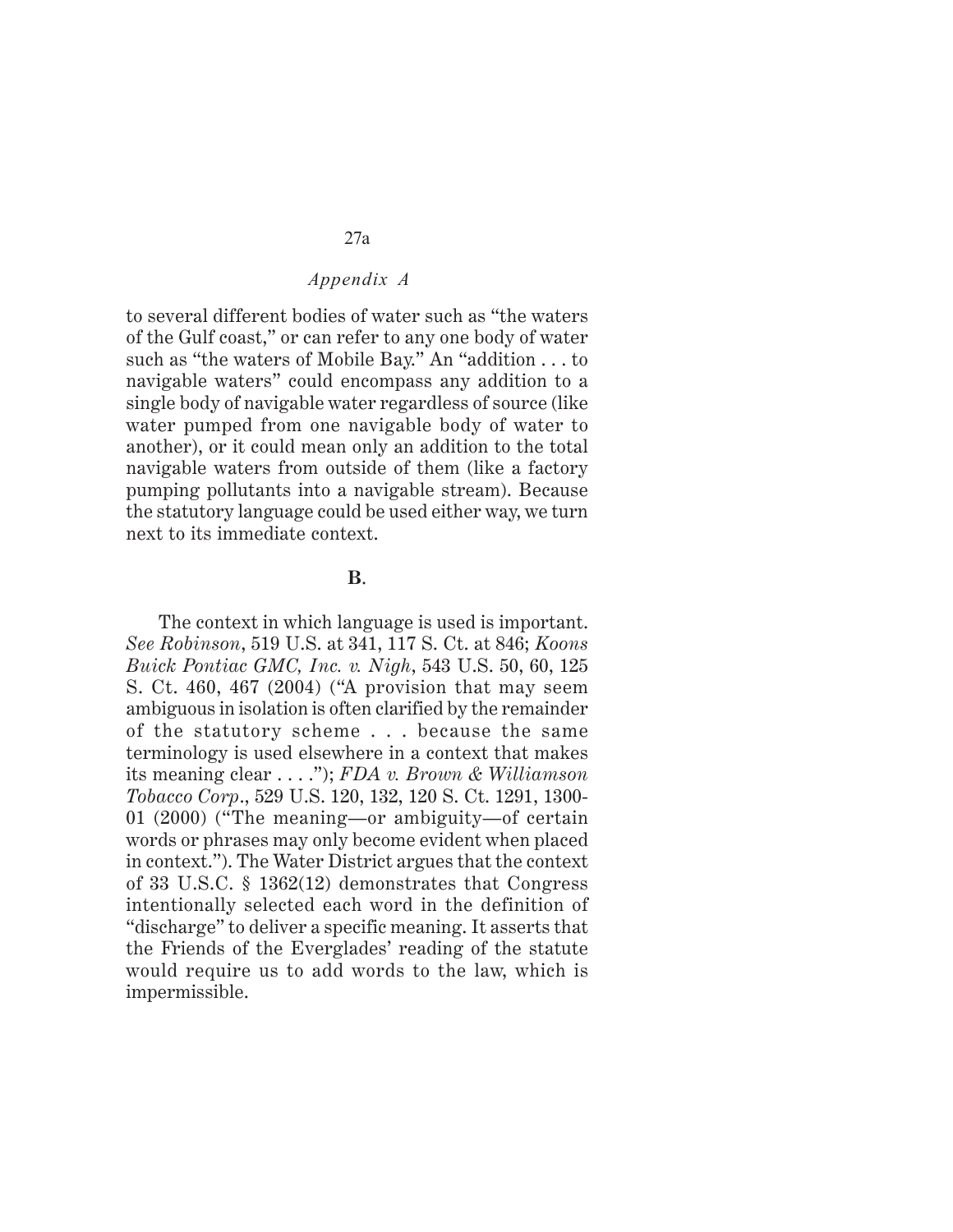"Discharge" is defined in the Act as "[a]ny addition of any pollutant to navigable waters from any point source." 33 U.S.C. § 1362(12). According to the Water District, the conspicuous absence of "any" before "navigable waters" in  $\S$  1362(12) supports the unitary waters theory because it implies that Congress was not talking about *any* navigable water, but about *all* navigable waters as a whole. The Friends of the Everglades' reading effectively asks us to add a fourth "any" to the statute so that it would read: "Any addition of any pollutant to *any* navigable waters from any point source." But we are not allowed to add or subtract words from a statute; we cannot rewrite it. *See 62 Cases, More or Less, Each Containing Six Jars of Jam v. United States*, 340 U.S. 593, 596, 71 S. Ct. 515, 518 (1951) (we are not "to add nor to subtract, neither to delete nor to distort [the words]" Congress has used); *Blount v. Rizzi*, 400 U.S. 410, 419, 91 S. Ct. 423, 429 (1971) ("[I]t is for Congress, not this Court, to rewrite the statute."); *Nguyen v. United States*, 556 F.3d 1244, 1256 (11th Cir. 2009) ("We are not authorized to rewrite, revise, modify, or amend statutory language in the guise of interpreting it . . . ."); *Albritton v. Cagle's, Inc*., 508 F.3d 1012, 1017 (11th Cir. 2007) ("We are not empowered to rewrite statutes."). Besides, if the meaning of language is plain, no alteration should be necessary to clarify it. The addition or subtraction of words indicates that the unaltered language is not plain.

There is also the fact that Congress knows how to use the term "any navigable water[s]" when it wants to protect individual water bodies instead of navigable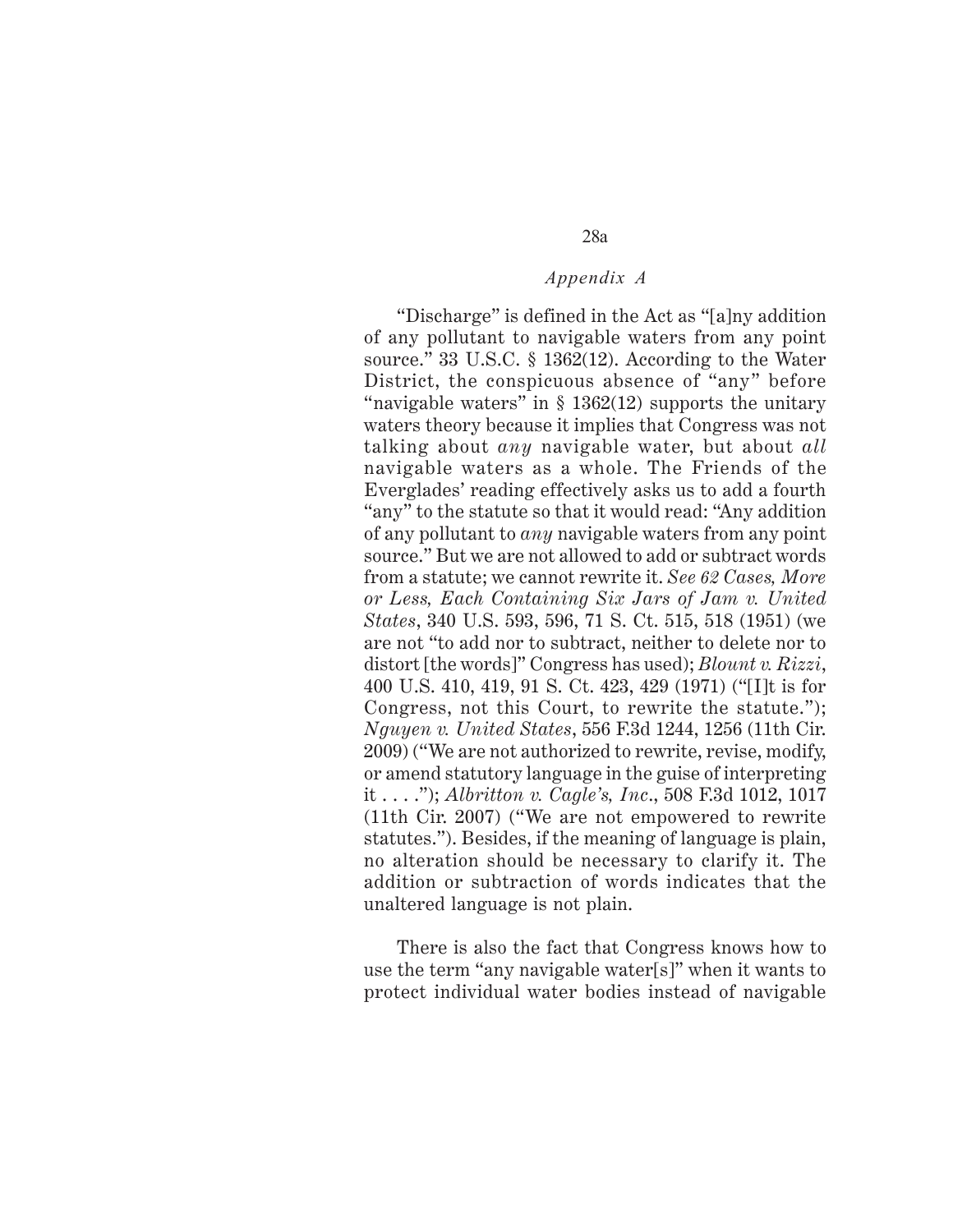waters as a collective whole. Within the Clean Water Act itself, Congress authorized the EPA to investigate "the pollution of any navigable waters," 33 U.S.C. § 1254(a)(3), and referred to the EPA's dissemination of information about changes in the flow "of any navigable waters." 33 U.S.C.  $\S$  1314(f)(2)(F). Other water protection statutes also use the term "any navigable water[s]." *See, e.g*., 33 U.S.C. § 407 ("It shall not be lawful to throw, discharge, or deposit . . . any refuse matter . . . into any navigable water of the United States. . ."); 33 U.S.C. § 419 ("The Secretary of the Army is authorized . . . to govern the transportation and dumping into any navigable water, or waters adjacent thereto, of dredgings, earth, garbage, and other refuse materials . . ."); 33 U.S.C. § 512 ("No bridge shall at any time unreasonably obstruct the free navigation of any navigable waters of the United States."). The common use by Congress of "any navigable water" or "any navigable waters" when it intends to protect each individual water body supports the conclusion that the use of the unmodified term "navigable waters" in § 1362(12) (or the use in its definition, "the waters of the United States," at  $\S$  1362(7)) means the waters collectively. *See Delgado v. United States Att'y Gen*., 487 F.3d 855, 862 (11th Cir. 2007) ("[W]here Congress knows how to say something but chooses not to, its silence is controlling.") (quotation marks omitted); *DirecTV, Inc. v. Brown*, 371 F.3d 814, 818 (11th Cir. 2004) ("[W]hen Congress uses different language in similar sections, it intends different meanings.") (quoting *Iraola & CIA, S.A. v. Kimberly-Clark Corp*., 232 F.3d 854, 859 (11th Cir. 2000).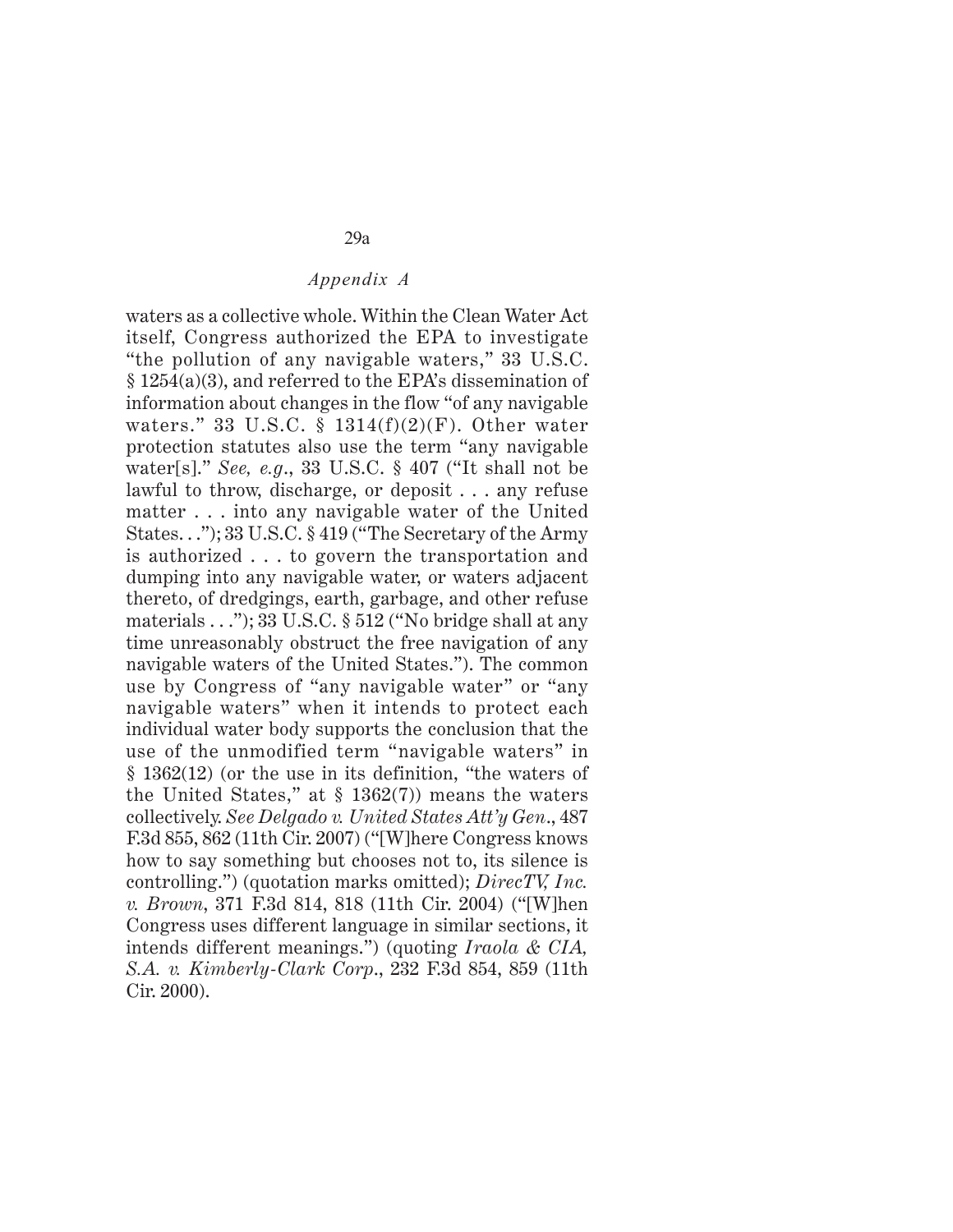That context does not, however, establish that the meaning of the statutory language is clear. Although Congress did use the term "any navigable waters" in the Clean Water Act to protect individual water bodies, it also used the unmodified "navigable waters" to mean the same thing. For example, as the Supreme Court noted in *Miccosukee*, 541 U.S. at 107, 124 S. Ct. at 1544, the Act discusses the states' creation of water-bodyspecific quality standards based on "the designated uses of the navigable waters involved." 33 U.S.C. § 1313(c)(2). In that context "the navigable waters" must refer to many individual water bodies—exactly what the Friends of the Everglades contend that it means in 33 U.S.C. § 1362(12) ("Any addition of any pollutant to navigable waters . . ."). *See also Miccosukee*, 541 U.S. at 106-07, 124 S. Ct. at 1544 (citing § 1313(c)(2) and stating that "several NPDES provisions might be read to suggest a view contrary to the unitary waters approach.").

The result so far is that we are not persuaded that the meaning of the statutory provision at issue, read either in isolation or in conjunction with similar provisions, is plain one way or the other. The statutory context indicates that sometimes the term "navigable waters" was used in one sense and sometimes in the other sense.

#### **C.**

The "broader context of the statute as a whole" does not resolve the ambiguity. *Robinson*, 519 U.S. at 341, 117 S. Ct. at 846; *Koons Buick*, 543 U.S. at 60, 125 S.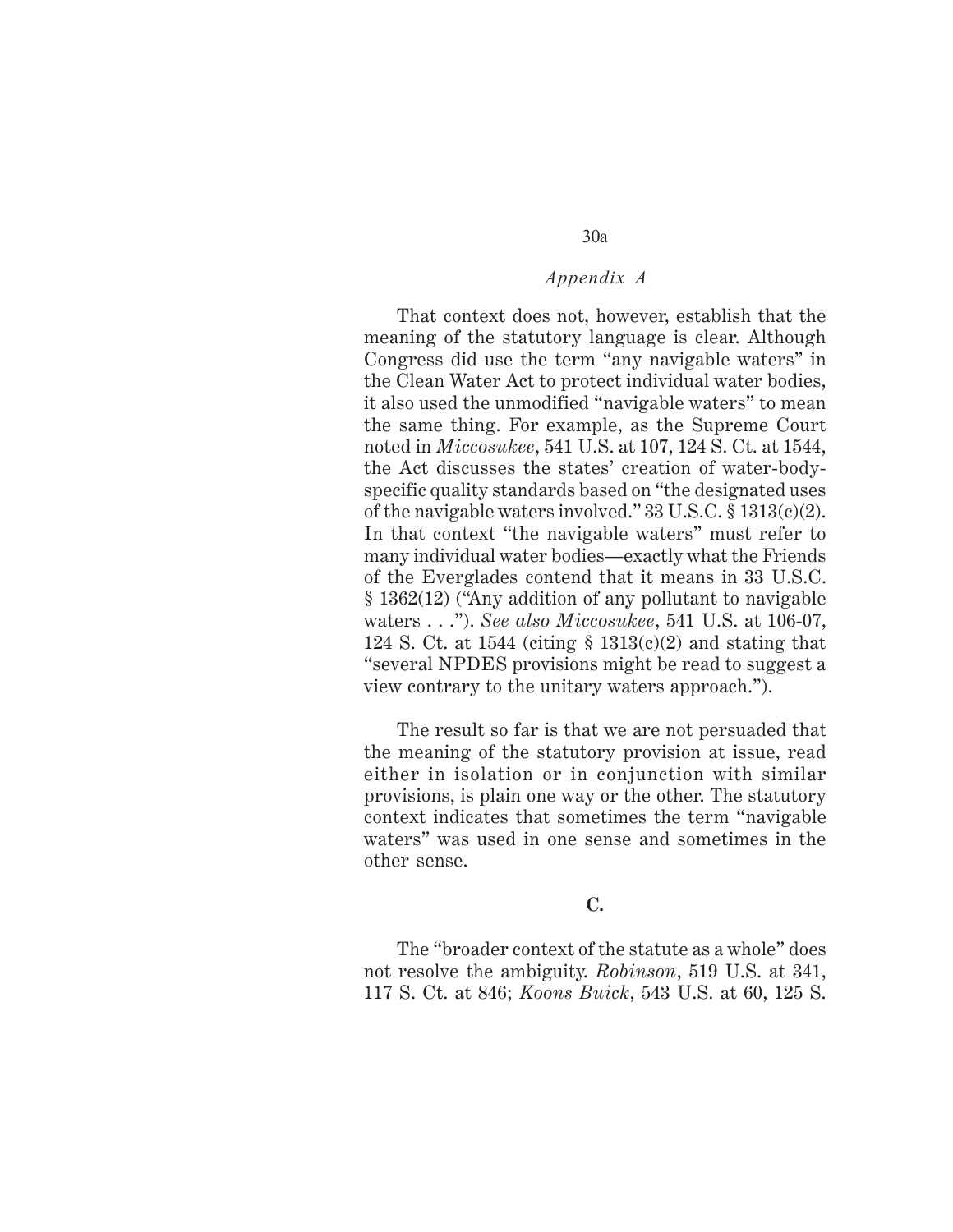Ct. at 467 (explaining that a seemingly ambiguous provision may be clarified by the broad context of the statute if "only one of the permissible meanings produces a substantive effect that is compatible with the rest of the law."). The general purpose of the Clean Water Act is broad and ambitious:

The objective of this chapter is to restore and maintain the chemical, physical, and biological integrity of the Nation's waters. In order to achieve this objective it is hereby declared that, consistent with the provisions of this chapter— (1) it is the national goal that the discharge of pollutants into the navigable waters be eliminated by 1985...

33 U.S.C. § 1251(a). The NPDES permitting program is the centerpiece of the Clean Water Act. *See, e.g., Am. Iron & Steel Inst. v. EPA*, 115 F.3d 979, 990 (D.C. Cir. 1997); *Gorsuch*, 693 F.2d at 175-76 ("There is indeed some basis in the legislative history for the position that Congress viewed the NPDES program as its most effective weapon against pollution."). In light of the sweeping goals of the Act, the Senate Conference Report states that the "conferees fully intend that the term 'navigable waters' be given the broadest possible constitutional interpretation . . .".9 S. Conf. Rep. 92-1236

<sup>9.</sup> That statement appears intended to extend the application of the Clean Water Act to cover as much water as the Commerce Clause would allow. *See generally Rapanos*, 547 (Cont'd)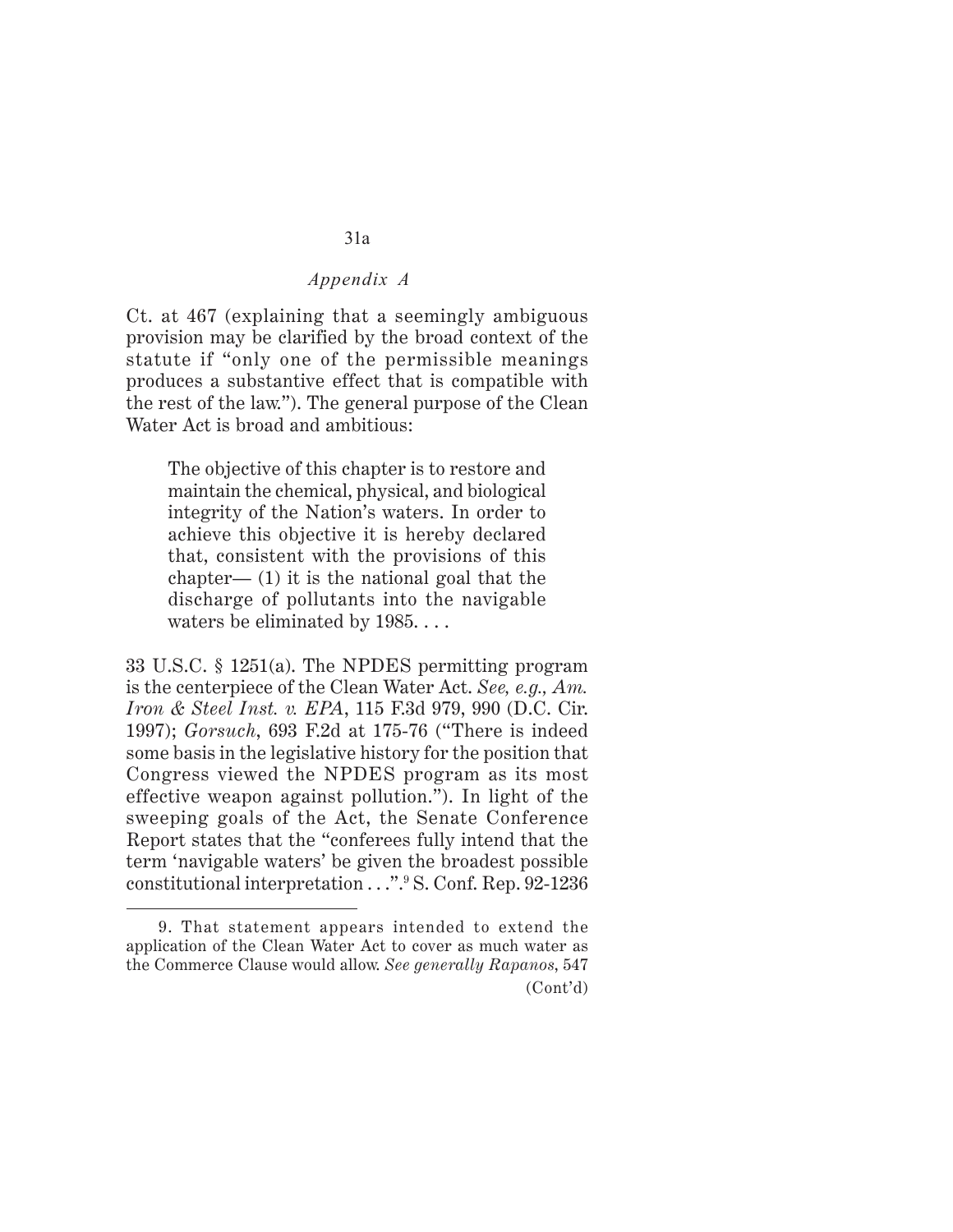32a

(1972), *as reprinted in* 1972 U.S.C.C.A.N. 3776, 3822. The Friends of the Everglades argue that, for two reasons, the Clean Water Act's ambitious anti-pollution goals make it absurd to read the Act as implicitly creating a sizeable exception to the NPDES permitting program for pollutants that come from other navigable waters.

First, they assert that the permitting program itself is designed to protect individual water bodies. State water quality standards, which are specific to individual water bodies, are intertwined with the NPDES permitting process. If a water body fails to meet the state water quality standards, the government alters the terms of the NPDES permits held by contributing point sources in order to ratchet down the load of pollutants that may be pumped into that water body. *Miccosukee*, 541 U.S. at 107, 124 S. Ct. at 1544; 33 U.S.C. § 1313(d). Given the permitting requirement's role in maintaining individualized water quality standards, the Friends of the Everglades argue that it would make little sense to allow uncontrolled, un-permitted pumping between navigable waters that could have different quality standards. Lake Okeechobee, for example, is classified as drinking water under the state water quality standards. Pumping dirty agricultural canal water into the lake makes it more difficult to meet the lake's quality standards. To allow such pumping without a permit

<sup>(</sup>Cont'd)

U.S. at 715, 126 S. Ct. at 2208. The question before us is not the constitutional reach of the Act but the meaning of specific statutory language where the Act does apply.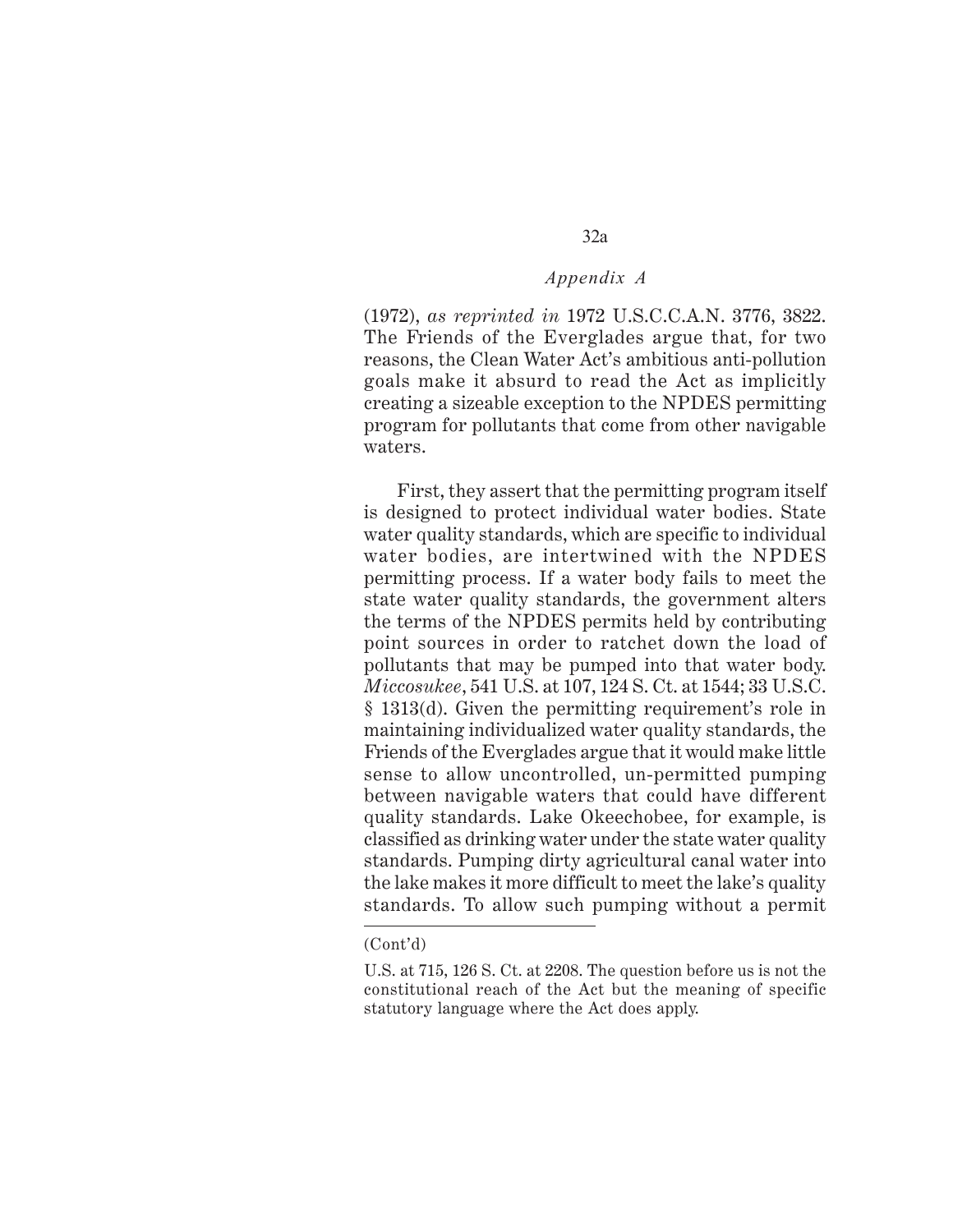tends to undermine the goals of the NPDES program. The Friends of the Everglades argue that the unitary waters theory, which would exclude from the permitting requirement the pumping of pollutants into the lake, is an unreasonably narrow reading of the Act.

Second, the Friends of the Everglades argue that reading the statute to protect only the navigable waters as one unitary whole could lead to results even more absurd than pumping dirty canal water into a reservoir of drinking water. If an "addition . . . to navigable waters" occurs only at a pollutant's first entry into navigable waters, and never again when it is transferred to a different water body, then the NPDES program— the centerpiece of the Clean Water Act— would require no permit for a project to pump the most loathsome navigable water in the country into the most pristine one.

These horrible hypotheticals are frightening enough that we might agree with the Friends of the Everglades that the unitary waters theory does not comport with the broad, general goals of the Clean Water Act. *See generally* 33 U.S.C. § 1251(a) ("to restore and maintain the chemical, physical, and biological integrity of the Nation's waters"). But we "interpret and apply statutes, not congressional purposes." *In re Hedrick*, 524 F.3d 1175, 1188 (11th Cir. 2008); *Oncale v. Sundowner Offshore Servs., Inc*., 523 U.S. 75, 79, 118 S. Ct. 998, 1002 (1998) ("[I]t is ultimately the provisions of our laws rather than the principal concerns of our legislators by which we are governed."); *Norfolk Southern R. Co. v.*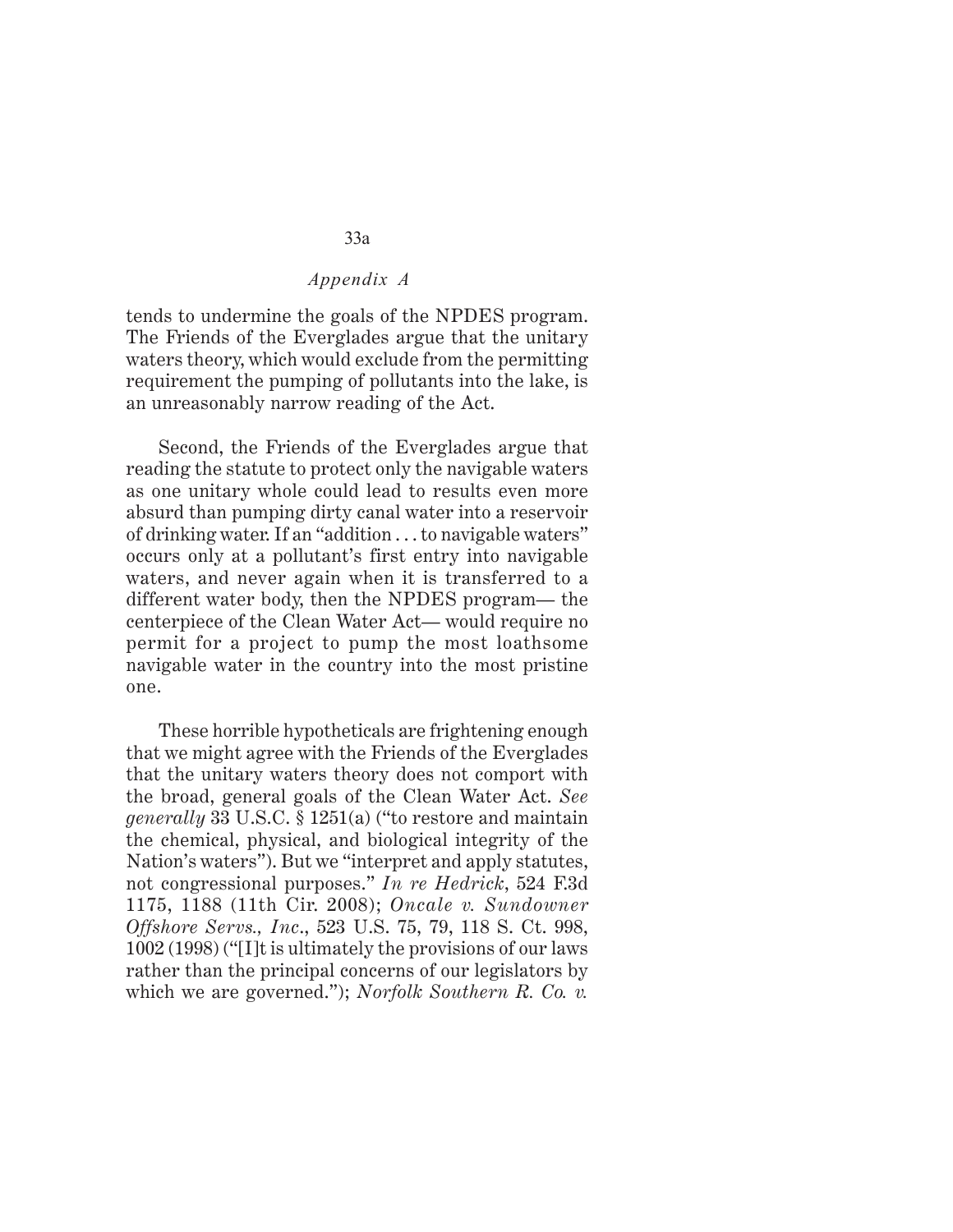34a

*Sorrell*, 549 U.S. 158, 171, 127 S. Ct. 799 (2007) ("[I]t frustrates rather than effectuates legislative intent simplistically to assume that whatever furthers the statute's primary objective must be the law.") (citation omitted). And there are other provisions of the Clean Water Act that do not comport with its broad purpose of restoring and maintaining the chemical, physical and biological integrity of the Nation's waters. (Which may help explain why the Act's express goal of completely eliminating all discharge of pollutants into the navigable waters by 1985 was not met.)

No one disputes that the NPDES program is restricted to point sources. Non-point source pollution, chiefly runoff, is widely recognized as a serious water quality problem, but the NPDES program does not even address it. *See generally Rapanos*, 547 U.S. at 777, 126 S. Ct. at 2247 (Kennedy, J., concurring) (observing that agricultural runoff from farms along the Mississippi River creates an annual hypoxic 'dead zone' in the Gulf of Mexico that is nearly the size of New Jersey); *Oregon Natural Desert Ass'n v. United States Forest Serv*., 550 F.3d 778, 780 (9th Cir. 2008) (stating that the "disparate treatment of discharges from point sources and nonpoint sources is an organizational paradigm of the [Clean Water] Act"). Not only are ordinary non-point sources outside the NPDES program, but Congress even created a special exception to the definition of "point source" to exclude agricultural storm water discharges and return flows from irrigation, despite their known, substantially harmful impact on water quality. 33 U.S.C. § 1362(14).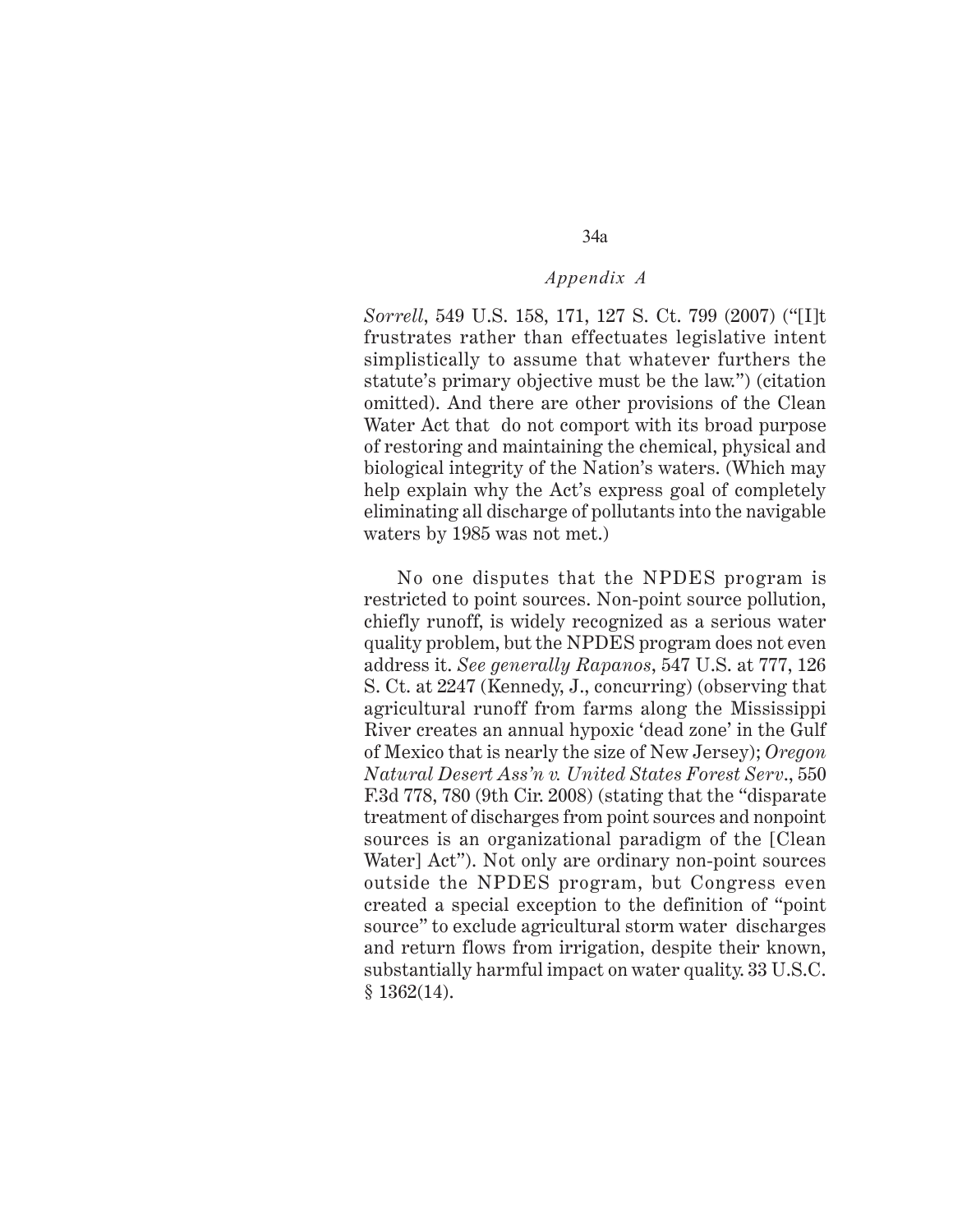The point is that it may seem inconsistent with the lofty goals of the Clean Water Act to leave out of the permitting process the transfer of pollutants from one navigable body of water to another, but it is no more so than to leave out all non-point sources, allowing agricultural run-offs to create a huge "dead zone" in the Gulf of Mexico. Yet we know the Act does that. What this illustrates is that even when the preamble to legislation speaks single-mindedly and espouses lofty goals, the legislative process serves as a melting pot of competing interests and a face-off of battling factions. What emerges from the conflict to become the enactment is often less pure than the preamble promises. The provisions of legislation reflect compromises cobbled together by competing political forces and compromise is the enemy of singlemindedness. It is not difficult to believe that the legislative process resulted in a Clean Water Act that leaves more than one gap in the permitting requirements it enacts. *Wyeth v. Levine*, \_\_ U.S. \_\_, 129 S. Ct. 1187, 1215-16 (2009) (Thomas, J., concurring) ("Legislators may compromise on a statute that does not fully address a perceived mischief, accepting half a loaf to facilitate a law's enactment.") (quotation omitted); *Bd. of Governors v. Dimension Fin. Corp*., 474 U.S. 361, 373-74, 106 S. Ct. 681, 688-89 (1986) ("Application of 'broad purposes' of legislation at the expense of specific provisions ignores the complexity of the problems Congress is called upon to address and the dynamics of legislative action. . . . the final language of the legislation may reflect hard-fought compromises.").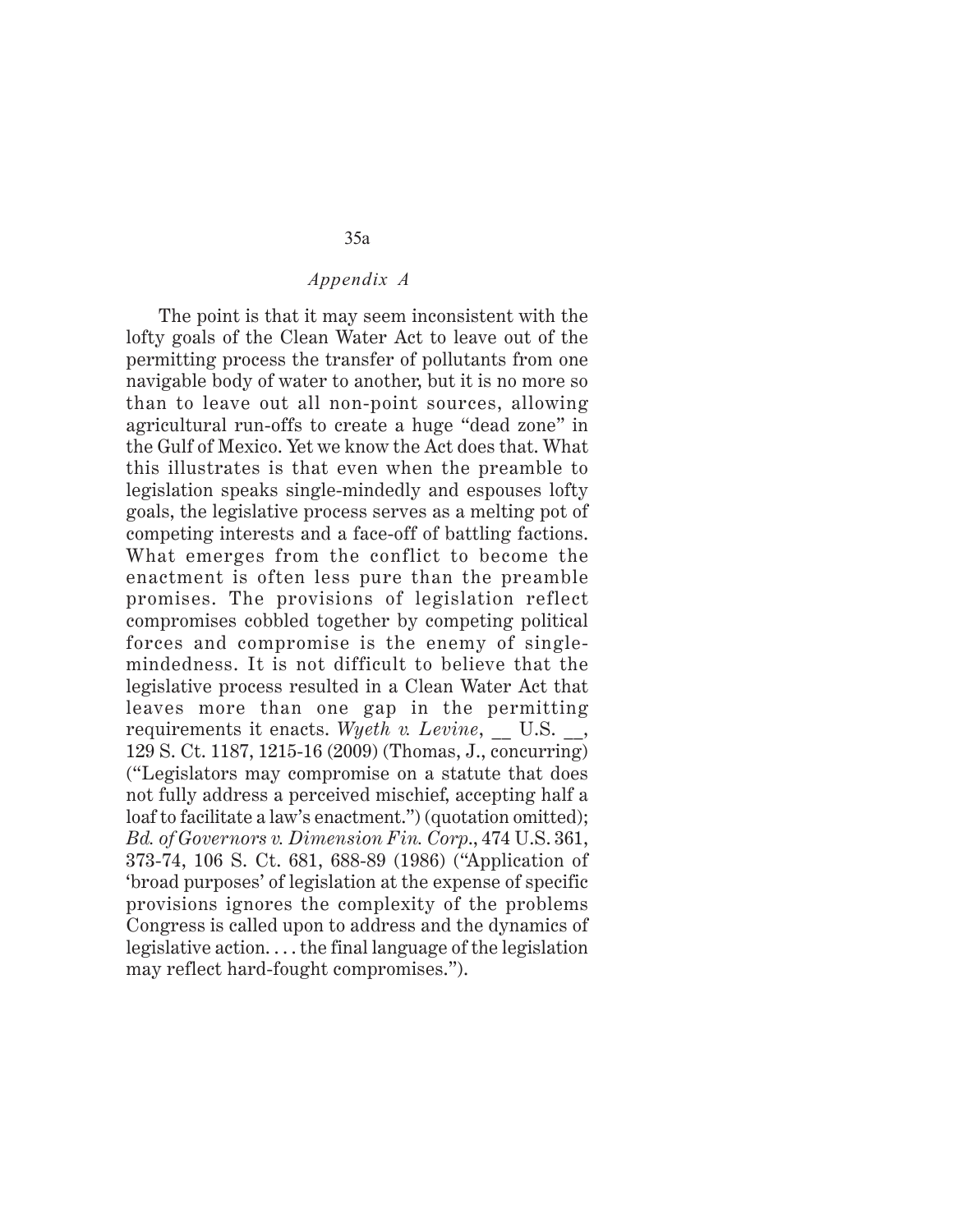36a

As the Supreme Court once said, "[a]fter seizing every thing from which aid can be derived we are left with an ambiguous statute." *United States v. Bass*, 404 U.S. 336, 347, 92 S. Ct. 515, 522 (1971) (internal citation and alteration omitted). There are two reasonable ways to read the § 1361(12) language "any addition of any pollutant to navigable waters from any point source." One is that it means "any addition . . . to [any] navigable waters;" the other is that it means "any addition . . . to navigable waters [as a whole]." As we have held before, "the existence of two reasonable, competing interpretations is the very definition of ambiguity." *United States v. Acosta*, 363 F.3d 1141, 1155 (11th Cir. 2004) (quotation marks omitted).

## **D**.

Having concluded that the statutory language is ambiguous, our final issue is whether the EPA's regulation, which accepts the unitary waters theory that transferring pollutants between navigable waters is not an "addition . . . to navigable waters," is a permissible construction of that language. *Chevron*, 467 U.S. at 843, 104 S. Ct. at 2782. In making that determination, we "need not conclude that the agency construction was . . . the reading the court would have reached if the question initially had arisen in a judicial proceeding." *Id*. at 837, 843 n.11, 104 S. Ct. at 2782 n. 11; *see also id*. at 844, 104 S. Ct. at 2782 ("[A] court may not substitute its own construction of a statutory provision for a reasonable interpretation made by the administrator of an agency."). Because the EPA's construction is one of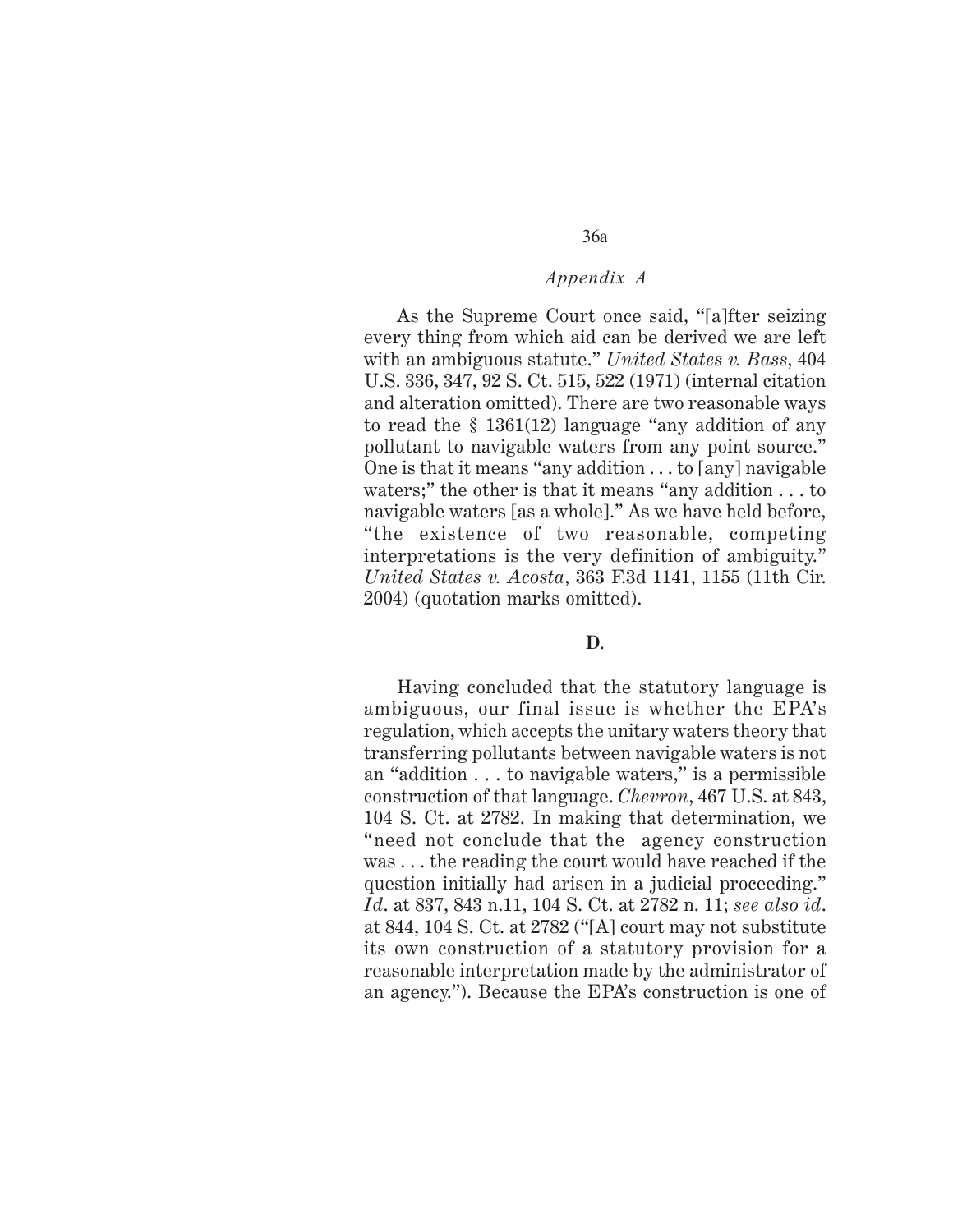the two readings we have found is reasonable, we cannot say that it is "arbitrary, capricious, or manifestly contrary to the statute." *Id*. at 844, 104 S. Ct. at 2782.

Sometimes it is helpful to strip a legal question of the contentious policy interests attached to it and think about it in the abstract using a hypothetical. Consider the issue this way: Two buckets sit side by side, one with four marbles in it and the other with none. There is a rule prohibiting "any addition of any marbles to buckets by any person." A person comes along, picks up two marbles from the first bucket, and drops them into the second bucket. Has the marble-mover "add[ed] any marbles to buckets"? On one hand, as the Friends of the Everglades might argue, there are now two marbles in a bucket where there were none before, so an addition of marbles has occurred. On the other hand, as the Water District might argue and as the EPA would decide, there were four marbles in buckets before, and there are still four marbles in buckets, so no addition of marbles has occurred. Whatever position we might take if we had to pick one side or the other of the issue, we cannot say that either side is unreasonable.

Like the marbles rule, the Clean Water Act's language about "any addition of any pollutant to navigable waters from any point source," 33 U.S.C. § 1362(12), is ambiguous. The EPA's regulation adopting the unitary waters theory is a reasonable, and therefore permissible, construction of the language. Unless and until the EPA rescinds or Congress overrides the regulation, we must give effect to it.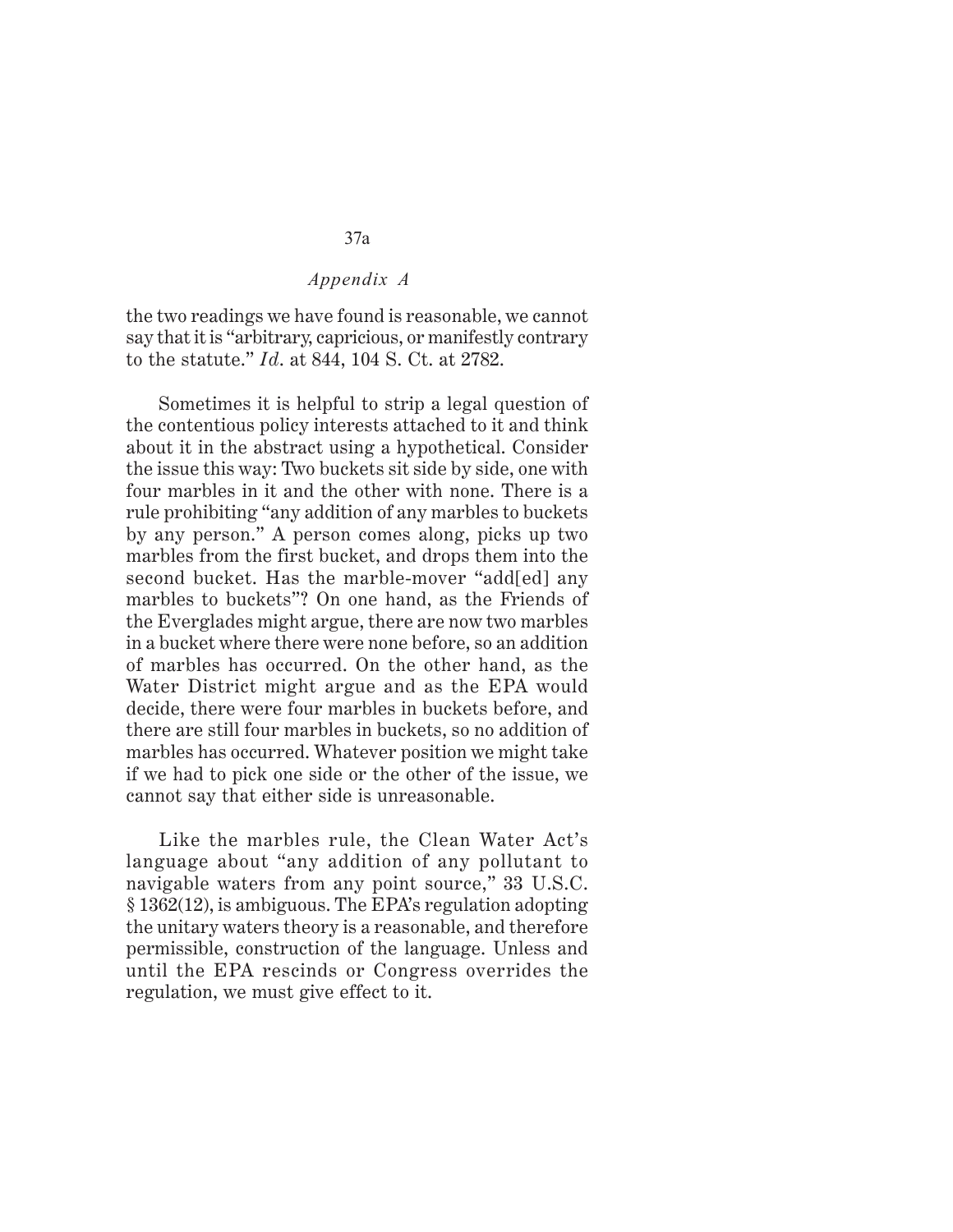38a

In the defendants' appeal, we REVERSE the district court's judgment that the operation of the S-2, S-3, and S-4 pumps without NPDES permits violates the Clean Water Act. We DISMISS AS MOOT the plaintiffs' cross-appeal from the dismissal of the Water District on Eleventh Amendment grounds.

## **REVERSED in part and DISMISSED in part**.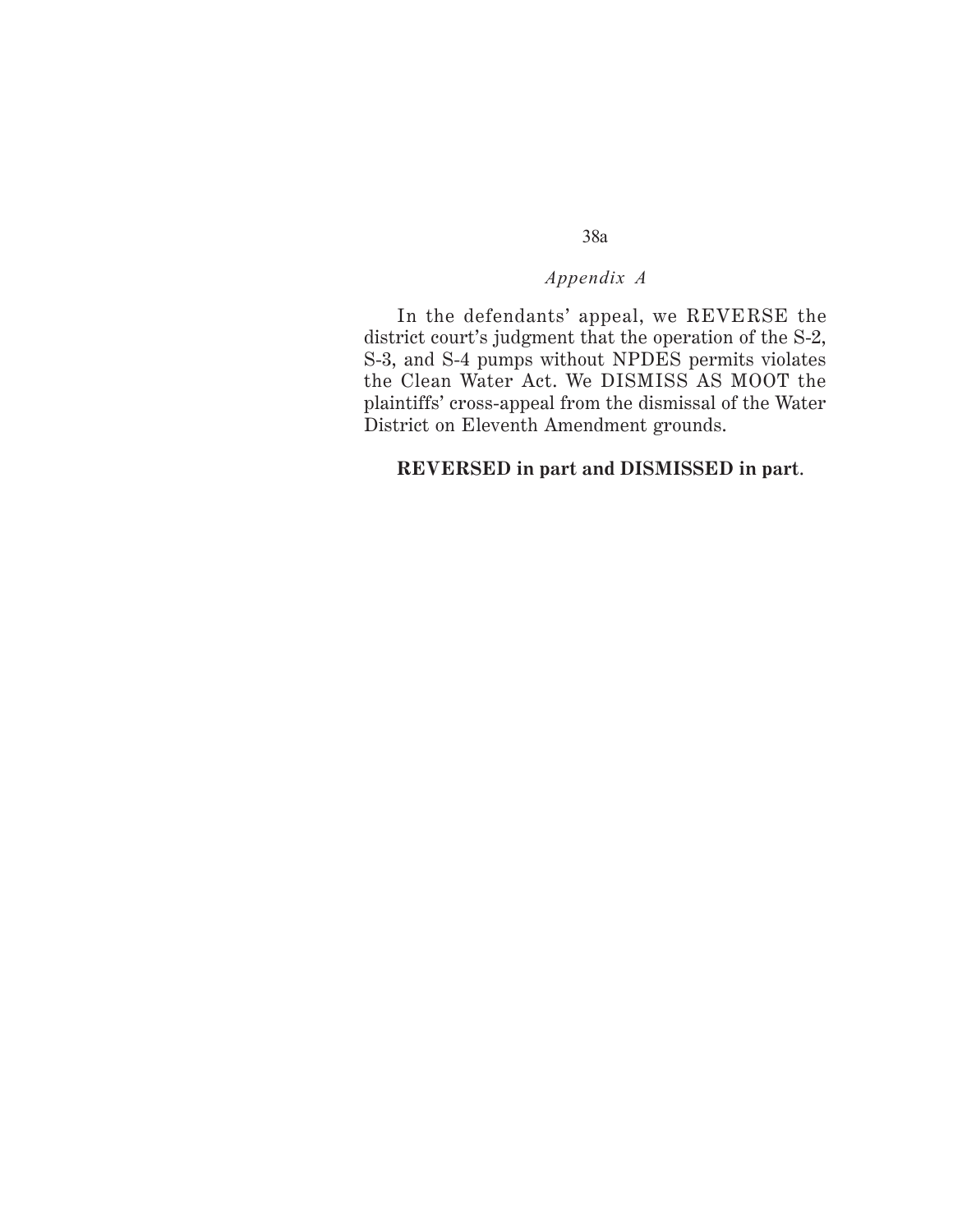39a

## *Appendix B* **APPENDIX B — FINAL JUDGMENT OF THE UNITED STATES DISTRICT COURT FOR THE SOUTHERN DISTRICT OF FLORIDA, DATED JUNE 14, 2007 AND FILED JUNE 15, 2007**

## **UNITED STATES DISTRICT COURT SOUTHERN DISTRICT OF FLORIDA MIAMI DIVISION**

## **CASE NO. 02-80309-CIV-ALTONAGA/Turnoff**

## **FRIENDS OF THE EVERGLADES, INC.**, et al.,

Plaintiffs,

vs.

**HENRY DEAN**, Executive Director, South Florida Water Management District, in his official capacity; *et al.,*

Defendants.

#### **FINAL JUDGMENT**

**THIS CAUSE** came before the Court upon the Order on Remedies issued separately on this date. Pursuant to the Order on Remedies and the Court's December 11, 2006 Order Setting Forth Findings of Fact and Conclusions of Law [D.E. 636], it is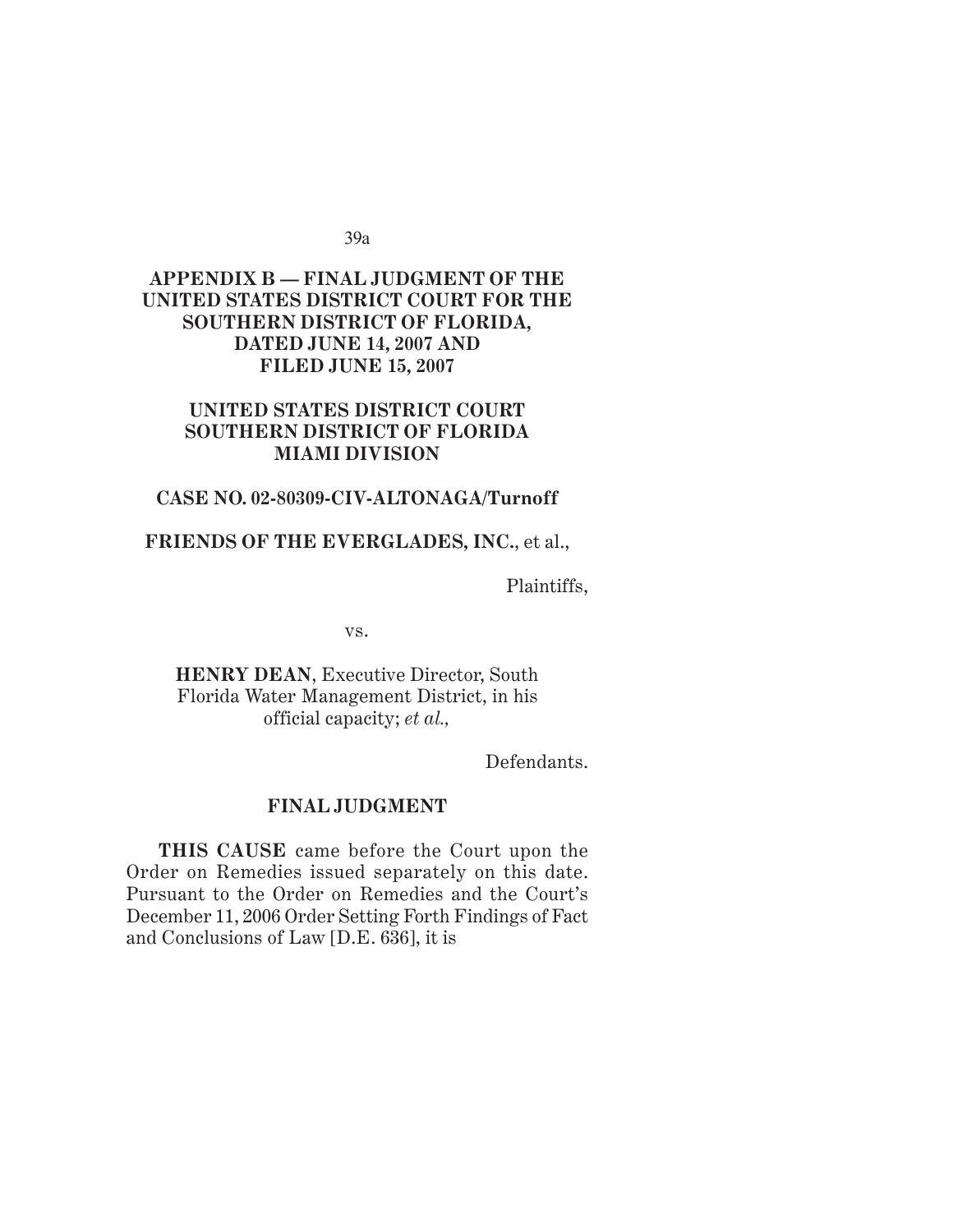# *Appendix B*

#### **ORDERED AND ADJUDGED** as follows:

(1) A declaratory judgment is issued in favor of Plaintiffs. In the absence of a National Pollutant Discharge Elimination System ("NPDES") permit, the South Florida Water Management District's ("SFWMD['s]") operation of the S-2, S-3, and S-4 pump stations to backpump pollutant-containing waters from the canals in a northerly direction into Lake Okeechobee is in violation of the Clean Water Act.

(2) A permanent injunction is issued in favor of Plaintiffs. The SFWMD's Executive Director shall apply to the Florida Department of Environmental Protection for a NPDES permit forthwith.

(3) The Court shall retain jurisdiction, including to the extent allowable in light of the parties' anticipated appeal, to ensure compliance with this Judgment. Furthermore, the Court retains jurisdiction over Plaintiffs' request for the award of attorney's fees and costs.

**DONE AND ORDERED** in Chambers at Miami, Florida, this 14th day of June, 2007.

> s/ Cecilia M. Altonaga **CECILIA M. ALTONAGA UNITED STATES DISTRICT JUDGE**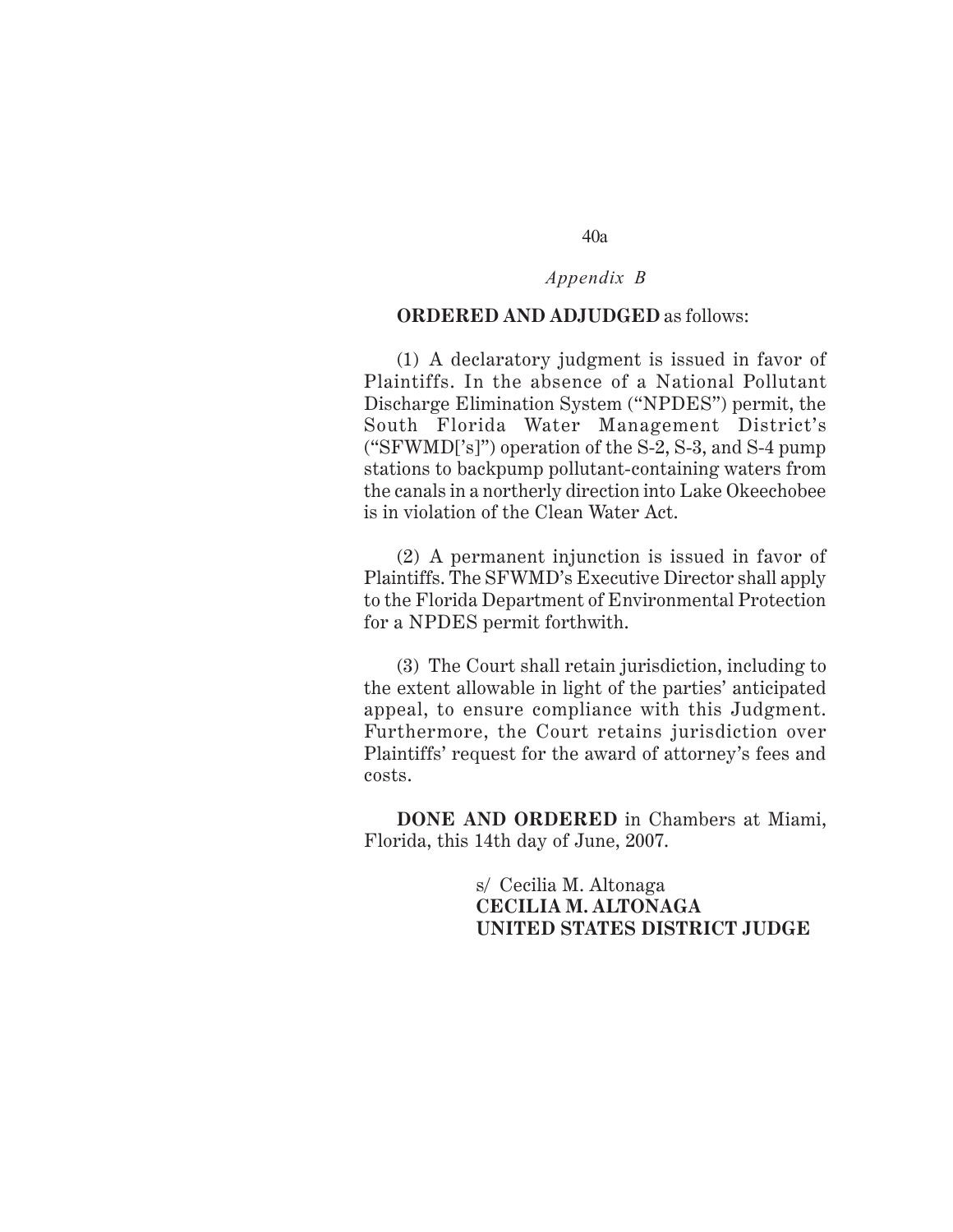41a

## *Appendix C* **APPENDIX C — ORDER ON REMEDIES OF THE UNITED STATES DISTRICT COURT FOR THE SOUTHERN DISTRICT OF FLORIDA, DATED JUNE 14, 2007 AND FILED JUNE 15, 2007**

## **UNITED STATES DISTRICT COURT SOUTHERN DISTRICT OF FLORIDA MIAMI DIVISION**

## **CASE NO. 02-80309-CIV-ALTONAGA/Turnoff**

## **FRIENDS OF THE EVERGLADES, INC.**, et al.,

Plaintiffs,

vs.

**HENRY DEAN**, Executive Director, South Florida Water Management District, in his official capacity; *et al.*,

Defendants.

## **ORDER ON REMEDIES**

**THIS CAUSE** came before the Court upon the parties' memoranda on injunctive relief and remedies;<sup>1</sup>

<sup>1.</sup> Plaintiffs, Friends of the Everglades ("FOE"), Fishermen Against Destruction of the Environment, Inc. ("FADE"), and Florida Wildlife Federation's ("FWF['s]") Memorandum on Injunctive Relief and Remedies [D.E. 649]; Intervenor-Plaintiff, the Miccosukee Tribe of Indians of (Cont'd)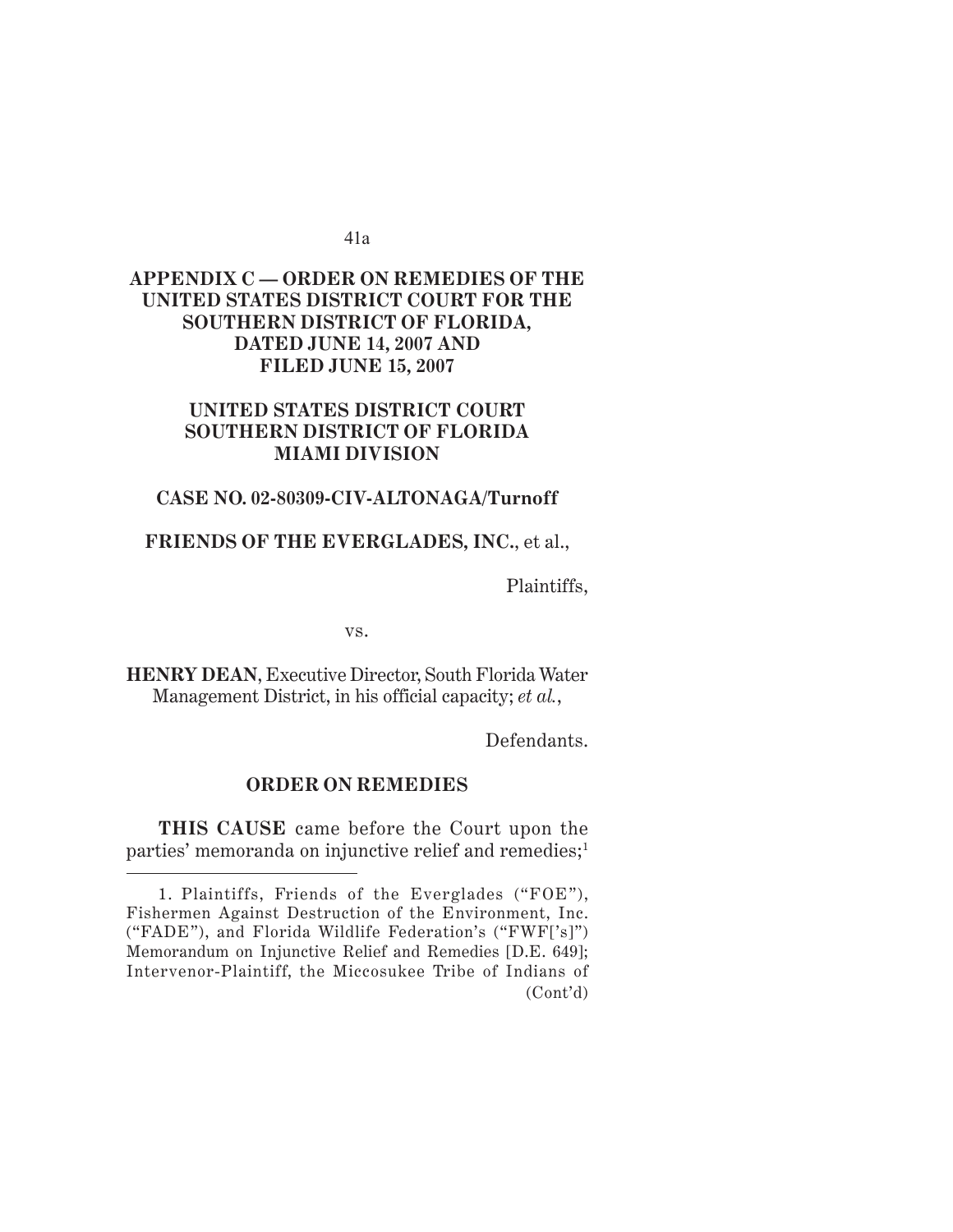42a

Plaintiffs' and Plaintiff-Intervenor's Joint Motion for Joinder of Mike Sole, in his Official Capacity as Secretary of the Florida Department of Environmental Protection, as an Involuntary Plaintiff [D.E. 653], filed on March 6, 2007; Intervenor-Defendant, U.S. Sugar's Motion to Strike Plaintiffs' Exhibits to Plaintiffs' Memorandum on Injunctive Relief and Remedies [D.E. 665], filed on April 13, 2007; and Defendant, the SFWMD's Motion for Certification Under § 1292(b) [D.E. 689], filed on June 4, 2007. The Court has carefully considered the parties' written submissions, the record, and applicable law.

#### **I.** *BACKGROUND*

On December 11, 2006, after a bench trial, the undersigned issued an Order Setting Forth Findings of Fact and Conclusions of Law (the "December 11 Order"), which concluded, in pertinent part, that "in the absence of a [National Pollution Discharge Elimination System ("NPDES")] permit, the operation of the S-2, S-3, and S-4 pump stations to backpump pollutant-containing

<sup>(</sup>Cont'd)

Florida's (the "Tribe['s]") Brief in Support of Appropriate Final Judgment Remedies and Procedures [D.E. 654]; Defendants, South Florida Water Management District (the "SFWMD") and Carol Wehle's ("Wehle['s]") Response in Opposition to Plaintiffs' Memoranda Regarding Remedies [D.E. 673]; Intervenor-Defendant, United States' Remedy Brief [D.E. 662]; Intervenor-Defendant, United States Sugar Corporation's ("U.S. Sugar['s]") Memorandum on Remedies and Post-Trial Proceedings [D.E. 664]; and the reply briefs filed by the parties.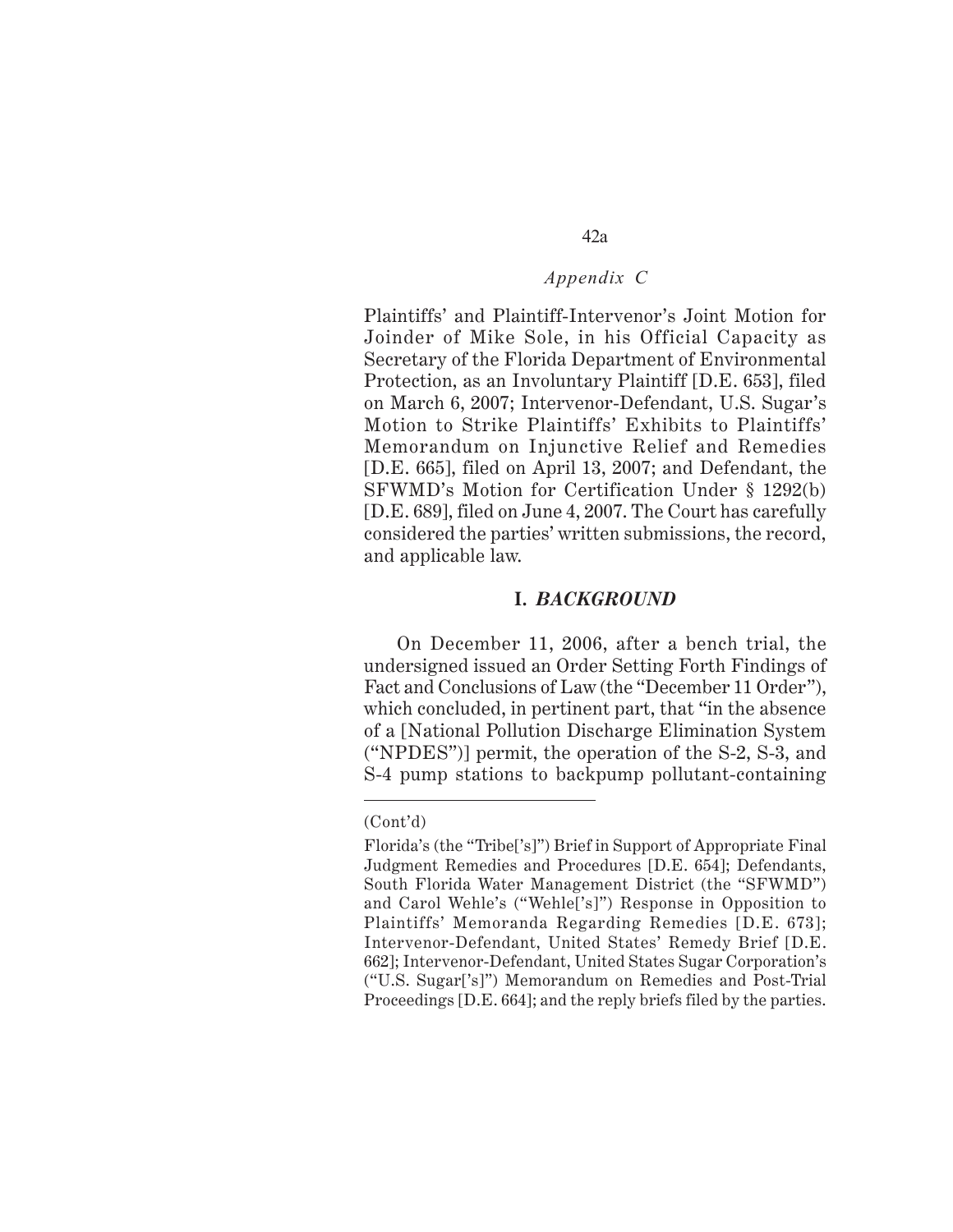waters from the canals in a northerly direction into Lake Okeechobee is in violation of the [Clean Water Act]." (*Dec. 11 Order* [D.E. 636] at 106). Finding that the issue had not been fully briefed, the Court did not rule, at that time, on Plaintiffs' request that the Court issue an injunction requiring the SFWMD and/or its Executive Director to obtain a NPDES permit for the SFWMD's backpumping activities. (*See id.).*

The parties have submitted lengthy briefs regarding what particular injunctive relief, if any, the Court should order. Plaintiffs and Intervenor-Plaintiff, in their briefs regarding remedies, have taken the position that the Court should enter an injunction requiring the SFWMD's Executive Director2 to apply for a NPDES permit and should hold additional hearings to determine what interim injunctive relief should be granted while that NPDES permit application is pending.

Defendants, the SFWMD and Wehle, agree that, given the December 11 Order, the SFWMD must submit to the state's NPDES permitting scheme (although they argue an injunction is not necessary because they will voluntarily comply with that requirement). Defendants further argue that the Court should issue a final interpretive judgment and retain jurisdiction to ensure

<sup>2. 1</sup>n the December 11 Order, the Court found that the SFWMD enjoyed sovereign immunity from Plaintiffs' suit. The SFWMD, however, has conceded that the case may proceed against its Executive Director under the doctrine of *Ex parte Young*, 209 U.S. 123 (1908).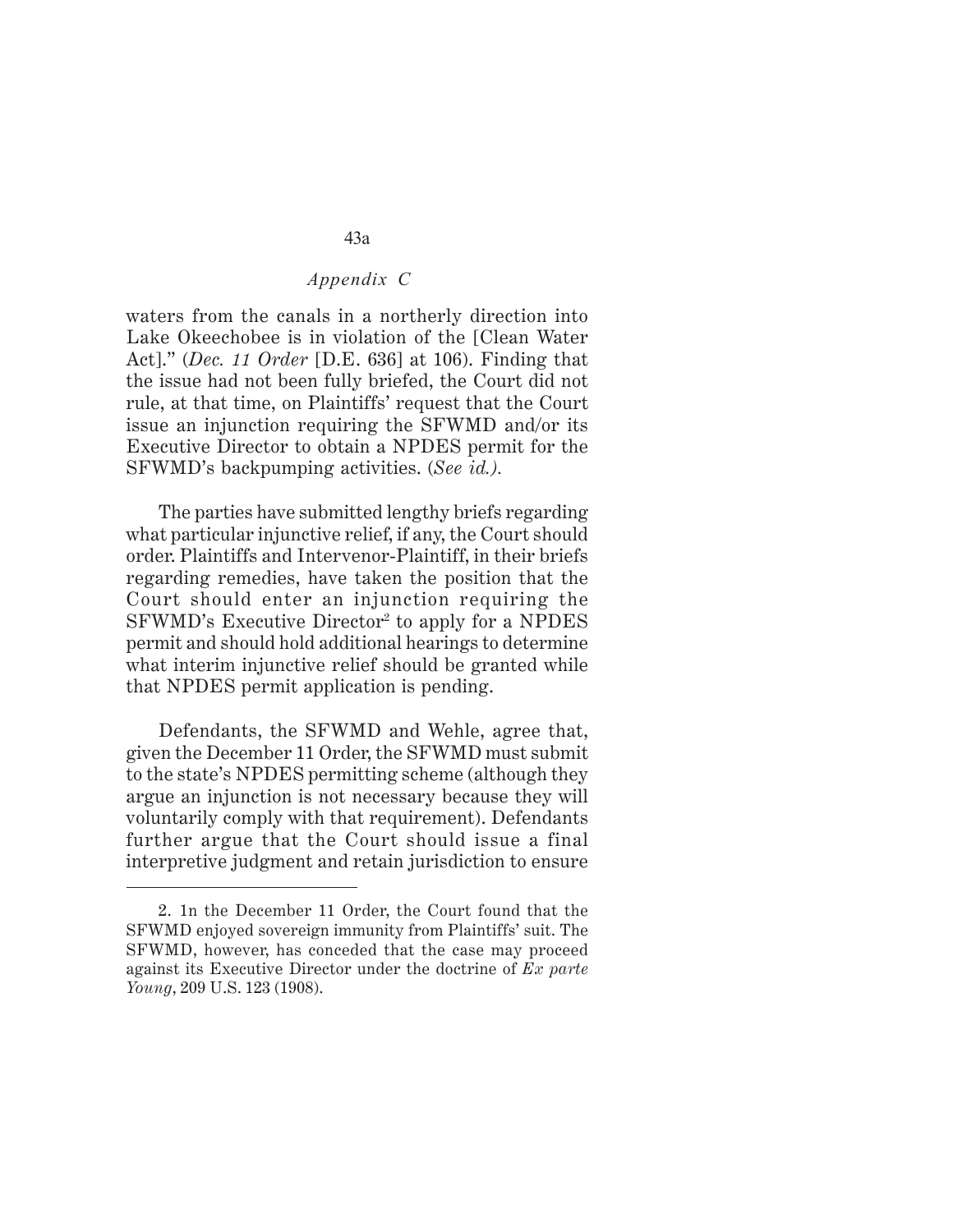44a

compliance with that judgment.3 (*See SFWMD Remedies Br.* [D.E. 673] at 23). They also maintain that the Court does not have the authority to, nor should it, order any type of interim injunctive relief. (*See id.* at 3-23).

#### **II.** *ANALYSIS*

## **A. Issuance of Injunction Requiring the SFWMD to Apply for NPDES Permit**

#### 1. *Legal Standard*

A party is entitled to the issuance of a permanent injunction where the party has established: (1) the violation of a right asserted in the complaint (success on the merits in the party's case); (2) that there is no adequate remedy at law for the violation of the right; and (3) that irreparable harm will result if the court does not order injunctive relief. *See Alabama v. United States Army Corps of Eng'rs*, 424 F.3d 1117, 1128 (11th Cir.

<sup>3.</sup> Intervenor-Defendant, United States, agrees that an order requiring the SFWMD/Wehle to apply for a NPDES permit would be appropriate in this case. (*See U.S. Remedies Br.* [D.E. 662] at 3). Intervenor-Defendant, U.S. Sugar, also appears to agree that an injunction requiring compliance with the NPDES permitting scheme would be appropriate should the Court find that, at trial, Plaintiffs met their burden of proving irreparable harm and that such an injunction would be in the public interest. (*See U.S. Sugar Remedies Br.* [D.E. 664] at 46-47). U.S. Sugar has also taken the position that the issuance of interim injunctive relief would be inappropriate in this case. (*See id*. at 3).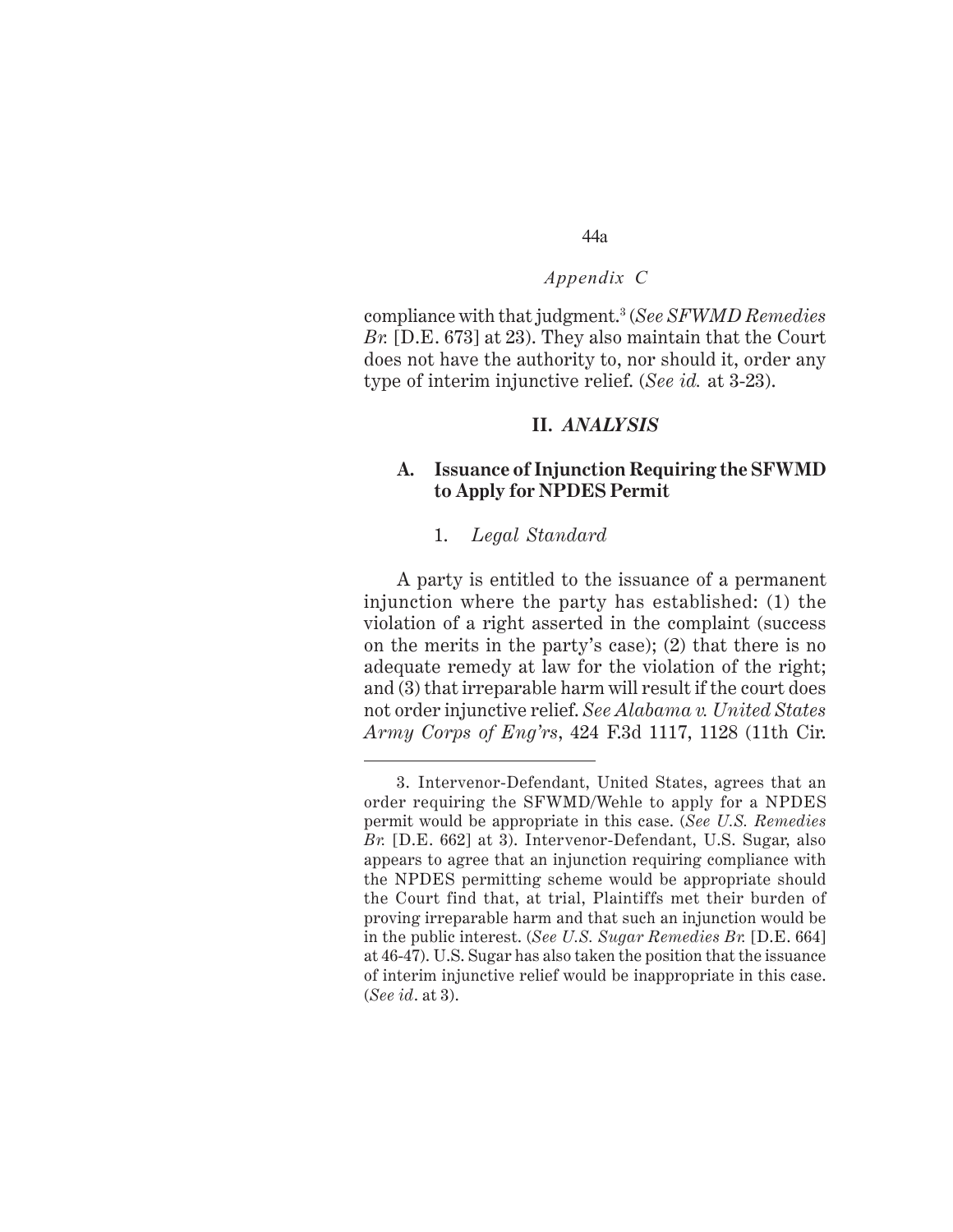*2005).* Because issuance of an injunction is an equitable remedy, the Court must also balance the hardships between the parties and give due regard to the public interest in fashioning an appropriate remedy. *See Amoco Prod. Co. v. Village of Gambell*, 480 U.S. 531, 542 (1987).

## 2. *Issuance of Injunction is Warranted Here*

As more fully set forth in the Court's December 11 Order,4 Plaintiffs have established a violation of the CWA, prevailing on the merits of their claim. Such a violation of the CWA may only be remedied by the issuance of equitable relief, and the Court finds that there is no adequate remedy at law. The outstanding questions, then, are whether: (1) Plaintiffs established at trial the existence of irreparable harm, and (2) the balance of hardships and the public interest favor the issuance of an injunction requiring that the SFWMD's Executive Director apply for a NPDES permit.

## a. *Irreparable Harm*

Plaintiffs contend that they established at trial that irreparable harm will result if their requested relief is not granted. In support of this argument, they cite to the testimony of Dr. Tom Crisman, who testified that the backpumping at issue creates a significant risk of triggering a toxic algal bloom that could cause serious injury to humans and death to wildlife. (*See Pls.*

<sup>4.</sup> The Court adopts in this Order the Findings of Fact and Conclusions of Law set forth in the December 11 Order.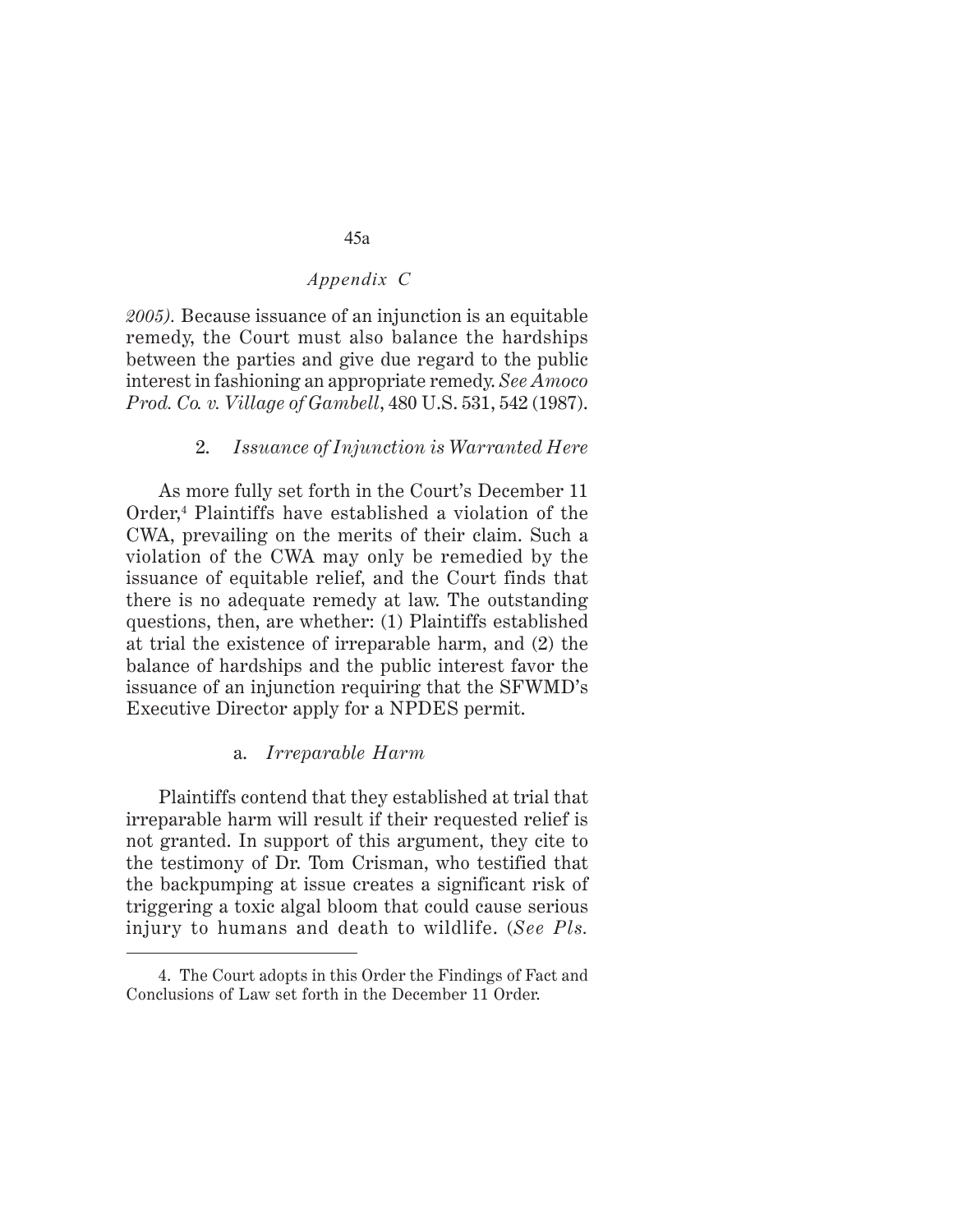*Remedies Brief* [*D.E.* 649] at 4-5). In addition, Plaintiffs contend that the trial testimony established that backpumping and disinfection create toxic disinfection byproducts that can sicken humans. (*See id.* at 5). Finally, Plaintiffs contend that the trial testimony established that backpumping causes irreparable ecological harm to Lake Okeechobee. (*See id.* at 6). Defendants do not seriously challenge these assertions, and the undersigned finds that Plaintiffs have met their burden of showing the potential for irreparable harm in the absence of a permanent injunction.

## b. *Balance of Equities and Public Interest*

Plaintiffs contend that the irreparable harm they illustrated at trial outweighs any inconvenience to Defendants that will result from the issuance of an injunction requiring a NPDES permit. (*See id.* at 6). They also assert that the public interest in safe water supplies and the ecological integrity of Lake Okeechobee favor the issuance of such an injunction. (*See id.).* The undersigned agrees and finds that equitable considerations favor the issuance of an injunction requiring that the SFWMD's Executive Director apply for a NPDES permit.<sup>5</sup>

<sup>5.</sup> The SFWMD and Wehle assert that the issuance of an injunction is unnecessary because the December 11 Order made clear that the SFWMD must have a NPDES permit for its backpumping operations, an issue that was previously unclear, and the SFWMD has every intention of complying with the law (Cont'd)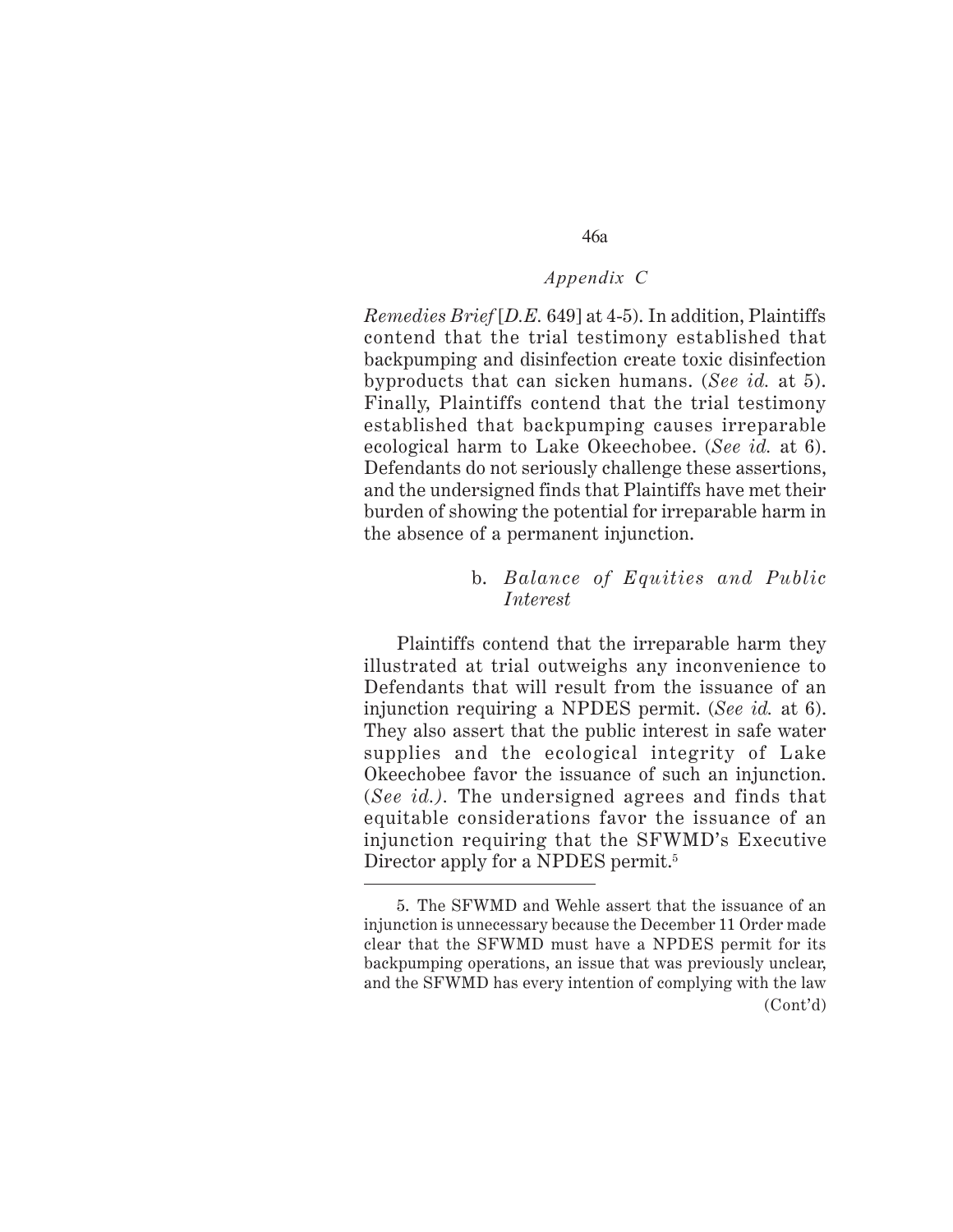#### 3. *Inclusion of Deadlines in Injunction*

Plaintiffs contend that the Court should place a specific time limit for compliance and for the issuance of the permit. Given anticipated complications in the permitting process, including, among other things, that there are no "off-the-shelf" templates that can be followed in fashioning an appropriate permit, the Court finds that the imposition of hard deadlines for issuance of the NPDES permit would be inappropriate in this case, and that an order requiring application for such a permit "forthwith" will adequately address Plaintiffs' claims.

#### **B. Issuance of Interim Injunctive Relief**

In their Remedies Brief, Plaintiffs assert that the Court should hold hearings regarding whether to order interim relief, which could include, *inter alia*, requiring: (1) the SFWMD and/or its Executive Director to report to the Court on backpumping episodes; (2) development of a new pumping protocol; (3) preparation of an analysis of the effect of the Bolles Canal expansion; (4) construction of additional in-city and on-farm on-site

<sup>(</sup>Cont'd)

as interpreted by the Court. (*See SFWMD Remedies Br.* at 24- 25). Having found that Plaintiffs are legally entitled to the issuance of an injunction, the remedy they sought in their complaints, the undersigned is not persuaded now by the argument that the Court should not enter an injunction because the SFWMD's Executive Director will voluntarily comply with the implications of the Court's interpretation of the CWA.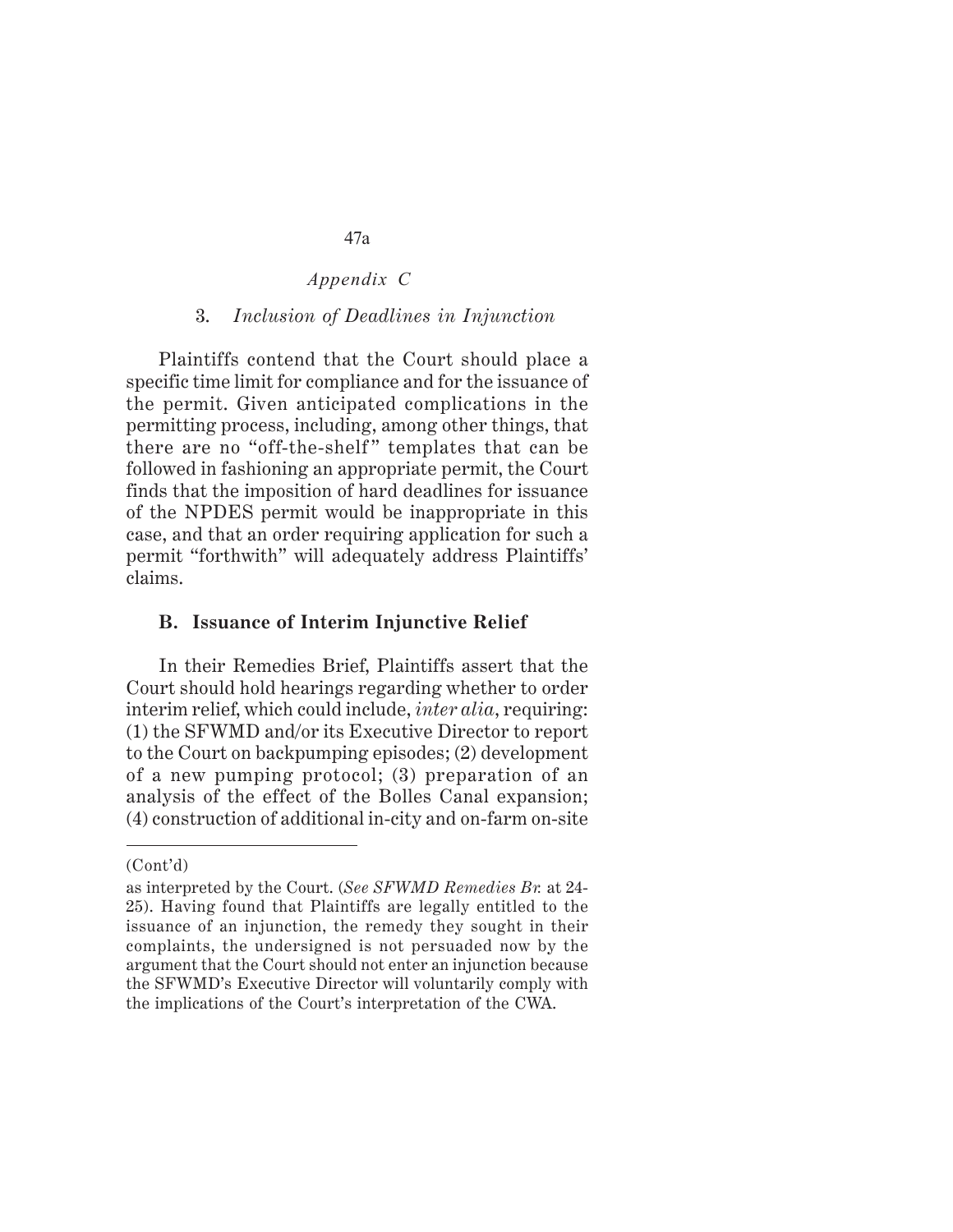48a

floodwater storage facilities; (5) application of the SFWMD's best management practices ("BMP") rule in the S-4 Basin; and (6) stormwater treatment area ("STA") construction or enlargement. (*See Pls. Remedies Br.* at 9-10). Intervenor-Plaintiff, the Tribe, additionally requests that the Court issue an order invalidating the Environmental Protection Agency's Proposed Rule regarding NPDES water transfers, *see* 71 Fed. Reg. 32887, a request the United States adamantly opposes on a number of bases. (*See Tribe Remedies Br.* [D.E. 654] at 16-19; *U.S. Remedies Br.* at 7-11).

Plaintiffs propose an extensive and lengthy process for the Court's consideration of these proposed interim remedies. That process would include the designation of experts, exchange of expert reports and rebuttal expert reports, mediation wherein the parties' experts would attempt to agree on appropriate interim relief, expert depositions, and an evidentiary hearing.

Defendants raise a number of challenges to Plaintiffs' requests for interim relief, including that Plaintiffs failed to put Defendants on notice of these requests in their complaints and failed to establish their entitlement to such interim relief at trial. Defendants also raise a number of legal arguments regarding the Court's authority to issue such interim relief. In addition, based on Plaintiffs' proposal for a lengthy remedies procedure, the SFWMD has renewed its Motion for Certification Under § 1292, urging that the Court enter a final declaratory judgment and allow the parties to take an interlocutory appeal of the December 11 Order.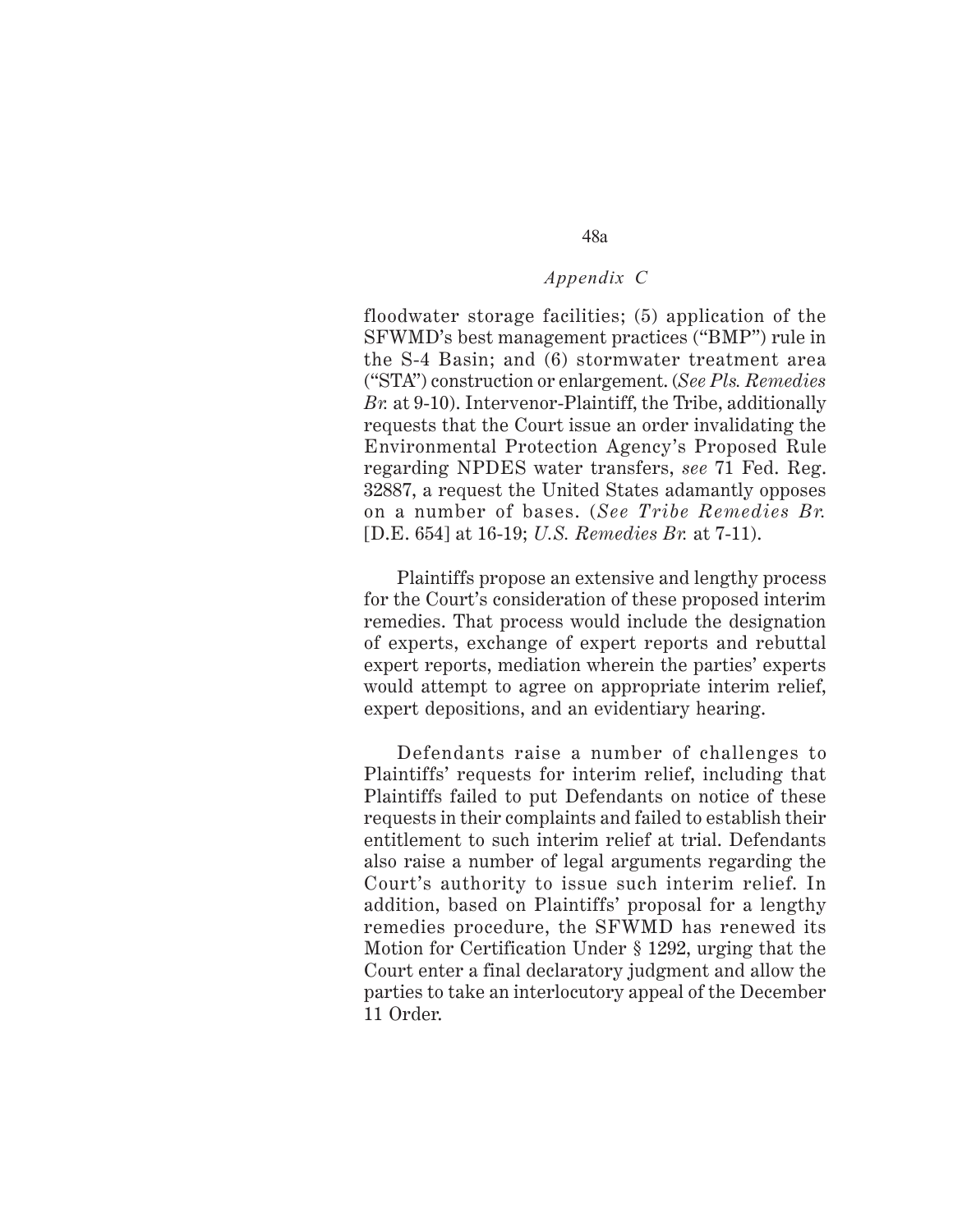The undersigned finds that the issuance of interim relief is premature, and perhaps academic at this time. By entering a Final Judgment that includes the permanent injunction that Plaintiffs sought from the inception of this case, the Court has resolved the case in a manner that allows the parties to immediately pursue their appeals of the Court's conclusion that the CWA requires the SFWMD to acquire a NPDES permit for its backpumping activities. That appeal would likely result in a stay of any interim relief the Court could order at the conclusion of the somewhat lengthy process Plaintiffs envision. Conducting further evidentiary hearings, which would require the parties to engage in additional discovery and would require the Court to resolve highly technical arguments regarding the environmental impact of the SFWMD's activities, could potentially result in the unnecessary expenditure of resources for both the judiciary and the parties. Should the Court's interpretation of the CWA be overturned on appeal, that expenditure of time and resources would have been in vain.

In entering a Final Judgment, the Court will retain jurisdiction to ensure compliance with the judgment, meaning that the Court will have jurisdiction to order interim remedies should this matter return to this Court following appeal. Plaintiffs' present requests for interim relief are therefore denied.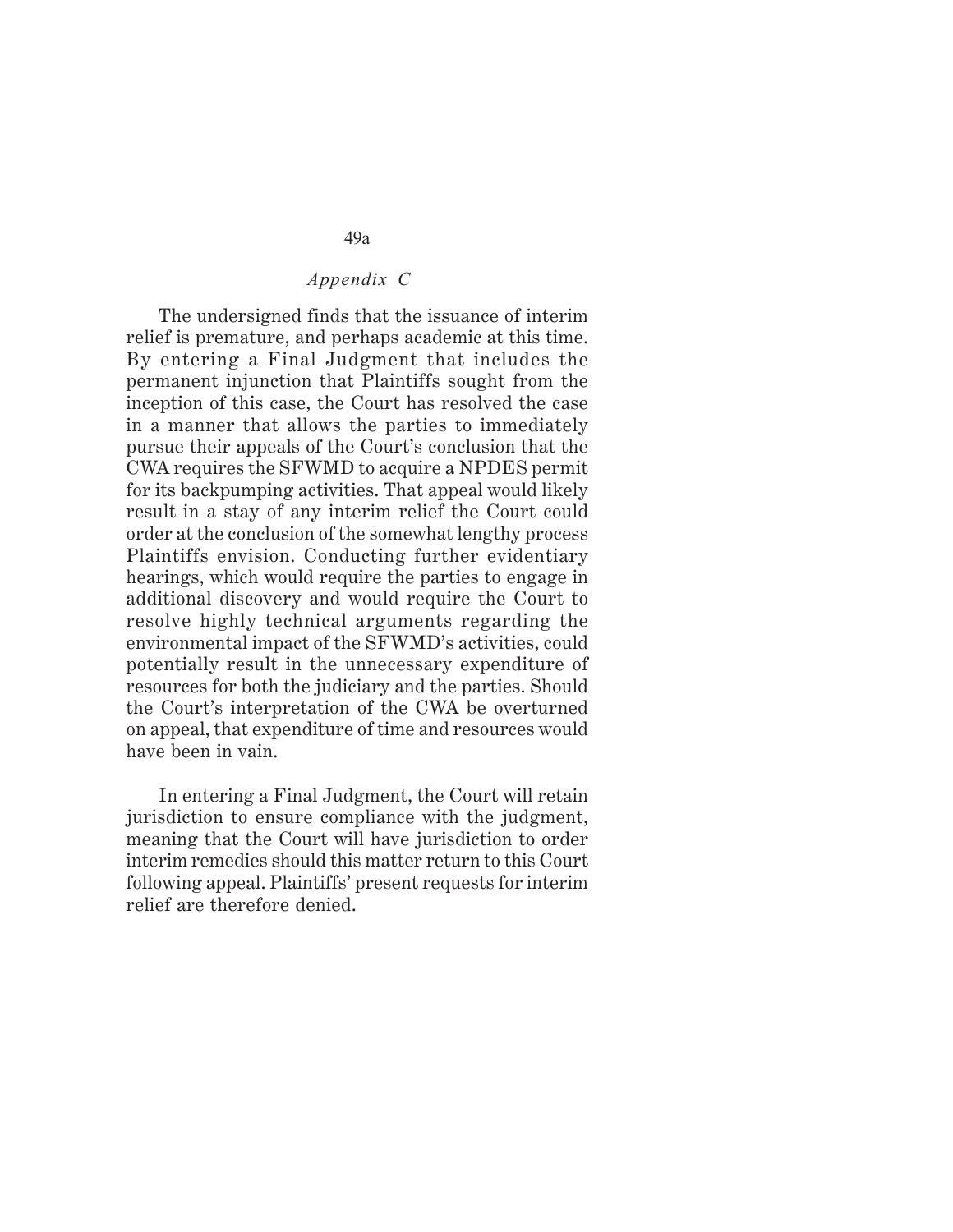50a

#### **C. Joinder of DEP Secretary Mike Sole**

In their Joint Motion for Joinder of Mike Sole, in his Official Capacity as Secretary of the Florida Department of Environmental Protection, as an InvoluntaryPlaintiff [D.E. 653], Plaintiffs and Intervenor-Plaintiff contend that the Court should join Mike Sole (the "DEP Secretary") as an involuntary plaintiff for purposes of the remedies phase of the proceedings to "ensur[e] that the defendant's NPDES permit applications . . . are promptly processed and issued and to facilitate consideration of the permitting agency's position on questions relating to interim remedies." (*Mot.* [D.E. 653] at 1-2).

Setting aside the issues of whether such a joinder would be feasible under the Federal Rules of Civil Procedure, the undersigned agrees with Defendants and Intervenor-Defendant, United States, that such joinder would be premature at this time because there is no evidence that the DEP Secretary or the Florida Department of Environmental Protection will attempt to delay issuance of a permit to the SFWMD. Should such a delay occur or should another reason for joinder arise, Plaintiffs may renew their motion.

#### **D. Dismissal of the SFWMD**

In their brief regarding remedies, the SFWMD and Wehle request that the SFWMD be dismissed from this action on the basis of the sovereign immunity that the undersigned found it enjoys from this suit. The request is appropriate and is granted.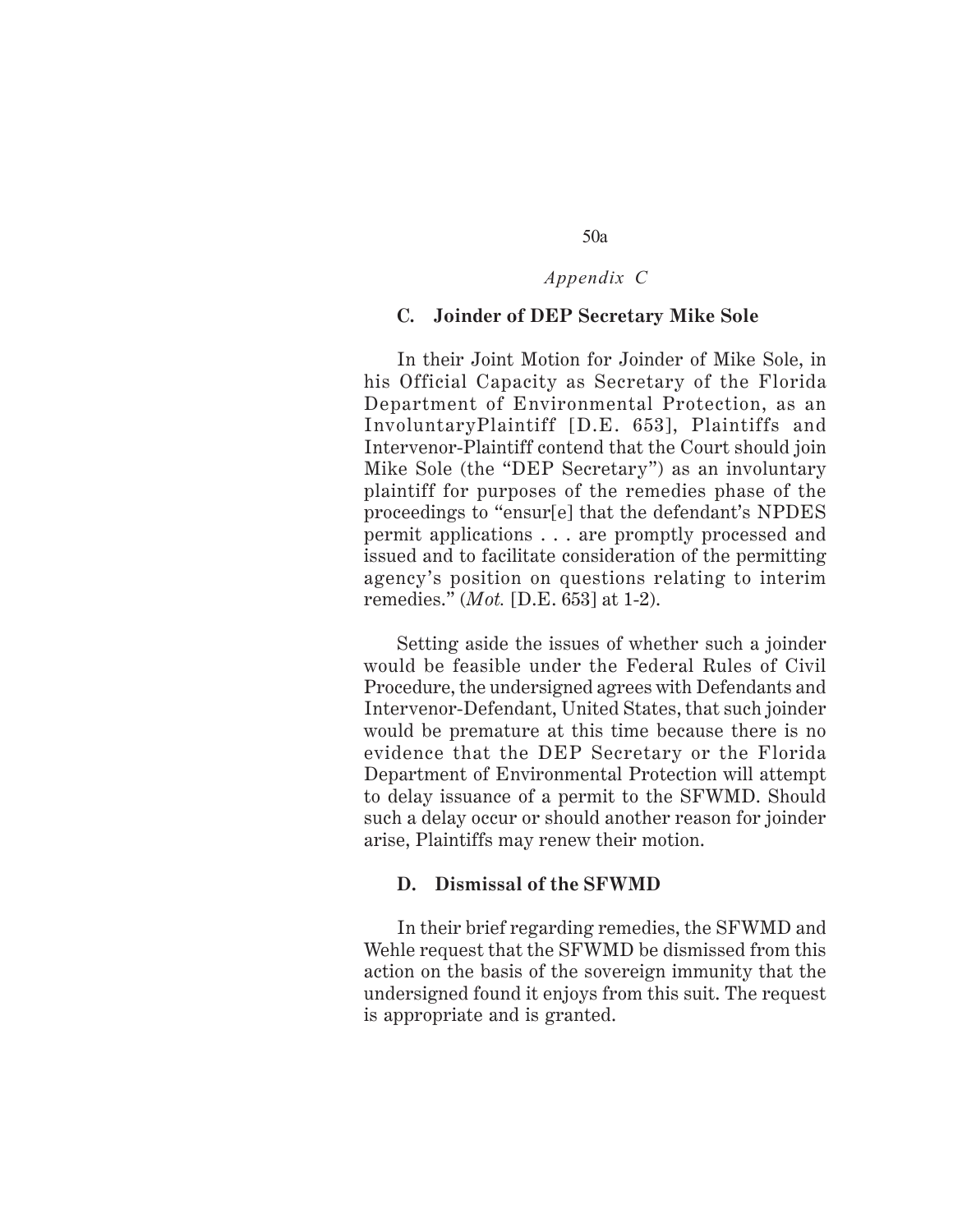51a

## *Appendix C*

#### **III.** *CONCLUSION*

Based on the foregoing, it is

#### **ORDERED AND ADJUDGED** as follows:

(1) Plaintiffs' request that the Court issue an injunction requiring the SFWMD's Executive Director to apply for a NPDES permit forthwith is **GRANTED**. The injunction shall be issued in a separate Final Judgment, which shall be immediately appealable. The Court will retain jurisdiction over the parties, including to the extent allowable while any appeal is pending, to ensure compliance with the judgment.

(2) Plaintiffs' request for interim injunctive relief is **DENIED** for the reasons set forth above.

(3) Plaintiffs and Plaintiff-Intervenor's Joint Motion for Joinder of Mike Sole, in his Official Capacity as Secretary of the Florida Department of Environmental Protection, as an Involuntary Plaintiff [**D.E. 653**] is **DENIED**.

(4) U.S. Sugar's Motion to Strike Plaintiffs' Exhibits to Plaintiffs' Memorandum on Injunctive Relief and Remedies [**D.E. 665**] is **DENIED AS MOOT**.

(5) The SFWMD's Motion for Certification Under § 1292(b) [**D.E. 689**] is **DENIED AS MOOT**.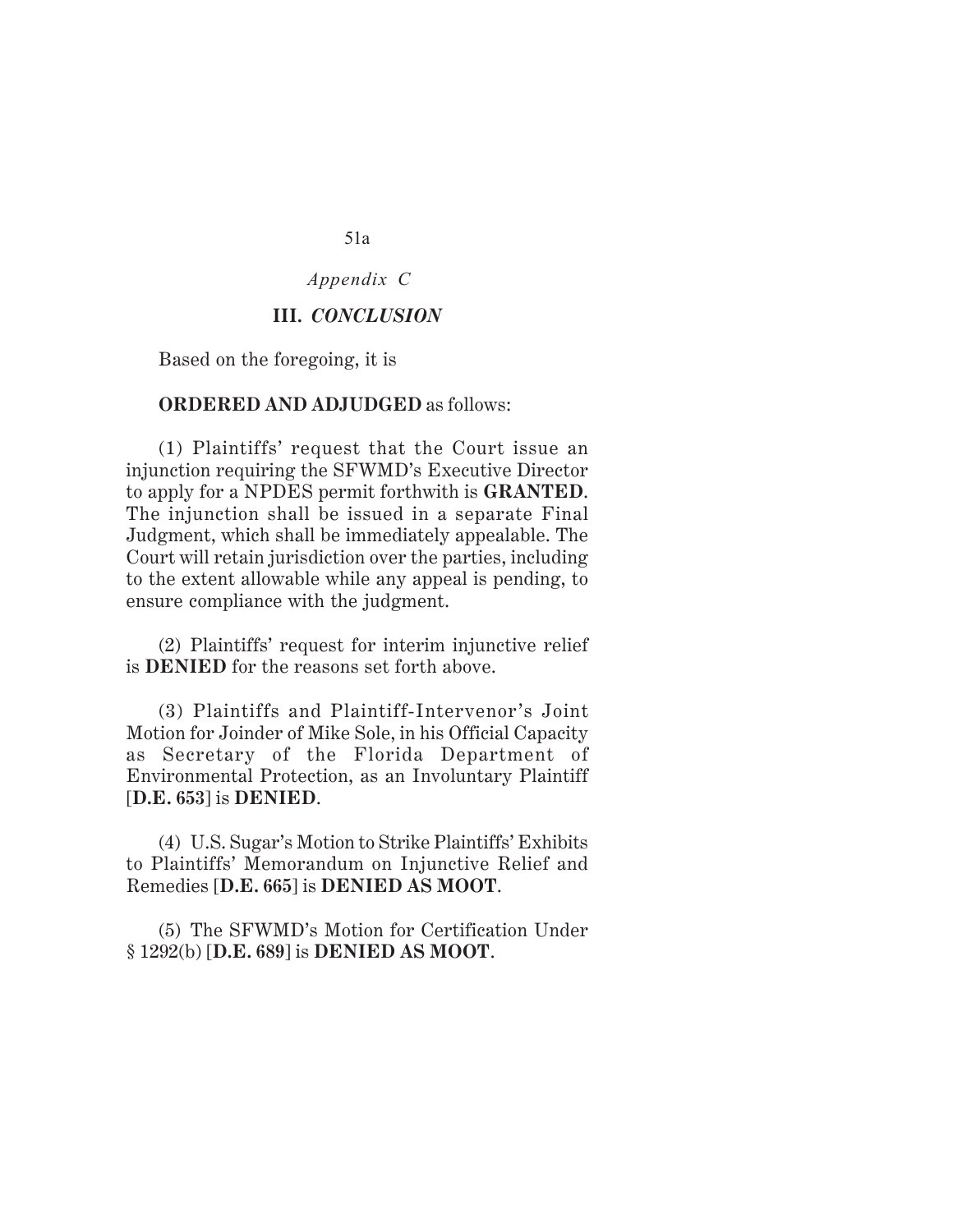(6) Defendants' Motion to Strike and, in the Alternative, Response to Requests to Clarify and Reconsider Eleventh Amendment Issues [**D.E. 691**], filed on June 14, 2007, is **DENIED**.

(7) Plaintiffs' claims against Defendant, the SFWMD, are **DISMISSED**. The Executive Director of the SFWMD shall remain as a party to this action.

(8) The Clerk of the Court is instructed to **CLOSE** the case. Any pending motions not otherwise ruled upon are **DENIED AS MOOT.**

**DONE AND ORDERED** in Chambers at Miami, Florida, this 14th day of June, 2007.

> s/ Cecilia M. Altonaga CECILIA M. ALTONAGA UNITED STATES DISTRICT JUDGE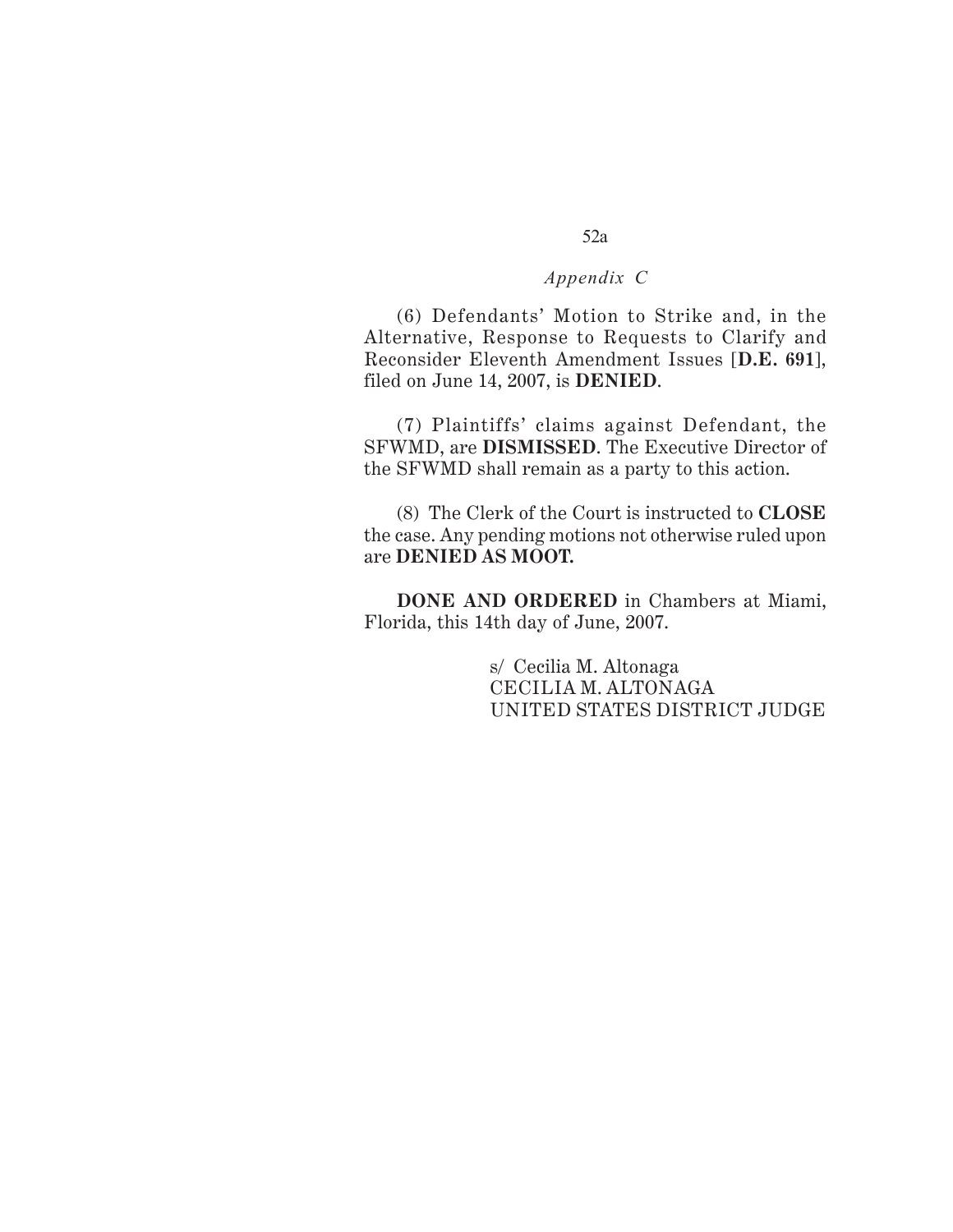53a

## *Appendix D* **APPENDIX D — ORDER OF THE UNITED STATES DISTRICT COURT FOR THE SOUTHERN DISTRICT OF FLORIDA, DATED AND FILED DECEMBER 11, 2006, SETTING FORTH FINDINGS OF FACT AND CONCLUSIONS OF LAW**

## **UNITED STATES DISTRICT COURT FOR THE SOUTHERN DISTRICT OF FLORIDA MIAMI DIVISION**

## **CASE NO. 02-80309-CIV-ALTONAGA/Turnoff**

## **FRIENDS OF THE EVERGLADES, INC.**, *et al*.,

Plaintiffs,

vs.

## **SOUTH FLORIDA WATER MANAGEMENT DISTRICT**, *et al*.,

Defendants.

## **ORDER SETTING FORTH FINDINGS OF FACT AND CONCLUSIONS OF LAW**

**THIS CAUSE** came before the Court for a non-jury trial beginning on January 9, 2006 and ending on April 19, 2006. The Court heard testimony from over 20 witnesses, and approximately 165 exhibits were entered into evidence.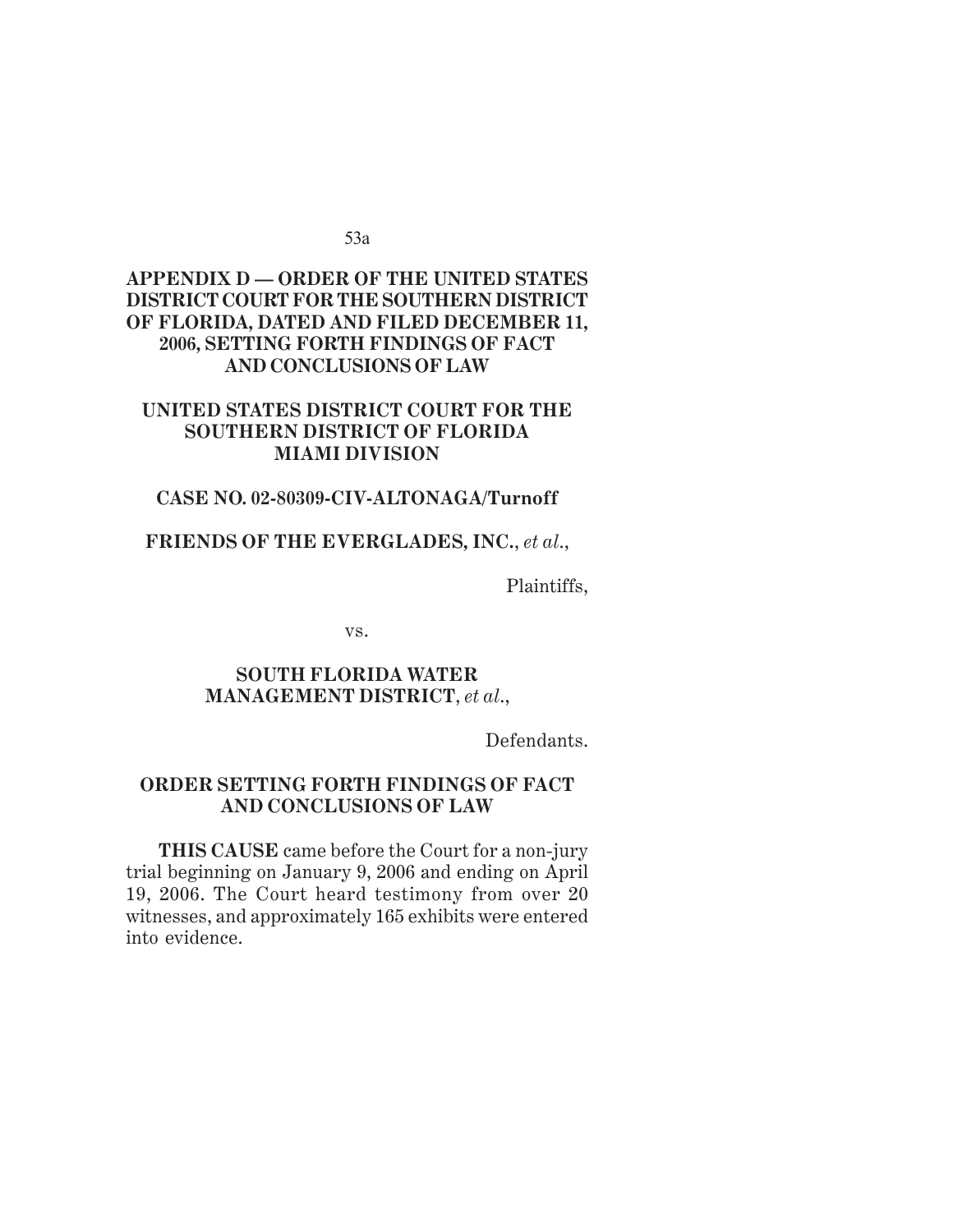# 54a

# *Appendix D*

## **I. BACKGROUND**

Plaintiffs, Friends of the Everglades ("FOE") and Fishermen Against Destruction of the Environment ("FADE"), filed suit against the South Florida Water Management District ("SFWMD") on April 8, 2002. FOE, an organization of over 6,000 members, was formed by Marjory Stoneman Douglas to preserve and protect the Everglades. (*Comp.* [D.E.1] at 2). FADE was founded by a group of fishermen and conscientious conservationists concerned about the degradation of Lake Okeechobee. (*See id.* at 3). The SFWMD is an independent, special district of the State of Florida charged with the operation and maintenance of certain pump stations that pump water into Lake Okeechobee. (*See id.* at 4).

The Complaint sought an order requiring the SFWMD to obtain a National Pollution Discharge Elimination System ("NPDES") permit under the Clean Water Act ("CWA"), 33 U.S.C. § 1251 *et seq.*, before the SFWMD could discharge water containing pollutants into Lake Okeechobeeby means of the S-2, S-3, and S-4 pump stations. Jurisdiction was based on the "citizen suits" provision of the CWA, 33 U.S.C. § 1365(a),**<sup>1</sup>** and

(1) against any person (including (i) the United States, and (ii) any other governmental (Cont'd)

<sup>1.</sup> Section 1365(a) provides, in part, that

any citizen may commence a civil action on his own behalf —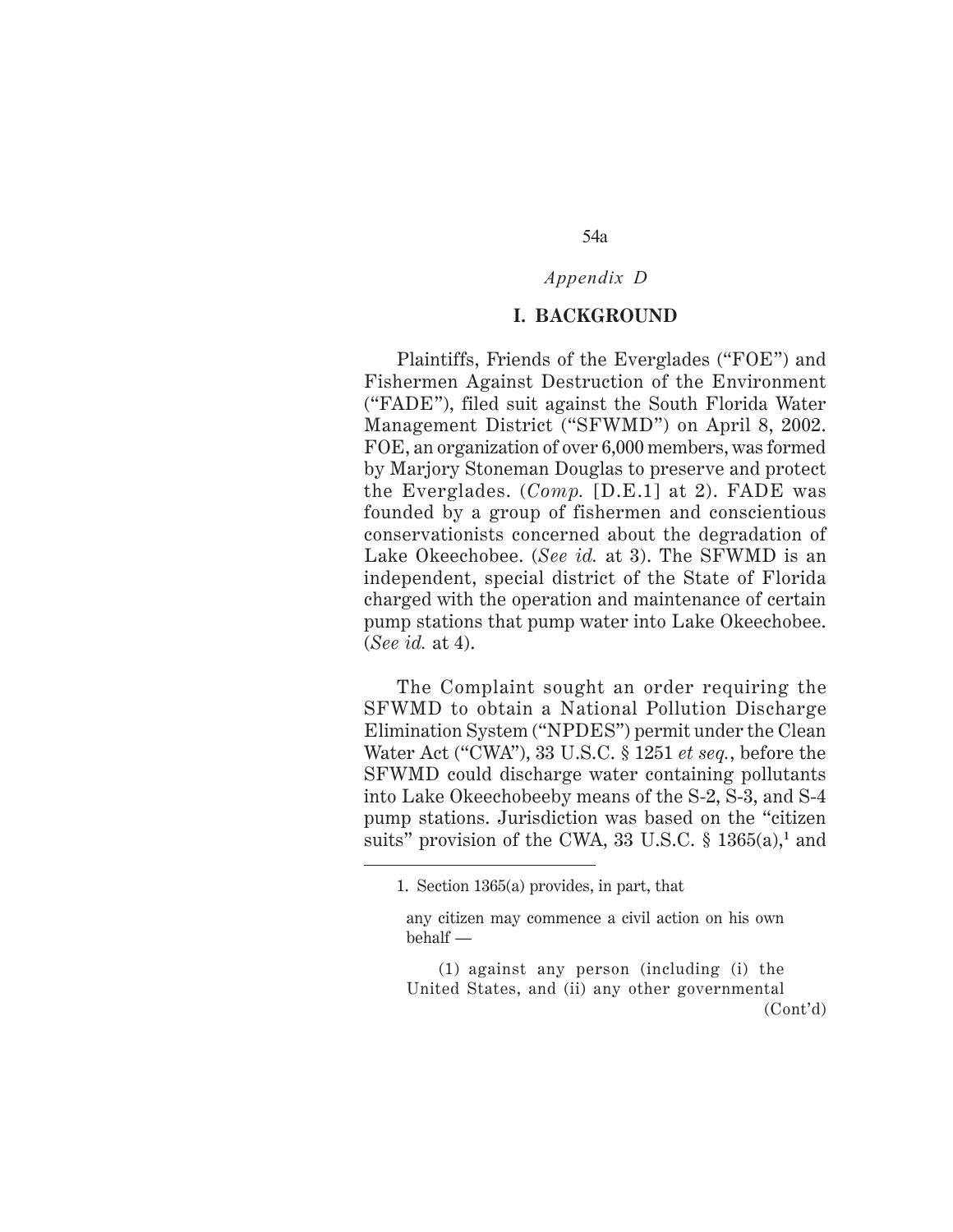federal question jurisdiction under 28 U.S.C. § 1331. The case was consolidated with *Florida Wildlife Federation v. So. Florida Water Mgmt. Dist.*, Case No. 02-80918- Civ (*see Dec. 9*, *2002 Order* [D.E. 39]), and the latter case was accordingly closed. The Florida Wildlife Federation ("FWF") is a statewide non-profit conservation and education organization with a mission of preserving, managing, and improving the water resources and fish and wildlife habitat of Florida. (*Comp.* [D.E. 1 in 02-80918-Civ] at 3).

The City of South Bay, Florida, and United States Sugar Corporation ("U.S. Sugar") were granted permission to intervene as Defendants in an order dated October 2, 2002. [D.E. 23].**<sup>2</sup>** In support of intervention,

#### (Cont'd)

(2) against the Administrator where there is alleged a failure of the Administrator to perform any act or duty under this chapter which is not discretionary with the Administrator.

The district courts shall have jurisdiction, . . . to order the Administrator to perform such act or duty, as the case may be, and to apply any appropriate civil penalties under section 1319(d) of this title.

2. The undersigned subsequently granted the City of South Bay, Florida's Motion to Withdraw. [D.E. 212].

instrumentality or agency to the extent permitted by the eleventh amendment to the Constitution) who is alleged to be in violation of (A) an effluent standard or limitation under this chapter or (B) an order issued by the Administrator or a State with respect to such a standard or limitation, or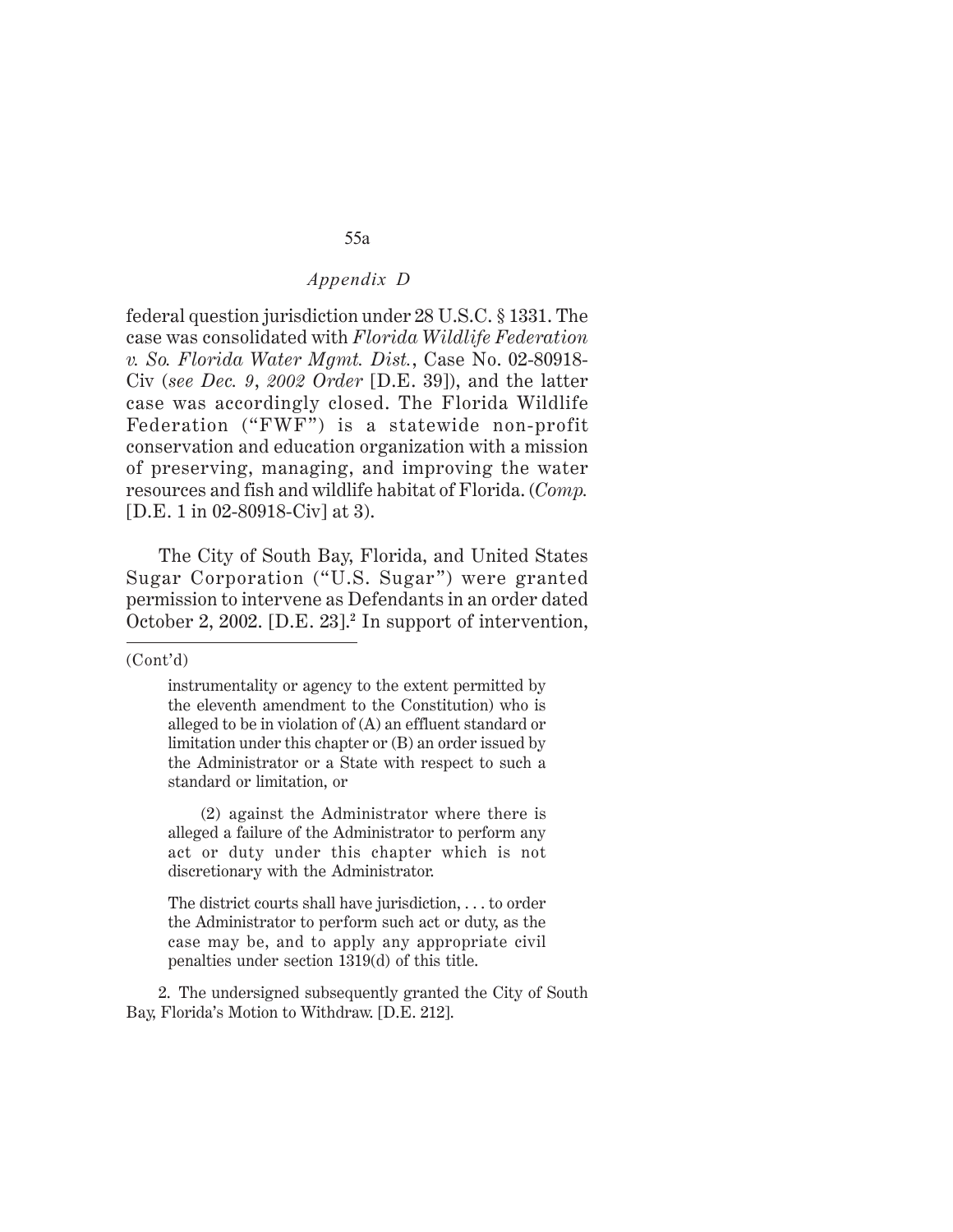56a

U.S. Sugar asserted that it has substantial sugar cane growing and harvesting operations in the S-2 and S-3 drainage basins served by the pump stations at issue, that it has property interests in the crops, that operation of the pump stations prevents its crops from being flooded and destroyed, that issuance of the requested NPDES permits for previously unregulated structures could cause U.S. Sugar to lose a statutory entitlement for an agricultural exemption from NPDES permitting, and that, in short, any decision requiring the SFWMD to obtain a NPDES permit would be devastating for U.S. Sugar's operations. (*See Mem. in Supp. of Mot. to Intervene* [D.E. 18] at 2-3).

The Miccosukee Tribe of Indians of Florida ("Miccosukee") was granted leave to intervene as a Plaintiff in an order dated December 9, 2002. [D.E. 40]. In support of intervention, Miccosukee maintained that backpumping of pollutant-laden waters by the SFWMD into Lake Okeechobee threatened Miccosukee's way of life in the Everglades and Lake Okeechobee, and that the destruction infringed on Miccosukee's ability to practice its religion and on its traditional bases of subsistence, commercial activities, and natural resources. (*Mot. to Intervene* [D.E. 24] at 4).

Much later, on May 2, 2005, the United States of America, on behalf of the United States Army Corps of Engineers ("Corps") and the United States Environmental Protection Agency ("EPA"), was granted permission to intervene as a Defendant. [D.E. 263]. The United States maintained it had a compelling interest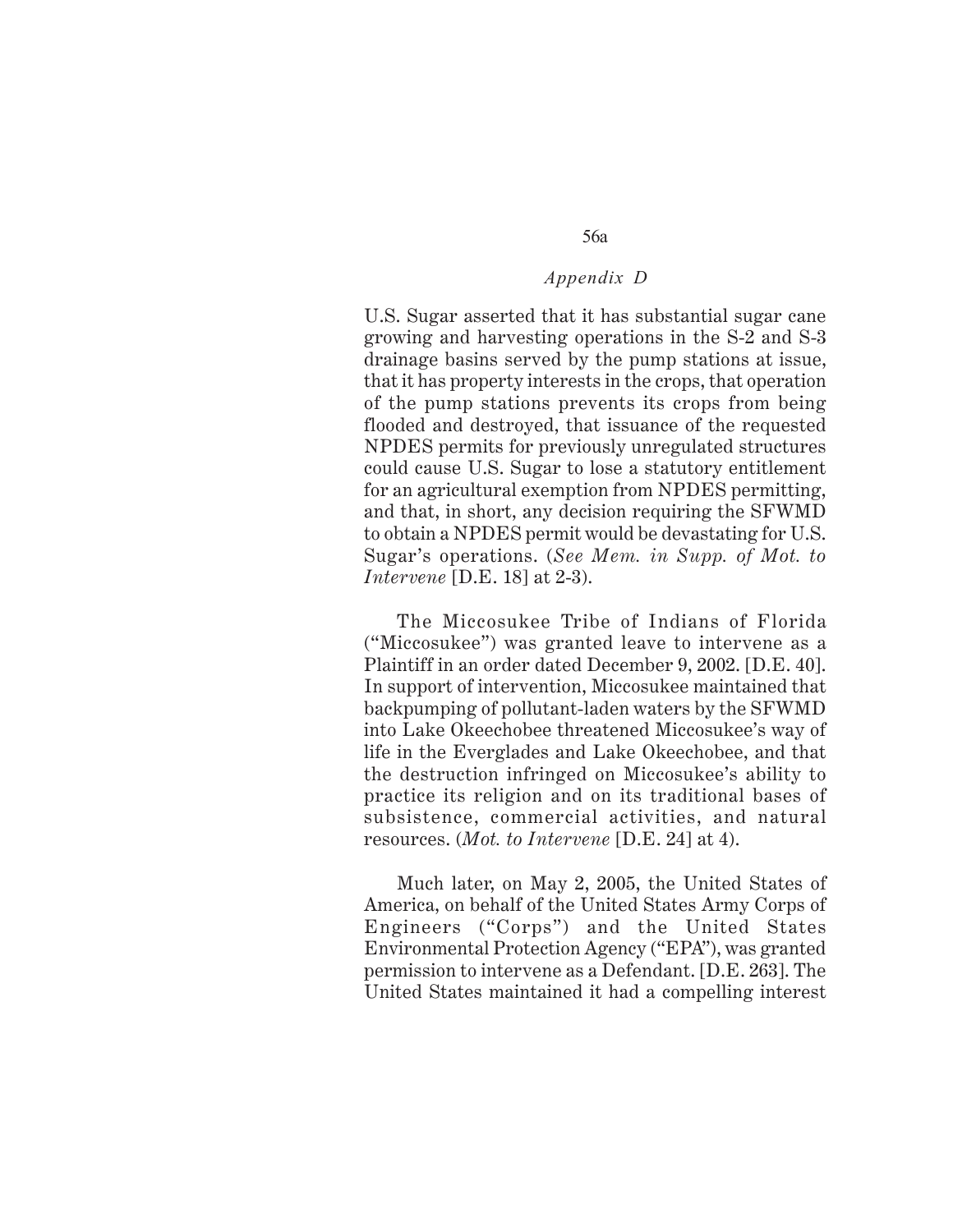in the litigation because for decades the Corps had been building a comprehensive network of levees, water storage areas, pumps and canal improvements in South Florida, and the S-2, S-3, and S-4 pump stations were part of the Central and South Florida Project. As for the EPA, that agency administers the NPDES permitting program in conjunction with the states, including Florida, that have assumed responsibility for issuing permits within their borders under 33 U.S.C. § 1342. (*See* [D.E. 198] at 1-2).

On May 12, 2003, the case was reassigned to the docket of the undersigned. [D.E. 77]. After the Supreme Court accepted certiorari in yet another related case styled *So. Florida Water Mgmt. Dist. v. Miccosukee Tribe of Indians*, Case No. 98-6056-Civ (*"S-9 Case"*), all proceedings were stayed by order dated July 1, 2003. [D.E. 147]. On January 21, 2005, after the Supreme Court entered its decision in the *S-9 Case*, **3** the Court granted the SFWMD's Motion to Reopen the Case. [D.E. 179].

The pleadings have been amended several times by all parties since the inception of the litigation. Miccosukee's Second Amended Complaint, filed on February 22, 2005, among other things, added as a named Defendant Henry Dean, Executive Director of the SFWMD, in his official capacity. [D.E. 188].

<sup>3.</sup> *See So. Florida Water Mgmt. Dist. v. Miccosukee Tribe of Indians*, 541 U.S. 95 (2004).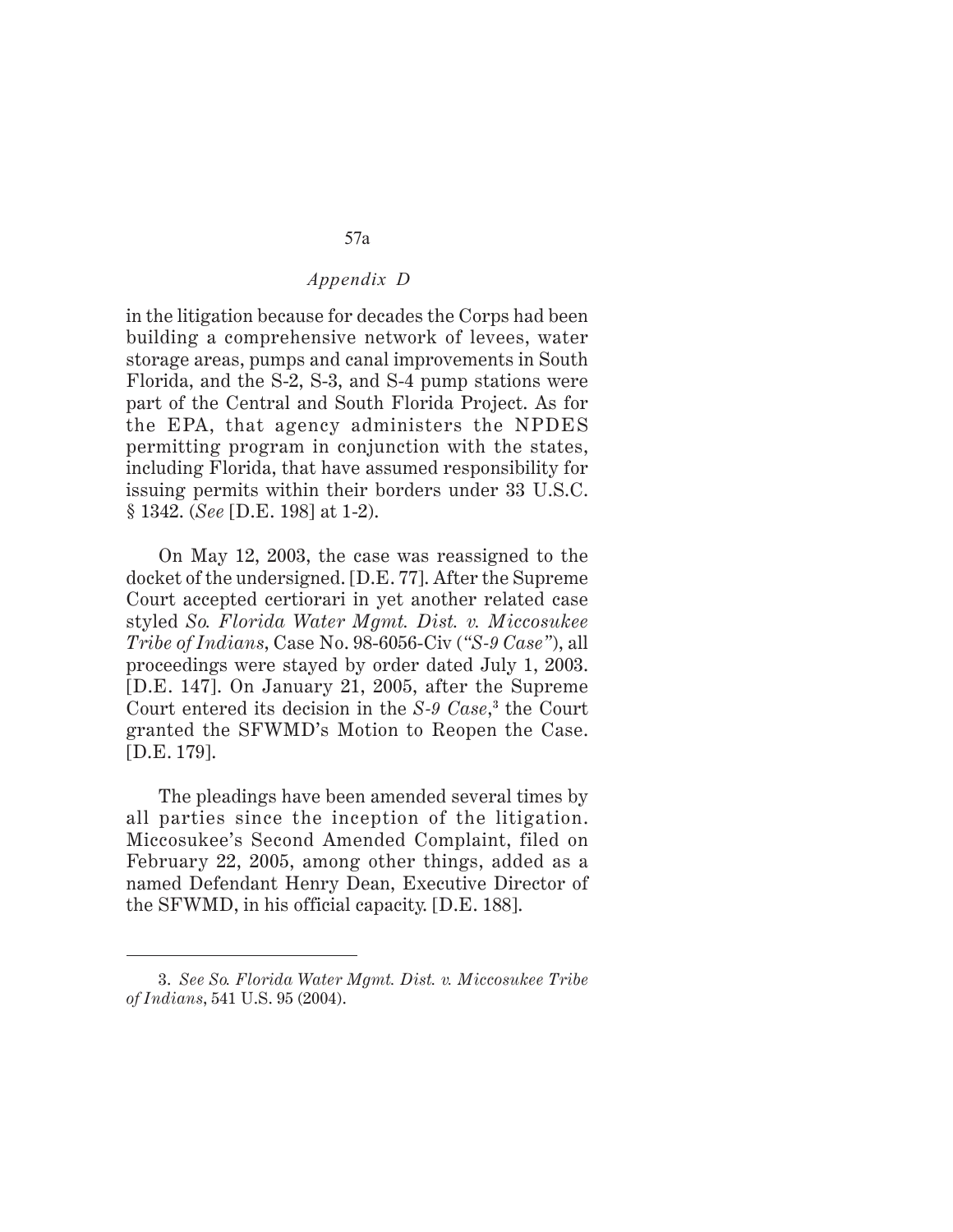Plaintiffs seek the following relief: (1) a judgment declaring that the SFWMD (and its representatives) has violated, and is in continuing violation of, the Clean Water Act, 33 U.S.C. § 1251 *et seq.*; (2) an order enjoining the SFWMD from continuing to violate the CWA; (3) an injunction requiring the SFWMD (and its representatives) to obtain a NPDES permit for its backpumping activities at the S-2, S-3, and S-4 pump stations; (4) an order requiring the SFWMD to provide Plaintiffs with a copy of all reports it submits to the state or federal government concerning the discharge of water to Lake Okeechobee (the "Lake");**<sup>4</sup>** and (5) an award of attorney's fees and costs. No affirmative relief is sought against Intervenor-Defendants, U.S. Sugar. An issue raised by the SFWMD consistently in its pleadings is its defense of sovereign immunity.

The undersigned denied the parties' cross-motions for summary judgment in an order dated November 23, 2005 [D.E. 527], and the trial followed. During and after the trial, the undersigned reviewed the evidence admitted, and considered all applicable law and arguments presented by counsel. The following findings of fact and conclusions of law are therefore made pursuant to the requirements of Rule 52 of the Federal Rules of Civil Procedure.

<sup>4.</sup> FWF has not specifically requested the furnishing of such reports.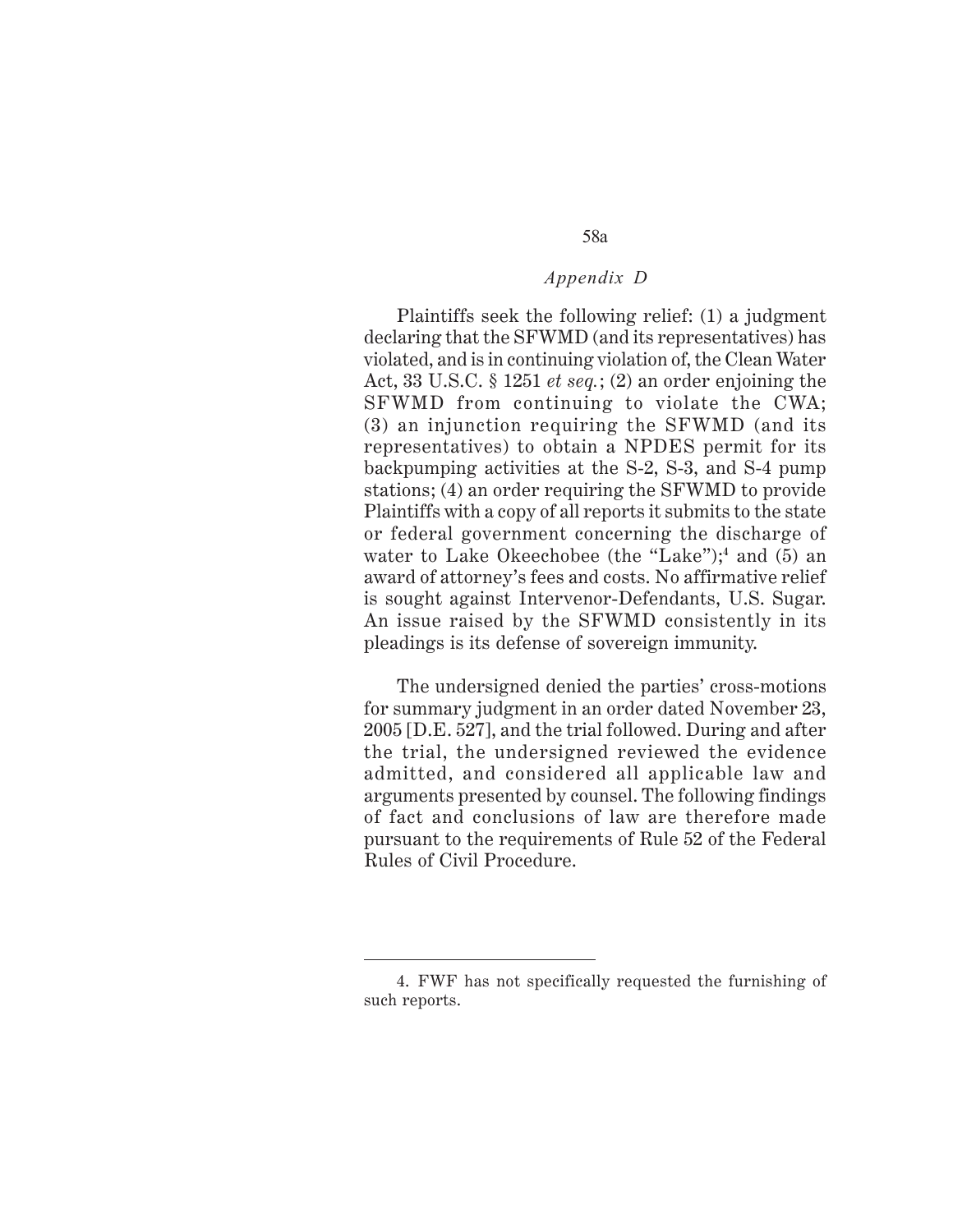59a

*Appendix D*

## **II. FINDINGS OF FACT**

## **A. Historical Description of Lake Okeechobee and the Everglades**

The landscape of South Florida today is markedly different from that which existed prior to the extensive settlement and development the area has experienced since the late 19th century. The Court's analysis begins with a description of the area as it existed prior to development efforts. The description focuses primarily upon the southern portion of Lake Okeechobee and the northern portion of the Everglades. Today this combined area is known as the Everglades Agricultural Area ("EAA").

Lake Okeechobee has been referred to at various times throughout recorded history as Laguna Del Espiritu Santo (1763), Lak du St. Esprit (1780), Lake Mayacoo (1835), and Lake O-Kee-Cho-Bee(1839, 1856). (*See Trial Tr. Feb. 14*, 58:22-59:8, 60:17-20, 63:6-18, 65:3- 66:14). To the south of Lake Okeechobee (in the area now known as the EAA and, further south, the Everglades) was an immense and vast wetland referred to by Native Americans as "grassy water." (*See Joint Pretrial Stip.* [D.E. 536], Attach. 5B ¶ 6). The "grassy water" area encompassed some three million acres. (*See id.*). Today, the Everglades is less than half of its pre-drainage size. (*See id.*, ¶ 48). Prior to extensive drainage operations, Lake Okeechobee had higher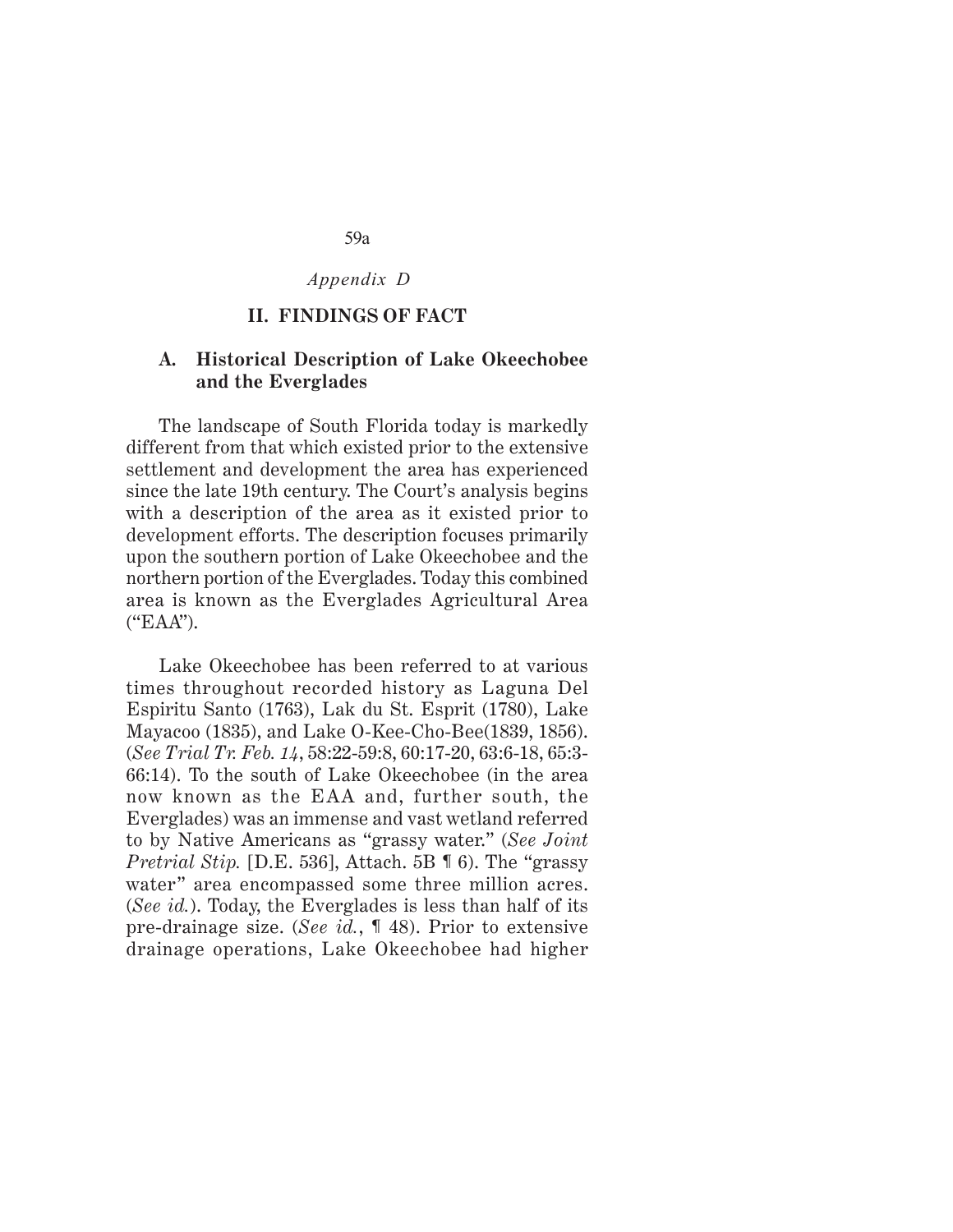water levels and extended further south and west than it does today. (*Id.*, ¶ 39).**<sup>5</sup>**

Maps, surveys, and accounts of the natural conditions of the southern rim of the Lake describe a sandy-bottomed lake with water grasses growing in the shallows. (*Plain. Ex. 60*, p. 66; *Plain. Ex. 57*). The Lake bed rose to a muck rim covered with custard apple trees, (*Trial Tr. Jan. 9*, *2006*, 163:21-25, 165:10-24), followed by a slow downward gradient to the south through the Everglades. (*Trial Tr. Jan. 9*, *2006*, 189:8-18). Short tributary rivers flowed from the Lake's southern forested rim. (*Plain. Ex. 60*, pp. 69-73). Accounts survive of parties navigating the tributary rivers extending from the southern shore of the Lake. (*See Trial Tr. Feb. 14*, *2006*, 68:21-69:5; *Plain. Ex. 60*).

Lake Okeechobee appears as a dominant feature on maps of Florida dating back at least 250 years. (*Trial Tr. Feb. 14*, *2006*, 58:22-25; *see also Def. Ex. 75*, p. 6). Beginning in the eighteenth century, there were various attempts to map the area of South Florida. Although many features of the maps changed over time as mapmaking techniques and knowledge of the area improved, the maps consistently showed two separate features a very large lake bordered on the south by a vast

<sup>5.</sup> The surface waters of the Lake historically encompassed the area that today contains the Herbert Hoover Dike, which presently surrounds the Lake, and the S-2, S-3, and S-4 pump stations, the stations at issue in this litigation. (*See Joint Pretrial Stip.*, Attach. 5B ¶ 35; *Trial Tr. Jan. 9*, *2006*, 191:13-18, 211:12-20; *Trial Tr. Jan. 18*, *2006*, 104:11-18).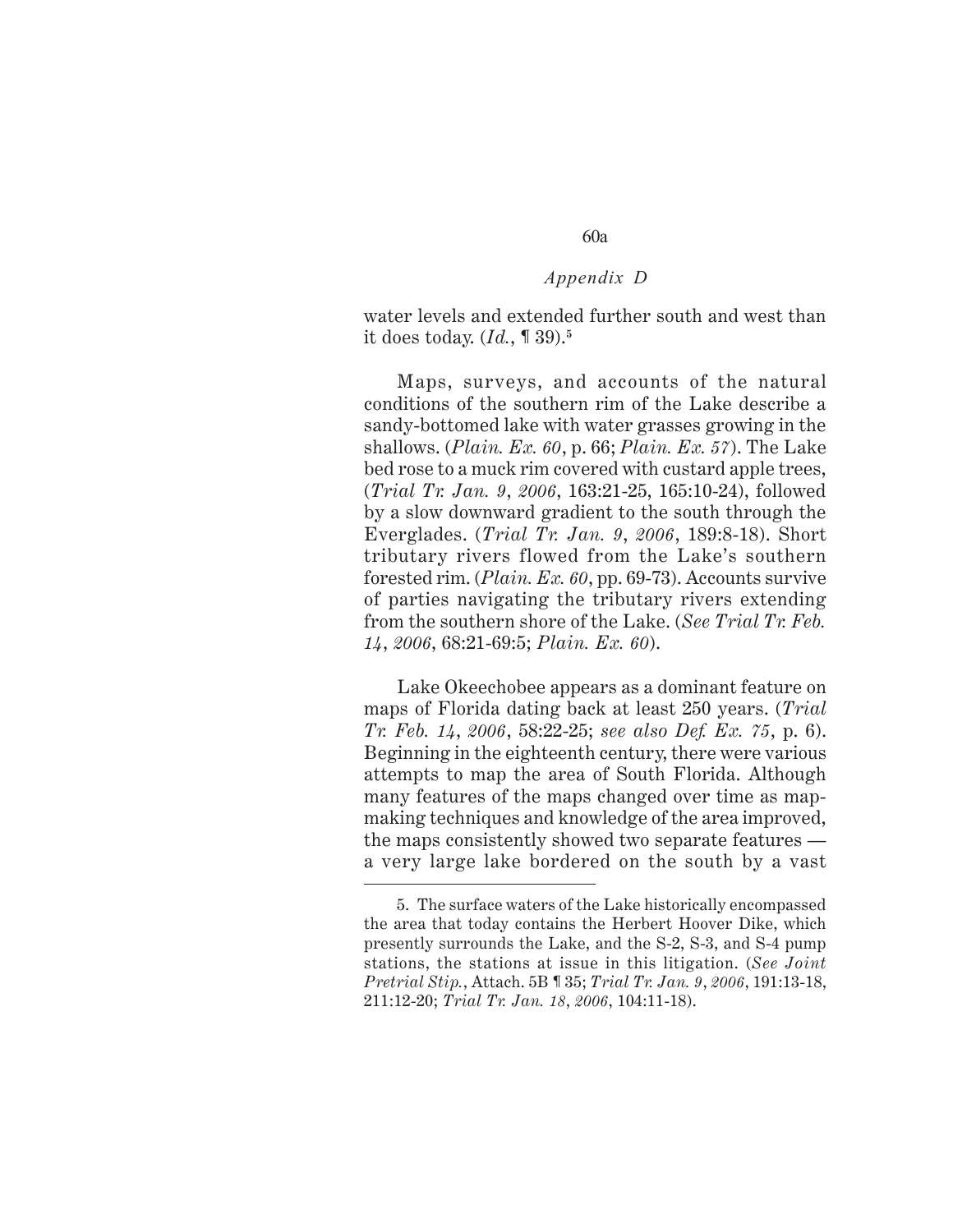wetland. (*See Trial Tr. Jan. 9*, *2006*, 157:10-168:21; *Trial Tr. Feb 14*, *2006*, 58:12-66:11; *Plain. Exs. 16A*, *16B*, *220*). In other words, all recorded maps show some boundary between Lake Okeechobee and the area currently known as the EAA. (*See id.*).

The southern shoreline of the Lake was surveyed by J. M. Kreamer in 1892 (*Plain. Ex. 220*), and by John W. Newman in 1910. (*Def. Ex. 16D*). It was officially surveyed by the State of Florida from 1914-17 (the "F. C. Elliot Survey"). (*Plain. Ex. 55*). The conclusions of the F.C. Elliot Survey are referenced in a case that required the court to determine the historical boundary between the Lake and the marshlands to the south of the Lake. (*See Plain Ex. 57*). On a related note, an account written in the newspaper *New Orleans Democrat* in 1870 references an exploring party making camp on the southern shore of Lake Okeechobee, further suggesting that the Lake, at least at times, had a distinguishable southern shoreline. (*Plain. Ex. 60*, p. 70).

Finally, photographs of the Lake Okeechobee shoreline taken from the cupola of the Bolles Hotel in April 1912 were entered into evidence.**<sup>6</sup>** (*Plain. Exs. 16E1*, *16E2*, *16E3*). These photographs depict a custard apple forest along a dry southern shoreline. (*See Trial Tr. Jan. 9*, *2006*, 170:16-174:14; *Plain. Exs. 16E1*, *16E2*, *16E3*).

<sup>6.</sup> The Bolles Hotel was located on the southern shore of Lake Okeechobee on the western bank of the Rita River. (*See Trial Tr. Jan. 9*, *2006*, 167:24-169:12). Its location is shown on the Newman Survey of 1910. (*See Plain. Ex. 16D*). It was constructed by Richard Bolles, an early Everglades land speculator. (*Trial Tr. Jan. 9*, *2006*, 169:8-12).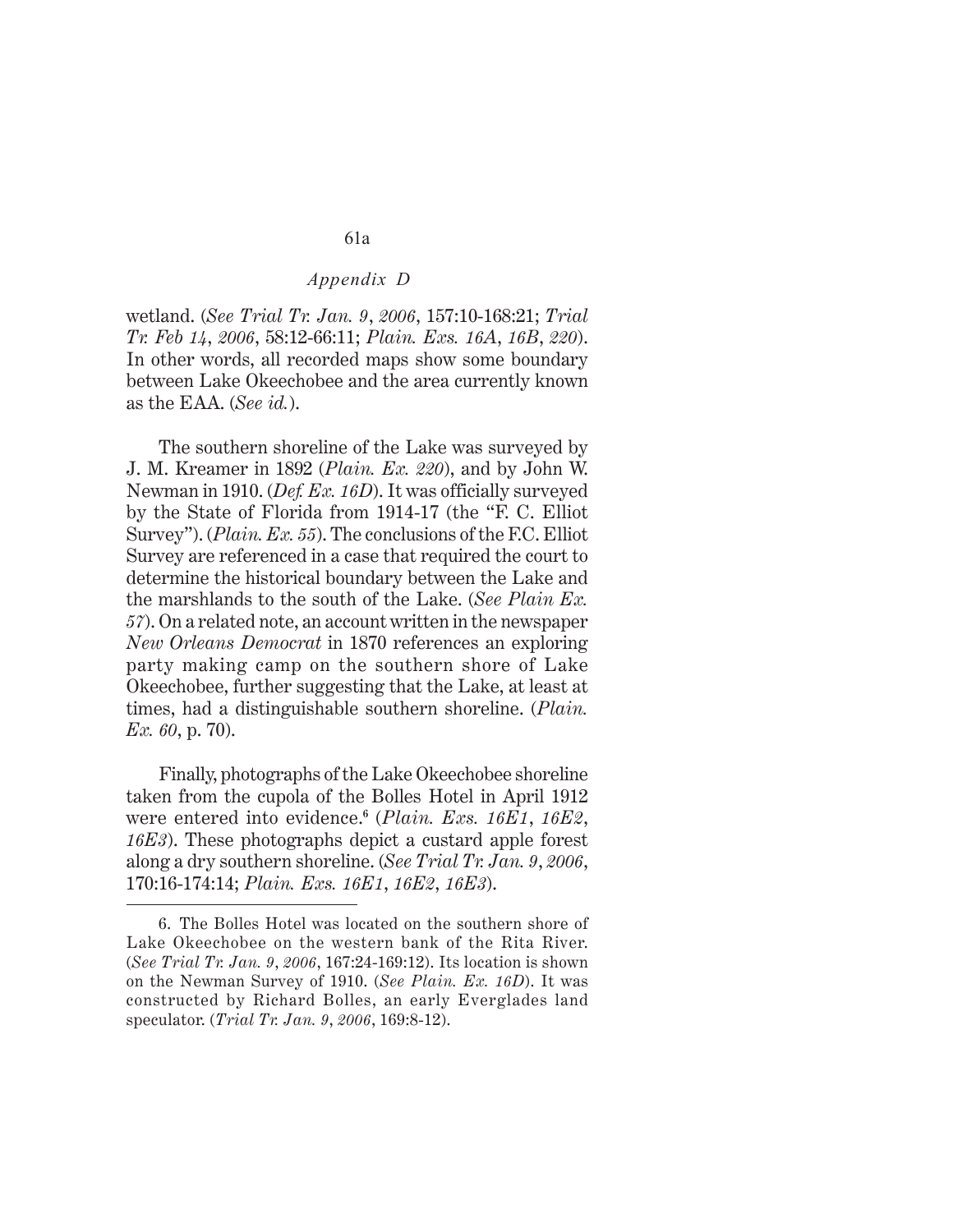Notwithstanding these early maps, accounts and photographs, the shoreline was not as well-defined as Plaintiffs contend. Lieutenant J.C. Ives, for example, described the Lake as covering nearly 1,200 square miles, nearly double the current size of the Lake. (*See Def. Ex. 206*, p. 38). Moreover, he observed that "[f]rom Cypress Point around toward the south and south-west, the shore is much less clearly defined. The Everglades form the general boundary, but no distinct line marks the division between this region and the surface of the lake; the southern portion of the latter being much grown up with grass [sic]." (*Id.*).**<sup>7</sup>** Similarly, a report of the Board of Commissioners of the Okeechobee Flood Control District noted that historically "the south shore of the Lake was not clearly defined being low, irregular and swampy." (*Def. Ex. 213*, p. 12).

Moreover, there was evidence adduced at trial that the 1912 Bolles Hotel photograph, the most convincing evidence of a well-defined southern shoreline, was taken during the annual dry season, when the Lake typically contracts. (*See Trial Tr. Feb. 10*, *2006*, 90:4-7). Additional evidence suggests that the area was experiencing a drought during the period in question. (*See id.*, 90:8-12, 91:7-10). Finally, the photographs were taken after 20 years of drainage operations and thus do not provide a truly accurate depiction of the Lake and the EAA in

<sup>7.</sup> Ives' memoir acknowledges that the short time in which the map was compiled "precluded anything like a thorough investigation as to what is now known in the region in question." (*Def. Ex. 206*, p. 6).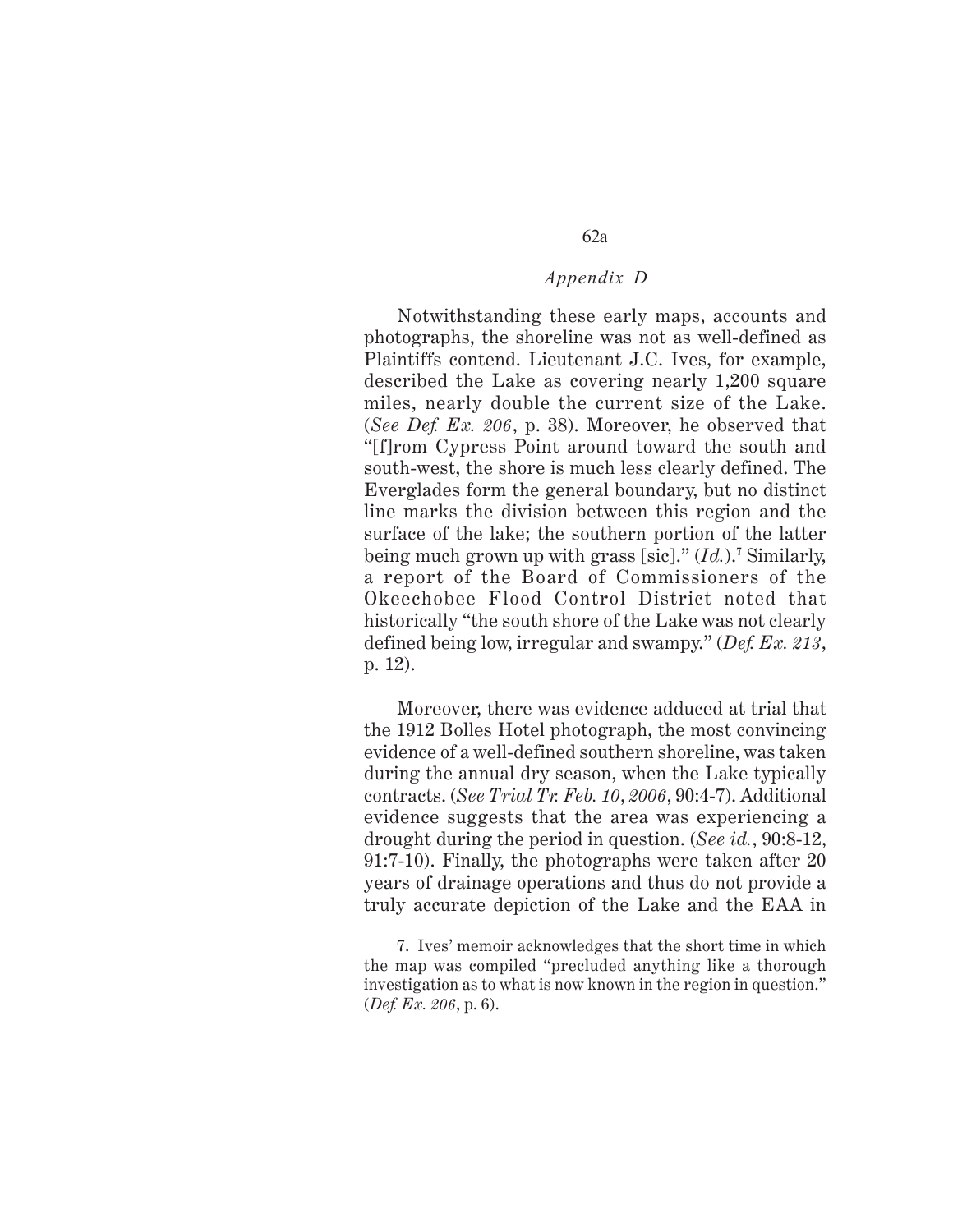their natural states. (*See id.*, 89:21-25; *Trial Tr. Feb. 13*, *2006*, 17:20-23).

That the historical accounts of the southern shoreline are inconsistent is not surprising. The size of Lake Okeechobee varied significantly depending upon meteorological conditions within its watershed. (*See Joint Pretrial Stip.*, Attach. 5B ¶ 38; *Trial Tr. Jan. 13*, *2006*, 52:18-23; *Trial Tr. Jan. 18*, *2006*, 104:3-5; *Trial Tr. Jan. 19, 2006*, 16:20-23; *Def. Ex. 206*, pp. 6-7). The characteristics of the Lake and the Everglades varied seasonally, decadally and otherwise, through extreme cycles of flooding and drought. (*See Joint Pretrial Stip.*, Attach. 5B ¶ 38; *Def. Ex. 206*, p. 7). Even today, Lake Okeechobee periodically recedes within the boundary established by the Herbert Hoover Dike ("Dike"), which extends around the rim of the Lake. (*See Joint Pretrial Stip.*, Attach. 5B ¶ 40; *Trial Tr. Feb. 14, 2006*, 78:1-24).

The undersigned concludes that, historically, observable distinctions existed between Lake Okeechobee and the vast wetlands to the south of the Lake. A contrary conclusion would fly in the face of the evidence presented. However, the precise point or points dividing the Lake's surface waters from the wetlands to the south varied drastically depending upon numerous conditions, explaining, at least in part, the inconsistent accounts of the area that have survived.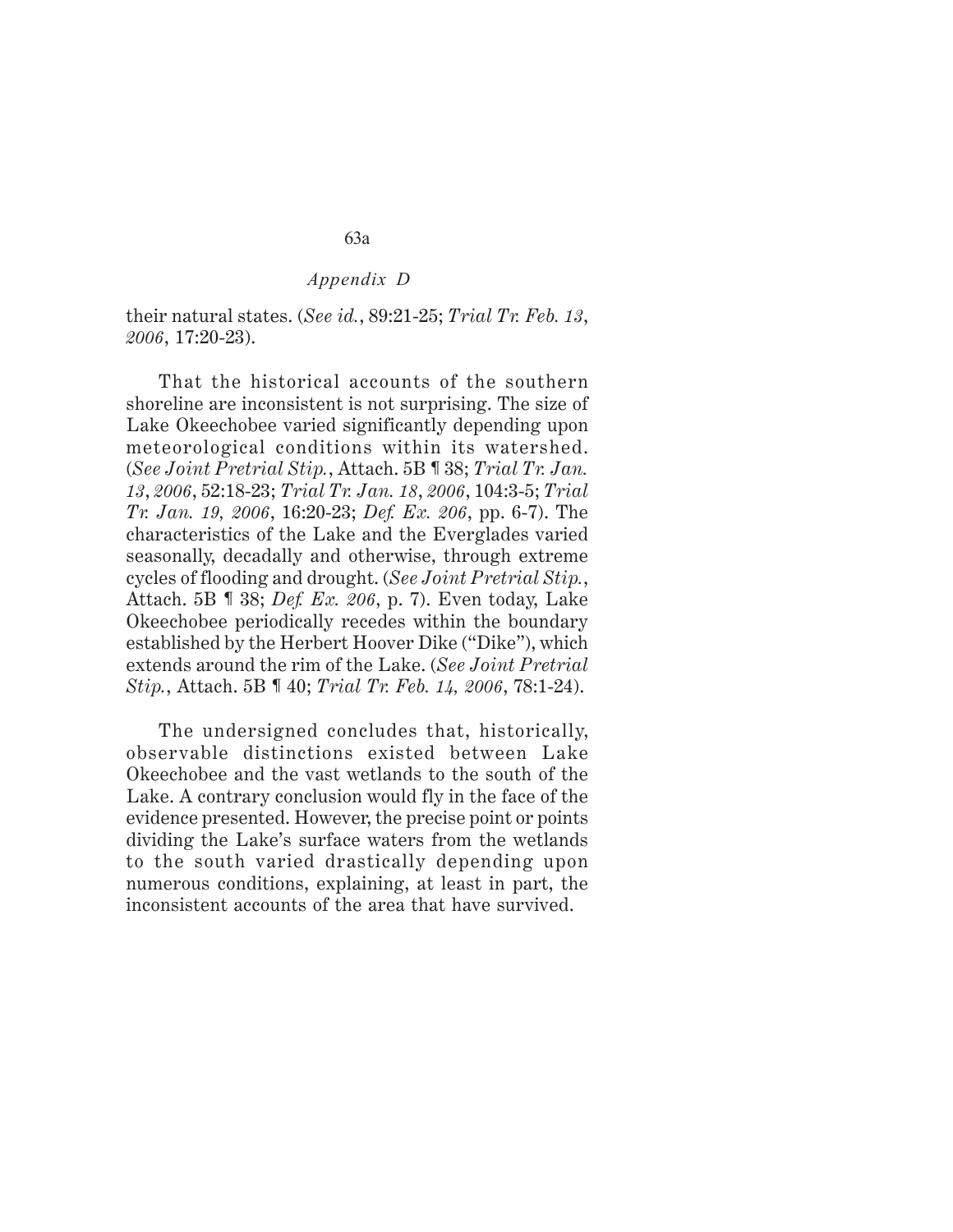## 64a

## *Appendix D*

## **B. Development of the Everglades**

#### 1. *Early Development*

Beginning in the mid 1800s, the State of Florida embarked upon legislative efforts to encourage development of the Everglades ecosystem, focusing its efforts on draining the area to increase its marketability and habitability. (*See Trial Tr. Jan. 13*, *2006*, 57:9-13; *Trial Tr. Feb. 8*, *2006*, 204:11-16). Land reclamation was the single-minded purpose behind the efforts. (*See Trial Tr. Feb. 10*, *2006*, 94:17-95:4, 95:20-23).

To further the drainage activities, canals were constructed connecting the Lake to the Gulf of Mexico. (*Joint Pretrial Stip.*, Attach. 5B ¶ 10).**<sup>8</sup>** The overarching goal of the canal construction was to move water from Lake Okeechobee to tidal waters. (*See id.*). The theory was that if Lake Okeechobee could be drained, then the Everglades would eventually dry out. (*See Joint Pretrial Stip.*, Attach. 5B ¶¶ 9, 10; *Def. Ex. 203*, pp. 56, 65).

By 1912, construction had begun on three major canals, the North New River, Hillsboro, and Miami Canals. (*See Joint Pretrial Stip.*, Attach. 5A ¶ 10). The

<sup>8.</sup> Two canals were constructed in the 1880s. One canal, named the 3 Mile Canal, connected Lake Okeechobee to Lake Hickpochee. (*Trial Tr. Feb. 13*, *2006*, 16:20-23). The other canal, located in the area of the present Miami Canal, extended approximately nine to ten miles into the Everglades from the Lake. (*Id.*, 16:24-17:1).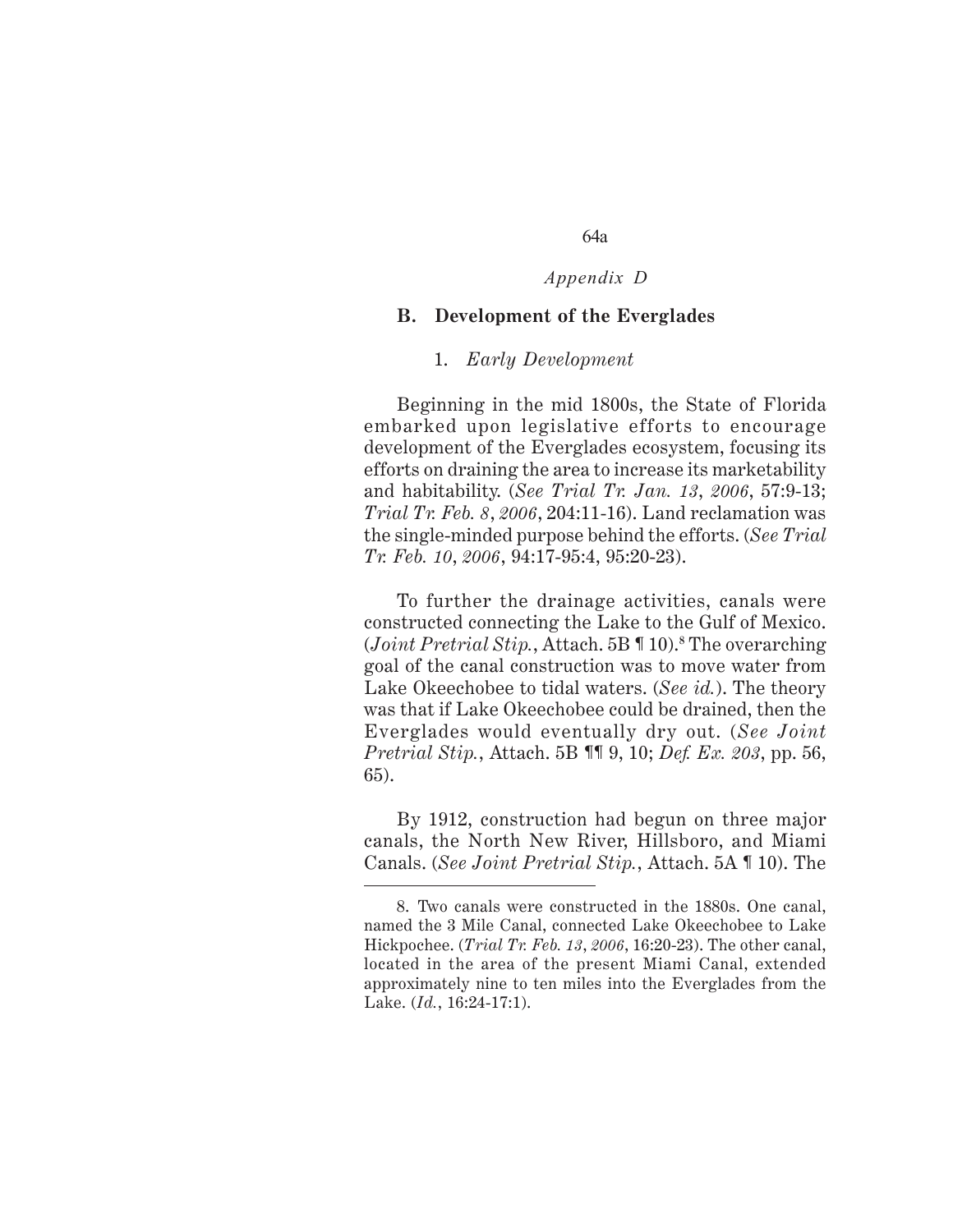canals were connected to the Atlantic Ocean by April 1917. (*See Trial Tr. Jan. 18*, *2006*, 107:3-5). The purposes of constructing the canals were to lower the elevation of the Lake, drain the rich muck soils south and east of the Lake, and to foster navigation. (*See Joint Pretrial Stip.*, Attach. 5A ¶¶ 10, 19). To further the effort, the Everglades Drainage District (established in 1913) constructed hundreds of miles of small drainage canals throughout the Everglades. (*See id.*, Attach. 5B ¶¶ 10, 12).

The early private and public drainage canals were incapable of controlling flooding. (*See Joint Pretrial Stip.*, Attach. 5B ¶ 13). Problems with flooding reached an apex in 1926 and 1928, when hurricanes killed over 2,500 people living in towns just south of Lake Okeechobee. (*See id.; Trial Tr. Feb. 10*, *2006*, 95:12-15; *Def. Ex. 213*, p. 7; *Def. Ex. 203*, pp. 8-9). Congress responded to the hurricanes of the 1920s by authorizing construction of the Dike. (*See Trial Tr. Feb. 8*, *2006*, 204:21-23). The initial authorization contemplated building a substantial dike system on the southern shore of Lake Okeechobee and a smaller dike system on the northern shore of the Lake. (*See id.*, 204:23-205:1). By 1937, construction along the southern shore was substantially completed. (*See id.*, 205:2-5).

The Dike, however, proved incapable of adequately controlling flooding. Hurricanes in the 1940s caused Lake waters to overflow the newly constructed Dike, flooding the surrounding areas and severely damaging the Dike in the process. (*See Trial Tr. Jan. 13*, *2006*,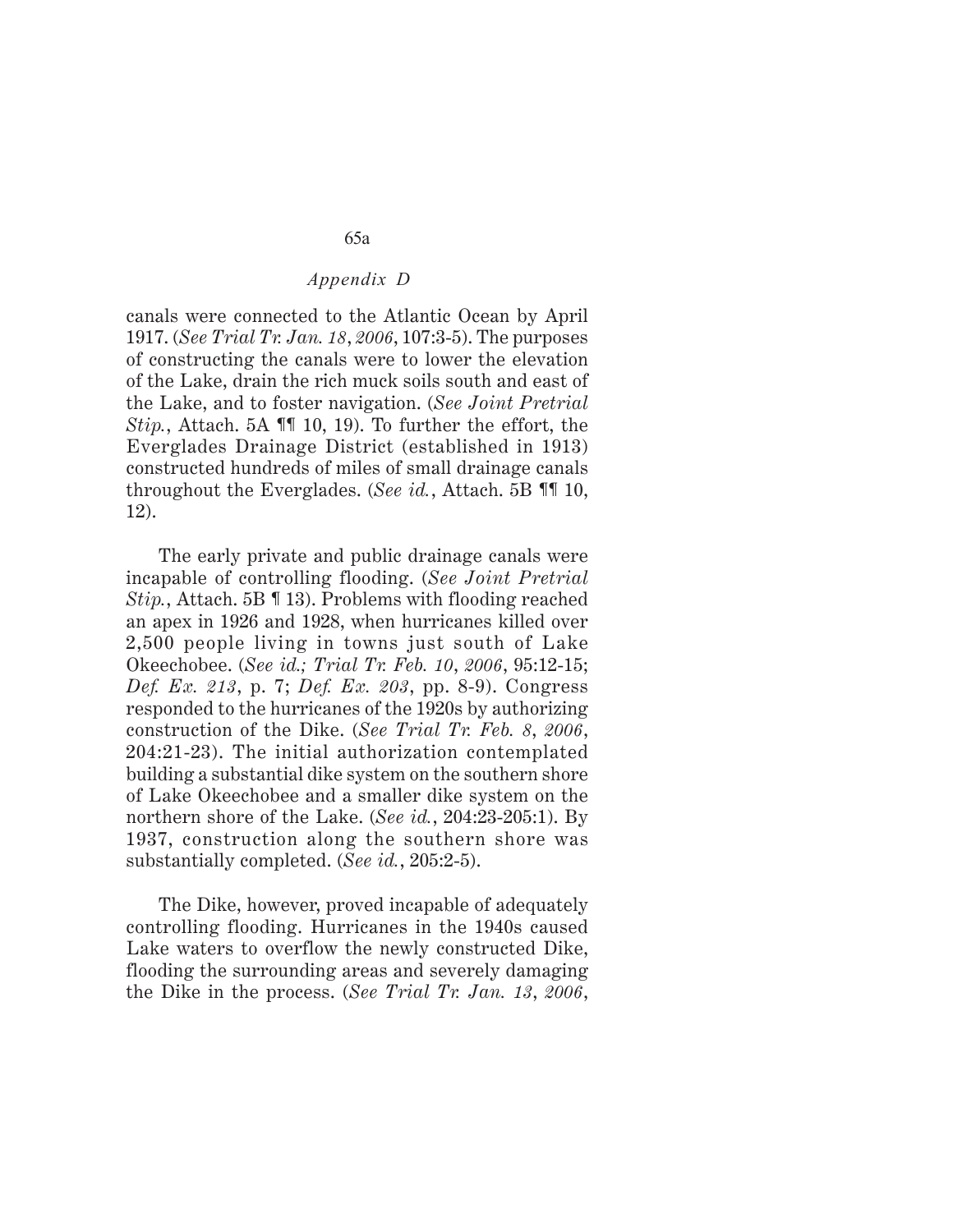59:12-19; *Trial Tr. Feb. 8*, *2006*, 205:6-10). In 1947 and 1948, ninety percent of southeastern Florida, from Orlando to the Keys, was flooded. (*See Joint Pretrial Stip.*, Attach. 5B ¶ 13). Indeed, after the 1947 hurricane, there were reports of many Florida residents being forced to live on the second floors of their homes for up to nine months. (*Trial Tr. Jan. 13*, *2006*, 59:15-16).

In addition to the flooding problems, the drainage of Lake Okeechobee and the Everglades produced other unintended consequences. When the areas surrounding Lake Okeechobee were drained, the soils dried out and thousands of acres of land were destroyed by fires. (*See Joint Pretrial Stip.*, Attach. 5B ¶ 14). The fires caused loss of soil material that had taken hundreds or thousands of years to accrete. (*Trial Tr. Jan. 19*, *2006*, 169:5-7). Fires dirtied the air to such an extent that health warnings were issued in Dade County.**<sup>9</sup>** (*Trial Tr. Feb. 10*, *2006*, 112:13-15).

Uncontrolled drainage caused additional problems through the lowering of the water table. (*See Joint Pretrial Stip.*, Attach. 5B ¶ 11). The lowered water table allowed the ocean saltwater to intrude in areas where fresh water had previously been. (*See id.*; *Trial Tr. Jan. 20*, *2006*, 96:16-97:5). Saltwater intrusion contributed to the destruction of well fields and lands along the east coast of Florida. (*See Joint Pretrial Stip.*, Attach. 5B  $\P$  11).

<sup>9.</sup> Dade County has since been renamed Miami-Dade County.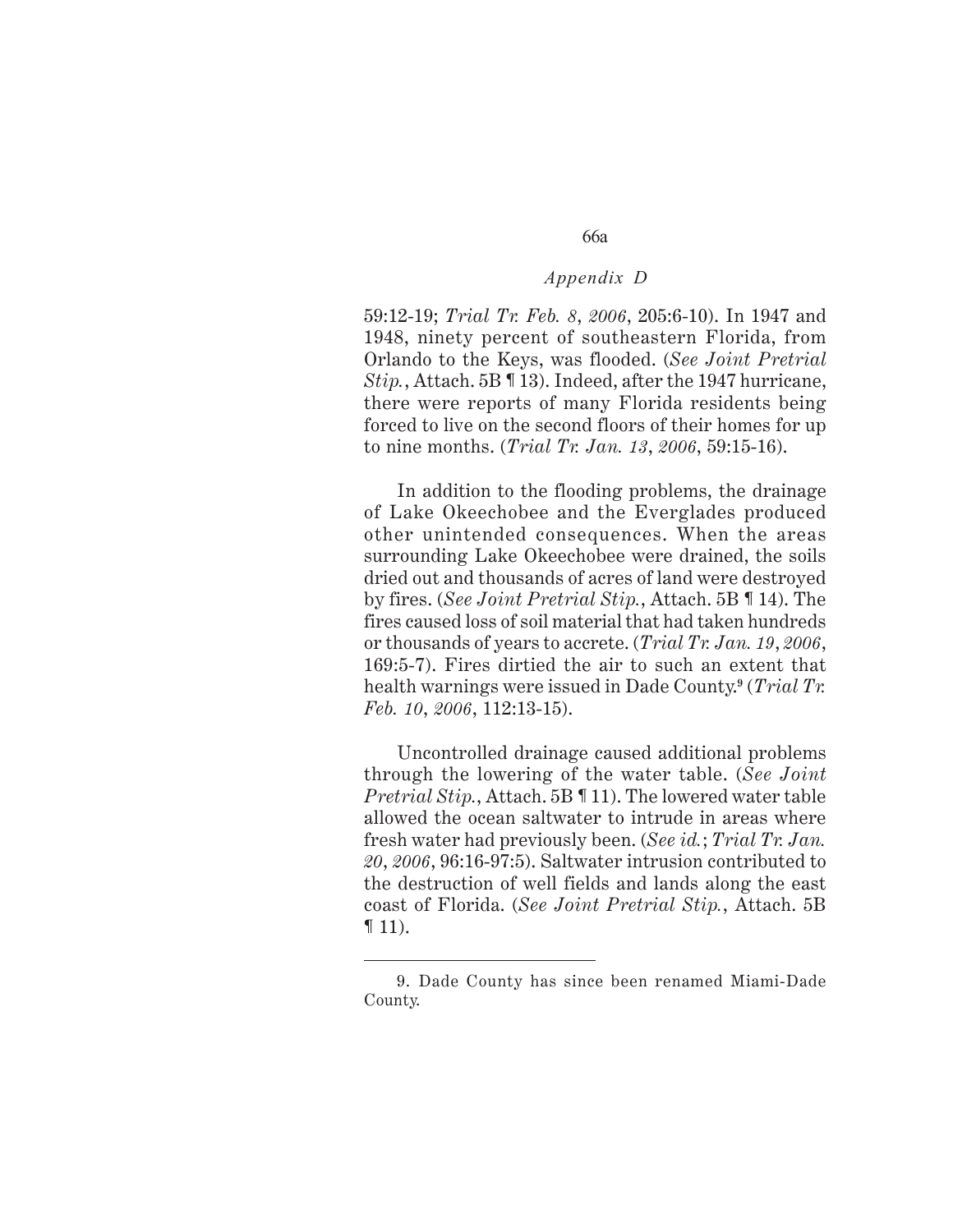#### 2. *C&SF Project*

In the 1930s, the State developed a comprehensive plan for flood control and water supply, known as the "re-watering plan." The plan dedicated the northern portion of the Everglades (what has become known as the EAA) for reclamation, and dedicated the southern portion of the Everglades (what have become the Water Conservation Areas) for water supply and storage to protect and provide water supply to the lower east coast of Florida, from West Palm Beach to Homestead. (*See Trial Tr. Jan. 20*, *2006*, 114:13-115:18). As concerns arose over the health of the Everglades and the inability of the "re-watering plan" to address the problems, the Central and South Florida Project for Flood Control and Other Purposes ("C&SF Project" or the "Project") was adopted. (*See Joint Pretrial Stip.*, Attach. 5A ¶ 37). Congress authorized the C&SF Project in 1948.**<sup>10</sup>** (*See id.*, Attach. 5B ¶ 15; *Trial Tr. Jan. 13*, *2006*, 60:2-3, 14-16; *Trial Tr. Jan. 18*, *2006*, 80:17-19; *Def. Exs. 1*, *205*).

The C&SF Project is a multi-purpose project that provides flood control; water supply for municipal, industrial, and agricultural uses; water supply for the Everglades National Park; protection from saltwater intrusion; and protection of fish and wildlife resources.**<sup>11</sup>**

<sup>10.</sup> For a variety of reasons, several components of the C&SF Project that were originally planned have not been constructed. (*See Trial Tr. Jan. 20*, *2006*, 101:1-9).

<sup>11.</sup> Congress stated the purposes of the C&SF Project, in relevant part, as follows:  $(Cont'd)$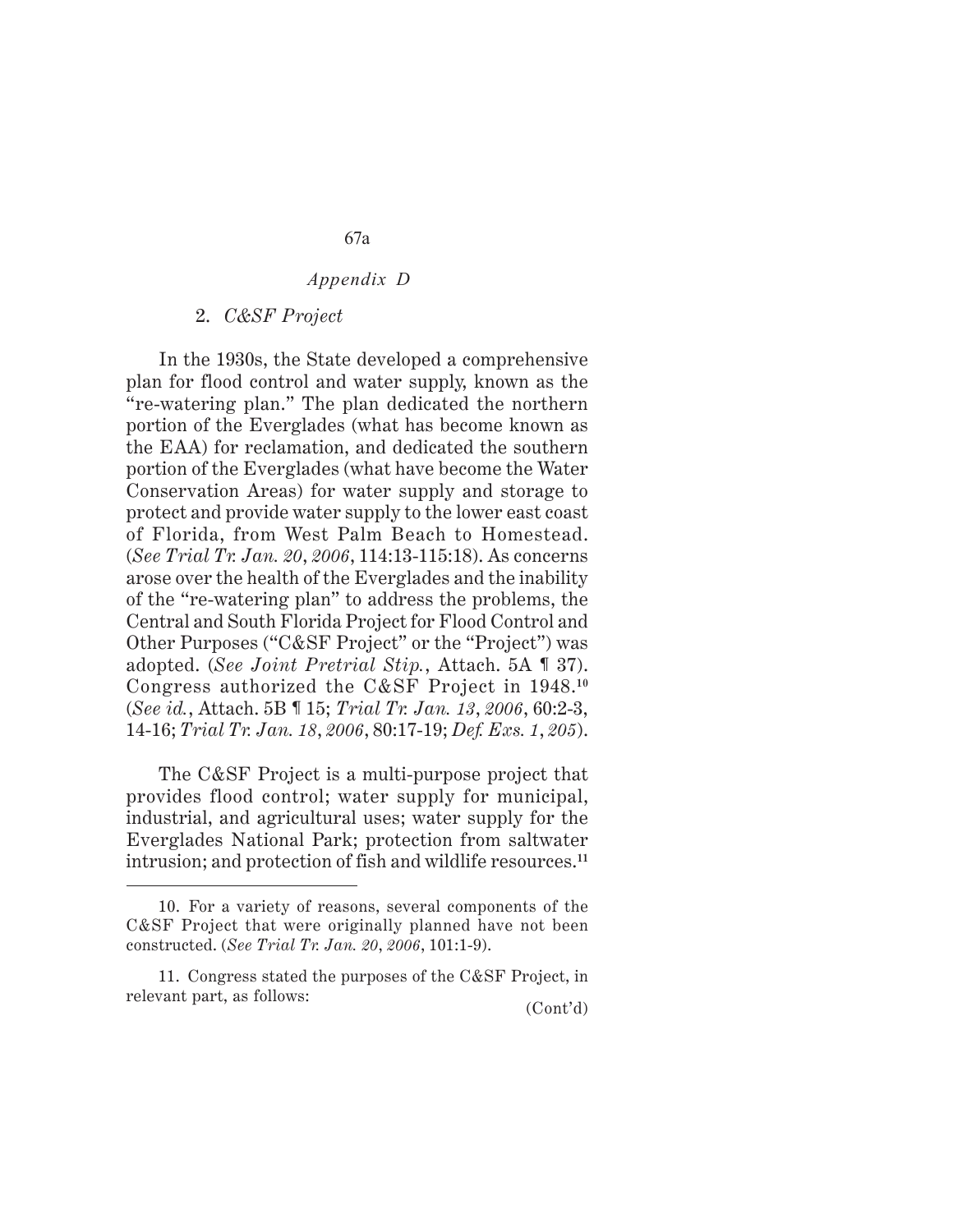68a

(*See Joint Pretrial Stip.*, Attach. 5B ¶ 17; *Trial Tr. Jan. 13*, *2006*, 149:23-150:23; *Trial Tr. Jan. 18*, *2006*, 80:10- 15; *Def. Ex. 232*, p. i; *Def. Ex. 205*, pp. 2-3, 50). Waste disposal is not one of the designated purposes of the C&SF Project. (*See Trial Tr. Jan. 13*, *2006*, 150:24-153:3; *Trial Tr. Jan. 20*, *2006*, 118:20-25)).**<sup>12</sup>**

The C&SF Project covers an area of approximately 12,000 square miles. (*See Trial Tr. Jan. 18*, *2006*, 80:6- 7). Water is managed through the use of water control

#### (Cont'd)

*Construction program*. The comprehensive plan is a long-range plan for the control and use of water resources of most of central and southern Florida.

\* \* \*

The flood problems of central and southern Florida are closely interrelated with the development of water and land resources of the entire area; this report therefore considers all related problems of water control and use.

\* \* \*

A long-range plan of this kind for flood protection and water quality is urgently needed now, so that development of the region can proceed in an orderly manner which will preserve its resources of water and land for future generations.

(*Def. Ex. 205*, pp. 14, 45, 58).

12. The water moved through C&SF structures, however, contains waste products. (*See Trial Tr. Jan. 13*, *2006*, 162:16- 163:12).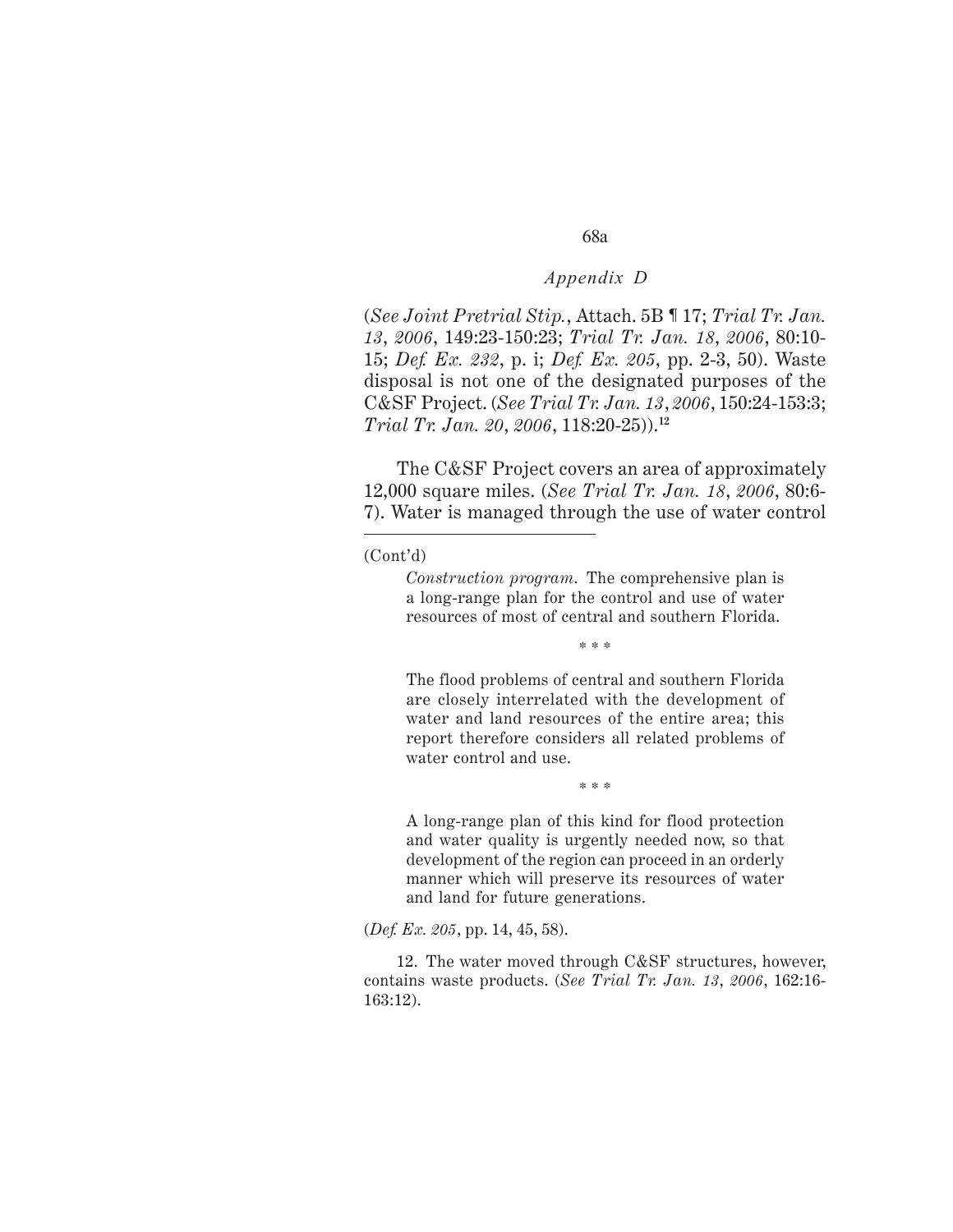structures including the Dike, levees, canals, spillways, culverts, pump stations and other water diversion facilities. (*Joint Pretrial Stip.*, Attach. 5B ¶ 20).**<sup>13</sup>** These water control structures were designed and developed along general watershed basin concepts. (*Trial Tr. Jan. 25*, *2006*, 23:10-14). The C&SF Project is responsible for moving billions of gallons of water daily. (*Joint Pretrial Stip.*, Attach. 5B ¶ 24).

The SFWMD pump stations are flow diversion facilities, the purpose of which is to change the movement, flow and circulation of waters. (*Trial Tr. Jan. 20*, *2006*, 110:12-22). As the local sponsor for the C&SF Project, the SFWMD is responsible for operating and maintaining most of the Project's structures, including the S-2, S-3, and S-4 pump stations at issue in this case. (*Trial Tr. Jan. 19*, *2006*, 78:14-19). However, in operating the structures, there is a tremendous amount of coordination between the Corps and the SFWMD. (*See Trial Tr. Jan. 18*, *2006*, 85:5-11).**<sup>14</sup>**

<sup>13.</sup> The system is comprised of over 1,000 miles of canals, over 1,000 miles of levees, approximately 150 structures and 15-30 major pump stations. (*See Trial Tr. Jan. 13*, *2006*, 61:16- 19).

<sup>14.</sup> The Corps developed the water control plan for the operation of the C&SF system. The water control plan contains information governing the regulation of the lakes and reservoirs in the system and contains operating criteria for the structures and canals within the system. (*See Trial Tr. Jan. 18*, *2006*, 83:1-84:1; *see also Def. Exs. 215-18*).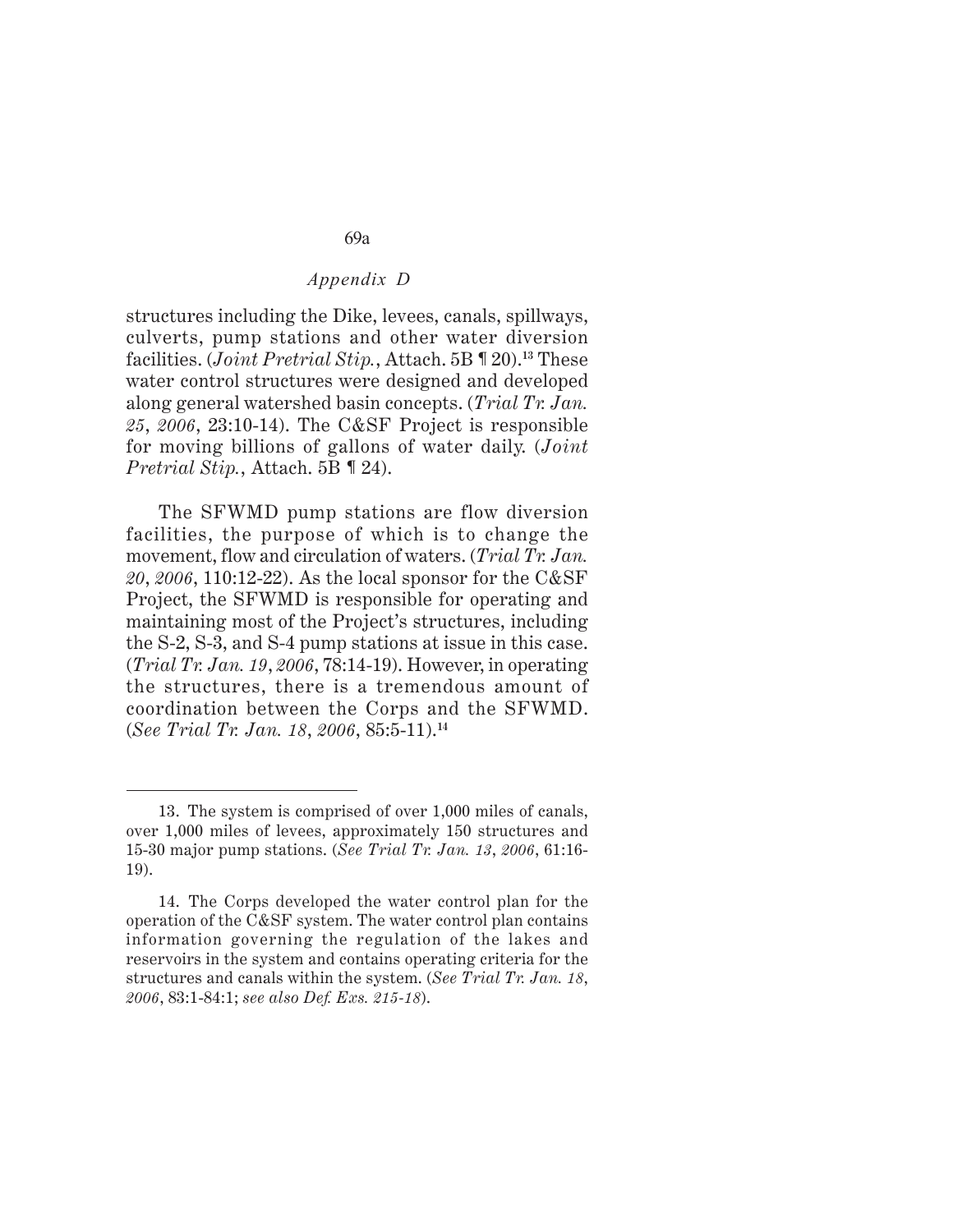The C&SF Project has successfully reclaimed much of the land in South Florida. (*Joint Pretrial Stip.*, Attach. 5B ¶ 25). Today, millions of people live within the flood plain of the Everglades ecosystem,**<sup>15</sup>** which would not be possible without the flood protection and stable water supply provided by the C&SF Project. (*Id.*).

## **C. Current Description of Lake Okeechobee and the Surrounding Areas**

### 1. *Lake Okeechobee*

The efforts to develop South Florida had a profound effect on the Lake and the Everglades. The present ecosystem scarcely resembles the natural system.

Lake Okeechobee, a large shallow lake, remains the central feature of the Everglades ecosystem and is recognized as its liquid heart. (*Joint Pretrial Stip.*, Attach. 5B ¶ 30). The Lake is a key component of the South Florida Kissimmee-Okeechobee-Everglades surface water hydrologic and ecological system. (*See id.*, Attach. 5A ¶ 63). The system begins in Central Florida near Orlando, extends southward through the Kissimmee Chain of Lakes, the Kissimmee River, and Lake Okeechobee, and continues southward through the Everglades into Florida Bay. (*Id.*, Attach. 5A ¶ 63). The ecosystem is an immense, integrated system of

<sup>15.</sup> Indeed, in the early 20th century, vast amounts of what is now downtown Miami remained under several feet of water. (*Trial Tr. Jan. 19*, *2006*, 184:5-21).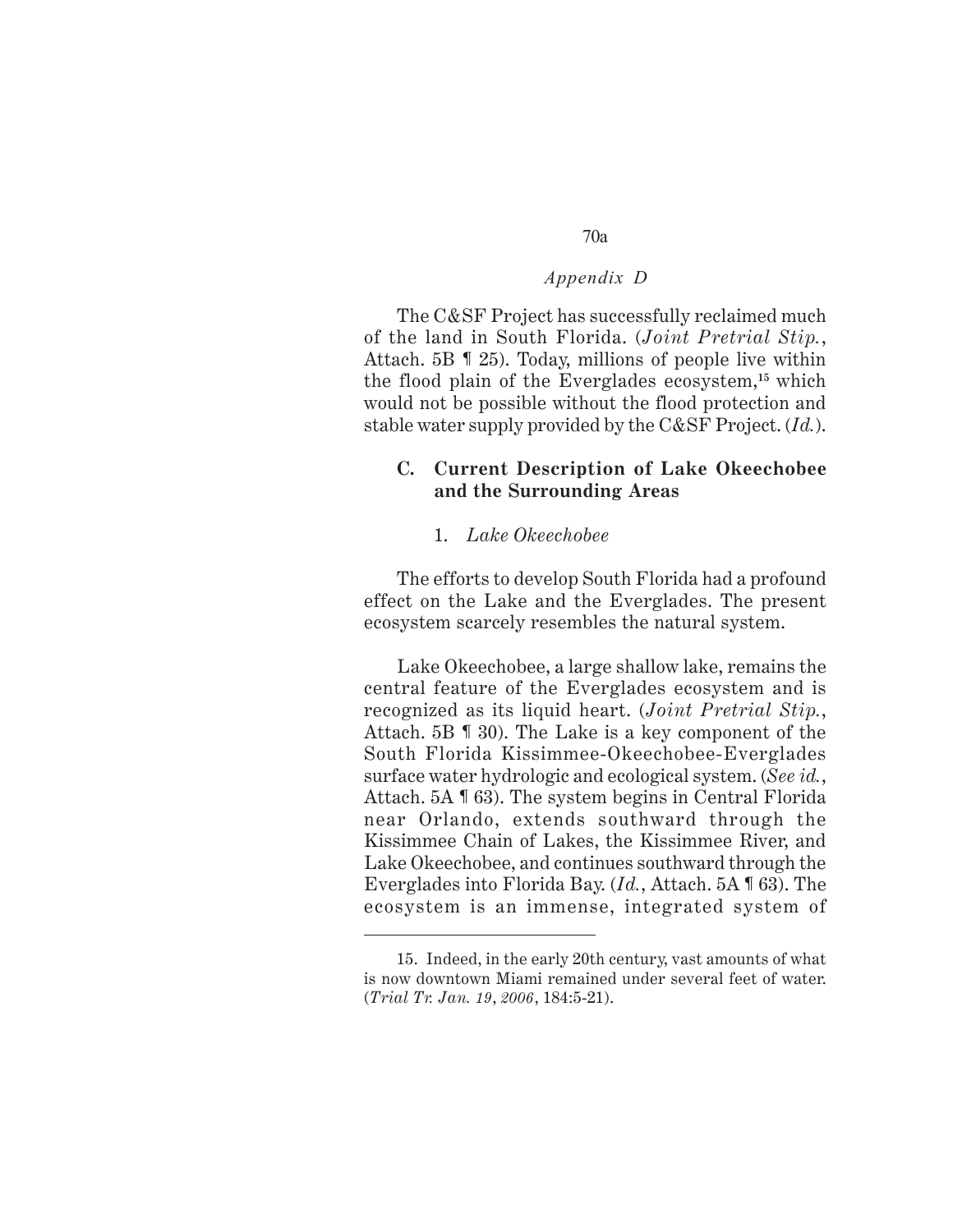connected surface and ground waters that covers over 15,000 square miles. (*Id.*, Attach. 5B ¶ 5).

Lake Okeechobee spans an area of approximately 730 square miles and has an average lake-wide depth of nine feet. (*See Joint Pretrial Stip.*, Attach. 5B ¶ 40; *Trial Tr. Jan. 18*, *2006*, 103:23-24; *Plain Ex. 20*, p. 2). It is the largest body of fresh water in the southeastern United States and the second largest freshwater lake within the continental United States. (*See Joint Pretrial Stip.*, Attach. 5B ¶ 30). The parties have stipulated that the Lake is a navigable water (*see id.*, Attach. 5A ¶ 5), as that term is defined in the CWA and its regulations. *See* 33 U.S.C. § 1362(7); 40 C.F.R. § 230.3(s); 33 C.F.R. § 328.3(a).

Lake Okeechobee is divided into six regions. The "pelagic" region is characterized by open water and a muddy or sandy bottom. (*See Joint Pretrial Stip.*, Attach. 5B ¶ 44). Two near-shore regions (north and south), contain a high density of submerged plants when water levels in the Lake are low and periodic algal blooms when water levels are high. (*Id.*). Three littoral regions,**<sup>16</sup>** located in the northern and southern portions of the Lake and at Fisheating Bay, contain their own unique vegetation structures and water quality. (*Id.*). Significant chemical, physical and biological differences

<sup>16.</sup> A littoral region is defined as an area in which the bottom of a lake is covered by macrophytes (plants that are visible). (*See Trial Tr. Jan. 9*, *2006*, 83:13-25).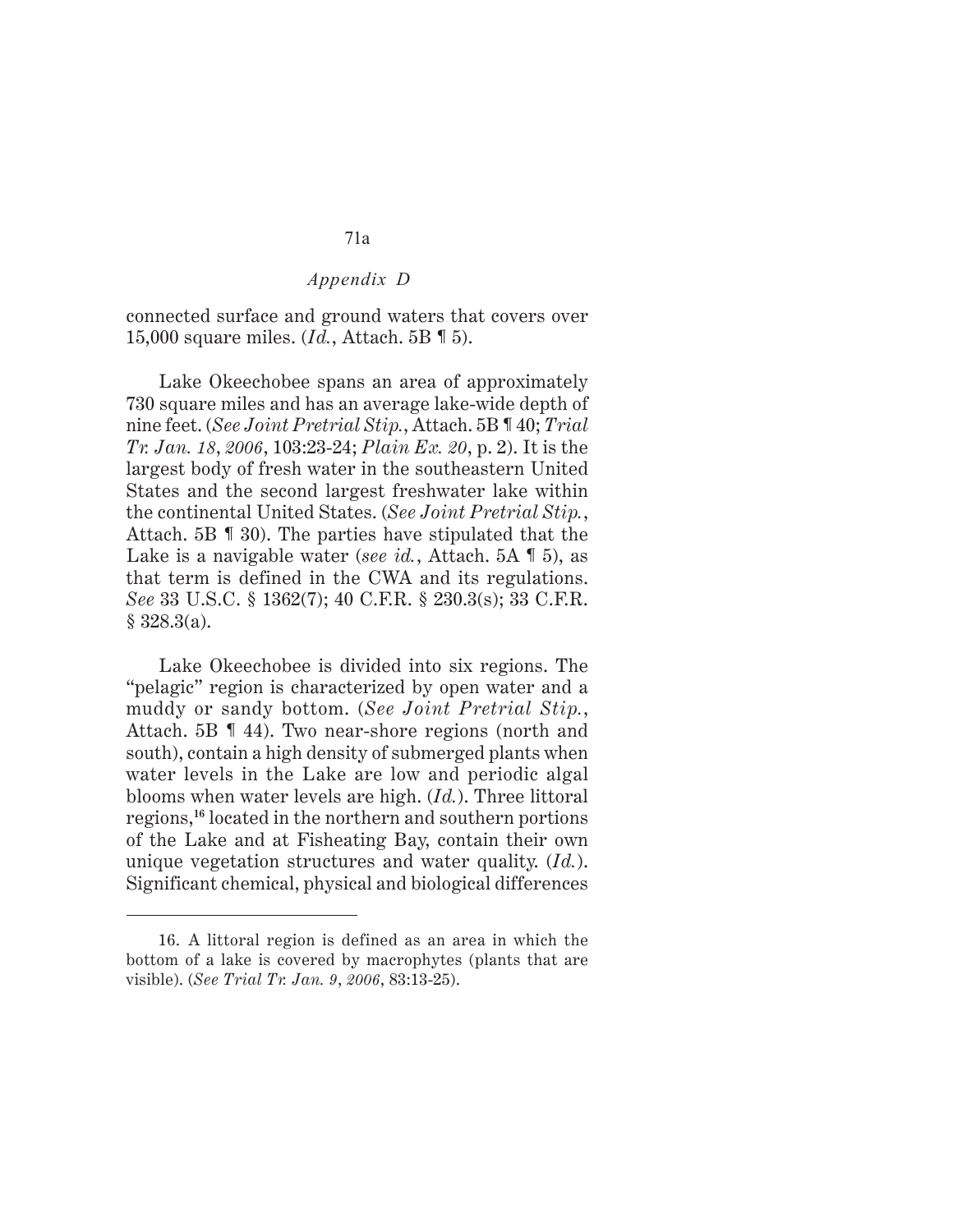exist between each Lake region and even within each region. (*See id.*, ¶ 46).

The Lake has several hydrological and ecological functions. It functions as a reservoir to collect and supply water to the urban, agricultural and natural systems throughout the southern Florida peninsula. It provides flood protection while serving as a multimillion dollar sport and commercial fishery. It also provides a habitat for wading birds, migratory waterfowl, and the federally endangered Everglades Snail Kite. (*Joint Pretrial Stip.*, Attach. 5B ¶ 33).

As noted, Lake Okeechobee functions, in part, as a reservoir. The goal of any reservoir "is to store excess water from times when you don't need it and to release it during periods when you do." (*Trial Tr. Jan. 20*, *2006*, 73:22-24). In order to carry out its storage functions, the water level of the Lake is generally brought to its lowest point at the end of May, creating excess storage capacity that may be utilized for flood control purposes during the rainy season. (*See id.*, 72:14-73:2). The water levels in the Lake are permitted to rise during the rainy season and the excess water is made available to different users for a variety of purposes. (*See id.*, 72:23- 73:2). Beyond using the waters for agricultural and/or municipal purposes, the ability to store and later release the water is critical to avoiding saltwater incursions onto the land. (*See id.*, 97:6-24).

Virtually the entire Lake is enclosed by the Dike, a 27 to 42-foot high, and up to 300-foot wide barrier that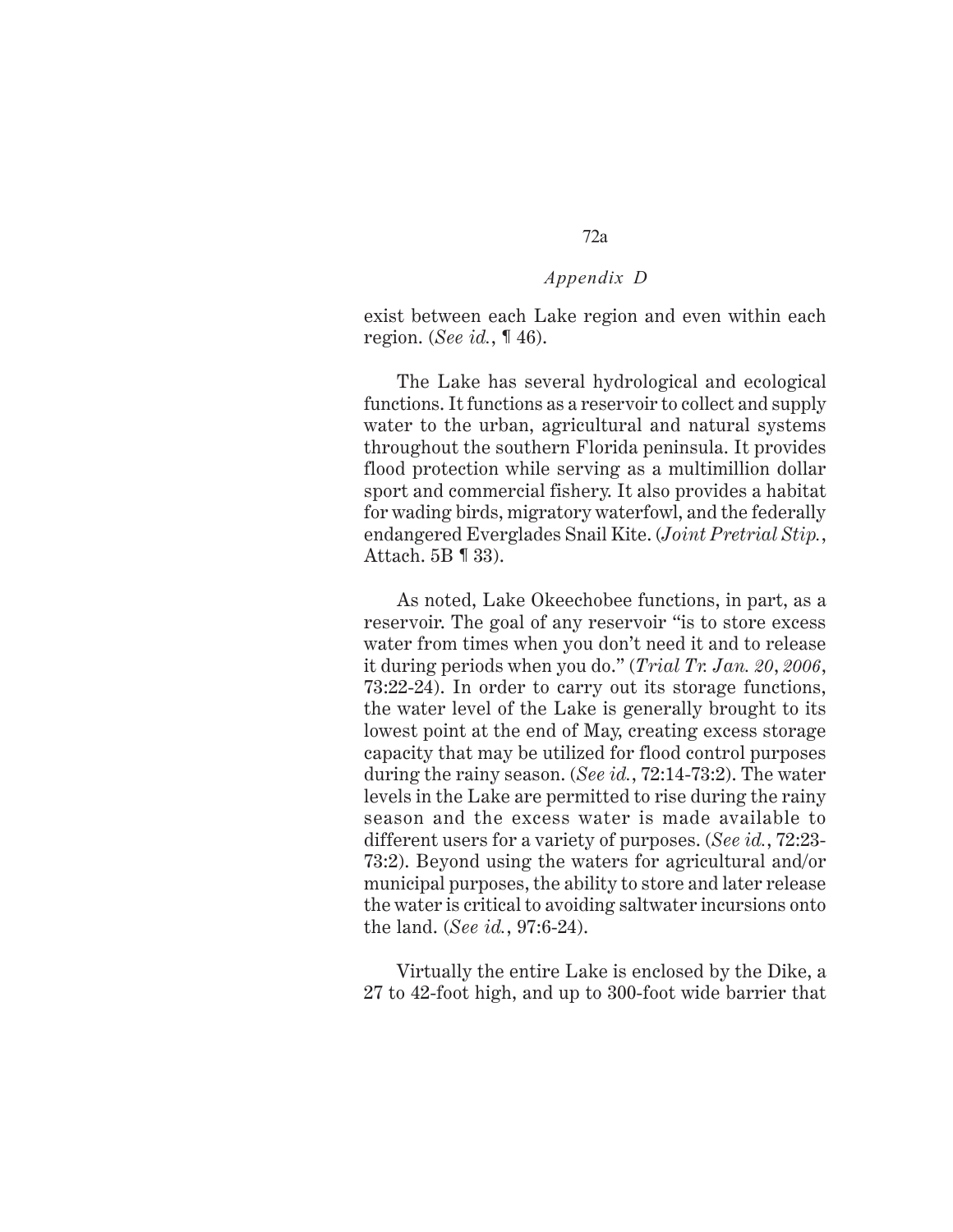physically separates the Lake from the lands surrounding the Lake. (*Trial Tr. Jan. 13*, *2006*, 75:1-2; *Trial Tr. Feb. 9*, *2006*, 21:9-24). A portion of the Dike was built within the shoreline of the historical Lake. (*Trial Tr. Jan. 18*, *2006*, 103:21-23; *see also Trial Tr. Jan. 10*, *2006*, 142:1-6). The Dike is made of a soil matrix.**<sup>17</sup>** (*See Joint Pretrial Stip.*, Attach. 5B ¶¶ 33, 34; *Trial Tr. Feb. 8*, *2006*, 206:5-7, 207:21-25). It prevents the Lake from expanding and contracting as it would under natural conditions. (*See Trial Tr. Jan. 25*, *2006*, 46:14- 17). The Dike serves as a dual functioning dam, providing water storage in Lake Okeechobee and protecting the surrounding communities from flooding. (*Joint Pretrial Stip.*, Attach. 5B ¶ 34).

A rim canal surrounds the southern inner edge of Lake Okeechobee. (*Trial Tr. Jan. 9*, *2006*, 120:12-16). In most places, the rim canal is directly adjacent to the Dike. (*Trial Tr. Jan. 10*, *2006*, 82:14-15). The rim canal was dug out to provide material for construction of the Dike. (*Trial Tr. Jan. 9*, *2006*, 120:17-19). The S-2 and S-3 pump stations pump water directly from the canals into the rim canal. (*Trial Tr. Jan. 10*, *2006*, 82:16-17).

A series of canals**<sup>18</sup>** have been constructed that intersect the Dike at the southern end of the Lake. The

<sup>17.</sup> The Dike consists of a number of materials, including sands, shells, limestone, limestone fragments, silts, and peat. (*Trial Tr. Feb. 8*, *2006*, 207:21-25). Most of the materials of which the Dike is composed were hydraulically dredged from the area. (*Id.*, 206:6-11).

<sup>18.</sup> The parties have stipulated that the EAA canals are navigable waters. (*See Joint Pretrial Stip.*, Attach. 5A ¶ 11).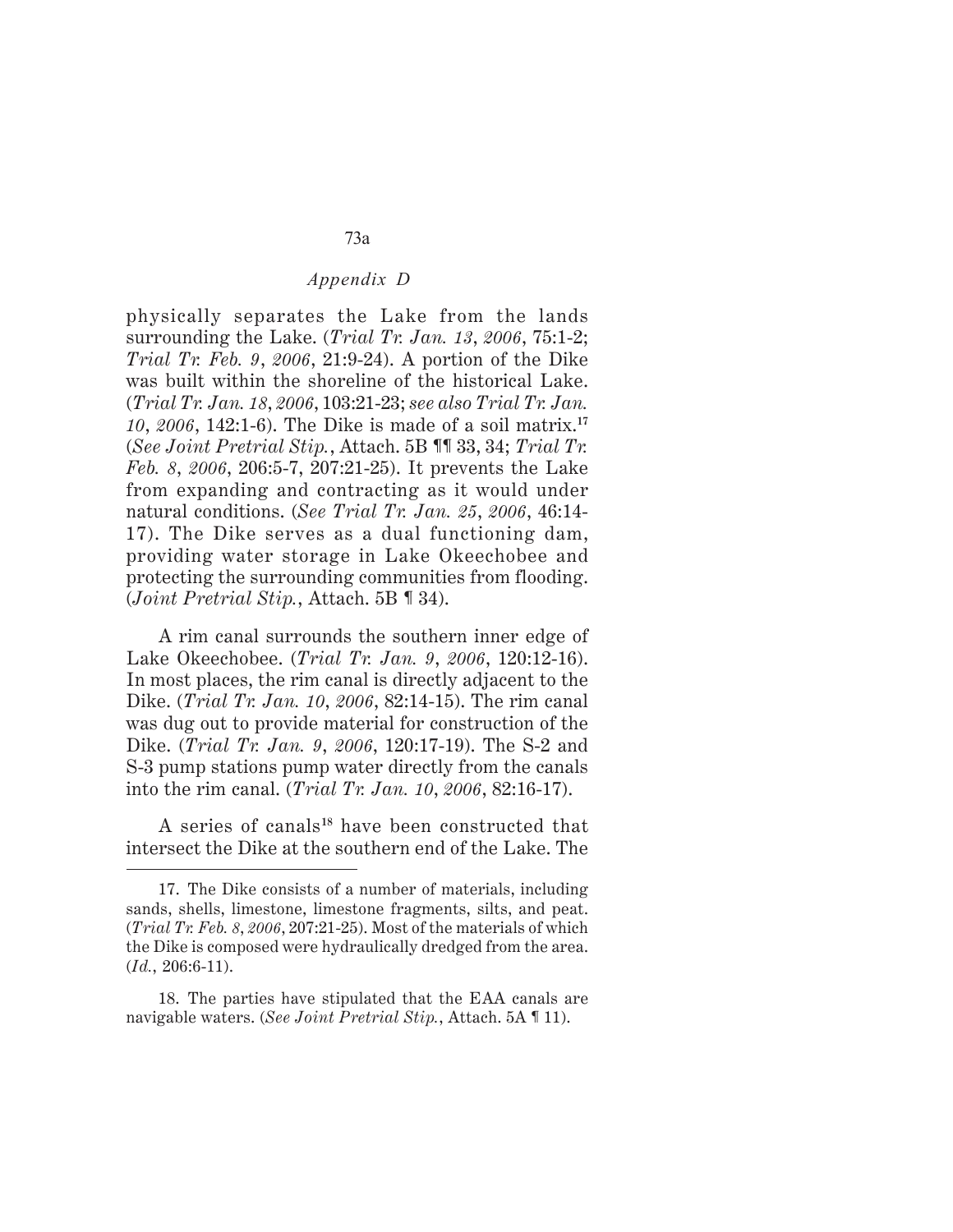74a

largest canals, the North New River, Hillsboro and Miami Canals, extend through several basins, from the southern side of Lake Okeechobee through the EAA, the Water Conservation Areas, the lower east coast communities or the remnant Everglades, and ultimately to the bays and ocean. (*Joint Pretrial Stip.*, Attach. 5B ¶ 22; *Def. Ex. 1*). Smaller canals manage more local waters. The C-20 Canal, for example, is used to manage the waters of the S-4 basin, a basin that includes the City of Clewiston and the surrounding agricultural lands. (*Id.*, ¶ 23).

In all, there are approximately 43 structures that intersect the Dike, allowing water to flow into and/or out of the Lake. (*See Trial Tr. Jan. 18*, *2006*, 92:7-9). There are 19 points that allow outflow from the Lake (five represent primary outflow points and 14 also allow inflow). (*See id.*, 92:20-93:1, 93:2-6). Fisheating Creek is the only uncontrolled inflow source to the Lake. (*See id.*, 93:11-18). The Lake has no uncontrolled outflow points. (*See id.*, 93:25-94:1). It is beyond dispute that the natural storage capacity of the Lake basin has been lost as a result of the man-made modifications to the system. (*See Trial Tr. Jan. 26*, *2006*, 20:2-4, 22:3-16).

## 2. *The EAA*

Parts of Lake Okeechobee's original lakebed separated from the Lake by the Dike — and portions of the northern Everglades marshes, were designated by the C&SF Project as the EAA, which was to be reclaimed for public and private land uses. (*Joint Pretrial Stip.*,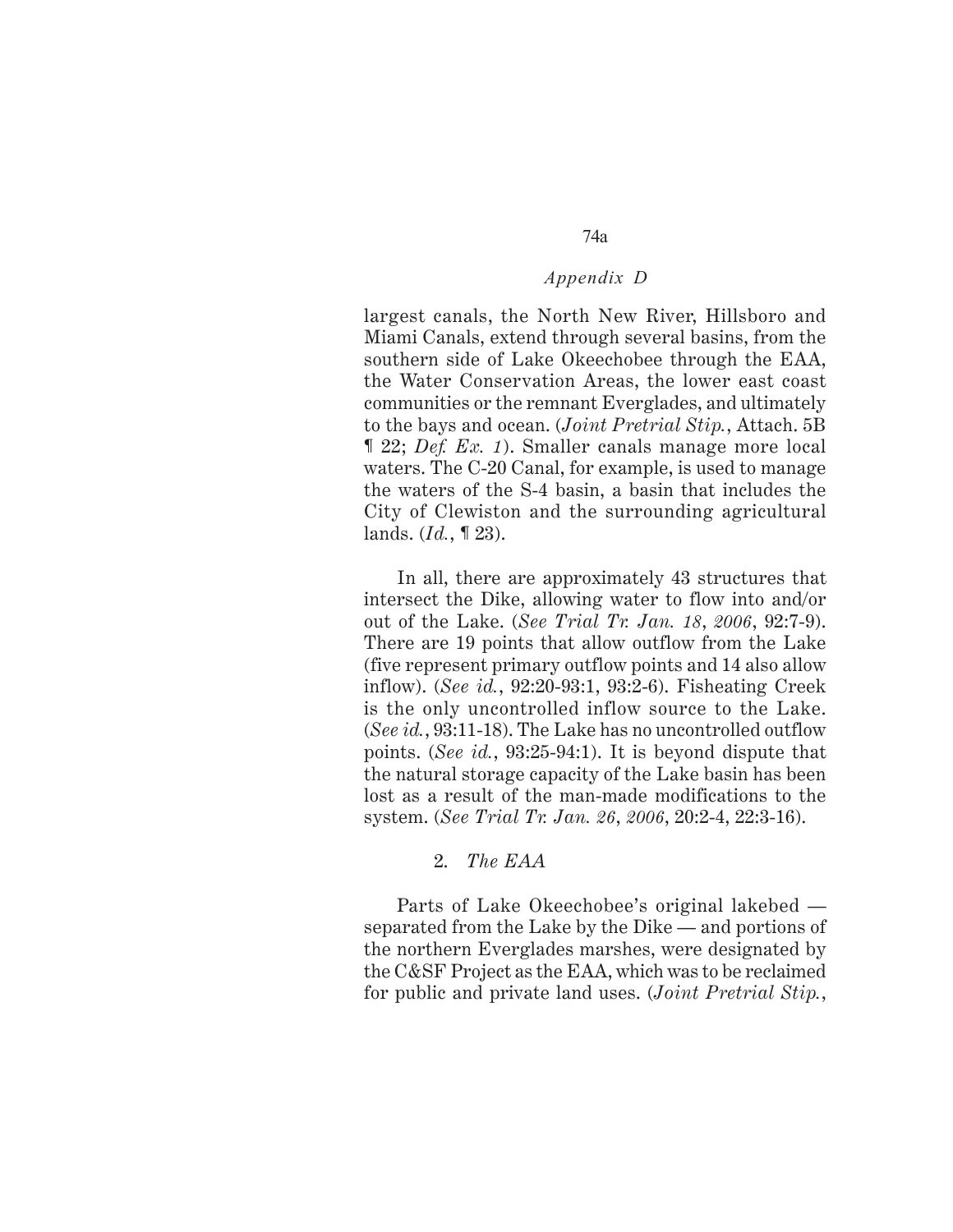Attach. 5B ¶ 36). The EAA comprises 630,000 acres between the southern boundary of the Dike and the northern boundaries of the Water Conservation Areas. (*See id.*, ¶ 37). The EAA is a highly productive agricultural region extending from the south shore of Lake Okeechobee to the northern levees of the conservation areas (of the Everglades). The Lake supplies irrigation water to the EAA. (*Joint Pretrial Stip.*, Attach. 5A ¶ 43). The EAA communities and land uses were, and are, fully dependent upon the Lake for their water supply and flood control. (*See id.*, ¶¶ 43, 53).

Muck soils predominate in the EAA. Prior to drainage operations, materials were deposited in the waters; those materials were, in turn, absorbed by the soil. (*See Trial Tr. Jan. 9*, *2006*, 45:11-16).

The soils of the Everglades were formed under wetland conditions. The water that covered the soil surface much of the year greatly reduced oxygen availability to microorganisms that derive their energy by oxidated decomposition of carbon compounds. Organic matter accumulated faster than it decomposed forming the Everglades Histosols. When the area was drained for settlement and agricultural use, oxygen permeated the soil mass, decomposition accelerated, and the organic matter began to decompose faster than it accumulated. This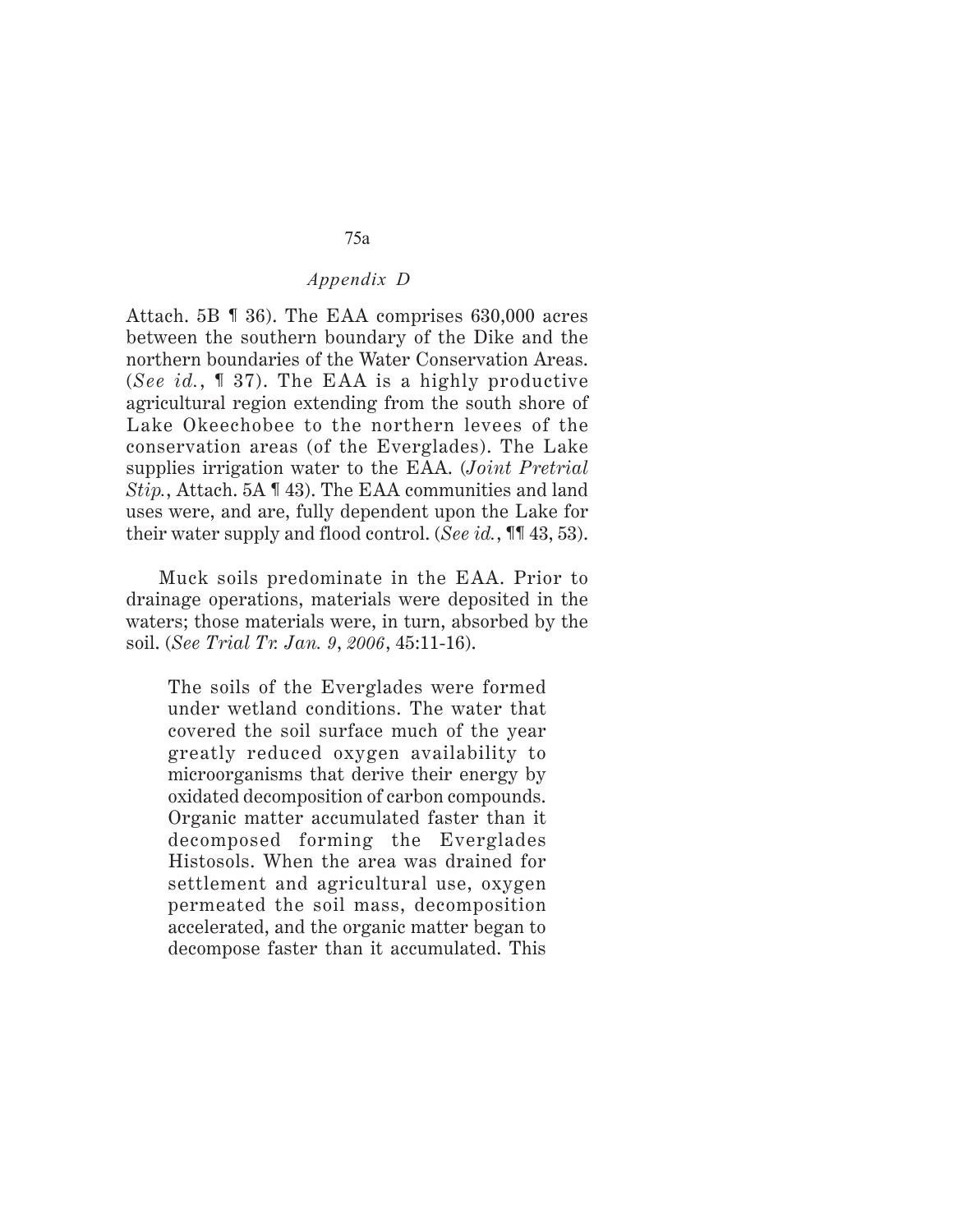caused the surface elevation to fall, a phenomenon known as subsidence.

(*Plain. Ex. 128*, pp. 37-38). The muck soils are naturally very high in phosphorous. (*See Trial Tr. Feb. 10*, *2006*, 61:3-15).

## **D. Water Flow in the Everglades**

Today, almost all water flow in the Everglades is through man-made conveyance structures. Given that the system has been significantly modified from its natural state, it is important to distinguish between the flow of water today, flow that is primarily regulated by the SFWMD (along with the Corps), and the natural flow of water through the system.

### 1. *Natural Water Flow*

Historically, Lake Okeechobee's surface water, subsurface flow, and localized rainfall supplied water for the Everglades. (*See Joint Pretrial Stip.*, Attach. 5B ¶ 7). In its natural state, the Everglades was a unified hydrologic system. (*See*, *e.g.*, *Trial Tr. Jan. 9*, *2006*, 208:16-209:5; *Trial Tr. Jan. 10*, *2006*, 140:15-141:4; *Trial Tr. Jan. 11*, *2006*, 75:5-18; *Trial Tr. Feb. 8*, *2006*, 203:25- 204:7; *Trial Tr. Feb. 10*, *2006*, 78:22-79:6, 81:8-22, 94:3-7; *Def. Ex. 207*, p. 21). Water moved freely between surface and ground water. (*See Trial Tr. Feb. 10*, *2006*, 82:6-16).

Prior to the man-made modifications to the system, water generally flowed slowly south, over the flat South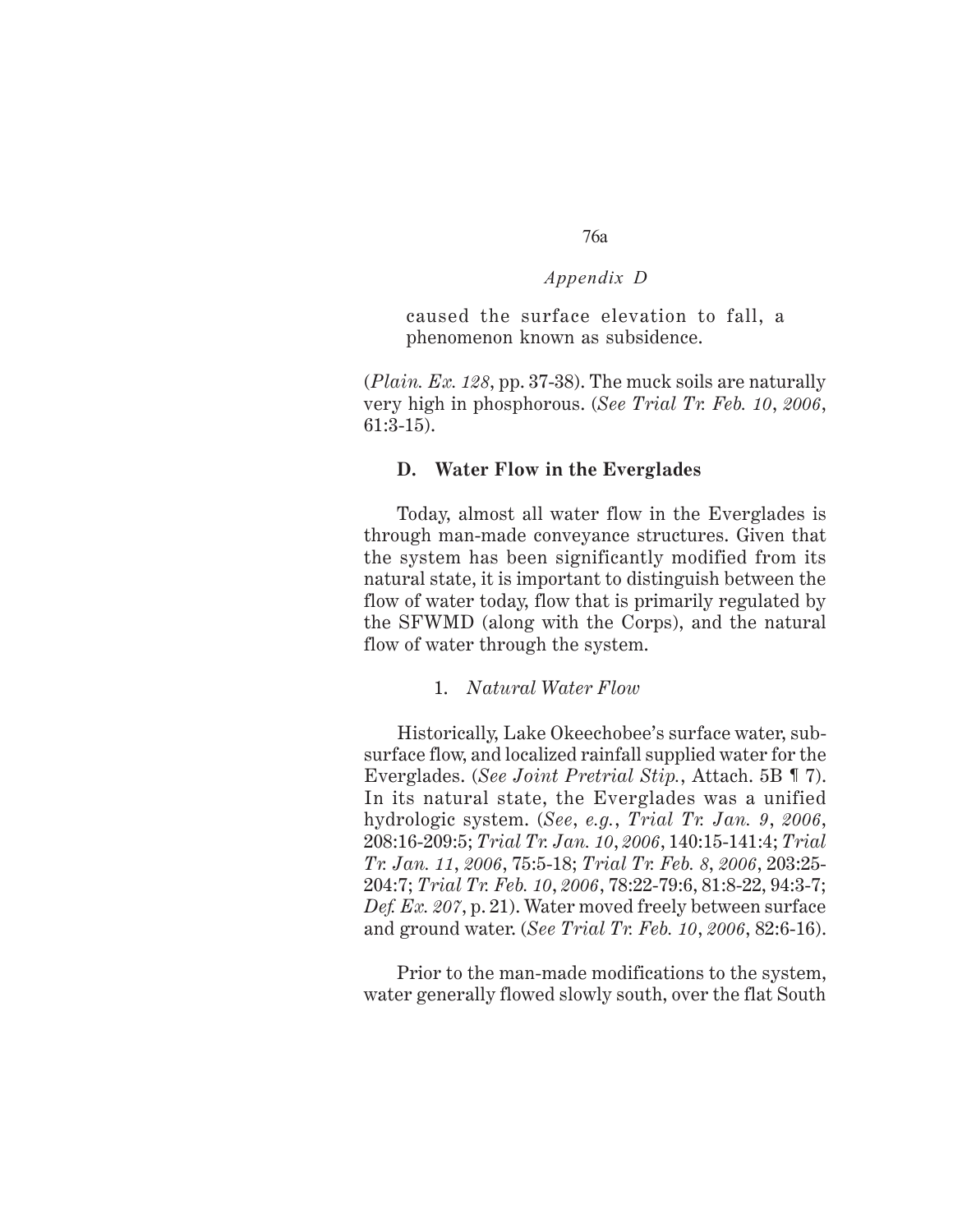Florida landscape to the sea.**<sup>19</sup>** (*See Joint Pretrial Stip.*, Attach. 5A ¶ 7). Land to the south of the Lake slopes very slightly to the south. (*See Trial Tr. Jan. 19*, *2006*, 177:4-10). In fact, the slope is far flatter than the slope of a sidewalk. (*See id.*, 177:11-19). Due to the nearly flat slope of the land, water flowed south at an exceedingly slow pace. (*Id.*, 178:5-12). This historic water flow is depicted on a United States Geological Survey map that was introduced into evidence (the map was made using SFWMD data). (*Plain. Ex. 58; see also Trial Tr. Jan. 19*, *2006*, 34:17-36:25).

Historically, the water of the Lake would rise until it overtopped a natural muck berm along the southern shoreline, and then it would spill into the vast marsh known as the Everglades. (*See Joint Pretrial Stip.*, Attach. 5B ¶ 47a; *see also Trial Tr. Jan. 13*, *2006*, 51:13- 17). Water in the Lake would overcome the levy when the Lake reached an elevation of 21.5 feet. (*Trial Tr. Jan. 9*, *2006*, 208:25-209:5). During the rainy season, water from Lake Okeechobee would flow in a gradual

<sup>19.</sup> When the Miami Canal was first dredged across the Everglades from its entrance at the Rita River to the headwaters of the Miami River, a navigation lock was constructed in the canal just a short distance south of the southern shore of Lake Okeechobee. (*See Trial Tr. Jan. 9*, *2006*, 182:8-189:1; *Plain. Exs. 16F*, *16G*). A photograph of the lock shows the doors opening to the north. (*See Trial Tr. Jan. 9*, *2006*, 186:7-14; *Plain. Exs. 16G*, *42*, *46*). Lock doors are designed to open against the direction of flow (*see Plain. Exs. 42*, *46*), confirming that the direction of flow in the Miami Canal was generally from the north to the south. (*See Trial Tr. Jan. 9*, *2006*, 186:11-14; *Plain. Exs. 16G*, *42*, *46*).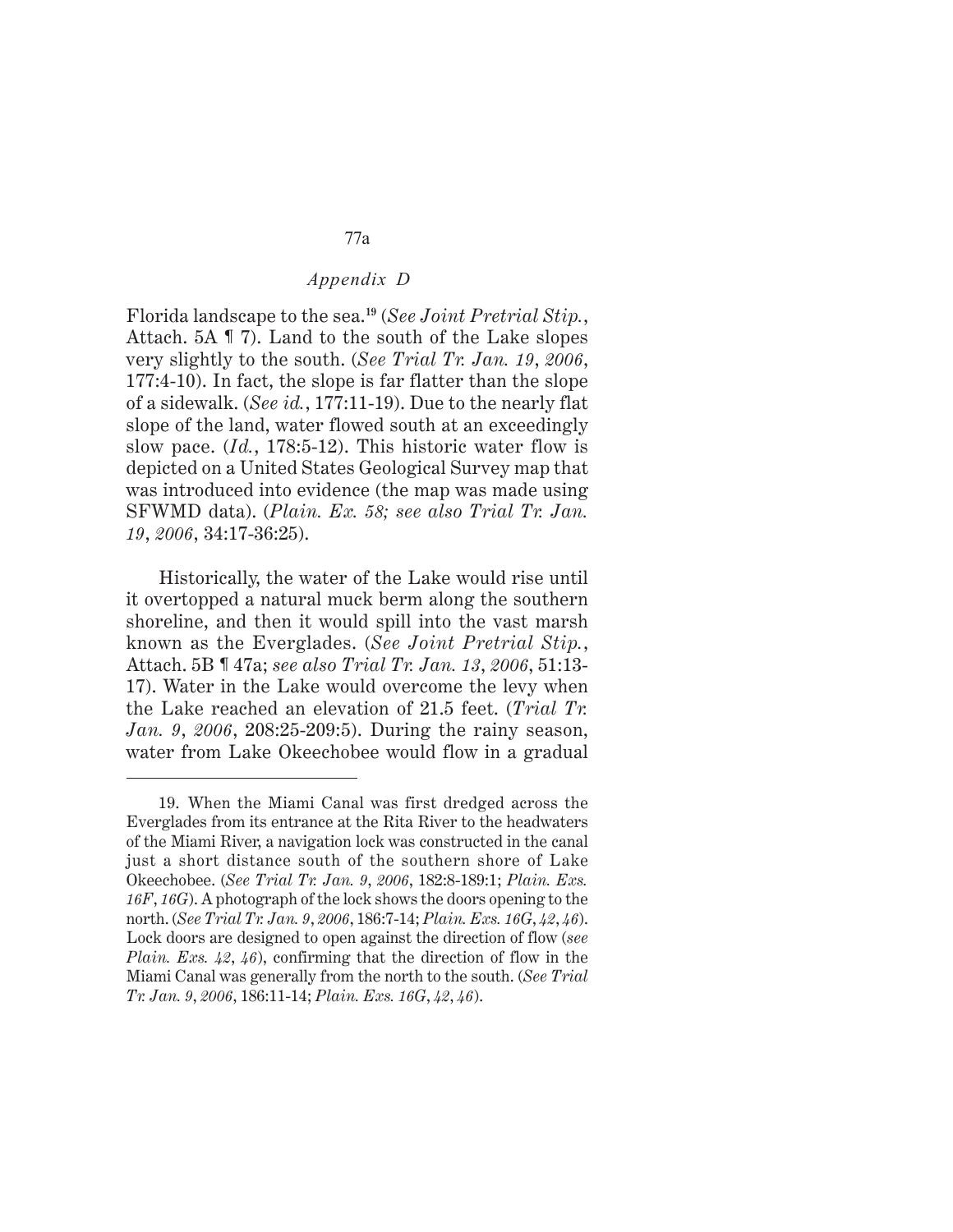78a

sheet through the Everglades to Florida Bay. **<sup>20</sup>** (*See id.; Trial Tr. Feb. 10*, *2006*, 81:18-19). Occasionally (during some years) the water would flow across the coastal ridge to the Atlantic Ocean. (*Trial Tr. Jan. 13*, *2006*, 51:18-22).

Localized events such as wind or rainfall could affect the general southward flow of water over short periods of time. (*Trial Tr. Jan. 19*, *2006*, 178:13-179:6). In other words, the southward flow, at least historically, was intermittent. (*See id.*, 180:7-18). During severe windstorms, hurricanes or other meteorological events, water could flow north from the Everglades to the Lake. (*See*, *e.g.*, *Trial Tr. Jan. 9*, *2006*, 193:4-20; *Trial Tr. Jan. 10*, *2006*, 156:22-158:16; *see also Plain. Ex. 16C*, p. 3; *Def. Ex. 302*, ¶ 7). There are historic accounts of people observing wind and water conditions causing water to flow in this direction. (*See Trial Tr. Jan. 9*, *2006*, 212:2- 18, 216:6-25). Water was also capable of seeping through the porous soil matrix of the Everglades in both directions, *i.e.*, from the Lake to the Everglades and from the Everglades to the Lake. (*See Trial Tr. Jan. 13*, *2006*, 53:10-13; *Trial Tr. Feb. 10*, *2006*, 81:13-17).

<sup>20. &</sup>quot;Florida Bay is a shallow inner-shelf lagoon located at the southern end of the south Florida watershed. It is an area where fresh water from the Everglades mixes with the salty waters from the Gulf of Mexico to form an estuary that is surrounded by mangrove forests and encompasses over 200 mangrove islands." The Florida Bay Education Project, http:// www.floridabay.org/intro.shtml.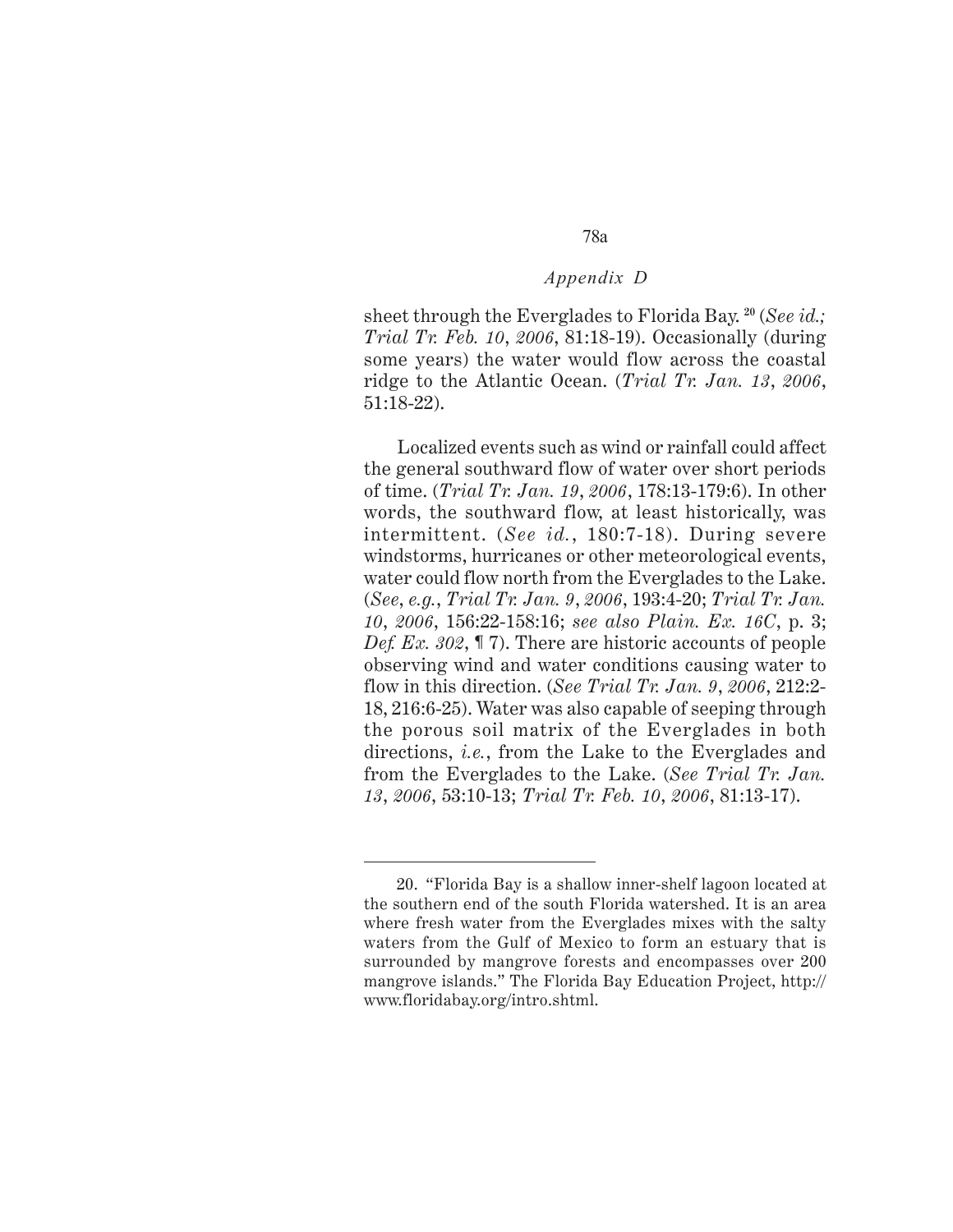## 2. *Water Flow Today*

#### *a. Surface Water Flows Generally*

Most water flows today are regulated. As a managed system, the natural flow of water has been replaced by a series of man-made structures, and water is now routed through a very complex series of conveyance systems. (*See Trial Tr. Jan. 26*, *2006*, 20:1-6). The waters are managed as a whole. (*Joint Pretrial Stip.*, Attach. 5B ¶ 21).

Navigable waters in the C&SF canals and waters in the Lake certainly intermingle, whether by natural or man-made forces. (*Trial Tr. Jan. 12*, *2006*, 88:23-89:17). For example, water in the Lake is released into the canals at certain times and may be pumped back into the Lake at other times. (*Id.*). However, whereas historically the water flowed almost exclusively to the Everglades, today much of the water flow is directed to the coast. (*Trial Tr. Jan. 10*, *2006*, 25:20-25).

Because water flows on a downgrade, water in the Lake flows by gravity to the south whenever the SFWMD opens the gated spillways and culverts that feed water from the Lake into the canals. (*See Trial Tr. Jan. 12*, *2006*, 82:2-83:3; 89:8-13). Water from the canals generally is not capable of flowing into the Lake because it would have to flow on an upgrade. (*Trial Tr. Jan. 10*, *2006*, 112:4-12; *Trial Tr. Jan. 17*, *2006*, 7:1-8:1). Thus, as in its natural state, water generally flows from Lake Okeechobee south to the EAA. (*See Trial Tr. Jan. 18*,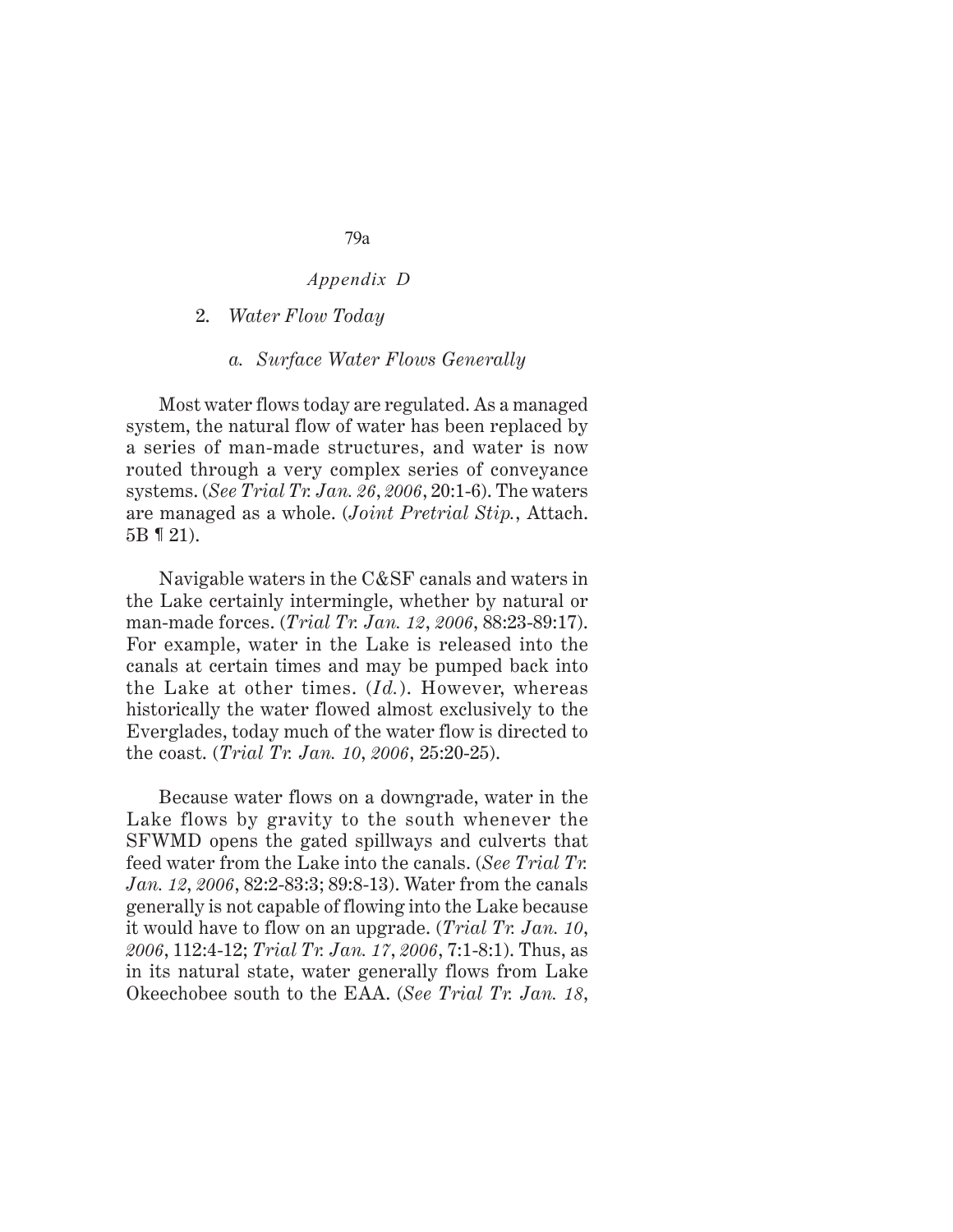80a

*2006*, 96:24-97:4). Indeed, Plaintiffs' witness, Herbert Zebuth, who spent the bulk of his extensive career working on issues concerning Lake Okeechobee, testified that "I have never heard anyone talk about the Everglades flowing into Lake Okeechobee until this lawsuit was filed." (*Trial Tr. Jan. 17*, *2006*, 9:22-23).

Nevertheless, the hurricane gates adjacent to the S-2 and S-3 pump structures may allow gravity flow from the canals into the Lake when the water level in the Lake is lower than the water level in the canals. (*See Trial Tr. Jan. 13*, *2006*, 118:1-5; *Trial Tr. Jan. 17*, *2006*, 8:2-4; *Plain. Ex. 115*, p. 170). Under such circumstances, and without the aid of the pump stations, surface water in the EAA canals can, and does, flow north into Lake Okeechobee. Such instances, however, remain very rare. (*See Trial Tr. Jan. 18*, *2006*, 97:4-13; *Trial Tr. Jan. 19*, *2006*, 37:18-21; *Plain. Ex. 115*, p. 170; *Def. Ex. 203*, p. 57; *Def. Ex. 202*, pp. 335, 345-47, 385-86, 406, 411, 551; *Def. Ex. 207*, p. 23). Moreover, the frequency of northern flow has been reduced by the Corps' removal of "humps" in the canals that had previously served as impediments to the canal waters' steady southward flow. (*See Trial Tr. Jan. 18*, *2006*, 114:2-12; *Trial Tr. Jan. 25*, *2006*, 25:13- 15).

Every year, a substantial amount of water is discharged from the Lake to tide (*i.e.*, large quantities of Lake water are dumped into estuaries) in order to reduce the amount of water in the Lake, for example, when the water level in the Lake becomes too high. (*See Trial Tr. Jan. 19*, *2006*, 51:2-8). Obviously, the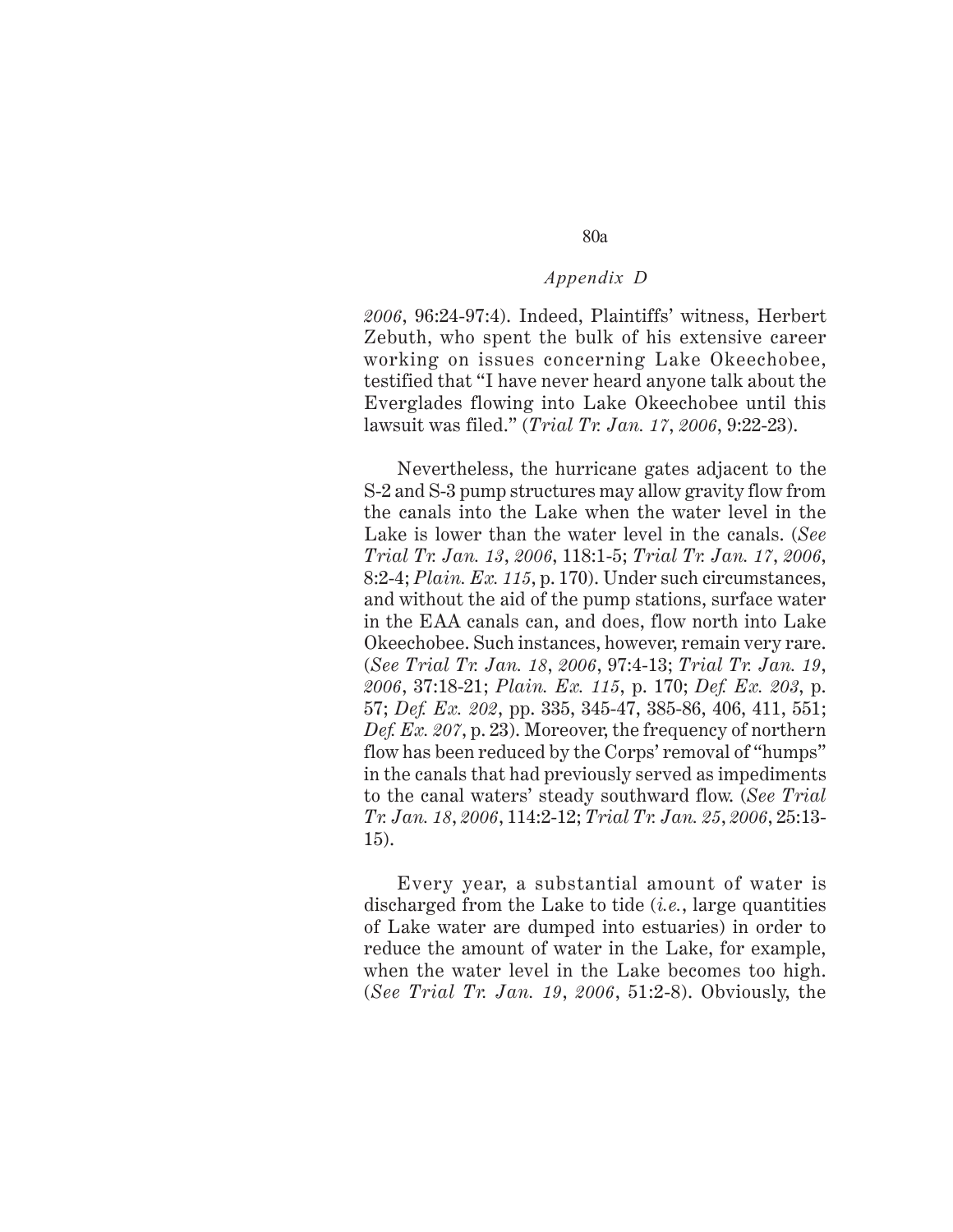discharges, resulting in the loss of, on average, approximately 1.7 billion gallons of water to tide per day from the Everglades system, are undesirable. (*See Trial Tr. Jan. 20*, *2006*, 145:14-16). However, at present, it appears that the losses are unavoidable. Because Florida experiences periods of heavy rainfall that produce water that the system is incapable of assimilating, the excess water must be discharged. (*See Trial Tr. Jan. 19*, *2006*, 163:3-15). The rainy periods are followed by dry periods during which water becomes scarce. (*See id.*). The problem is exacerbated by the inability to predict weather conditions with any degree of accuracy. (*See id.*, 168:9-11, 169:17-170:14).

#### *b. Surface Water Flow in the EAA*

The Hillsboro, North New River, and Miami Canals, as well as the C-20 and C-21 Canals, collect water that is drained from their respective basins. Industrial, municipal, and construction activities are conducted within the basins. Thus canal water contains byproducts of industrial, municipal and construction activities. (*Trial Tr. Jan. 13*, *2006*, 113:14-115:19).

Agricultural activities contribute immensely to the amount and direction of water flows in the EAA. When there is excess water on the farmlands, farmers pump the excess water into the canals. (*See Trial Tr. Feb. 10*, *2006*, 39:23-41:10).**21** Conversely, when the farmers

<sup>21.</sup> There are approximately 300 pump stations used by the farmers in the EAA that discharge water into the SFWMD's main canals. (*Trial Tr. Feb. 9*, *2006*, 32:2-4).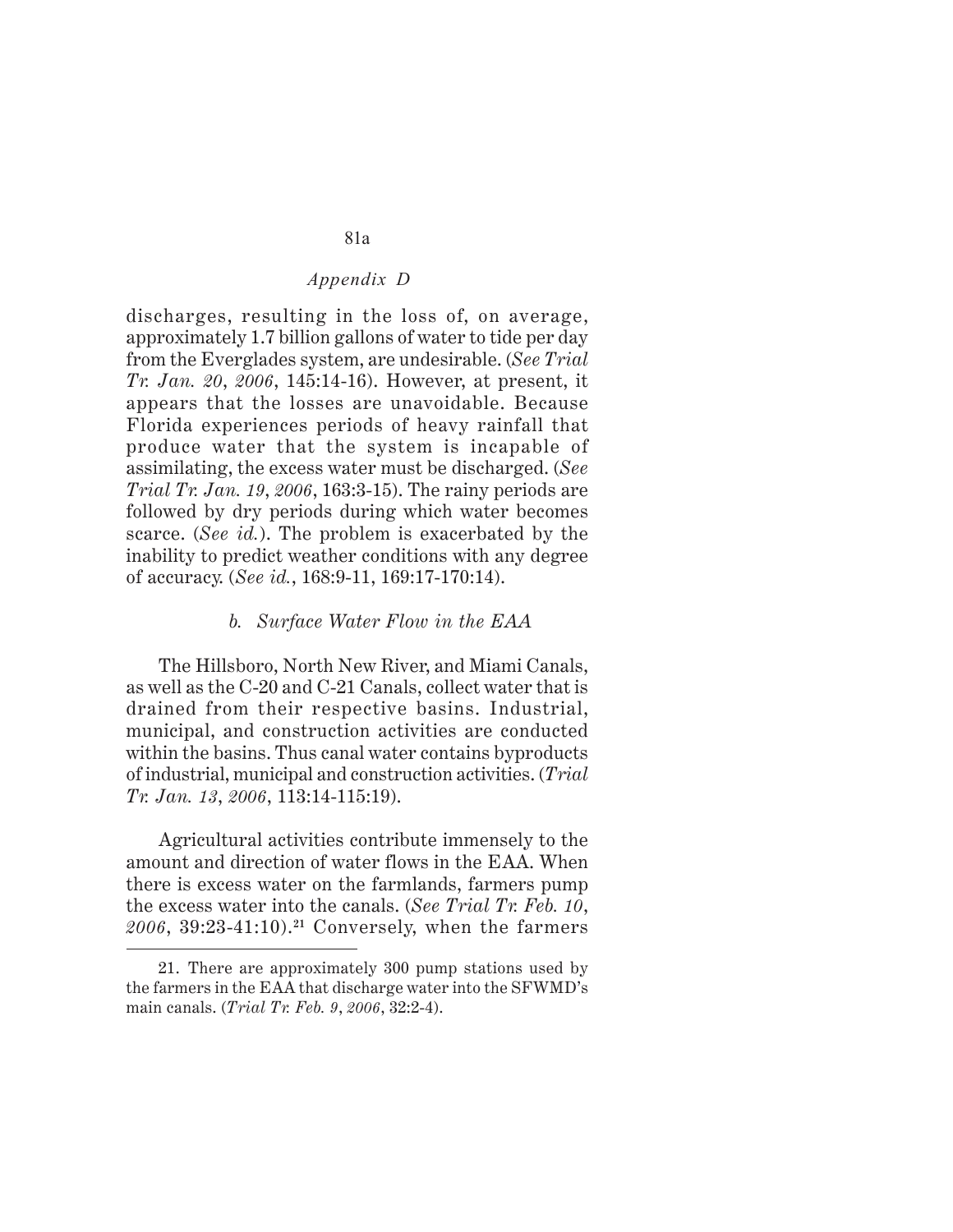82a

require water for irrigation, they withdraw water from the canals through a variety of mechanisms. (*See Trial Tr. Jan. 25*, *2006*, 12:21-13:24). Each activity — taking and discharging water — requires a SFWMD permit. (*See Trial Tr. Feb. 9*, *2006*, 102:4-104:15).**<sup>22</sup>**

#### *c. Sub-Surface Water Flows*

The Lake and the EAA canals are also hydrologically connected through seepage (*i.e.*, the flow of fluid through soil pores). The groundwater and surface waters of the Everglades are highly interrelated (*Trial Tr. Jan. 20*, *2006*, 111:2-8), and are only truly separated in isolated areas. (*See id.*, 111:2-8, 120:7-13). Moreover, water flows through the Dike in both directions, that is, from the Lake to the EAA and vice-versa. (*See Trial Tr. Jan. 13*, *2006*, 109:14-110:6; *Trial Tr. Feb. 8*, *2006*, 208:2- 3, 213:3-24; *Trial Tr. Feb. 9*, *2006*, 7:17-20, 9:20-10:2, 24:1- 3).**23** Seepage is possible because the material of which the Dike is constructed is porous. (*See Trial Tr. Feb. 8*, *2006*, 209:2-210:4).

<sup>22.</sup> Generally, farmers drain their lands during the wet season and irrigate their lands during the dry season. (*Joint Pretrial Stip.*, Attach. 5A ¶ 44). Farmers seek to maintain an optimal level of moisture in their fields; a level that depends upon the particular crop being cultivated and the stage within the planting cycle. (*See Trial Tr. Feb. 10*, *2006*, 53:2-54:1).

<sup>23.</sup> Such seepage is common to all lakes. (*Trial Tr. Jan. 13*, *2006*, 109:25-110:1; *Trial Tr. Feb. 9*, *2006*, 11:4-6).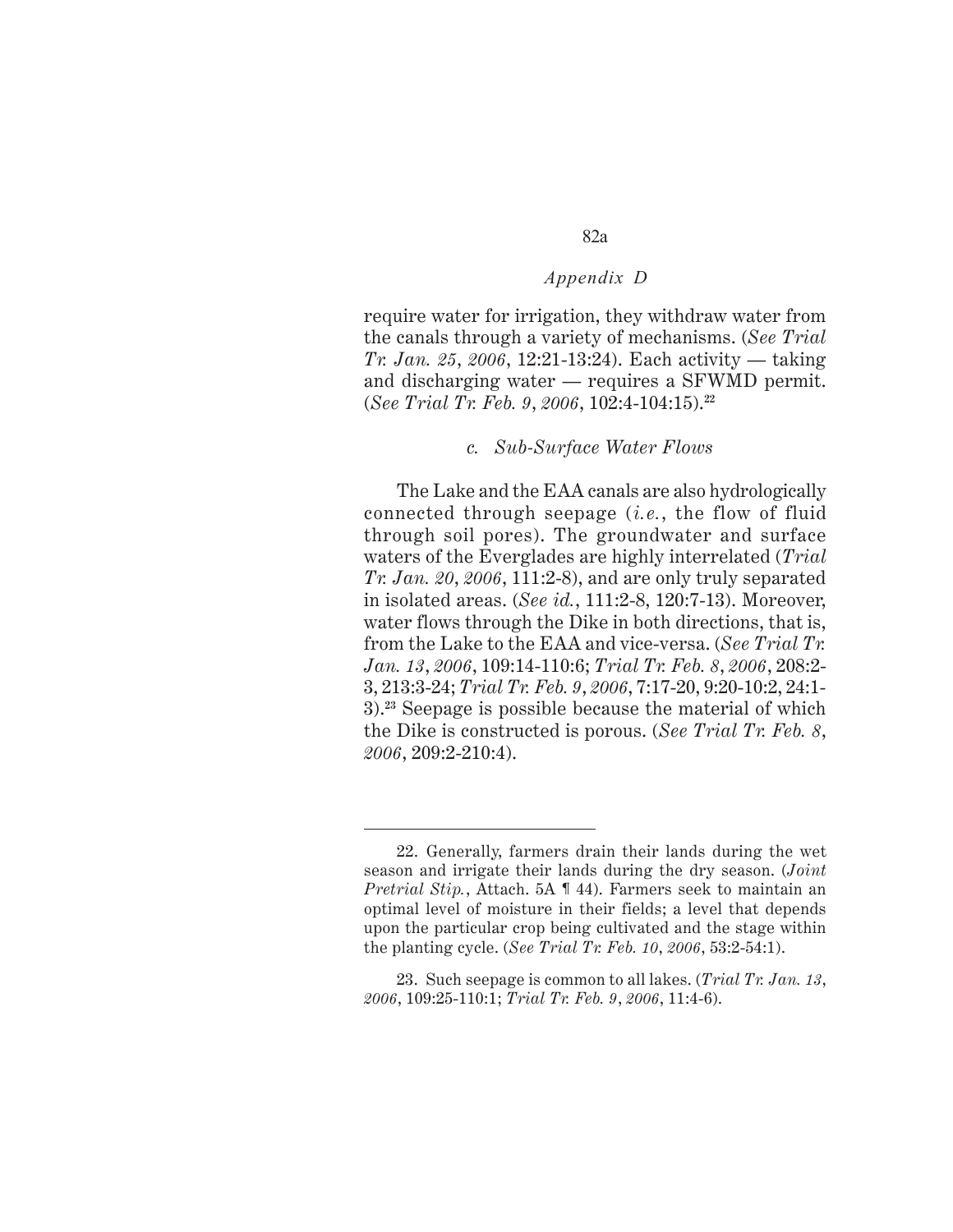The direction that water will flow, both above and below the ground, depends on the soil matrix (porosity of the soils), and the difference in water level (water always flows from higher to lower elevations). (*See Trial Tr. Jan. 18*, *2006*, 97:8-13; *Trial Tr. Feb. 8*, *2006*, 208:4- 209:16). Although seepage generally occurs from the Lake to the EAA (*see Trial Tr. Feb. 9*, *2006*, 21:2-8), it can also flow in the opposite direction. (*See Trial Tr. Feb. 8*, *2006*, 213:22-25; *Def. Ex. 244*, pp. 29-30, 32, 73).

Comprehensive studies have documented water seepage through the Dike. (*See Def. Exs. 248*, *249*). The amount of seepage through the Dike, however, is small in comparison to the amount of water moved by the pump stations. (*Trial Tr. Feb. 9*, *2006*, 13:2-5). Indeed, the amount of seepage is so small that the Corps does not consider seepage losses in computing the Lake's monthly water budget (total water flows into and out of the Lake). (*Def. Ex. 211*, p. 23).**<sup>24</sup>** The amount of seepage through the Dike is constantly changing, depending upon a variety of factors including, most notably, the elevation of the Lake.**<sup>25</sup>** (*See Trial Tr. Feb. 9*, *2006*, 6:25- 7:9).

<sup>24.</sup> Specifically, the water budget states that "seepage is not considered as a loss from Lake Okeechobee because it is only a minor amount of the normal range of operations." (*Def. Ex. 211*, p. 23).

<sup>25.</sup> The elevation of water in the Lake is almost always higher than the elevation of water in the canals, the exception being during periods of extreme drought. (*Joint Pretrial Stip.*, Attach. 5A ¶ 17).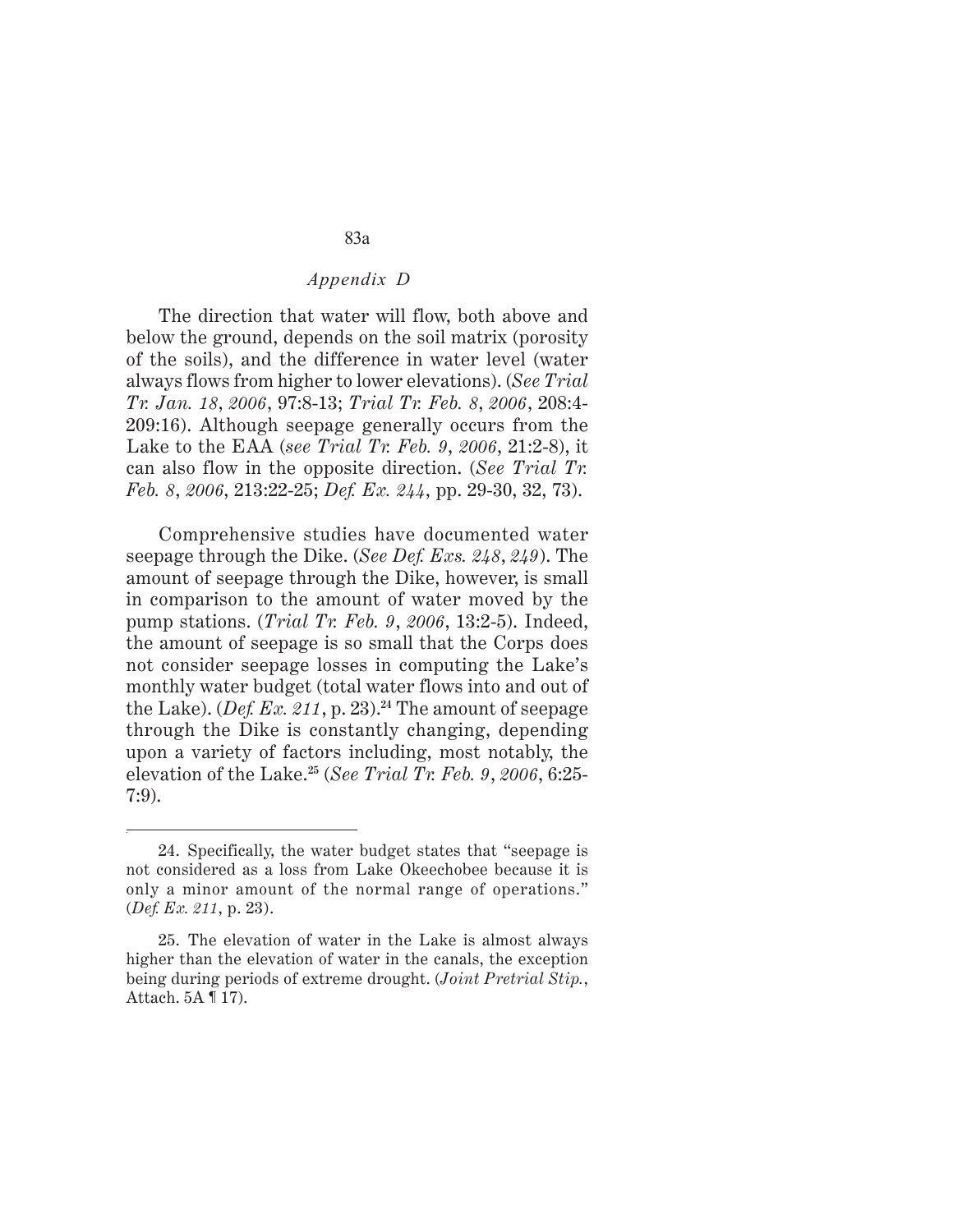## **E. The Pump Stations**

Although the water flows in the Everglades are controlled by numerous conveyance structures, this case focuses upon only three of the structures, the S-2, S-3, and S-4 pump stations, which are located at the southern end of the Lake.

#### 1. *Description of Pump Stations*

The S-2, S-3, and S-4 pump stations are built into the Dike where the Dike intersects the EAA canals. (*See Joint Pretrial Stip.*, Attach. 5A ¶ 12; *Trial Tr. Feb. 8*, *2006*, 205:25-206:3). The pump stations, which were constructed by the Corps (*see Trial Tr. Jan. 19*, *2006*, 57:7-10), are flow diversion facilities that change the movement, flow and circulation of the waters they control. They convey water from the Miami, North New River, Hillsboro, and C-20 and C-21 canals to Lake Okeechobee. (*Joint Pretrial Stip.*, Attach. 5A ¶ 13). The rim canal, which runs along the south shore of the Lake, is the immediate receiving body of water from the pumps. (*Trial Tr. Jan. 10*, *2006*, 82:16-17; *Trial Tr. Jan. 19*, *2006*, 75:16-19; *Plain. Ex. 115*, p. 170).

The pumping of water from the S-2, S-3, and S-4 pump stations into the Lake has long been described as "backpumping." (*See Def. Ex. 110*, cover). Backpumping by the SFWMD has artificially added three basins totaling over 400 square miles to the watershed of Lake Okeechobee, all of which would have drained to either the south or west under natural conditions. (*See Plain.*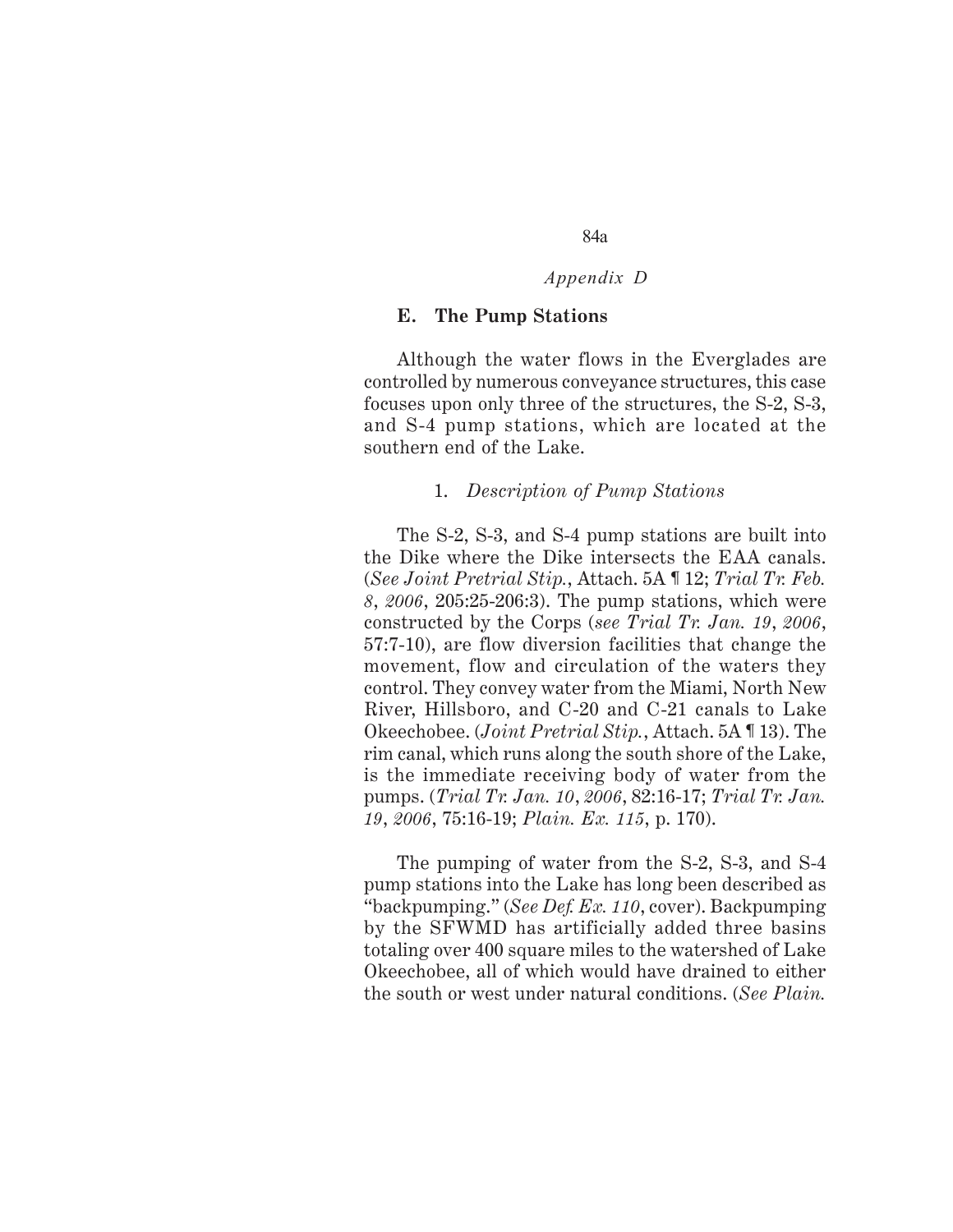*Ex. 110*, p. 1).**<sup>26</sup>** The S-2, S-3, and S-4 pump stations have the capacity to pump excess drainage into the Lake from the northern one-third of the EAA.**<sup>27</sup>** (*See Plain. Ex. 115*, p. 166). The southern two-thirds of the EAA are drained by pump stations S-5A, S-6, S-7, and S-8, which pump water into the Water Conservation Areas. (*See id.*).

The distance between the intake of water and outflow of water through the S-2, S-3, and S-4 pump stations is less than 60 feet. (*See Joint Pretrial Stip.*, Attach. 5B ¶ 27). When the pumps are turned on, they immediately lower the water level in the canal at the entrance to the pump station (*Trial Tr. Jan. 25*, *2006*, 14:7-15), and the water is thus artificially induced to flow by gravity toward the pump station. (*See Trial Tr. Jan. 20*, *2006*, 131:22-132:5). The pump stations are designed with the capacity to remove 3/4 of an inch of water (rain) per day from their respective basins. (*Joint Pretrial Stip.*, Attach. 5A ¶ 16; *Trial Tr. Jan. 13*, *2006*, 64:9-11).

The pump stations convey "navigable waters" without subjecting the waters to any intervening industrial, municipal or commercial use. (*See Joint Pretrial Stip.*, Attach. 5B ¶ 2; *see also Trial Tr. Feb. 13*, *2006*, 102:10-12). Moreover, the pump stations do not introduce anything to the water as it moves through the stations. (*See Joint Pretrial Stip.*, Attach. 5B ¶ 3).

<sup>26.</sup> The calculations are based upon the pumps operating at full capacity.

<sup>27.</sup> The stations do not necessarily pump water from the entire area.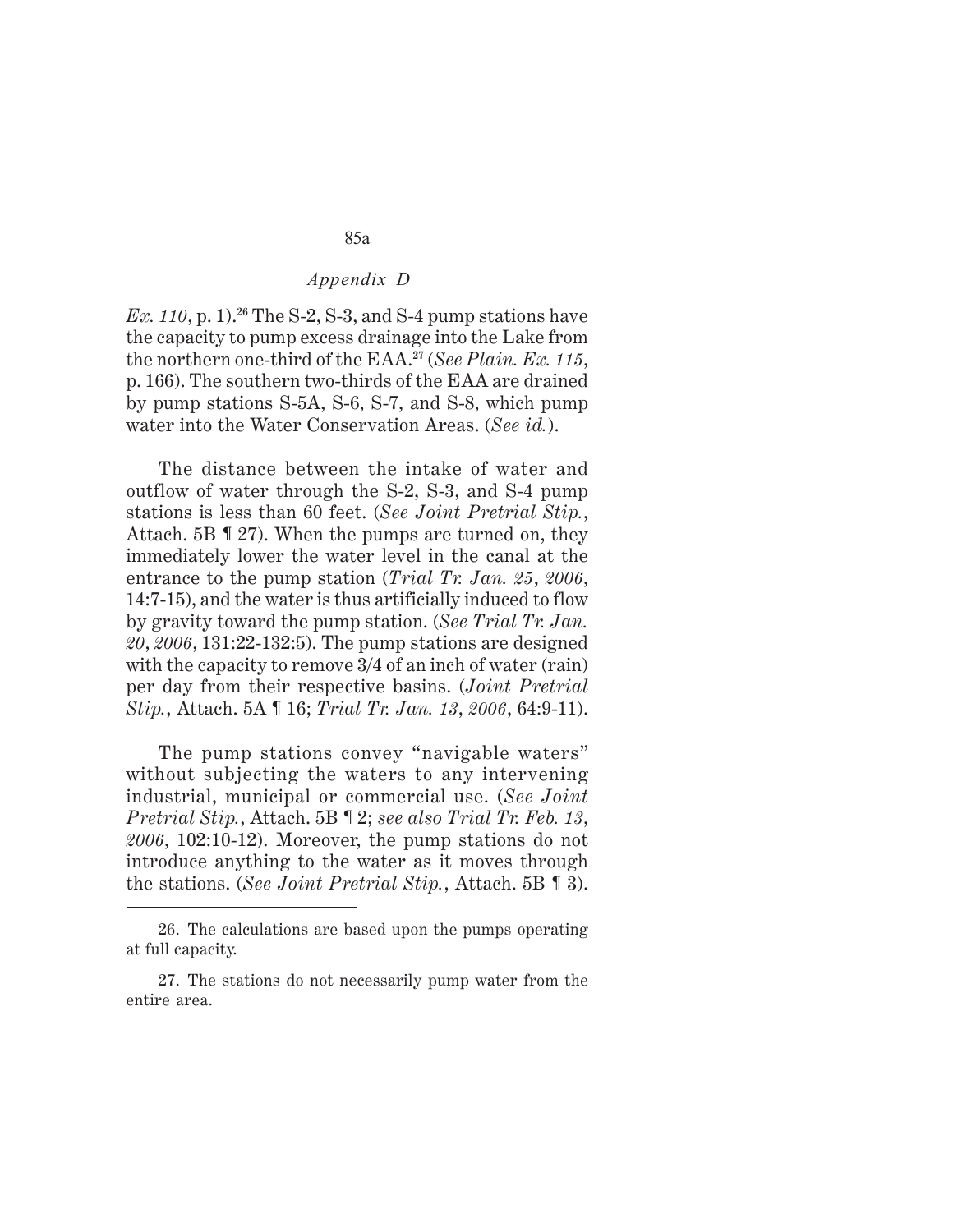All constituents in the waters transferred by the S-2, S-3, and S-4 pump stations (e.g., phosphorous and nitrogen) are already present in the waters when they enter the pumps, either because they occur naturally or because they were introduced to the waters by some other source or land use upstream of the pump stations. (*See id.*, ¶ 28). Neither the disposal of waste (*Trial Tr. Jan. 13*, *2006*, 150:24-151:18), nor the assimilation of waste (*Trial Tr. Jan. 20*, *2006*, 118:20-25), may be properly characterized as a goal of the SFWMD's backpumping activities.

Each pump station contains three or four pumps, each of which is powered by a diesel engine approximately the size of three tractor-trailer engines. (*Trial Tr. Jan. 12*, *2006*, 65:19-66:8; *Trial Tr. March 2*, *2006*, 83:11-16). Each engine, in turn, drives a pump with an impellor that is 12 feet in diameter. (*Trial Tr. Jan. 12*, *2006*, 65:17-66:2). The pumped water is discharged through a tube. (*See Trial Tr. Jan. 25*, *2006*, 29:16-30:1). Massive quantities of water may be moved through the S-2, S-3, and S-4 pumps (each pump is capable of transporting approximately 900 cubic feet of water per second). (*See Trial Tr. Jan. 12*, *2006*, 66:19-24; *Trial Tr. Jan. 13*, *2006*, 80:16-17). The flow rate from just one of the pump stations operating at full capacity is comparable to the flow of a medium-sized Florida river. (*See Trial Tr. Jan. 12*, *2006*, 67:4-6).

The S-2 pump station, located at the northern end of the Hillsboro and North New River Canals, was designed to pump excess water from the 180 square mile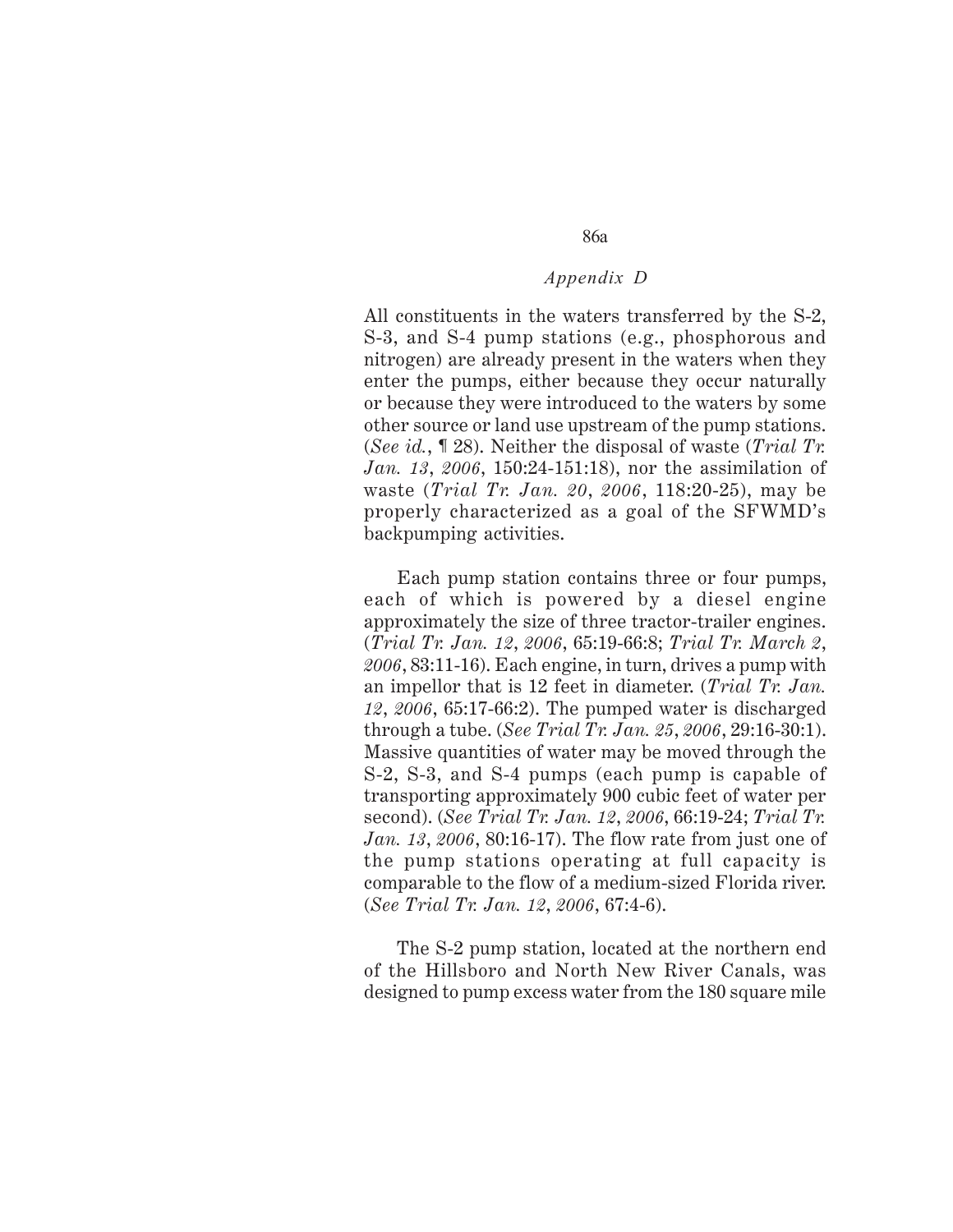S-2 drainage basin transected by the canals. (*Def. Ex. 218*, p. A-S2-1). The S-2 basin includes agricultural areas and the cities of South Bay and Belle Glade. (*Def. Ex. 200*, p. 29).

The S-3 pump station is located at the northern end of the Miami Canal and was designed to pump water from the surrounding 129 square mile S-3 basin. (*Def. Ex. 218*, p. A-S3-1). The S-3 basin includes agricultural areas and the city of Lake Harbor. (*Def. Ex. 200*, p. 52). The dominant land use in both the S-2 and S-3 basins is agriculture. (*Trial Tr. Feb. 10*, *2006*, 109:18-22).

The S-4 pump station conveys water to the Lake from the 116 square mile S-4 drainage basin (sometimes referred to as the Nine Mile Canal Area). (*Def. Ex. 218*, p. A-S4-1, A-Ind-iii). The S-4 basin includes the agricultural area to the west of Clewiston and sometimes includes the City of Clewiston. (*Def. Ex. 200*, pp. 67, 69). The S-4 pump station conveys water from the C-20 and C-21 canals (three miles northwest of Clewiston) to the Lake. (*Trial Tr. Jan. 19*, *2006*, 74:15- 75:1).

The water backpumped into Lake Okeechobee contains at least the following pollutants: color, nitrogen, phosphorous, total suspended solids, high biological demand, dissolved solids (including dissolved organics), low quantities of dissolved oxygen, and un-ionized ammonia. (*Plain. Ex. 94*, App. F; *Plain. Ex. 9*, pp. 41- 46; *Trial Tr. Jan. 9*, *2006*, 50:17-51:21, 88:4-15, 93:6-20; *Trial Tr. Jan. 17*, *2006*, 5:16-6:24).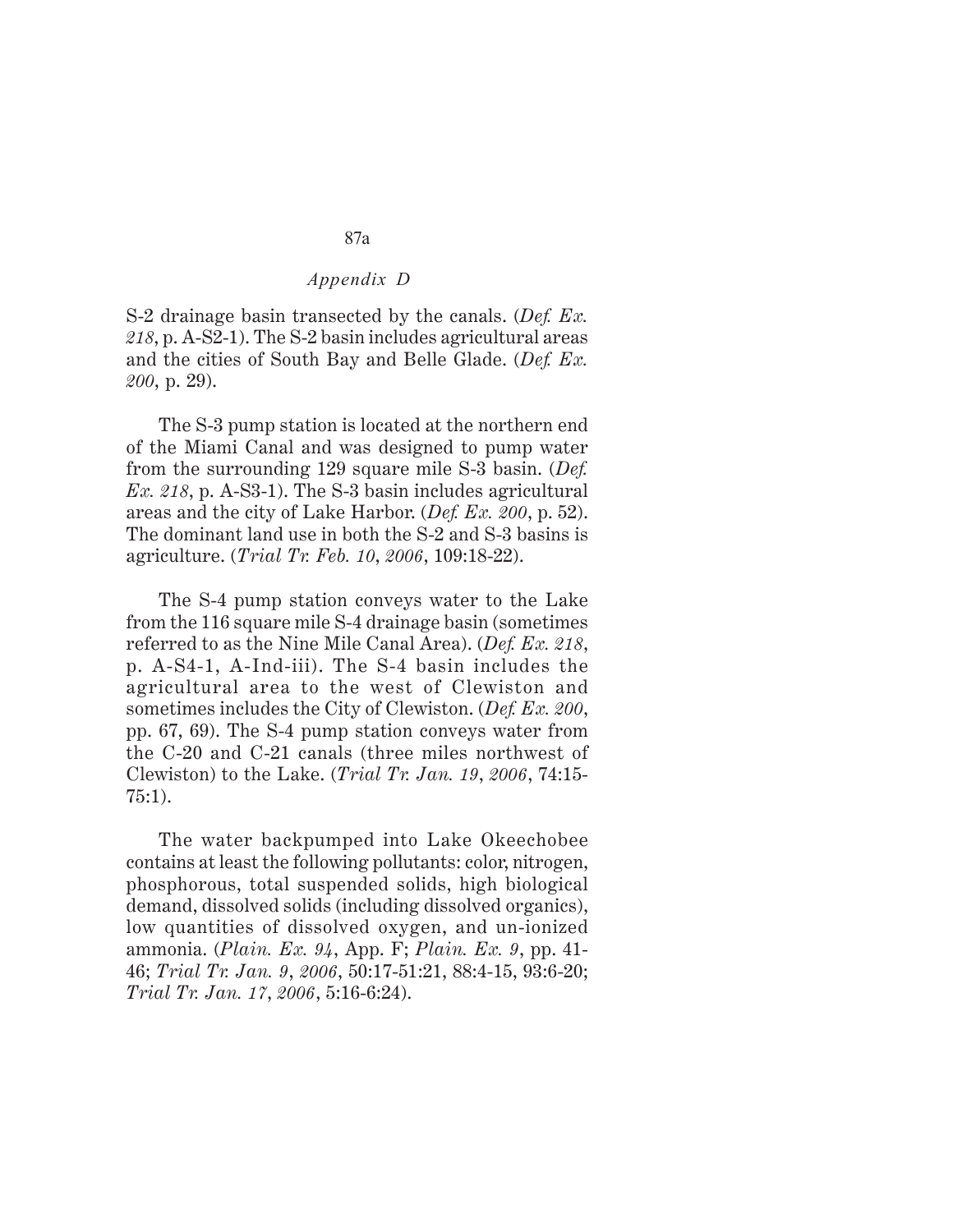### 2. *Reasons for Backpumping*

The S-2, S-3, and S-4 pump stations are integral components of the C&SF Project. (*See Trial Tr. Jan. 18*, *2006*, 97:14-19; *Trial Tr. Jan. 20*, *2006*, 112:20-113:3; *Trial Tr. Feb. 10*, *2006*, 102:23-103:22; *Def. Ex. 205*, p. 42). The pump stations provide flood protection for the basins, communities and agricultural areas that they service. (*See Joint Pretrial Stip.*, Attach. 5B ¶ 26). Water management is essential to maintaining the agricultural activity in the EAA. (*See id.*, Attach. 5A ¶ 44). Indeed, the S-4 pump station is the only option for flood protection for the City of Clewiston. (*Trial Tr. Feb. 10*, *2006*, 110:11-12).

The "tremendous majority" of backpumping episodes are meant to dispose of flood water. (*Trial Tr. Jan. 13*, *2006*, 179:23-180:1). The trigger for backpumping occurs at the S-2 and S-3 pump stations whenever the water at any point in the canal reaches a level of 13 feet National Geodetic Vertical Datum ("NGVD").**28** (*Trial Tr. Jan 20*, *2006*, 129:6-130:17). The trigger for backpumping at the S-4 pump station occurs whenever water in the canal reaches a level of 14 feet NGVD. (*Def. Ex. 200*, p. 66).

Flood control backpumping occurs even when the water level in Lake Okeechobee is at 18 feet (*see Trial Tr. Jan. 25*, *2006*, 16:23-24), a level at which the integrity of the levee is called into question (*see id.*, 15:25-16:24),

<sup>28.</sup> NGVD is equivalent to "above mean sea level."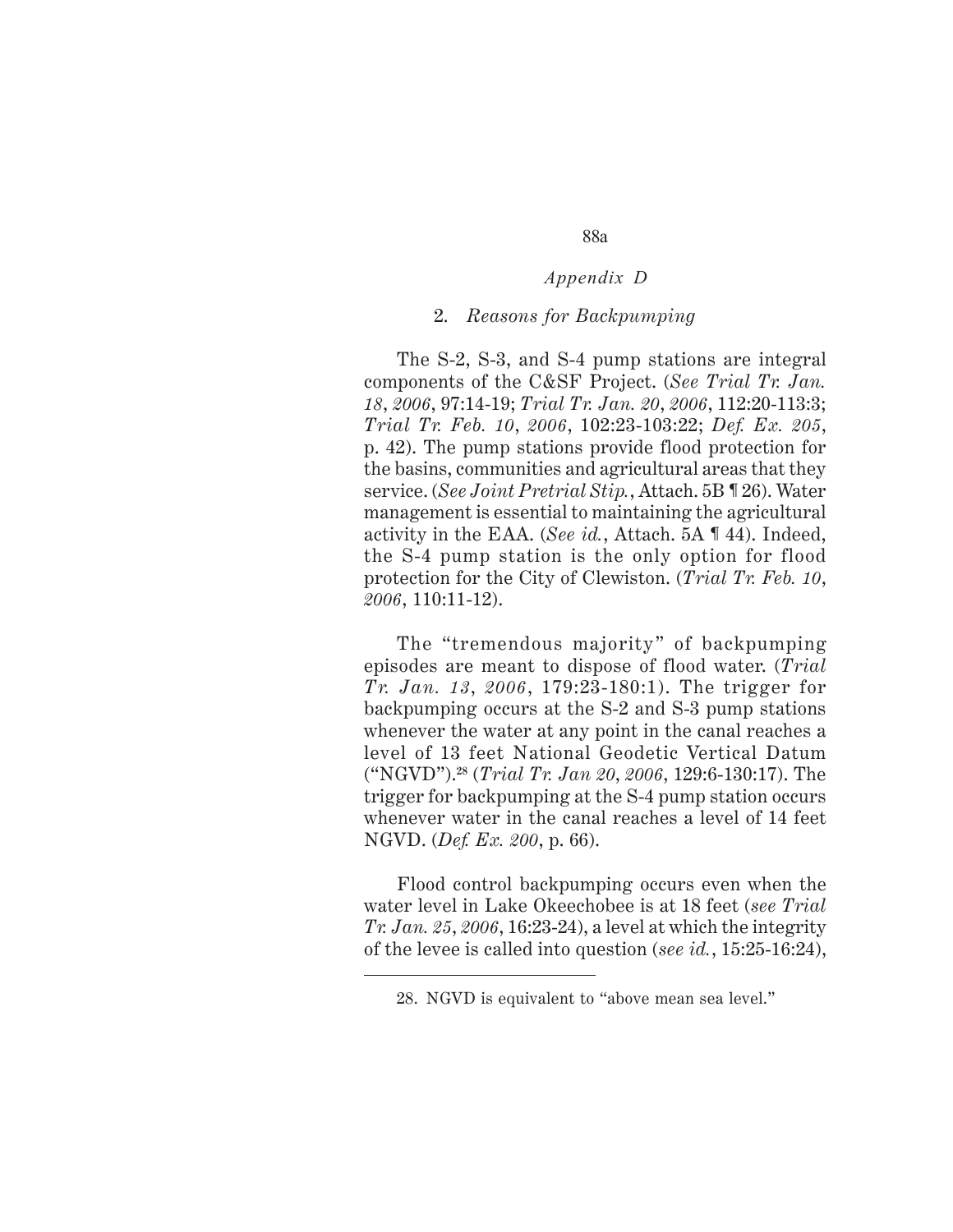and a level at which the Corps is making maximum "regulatory releases" to tide (*i.e.*, dumping large quantities of Lake water into the Caloosahatchee and St. Lucie River estuaries). (*Trial Tr. Jan. 19*, *2006*, 40:3- 43:4; *Def. Ex. 218*, Figures 7-1, 7-3). Failure to operate the S-2, S-3, or S-4 pump stations during severe rain events would cause flooding in communities and farmlands throughout the S-2, S-3, and S-4 basins. (*See Trial Tr. Jan. 20*, *2006*, 136:21-137:8).

On rare occasions, backpumping occurs for water supply purposes.**29** Before the SFWMD may backpump for water supply purposes, it must declare a water supply emergency. (*See Trial Tr. March 2*, *2006*, 21:12- 17; *Plain. Ex. 228*). Once an emergency is declared, the Florida Department of Environmental Protection (the "DEP") issues an order authorizing the SFWMD to backpump for water supply purposes. (*Plain. Ex. 228*). The SFWMD backpumped for water supply purposes in 1980-81, 1985-86, 1988-89, and 2000-01. (*See Joint Pretrial Stip.*, Attach. 5A ¶ 53; *Trial Tr. Jan. 10*, *2006*, 37:9-18; *Plain. Ex. 228*).

In its report to the DEP after the 2001 drought, the SFWMD distinguished backpumping conducted for "water supply augmentation" purposes from backpumping for the purpose of flood protection, although both types of backpumping occurred within the same time period. (*Plain. Ex. 29*, p. 2). The SFWMD

<sup>29.</sup> Several municipalities obtain their drinking water from Lake Okeechobee.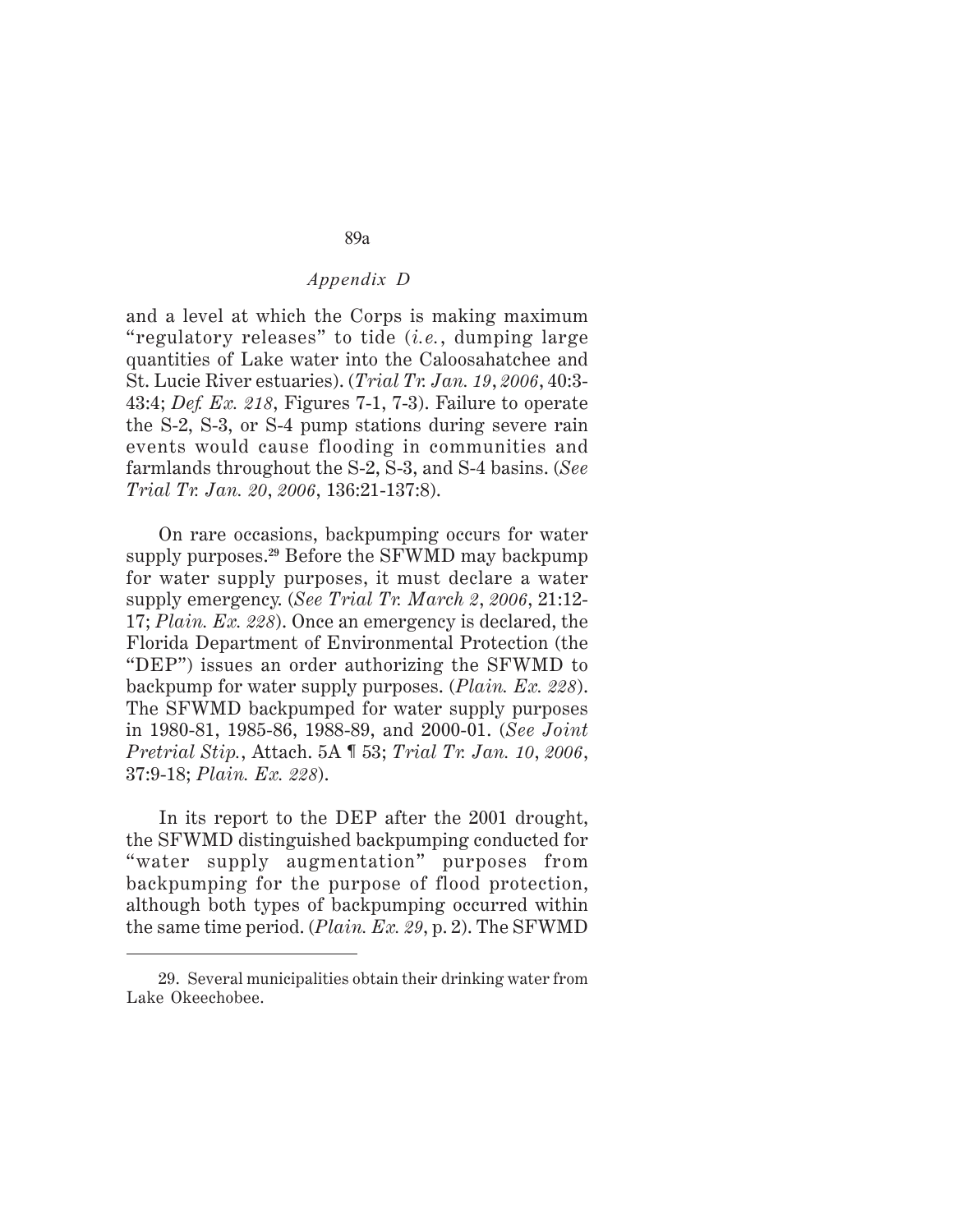explained that the flood control backpumping events "were not considered part of the water supply augmentation efforts" and their effects on the Lake were thus not covered in the report. (*Plain. Ex. 29*, p. 2; *see also Trial Tr. Jan. 17*, *2006*, 68:23-69:1).

## **F. Effects of Backpumping on Lake Okeechobee**

While the extent of the adverse effects of backpumping on the Lake is not conclusive, that the backpumping has adversely affected the Lake is not in dispute. It is important, however, to distinguish between backpumping today and backpumping in the past as, over the last 25 years, significant efforts have been made to reduce backpumping to the Lake. The following discussion highlights the conclusions of different studies conducted throughout the years.

## 1. *1970s Studies*

Plaintiffs entered into evidence a Florida Department of Environmental Regulation (the "DER")<sup>30</sup> study from August 1975, entitled "Effects of Backpumping from Agricultural Drainage Canals on Water Quality in Lake Okeechobee." (*See Plain. Ex. 110*). The report referenced a 1971 study that found that water backpumped from the Miami, Hillsboro, and North New River Canals was the poorest quality of all

<sup>30.</sup> The Department of Environmental Regulation (the "DER") was the previous name of the DEP. *See*, *e.g.*, *Southwest Florida Water Mgmt. Dist. v. Charlotte County*, 774 So. 2d 903, 907 n.7 (Fla. 2d DCA 2001).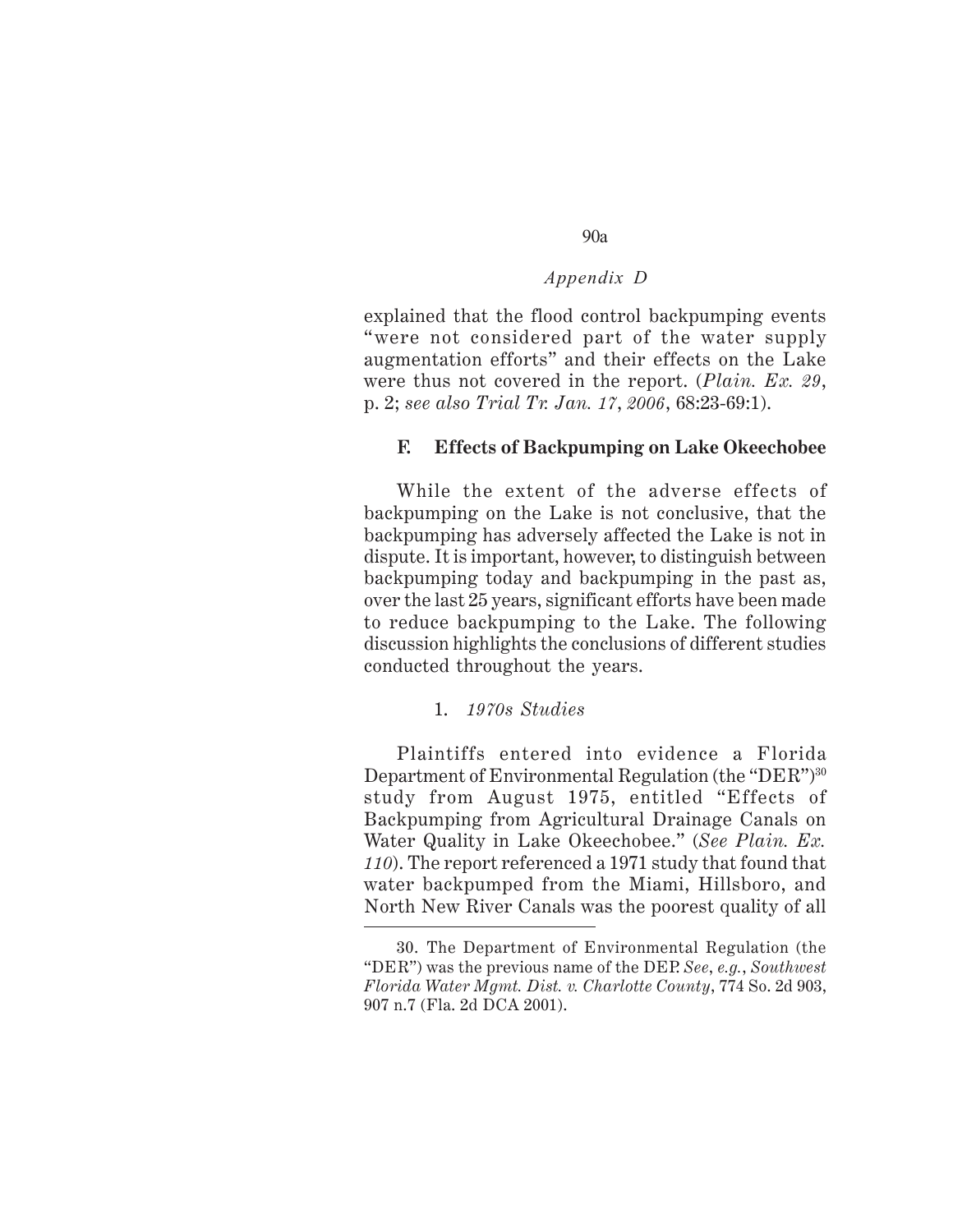water sources to Lake Okeechobee. (*Id.*, pp. 8-10). The study noted that "[a]erial sampling demonstrated measurable influences of the drainage water (backpumped water) throughout the South Bay area of Lake Okeechobee and several miles northward in the open water." (*Id.*, abstract). The DER study ultimately found that "backpumping is [] an important cause of eutrophication<sup>31</sup> for Lake Okeechobee." (*Id.*).

In 1978, the SFWMD authored a study entitled "Water Quality in the Everglades and its Impact on Lake Okeechobee." (*See Plain. Ex. 109*). The study found that, at the rim canal — the immediate receiving body of the backpumped water — "[n]itrogen, phosphorous, and conductivity were all higher during backpumping periods, while dissolved oxygen concentrations were lower." (*Id.*, p. 8; *see also Trial Tr. Jan. 10*, *2006*, 33:15-18). The study further found that the effects of backpumping became less noticeable further into the Lake. (*Plain. Ex. 109*, p. 8). The immediate zone of influence of backpumping did not extend more than four miles from the pumps. (*See id.*; *Trial Tr. Jan. 10*, *2006*, 33:19-34:4). Moreover, the study concluded that from May 1973 through May 1977, the EAA contributed 15% of the total phosphorous input, and 35% of the total nitrogen input, to the Lake. (*Plain. Ex. 109*, p. 9)

<sup>31.</sup> Eutrophication refers to the process by which a lake becomes increasingly biologically productive (meaning more photosynthesis takes place) as nutrients are added to the water body. (*See Trial Tr. Jan. 9*, *2006*, 39:3-9, 66:7-67:3).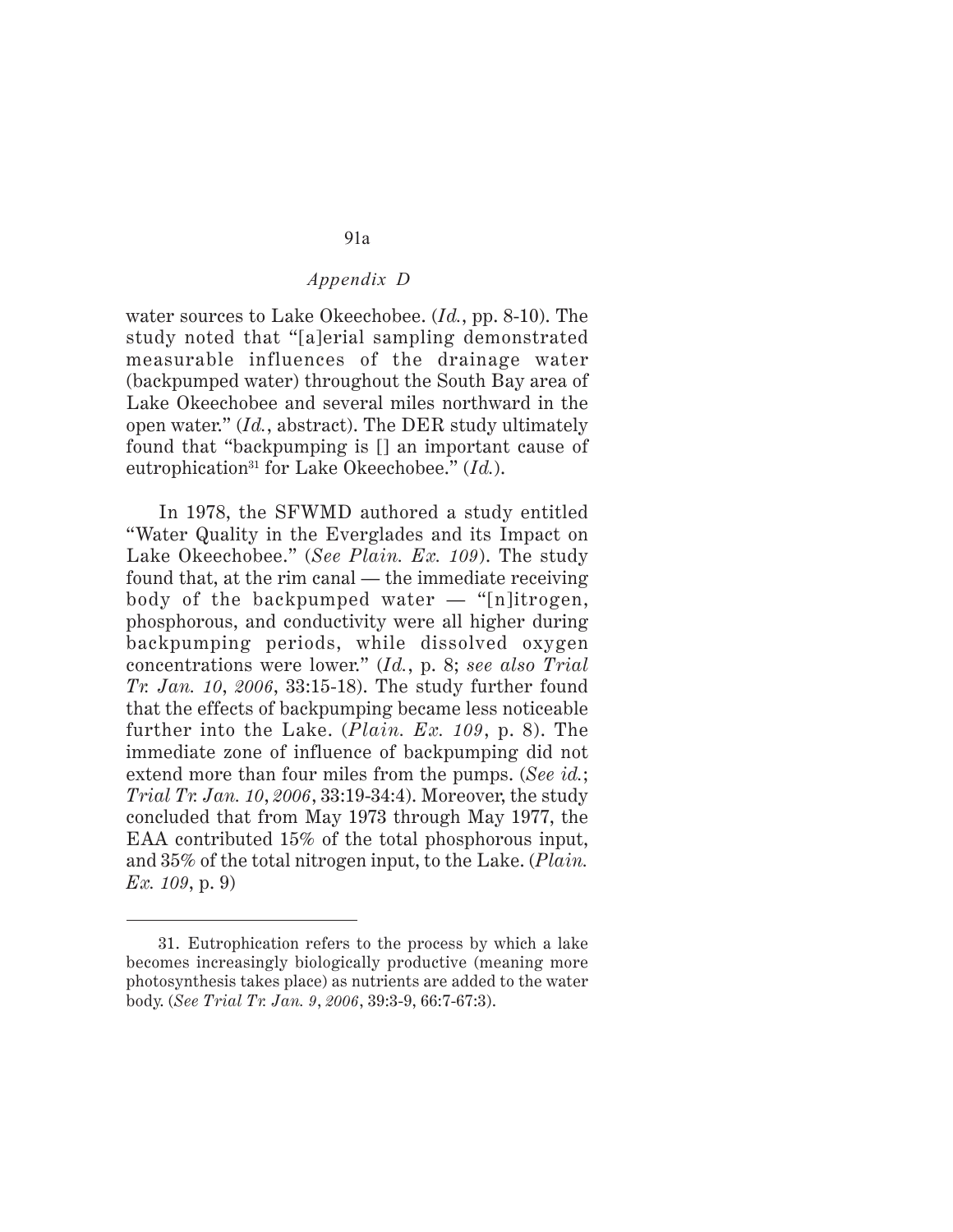92a

## 2. *1981 Water Supply Backpumping Event*

In 1981, as a result of an extended drought, the SFWMD backpumped water for water supply purposes. The SFWMD subsequently issued a report on the effects of this backpumping event on the water quality of the Lake. (*See Plain. Ex. 115*). Only the S-2 and S-3 stations pumped during the event. (*Id.*, p. 166).

The study found that conductivity increased at the sampling site near the S-2 and S-3 pump stations although it had decreased during the same time period throughout the remainder of the Lake. (*See id.*, p. 173). The report noted that highly mineralized canal water remained largely undiluted as far as eight kilometers into the Lake. (*Id.*). The study concluded as follows:

The data presented here show that S-2 and S-3 discharges influenced water quality in the lake at least as far as station 6, which is 14.0 km from the south shore. This indicates that these inflows affected a far greater area than has been shown in previous studies. . . . The more widespread impact resulted from the diminished dilution capacity of the lake and the highly intense discharge from the EAA.

(*Id.*, p. 178).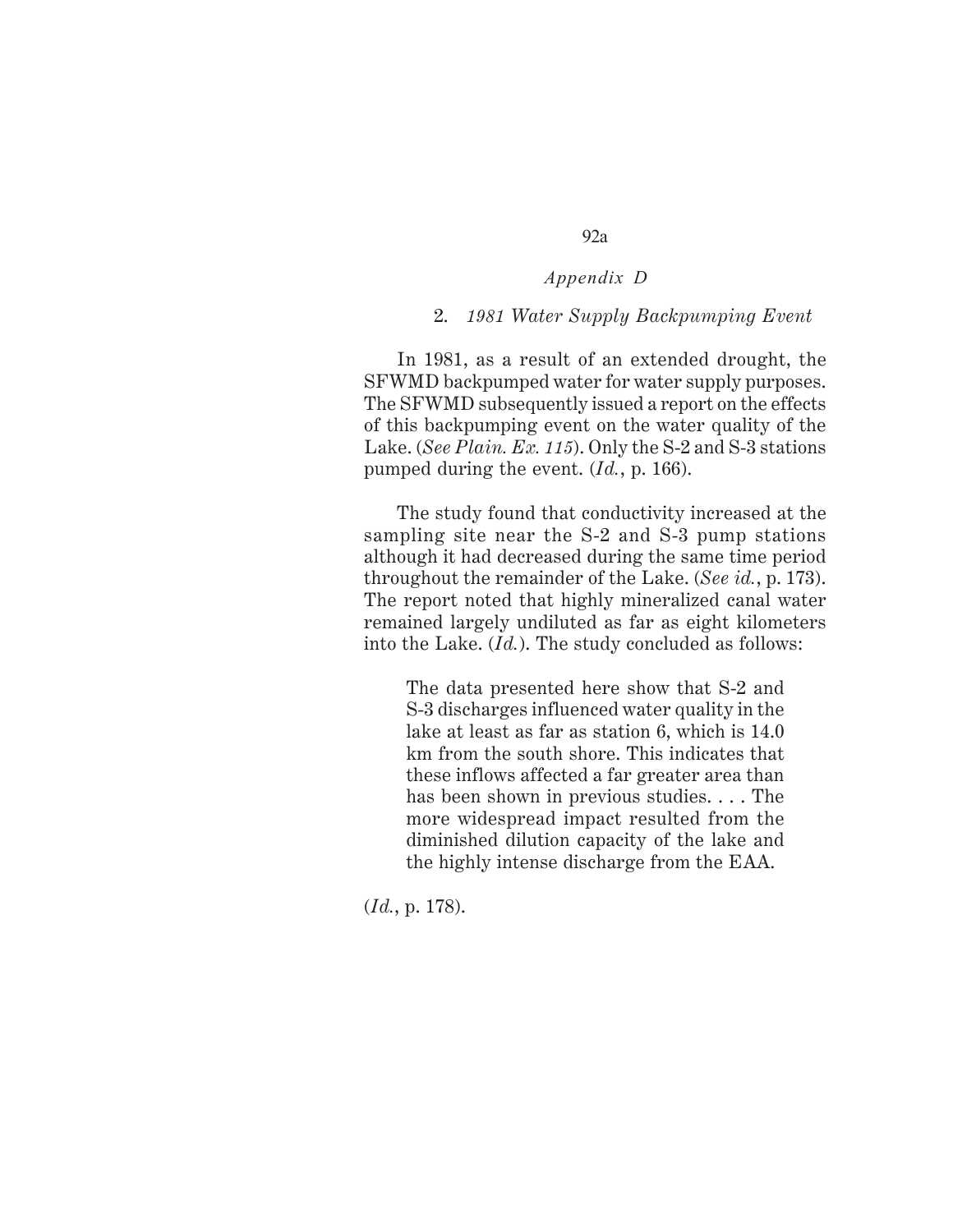#### 3. *1996 Backpumping Study*

In 1996, the SFWMD drafted a report entitled "Evaluation of Water Quality Criteria in the Everglades Protection Area." (*See Plain. Ex. 9*).**<sup>32</sup>** The SFWMD tested thirteen water quality parameters,**33** comparing water quality during periods of backpumping and nobackpumping. (*Plain. Ex. 9*, p. 46; *Trial Tr. Jan. 9*, *2006*, 86:21-22). The study found that there was statistically significant worsening in twelve of the thirteen water quality parameters when S-2 was operating, eight of the thirteen parameters when S-3 was operating, and ten of the thirteen parameters when S-4 was operating. (*Plain. Ex. 9*, p. 46; *Trial Tr. Jan. 12*, *2006*, 52:1-56:21). However, the study also found that "[a]lthough backpumping events did transfer nutrients and other pollutants at some level into the lake, overall water quality impacts to the lake could not be established due to effects of dilution, pollutant decay, particulate settling, and nutrient uptake which were not considered in [the] study." (*Plain. Ex. 9*, p. 44).

<sup>32.</sup> It does not appear that a final version of the report, if one exists, was entered into evidence.

<sup>33.</sup> The parameters were: alkalinity as CaCO3, field conductivity, dissolved oxygen, pH, total suspended solids, turbidity, total chloride, total phosphorous, ortho-phosphorous, total nitrogen, nitrate and nitrite, ammonia dissolved and total kjeldahl nitrogen. (*See Plain. Ex. 9*, p. 46).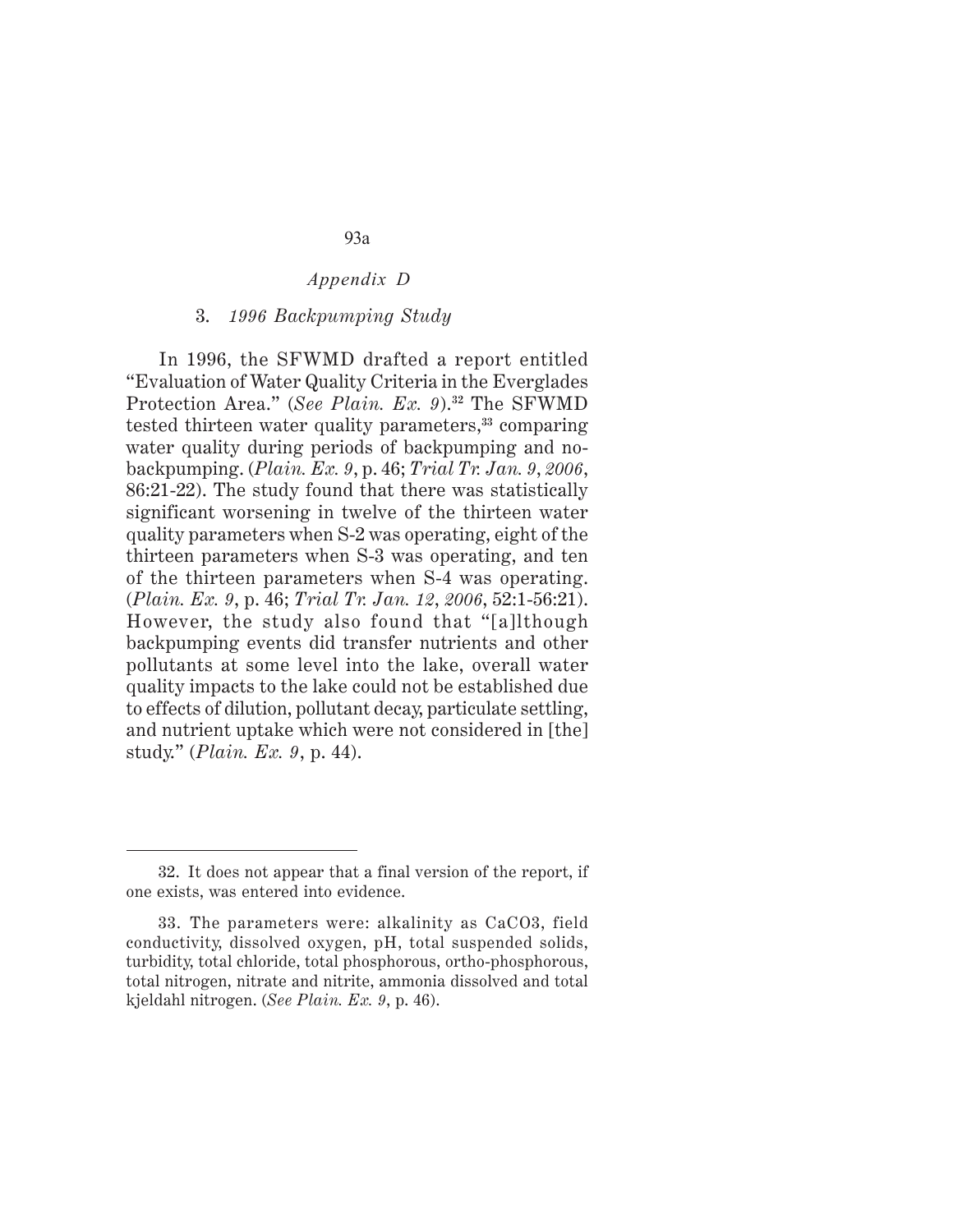### 4. *2001 Backpumping Event*

In 2001, drought conditions again required the SFWMD to backpump for water supply purposes. On December 14, 2001, the SFWMD submitted its "Lake Okeechobee Water Supply Backpumping and Water Supply Augmentation After Action Report." (*See Plain. Ex. 29*). Herbert Zebuth characterized the 2001 study of backpumping as the most thorough he had ever seen. (*Trial Tr. Jan. 18*, *2006*, 10:16-20, 22:6-15).

The report found that "biological monitoring indicated no negative impacts of the backpumping operation on SAV [submerged aquatic vegetation] or water transparency." (*Plain. Ex. 29*, p. 4). Ultimately, the report concluded that an "[a]nalysis of the data collected in the Water Quality and Biological Monitoring programs associated with the emergency final orders did not indicate adverse impacts to Lake Okeechobee attributable to the emergency water supply backpumping and flow augmentation operations." (*Id.*, p. 8). Furthermore, no large algal blooms were reported as a result of the 2001 water supply backpumping event. (*Trial Tr. Jan. 11*, *2006*, 23:19-24:2).

The final SFWMD study is in some respects contradictory to a draft of an article entitled "Effects of Pumping Rainfall Runoff from Agriculture Fields into Lake Okeechobee." (*See Plain. Ex. 18*). The draft, which studied the effects of the 2001 backpumping event on Lake Okeechobee, concluded as follows: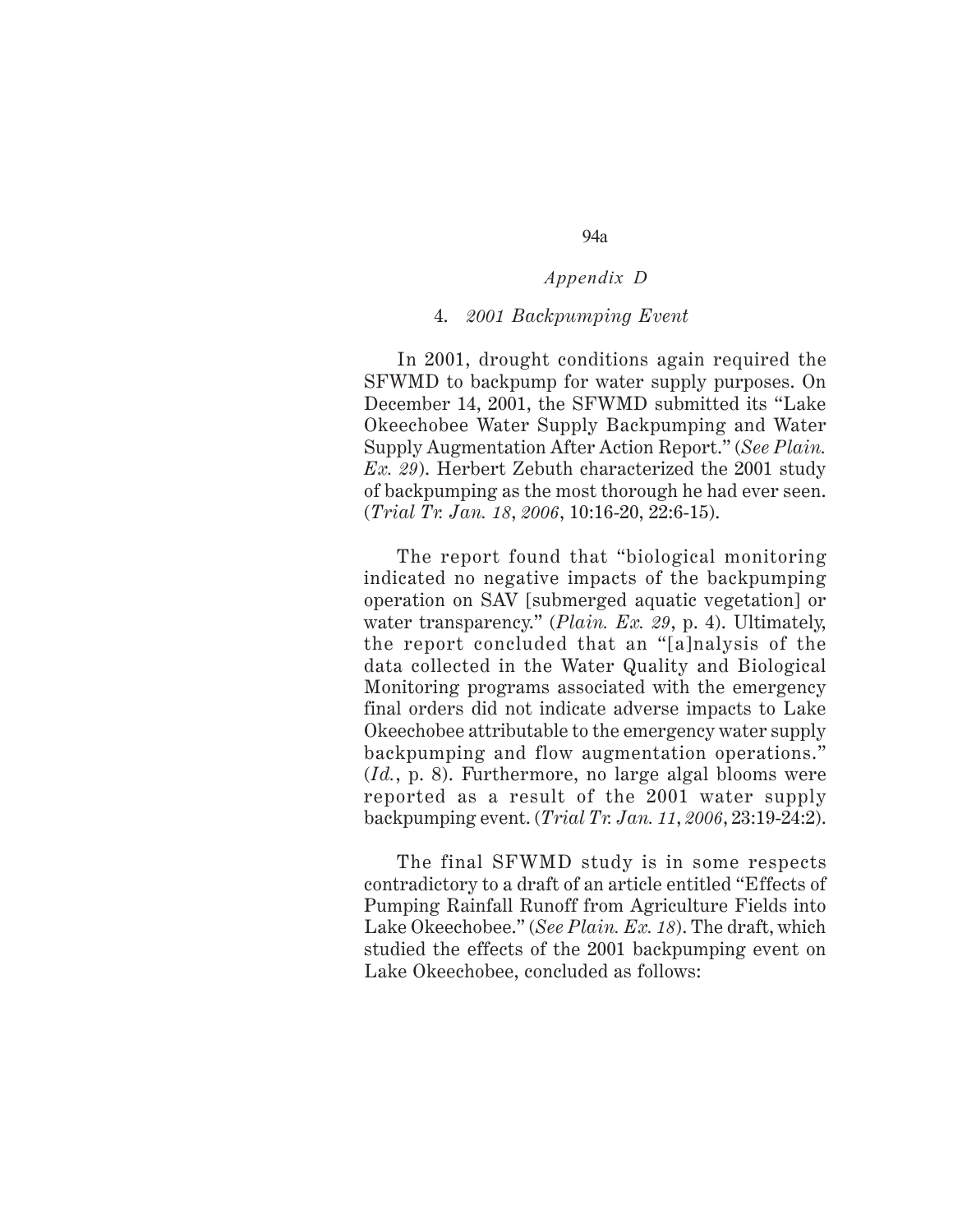Water quality monitoring documented poorer light penetration and chlorophyll and nutrient levels up to an order of magnitude higher at the impact site. Along with measurable levels of six heavy metals, five pesticides were found in backpumped water. When compared with data from backpumping in the 1970's, the magnitude of difference in nutrients between backpumped and reference water was comparable to 2001. Although not lethal, there were some negative ecological impacts of backpumping on SAV [submerged aquatic vegetation] communities of Lake Okeechobee. There appeared to be some impacts on Vallisneria, with a lower number of blades (and smaller photosynthetic surface area) in the impact water after two weeks. By four weeks, however, these differences disappeared. Results from the short duration of these incubations does [sic] not indicate whether longterm impacts on Vallisneria might be apparent. In contrast, there was significantly lower biomass of Chara in the backpumped assays, attributed to extensive epiphytization and the development of a sediment algal mat. It is unknown to what extent this nuisance benthic algal mat might influence emergence of growth of SAV in the field.

(*Plain Ex. 18*, p. 1). The source of the seemingly inconsistent conclusions was not clarified at trial.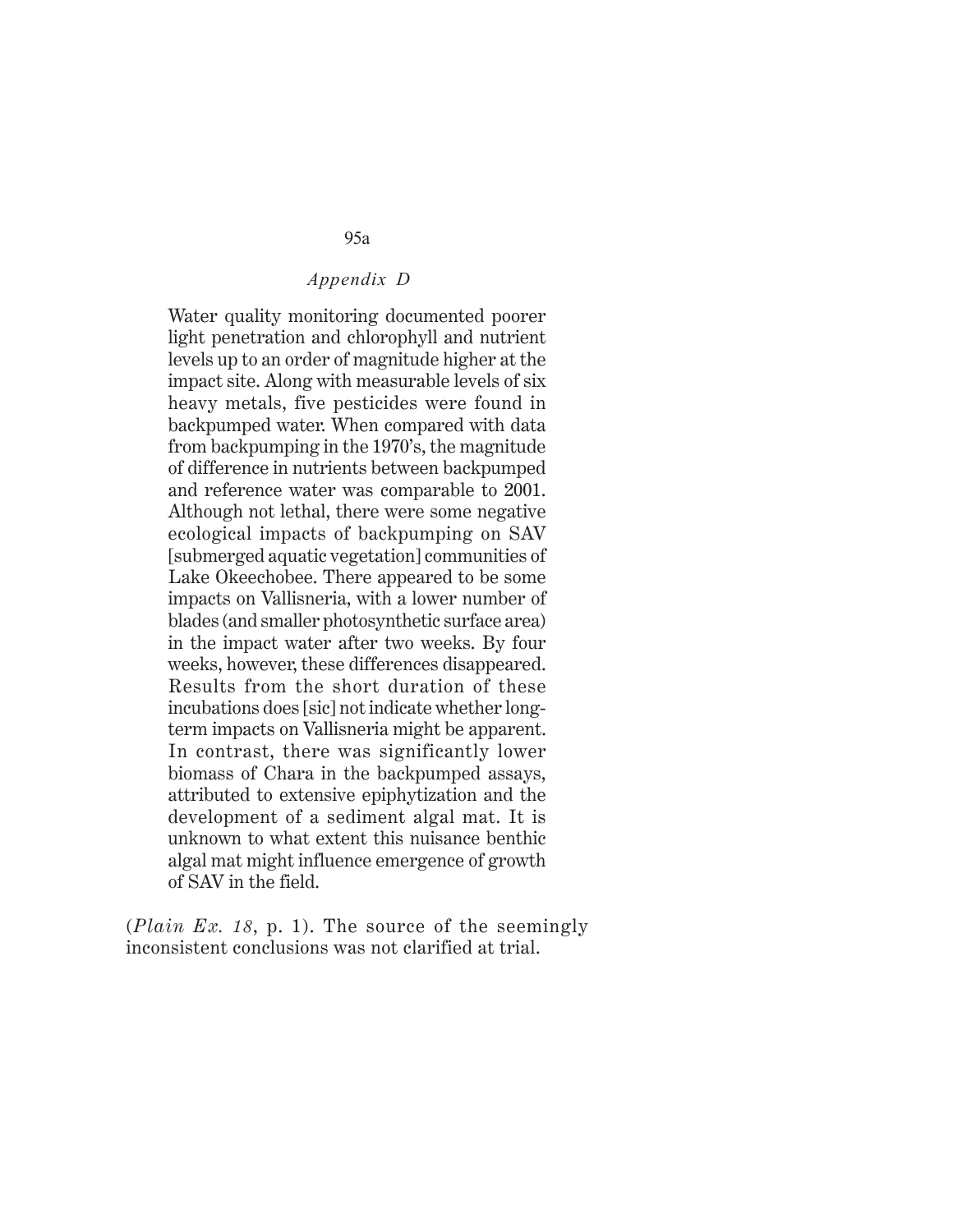96a

#### 5. *Karl Havens' Experiment*

Over time, scientists theorized that because the algal blooms that adversely impacted the Lake were believed to have been caused by low nitrogen/phosphorous ratios, one solution to the problem might include pumping nitrogen-rich waters, such as the waters from the EAA, into the Lake. (*See Plain. Ex. 52*, p. 1). Karl Havens, a scientist with the SFWMD, conducted an experiment pursuant to which he added canal water to Lake water to determine whether backpumping might have any positive effects. (*See id.*). Specifically, he wanted to determine whether backpumping could decrease the amount of blue/green algae in the Lake. (*See id.*). The idea was that by changing the total nitrogen/phosphorous ratios in the Lake through the introduction of backpumped waters, the nature of the algal communities in the Lake could be beneficially altered. (*See Trial Tr. Jan. 18*, *2006*, 39:10-20).

Mr. Havens ultimately concluded that "the results of [the] study indicate a risk for ecological damage if backpumping of EAA canal water was substantially increased." (*See Plain. Ex. 52*, p. 35). The report further warned against increased backpumping without additional experimentation and found that even if there were benefits that could result from backpumping, backpumping only represented a temporary fix to the Lake's problems. (*See id.*).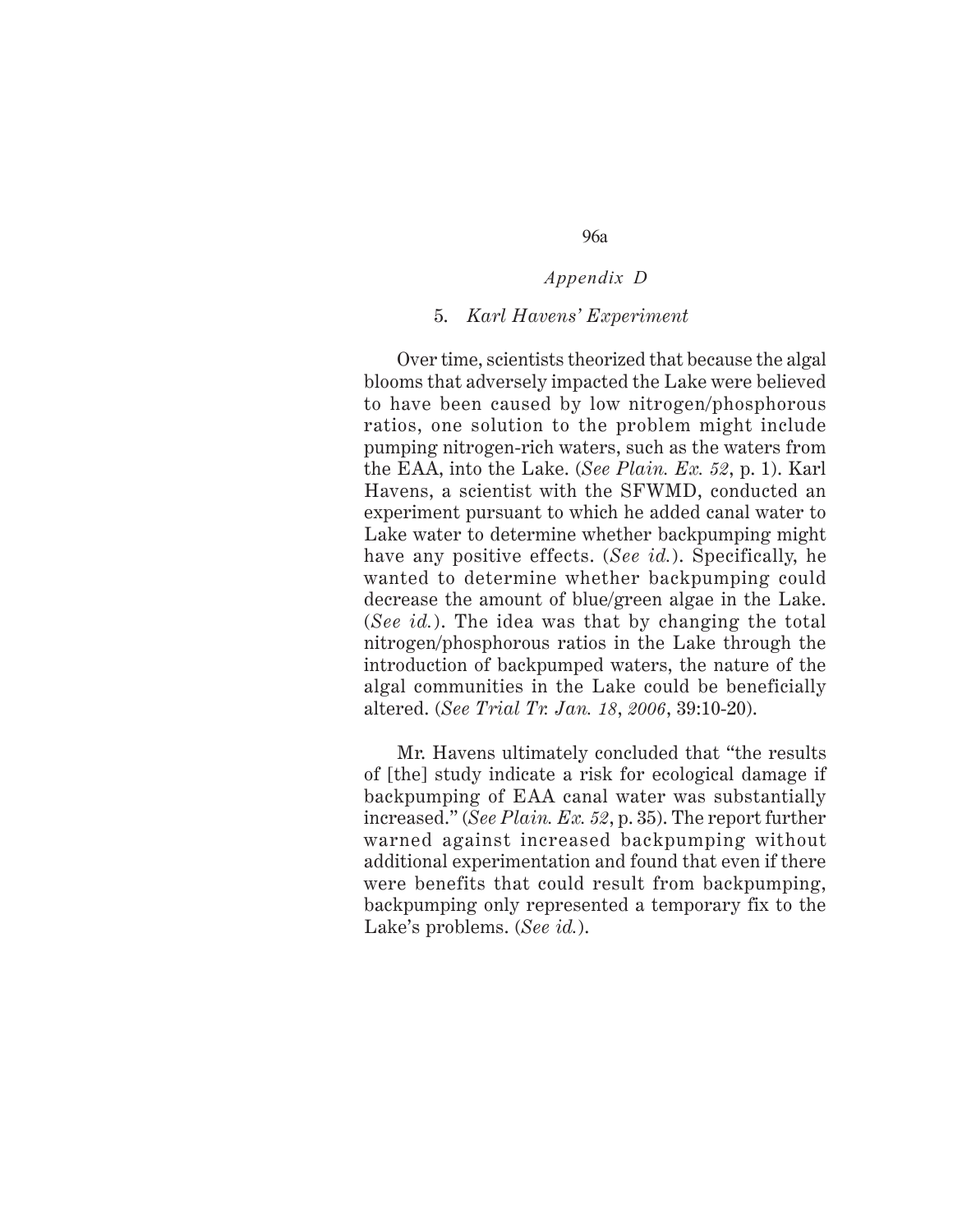### 6. *Effects of Backpumping on Drinking Water*

Lake Okeechobee serves as the drinking water source for the cities of Belle Glade, Clewiston and South Bay, among others. (*Joint Pretrial Stip.*, Attach. 5A ¶ 6). When backpumping occurs, the City of South Bay's drinking water plant experiences increases in the water's hardness, turbidity and color. (*Id.*, ¶ 25). The SFWMD has received complaints from South Bay, Belle Glade, Pahokee and Clewiston that backpumping causes an unpleasant odor and taste in the cities' water supplies. (*Plain. Ex. 65C*). Therefore, the SFWMD sends advance notification of impending backpumping events to the City of Belle Glade. (*Id.*). Furthermore, the 2001 emergency order that the DEP issued to the SFWMD authorizing water supply backpumping required that the SFWMD reimburse the cities surrounding the Lake for any increased costs of water treatment caused by the backpumping. (*Trial Tr. Jan. 12*, *2006*, 136:19-137:1; *Plain. Ex. 54; Plain. Ex. 117*, p. 7).

Dr. William Wise, a hydrologist, environmental engineer, and chemist, testified that he visited three water treatment plants eight days after a two-day S-2 backpumping event that occurred during the trial. (*Def. Ex. 124; see also Trial Tr. Feb. 15*, *2006*, 16:7-9).**<sup>34</sup>** The intake water at the South Bay plant (which Plaintiffs claim is closest to the S-2 pump station) was noticeably colored and significantly darker than intake water from

<sup>34.</sup> The backpumping occurred from February 4, 2006 through February 6, 2006. (*Trial Tr. March 2*, *2006*, 16:5-6).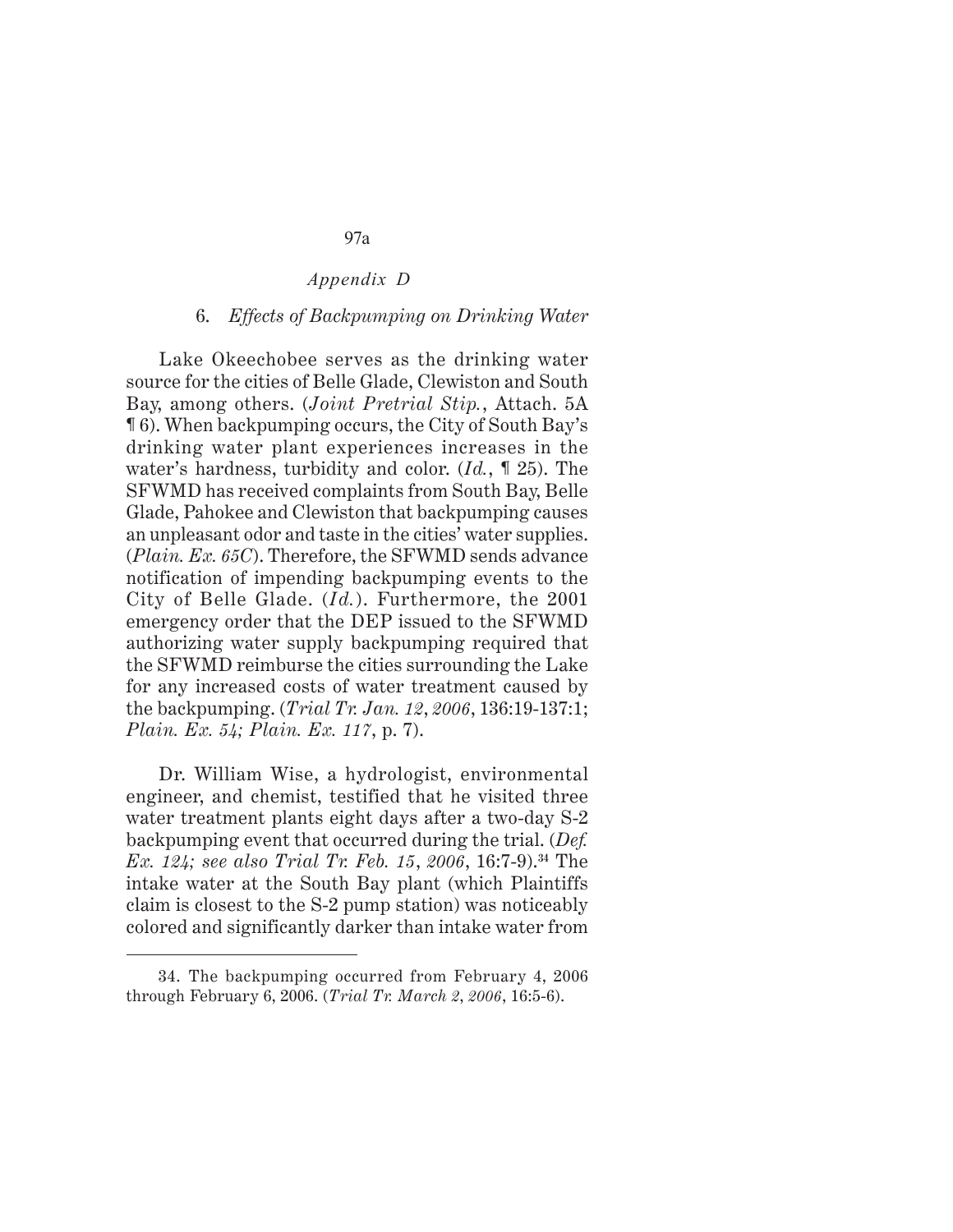the Belle Glade or Pahokee plants. (*Trial Tr. Feb. 15*, *2006*, 16:23-17:2, 54:9-55:11). Dr. Wise attributed the poor water quality at the water intakes to the backpumping episode. (*Id.*, 55:12-15).

Defendants, however, presented testimony that the water quality issues were likely caused by dredging activities that became necessary as a result of the 2005 hurricane season, and not the backpumping event. (*See Trial Tr. March 2*, *2006*, 46:5-24). Defendants presented further testimony that, in fact, Belle Glade, as opposed to South Bay, is the closest intake structure to the S-2 pump. (*Id.*, 85:22-86:1).

## **G. Similarities and Differences Between the Lake and the Canals**

As noted, the Lake is by no means a uniform body of water and there is much variability between and within the different regions of the Lake. Moreover, the rim canal of the Lake, the immediate receiving body of backpumped waters, is more similar chemically to the EAA canals than is the rest of Lake Okeechobee.**<sup>35</sup>** (*See Trial Tr. Jan. 9*, *2006*, 120:14-121:6; *Trial Tr. Jan. 10*, *2006*, 149:14-21). Additionally, it is important to note that most of the water in the canals likely originated in Lake Okeechobee. (*Trial Tr. Feb. 10*, *2006*, 118:25-119:3). Notwithstanding the commonality of elements, several

<sup>35.</sup> Although the water in the rim canal is similar to the waters in the canals in many respects, a plume is still visible when water is backpumped into the rim canal. (*Trial Tr. Jan. 9*, *2006*, 120:23-25).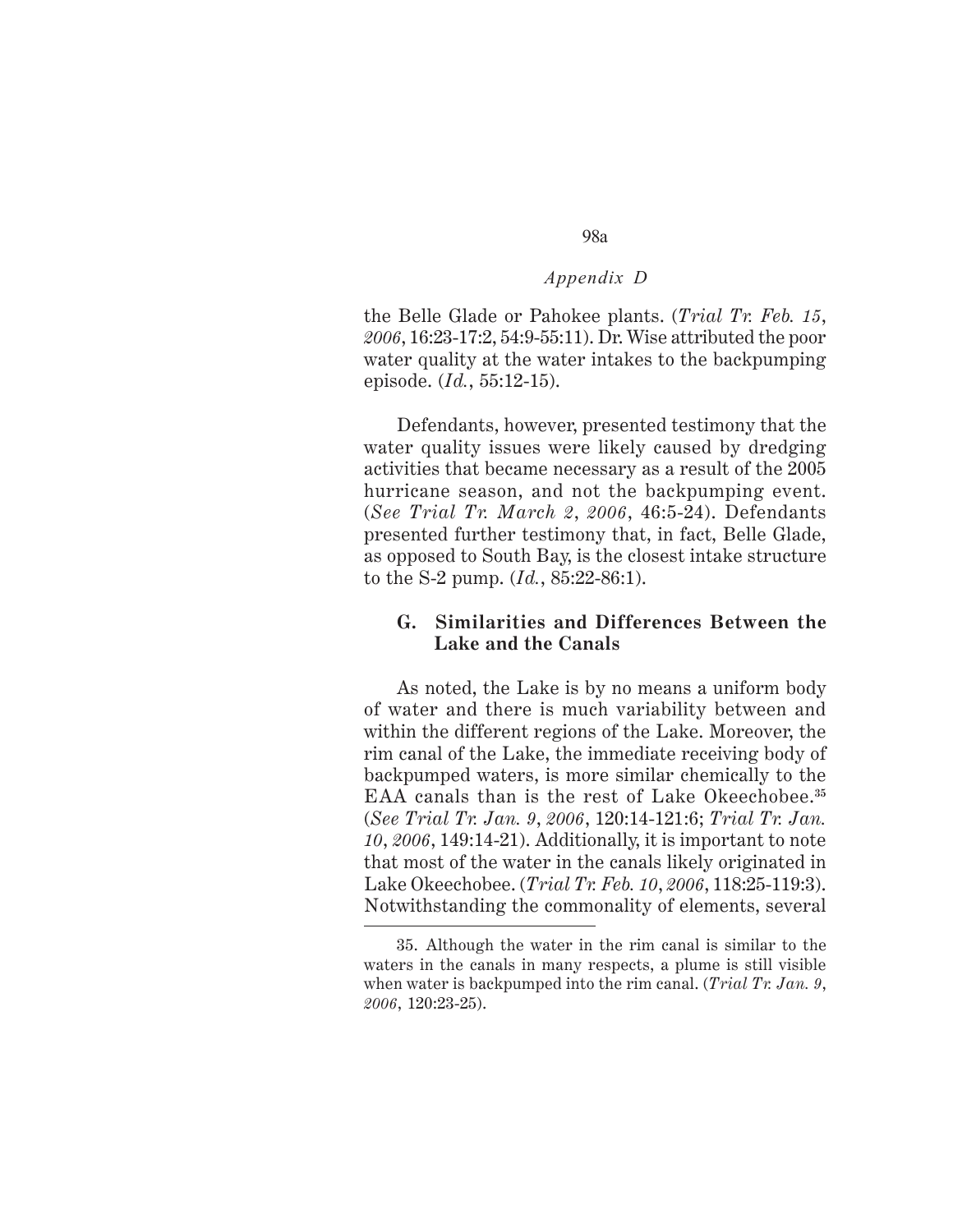## *Appendix D*

witnesses testified that there are certain characteristics unique to the canals while other characteristics are unique to the Lake.

#### 1. *Structural Characteristics*

The canals are cut into the bedrock. (*Trial Tr. Jan. 17*, *2006*, 13:7-10). Consistent with their role as water conduits, they were designed and constructed to have vertical sides and a flat bottom. (*Joint Pretrial Stip.*, Attach. 5A ¶ 20; *Trial Tr. Jan. 10*, *2006*, 91:7-92:1; *Trial Tr. Jan. 12*, *2006*, 70:10-18). In contrast, the Lake was most likely formed as a result of the uneven settling of materials during the period when Florida rose above the ocean. (*Trial Tr. Jan. 17*, *2006*, 12:25-13:6). Thus, the Lake has taken the form of a bowl-shaped depression. (*See id.*).

The structural differences between the Lake and the canals mean that the Lake is subject to winds and other physical forces that do not affect the canals in a meaningful way. (*Trial Tr. Jan. 12*, *2006*, 70:15-18). On a related note, the waters of the Lake mix far more than do the canal waters. (*Id.*, 85:9-12). As a result of the different mixing regimes, chemicals that enter the canals have a longer residence time than do those entering the Lake. (*Id.*, 85:12-15).

#### 2. *Water Quality*

The canals and the Lake are classified differently under Florida and federal law. Unless otherwise delineated, "[t]he surface waters of the State of Florida

99a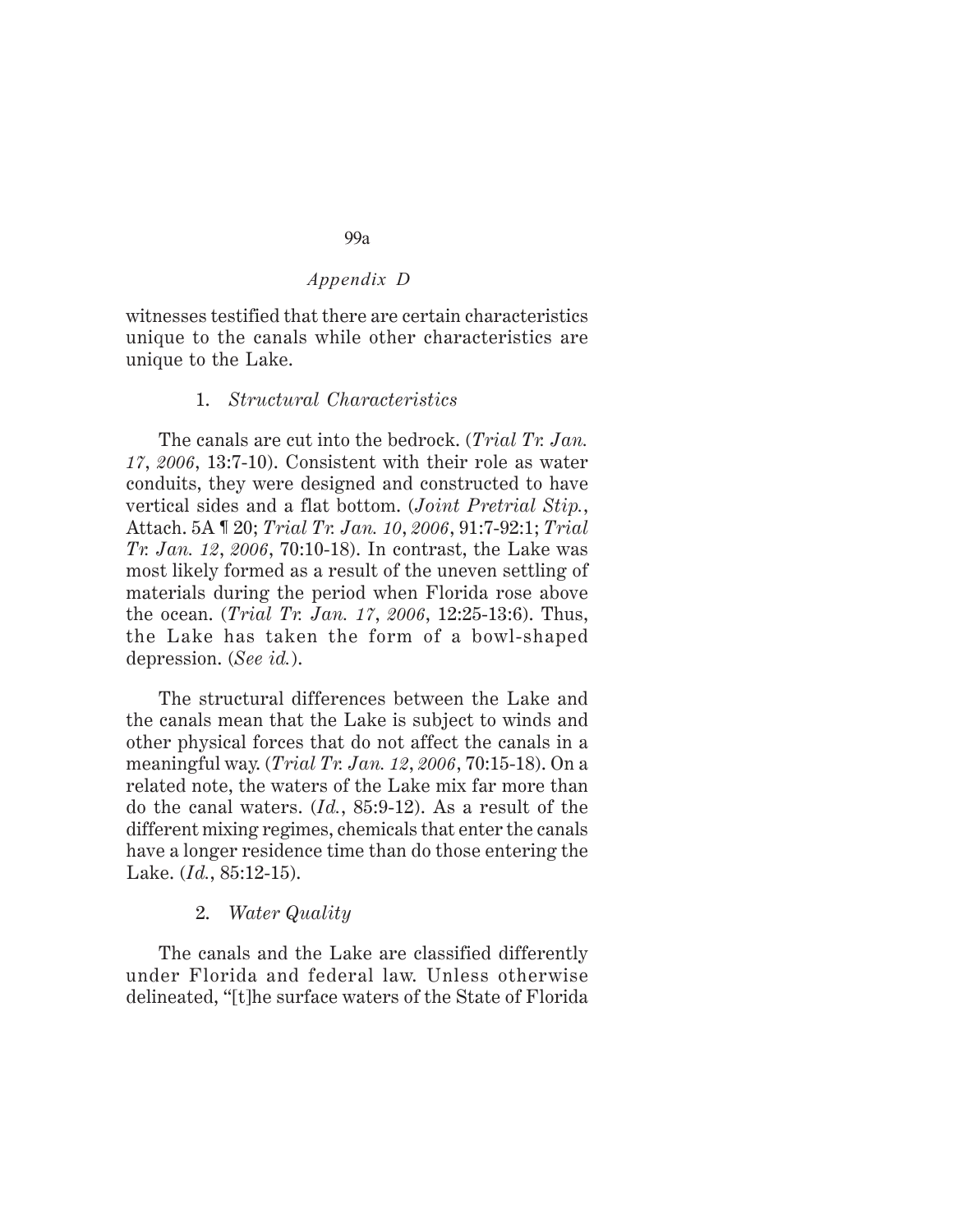## *Appendix D*

are classified as Class III." Fla. Admin. Code r. 62- 302.400(1). The canals are designated as Class III waters, to be used for recreation and propagation and maintenance of a healthy, well-balanced population of fish and wildlife. (*Joint Pretrial Stip.*, Attach. 5A ¶ 19; *see also* Fla. Admin. Code r. 62-302.400(4)).

In contrast to the Class III designation of the canals, Florida has designated Lake Okeechobee as a Class I water body, or potable water supply. (*Joint Pretrial Stip.*, Attach. 5A ¶ 6; *see also* Fla. Admin. Code r. 62- 302.400). As a Class I water body, the Lake must meet more stringent water quality criteria than the Class III canals. (*Joint Pretrial Stip.*, Attach. 5A ¶ 22). The total maximum daily load ("TMDL") of a particular pollutant permitted to enter a Class I water body will often be less than the load permitted to enter a Class III water body. (*See Trial Tr. Jan. 17*, *2006*, 32:22, 33:7-9). Nevertheless, there are many similarities in water quality standards for Class I and Class III waterways (*i.e.*, the criteria for some pollutants are identical). (*See id.*, 32:7-33:13).**<sup>36</sup>**

As would be anticipated, the water quality in the Lake is generally better than the water quality in the

<sup>36.</sup> A water body may have multiple classifications. For instance, a river may be classified as a Class I water body at one point and be classified as a Class III water body downstream, or vice-versa. (*See Trial Tr. Jan. 17*, *2006*, 37:13-25). The different classifications may exist even though there is no physical boundary marking the dividing point between the two classifications. (*See id.*, 42:15-17).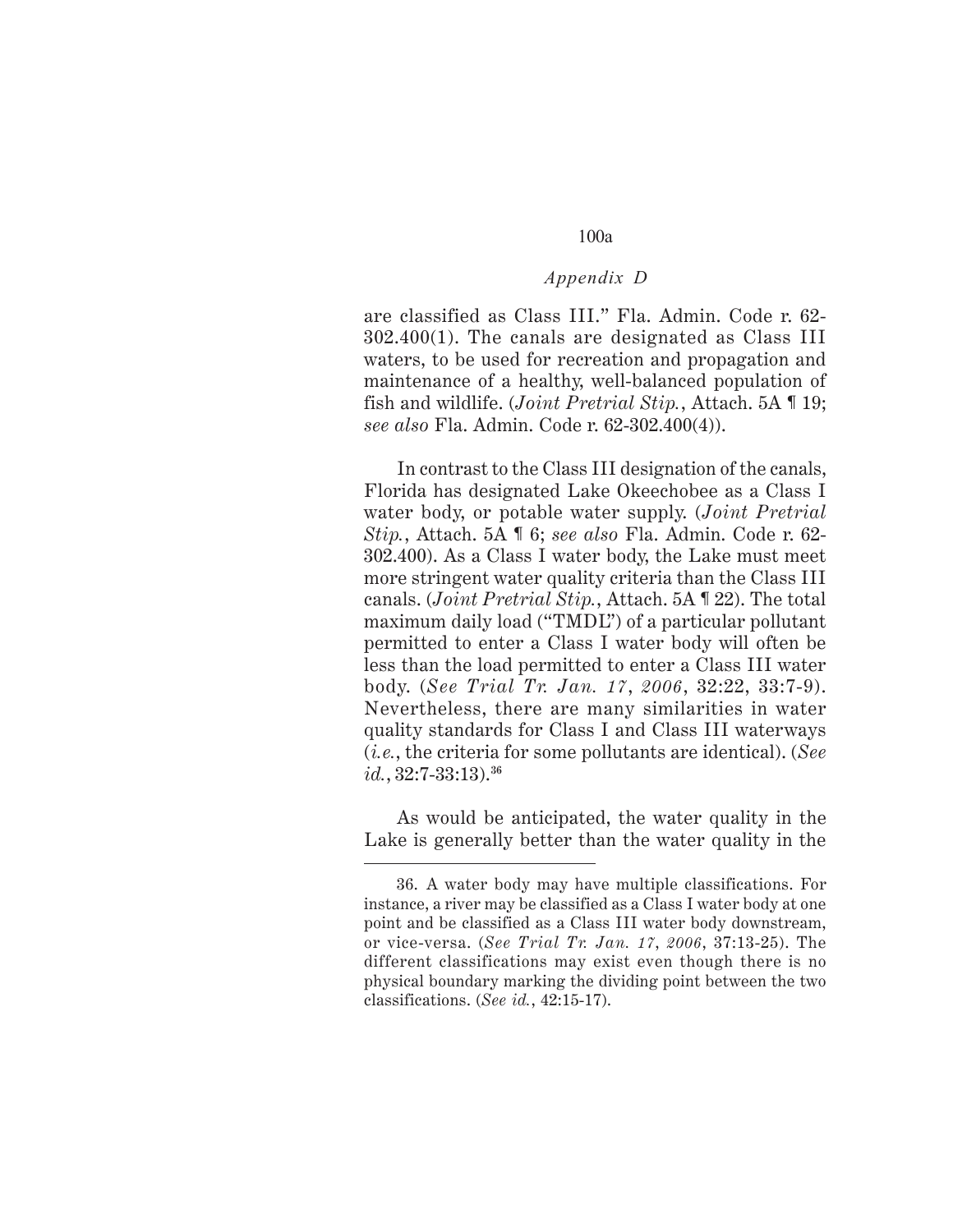# *Appendix D*

canals. A September 2005 draft report from the Corps addresses water quality in the Lake and the canals. (*See Plain. Ex. 94; Def. Ex. 32*). The study utilized data collected from June 4, 1973 through January 18, 2005. (*Id.*, F-86). It concluded that "[i]n both S-2 and S-3, water quality exiting [Lake Okeechobee] was of higher quality than water entering [Lake Okeechobee]." (*Id.*, F-89). As compared to the Lake, the canal waters were higher in most nutrients and lower in dissolved oxygen (at least at S-2 and S-3). (*See id.*, F89-91).

The differences in nutrient levels between the canals and the Lake are not surprising. Although canal waters largely originate in the Lake, the canals also receive runoff from the EAA, including waters pumped off of agricultural lands. Additionally, the muck soils in the EAA were formed from partially decomposed plants, causing the soils to have a different chemistry than the sand bottoms of the Lake.**<sup>37</sup>** (*Trial Tr. Jan. 10*, *2006*, 90:1- 8; *see also Def. Ex. 243*, pp. 27-28). As the universal solvent, water picks up the characteristics of its location. (*See Trial Tr. Jan. 20*, *2006*, 53:10-12; *see also Trial Tr. Feb. 10*, *2006*, 119:3-7). Thus, the waters in the canals have incorporated many of the natural characteristics of the EAA.

<sup>37.</sup> Wetlands tend to have low dissolved oxygen even in their natural state. (*See Trial Tr.*, *Jan. 9*, *2006*, 118:14-19).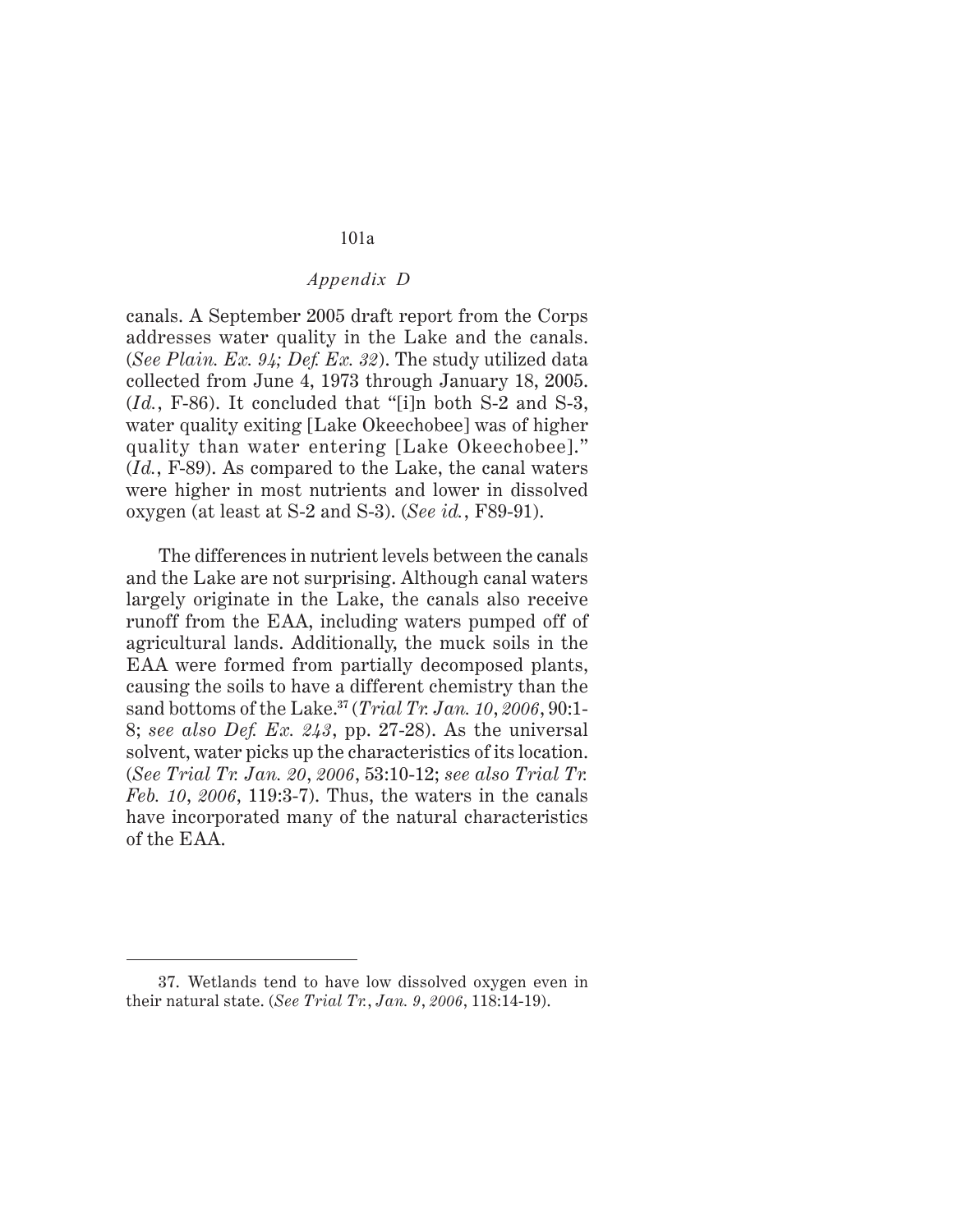## *Appendix D*

# 3. *Biology*

In a well-taken analysis, Dr. Thomas Crisman, professor of environmental science at the University of Florida and director of the Odum Center for Wetlands, explained that

within any eco-system type there can be a great deal of variability, but when you are looking at the variability that takes place within Lake Okeechobee, that's variability among biological components that are lake components. When you look at variability within the canals, it's variability within the components that are characteristics of canals.

(*Trial Tr. Jan. 9*, *2006*, 46:5-12).

Many species of birds thrive in shallow waters. (*See Trial Tr. Jan. 10*, *2006*, 90:24-91-12). The Lake contains many shallow areas in which birds may wade. (*See id.*). However, because the canals have steep walls, birds generally are not capable of wading in the canals unless the water level is extremely low. (*See id.*). Furthermore, the big broad flats of the Lake allow certain plants to live in the Lake that are unable to live in the far narrower canals. (*See id.*, 91:13-19).

Additionally, as explained by biologist Dr. Paul Gray, whose expertise is in the area of lake ecology and ducks,

[c]anals, because of their nature, go up and down very rapidly. If you are a bird, you are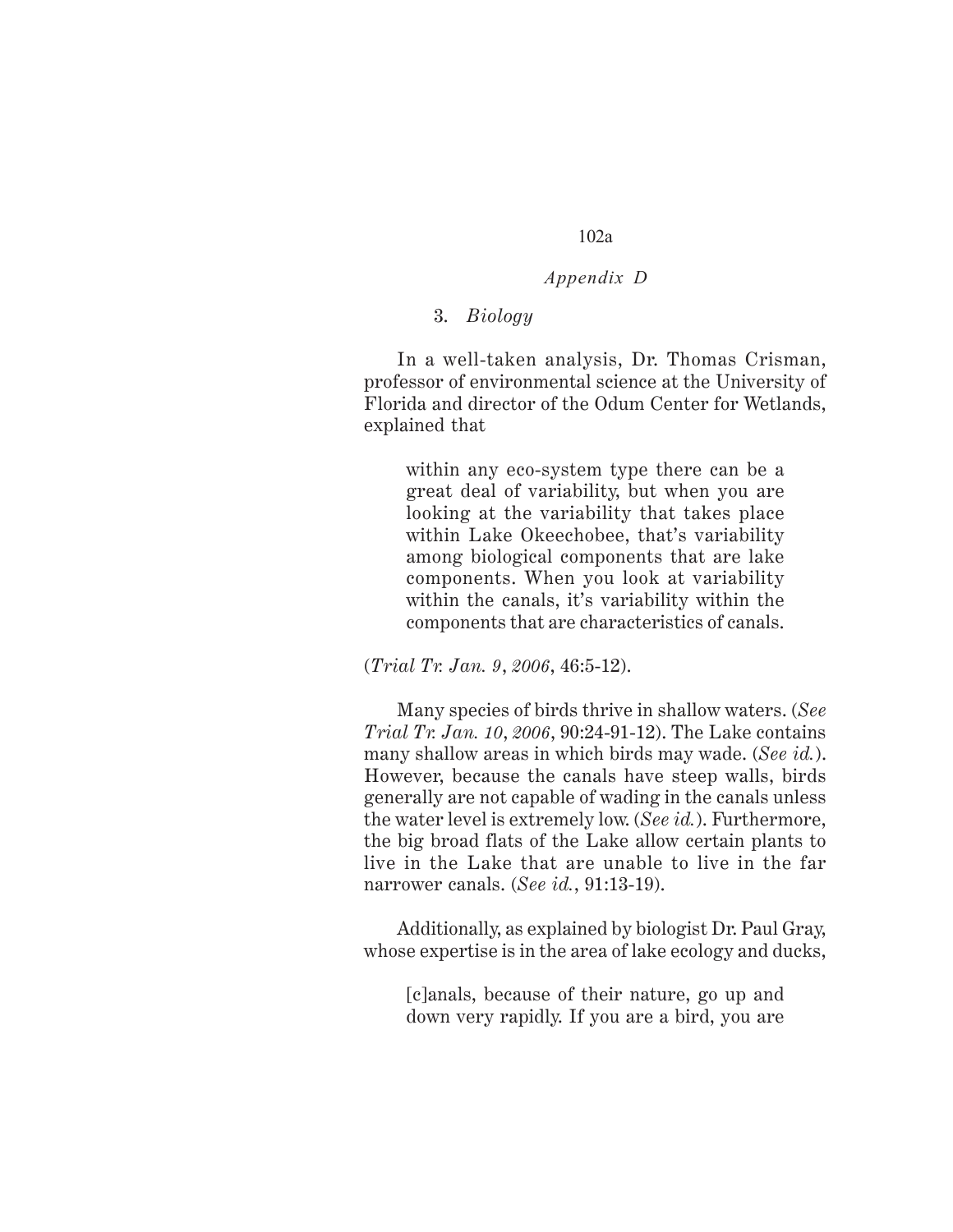# *Appendix D*

depending on the canal to get a steady supply of food. You have to keep your young alive. You can't rely on a canal. . . . Canals are just not the same [type] of habitat ecologically for various marsh organisms. . . . The lack of a normal hydrology, the lack of shallow water, the lack of expanse of habitat really makes canals a lot different from Lake Okeechobee . . . .

(*Id.*, 91:23-92:19; *see also Trial Tr. Jan. 17*, *2006*, 14:7 (biological differences between Lake and canals are "severe")). Dr. Gray added that "canals don't have the same water cycle vegetation, the same spatial extent. They are very different." (*Trial Tr. Jan. 10*, *2006*, 94:1- 3).**<sup>38</sup>**

# **H. Programs Addressing Current Environmental Problems**

## 1. *Recognition of Problems in the Lake*

Over the years, it has become increasingly apparent that although Florida succeeded in reclaiming much of the Everglades for human use, the natural environment has suffered as a result of these efforts. What remains of the natural Everglades is in a continuing state of decline. (*Joint Pretrial Stip.*, Attach. 5B ¶ 49). The

<sup>38.</sup> The rim canal, into which the canal waters are pumped, attracts species of birds that would generally be attracted to the canals. (*See id.*, 150:5-10). As noted, the rim canal is similar to the canals in other respects. (*See Trial Tr. Jan. 9*, *2006*, 120:14- 121:6; *Trial Tr. Jan. 10*, *2006*, 149:14-21).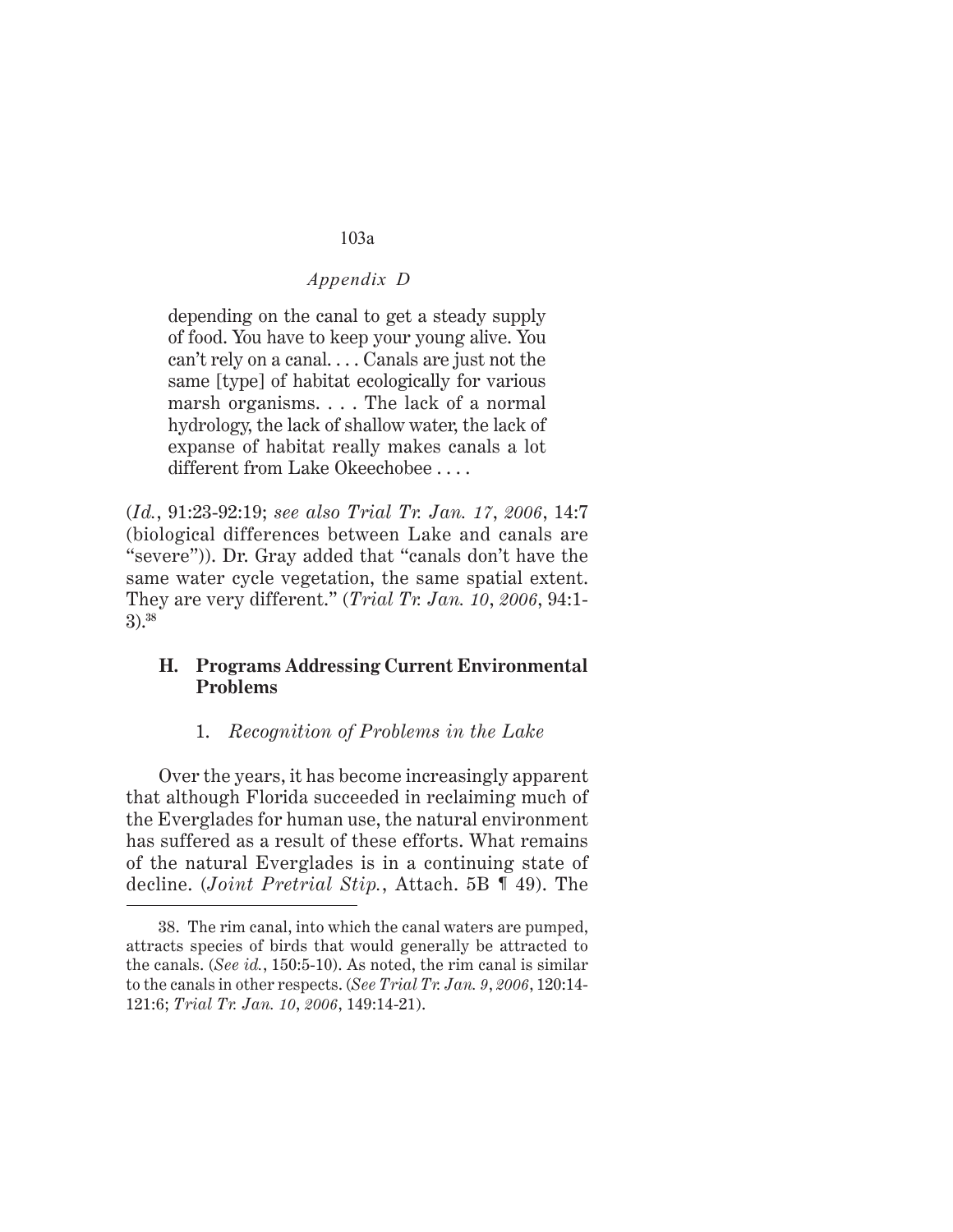## *Appendix D*

adverse situation is primarily attributable to the Everglades' diminished capacity to retain the huge volume of water that once pooled and sheet flowed across the landscape. (*Id.*). These waters are now either discharged in massive volumes through canal systems to tide, or are stored at unnaturally high levels in the Water Conservation Areas ("WCA[s]"). (*Id.*).

Many of the area's problems are now recognized as unanticipated consequences of the C&SF Project. (*Joint Pretrial Stip.*, Attach. 5B ¶ 49). The problems are exacerbated by the inescapable reality that people continue to move to South Florida at one of the highest rates in the nation. (*Id.*). The result is a currently nonsustainable system of urban, agricultural and natural environments in South Florida that exceeds the capacity of, or is hampered by, the existing system of water management. (*Id.*, ¶ 50).

The problems facing the Everglades have been examined in many studies conducted over the past 35 years, many of which have been funded by the SFWMD. (*See Trial Tr. Jan. 11*, *2006*, 6:15-7:3). For example, in 1969, a United States Geological Survey report concluded that: (1) Lake Okeechobee was eutrophic; (2) the EAA was a principal source of nitrogen loadings to the Lake; (3) backpumped waters were very high in nitrogen, had high specific conductance, and had low turbidity; and (4) the most impacted parts of the Lake were the rim canal and the South Bay littoral zone. (*Joint Pretrial Stip.*, Attach. 5A ¶ 35).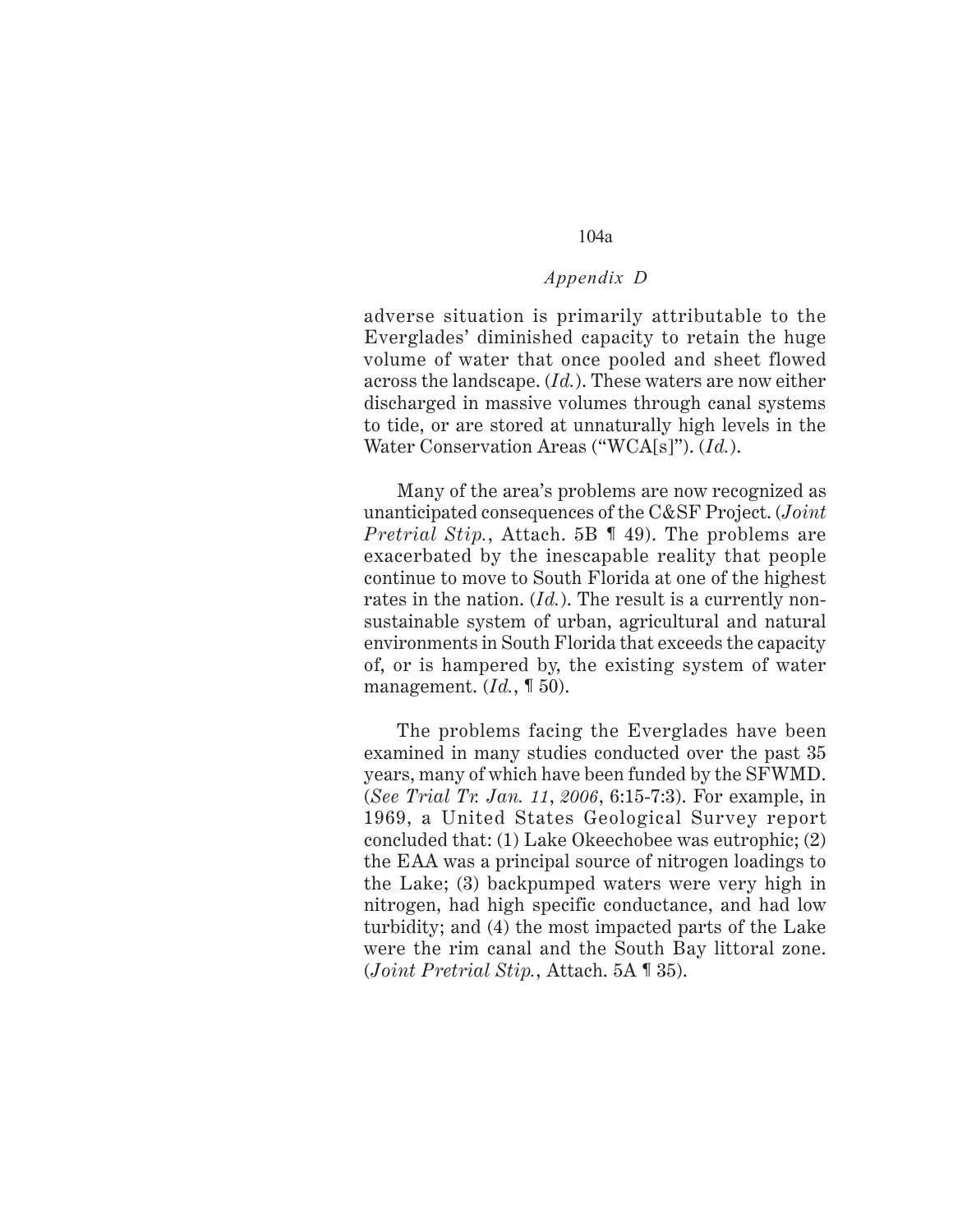## *Appendix D*

A series of scientific studies subsequently conducted confirmed the conclusion that the Lake was undergoing a process of man-induced (anthropogenic) eutrophication and that backpumped EAA flood water contributed significantly to Lake eutrophication. (*See Plain. Ex. 111*, pp. 49-52). In 1976, the Florida Department of Administration, the DER, and the Central and Southern Florida Flood Control District participated in a report that ultimately recommended that: (1) backpumping from S-2, S-3, and S-4 and by private interests should be eliminated or reduced to the maximum degree feasible; (2) the EAA canals should be enlarged to enable the largest feasible amount of water now backpumped to be routed southward for storage; (3) as much of the backpumped water as feasible should be stored for recyle [sic] within the EAA; and (4) a detailed study of alternatives to backpumping by private interests and the S-4 pump station should be conducted. (*Plain. Ex. 111*, pp. 80-84). The study, however, did not recommend that backpumping be eliminated. (*See id.; Trial Tr. Jan. 17*, *2006*, 51:21-52:1).

The State of Florida has declared the Lake to be impaired (not meeting its designated uses) "due to phosphorus, dissolved oxygen, iron, un-ionized ammonia, coliforms and chlorides." (*Plain. Ex. 20*, p. 8). Florida has also recognized that the health of the Lake's natural resources is threatened by three primary stressors: (1) excessive phosphorous loads; (2) harmful high and low water levels; and (3) the spread of exotic vegetation. (*Joint Pretrial Stip.*, Attach. 5B ¶ 31).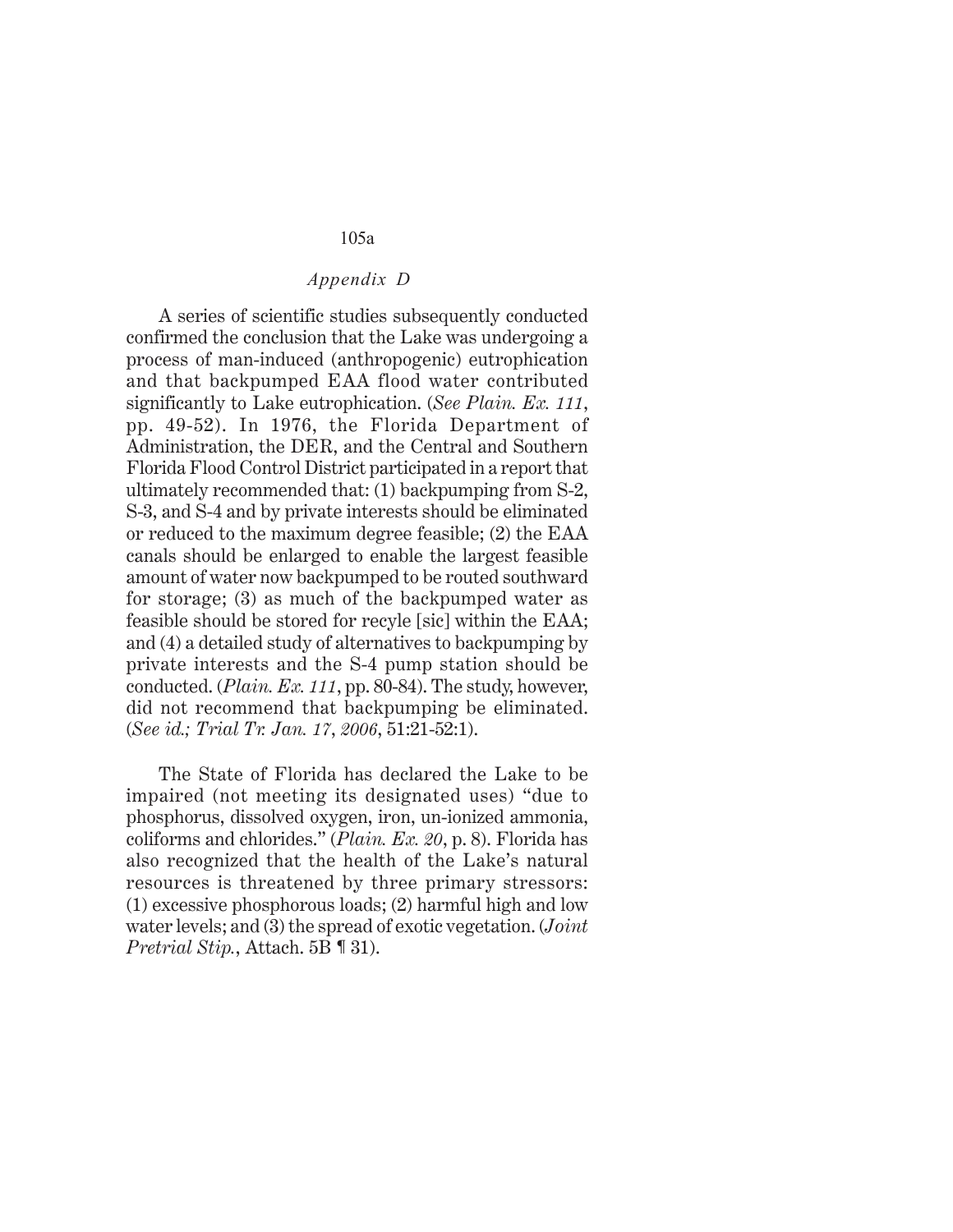# *Appendix D*

## 2. *Efforts to Restore Lake Okeechobee and the Everglades*

To combat the enormous problems facing Lake Okeechobee, the state and federal governments have gone to great lengths to restore the system. Many of the programs build upon each other. The following summarizes the major programs/actions upon which the Court heard testimony and received evidence.

#### *a. SFWMD Duties*

In 1972, the Florida legislature expanded the SFWMD's duties to include management, on a holistic basis, of all water resources throughout Central and South Florida. (*Trial Tr. Jan. 20*, *2006*, 113:20-114:1). In keeping with the goal of protecting the environment, the SFWMD and other agencies have conducted extensive research to address the water quality problems of the Lake. (*Joint Pretrial Stip.*, Attach. 5B ¶ 47). Many scientists have been studying the Lake to ascertain the optimal manner of restoration, spending millions of dollars to examine not only the Lake but the interactions occurring within the entire ecosystem. (*Trial Tr. Jan. 11*, *2006*, 6:17-7:25). Notwithstanding its efforts, however, the SFWMD has been the source of considerable criticism and has been forced to defend numerous lawsuits over the years.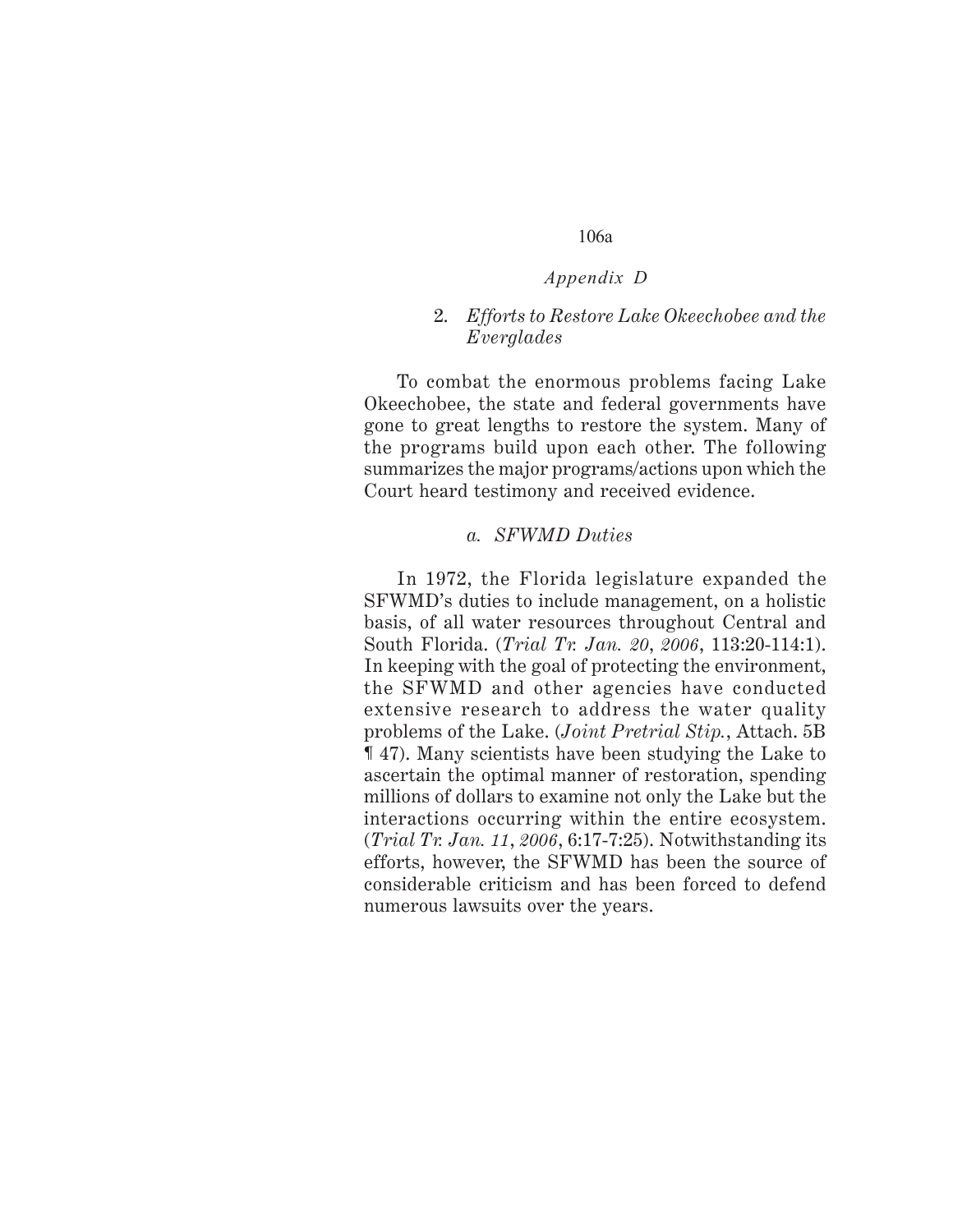# *Appendix D*

## *b. Interim Action Plan and Temporary Operating Permit*

In the late 1970s, environmental groups filed suit against DER, alleging that it had failed to require the SFWMD to obtain a pollution permit for the structures that were discharging water and pollutants into Lake Okeechobee. (*Trial Tr. Jan. 12*, *2006*, 97:18-98:3). The parties eventually entered into a consent decree, pursuant to which DER issued a temporary operating permit to the SFWMD that required the development of interim actions to reduce nutrient impacts to the Lake. (*See id.*, 101:11-16; *Plain. Ex. 112*). The permit also required the development of a longer-range analysis of options for reducing pollution levels. (*See id.*).

One important consequence of the consent decree was the development of a modified backpumping schedule called the Interim Action Plan ("IAP"). (*See Trial Tr. Jan. 12*, *2006*, 101:17-106:10; *Plain. Ex. 113*). The IAP established a point system to determine when backpumping for purposes other than water supply is appropriate. (*See Trial Tr. Jan. 12*, *2006*, 104:10-105:4; *Plain. Ex. 113*). In other words, under the IAP, the SFWMD is permitted to backpump into the Lake from the S-2 and S-3 pump stations only under certain conditions.**<sup>39</sup>** (*Plain. Ex. 113*, Table 5).

<sup>39.</sup> The requirements of the IAP do not apply to the S-4 pump station. (*Plain. Ex. 113; Trial Tr. Jan. 17*, *2006*, 116:15-16; *Trial Tr. Feb 13*, *2006*, 42:5-6).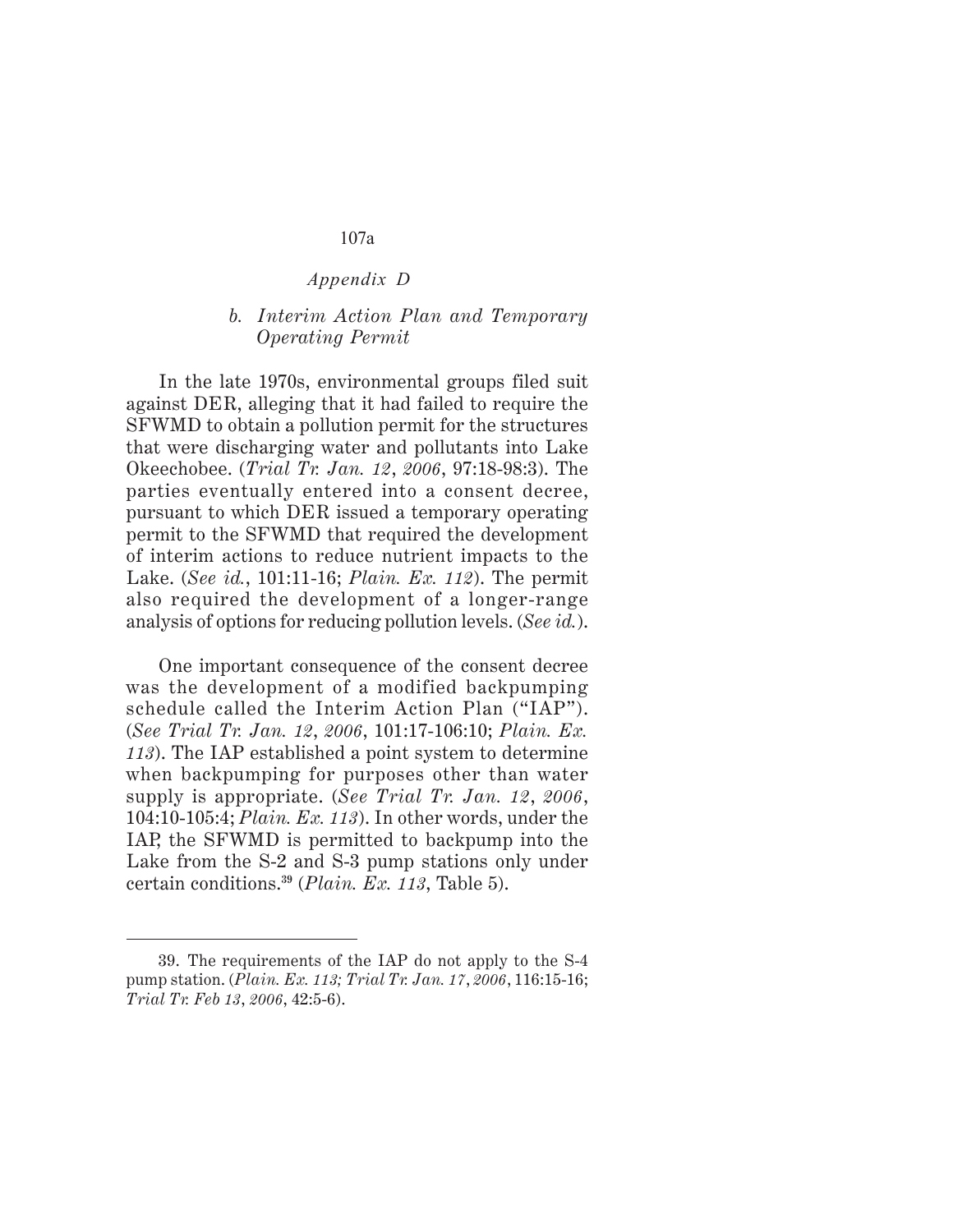## *Appendix D*

One of the primary goals of the IAP was to move nutrient-rich waters south into the WCAs or out to tide rather than moving them north into the Lake. The IAP has successfully reduced the amount of water moving north into the Lake. At most, the S-2 and S-3 pumps now operate only a few days per year. (*Trial Tr. Feb. 10*, *2006*, 105:20-21). There are estimates that the IAP has reduced the flows from the EAA to the Lake by 90 to 95 percent. (*Trial Tr. Jan. 10*, *2006*, 138:15-19; *Trial Tr. Jan. 20*, *2006*, 128:12-18). Today, the S-2, S-3, and S-4 pump stations, together, contribute no more than six percent of the total inflows to Lake Okeechobee (on a multi-year average). (*See Joint Pretrial Stip.*, Attach. 5B ¶ 29; *Trial Tr. Jan. 25*, *2006*, 54:17-22, 66:4-8).

Plaintiffs, however, provided testimony that, over the years, backpumping has occurred even when the conditions specified in the IAP were not met (*i.e.*, when the point total was not high enough). (*See Trial Tr. Jan. 13*, *2006*, 176:23-179:22, 181:13-21). Moreover, because the IAP does not apply to backpumping for water supply purposes, under certain circumstances, a significant amount of water could be backpumped outside the bounds of the IAP. (*Trial Tr. Jan. 12*, *2006*, 105:14-16).

#### *c. 1983 Operating Permit*

In 1983, the DEP issued to the SFWMD an operating permit that placed limits on the amount of phosphorous and nitrogen that could be discharged from SFWMD structures into Lake Okeechobee. (*Plain. Ex.*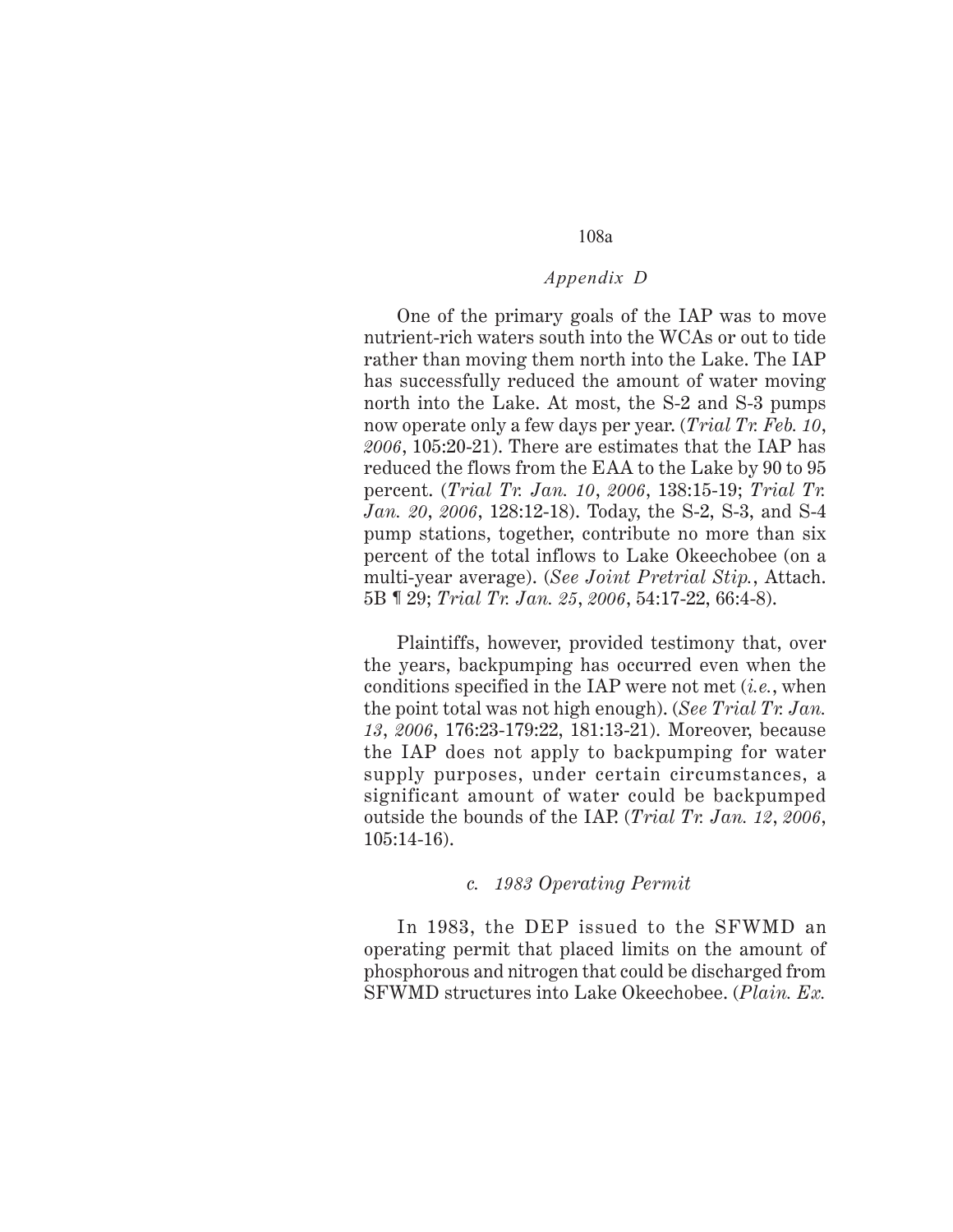# *Appendix D*

*114*). The permit also set deadlines for meeting the reduction requirements. (*See id.*). It specifically regulated discharges from 14 major inflow structures to the Lake. (*Joint Pretrial Stip.*, Attach. 5A ¶ 55). Importantly, the operating permit incorporated the backpumping criteria of the IAP. (*See Trial Tr. Jan. 18*, *2006*, 7:8-15). The 1983 operating permit for the SFWMD was meant only to establish temporary goals and was scheduled to expire in 1988. (*See Trial Tr. Jan. 11*, *2006*, 76:13-17; *Trial Tr. Jan. 12*, *2006*, 125:13-126:8). The 1983 permit is still in effect. (*Trial Tr. Jan. 12*, *2006*, 126:9-128:2; *Trial Tr. Jan. 25*, *2006*, 110:24-111:1).

Herbert Zebuth summarized the SFWMD's compliance with the 1983 permit in a report that was entered into evidence. (*See Plain. Ex. 93*). His report was based on data provided by the SFWMD. (*Trial Tr. Jan. 12*, *2006*, 61:4-6). The analysis, and Mr. Zebuth's testimony, indicate that the permit's nutrient targets have been continually exceeded throughout the years. (*See Joint Pretrial Stip.*, Attach. 5A ¶ 24; *see also Plain. Exs. 45*, *93*; *Trial Tr. Jan. 12*, *2006*, 111:22-23, 116:8-20).

#### *d. Surface Water and Improvement Act*

In 1985 and 1986, the Lake experienced a massive algal bloom that attracted widespread public attention. (*See Trial Tr. Jan. 12*, *2006*, 40:23-25). In response, Florida passed the Surface Water and Improvement ("SWIM") Act, which required development of a plan to improve the water quality of the Lake and other water bodies by 1988, and required compliance with a numeric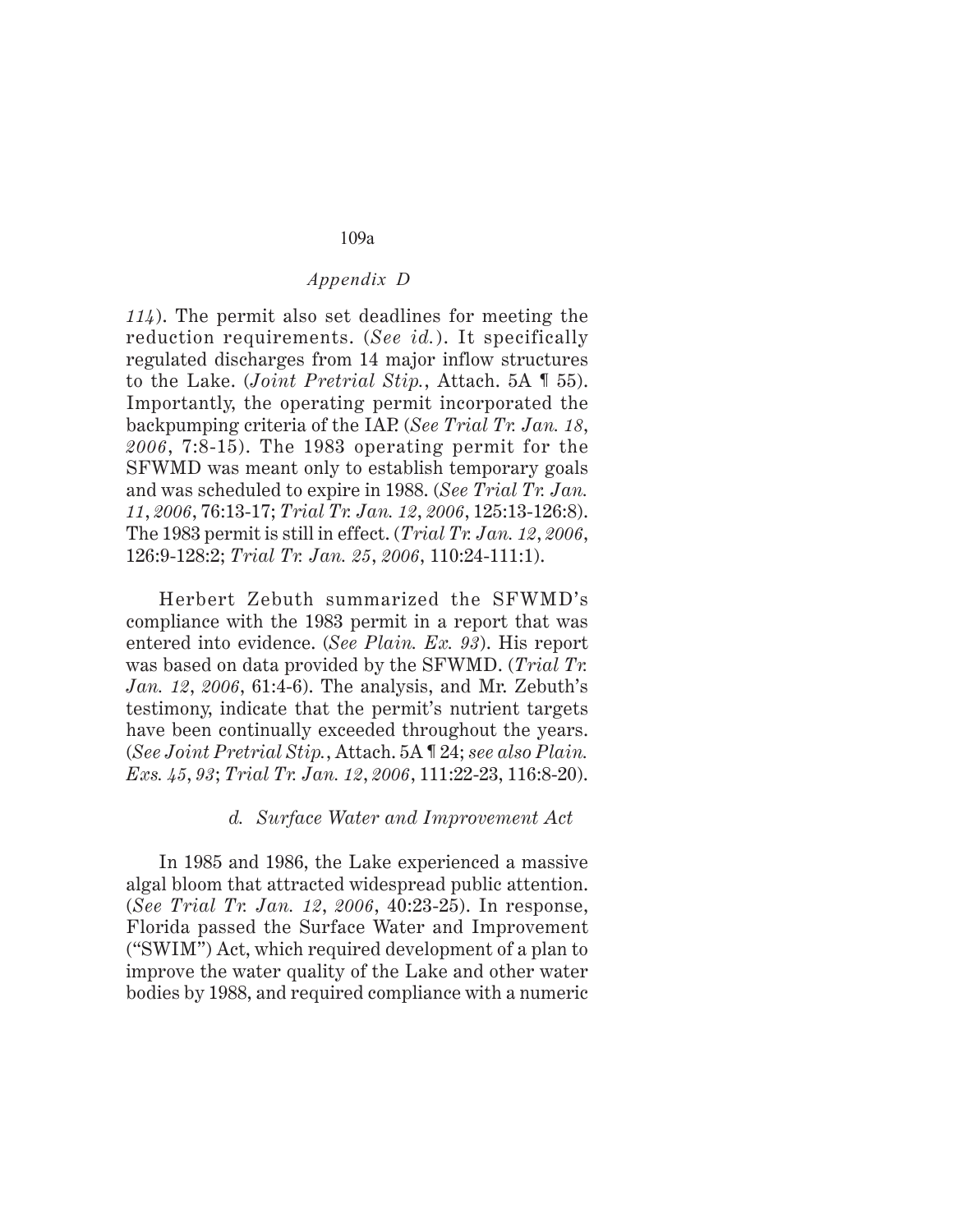# *Appendix D*

phosphorous reduction goal by a date certain. (*Id.*, 40:23- 41:12). The stated legislative intent of the SWIM Act is as follows:

The Legislature finds that the water quality of many of the surface waters of the state has been degraded, or is in danger of becoming degraded, and that the natural systems associated with many surface waters have been altered so that these surface waters no longer perform the important functions that they once performed. These functions include:

(a) Providing aesthetic and recreational pleasure for the people of the state;

(b) Providing habitat for native plants, fish, and wildlife, including endangered and threatened species;

(c) Providing safe drinking water to the growing population of the state; and

(d) Attracting visitors and accruing other economic benefits.

Fla. Stat. § 373.451.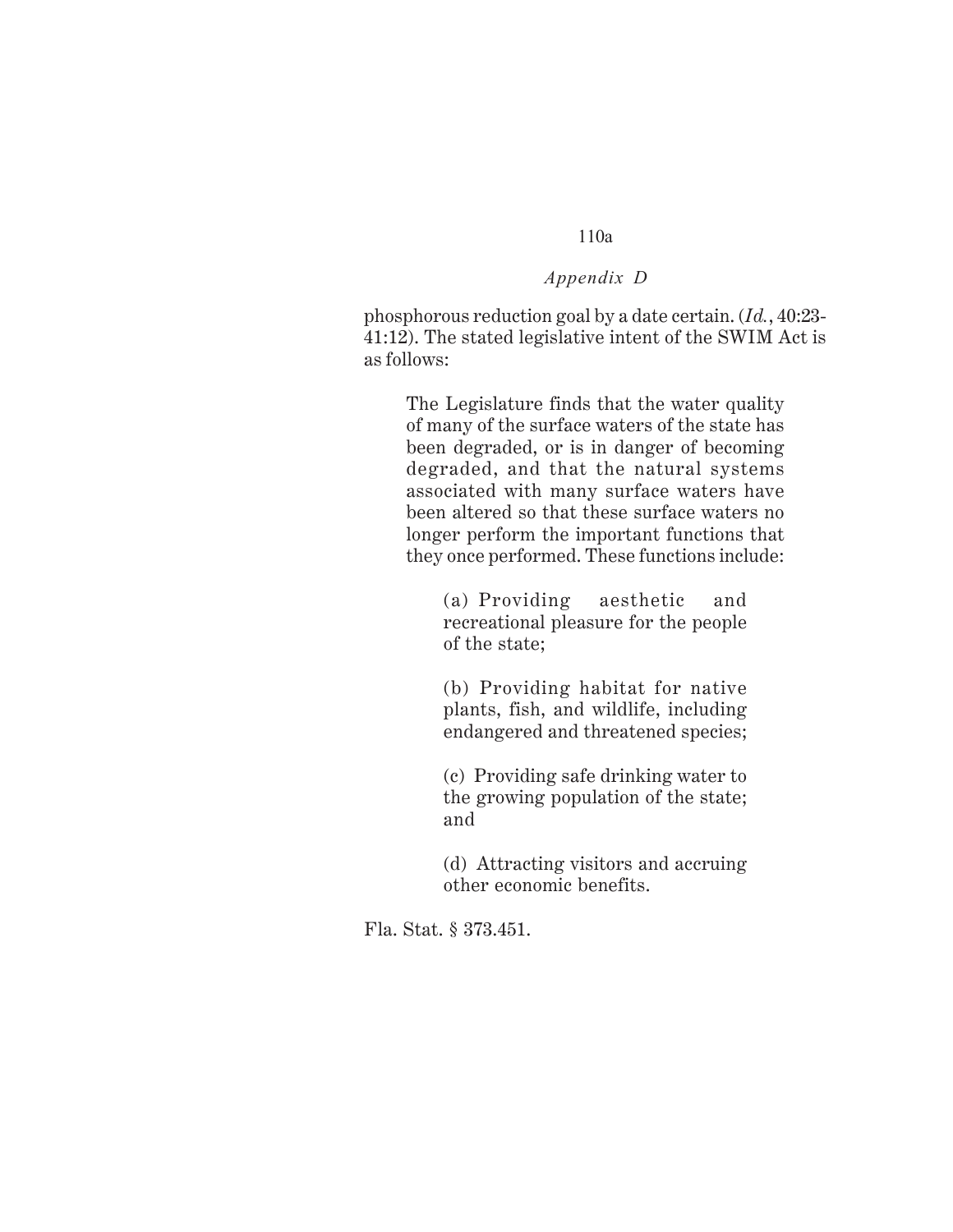## *Appendix D*

The SWIM Act mandates that each water management district "maintain a list that prioritizes water bodies of regional or statewide significance within the water management district." Fla. Stat. § 373.453(1)(a). The lists are to be reviewed and updated every five years. *Id.* The SWIM Act specifically requires that the SFWMD prioritize the restoration of Lake Okeechobee and its tributaries. Fla. Stat.  $\S$  373.453(1)(c)(1). Water management districts are authorized to develop surface water improvement and management plans for the water bodies within their district. Fla. Stat. § 373.453(2). Those plans should include, among other things, the identification of point and nonpoint sources of pollution to the water body and strategies for restoring and protecting the water body. *Id.*

The plan developed for Lake Okeechobee set a goal of a 40% reduction in phosphorous loading to the Lake (from the watershed) from the baseline levels that existed from 1973-1979. (*Joint Pretrial Stip.*, Attach. 5A ¶ 64).**<sup>40</sup>** From 1991-2000, an average of 433 metric tons of phosphorous entered the Lake annually. (*Def. Ex. 28*, p. 11; *see Trial Tr. Jan. 12*, *2006*, 122:5-22). Accordingly, the 1997 SWIM Plan update reported that although the Plan had achieved phosphorus load reductions, the 40% reduction goal had not been achieved. (*Joint Pretrial Stip.*, Attach. 5A ¶ 67). Similarly, the 2002 SWIM Plan update found that phosphorous loading far exceeded

<sup>40.</sup> The SWIM Plan did not address nitrogen loading to the Lake. (*Joint Pretrial Stip.*, Attach. 5A ¶ 61).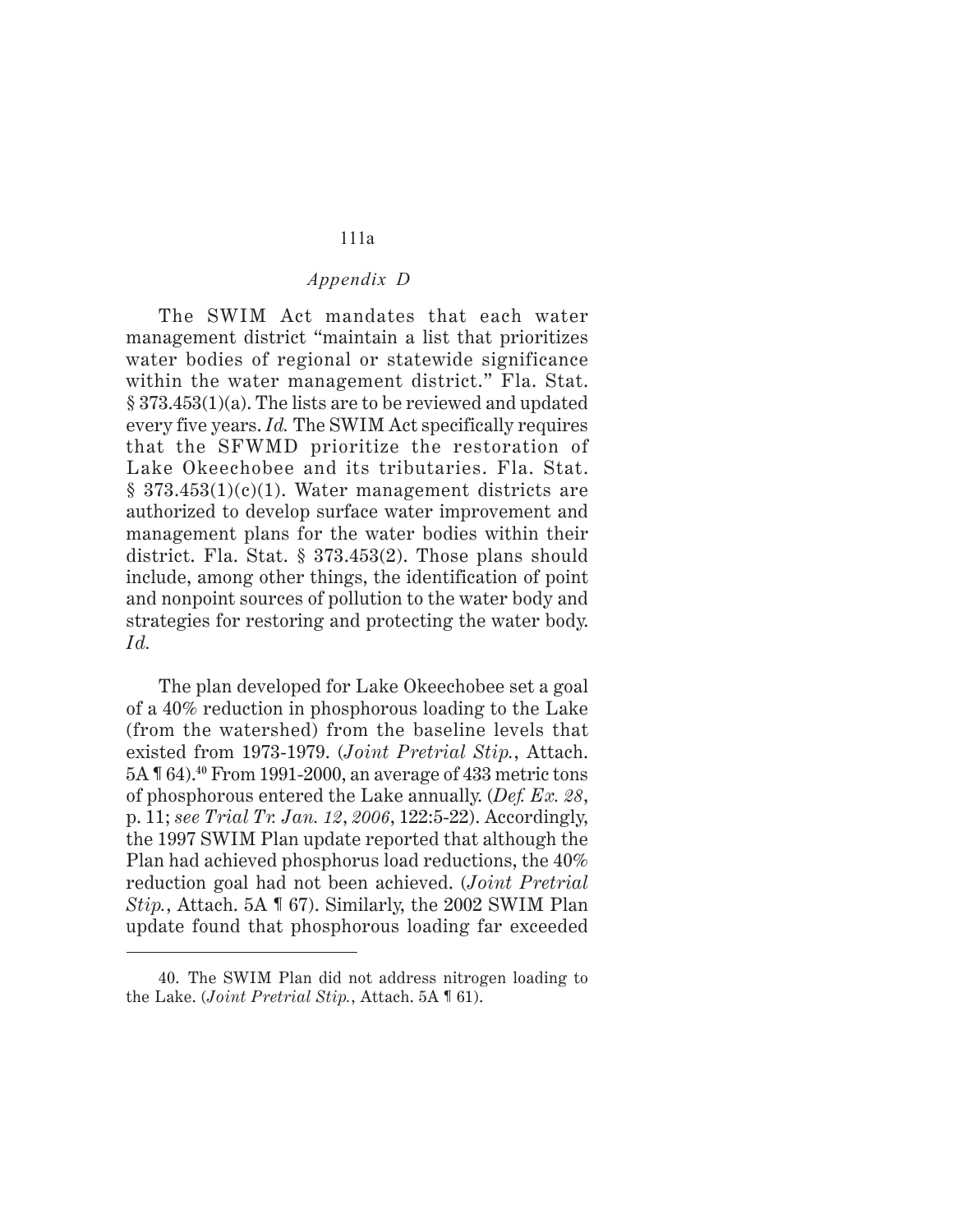## *Appendix D*

the amount considered necessary to achieve a healthy Lake and found that it could take decades before the beneficial results of phosphorous loading reductions were realized. (*Joint Pretrial Stip.*, Attach. 5A ¶ 69).

## *e. 1988 Consent Decree and Everglades Forever Act*

In 1988, the United States filed suit against the SFWMD and the State of Florida over activities that allowed pollutants to enter the Everglades. *See United States v. So. Florida Water Mgmt. Dist.*, Case No. 88- 1886-Civ. Specifically, the suit concerned the SFWMD's movement of polluted waters to Everglades National Park. A consent decree reached in the 1988 suit resulted in the construction of stormwater treatment areas ("STA[s]") in the southernmost portion of the EAA (*Trial Tr. Jan. 13*, *2006*, 92:22-93:4), and the construction of new pump stations approximately five miles north of the S-7 and S-8 pump stations for the purpose of pulling canal water into the STAs. *(Def. Exs. 1*, *118*).

In the aftermath of the litigation, Florida passed the Everglades Forever Act.**<sup>41</sup>** *See* Fla. Stat. § 373.4592. The Everglades Forever Act mandates that a series of actions be taken to restore the Everglades. At trial, Defendants focused on the best management practices ("BMP") program established by the Act. The BMP program is a regulatory program meant to control the

<sup>41.</sup> The Everglades Forever Act was initially known as the Everglades Protection Act. (*Trial Tr. Feb. 9*, *2006*, 34:11-13).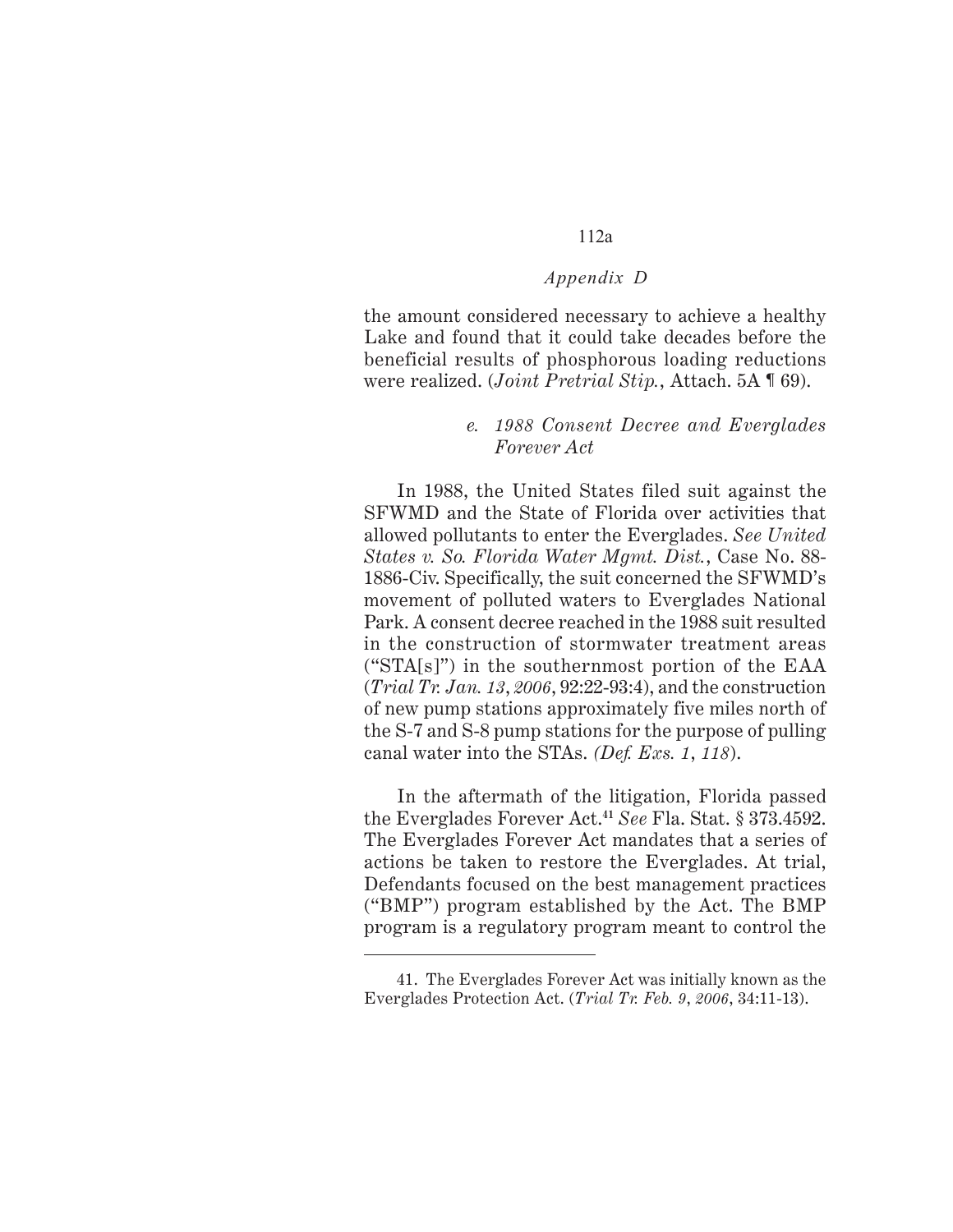# *Appendix D*

release of pollutants before they enter navigable waters. (*Trial Tr. Feb. 9*, *2006*, 37:12-22). The BMP program is considered a source control program. (*Id.*, 37:11-23). All landowners within the EAA who utilize the works of the district must apply for a BMP permit. (*Id.*, 34:8-25; Fla. Admin. Code r. 40E-63.110(1)).

Landowners may receive general, individual or master permits. General permits are issued under the program for smaller parcels of land. *See* Fla. Admin. Code r. 40E-63.120. To obtain an individual permit, an applicant must, among other things:

(1) Submit and implement a BMP Plan which includes:

(a) A description of Best Management Practice implementation and operation;

(b) A description of Best Management Practice rationale (Best Management Practice research can be used to supplement data where appropriate);

(c) A consideration of the Best Management Practices [from a list] . . . and an explanation of why Best Management Practices not included in the BMP Plan are not suitable for implementation;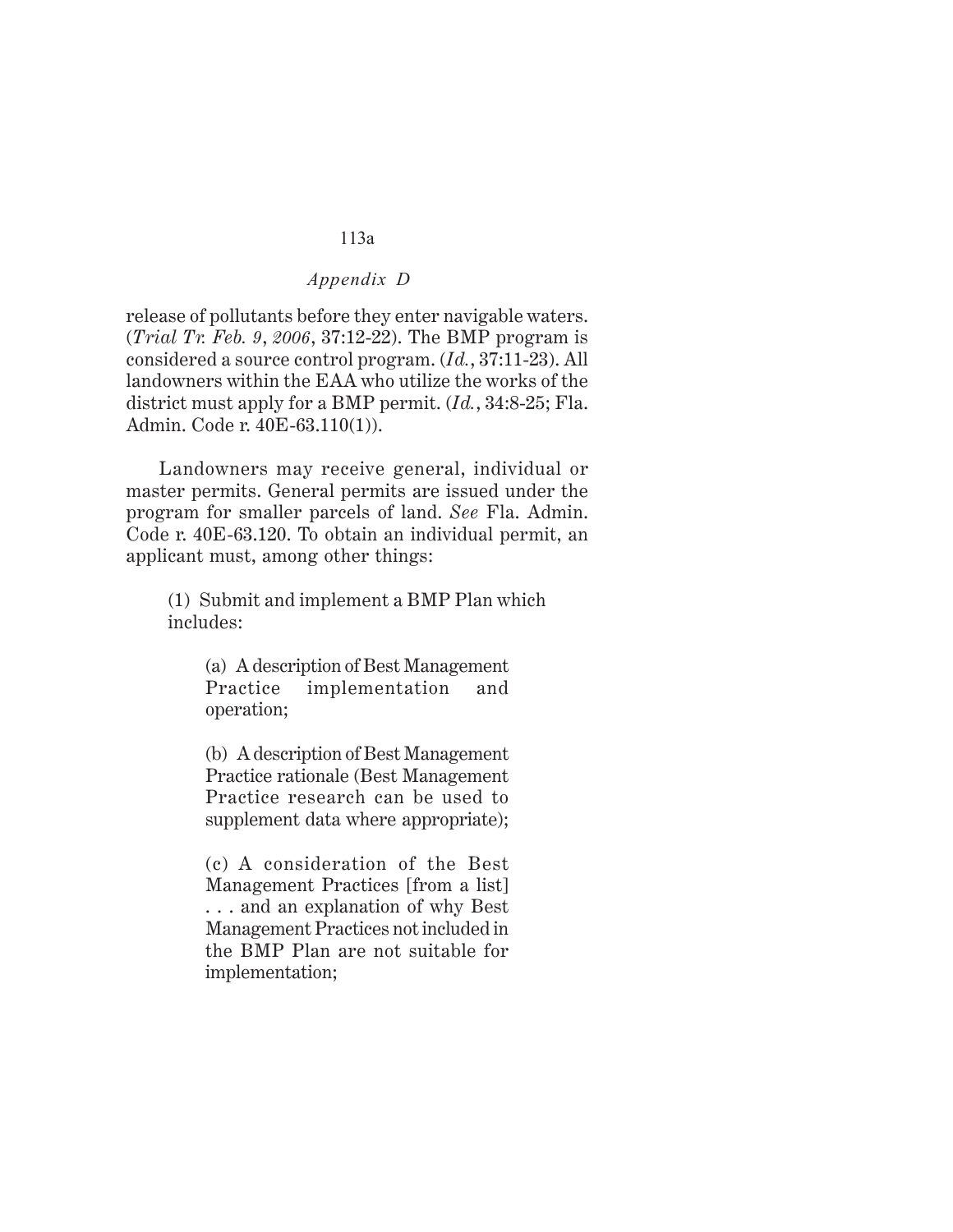# *Appendix D*

(d) A fertilization and water management plan for each crop, combination of crops or farming units;

(e) A water management system design plan, including a water budget, probable volume and timing of discharge, nutrient recovery rationale, field water management strategies, infrastructure descriptions, and interand intra-operation water routing;

(f) A monitoring plan to verify Best Management Practice implementation, operation and effectiveness . . . ;

(g) An education and training program for management and operation staff responsible for implementing and monitoring the approved BMP Plan;

(h) A schedule for implementing the BMP Plan. . . .

Fla. Admin. Code r. 40E-63.136. Each permit has a fiveyear life (*see Trial Tr. Feb. 9*, *2006*, 35:20-21), and is subject to modification. (*Id.*, 39:4-10).

Master permits are only issued to landowners who agree to oversee implementation of the permit for all of the landowners within an area. (*See id.*, 56:15-16).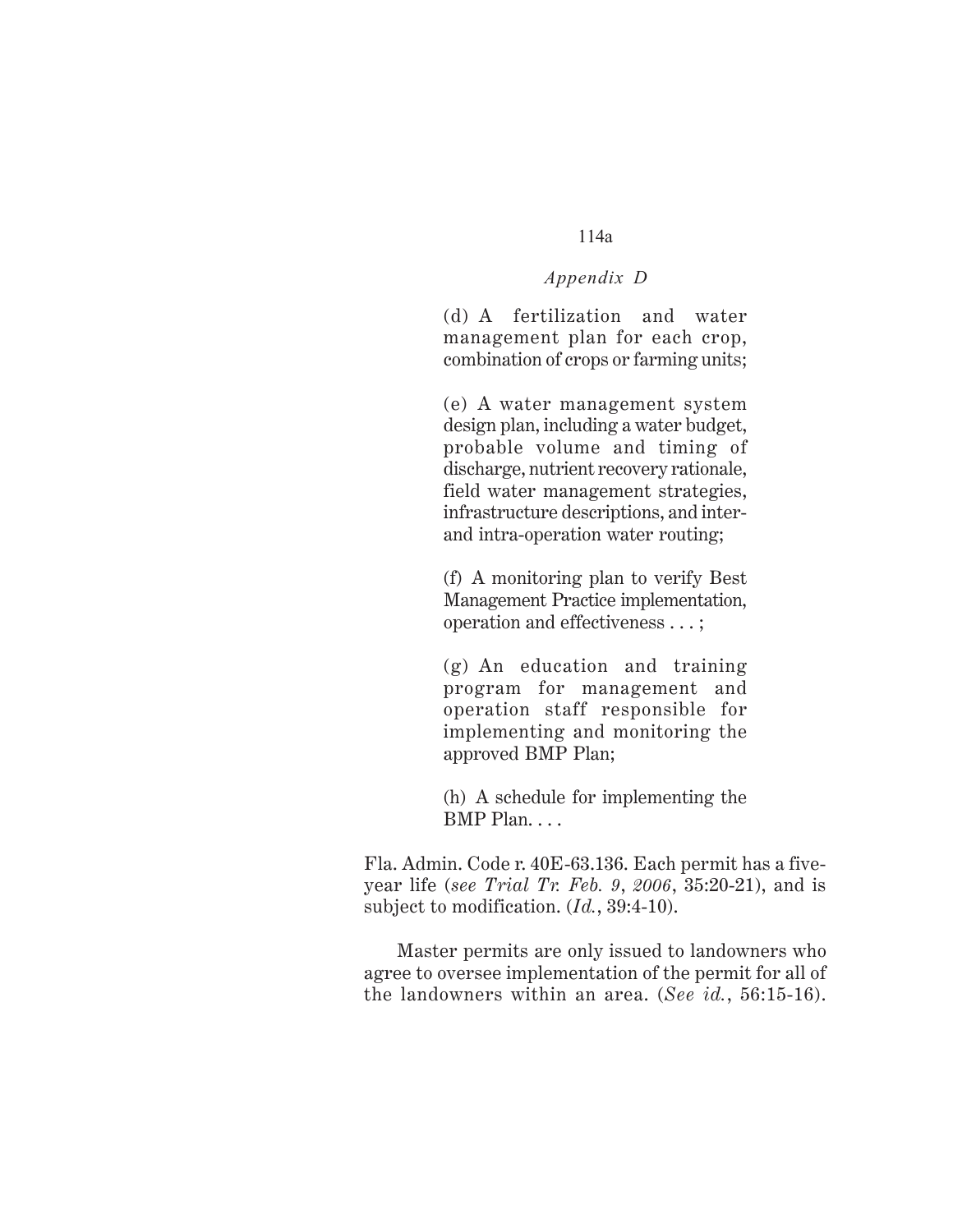## *Appendix D*

Master permits must meet all the conditions that are required to obtain an individual permit. Fla. Admin. Code r.  $40E-63.156(1)(a)$ . In addition, "[t]he permittee [must] demonstrate sufficient legal and financial capability to carry out all acts necessary to implement the terms and conditions of the Master Permit, including the ability to take necessary enforcement action." Fla. Admin. Code r. 40E-63.156(1)(b).

The DEP has developed a list of best management practices that farmers may administer. (*See Trial Tr. Feb. 9*, *2006*, 43:1-16). Each practice is assigned a point value and farmers must choose a combination of practices for which the associated point values total 25 points. (*See id.*). The theory behind the system is that farmers are able to choose BMPs that best suit their needs and are cost effective. (*See id.*, 43:12-44:6).

The goal of the BMP regulatory program is to reduce the total phosphorous loadings discharged from the EAA by a minimum of 25% annually. Fla. Admin. Code r. 40E-63.101(1). If the basin achieves certain reduction goals, farmers may receive tax relief. (*See id.*). If the basin does not achieve a goal, each farmer's compliance efforts is analyzed individually. (*See id.*). The program has resulted in, on average, an annual 50% reduction in phosphorous loading against the baseline. (*See Trial Tr. Feb. 9*, *2006*, 52:11-15).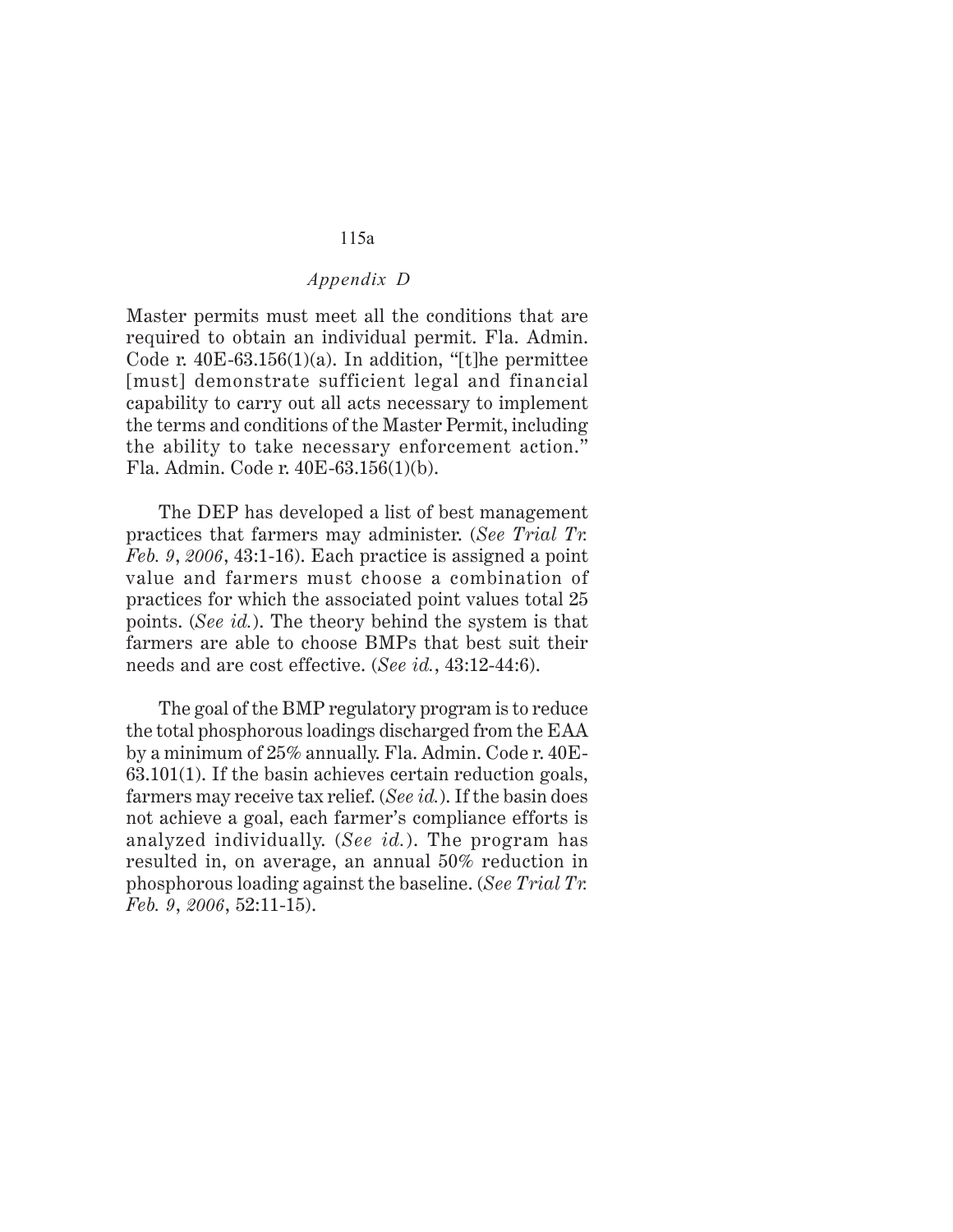## *Appendix D*

#### *f. Total Maximum Daily Loads to Lake*

Section 303(d) of the CWA mandates that each state submit a list of all impaired water bodies to the EPA and subsequently establish a TMDL for each impaired water body.**<sup>42</sup>** *See* 33 U.S.C. § 1313(d). In 1998, FWF and other parties sued the EPA in federal court over its failure to require Florida to set TMDLs for the State's water bodies (including Lake Okeechobee), as required under the CWA. (*Trial Tr. Jan. 26*, *2006*, 58:24-59:22). In 1999, a consent decree was entered, pursuant to which the Florida legislature enacted the Watershed Restoration Act of 1999, Fla. Stat. § 403.067, and, later, the Lake Okeechobee Protection Act, Fla. Stat. § 373.4595. (*See id.*, 60:9-61:3).

The Watershed Restoration Act of 1999 ("WRA") requires the DEP to list, and prioritize, all bodies of water in the State for which "total maximum daily load assessments will be conducted." Fla. Stat. § 403.067(2). The statute lists methodologies pursuant to which the DEP "shall conduct a total maximum daily load assessment of the basin in which the water body or water body segment is located." Fla. Stat. § 403.067(3). "If the DEP determines, based on the total maximum daily load assessment . . . that water quality standards

<sup>42.</sup> The TMDL is based upon each water's assimilative capacity with respect to a given nutrient/pollutant (*i.e.*, the amount of the nutrient/pollutant that may enter the water without causing an adverse effect sufficiently severe to cause the water to become unfit for its designated use). (*See Trial Tr. Feb. 13*, *2006*, 82:12-21).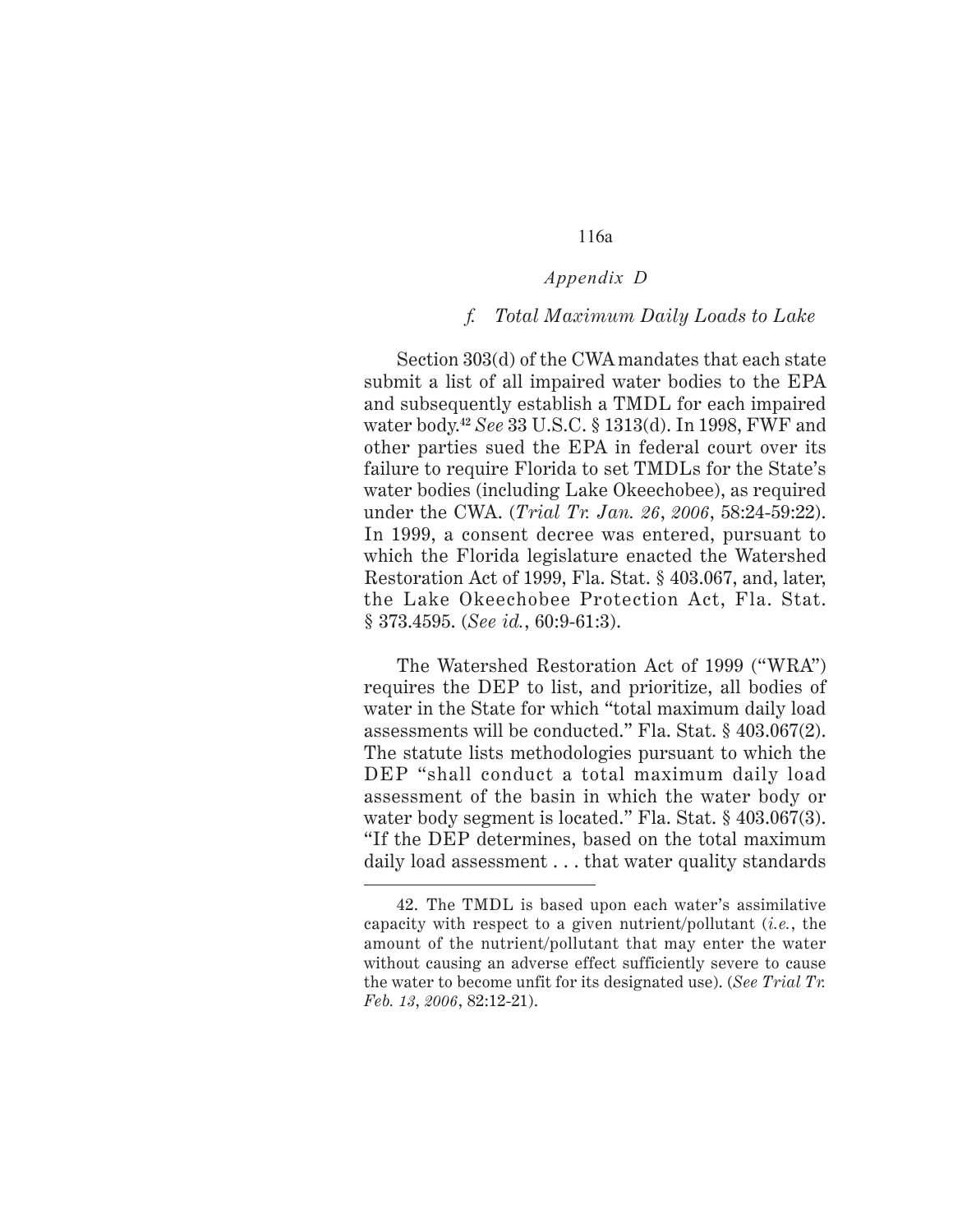## *Appendix D*

are not being achieved and that technology-based effluent limitations and other pollution control programs . . . are not sufficient to result in attainment of applicable surface water quality standards," the water body must be added to a list of water bodies for which total maximum daily loads will be calculated. Fla. Stat. § 403.067(4). The list "must specify the particular pollutants causing the impairment and the concentration of those pollutants causing the impairment relative to the water quality standard." *Id.* The legislation further provides criteria and methodologies to be used in calculating the maximum daily loads. Fla. Stat.  $§$  403.067(6).

The WRA imbues the DEP with a variety of tools with which to achieve the TMDLs. The DEP may "develop a basin management action plan that addresses some or all of the watersheds and basins tributary to the water body." Fla. Stat.  $\S 403.067(7)(a)(1)$ . The basin management action plan must include milestones for implementation of the plan and for water quality improvement, and must include a water quality monitoring component sufficient to evaluate whether reasonable progress in pollutant load reductions is being achieved. Fla. Stat.  $\S$  403.067(7)(a)(5). Moreover, the DEP may develop BMPs. Fla. Stat.  $§$  403.067(7)(c). Finally, in implementing the TMDL, the DEP may utilize: (1) permitting and other existing regulatory programs; (2) nonregulatory and incentive-based programs; (3) other water quality management and restoration activities; (4) pollutant trading or other equitable economics-based agreements; (5) public works including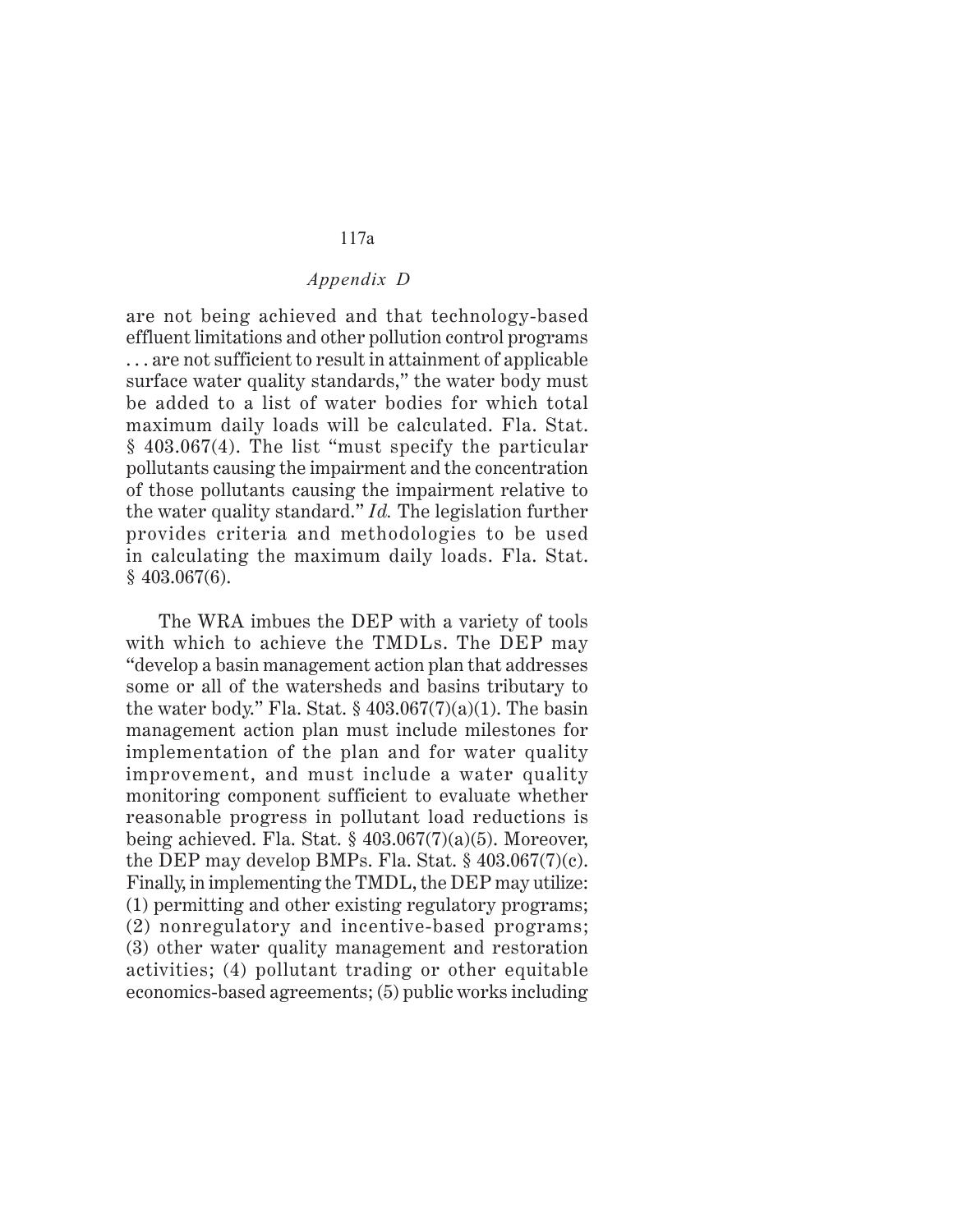#### *Appendix D*

capital facilities; and/or (6) land acquisition. Fla. Stat.  $§$  403.067(7)(b).

In 2001, pursuant to the WRA, the DEP adopted for Lake Okeechobee a TMDL for phosphorous of 140 metric tons. Fla. Admin. Code r. 62-304.700(1). Attainment of the TMDL is "calculated using a 5-year rolling average of the monthly loads calculated from measured flow and concentration values." *Id.* The TMDL is more stringent than the phosphorous goals established in the 1983 operating permit or the SWIM Plan. (*See Joint Pretrial Stip.*, Attach. 5A ¶ 71).

In 2000, the Florida legislature passed the Lake Okeechobee Protection Act (the "LOPA"), Fla. Stat. § 373.4595, in order to achieve the 140 metric ton TMDL for phosphorous established under the WRA. The LOPA establishes a watershed-based approach to the problems facing the Lake, *see* Fla. Stat. § 373.4595(1)(d), and calls for the immediate implementation of the Lake Okeechobee Protection Program. Fla. Stat. § 373.4595(3). The Protection Program has several different components. Specifically, the LOPA requires the adoption of a formal Lake Okeechobee Protection Plan (the "LOPP") and annual reports, and implementation of the Lake Okeechobee Construction Project (the "LOCP"), a watershed phosphorous source control program, a research and water quality monitoring program, in-lake phosphorous management evaluation, and an exotic species control program. (*See Def. Ex. 28*, p. E-1)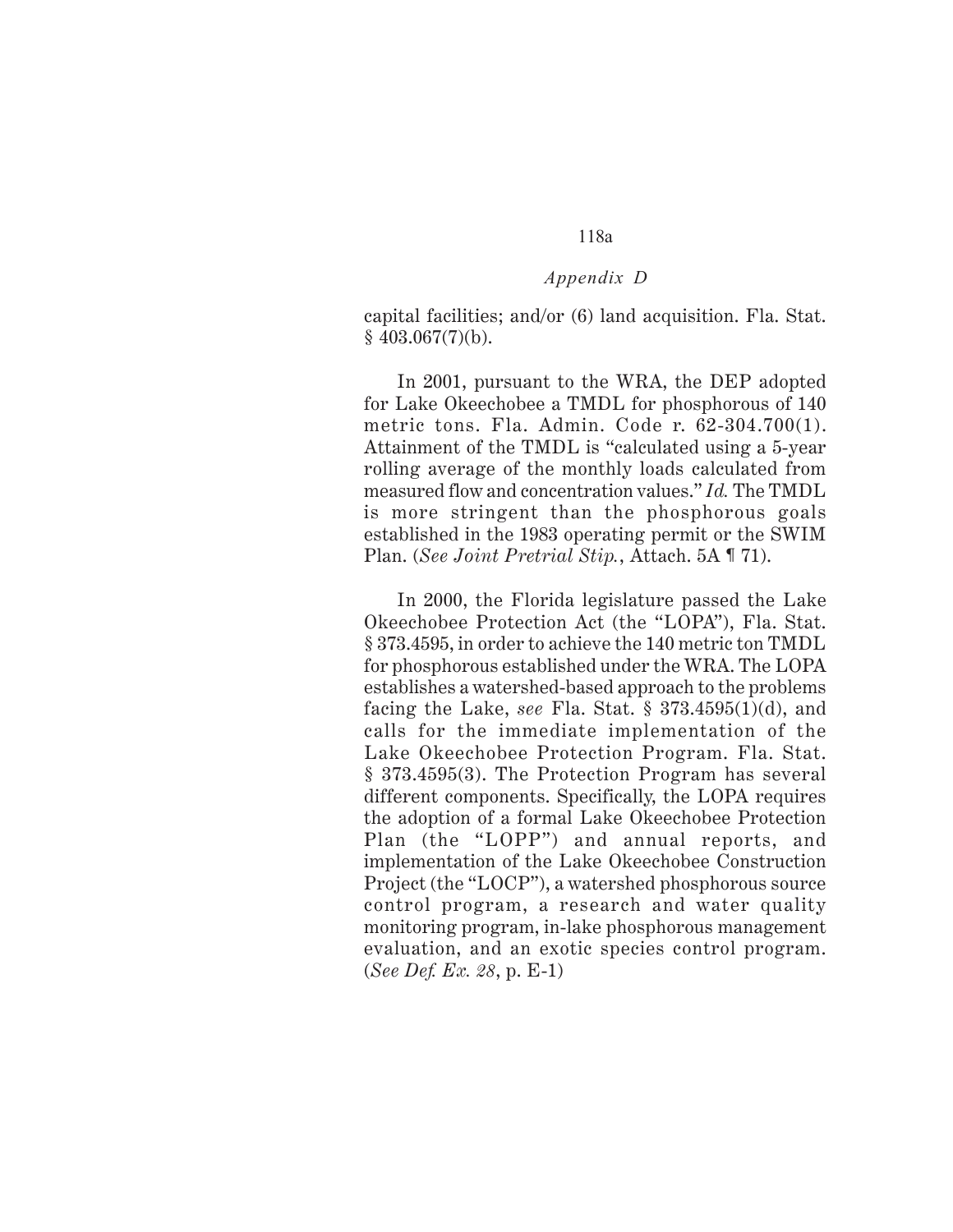# *Appendix D*

The Final LOPP, prepared by the SFWMD, the DEP and the Florida Department of Agriculture and Consumer Services, was issued on January 1, 2004. The LOPP set a target date of 2015 to meet the phosphorous TMDL of 140 metric tons. (*Def. Ex. 28*, p. E-1). The total cost of implementing the LOPP is estimated to be approximately \$ 322.2 million (in 2003 dollars).**<sup>43</sup>** (*Id.*, p. E-2).

The LOPP, which is to be re-evaluated every three years, anticipates achieving phosphorous reduction through the implementation of owner-implemented BMPs, funded cost-share BMPs and other phosphorous reduction projects. (*Def. Ex. 28*, p. 12). The LOPP also requires that the SFWMD submit an application to update the operating permit for all structures discharging into the Lake. (*Id.*, 3). As previously noted, the SFWMD is currently operating under the 1983 permit.

## *g. Comprehensive Everglades Restoration Project*

Meanwhile, in 1992, Congress directed a restudy of the C&SF Project to address the problems associated with the Project. (*Trial Tr. Jan. 13*, *2006*, 62:9-13). The restudy, which eventually became known as the Comprehensive Everglades Restoration Plan (the "CERP"), sought to establish a revised plan for addressing the problems of the Lake, the Everglades

<sup>43.</sup> The costs are to be borne by multiple stakeholders, including the SFWMD, landowners, and the State and federal governments. (*See Def. Ex. 28*, p. E-3).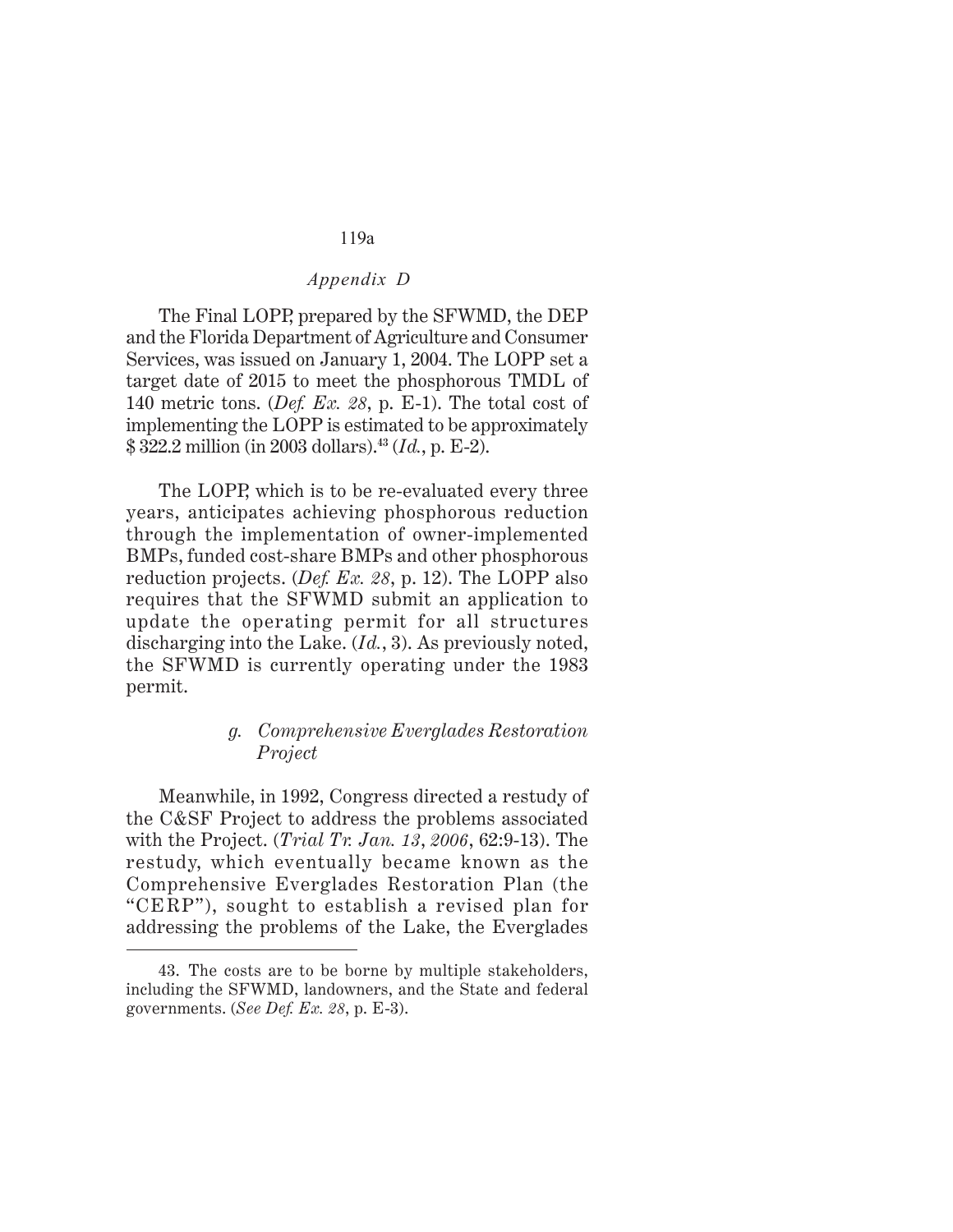## *Appendix D*

and the remainder of the ecosystem. (*Trial Tr. Feb. 10*, *2006*, 122:21-23). Although the CERP has water quality components, its primary focus is on water quantity (*i.e.*, ensuring that there is sufficient water available to provide for the population's needs). (*See id.*, 15:20-16:13). The CERP has no direct role in cleaning up Lake Okeechobee. (*Trial Tr. Feb. 17*, *2006*, 16:5-10). Instead, the Project contemplates the construction of reservoirs to store water that might otherwise enter Lake Okeechobee, protecting the Lake from the impact of those waters.**44** (*See id.*, 46:24-47:2).

In 2000, Congress approved the CERP and authorized its implementation by Congress.**<sup>45</sup>** (*Trial Tr. Jan. 13*, *2006*, 63:8-9). Congress directed restoration of the entire watershed. P.L.  $106-541$ ,  $\frac{601}{a}(a)(5)(A)$ (WRDA 2000). The background for, and goals of, the CERP were summarized as follows:

Adequately and reliably meeting water supply for all sectors is also a problem. Historically, most rainwater soaked into the ground in the region's vast wetlands. As south Florida developed, the canal network worked too effectively and drained too much water off the land too quickly. The result is that not enough

<sup>44.</sup> One witness testified that the construction of an EAA reservoir is expected to eliminate the need to backpump for water supply purposes. (*See Trial Tr. March 2*, *2006*, 24:16-19).

<sup>45.</sup> The restudy was actually completed in April 1999. (*See Trial Tr. Feb. 17*, *2006*, 35:4-6).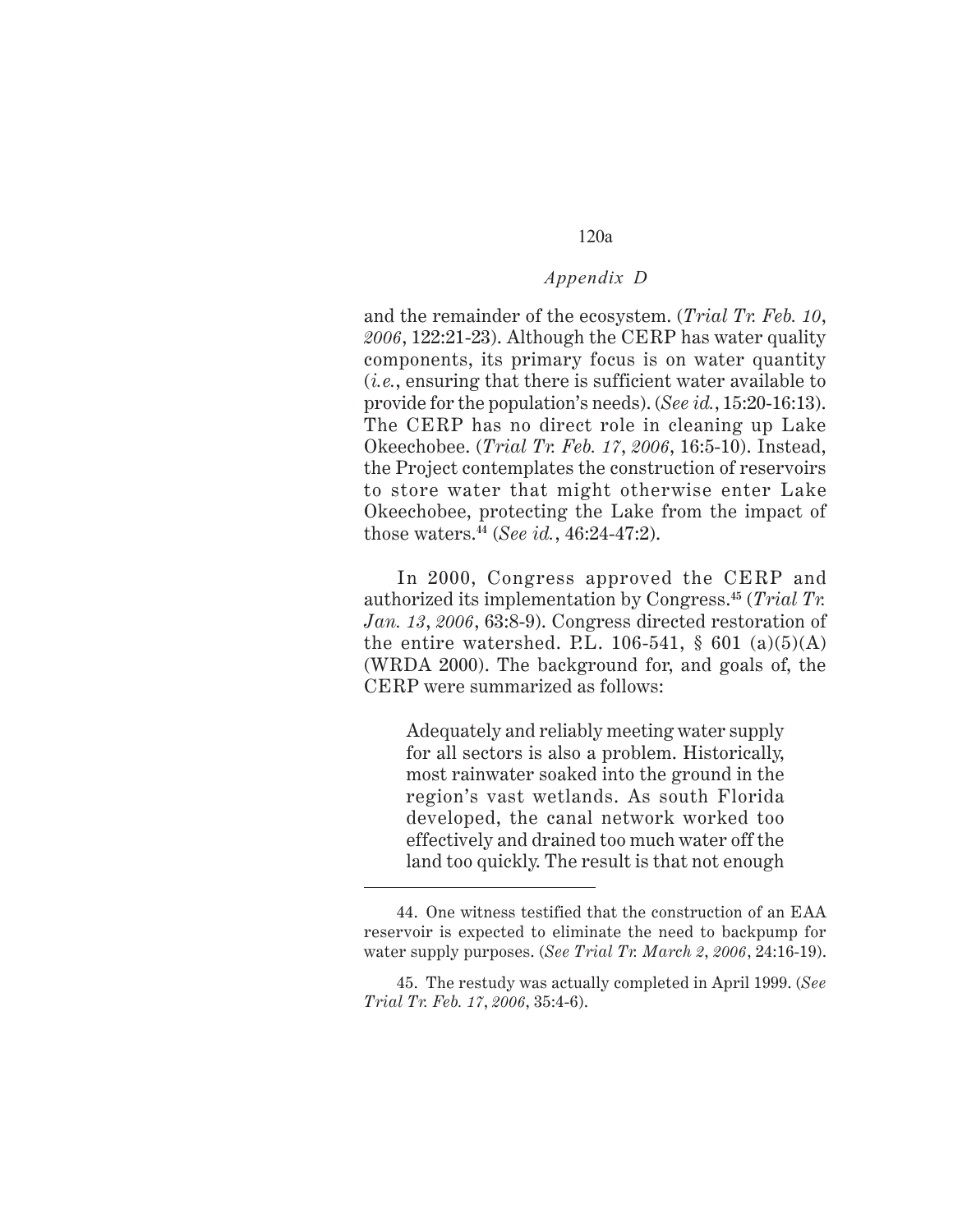# *Appendix D*

water is stored for all uses. Water shortages that occur today are expected to become more frequent without any changes to the water management system. Without the steps outlined in this Comprehensive Plan, conflicts over the allocation of water needed for natural, agricultural, and urban areas will only increase.

\* \* \*

Overall, the recommended Comprehensive Plan will capture and store much of the water that is now lost to the ocean and gulf. This will provide enough water in the future for both the ecosystem, as well as urban and agricultural users. It will continue to provide the same level of flood protection as it does at present, if not more, for south Florida. The Comprehensive Plan is a system-wide solution for ecosystem restoration, water supply, and flood damage reduction. It is a necessary step towards a sustainable south Florida.

(*Def. Ex. 232*, Summary, iv, x).

The CERP was designed to build on the flexibility of adaptive management. (*Trial Tr. Feb. 10*, *2006*, 123:2- 9). It attempts to avoid past problems that resulted from changes to specific portions of the system causing unintended consequences to other parts of the system. (*Trial Tr. Jan. 11*, *2006*, 75:6-19, 81:9-23; *see also Trial*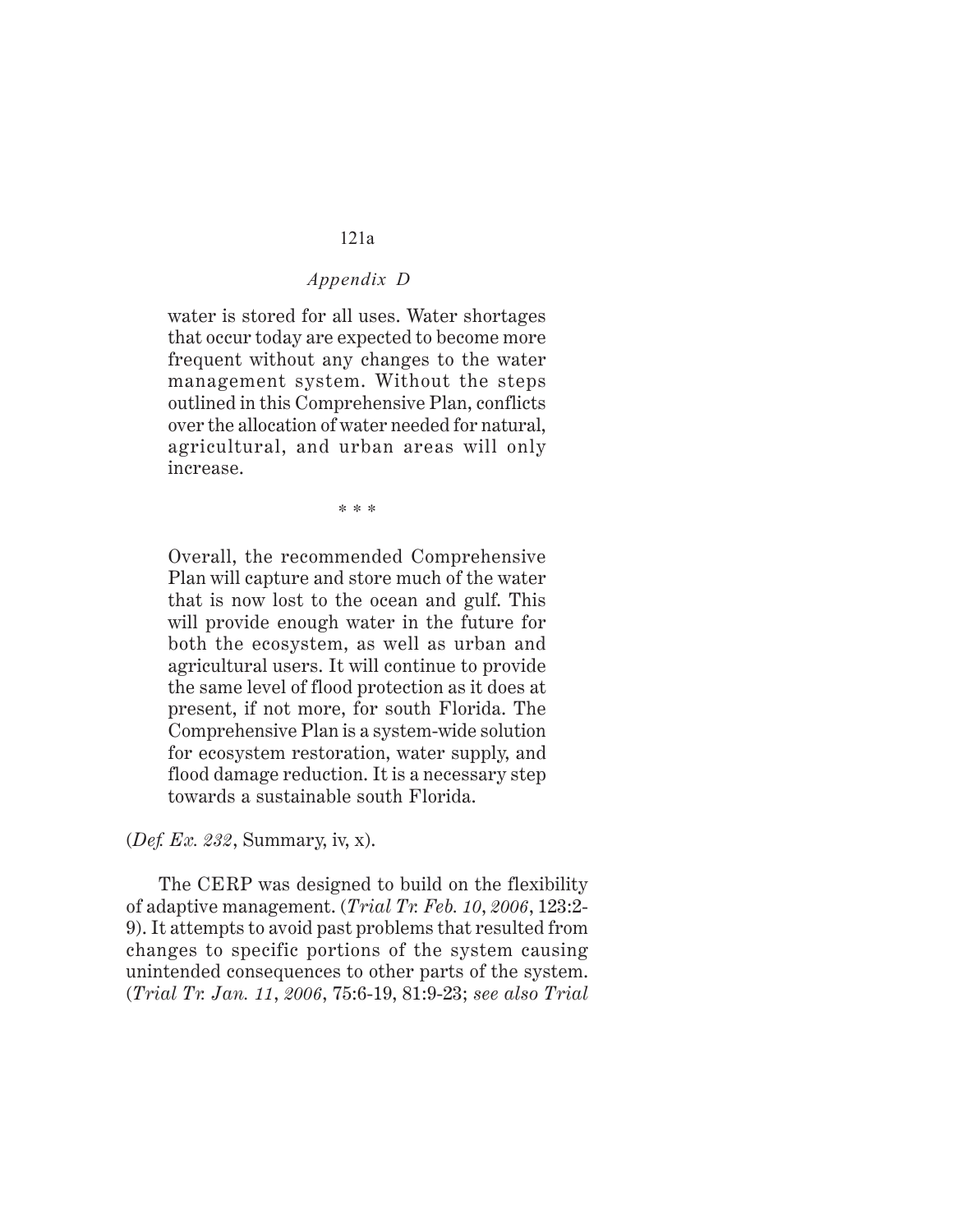## *Appendix D*

*Tr. Jan. 17*, *2006*, 90:10-15). To avoid past mistakes, Congress established Restoration Coordination and Verification ("RECOVER"), a committee to review all of the CERP components that were developed. (*See Trial Tr. Jan. 13*, *2006*, 120:16-23). RECOVER is charged with overseeing total integration of the projects. (*Trial Tr. Jan. 11*, *2006*, 81:19-23; *Trial Tr. Feb. 17*, *2006*, 51:6-19). There are approximately 66 individual projects contemplated by the CERP. (*Trial Tr. Jan. 20*, *2006*, 151:20-22).

The CERP is being implemented through a State and federal partnership and has a projected shared cost of over \$ 8.4 billion (in 1999 dollars). (*Joint Pretrial Stip.*, Attach. 5B ¶ 53). It involves the participation of 16 county governments, 122 municipalities, two tribal governments, numerous special districts, six metropolitan planning organizations, five regional planning councils, the SFWMD, five state environmental planning and regulatory agencies, and 11 federal agency managers. (*Id.*, ¶ 52).

There is no guarantee that the CERP projects will ever be implemented. (*See Trial Tr. Feb. 17*, *2006*, 12:25- 14:5). Plaintiffs' witness, Colonel Terry Rice, testified that many "authorizations that are provided by Congress for the Corps to implement are just simply never completed [] simply because . . . if all those things don't fall in place, it never happens." (*Id.*, 14:6-10).**<sup>46</sup>**

<sup>46.</sup> There is currently a backlog of \$ 50 billion worth of projects that the Corps has been authorized to construct but upon which construction has not yet begun. (*See Trial Tr. Feb. 17*, *2006*, 25:9-13, 26:18-23).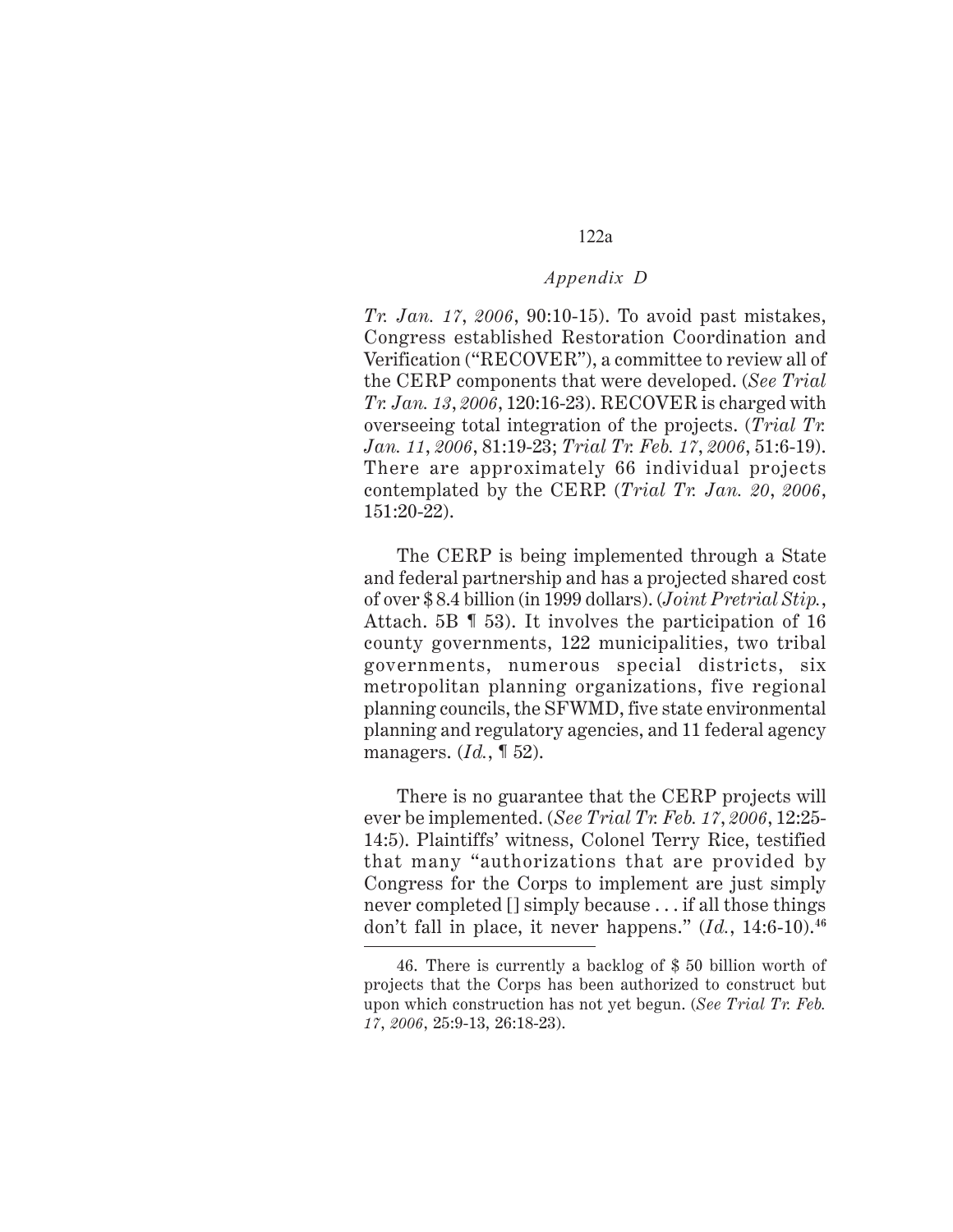## *Appendix D*

To date, very little progress has been made in constructing any of the CERP projects. (*See id.*, 17:1- 14).

In 2005, Florida announced the implementation of Acceler8, a plan to expedite regional projects critical to restoration of the Everglades. Acceler8 contemplates that selected priority projects will move forward on an expedited basis. (*Trial Tr. Feb. 10*, *2006*, 69:7-21; *Trial Tr. Feb. 17*, *2006*, 17:17-22). There are eight projects being developed under the Acceler8 plan. (*See* https:// my.sfwmd.gov/portal/page?\_pageid=54,926206 &\_dad=portal&\_schema=PORTAL&navpage= overview; *Def. Ex. 91* (marked but not admitted in evidence)). The goal of Acceler8 is to begin realizing some of the expected ecosystem benefits sooner rather than later. (*Trial Tr. Jan. 20*, *2006*, 150:3-7). The State has authorized the SFWMD to issue \$ 1.8 billion in bonds to support the Acceler8 plan.

It appears that part of the impetus for the implementation of the Acceler8 plan was the slow progress of the CERP projects. (*See Trial Tr. Feb. 17*, *2006*, 17:17-22). There is no statute, however, that mandates completion of the Acceler8 projects. (*See id.*, 17:23-18:5).

## 3. *Purposes of the Lawsuit*

Throughout the course of the trial, it became apparent that Plaintiffs are not entirely certain of, and may not be in agreement on, the precise goals that they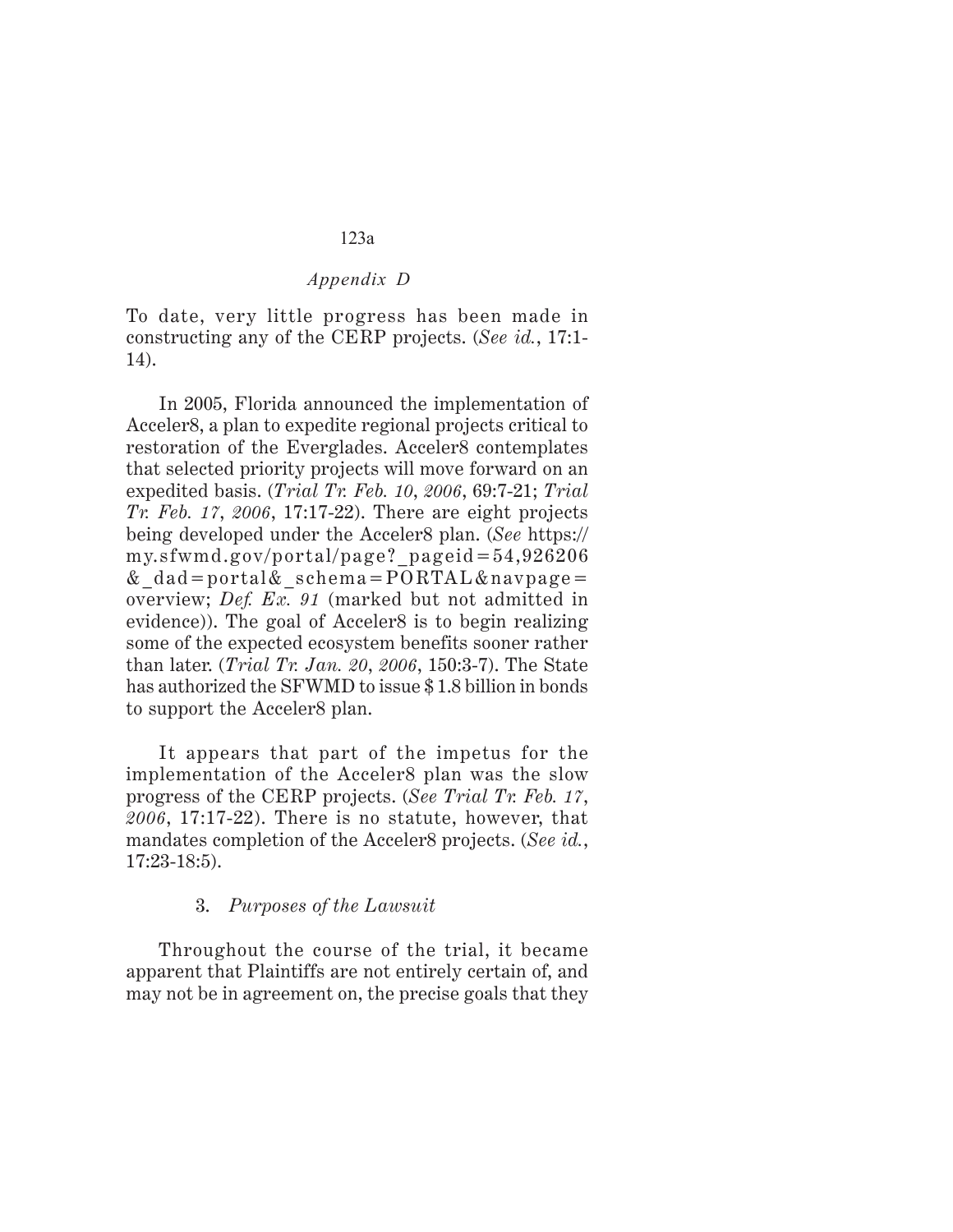## *Appendix D*

hope to accomplish by requiring the SFWMD and/or its Director to obtain a permit for backpumping. Indeed, because the EPA does not currently issue permits for water transfers, there is no consensus on what type of permit the SFWMD and/or its Director should be required to seek, if one is required under the CWA. Accordingly, it is unclear what a NPDES permit would ultimately look like (*i.e.*, whether it would require treatment of the water, require backpumping to cease, contain a backpumping schedule, etc.). (*See*, *e.g.*, *Trial Tr. Feb. 8*, *2006*, 149:15-155:23; *Trial Tr. Feb. 15*, *2006*, 82:2-92:13).

Notably, Plaintiffs' witness, Herbert Zebuth, indicated that he was unsure whether a permit would substantively change the responsibilities of the SFWMD with respect to backpumping. (*See*, *e.g.*, *Trial Tr. Jan. 17*, *2006*, 20:18-21, 28:4-18). In response to a question regarding the benefits of a NPDES permit, Mr. Zebuth stated:

Well, I have my ideas why [NPDES permitting would be beneficial], and the reason I made that statement and the reasons are, number one, another layer of review, a Federal review that would be possibly above and beyond the political pressures that the State and Water Management District may find themselves in and, certainly, a State permit does not appear to carry much weight with the Corps of Engineers and maybe a Federal permit would, and I'm talking specifically about problems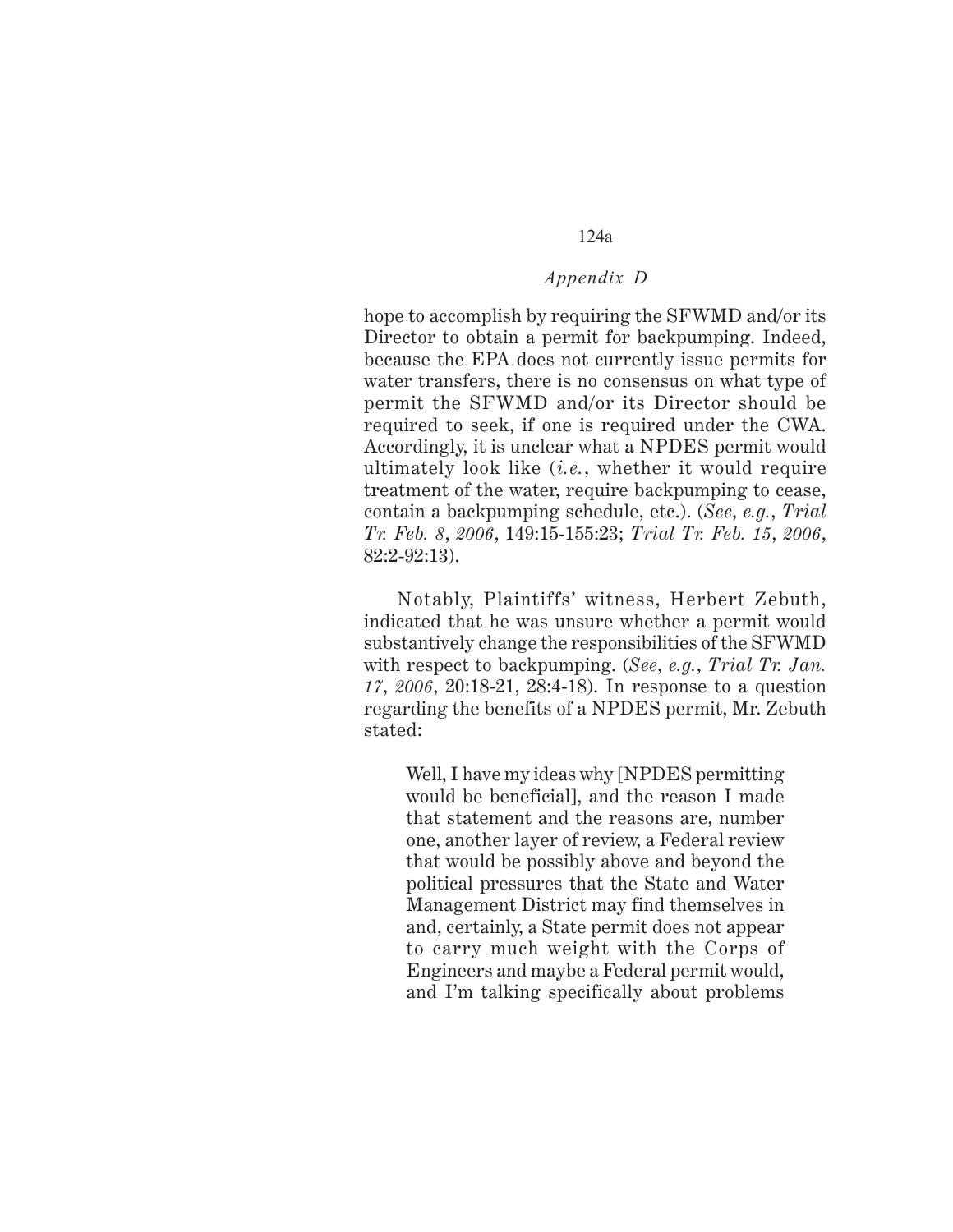## *Appendix D*

with the implementation of the Interim Action Plan where I have been told by the Water Management District when they applied to me in writing to have the Interim Action Plan changed that the Corps said that they had to backpump when the canal stages reached 13 feet in spite of the fact that the Interim Action Plan specifically only allowed 6 points toward a total of 21 for a situation in which the canals reached 13 feet. So, a situation where one agency operating the system, I guess, believes their sovereign immunity does not require them to abide by State permits. So, an NPDES being a Federal permit, I think, might be more useful in getting that cooperation.

\* \* \*

There are times when [the SFWMD] backpumped without the canals reaching 13 feet, but some of the other factors within that point system had generated sufficient points to reach 21. But on many, many occasions when the canal system reached 13 feet and they began backpumping, they did not have 21 points. With the Corps, let's see, not being subject to regulation by State regulatory agencies, it seems that a Federal permit, in my mind, might be more influential in allowing these operations that we're trying to achieve to be observed.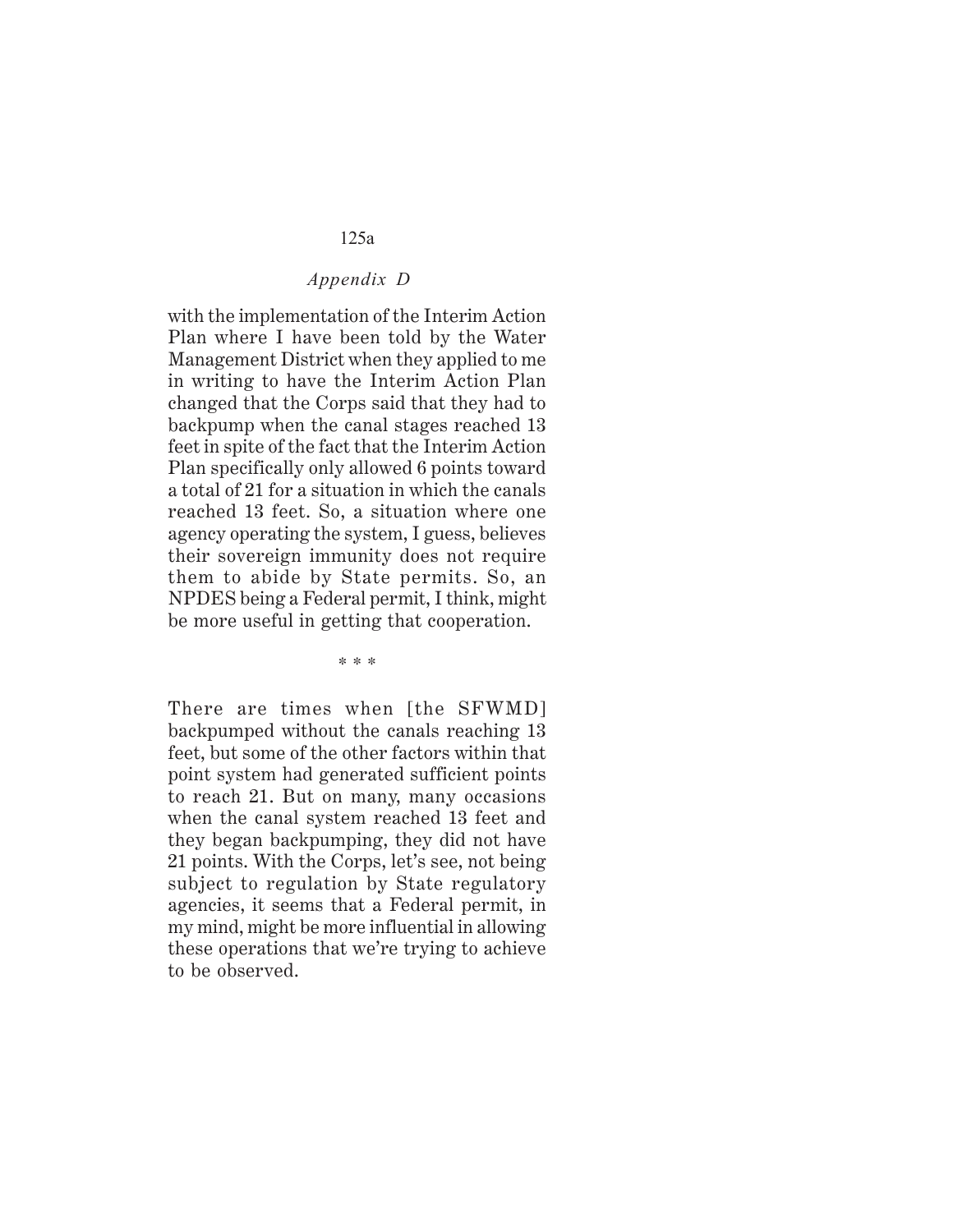## *Appendix D*

(*Id.*, 104:4-24, 109:1-8). It appears, according to Mr. Zebuth, that resolution of the suit in Plaintiffs' favor may do nothing more than provide a more effective mechanism for ensuring SFWMD compliance with its current obligations when it operates the S-2, S-3, and S-4 pumps in the future.

#### **I. Western Projects**

Defendants presented evidence regarding the existence of other water transfer projects throughout the country. Over the years, the Bureau of Reclamation**<sup>47</sup>** has designed many reclamation projects. (*See Trial Tr. Jan. 20*, *2006*, 26:22-27:13). There are a multitude of such projects throughout the western United States, many, if not all, of which presumably involve water diversion. (*See Def. Ex. 280*). Defendants elicited testimony concerning some of the larger western projects.

The Central Utah Project was established by an act of Congress in 1956. (*Trial Tr. Jan. 20*, *2006*, 30:9-12). The Central Utah Project includes several components that divert water from one basin to another. (*See id.*, 31:19-32:21). "[T]here are about 10 reservoirs involved with the Bonneville Unit [a component of the Central Utah Project], as well as many, many miles of canals and pipelines and tunnels to transport water from the Colorado riverside." (*Id.*, 33:4-7; *see also Def. Ex. 308*).

<sup>47.</sup> The Bureau of Reclamation was chartered by an act of Congress in 1902. (*Trial Tr. Jan. 20*, *2006*, 26:15-17).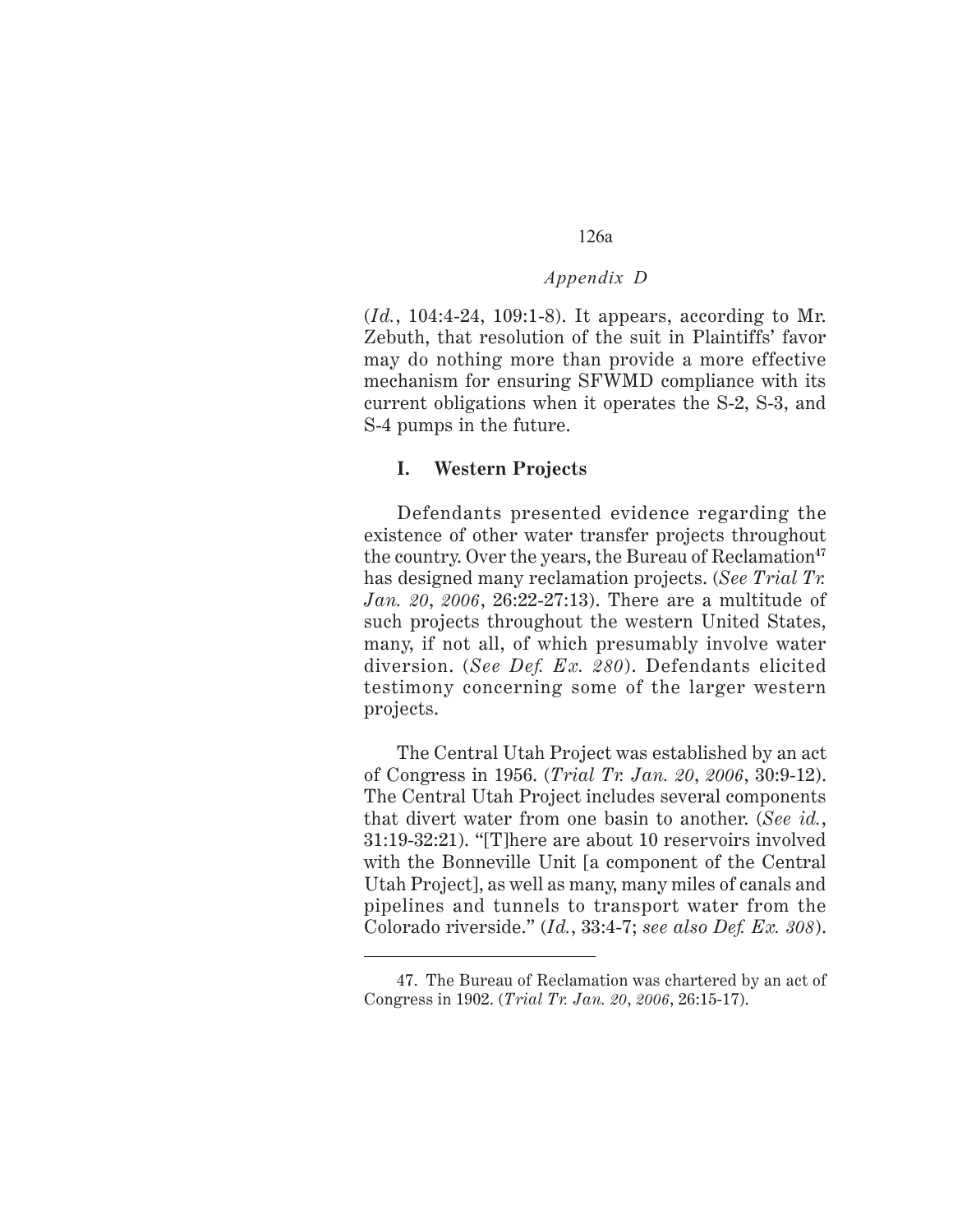## *Appendix D*

A small pumping plant is one component of the project. (*Trial Tr. Jan. 20*, *2006*, 33:11-13).

Another project is the Colorado Big Thompson Project, which transfers water from the west side to the east side of the Continental Divide. (*See Trial Tr. Jan. 20*, *2006*, 40:8-41:4). That project was also authorized by Congress. (*Id.*, 43:18-24). At times, pumps are the primary means of diverting water from the western slope of the Continental Divide to the eastern slope. (*Id.*, 41:5-15). The primary purposes of the Colorado Big Thompson Project are to provide irrigation water, to supply municipal water and to generate hydropower. (*See id.*, 42:22-43:2). The project also provides incidental flood control, although flood control is not one of the stated purposes of the project. (*See id.*, 43:3-6).

The Fryingpan-Arkansas Project provides irrigation, municipal and industrial water, seeks to promote recreation activities, serves to sustain fish and wildlife, generates hydropower and provides flood control. (*Trial Tr. Jan. 20*, *2006*, 49:2-7). The project transports water through a series of conveyances and utilizes pumps in doing so. (*See id.*, 48:7-22).

Other projects throughout the western United States also involve water conveyances, typically through tunnels and ditches. (*See Def. Ex. 276; see also Trial Tr. Jan. 20*, *2006*, 49:22-24). Generally, the waters that are diverted have fewer constituents than do the canal waters being pumped into Lake Okeechobee. (*See Trial Tr. Jan. 20*, *2006*, 53:5-54:4). No matter how pristine they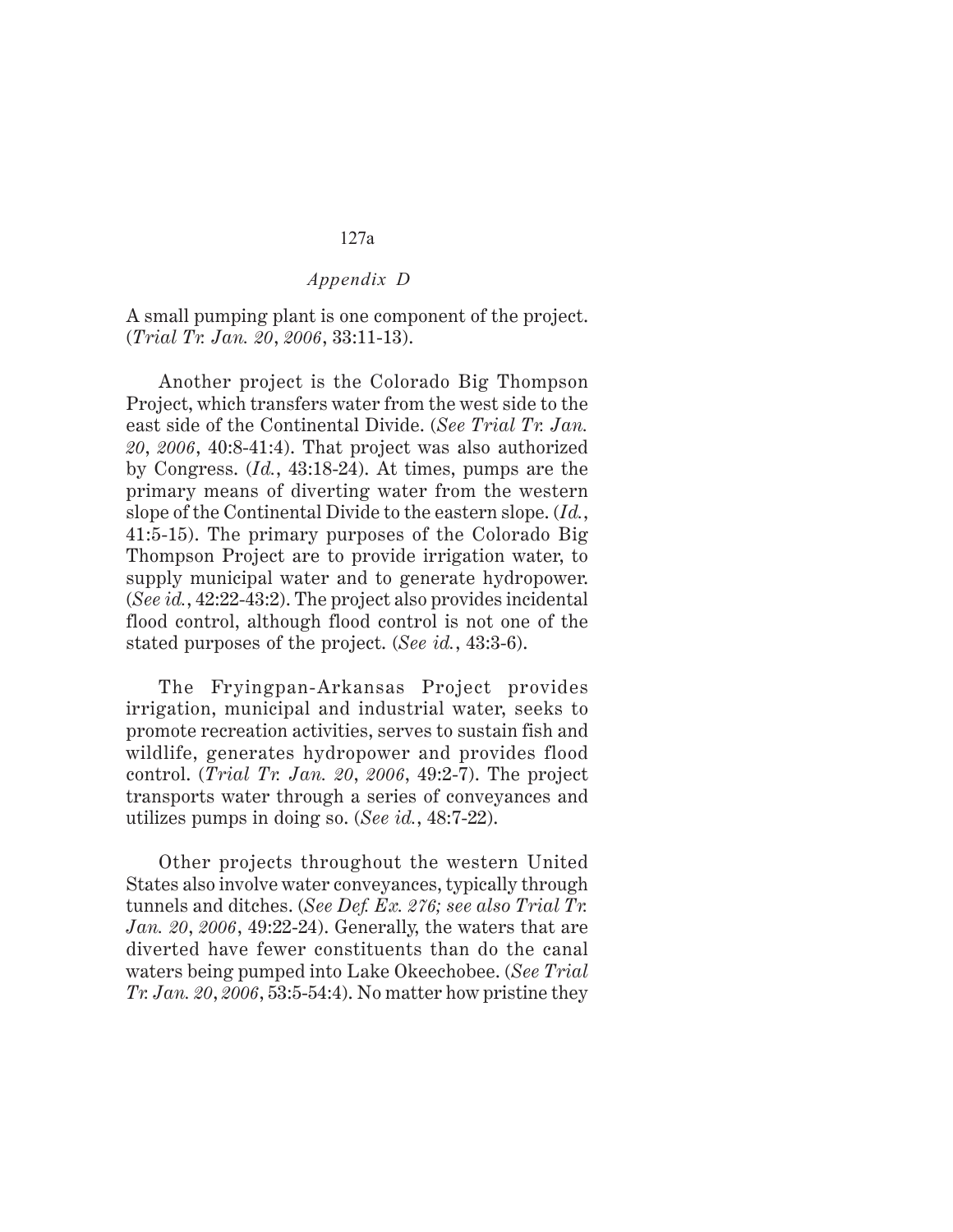# *Appendix D*

are, however, all waters contain at least a *de minimis* level of pollutants. (*See id.*, 67:15-68:2). One witness testified that there are "thousands and thousands" of water transfer projects throughout the country. (*Id.*, 62:2-6).

In short, the evidence demonstrates that the movement of water among bodies of water is not unique to South Florida. Water managers in other parts of the country are apparently concerned about the implications of a decision here from which it could be extrapolated or argued that similar transfers may require NPDES permits. (*Trial Tr. Jan. 20*, *2006*, 68:9- 20).

#### **J. Description of the SFWMD**

An issue that survived summary judgment is whether the SFWMD is entitled to sovereign immunity.**48** The undersigned therefore heard testimony pertaining to the SFWMD's operations, particularly with respect to the relationship of the SFWMD with the State of Florida.

<sup>48.</sup> An order dated November 23, 2005 [D.E. 527] determined that the director of the SFWMD could be sued in his individual capacity under the doctrine first enunciated by the Supreme Court in *Ex Parte Young*, 209 U.S. 123 (1908). However, the Order did not resolve the issue of the SFWMD's immunity, as the issue was addressed by way of summary judgment and the papers presented material facts in dispute.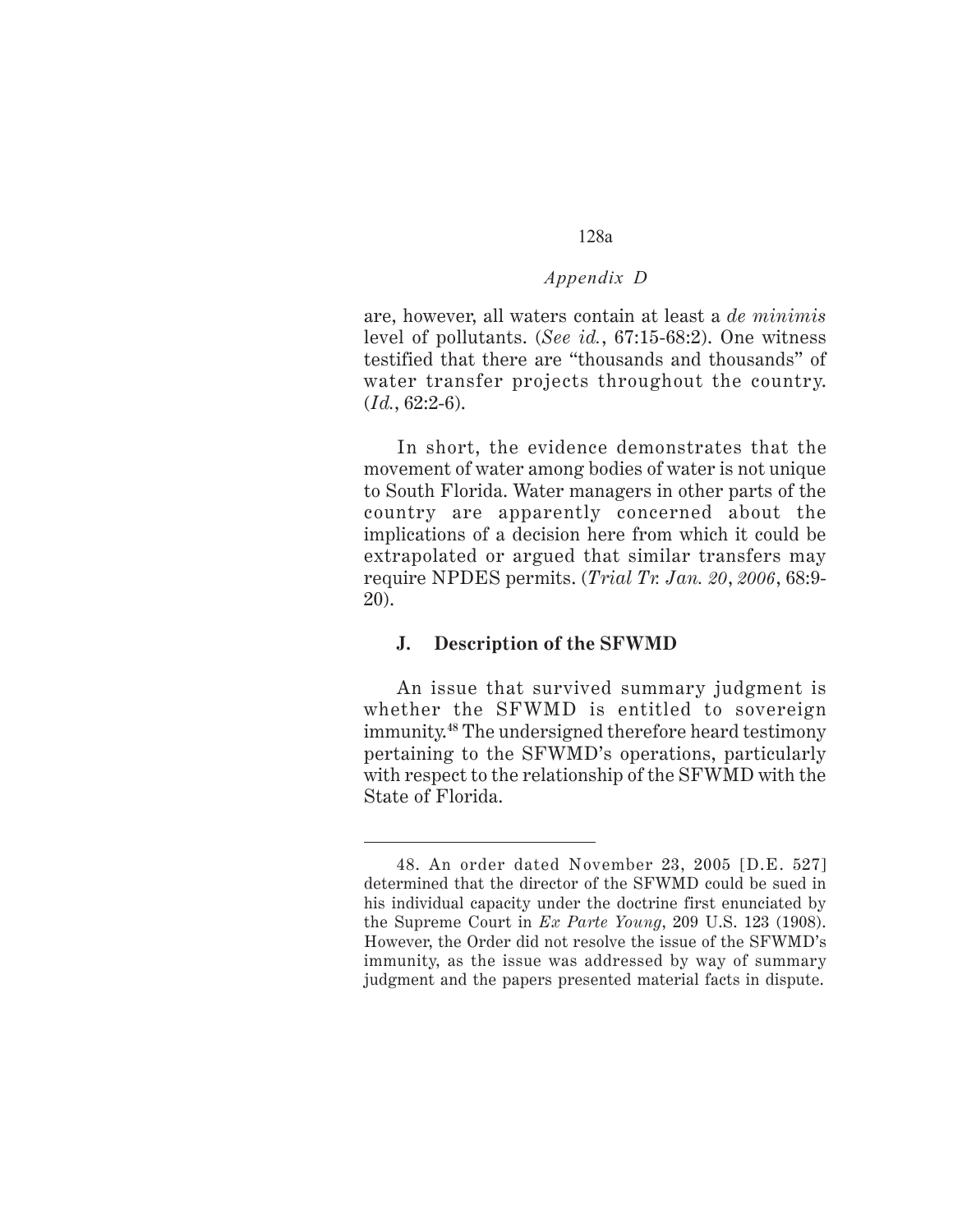# *Appendix D*

The SFWMD is one of five water management districts in Florida. The districts were established to comprehensively manage the waters of the State as well as to implement the water resource policies of the State. Fla. Stat. §§ 373.016, 373.069. The SFWMD's jurisdiction is drawn along hydrologic, as opposed to political, boundaries. (*Joint Pretrial Stip.*, Attach. 5B  $\P(4)$ .

The DEP delegates specific duties and responsibilities to the SFWMD. (*Trial Tr. Jan. 19*, *2006*, 96:14-19). Additionally, and as noted, the SFWMD acts as the State sponsor of the C&SF Project. Fla. Stat. § 373.1501.

The SFWMD is governed by a nine member board, appointed by the governor of Florida, subject to confirmation by the Florida Senate. Fla. Stat.  $§ 373.073(1)(a)$ . The governor has the authority to remove any SFWMD officer from office. Fla. Stat. § 373.076(2). The executive director, who is appointed by the SFWMD governing board, is responsible for the day-to-day operations of the SFWMD and implements policy. (*Trial Tr. Jan. 19*, *2006*, 112:5-9; *see also* Fla. Stat.  $§ 373.079(4)(a)$ .

Because the SFWMD is listed as a "major component unit" of the State of Florida in comprehensive annual financial reports (*Trial Tr. Jan. 19*, *2006*, 110:15-20; *Def. Ex. 104*), it must follow very specific budget and financial reporting requirements. (*Trial Tr. Jan. 19*, *2006*, 94:5-13). As such, the SFWMD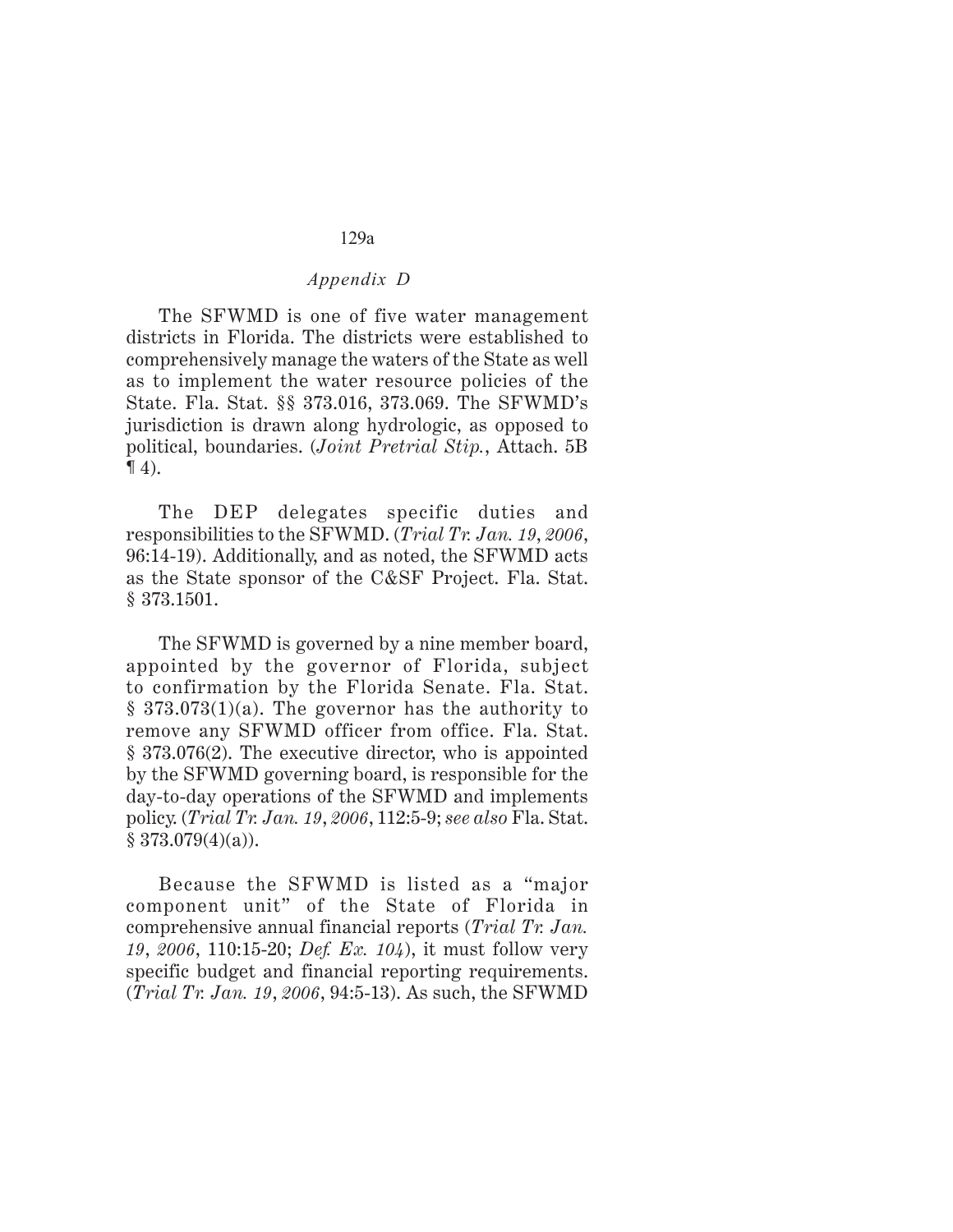## *Appendix D*

must comply with rules set out by the Government Accounting Standards Board ("GASB"). (*Id.*, 104:13-25). Some agencies that are not "arms of the state," however, must also comply with GASB guidelines. (*Id.*).

The SFWMD budgeting process spans nine months. (*Trial Tr. Jan. 19*, *2006*, 123:13-124:5). All interested parties (*i.e.*, the DEP, the SFWMD, governor and legislature) participate in the process. (*Id.*). The governor has line-item veto authority over the budget. (*Id.*, 107:5-6). The governor's office also reviews the SFWMD's revenue sources. (*See id.*, 132:17-20). The budget must also be submitted to the DEP and the legislature for review and comment. (*Id.*, 107:6-9). The DEP or the legislature may provide written objections or comments to the proposed budget, to which the SFWMD must respond. (*Id.*, 107:6-9, 116:2-7). In 2006, the SFWMD had a \$ 1.1 billion budget. (*Id.*, 129:24-25).

The SFWMD receives general appropriations from the State, accounting for 25 to 30 percent of its budget. (*Trial Tr. Jan. 19*, *2006*, 107:3-4). In addition to general appropriations, the State provides the SFWMD with special appropriations for specific projects, bond proceeds, gas tax revenues, license plate revenues, trust fund revenues, and other revenue streams. (*Id.*, 131:8- 18). State funding may be withheld from the SFWMD if it fails to comply with certain state requirements. (*Id.*, 123:7-9).

Sources of non-state funding account for 70 to 75 percent of the SFWMD budget. (*See Trial Tr. Jan. 19*,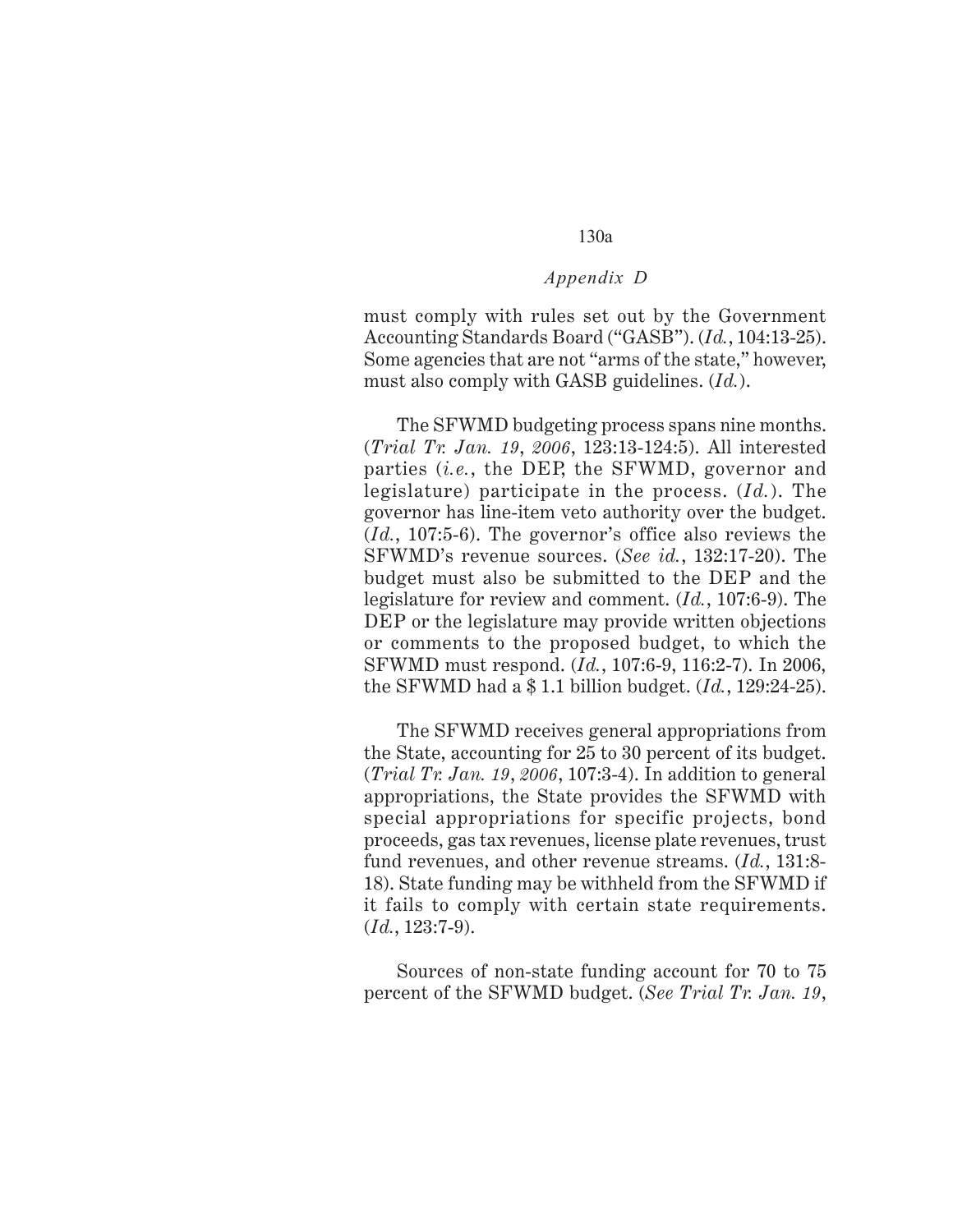# *Appendix D*

*2006*, 130:16-21). These sources include ad valorem taxing, federal grants, millage rates, and agricultural privilege taxes. (*See id.*). Ad valorem sources account for approximately 40 percent of the budget. (*Id.*). The SFWMD currently collects \$ 440 million in ad valorem taxes annually, representing a sharp increase over the past seven years. (*Id.*, 146:6-13). Ad valorem tax rates are set by the governing board of the SFWMD (*id.*, 142:11-15), although there is a limit placed on the ad valorem taxes that the SFWMD may collect. (*Id.*, 135:5-10).

The SFWMD also imposes millage rate taxes (*see Trial Tr. Jan. 19*, *2006*, 143:2-18) and agricultural privilege taxes. (*See id.*, 130:25-131:5). Similar to SFWMD ad valorem taxes, the counties in which the SFWMD operates collect taxes on behalf of the SFWMD and transfer the money directly to the SFWMD. (*Id.*). The SFWMD may also issue general obligation bonds and revenue bonds, although it has never issued general obligation bonds in the past. (*Id.*, 135:21-136:10).

The SFWMD can sue and be sued. (*Trial Tr. Jan. 19*, *2006*, 151:11-13). It carries insurance for losses to its buildings, facilities and aircraft. (*Id.*, 136:13-17). Any funds collected from the policies are paid directly to the SFWMD. (*Id.*, 149:5-9). The SFWMD also has a selfinsurance fund which is reserved to pay future claims in the areas of automobile liability, workers' compensation, and general liability. (*Id.*, 136:16:137:3).

Where large judgments have been rendered against the SFWMD in the past, as in inverse condemnation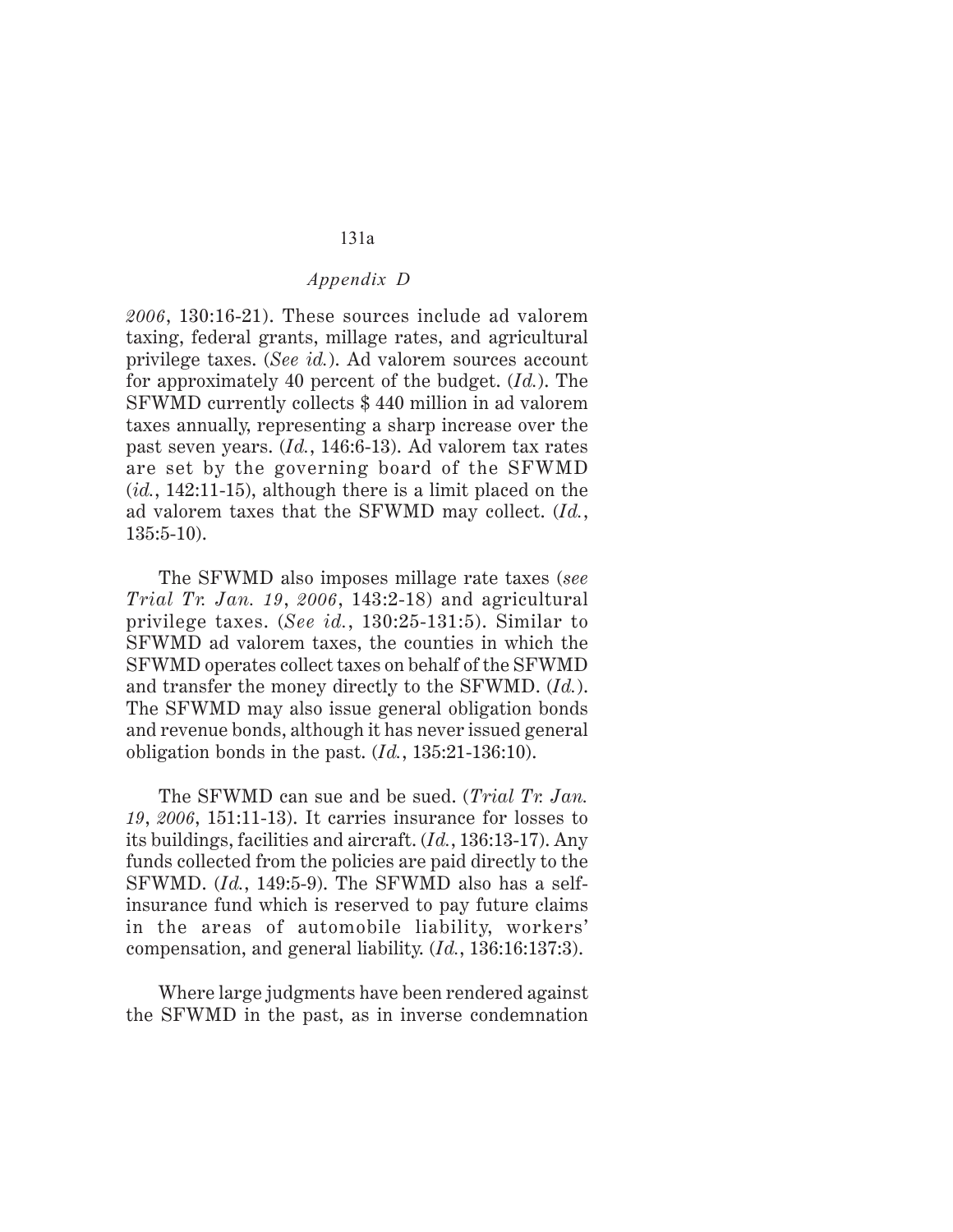# *Appendix D*

suits, the SFWMD has satisfied the judgments using State trust funds to which it has access (*see Trial Tr. Jan. 19*, *2006*, 131:19-132:1) and/or land act acquisition funds provided for in the SFWMD budget. (*Id.*, 139:3-140:6). If a judgment was sufficiently substantial, the SFWMD would be forced to declare a financial emergency and would have to request additional funds from the State. (*Id.*, 141:9- 19).

#### **III. CONCLUSIONS OF LAW**

For Plaintiffs to prevail on their claims, the Court must answer the following two questions in the affirmative: (1) Does the CWA require that a water transfer between water bodies, where the transfer results in the addition of a pollutant to the receiving water body, comply with the NPDES permitting program; and (2) if so, are the canals meaningfully distinct from the Lake? The Court's analysis begins with the first question, a legal question of statutory interpretation that is case-dispositive.

#### **A. Applicability of the NPDES Permitting Scheme**

## 1. *Introduction*

Notwithstanding the enormous resources expended, and potential implications of the result, resolution of the initial legal question**<sup>49</sup>** before the Court rests primarily upon

<sup>49.</sup> The issue of an appropriate remedy, if any, has been only briefly addressed for the most part, although U.S. Sugar has provided more extensive commentary in its proposed findings, filed on March 29, 2006. (*See* [D.E. 596]).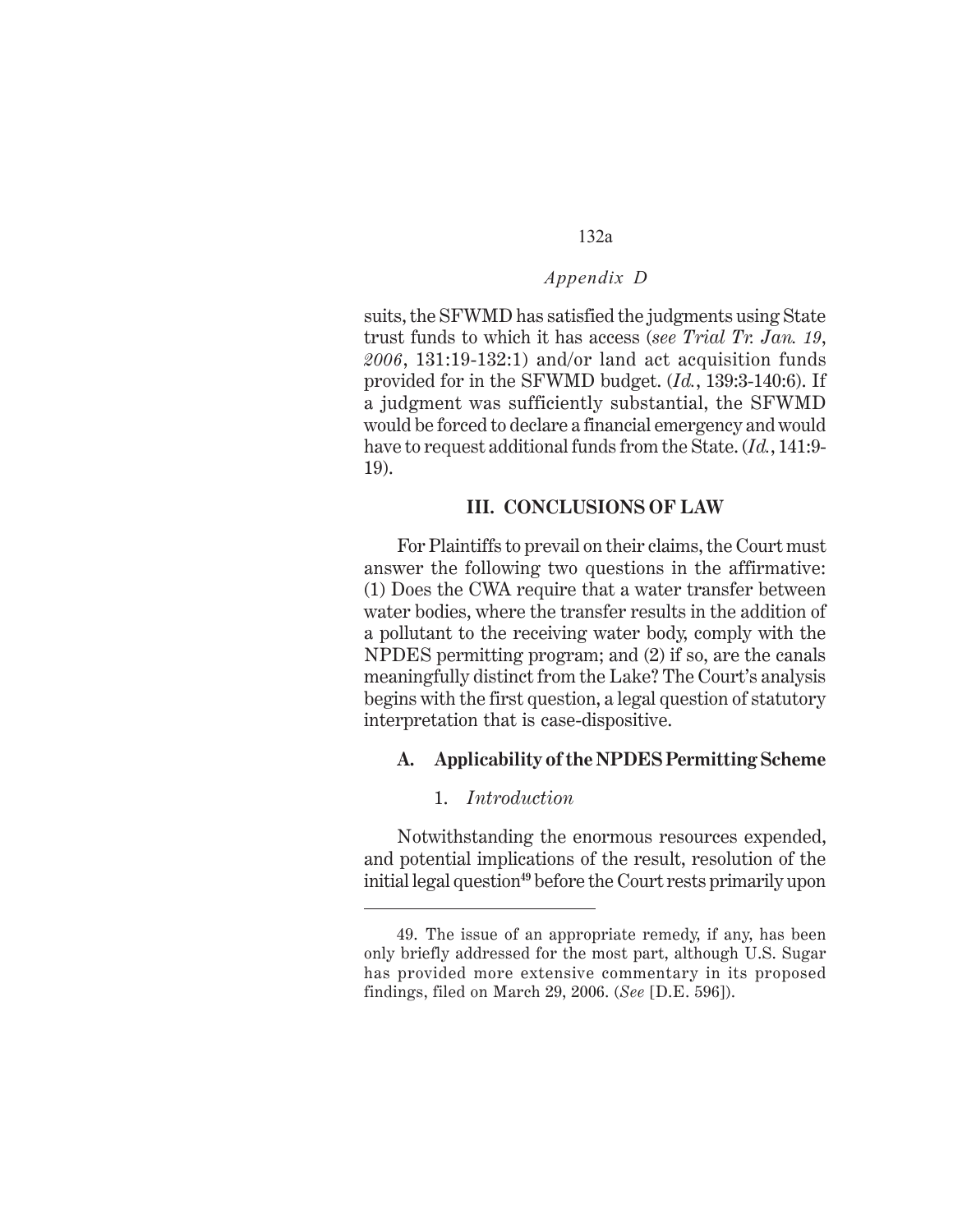## *Appendix D*

the proper interpretation of a few words of the CWA. Resolution of the matter, however, has been far from a simple exercise.

The CWA prohibits "the discharge of any pollutant by any person" unless the discharge is in compliance with the CWA.**<sup>50</sup>** 33 U.S.C. § 1311. The CWA defines "discharge of a pollutant" as "any addition of any pollutant to navigable waters from any point source." 33 U.S.C. § 1362(12). A "pollutant" is defined as "dredged spoil, solid waste, incinerator residue, sewage, garbage, sewage sludge, munitions, chemical wastes, biological materials, radioactive materials, heat, wrecked or discarded equipment, rock, sand, cellar dirt and industrial, municipal, and agricultural waste discharged into water." 33 U.S.C. § 1362(6). A point source is "any discernible, confined and discrete conveyance, including but not limited to any pipe, ditch, channel, tunnel, conduit, well, discrete fissure, container, rolling stock, concentrated animal feeding operation, or vessel or other floating craft, from which pollutants are or may be discharged." 33 U.S.C. § 1362(14).

The SFWMD concedes that it does not currently have, nor has it ever had, a permit for the water transfers at issue, transfers that move water from the canals to the Lake (both being "navigable waters"), through point

<sup>50. &</sup>quot;A "person" is defined as "an individual, corporation, partnership, association, State, municipality, commission, or political subdivision of a State, or any interstate body." 33 U.S.C. § 1362(5). The SFWMD and its Director therefore qualify as persons under the CWA.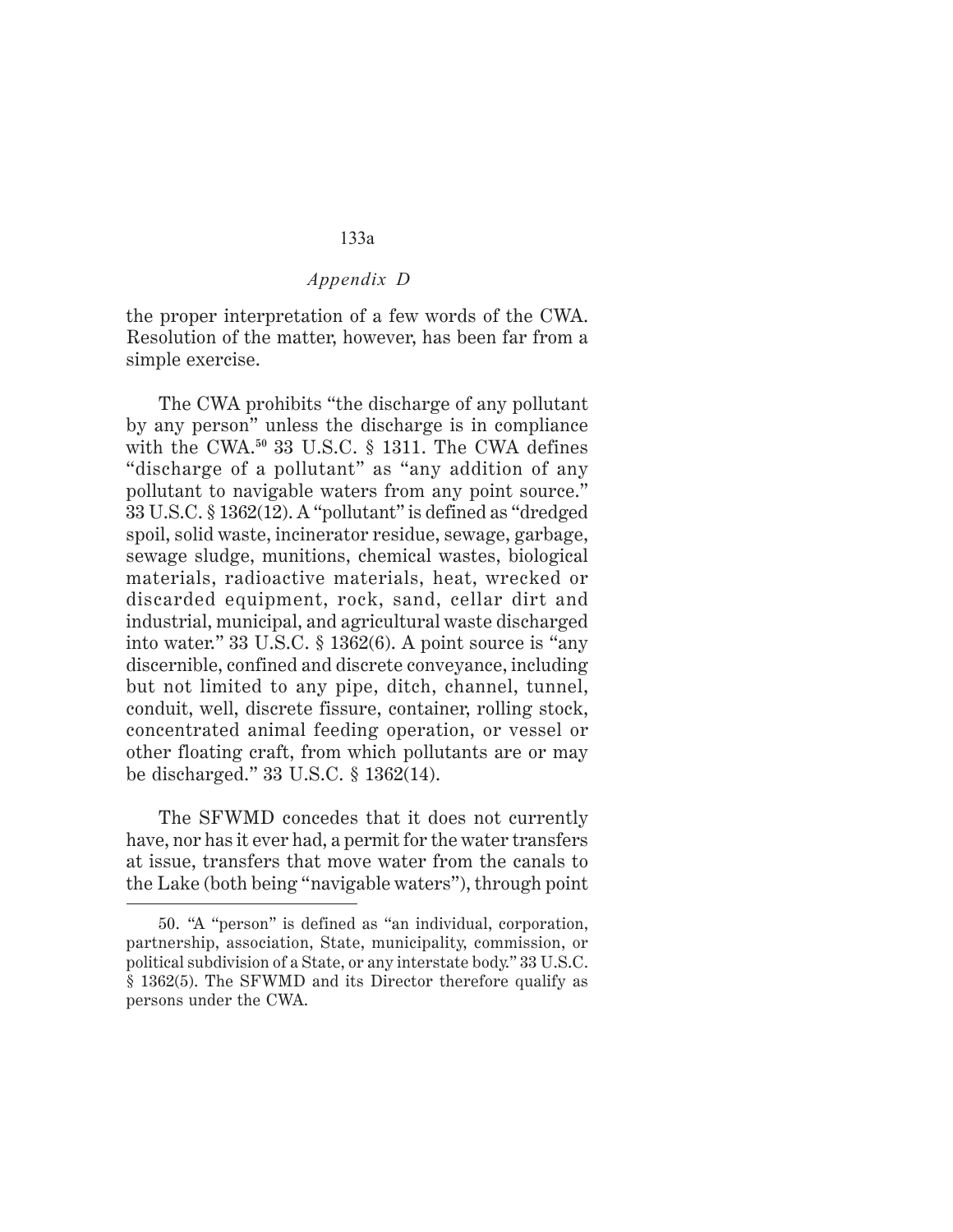## *Appendix D*

sources, the S-2, S-3, and S-4 pumps. This is because, according to the SFWMD, the transfers do not require NPDES permits.

Under the quoted statutory language, a permit is required where the following five elements are present: (1) a pollutant must be (2) added (3) to navigable waters (4) from (5) a point source. *Nat'l. Wildlife Fed'n. v. Gorsuch*, 693 F.2d 156, 165 (D.C. Cir. 1982); *Nat'l. Wildlife Fed'n. v. Consumers Power Co.*, 862 F.2d 580, 583 (6th Cir. 1988). The undersigned must thus determine whether the SFWMD's activities *via* the S-2, S-3, and S-4 pumps *add* a pollutant *to navigable waters* (elements one, two and three).

#### 2. *Defendants' Arguments*

Defendants offer two arguments in support of their position that transfers of water between navigable waters do not, as a matter of law, require NPDES permits where the waters are not subjected to any intervening uses. The first position, championed primarily by the SFWMD, is that the relevant statutory language unambiguously places such transfers outside the scope of the NPDES scheme. Defendants alternatively argue that the relevant provisions are ambiguous, and a holistic approach to the statute compels the conclusion that such water transfers are regulated by means other than the NPDES permitting program.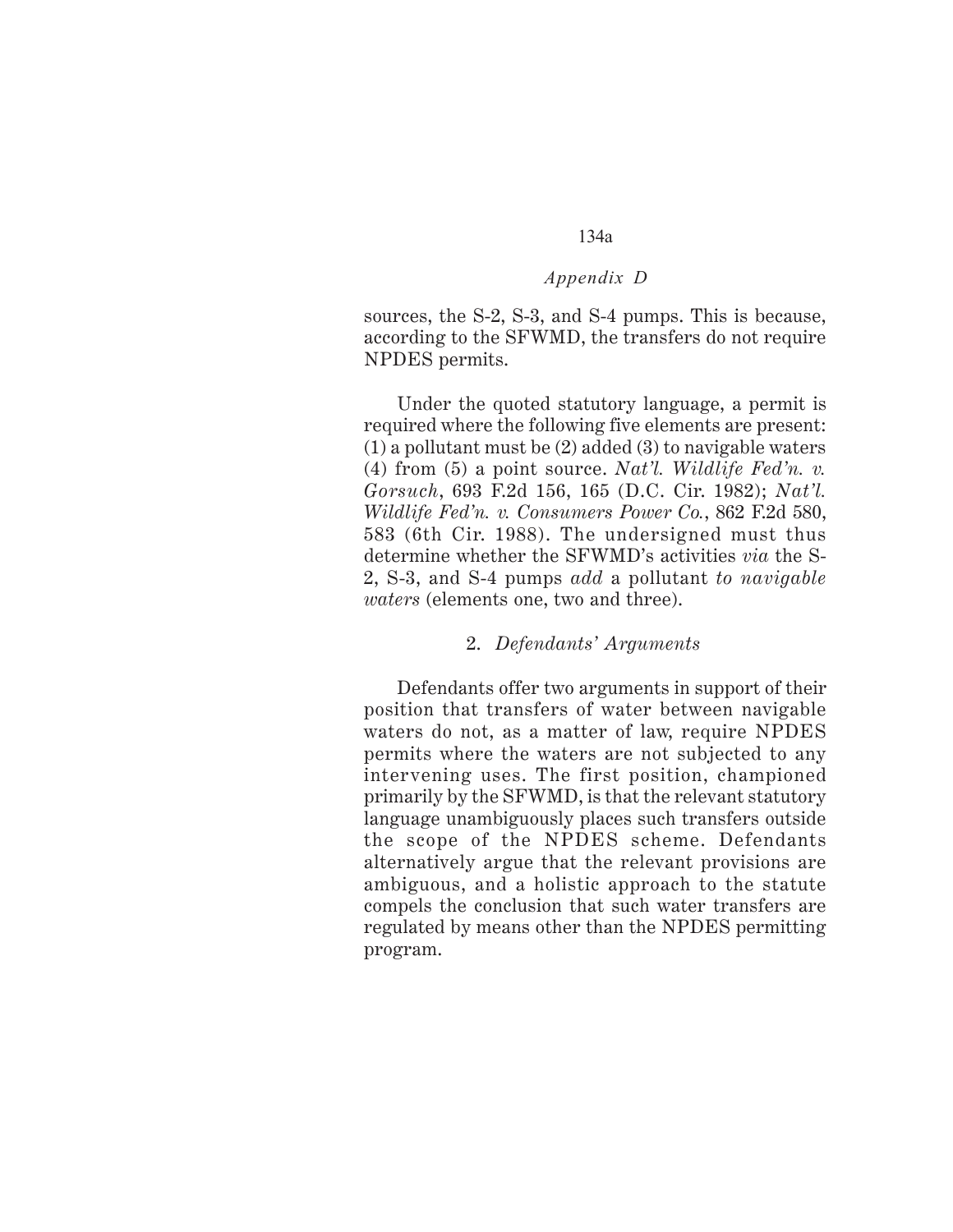#### *Appendix D*

#### *a. First Argument: The Statutory Language is Unambiguous*.

As stated, the CWA defines "discharge of a pollutant" as "any addition of any pollutant to navigable waters from any point source." 33 U.S.C. § 1362(12). The SFWMD concludes that permits are only required where an activity *adds* a pollutant *to navigable waters*. According to the argument, activities that move water from one navigable water to another do not result in any "*addition to navigable waters*" as they merely move water *between navigable waters*. The SFWMD contends that Plaintiffs, and some courts, have erred by focusing upon the word "addition" in a vacuum. It argues that the Court may not ignore *what the addition is "to."*

As an analogy, Defendants proffer a hypothetical law that bans the addition of wine to the United States. The ban would undoubtedly apply to the importation of wine from, for example, France or Italy. However, it would have no effect upon the movement of wine from California to Florida, as movement between states would not result in the addition of any wine to the United States as a whole.

Similarly, the SFWMD argues that while the CWA prohibits the addition of pollutants from the outside world to navigable waters, it does not prohibit transfers of pollutants between waters as the transfers do not result in a pollutant being added to the unit of *navigable waters of the United States* (although they may result in the addition of a pollutant to "*a* navigable water of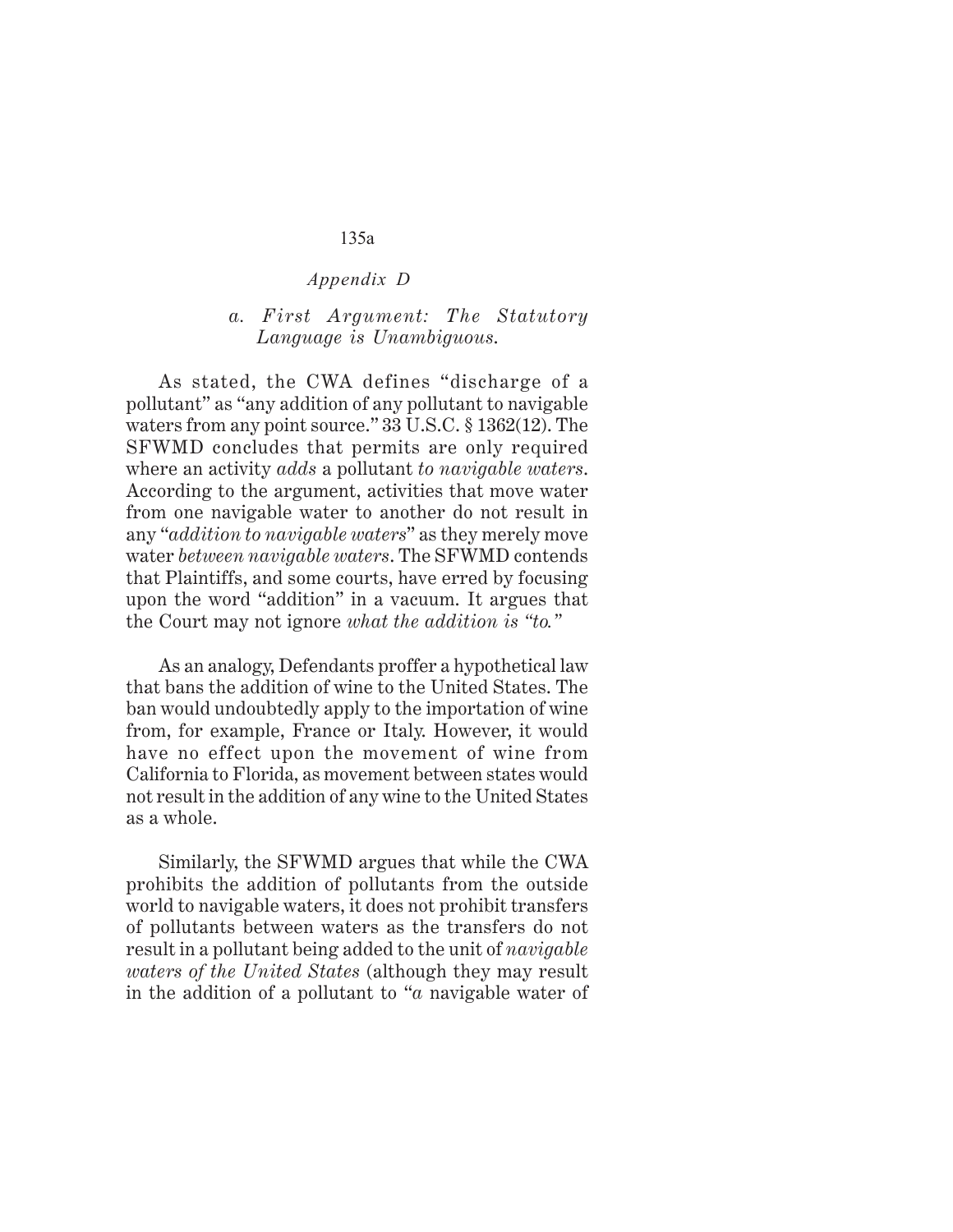#### *Appendix D*

the United States"). The SFWMD maintains that if Congress had intended the statute to cover transfers between navigable waters, Congress would have required NPDES permits for the addition of a pollutant to "*any* navigable water" of the United States, or would have utilized similar language.

> *b. Second Argument: Because the Statute is Ambiguous*, *the Court Should Adopt a Holistic Approach to its Interpretation and/or Defer to the EPA Interpretation*.

In the alternative, Defendants argue that the statutory provisions prohibiting discharges of pollutants without a permit are ambiguous. They urge the Court to adopt a "holistic" approach to the statute. Similarly, Defendants ask that the Court defer to the holistic interpretation of the statute undertaken by the EPA. Because the positions of Defendants and the EPA are essentially identical, the undersigned undertakes a detailed description of the rationales offered in support of the EPA's recently-issued "National Pollution Discharge Elimination System (NPDES) Water Transfers Proposed Rule" ("Proposed Rule").**<sup>51</sup>** *See* 71

<sup>51.</sup> The EPA had previously drafted a document entitled "Agency Interpretation on Applicability of Section 402 of the Clean Water Act to Water Transfers" ("Agency Interpretation") on August 5, 2005. (*See United States' Motion for Summary Judgment* [D.E. 369], Ex. 1). The Proposed Rule adopts the position taken by the EPA in its Agency Interpretation. In a recent Notice filed with the Court, the EPA advises that it (Cont'd)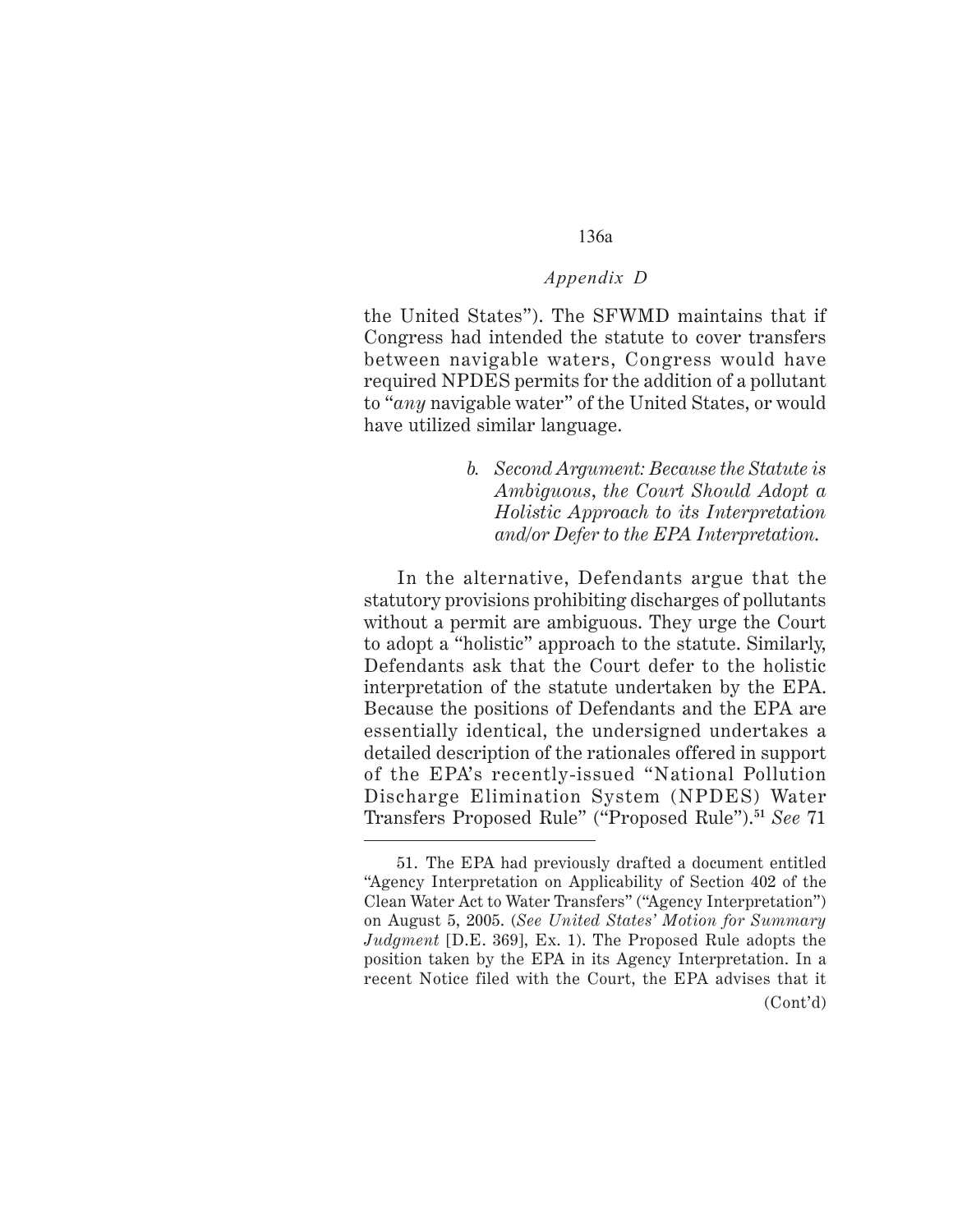#### *Appendix D*

Fed. Reg. 32887. If adopted, the Proposed Rule would amend the CWA regulations. *See id.* at 32889.

The Proposed Rule explicitly excludes water transfers from regulation under the NPDES permitting program. 71 Fed. Reg. 32887. It defines "water transfer" as "an activity that conveys waters of the United States to another water of the United States without subjecting the water to intervening industrial, municipal, or commercial use." 71 Fed. Reg. 32889. The EPA cites the statutory language and structure, as well as the legislative history of the CWA, in support of the Proposed Rule.

The Proposed Rule espouses a "holistic" approach to interpreting the statute. *See id.* ("Looking at the statute as a whole is necessary to ensure that the analysis here is consonant with Congress' overall policies and objectives in the management and regulation of the nation's water resources."). The EPA observes that, in enacting the CWA, Congress explicitly stated it did not intend to encroach upon the states' prerogatives with respect to the development and use of land and water resources. *See id.* at 32890 (citing 33 U.S.C. § 1251(b)). Likewise, the Proposed Rule emphasizes that Congress specifically provided that the CWA should not interfere with each state's ability to allocate quantities of water

<sup>(</sup>Cont'd)

expects to take final action on the Proposed Rule by the spring of 2007. (*See* [D.E. 635]). This Order focuses on the Proposed Rule, as opposed to the Agency Interpretation.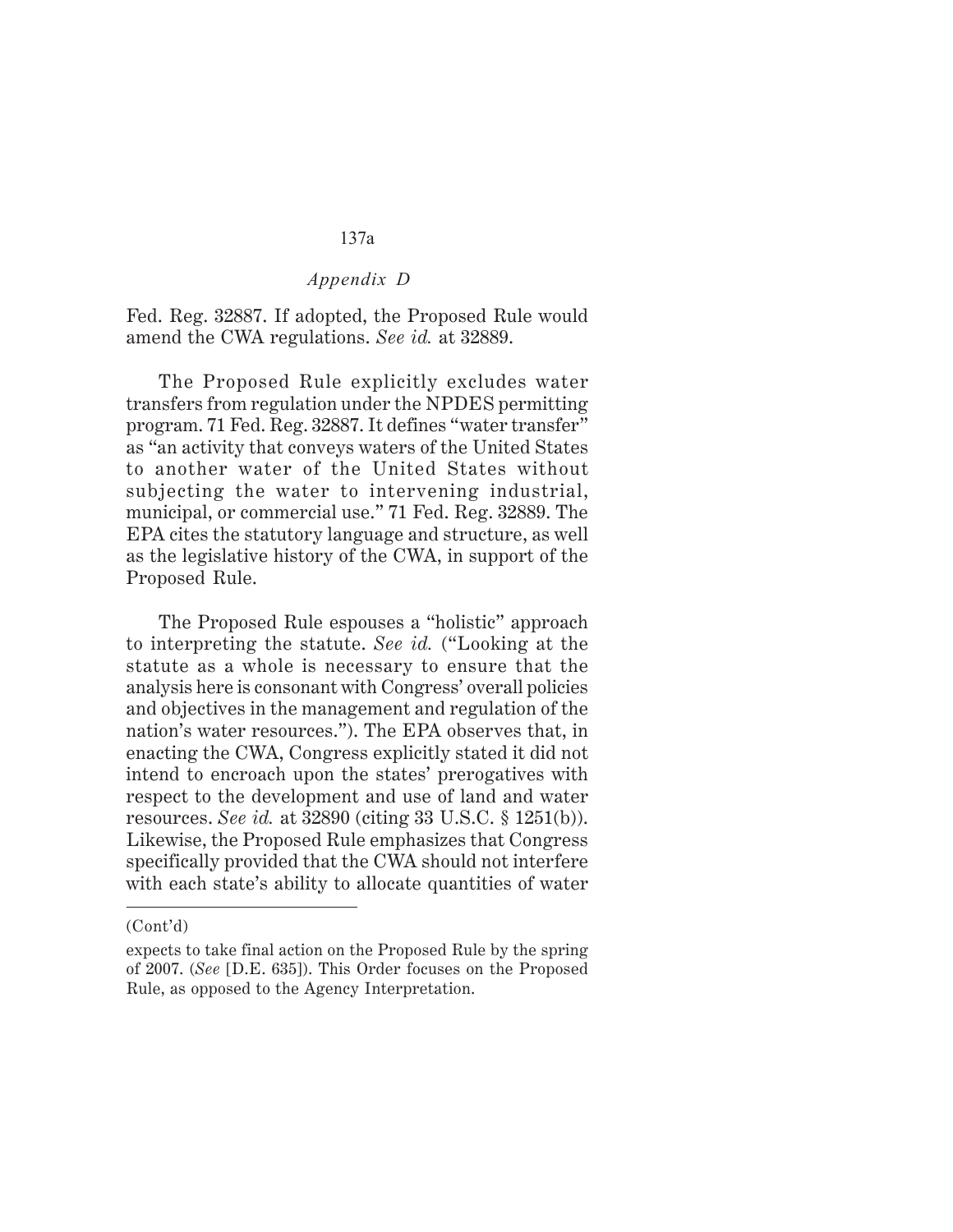# *Appendix D*

within its jurisdiction. *See id.* (citing 33 U.S.C. § 1251(g)). The EPA states that

[w]ater transfers are an essential component of the nation's infrastructure for delivering water that users are entitled to receive under State law. Because subjecting water transfers to a federal permitting scheme could unnecessarily interfere with State decisions on allocations of water rights, this section provides additional support for the Agency's interpretation that, absent a clear Congressional intent to the contrary, it is reasonable to read the statute as not requiring NPDES permits for water transfers.

#### *Id.*

The EPA also finds it relevant that, although the statute does not specifically speak to whether water transfers are subject to the NPDES permitting scheme, the only reference in the statute to flow diversion activities is in a section that addresses nonpoint sources of pollution. Pursuant to 33 U.S.C. § 1314(f), Congress instructed the EPA to develop information relating to the control of pollution resulting from "changes in the movement, flow, or circulation of any navigable waters or ground waters, including changes caused by the construction of dams, levees, channels, causeways, or flow diversion facilities." Although, as recognized in the Proposed Rule, the provision does not *exclusively*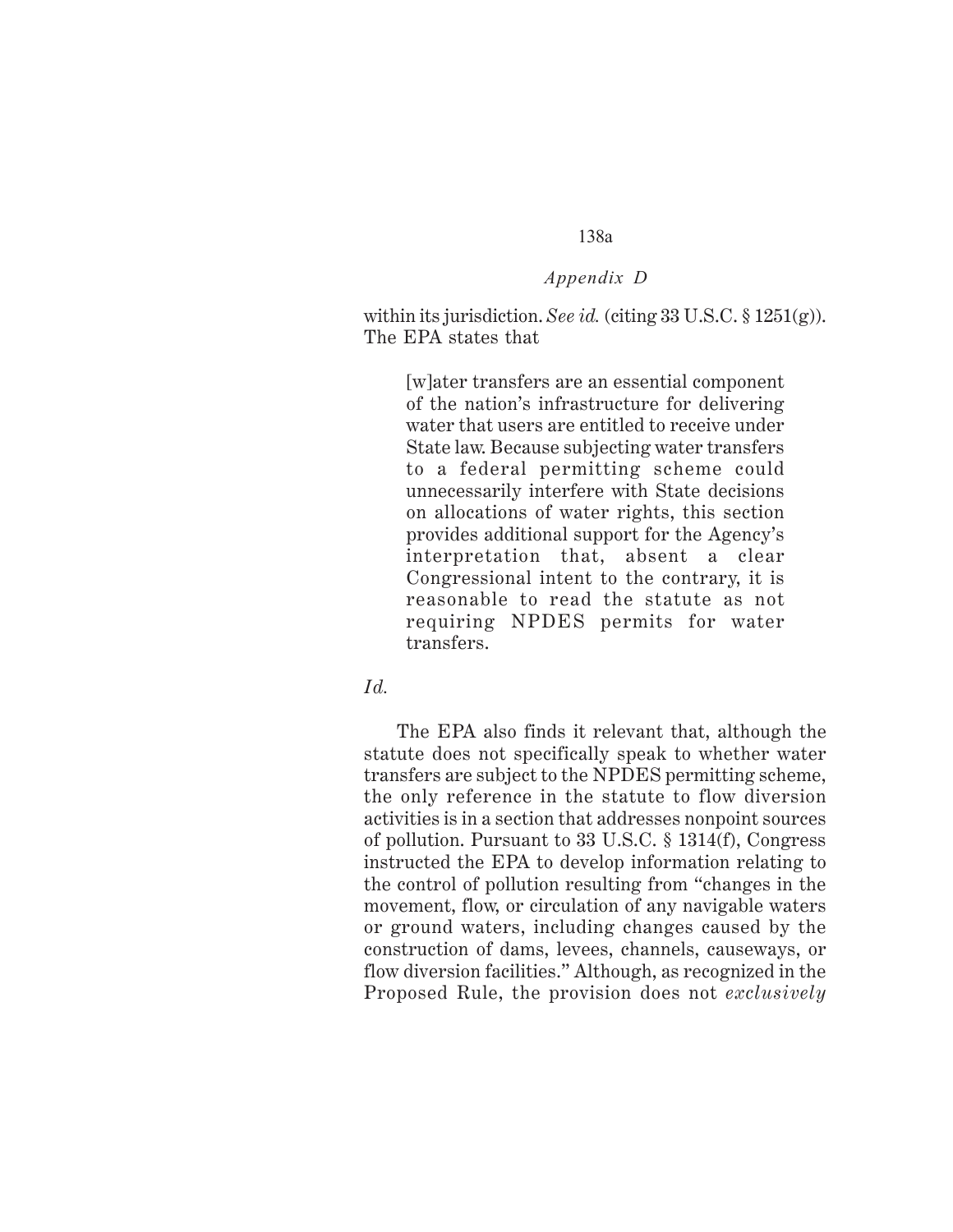#### *Appendix D*

address nonpoint sources, it is *primarily concerned* with nonpoint sources of pollution. *See* 71 Fed. Reg. 32890. The EPA concludes that when the statute is read in conjunction with the other provisions pertaining to the states' authority over water management, it is apparent that "Congress was aware that there might be pollution associated with water management activities, but chose to defer to comprehensive solutions developed by State and local agencies for controlling such pollution." *Id.*

The EPA justifies its Proposed Rule by resort to "the overall structure of the statute." *Id.* at 32891.

In several important ways, water transfers are unlike the types of discharges that were the primary focus of Congressional attention in 1972. Discharges of pollutants covered by section 402 are subject to "effluent" limitations. Water transfers, however, are not like effluent from an industrial, commercial or municipal operation. Rather than discharge effluent, water transfers release one water of the U.S. into another.

The operators of water control facilities are generally not responsible for the presence of pollutants in the waters they transport. Rather, those pollutants often enter "the waters of the United States" through point and nonpoint sources located far from those facilities and beyond control of the project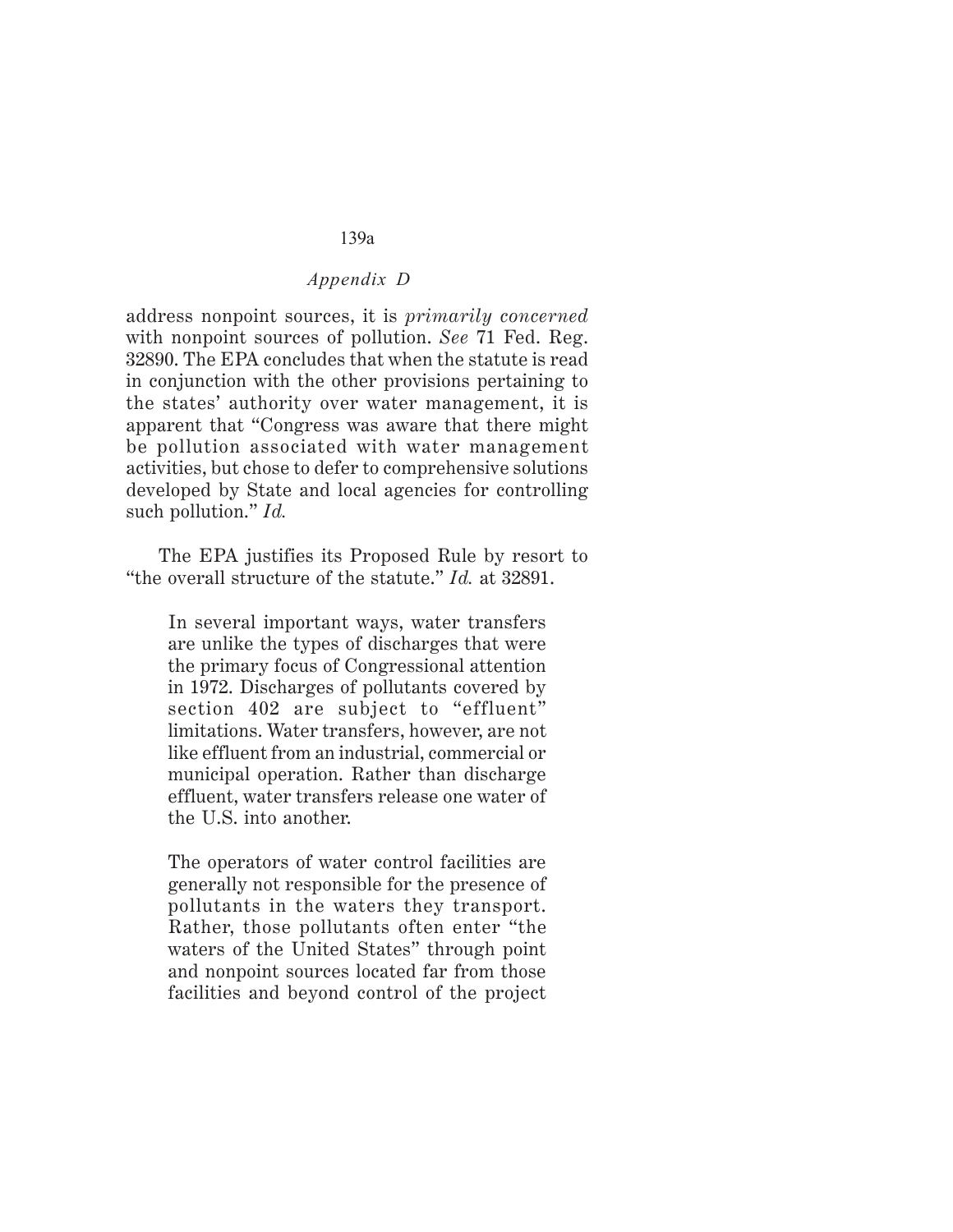#### *Appendix D*

operators. Congress generally intended that pollutants be controlled at the source whenever possible. *See* S. Rep. No. 92-414, p. 77 (1972) (justifying the broad definition of navigable waters because it is "essential that discharge of pollutants be controlled at the source"). The pollutants in transferred waters are more sensibly addressed through water resource planning and land use regulations, which attack the problem at its source.... Congress acknowledged this when it directed Federal agencies to co-operate with State and local agencies to develop comprehensive solutions to prevent, reduce and eliminate pollution in concert with programs for managing water sources.

#### *Id.*

The EPA also cites to the legislative history of the CWA in support of its position. It notes that the legislature sought to "to insure that State [water] allocation systems are not subverted." *Id.* (citing 3 Congressional Research Serv., U.S. Library of Congress, Serial No. 95-14, A Legislative History of the Clean Water Act of 1977, at 532 (1978)) (citation omitted). Moreover, in addressing 33 U.S.C. § 1314(f), the provision pertaining to flow diversion, the House Committee Report stated that it expected the EPA to be "diligent in [the] gathering and distribution of the guidelines for the identification of nonpoint sources and the information on processes, procedures, and methods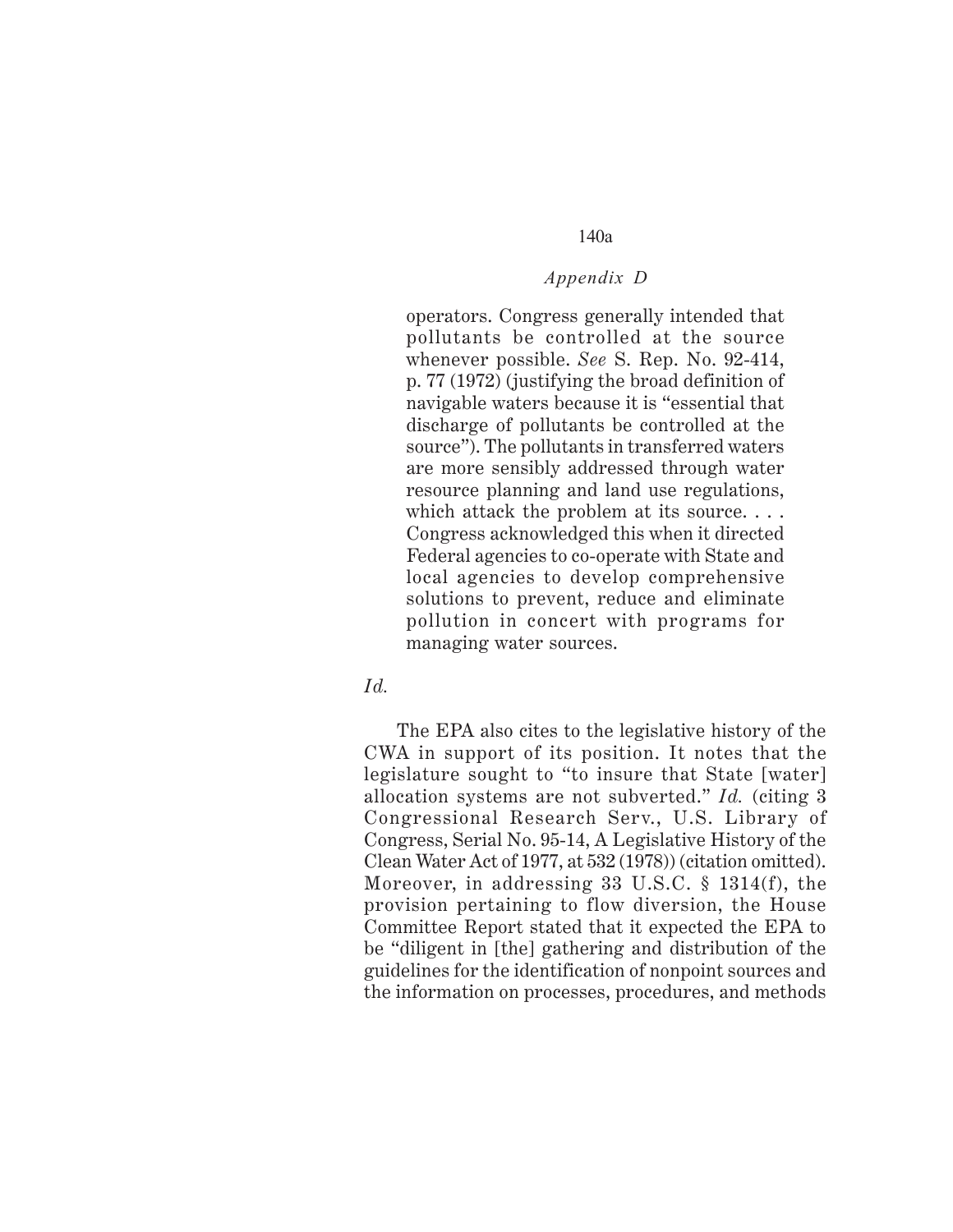#### *Appendix D*

for control of pollution from such nonpoint sources as . . . *natural and manmade changes in the normal flow of surface and ground waters*." *Id.* (citing H.R. Rep. No. 92-911, at 109 (1972)) (emphasis added).

Finally, the Proposed Rule cites a House Committee Report statement that:

[I]n some States water resource development agencies are responsible for allocation of stream flow and are required to give full consideration to the effects on water quality. To avoid duplication, the Committee believes that a State which has an approved program for the handling of permits under section 402, and which has a program for water resource allocation should continue to exercise the primary responsibility in both of these areas and thus provide a balanced management control system.

*Id.* (citing H.R. Rep. No. 92-911, at 96 (1972)).

The parties do not dispute that, if accepted, the Proposed Rule, and the EPA's rationale in support thereof, should result in the denial of the relief Plaintiffs seek.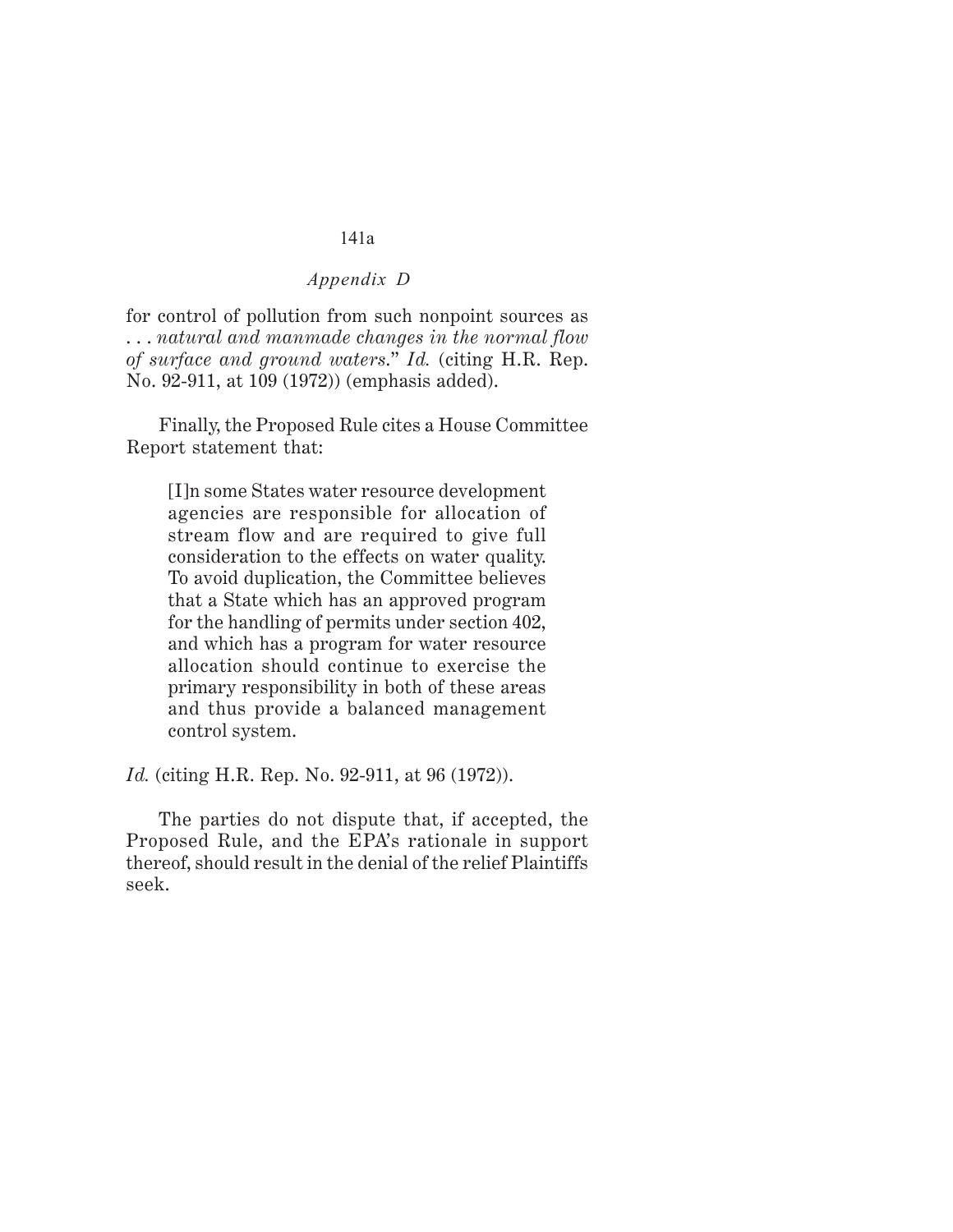#### *Appendix D*

#### 3. *Plaintiffs' Arguments*

Plaintiffs maintain that the CWA unambiguously prohibits any addition of a pollutant to navigable waters without a permit. Theirs is a straightforward proposition. They argue that an "addition" of a pollutant takes place whenever a pollutant is added to a navigable water from anywhere outside of the receiving body of water, *including from another water body*. According to Plaintiffs, Defendants essentially ask the Court to draft an exception into the statute where Congress has not done so.

As Plaintiffs do not find any ambiguity in the statutory prohibition of *any addition* of *any pollutant* without a NPDES permit, Plaintiffs find Defendants' "holistic" arguments to be largely irrelevant. In other words, Plaintiffs argue that Congress has specifically and unambiguously mandated that certain activities be subject to the NPDES permitting scheme. While Congress certainly espoused other programs and policies in enacting the CWA, none of these other considerations can overcome the clear language of the statute. Moreover, Plaintiffs identify other provisions in the statute suggesting that Congress intended to control pollution and restore the nation's waters to the maximum extent possible. *See*, *e.g.*, 33 U.S.C. § 1251(a)(1) ("[I]t is the national goal that the discharge of pollutants into the navigable waters be eliminated by 1985.").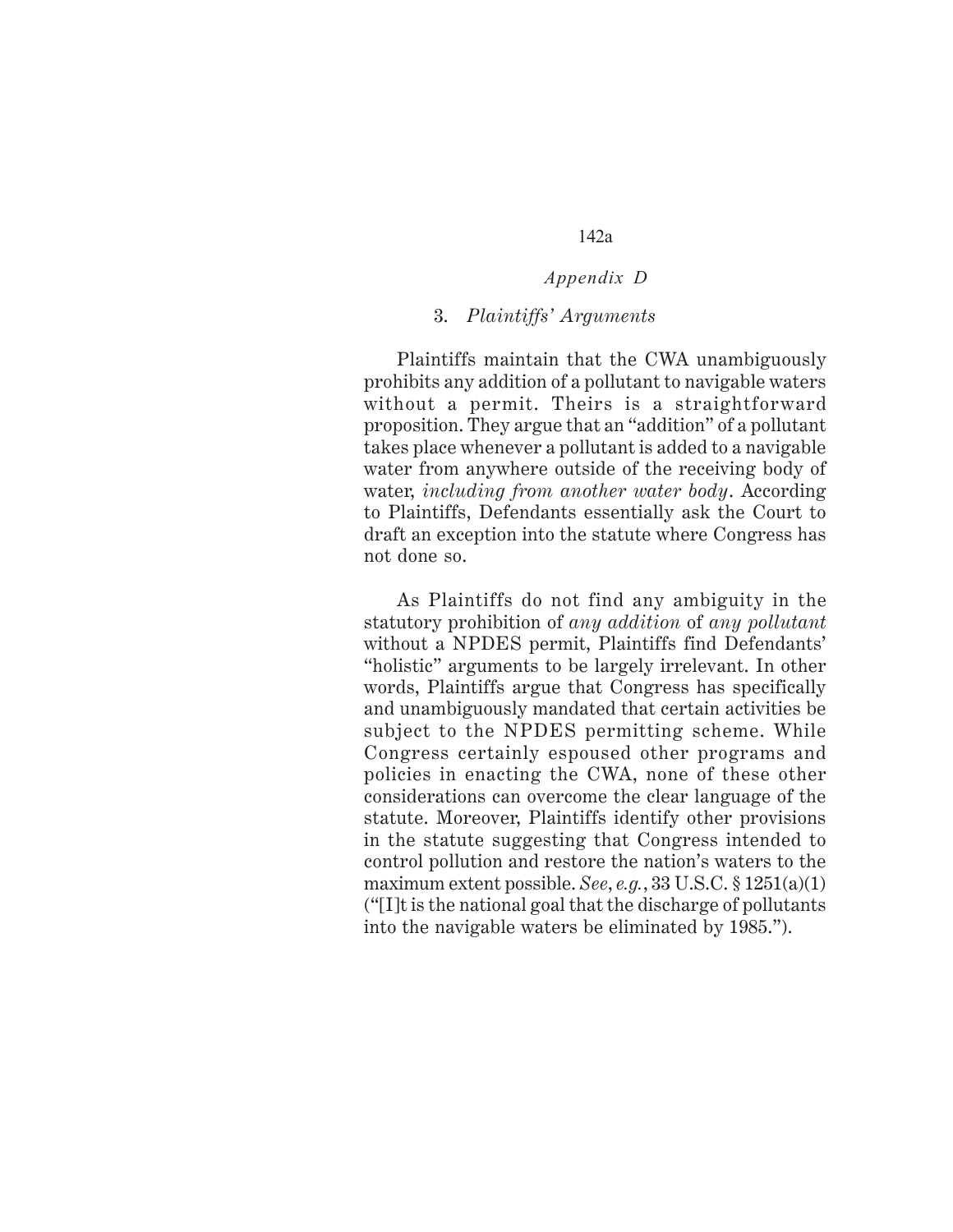#### *Appendix D*

#### 4. *Relevant Case Law*

Before embarking upon a statutory analysis, it is both necessary and helpful to examine the manner in which other courts have addressed similar issues in the past. Unfortunately, no consensus has been reached among courts that have addressed these issues.

#### *a. The S-9 Decision*

Any survey of the law must necessarily begin with the Supreme Court's pronouncement in the *S-9 Case*. *See So. Florida Water Mgmt. Dist. v. Miccosukee Tribe of Indians*, 541 U.S. 95 (2004). In the *S-9 Case*, the Supreme Court considered the question, nearly identical to the one considered here,**<sup>52</sup>** of whether the SFWMD was required to obtain a NPDES permit for its water transfer activities. As noted, the S-2, S-3, and S-4 are not the only pumps operated by the SFWMD. The Supreme Court case concerned the SFWMD operation of the S-9 pump station.

The *S-9 Case* more particularly involved the pumping of canal water from the C-11 Canal**53** into a water conservation area known as "WCA-3." *Id.* at 100. The pumping activities served to maintain the water table in WCA-3 at a level significantly higher than the

<sup>52.</sup> Indeed, the case was brought by FOE and Miccosukee, two of the Plaintiffs here.

<sup>53.</sup> The area lies to the south of Lake Okeechobee.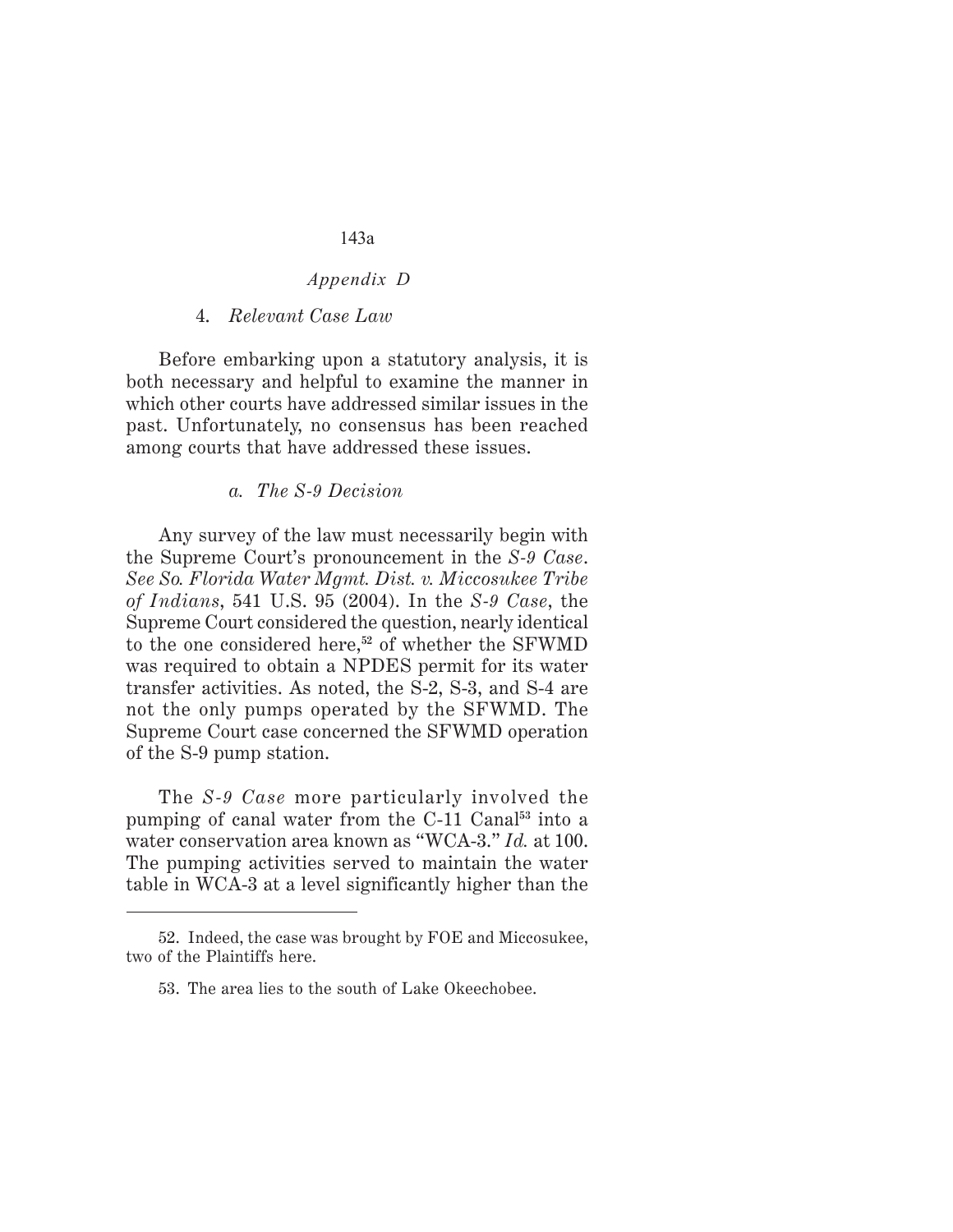#### *Appendix D*

water level in the lands drained by the C-11 canal to the east. *Id.* Accordingly, "[a]bsent human intervention, that water would simply flow back east, where it would rejoin the waters of the canal and flood the populated areas of the C-11 basin." *Id.* at 100-01. Water was prevented from flooding the populated areas within the C-11 basin by levees that separated WCA-3 from the remainder of the basin. *Id.* at 101.

The *S-9 Case* came before the Court after the district court granted the plaintiffs' motion for summary judgment against the SFWMD, holding that the discharges required a NPDES permit. *See Miccosukee Tribe of Indians of Fla. v. S. Fla. Water Mgmt. Dist.*, Case No. 98-6056-Civ, 1999 WL 33494862 (S.D. Fla. Sept. 30, 1999). The district court's decision was affirmed by the Eleventh Circuit. *See Miccosukee Tribe of Indians of Florida v. So. Florida Water Mgmt. Dist.*, 280 F.3d 1365 (11th Cir. 2002).

In vacating the decision, the Court held that the water transfer activities only required a NPDES permit if they transferred water (and pollutants) from one body of water to another *meaningfully distinct* body of water. Alternatively stated, "[i]f one takes a ladle of soup from a pot, lifts it above the pot, and pours it back into the pot, one has not 'added' soup or anything else to the pot." *Id.* at 110 (quoting *Catskill Mountains Chapter of Trout Unlimited*, *Inc. v. City of New York*, 273 F.3d 481, 492 (2d Cir. 2001)). The Court found that the district court had prematurely concluded that the C-11 Canal was "meaningfully distinct" from the WCA-3.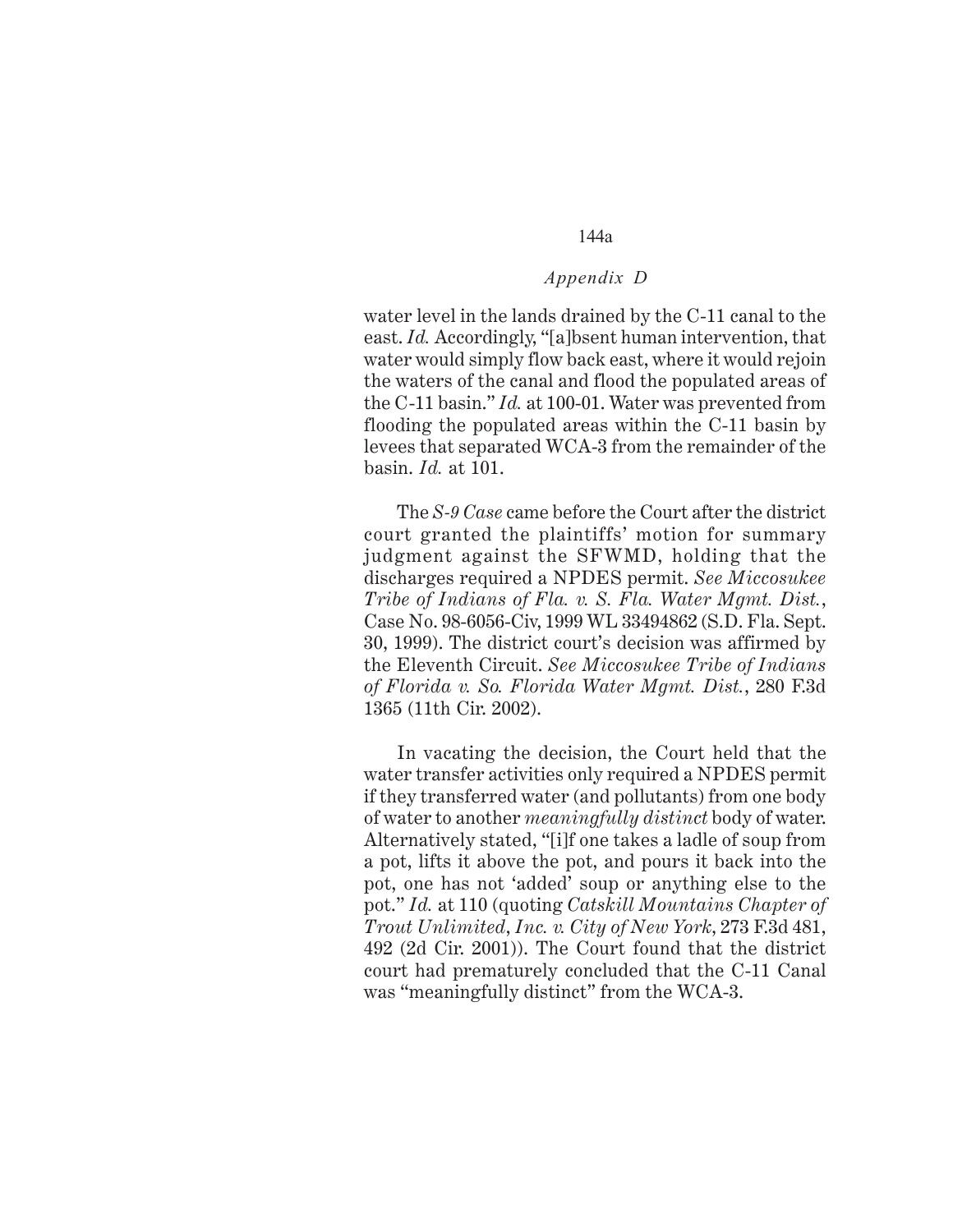#### *Appendix D*

The Court specifically held that the record contained evidence that: (1) because of the porosity of the soil, especially in the absence of the levees, water would flow easily between ground and surface waters; (2) the levees would continually leak, allowing for "significant mingling" of the waters in question; and (3) if the pump station was shut down, flooding would occur and the waters could, over time, essentially become one body of water. *See id.* at 110-11. Having found that the record was not sufficiently developed to make a determination as to whether the bodies of water were "meaningfully distinct," the Court declined to adopt a standard by which courts should make the determination. *See id.* at 111. Accordingly, it expressed no opinion on the accuracy of the district court's statement that a permit is required whenever a pollutant would not enter the receiving body of water but for the actions of the point source. *See id.*

In considering the case, the Court addressed two legal arguments that are relevant to the present dispute. First, the Court rejected the argument that NPDES permits are not required where the entity that controls the point source does not add any pollutant to the water. It held that the CWA definition of point source "makes plain that a point source need not be the original source of the pollutant; it need only convey the pollutant to navigable waters, which are, in turn, defined as the waters of the United States." *Id.* at 105 (internal quotations and citation omitted).

Next, and notwithstanding the fact that it had not granted certiorari on the issue, the Court briefly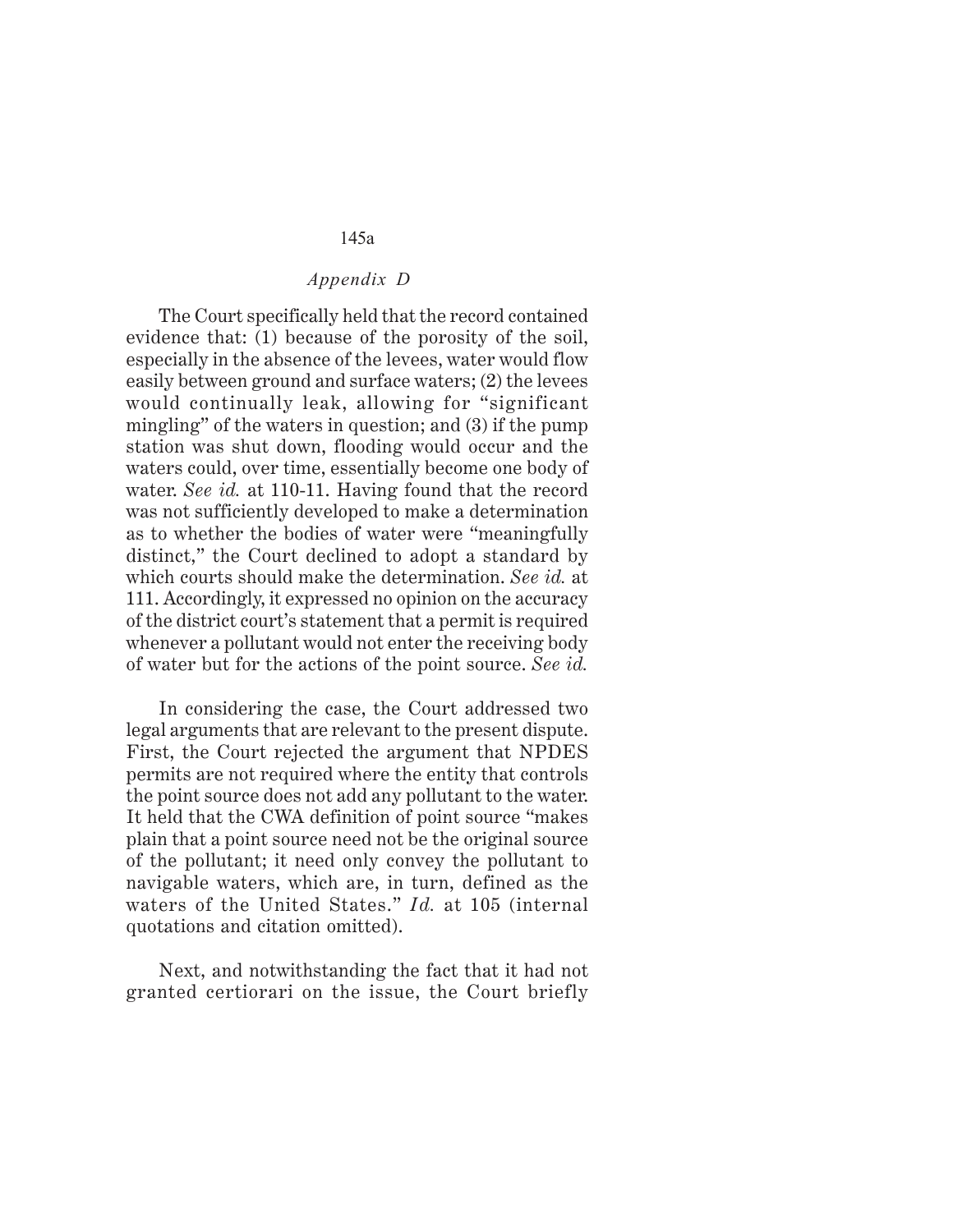#### *Appendix D*

addressed the "unitary waters" argument that Defendants also assert here. The Court ultimately declined to resolve the question as it had not been previously raised by the parties. However, the Court did not, at first glance, view the "unitary waters" theory favorably. It noted that "several NPDES provisions might be read to suggest a view contrary to the unitary waters approach." *Id.* at 107.

One problem identified by the Court was that

under the Act, a State may set individualized ambient water quality standards by taking into consideration "the designated uses of the navigable waters involved." 33 U.S.C.  $§$  1313(c)(2)(A). Those water quality standards, in turn, directly affect local NPDES permits; if standard permit conditions fail to achieve the water quality goals for a given water body, the State must determine the total pollutant load that the water body can sustain and then allocate that load among the permit holders who discharge to the water body. § 1313(d). This approach suggests that the Act protects individual water bodies as well as the "waters of the United States" as a whole.

*Id.* The Court further opined that:

40 CFR § 122.45(g)(4) (2003) allows an industrial water user to obtain "intake credit"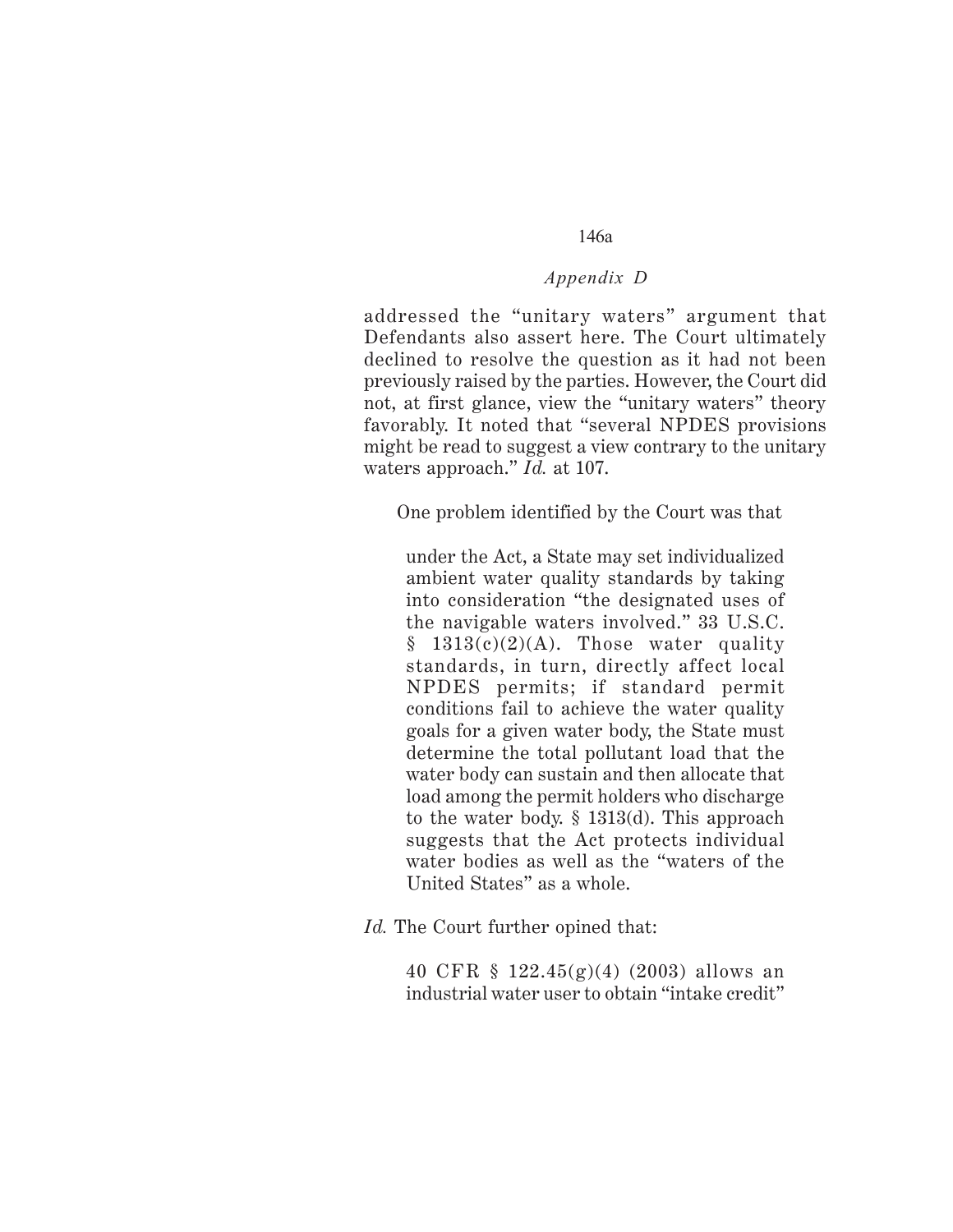# *Appendix D*

for pollutants present in water that it withdraws from navigable waters. When the permit holder discharges the water after use, it does not have to remove pollutants that were in the water before it was withdrawn. There is a caveat, however: EPA extends such credit "only if the discharger demonstrates that the intake water is drawn from the same body of water into which the discharge is made." The NPDES program thus appears to address the movement of pollutants among water bodies, at least at times.

*Id.* at 107-08.

It is thus clear that the Court cast aspersions on the "unitary waters" theory. It is not clear, however, whether the theory was presented to the Court in the same light as it has been presented here.**<sup>54</sup>**

#### *b. Other Relevant Case Law*

Because the Supreme Court did not reach the issue of whether the transfer of one navigable water to

<sup>54.</sup> In any event, "before relying on a formulation of law in a prior opinion, we [the courts] must determine whether it was holding or dictum. We must make that inquiry even when the prior court was the Supreme Court. If a rule was declared only in dictum, the question remains undecided, and we have a constitutional duty to make our own determination of the answer." Pierre N. Leval, *Judging Under the Constitution: Dicta About Dicta*, 81 N.Y.U. L. REV. 1249, 1282 (2006).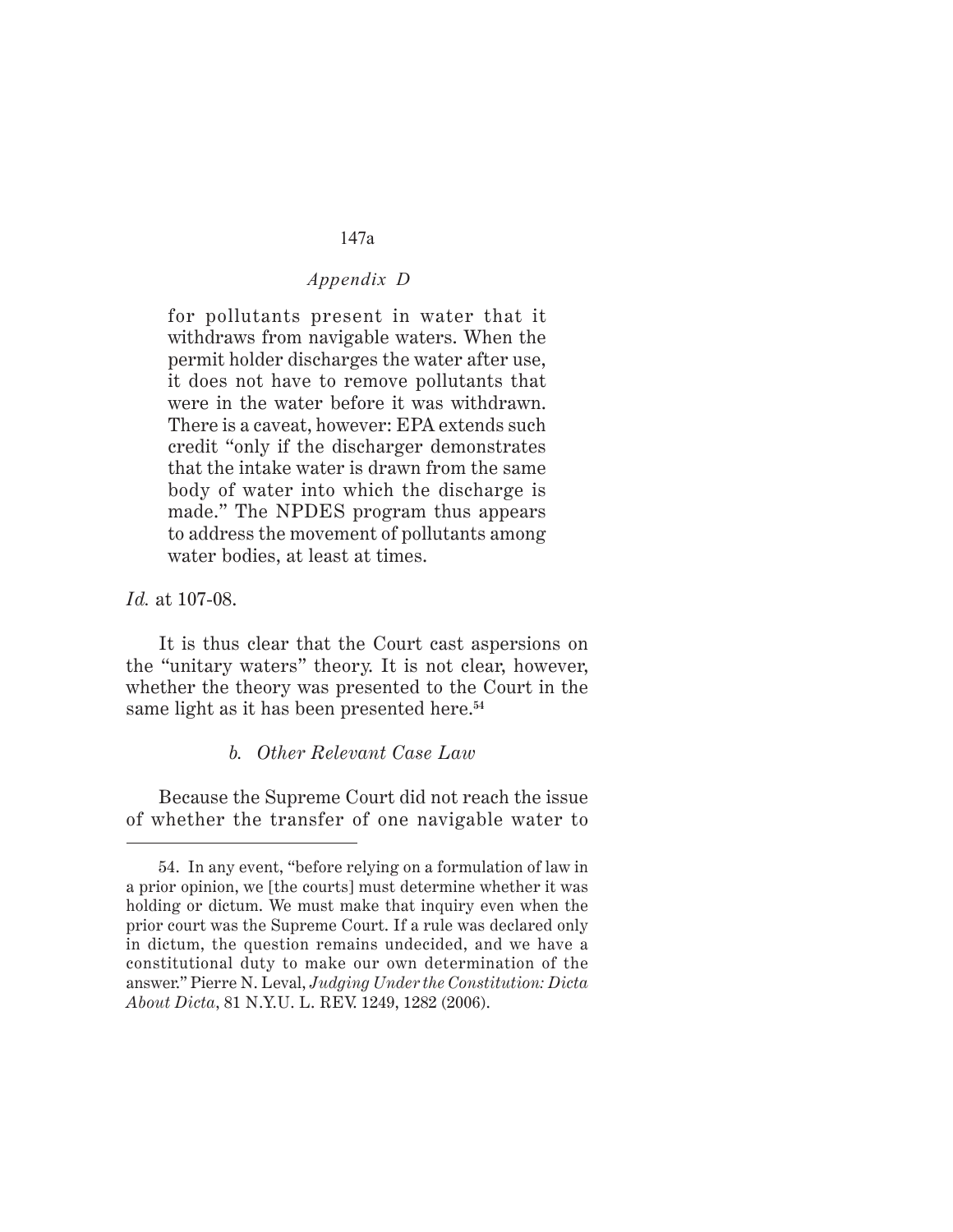#### *Appendix D*

another navigable water (where the water that is being transferred contains a pollutant) constitutes the "addition" of a pollutant, the parties have directed the Court to decisions of the courts of appeals in support of their arguments. Defendants ask the Court to follow the reasoning set forth in *National Wildlife Fed'n v. Gorsuch*, 693 F.2d 156 (D.C. Cir. 1982), and *Nat'l. Wildlife Federation v. Consumers Power Company*, 862 F.2d 580 (4th Cir. 1988), in which the courts found that the activities in question did not require NPDES permits. Conversely, Plaintiffs rely upon the more recent holdings in *Dubois v. United States Dep't of Agric.*, 102 F.3d 1273 (1st Cir. 1996), *Catskill Mountains Chapter of Trout Unlimited*, *Inc. v. City of New York*, 273 F.3d 481 (2d Cir. 2001) ("*Catskill I*"), *Catskill Mountains Chapter of Trout Unlimited*, *Inc. v. City of New York*, 451 F.3d 77 (2d Cir. 2006) ("*Catskill II*"), and *Miccosukee Tribe of Indians v. S. Florida Water Mgmt. Dist.*, 280 F.3d 1364 (11th Cir. 2002),**<sup>55</sup>** in which courts found that the transfers between navigable waters required permits.

The circuit court opinions have largely been presented as being inconsistent with one another. And yet while the courts may have used inconsistent language in reaching their conclusions, the cases are also distinguishable from one another on their facts. *Gorsuch* involved a dam that released water from a reservoir to a downstream water. Similarly, *Consumers*

<sup>55.</sup> As already mentioned, the decision was vacated by the Supreme Court in the *S-9 Case*.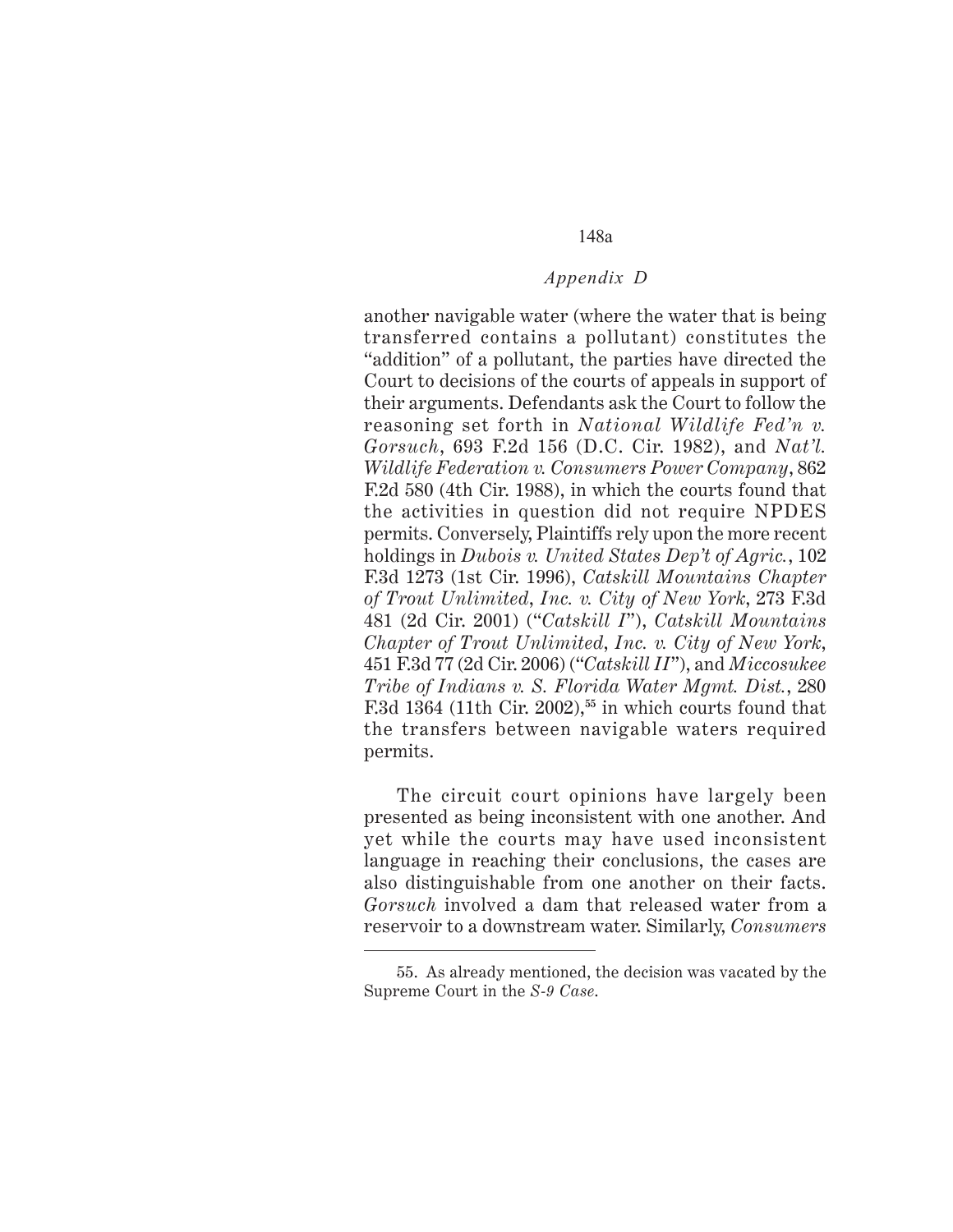# *Appendix D*

*Power* involved a hydroelectric facility that withdrew water and later released it into the same body of water from which the water was initially withdrawn. The cases Plaintiffs rely upon, *Dubois* and *Catskill I* and *II*, involved water transfers from one body of water to other, clearly distinct and wholly separate bodies of water. Thus, the circuit court holdings are not in direct conflict with each other and are certainly reconcilable.

The Gorsuch holding was based largely upon the court's deference to the EPA position that dams were not subject to the NPDES permitting program. *See Gorsuch*, 693 F.2d at 166-70. The court further deferred to the EPA position that low dissolved oxygen and supersaturation, which characterized the released water, were not "pollutants" within the meaning of the CWA. *See id.* at 174. The analysis is not pertinent to the question before the Court.

Of importance to this case is the following position of the EPA, which *was* adopted by the *Gorsuch* court:

[A]ddition from a point source occurs only if the point source itself physically introduces a pollutant into water from the outside world. In its view, the point or nonpoint character of pollution is established when the pollutant first enters navigable water, and does not change when the polluted water later passes through the dam from one body of navigable water (the reservoir) to another (the downstream river).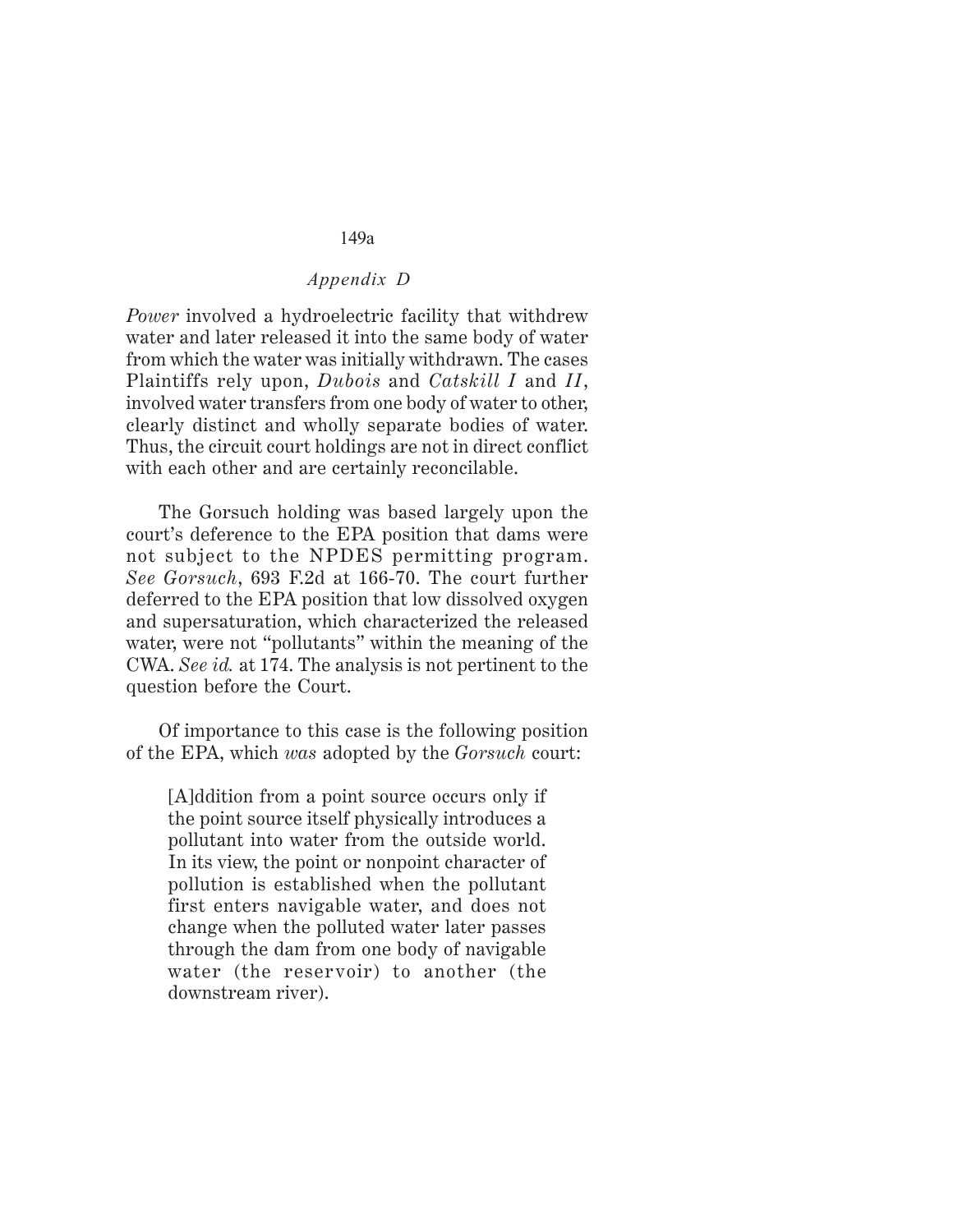### *Appendix D*

*Id.* at 175. To the extent that the court held that a source must introduce a pollutant into the waters of the United States to be considered a "point source," that position was rejected by the Supreme Court in the *S-9 Case*. However, the holding remains relevant to the extent that it found that the movement of a pollutant between navigable waters does not constitute an "addition" to the receiving water.

In *Consumers Power*, pumps moved water from Lake Michigan into a manmade reservoir. *Consumers Power*, 862 F.2d at 581. The water was subsequently discharged into the lake. *Id.* The discharged waters contained, among other things, fish that had died as a result of the pumping process. *Id.* at 583. There was no dispute that the dead fish were considered pollutants under the CWA. *Id.* In rejecting the plaintiff's position that the activity required a permit, the court held that

[f]or the Ludington facility, the fish, both dead and alive, always remain within the waters of the United States, and hence cannot be added. EPA's § 402 treatment of the Ludington facility's wastewater, far from evincing irrational or arbitrary agency behavior, represents a reasonable distinction between those pollutants already in the water moved and transformed by the essential operation of a hydroelectric power dam and those waste products "added" to the water by tangential processes in generating electricity.

*Id.* at 586.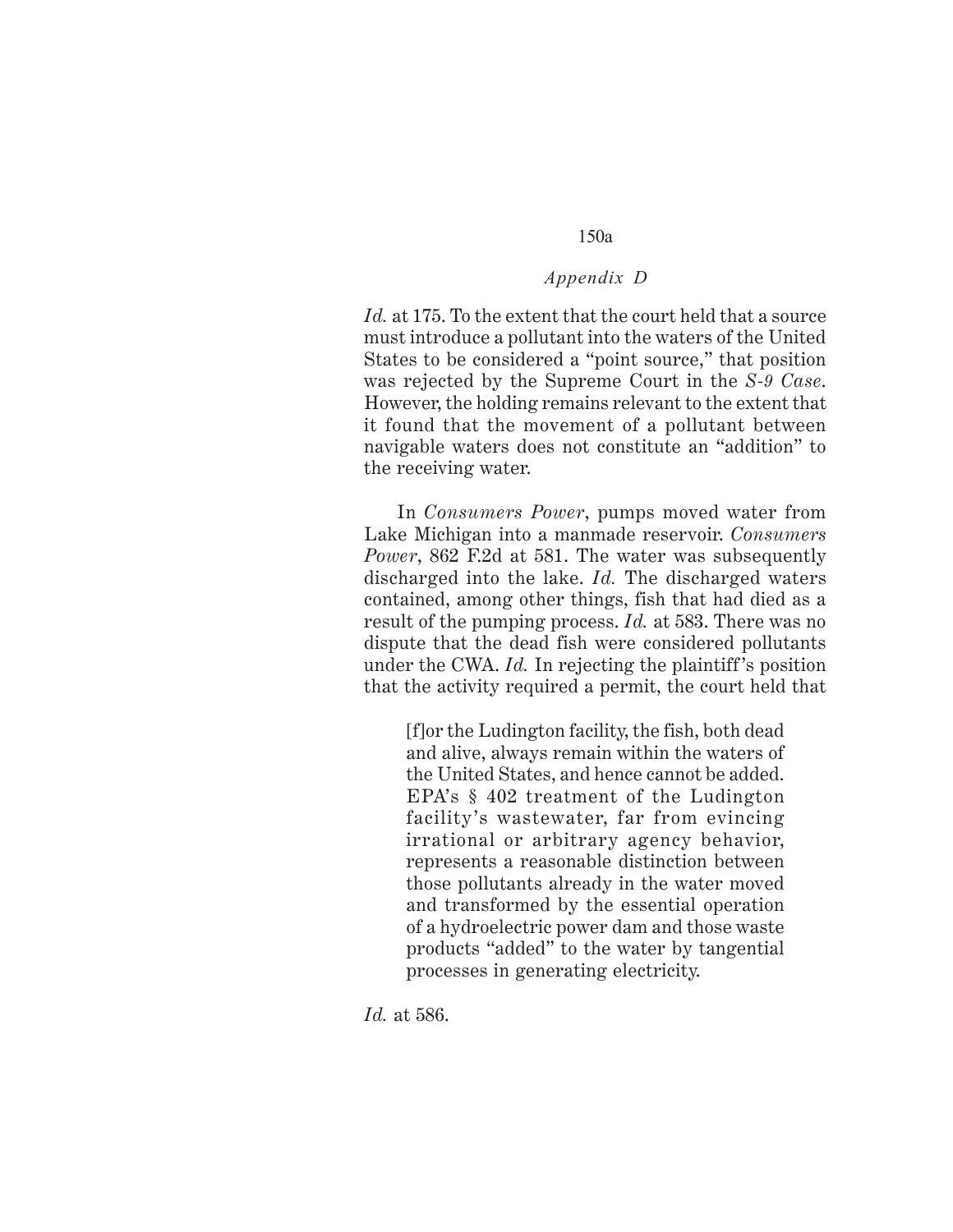# *Appendix D*

In *Dubois*, the First Circuit was required to determine whether snowmaking activities that withdrew water from both the Pemigewasset River and Loon Pond, and ultimately deposited all of the waters into Loon Pond, required a NPDES permit. *Dubois*, 102 F.3d at 1275. Although there was some factual dispute as to whether the process introduced new pollutants into the water, *see id.* at 1296 n. 29, it was clear that, at a minimum, the discharged water included pollutants that were initially present in the Pemigewasset River. *See id.*

The court began its analysis by noting that "[t]he most important component of the [CWA] is the requirement that an NPDES permit be obtained." *Id.* at 1294 (citing *United States v. Commonwealth of Puerto Rico*, 721 F.2d 832, 834 (1st Cir. 1983); 33 U.S.C. § 1342(1994)). *Dubois* explicitly rejected the district court's reasoning that "the intake water from the East Branch of the Pemigewasset River and the water in Loon Pond are all part of a singular entity, the waters of the United States, [meaning that] that the bodies of water are not to be considered individually in this context." *Id.* at 1296 (internal quotations and citation omitted).

Bearing directly upon the question presented here, the First Circuit found that there was nothing in the CWA evidencing a congressional intent to distinguish between unrelated, but hydrologically connected, bodies of water. *Id.* at 1298. The court distinguished the case from *Gorsuch* (where a dam accumulated "the same" water) and *Consumers Power* (where a facility stored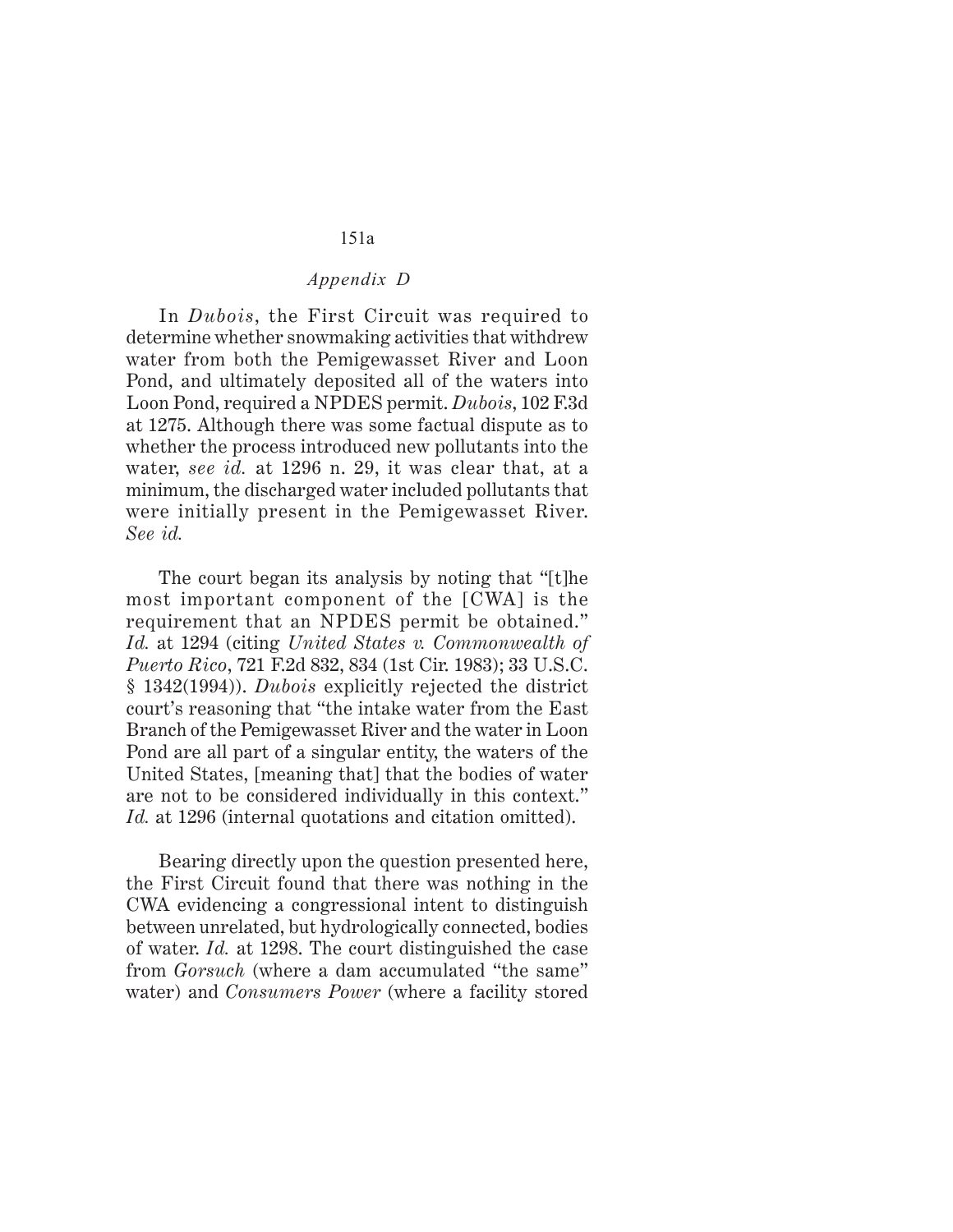# *Appendix D*

water from one source in a different place). *Id.* at 1299. The court concluded:

We hold that the Pemigewasset River and Loon Pond are two distinct "waters of the United States," and that the proposed transfer of water from one to the other constitutes an "addition." Where, as is undisputed here, the discharge is through a point source and the intake water contains pollutants, an NPDES permit is required. The Forest Service's determination to the contrary was arbitrary and capricious and not in accordance with law. *See* 5 U.S.C.  $$706(2)(A).$ 

# *Id.*

Finally, the Second Circuit issued two decisions in the *Catskill* case. The first decision was issued prior to the Supreme Court ruling in the *S-9 Case*. After the Supreme Court rendered its decision, the Second Circuit reconsidered its holding in *Catskill II. Catskill II* upheld the court's original decision that the NPDES permitting program was applicable to transfers between two bodies of water.

In reaffirming its prior decision, the Second Circuit addressed, and rejected, many of the same arguments presented here by Defendants. Indeed, the Second Circuit received *amicus curiae* briefs, as the Court did here, from western states that were concerned about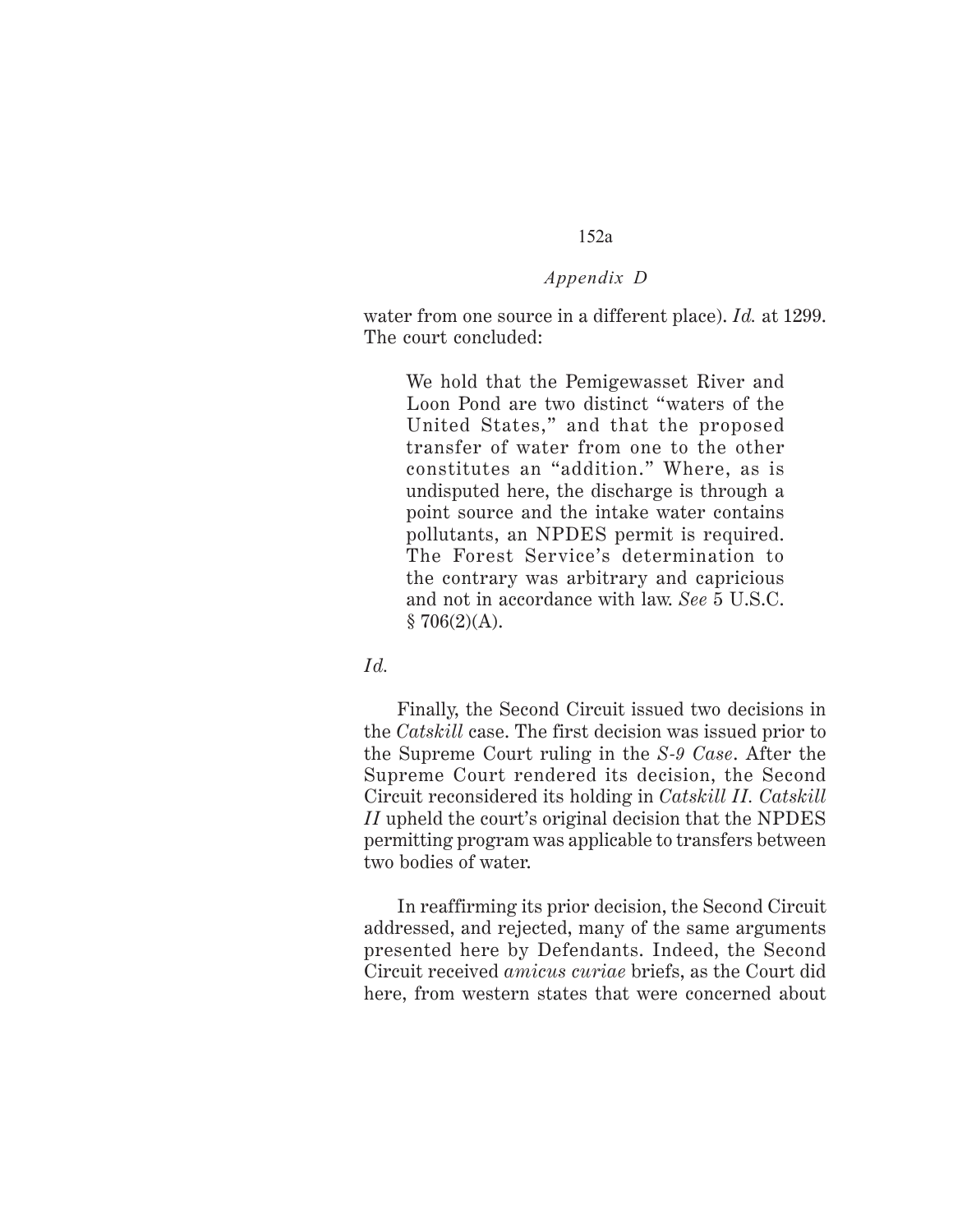#### *Appendix D*

the implications of the court's decision on their ability to allocate water. Unimpressed by New York City's "holistic" arguments, the court found as follows:

In the end, while the City contends that nothing in the text of the CWA supports a permit requirement for interbasin transfers of pollutants, these "holistic" arguments about the allocation of state and federal rights, said to be rooted in the structure of the statute, simply overlook its plain language. NPDES permits are required for "the discharge of any pollutant," 33 U.S.C. § 1311(a), which is defined as "any addition of any pollutant to navigable waters from any point source," *id.* § 1362(12). It is the meaning of the word "addition" upon which the outcome of *Catskills I* turned and which has not changed, despite the City's attempts to shift attention away from the text of the CWA to its context. In *Catskills I*, we pointed out that complex statutes often have seemingly inconsistent goals that must be balanced. 273 F.3d at 494. The CWA seeks to achieve water allocation goals as well as to restore and maintain the quality of the nation's waters. The City and the EPA would have us tip the balance toward the allocation goals. But in honoring the text, we adhere to the balance that Congress has struck and remains free to change.

*Catskill II*, 451 F.3d at 84-85.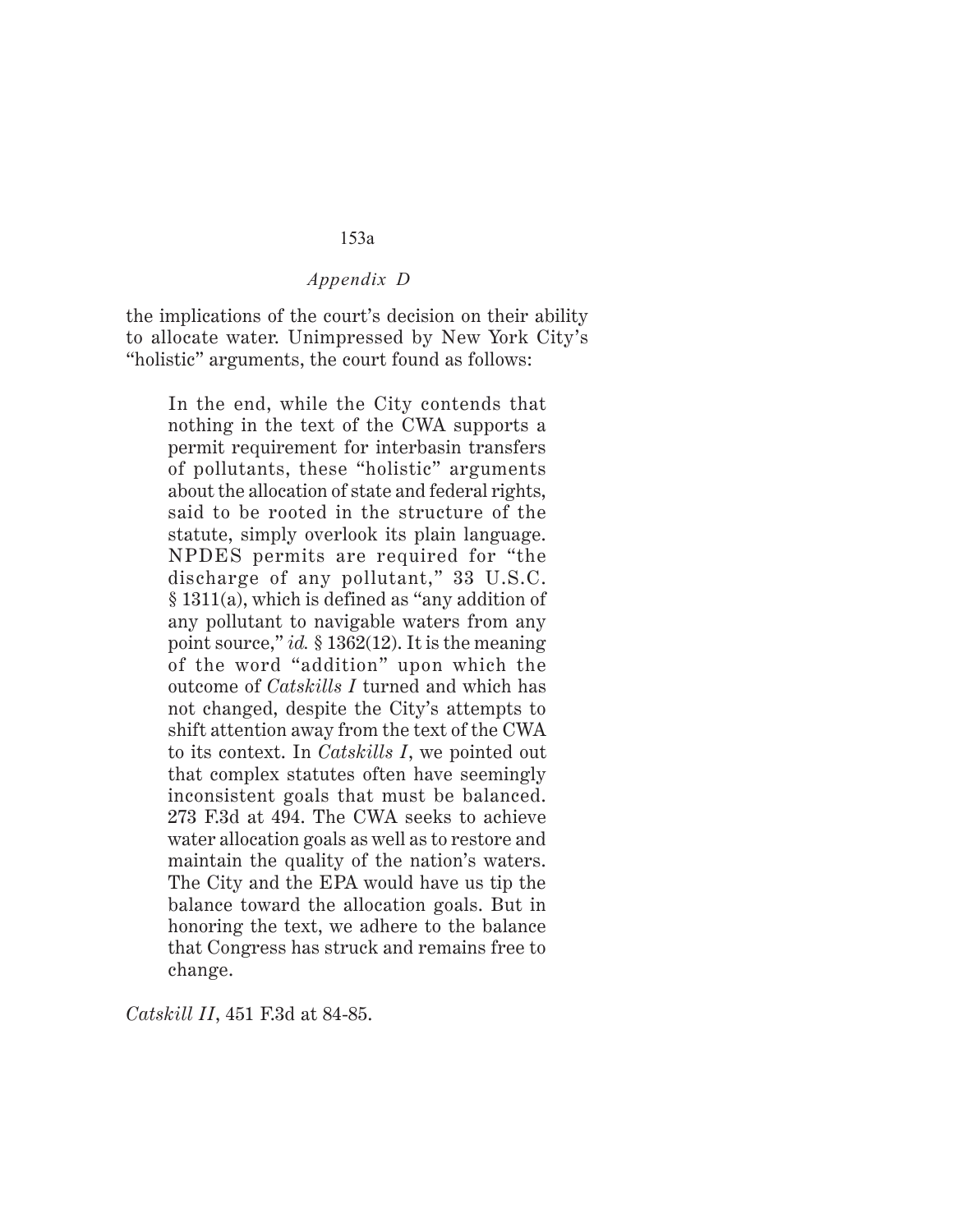#### *Appendix D*

#### 5. *Analysis*

Having reviewed the parties' arguments and surveyed the most relevant case law, the Court now turns to its own analysis. The legal question before the Court is primarily one of statutory construction. "Statutory construction . . . is a holistic endeavor." *Smith v. United States*, 508 U.S. 223, 233 (1993) (quoting *United Sav. Assn. of Texas v. Timbers of Inwood Forest Associates*, *Ltd.*, 484 U.S. 365, 371 (1988)). Accordingly, the Supreme Court has long held that "in expounding a statute, we must not be guided by a single sentence or member of a sentence, but look to the provisions of the whole law, and its object and policy." *United States v. Boisdore's Heirs*, 49 U.S. 113, 122 (1850); *Regions Hosp. v. Shalala*, 522 U.S. 448, 460 n. 5 (1998); *see also United States Nat'l. Bank of Oregon v. Indep. Ins. Agents of Am.*, *Inc.*, 508 U.S. 439, 455 (1993) (noting that the maxim has been quoted "in more than a dozen cases"). Thus,

[w]hen interpreting a statute, the court will not look merely to a particular clause in which general words may be used, but will take in connection with it the whole statute (or statutes on the same subject) and the objects and policy of the law, as indicated by its various provisions, and give to it such a construction as will carry into execution the will of the Legislature.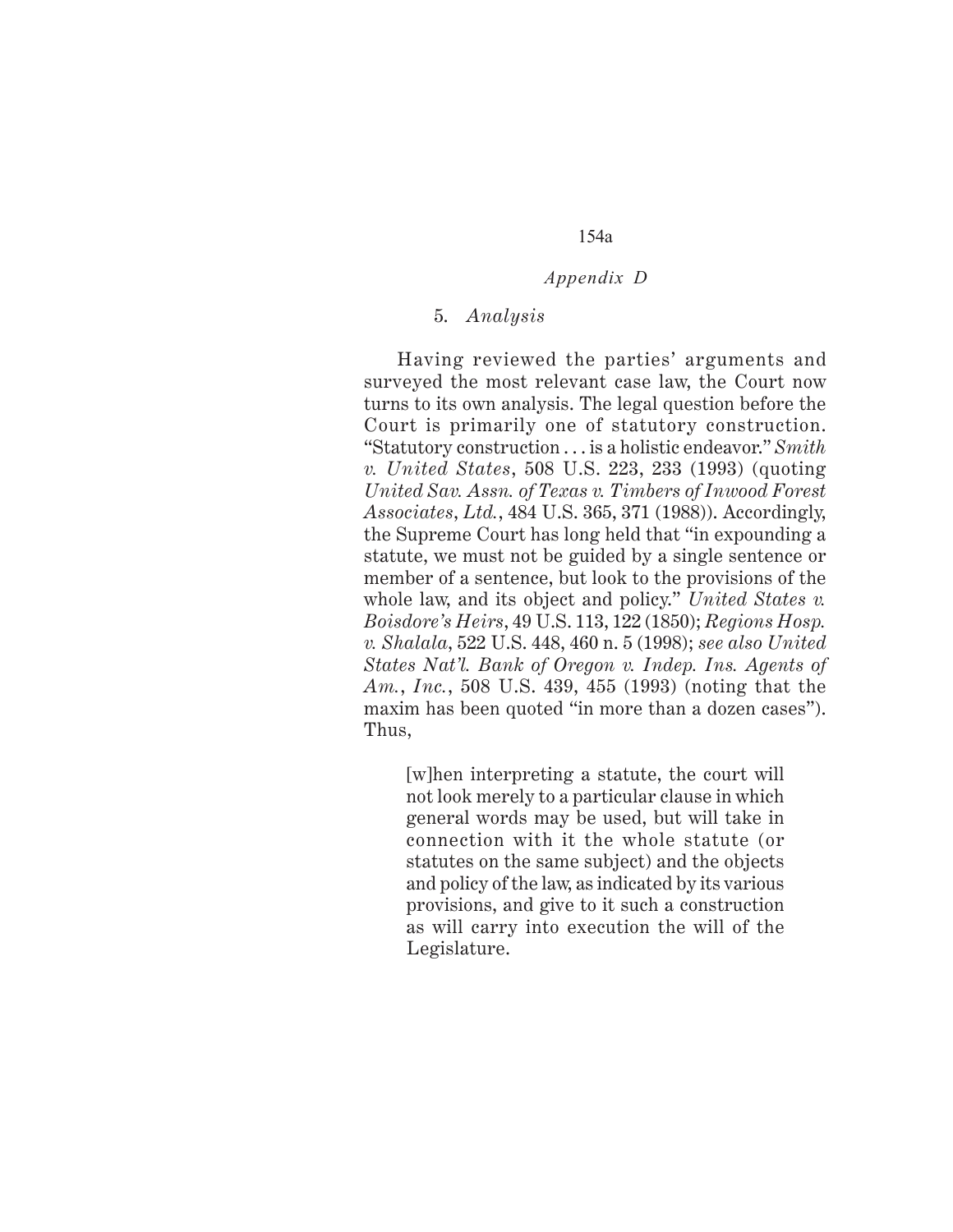# *Appendix D*

*Kokoszka v. Belford*, 417 U.S. 642, 650 (1974) (internal quotations and citations omitted).

Therefore, and notwithstanding the arguments presented by the parties, the Court is not faced with the choice of whether to take a narrow versus a holistic view of the statute. Indeed, it would be error to employ anything but a holistic approach, as individual statutory provisions are not meant to be read in a vacuum. But even when taking a "holistic approach," a court must begin its analysis with the language of the statute. *Leocal v. Ashcroft*, 543 U.S. 1, 9 (2004) (*citing Bailey v. United States*, 516 U.S. 137, 144 (1995)). More specifically, because Plaintiffs assert that the SFWMD's activities require a NPDES permit, the Court begins with the statutory provisions pertaining to NPDES permits.

The CWA prohibits "the discharge of any pollutant by any person" unless the discharge is in compliance with the CWA. 33 U.S.C. § 1311. The CWA defines "discharge of a pollutant" as "any addition of any pollutant to navigable waters from any point source." 33 U.S.C. § 1362(12). Finally, "navigable waters" are "the waters of the United States, including the territorial seas." 33 U.S.C. § 1362(7). The word "addition" is not defined in the CWA.

When a term is not defined by statute, courts must construe the term "in accordance with its ordinary or natural meaning." *S.D. Warren Co. v. Maine Bd. of*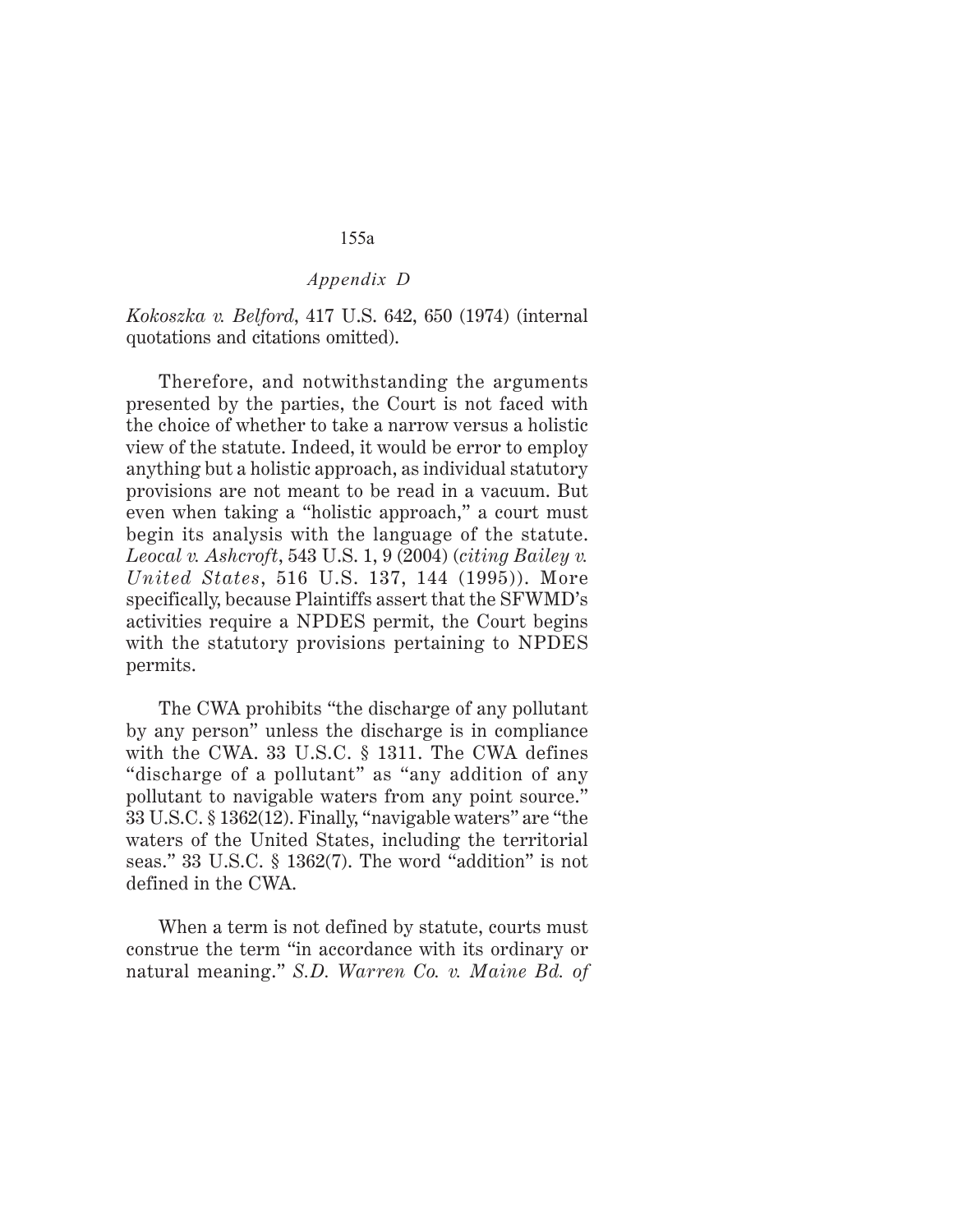#### *Appendix D*

*Envtl. Prot.*, 126 S. Ct. 1843 (2006) (quoting *FDIC v. Meyer*, 510 U.S. 471, 476 (1994)). "Addition" is defined as the "joining of one thing to another." Webster's Third International Dictionary Unabridged, p. 24 (1993). Although the EPA states "that it is reasonable to interpret 'addition' as not generally including the mere transfer of waters from one water of the U.S. to another," it offers no sound explanation in support of its strained definition of the term. 71 Fed. Reg. 32891. Notwithstanding Defendants' protestations to the contrary, it is evident that "addition . . . to the waters of the United States" contemplates an addition from anywhere outside of the receiving water, including from another body of water. *See S-9 Case*, 280 F.3d at 1368 ("[I]n determining whether pollutants are added to navigable waters for purposes of the CWA, the receiving body of water is the relevant body of navigable water."); *Catskill II*, 451 F.3d at 84 (finding that defendants' arguments "simply overlook [the CWA's] plain language").

Far from being inconsistent with the "structure" of the CWA, requiring permits for backpumping is consistent with the CWA goal of restoring and maintaining the chemical, physical, and biological integrity of the nation's waters. 33 U.S.C. § 1251(a). Indeed, Congress set the ambitious and as yet unachieved goal "that the discharge of pollutants into the navigable waters be eliminated by 1985." Id. § 1251(a)(1). Courts have recognized that the NPDES permitting scheme represents the most important tool in achieving the goal of cleaning up the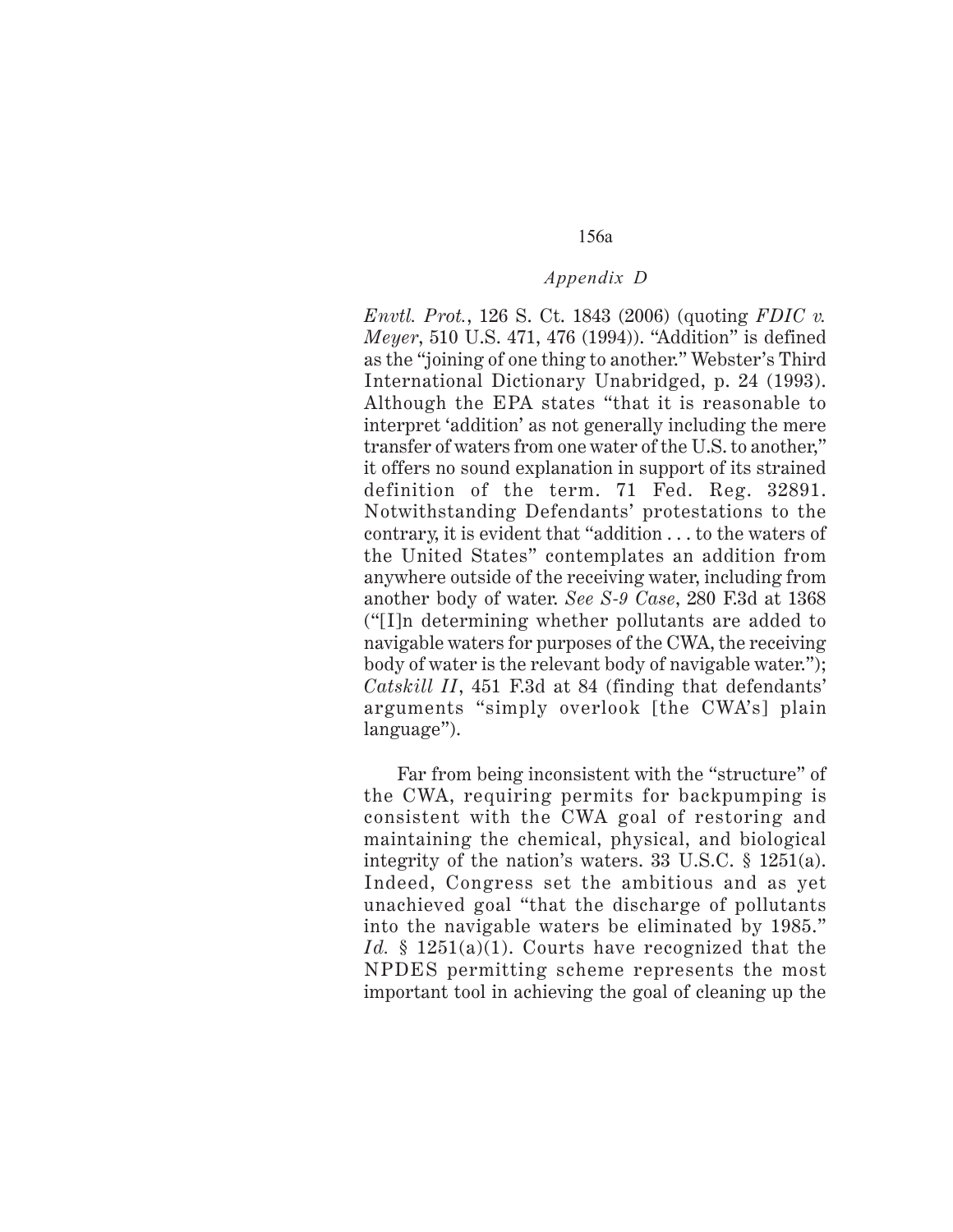### *Appendix D*

nation's waters. *Am. Iron and Steel Inst. v. EPA*, 115 F.3d 979, 990 (D.C. Cir. 1997) ("The centerpiece of the CWA is the NPDES permitting program."); *Dubois*, 102 F.3d at 1294 ("The most important component of the [CWA] is the requirement that an NPDES permit be obtained."); *United States v. Com. of Puerto Rico*, 721 F.2d at 834 ("The linchpin of the [CWA] is the NPDES permit process.").

The discussion in *Gorsuch* of the primacy of the NPDES program is instructive:

There is indeed some basis in the legislative history for the position that Congress viewed the NPDES program as its most effective weapon against pollution. Prior to 1972, federal water pollution law had required the states, under EPA oversight, to develop water quality standards and then limit industrial and municipal discharges so as to meet those standards. This system proved inadequate. It was costly, slow, and complicated to determine the effluent limits needed to maintain water quality. Many states did not set effluent limits and enforcement was all but nonexistent. The 1972 Act made technology-based effluent limits, rather than water quality standards, "the basis of pollution prevention and elimination" because they were "the best available mechanism to control water pollution."

*Gorsuch*, 693 F.2d at 175-76 (footnotes and internal citations omitted).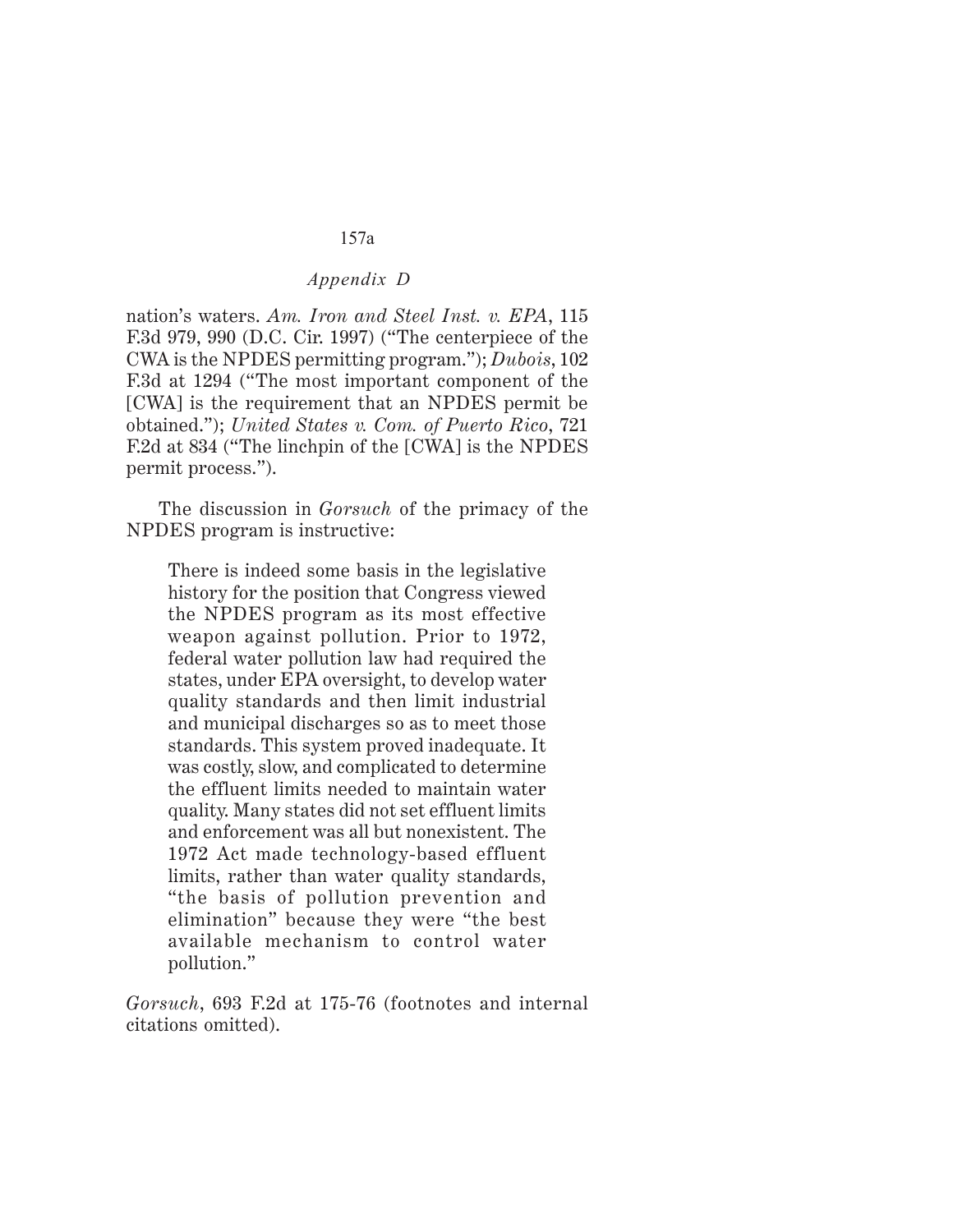#### *Appendix D*

Moreover, as both the Supreme Court and First Circuit noted, a holding that the NPDES program does not apply to water transfers would result in a scheme where a person could pump the most polluted waters into the most pristine waters without a NPDES permit. *See S-9 Case*, 541 U.S. at 106; *Dubois*, 102 F.3d at 1297. Defendants presented evidence that other programs established by the states and/or the CWA would prevent such an absurd result. However, evidence introduced at trial called into question the effectiveness of many alternative regulatory regimes, and, as noted, Congress apparently intended that the NPDES program serve as its primary tool whenever possible.

The undersigned does not suggest that the scope of the NPDES permitting scheme may be settled by reference to general policies and the importance of the NPDES program within the CWA scheme. However, Defendants have suggested that Plaintiffs' and other courts' natural reading of the "addition to navigable waters" provision is at odds with the structure of the statute. Hopefully, the preceding analysis demonstrates that far from being inconsistent with the structure of the CWA, there are many aspects of the CWA that wholeheartedly support Plaintiffs' interpretation. *See United States v. Earth Sciences*, *Inc.*, 599 F.2d 368, 373 (10th Cir. 1979) ("It is clear from the legislative history Congress would have regulated so-called nonpoint sources if a workable method could have been derived."); *Shanty Town Assoc. Ltd. P'ship. v. EPA*, 843 F.2d 782, 791 (4th Cir. 1988) ("[T]he [FWCPA's] legislative history makes clear that this omission [of direct federal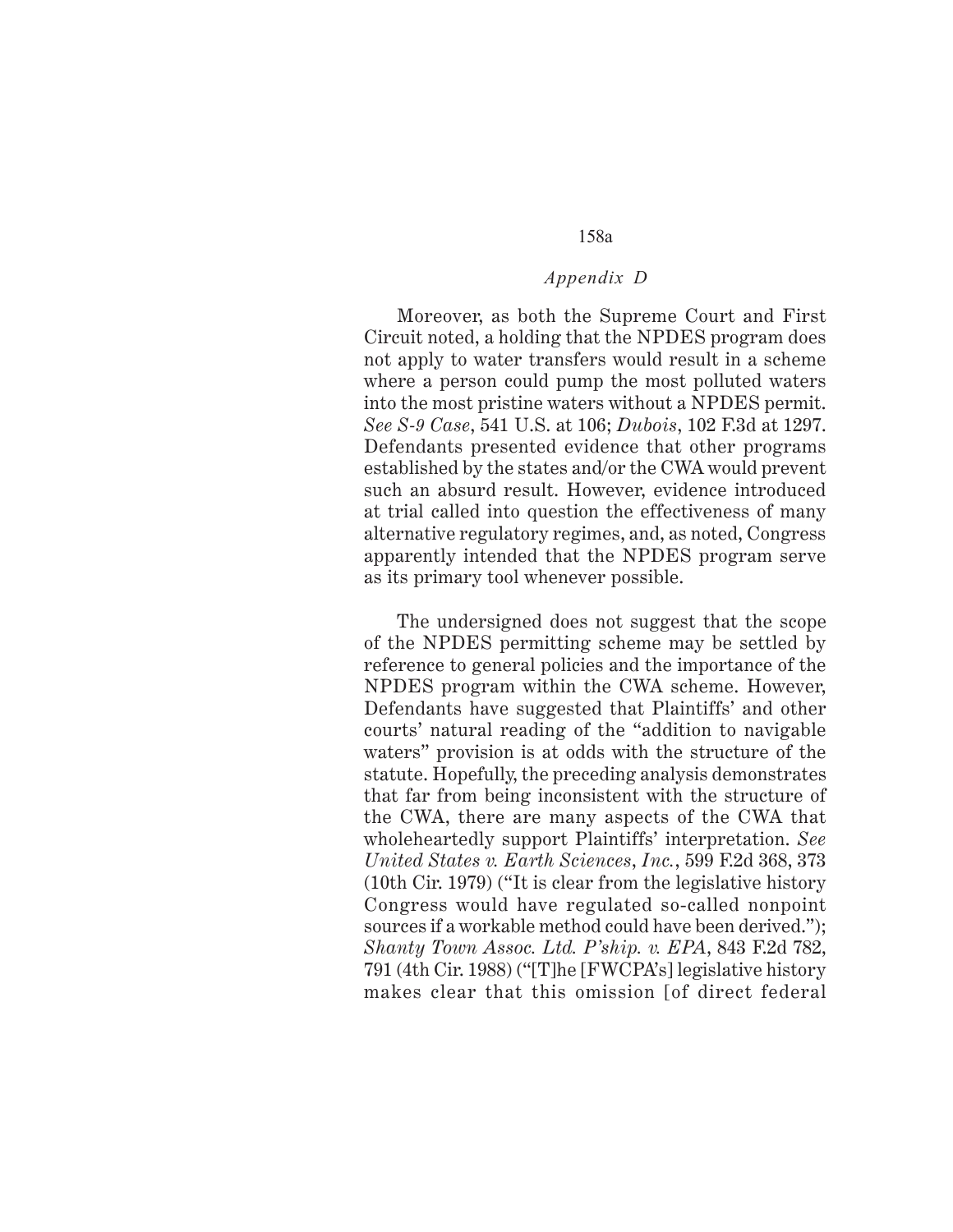# *Appendix D*

regulation of nonpoint source pollution] was due not to Congress' concern for state autonomy, but . . . to its recognition that the control of nonpoint source pollution was so dependent on  $\dots$  site-specific factors... that its uniform federal regulation was virtually impossible.").

Having found that the relevant statutory language contemplates the permitting of transfers between navigable waters, and that the statute and its legislative history provide a considerable amount of support for that conclusion, the undersigned turns to whether the conclusion is clearly inconsistent with the structure of the CWA (*i.e.*, whether a "holistic" approach compels a different conclusion).

#### *a. Federalism Concerns*

Defendants' primary argument is that Congress clearly intended that the CWA not encroach upon the states' ability to allocate water within their jurisdictions. It is beyond dispute thatthe CWA has, to the maximum extent possible, left water allocation decisions to the states. For example, the CWA states that

It is the policy of Congress that the authority of each State to allocate quantities of water within its jurisdiction shall not be superseded, abrogated or otherwise impaired by this chapter. It is the further policy of Congress that nothing in this chapter shall be construed to supersede or abrogate rights to quantities of water which have been established by any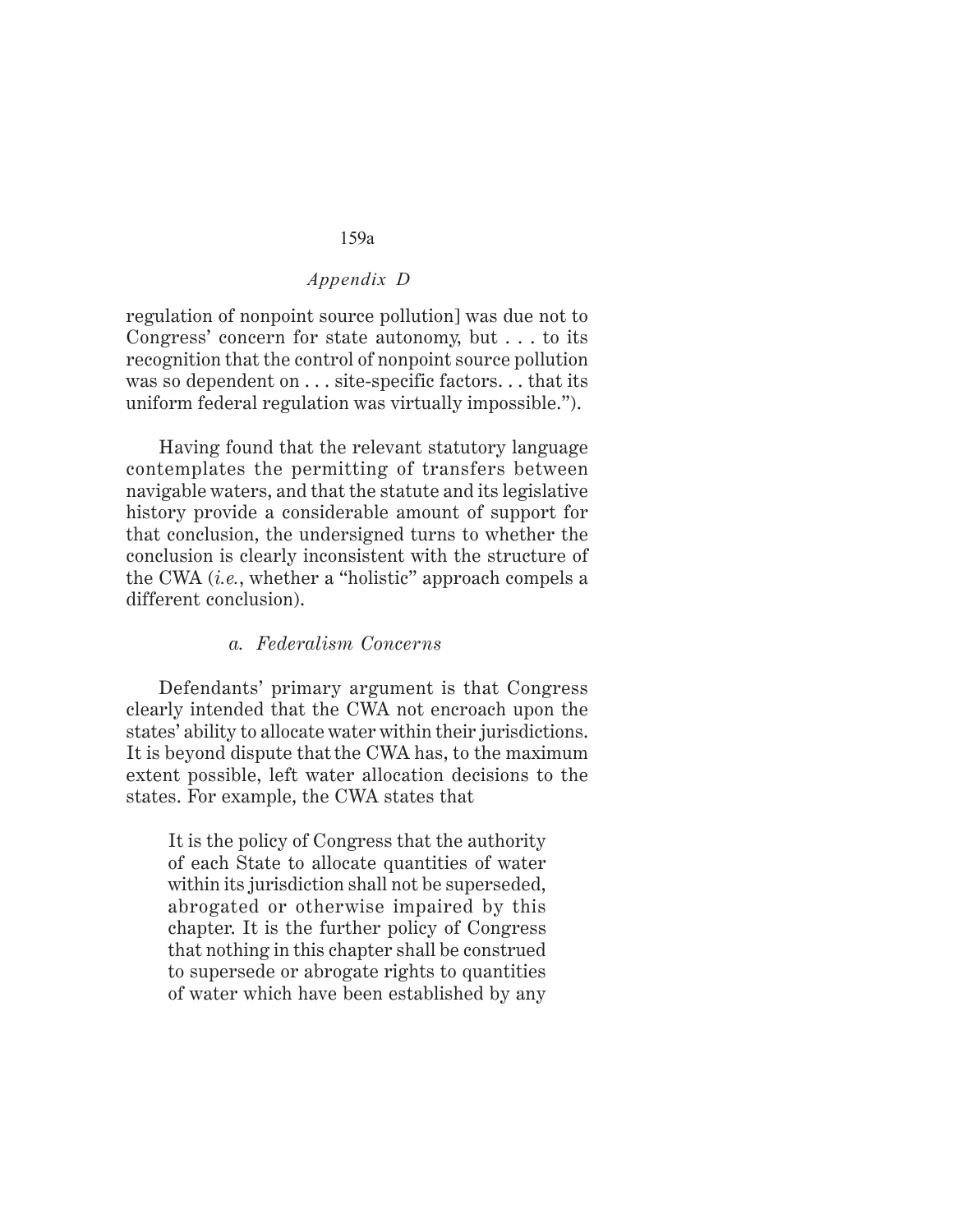### *Appendix D*

State. Federal agencies shall co-operate with State and local agencies to develop comprehensive solutions to prevent, reduce and eliminate pollution in concert with programs for managing water resources.

33 U.S.C. § 1251(g). Congress also emphasized that the CWA should not "be construed as impairing or in any manner affecting any right or jurisdiction of the States with respect to the waters (including boundary waters) of such States." 33 U.S.C. § 1370(2).

Senator Malcolm Wallop, who sponsored the section  $101(g)$  amendment (often referred to as the "Wallop Amendment"), described the purpose of the amendment as follows:

The requirements of section 402 and 404 permits may incidentally affect individual water rights. . . . It is not the purpose of this amendment to prohibit those incidental effects. It is the purpose of this amendment to insure that State allocation systems are not subverted, and that effects on individual rights, if any, are prompted by legitimate and necessary water quality considerations. This amendment is an attempt to recognize the historic allocation rights contained in State constitutions. It is designed to protect historic rights from mischievous abrogation by those who would use an act, designed solely to protect water quality and wetlands, for other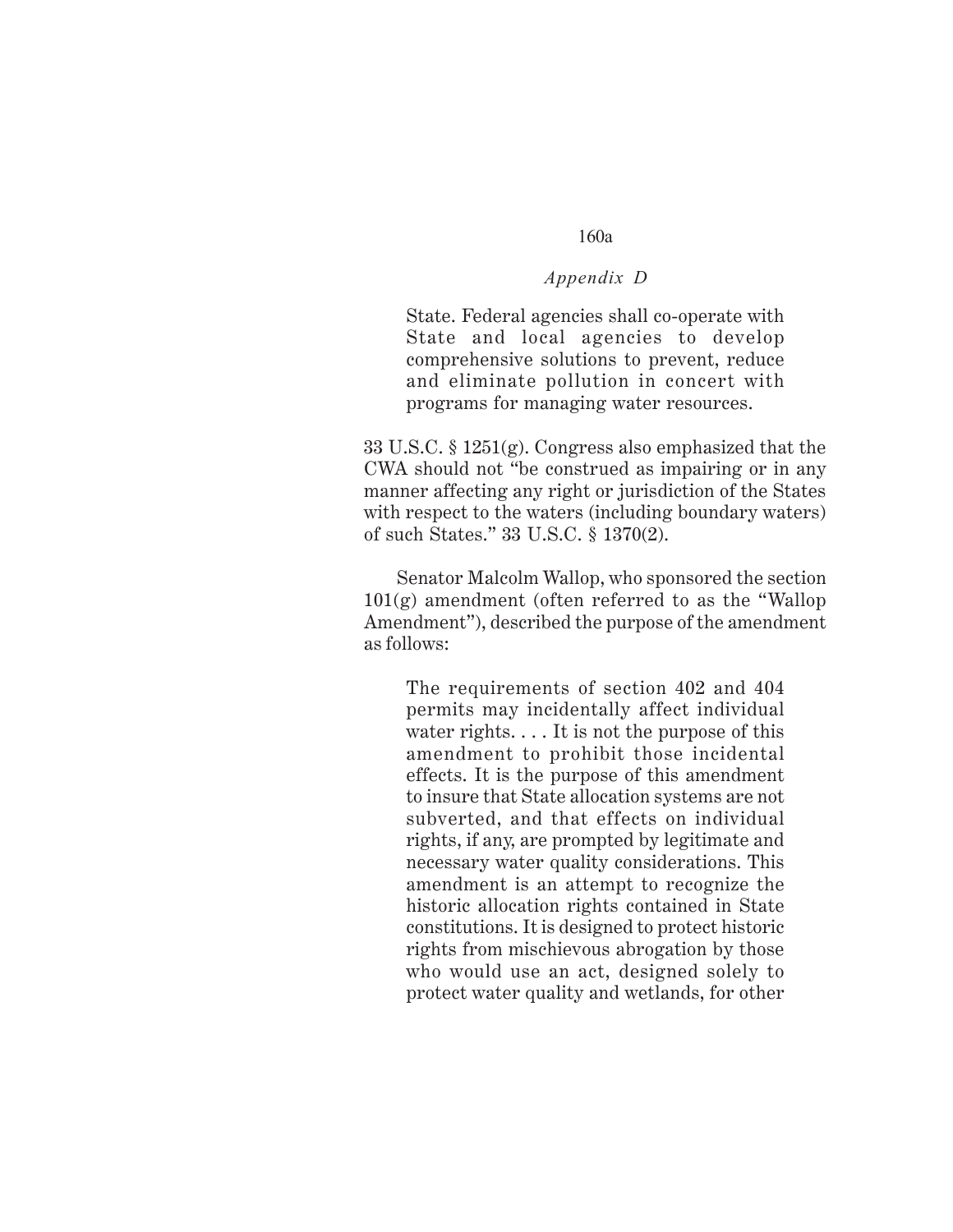#### *Appendix D*

purposes. It does not interfere with the legitimate purposes for which the act was designed.

3 Leg. Hist. 532 (Senate Debate, Dec. 15, 1977).

Defendants concede that the Wallop Amendment does not specifically speak to whether backpumping and similar practices are covered under the NPDES permitting scheme. However, they argue that because backpumping and like activities are part and parcel of a state's ability to allocate quantities of water within its jurisdiction, it is unlikely that Congress intended to subject such activities to the NPDES permitting program. Alternatively stated, Defendants contend that requiring permits will not merely have an incidental effect upon states' allocation prerogatives, but will effectively eliminate states' control over their own waters.

The Supreme Court has emphasized that "[s]ections 101(g) and 510(2) preserve the authority of each State to allocate water quantity as between users; *they do not limit the scope of water pollution controls that may be imposed on users who have obtained*, *pursuant to state law*, *a water allocation." PUD No. 1 of Jefferson County v. Washington Dep't. of Ecology*, 511 U.S. 700, 720 (2004) (emphasis added). *See also United States v. Akers*, 785 F.2d 814, 821 (9th Cir. 1986) ("A fair reading of the statute as a whole makes clear that, where both the state's interest in allocating water and the federal government's interest in protecting the environment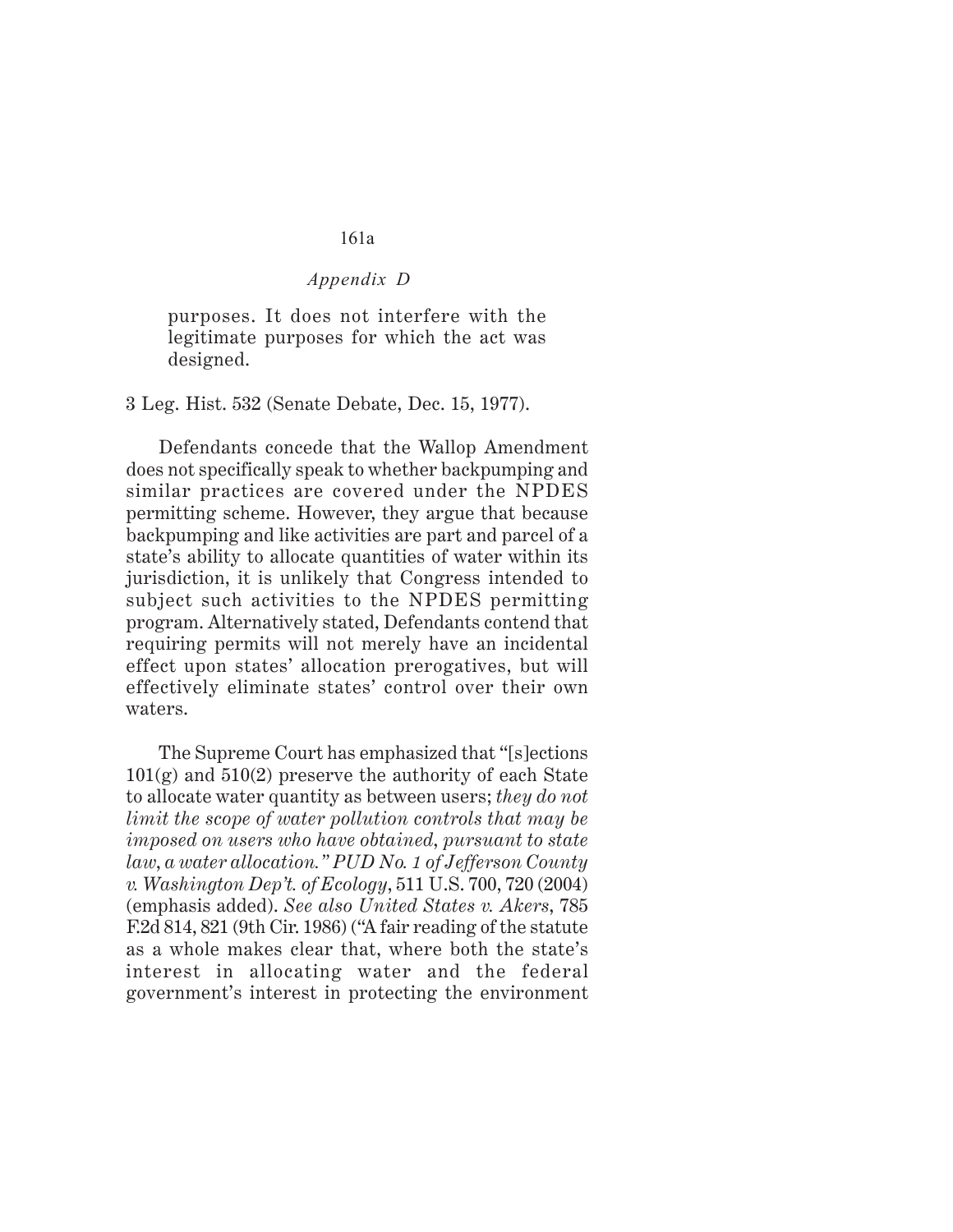### *Appendix D*

are implicated, Congress intended an accommodation. Such accommodations are best reached in the individual permit process."); *Riverside Irrigation Dist. v. Andrews*, 568 F. Supp. 583, 589 (D. Colo. 1983) ("[C]ongress did not intend to limit  $\S 404$ 's scope where it might affect state water-rights law when it enacted  $§ 101(g).$ ").

In the *S-9 Case*, the parties argued that "to require an NPDES permit for every engineered diversion of one navigable water into another, thousands of new permits might have to be issued, particularly by western States, whose water supply networks often rely on engineered transfers among various natural water bodies." *S-9 Case*, 541 U.S. at 108. The Supreme Court did not dismiss the argument out of hand, instead stating that

[i]t may be that construing the NPDES program to cover such transfers would therefore raise the costs of water distribution prohibitively, and violate Congress' specific instruction that "the authority of each State to allocate quantities of water within its jurisdiction shall not be superseded, abrogated or otherwise impaired" by the Act. § 1251(g). On the other hand, it may be that such permitting authority is necessary to protect water quality, and that the States or EPA could control regulatory costs by issuing general permits to point sources associated with water distribution programs.

*Id.* (citations omitted).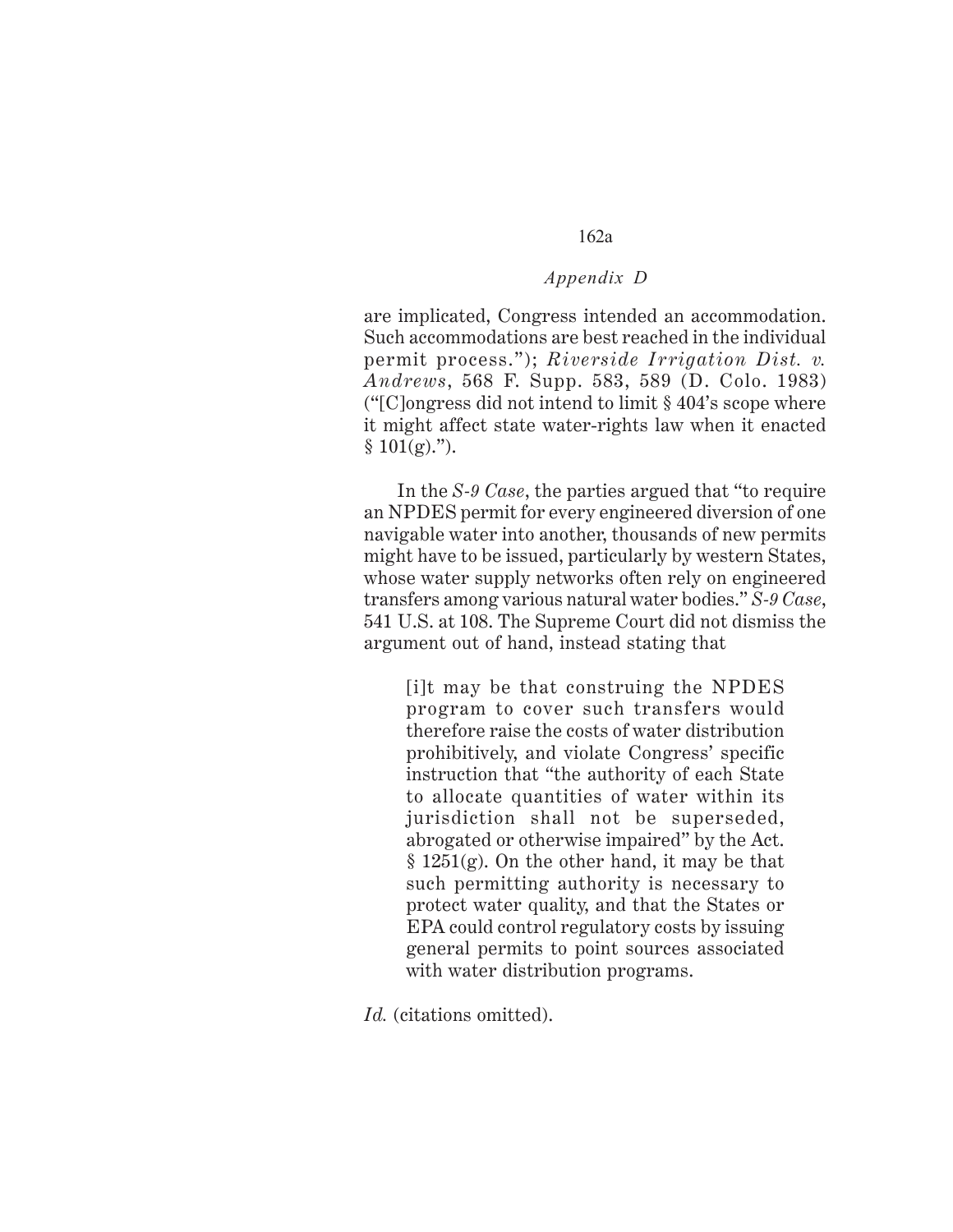#### *Appendix D*

The Supreme Court thus suggested that in order to prevail on their federalism argument, Defendants must (1) demonstrate that the water transfers are allocative in nature; and (2) show that permitting the transfers would prohibitively raise states' costs of water distribution. Here, Defendants have failed to demonstrate either element.

At least since the implementation of the IAP, the vast majority of backpumping has been for flood control purposes. Backpumping typically occurs, as a matter of course, whenever the water levels in the canals reach a pre-determined elevation. Indeed, the SFWMD only backpumps for water supply purposes under very limited circumstances. Pumping massive quantities of water into the Lake after heavy rains is not the type of activity contemplated by the Wallop Amendment.

This is not to suggest that backpumping has *no impact* on the State's allocation decisions. Water that reaches Lake Okeechobee may later be used to supply water for drinking or irrigation. Nevertheless, the Supreme Court and Congress have made clear that such incidental effects are both anticipated and acceptable aspects of the NPDES permitting program. *See PUD No. 1 of Jefferson County*, 511 U.S. at 520; 3 Leg. Hist. 532 (Senate Debate, Dec. 15, 1977).

The undersigned is mindful that Defendants, particularly the United States, ask that the broader implications of any decision here be carefully considered. Thus, although backpumping through the S-2, S-3, and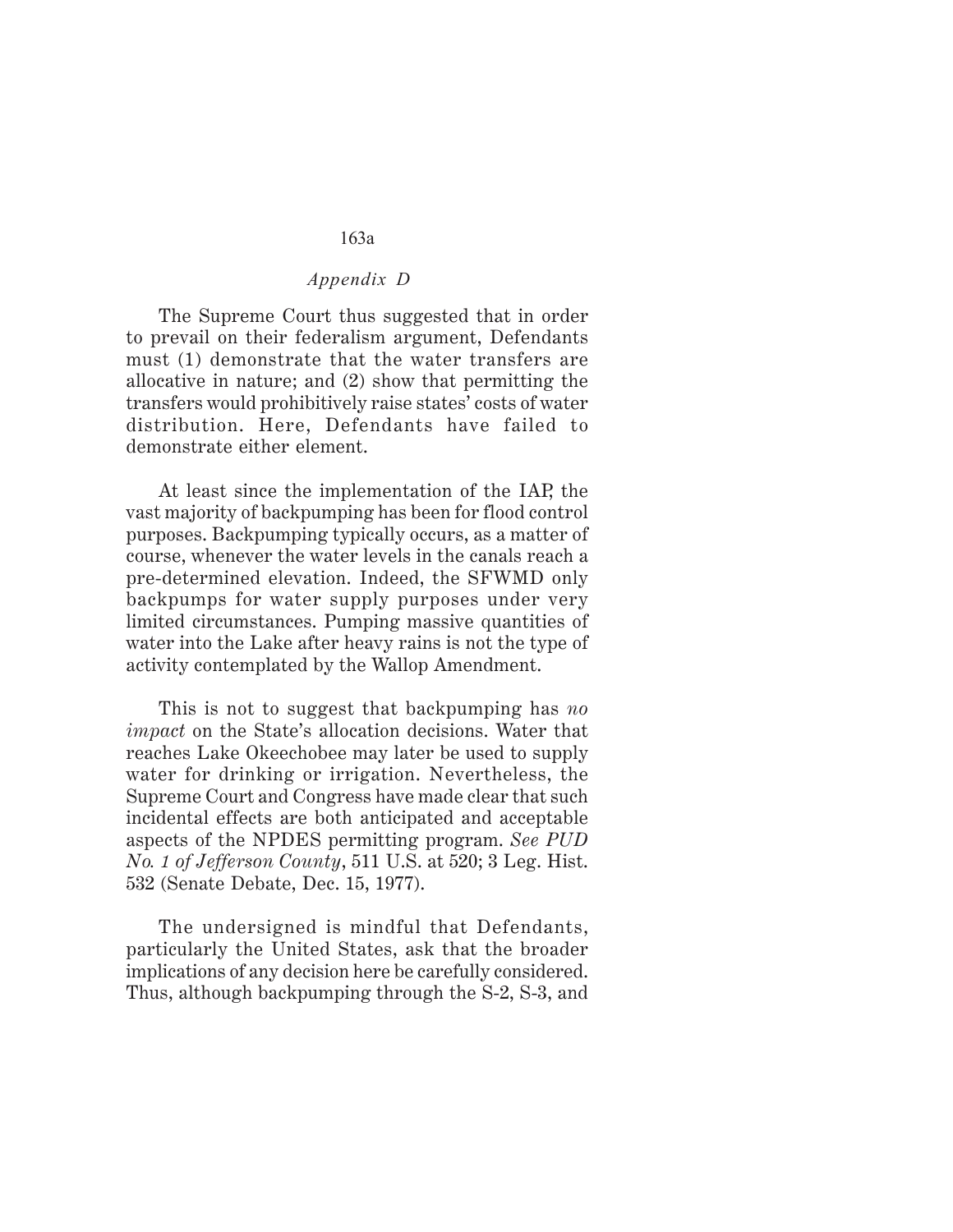#### *Appendix D*

S-4 pump stations may not have a significant impact on Florida's water allocation activities, permitting analogous activities could potentially cripple water management activities throughout the country, particularly in the West. While it may not be appropriate to turn a blind eye to any broader implications this decision may have, this case must be decided based upon the particular controversy at issue.**56** The evidence concerning water transfers in western states demonstrates that there are thousands of water transfers throughout the United States. It does not demonstrate, however, that those activities are essentially identical to the SFWMD's backpumping activities. It would be inappropriate to determine whether backpumping requires a permit by resorting to the potential impact of such a decision on other water transfers — water transfers about which the Court neither has a complete record nor has any authority to opine.**<sup>57</sup>**

57. Many of the considerations that counsel against the issuance of advisory opinions also counsel against the Court emphasizing the potential effects of its statutory interpretation upon water transfers in other parts of the country, transfers (Cont'd)

<sup>56.</sup> As Second Circuit Judge Pierre N. Leval noted in his recent article, *Judging Under the Constitution: Dicta About Dicta*, "[t]he constitutional function of the courts is to adjudicate — to decide cases. The Constitution does not explicitly grant to the courts the power to make law." 81 N.Y.U. L. Rev. at 1259. That right is clearly reserved to the legislative branch, and the decision reached here by no means applies to or binds other parties other than those present.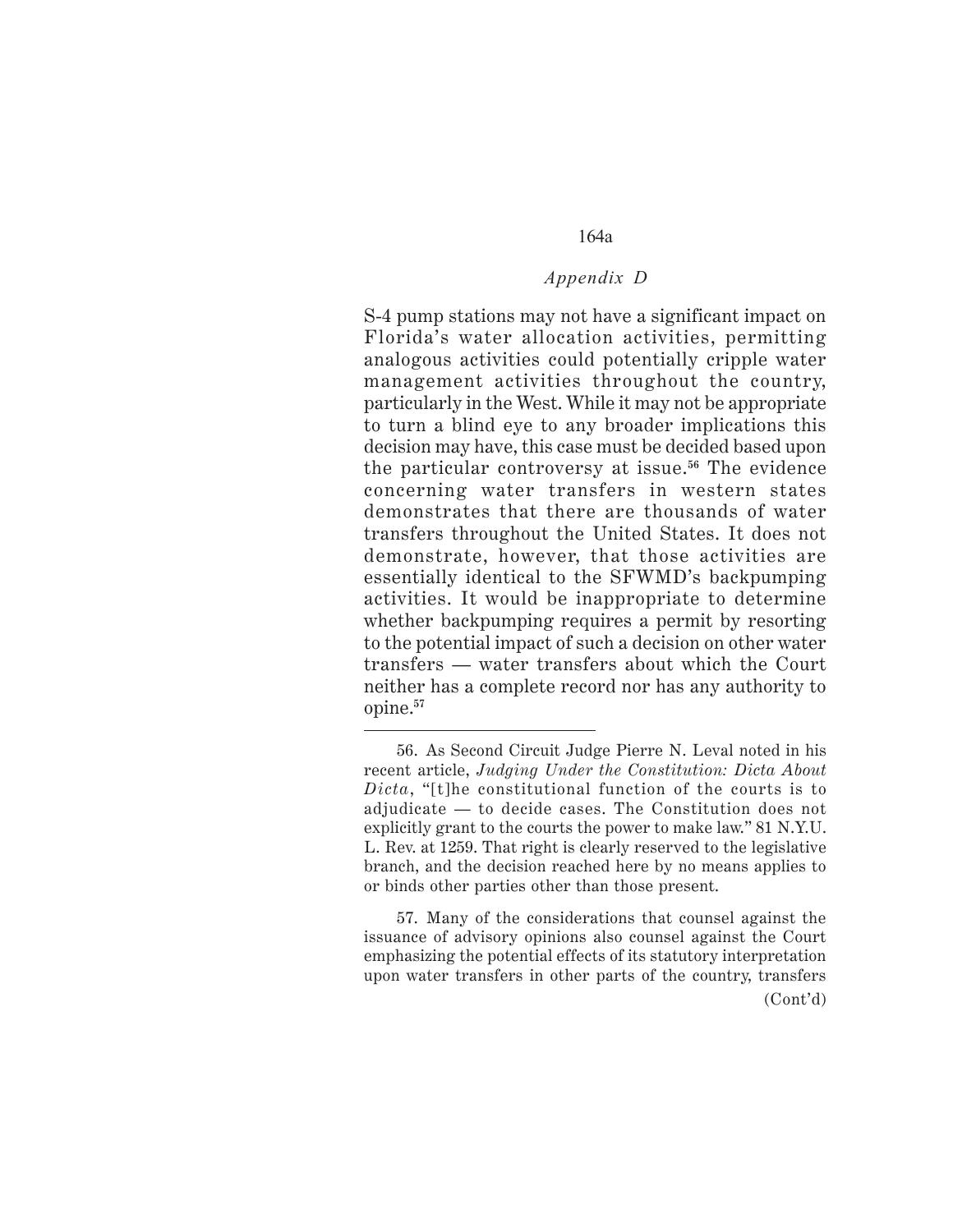# *Appendix D*

Even if the Court were to find that the SFWMD's backpumping implicated water allocation considerations that are the focus of sections  $101(g)$  and  $510(2)$  and/or looked beyond the transfers at issue here, the record does not support Defendants' implicit argument that subjecting water transfers to NPDES permitting would prohibitively raise a state's costs of water distribution. The NPDES permitting program does not require the total elimination of all pollutant discharges to navigable waters. The Court wholeheartedly agrees with the Second Circuit's finding that "the flexibility built into the CWA and the NPDES permit scheme . . . will allow federal authority over quality regulation and state authority over quantity allocation to coexist without materially impairing either." *Catskill II*, 451 F.3d at 85 (footnote omitted); *see also id.* at 87 ("While we recognize the incremental administrative burden our interpretation entails, we have little doubt that it nevertheless permits the City to deliver drinking water

<sup>(</sup>Cont'd)

involving variables that are not present here. *See United States v. Fruehauf*, 365 U.S. 146, 157 (1961) ("Such opinions [advisory opinions], such advance expressions of legal judgment upon issues which remain unfocused because they are not pressed before the Court with that clear concreteness provided when a question emerges precisely framed and necessary for decision from a clash of adversary argument exploring every aspect of a multifaceted situation embracing conflicting and demanding interests, we have consistently refused to give.") (citations omitted). Nothing in the Court's decision will preclude parties who represent other states' water interests from pursuing their day in court.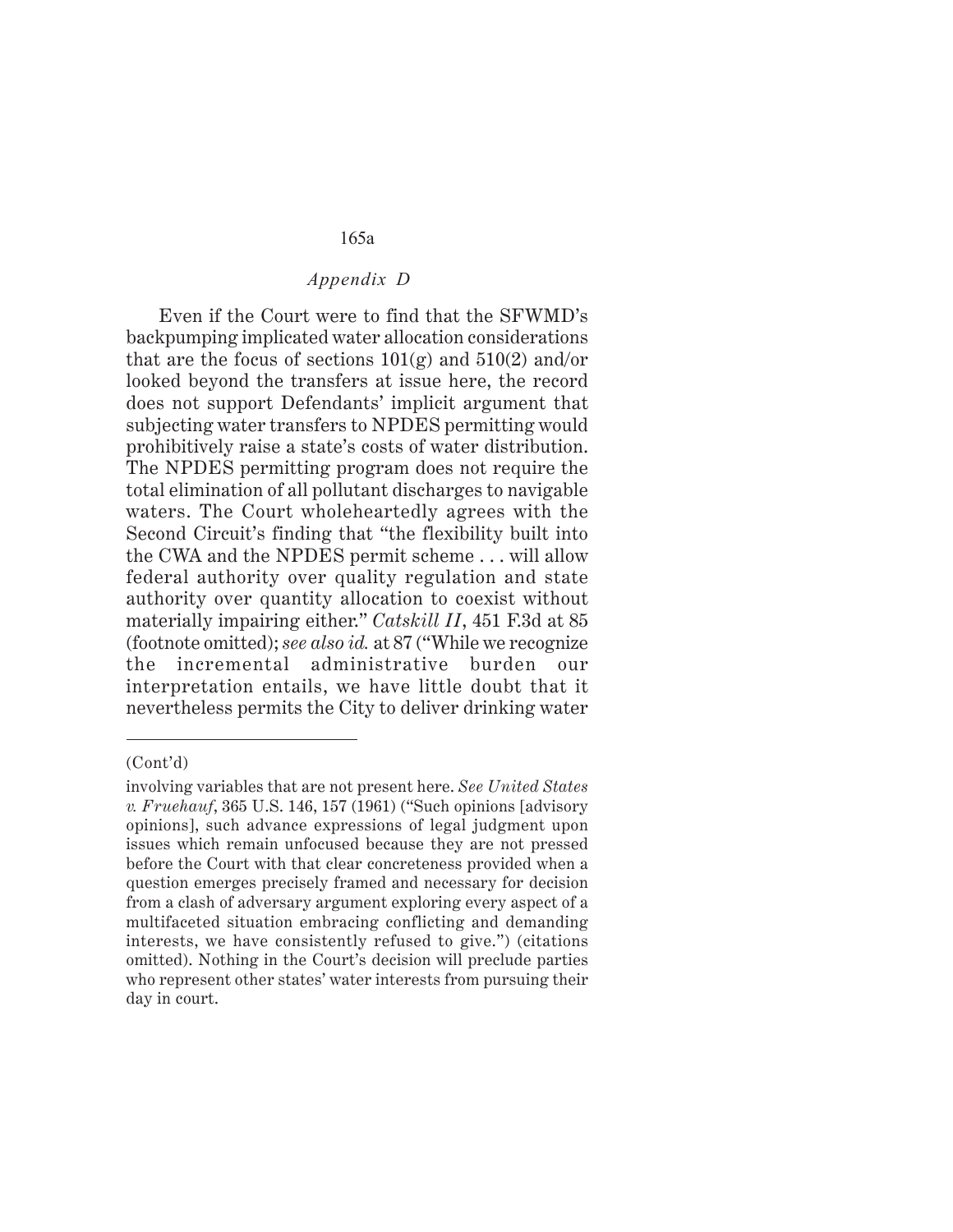#### *Appendix D*

to its citizens while furthering the CWA's goal to 'restore and maintain the chemical, physical, and biological integrity of the Nation's waters.'") (citation omitted). In support of its conclusion, the Second Circuit engaged in a detailed and well-reasoned discussion of the flexibility that is part and parcel of the NPDES permitting scheme. *See id.* at 85-86.

Any argument concerning the prohibitive costs of permitting water transfers is further undermined by the fact that other states, such as Pennsylvania, subject analogous water transfers to NPDES permitting. *See S-9 Case*, 541 U.S. at 109. Defendants have not presented any evidence as to why the water transfers in Pennsylvania are more amenable to permitting than are the water transfers in Florida or other states.

The states' primacy in allocating water represents one of many goals espoused by the CWA. Another policy of the CWA is the reduction of pollution in the nation's waters through the NPDES permitting process. The two goals are neither inconsistent nor in conflict here.

#### *b. The Statute Does Not Contemplate that Pumps are Nonpoint Sources.*

Defendants argue that flow diversion facilities such as the pump stations are generally considered to be nonpoint sources under the CWA. Again, the CWA requires the EPA to issue information pertaining "to processes, procedures, and methods to control pollution resulting from changes in the movement, flow, or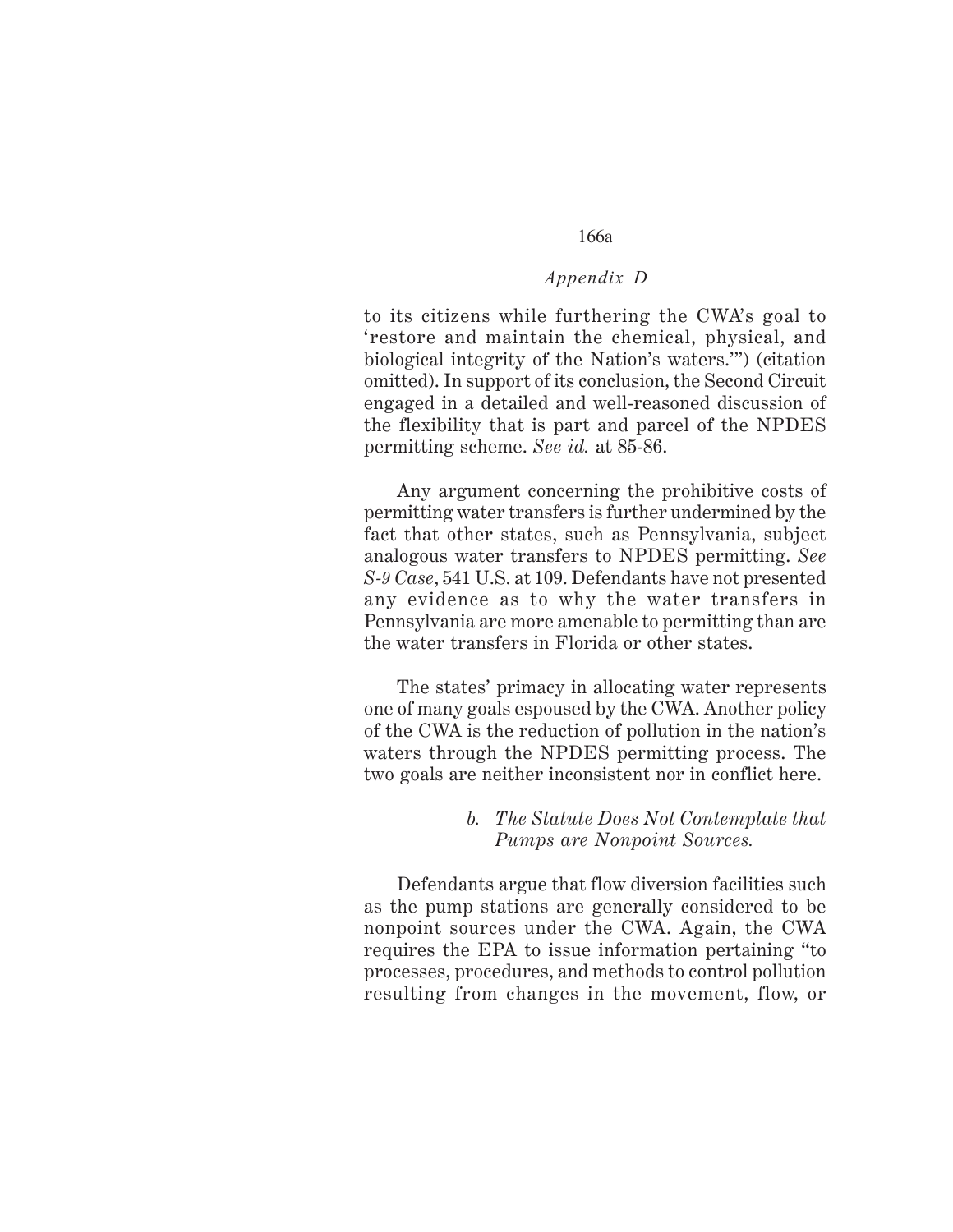#### *Appendix D*

circulation of any navigable waters or ground waters, including changes caused by the construction of dams, levees, channels, causeways, or *flow diversion facilities*." 33 U.S.C. § 1314(f)(2)(F) (emphasis added). The provision is found in a section of the CWA that concerns nonpoint sources of pollution. *See* 33 U.S.C. § 1314(f); *S-9 Case*, 541 U.S. at 106.

In enacting section  $1314(f)(2)(F)$ , Congress implicitly recognized that many flow diversion facilities would not constitute "point sources" under the CWA. Therefore, these facilities are not subject to the NPDES permitting program. *See Gorsuch*, 862 F.2d at 587 ("Congress apparently intended that pollution problems caused by dams and other flow diversion facilities are generally to be regulated by means other than the NPDES permit program."). Indeed, it would defy logic to conclude that Congress included flow diversion facilities in a section of the CWA addressing nonpoint sources if all flow diversion facilities are also to be considered point sources of pollution under the CWA.

Plaintiffs, however, do not contend that all flow diversion facilities must receive a NPDES permit, but merely that where a flow diversion facility transfers water from one body of water to another, it is a point source that requires a NPDES permit. The Supreme Court has observed that " $\S$  1314(f)(2)(F) does not explicitly exempt nonpoint pollution sources from the NPDES program if they *also* fall within the 'point source' definition." *S-9 Case*, 541 U.S. at 106. The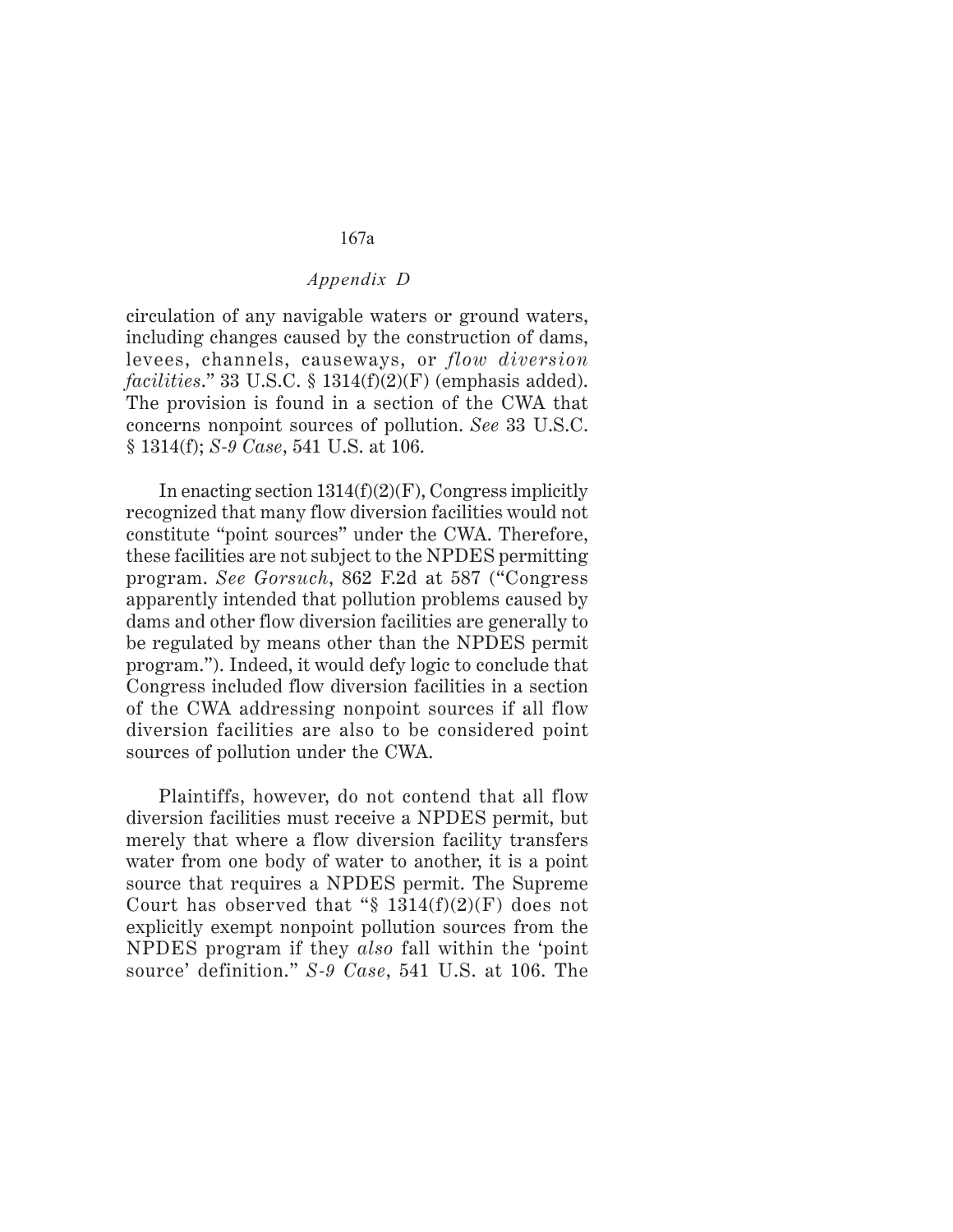#### *Appendix D*

undersigned fully concurs with the position taken by the EPA in *Gorsuch*, that section 1314(f)(2)(F)

reflects congressional understanding that some dam-induced water quality problems are nonpoint source pollution (thus it would be improper to treat all dam-induced water problems as point source pollution), but does not indicate which dam-caused problems are nonpoint pollution (thus, the section does not preclude a finding that any particular pollution problem involves a point source of pollutants).

*Gorsuch*, 693 F.2d at 169.

Some, if not most, flow diversion facilities will result in pollution problems that will only be addressed by nonpoint source programs. The conclusion, however, does not suggest that other flow diversion facilities, such as the SFWMD pump stations, are not to be regulated as point sources under the NPDES program.

#### *c. Deference to EPA*

The EPA's recently-issued Proposed Rule seeks to clarify that transfers between navigable waters, such as backpumping, are not subject to NPDES permitting. Congress has charged the EPA with administering the permit program (although states may also administer NPDES programs so long as they comply with certain conditions). *See* 33 U.S.C. § 1342. Thus, Defendants ask that the Court defer to the EPA position.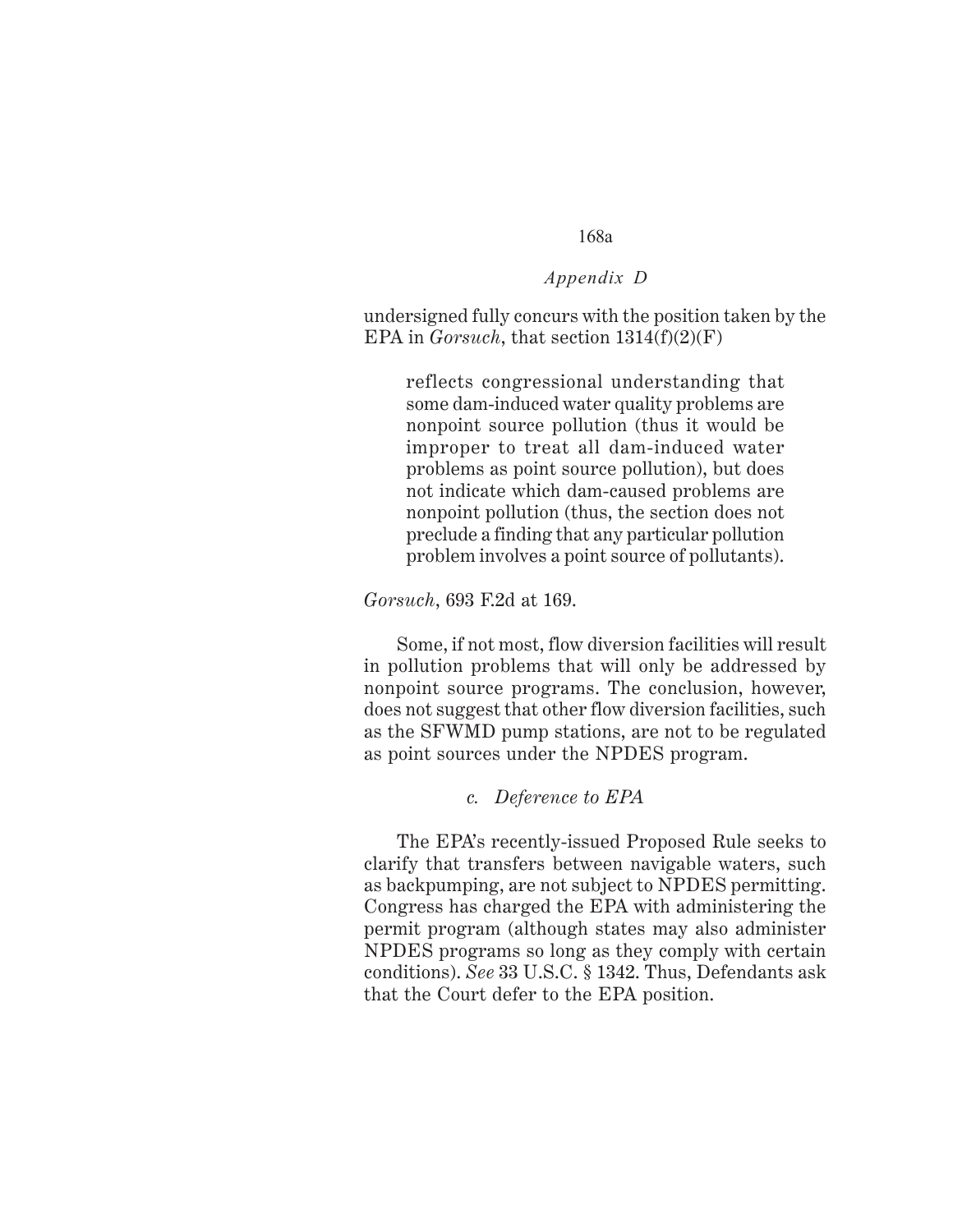#### *Appendix D*

The parties dispute the precise level of deference that the Court should give to the EPA interpretation. Defendants contend that, even if it is not entitled to full *Chevron* deference, the Proposed Rule is entitled to more deference than is the earlier Agency Interpretation. *See Chevron*, *U.S.A.*, *Inc. v. Natural Res. Def. Council*, *Inc.*, 467 U.S. 837 (1984); *United States v. Mead Corp.*, 533 U.S. 218 (2001). Whether the Court affords the level of deference enunciated in *Chevron* or in *Skidmore*, **<sup>58</sup>** or any level of deference in between, a court must "first ask whether congressional intent is clear." *Wilderness Watch & Pub. Employees for Envtl. Responsibility v. Mainella*, 375 F.3d 1085, 1091 (11th Cir. 2004) (citation omitted). If Congress' intent is clear and unambiguous, "that is the end of the matter; for the court, as well as the agency, must give effect to the unambiguously expressed intent of Congress." *Id.* (citing *Chevron*, 467 U.S. at 842-43). Congressional intent is examined by resort to the plain language of the statute, language that is to be read in the context of the entire statutory scheme. *Id.* (citing *FDA v. Brown & Williamson Tobacco Corp.*, 529 U.S. 120, 133 (2000)).

The Eleventh Circuit was faced with an analogous situation in *Alabama Power Co. v. United States Dep't. of Energy*, 307 F.3d 1300 (11th Cir. 2002). In *Alabama Power*, the Eleventh Circuit noted that the level of deference it should properly afford the Department of Energy's statutory interpretation was unclear.

<sup>58.</sup> *See Skidmore v. Swift & Co.*, 323 U.S. 134 (1944).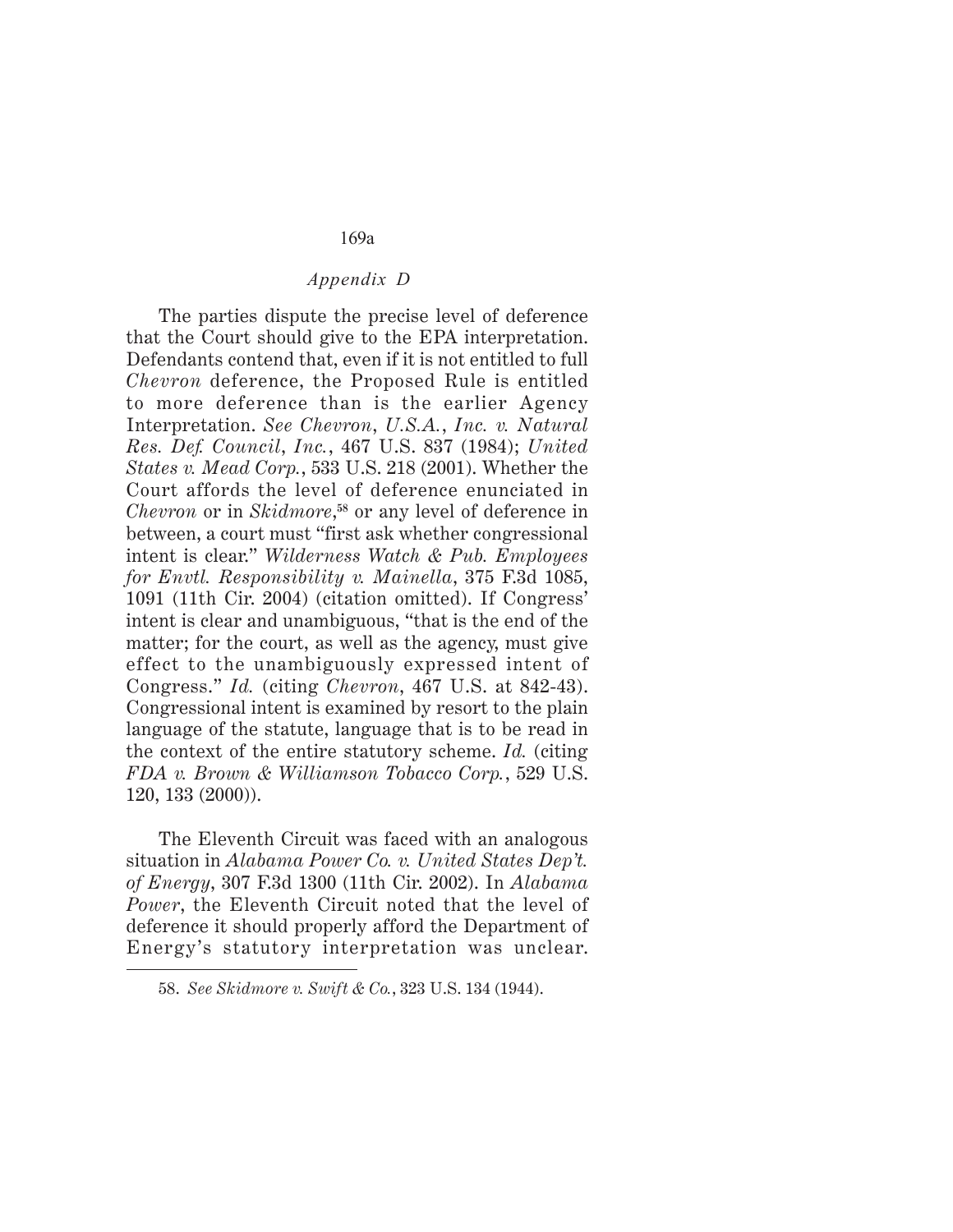#### *Appendix D*

*Id.* at 1312. Nonetheless, because it found the statute to be clear on the issue, it held that "even if Chevron deference does apply, the Department's interpretation is not saved." *Id.* at 1312-13. Here, for the reasons outlined in Section II.B.5, the undersigned finds that the statute is unambiguous. No agency interpretation, or court order for that matter, can alter the unambiguous congressional intent expressed in a statute and the Court thus rejects the interpretation proposed by the EPA.

#### 6. *Conclusion*

Ultimately, "[t]he CWA seeks to achieve water allocation goals as well as to restore and maintain the quality of the nation's waters." *Catskill II*, 451 F.3d at 84-85. Notwithstanding Defendants' proposed construction, the Court must adhere "to the balance that Congress has struck and remains free to change." *Id.* at 85. Accordingly, water transfers between distinct water bodies that result in the addition of a pollutant to the receiving navigable water body are subject to the NPDES permitting program.

#### **B. The Canals and the Lake are Meaningfully Distinct.**

Of course, the determination that water transfers between navigable waters are subject to the NPDES permitting program does not end the Court's inquiry. As the Supreme Court observed in the *S-9 Case*,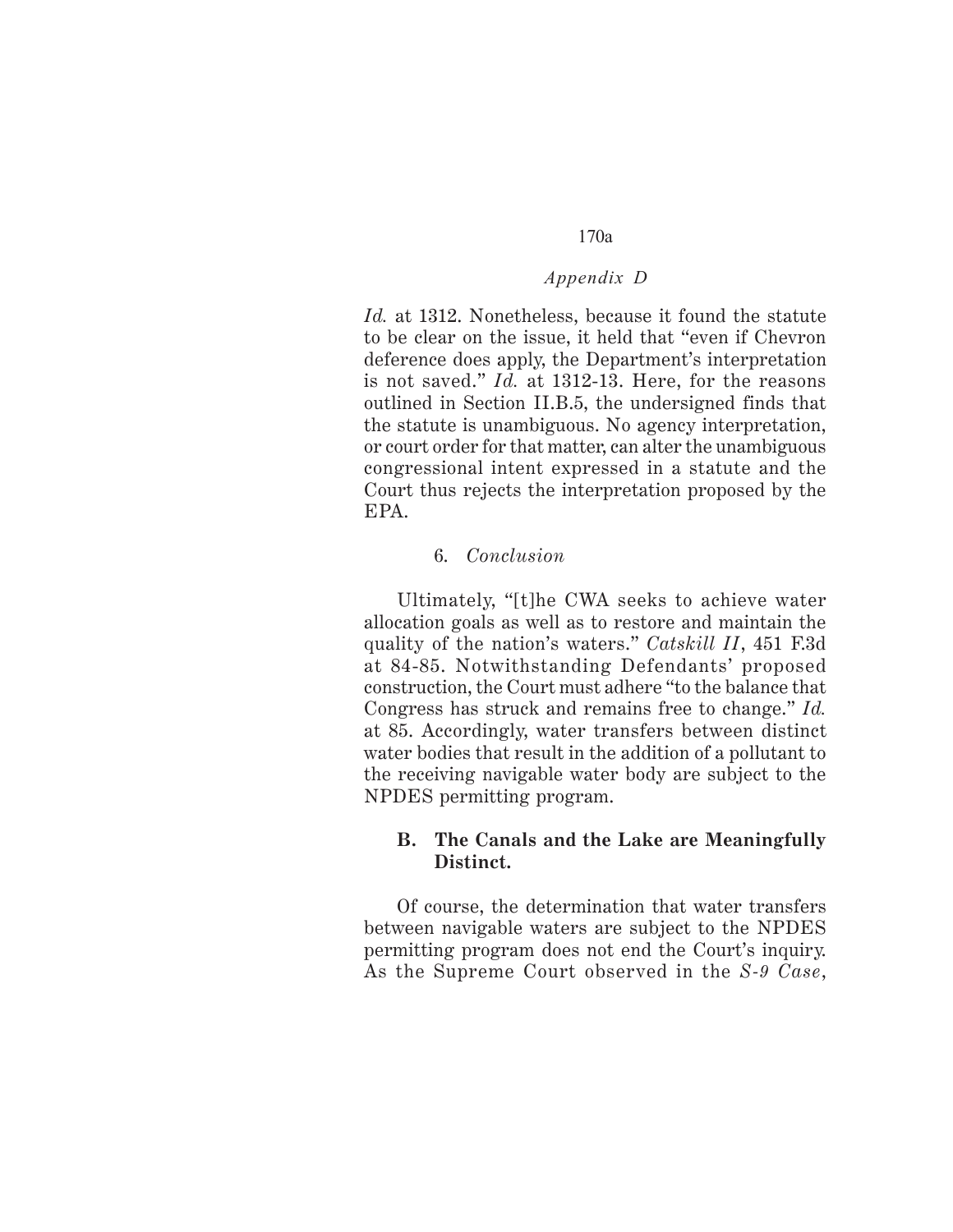#### *Appendix D*

although a water transfer may transport pollutants, a NPDES permit is only required if the transfer moves pollutants from one body of water to another, *meaningfully distinct* body of water. In keeping with the bowl of soup analogy (*see S-9 Case*, 541 U.S. at 109- 110 (quoting *Catskill I*, 273 F.3d at 492)), the bulk of the evidence presented by the parties concerned whether the canals and the Lake should be viewed as one large bowl of soup or as two separate bowls of soup.

In the *S-9 Case*, the Supreme Court vacated the district court's judgment after finding that, even if the district court had applied the proper test to determine whether two bodies of water are meaningfully distinct, it did so prematurely. *See id.* at 110-11. The Supreme Court so held notwithstanding the undisputed fact that waters were being artificially pumped against gravity and stored in the WCA-3 at unnaturally high levels. Thus, in the absence of the pumps, and in the short-term, the water from the C-11 Canal would not reach the WCA-3. That the Supreme Court nevertheless found that summary judgment was inappropriate teaches that in determining whether two waters are meaningfully distinct, a court should look beyond whether two water bodies are physically distinct at present.

Similarly, in analyzing whether a pollutant would not have entered a body of water but for a water diversion, the Supreme Court called for, at a minimum, a robust "but for" analysis. In the *S-9 Case*, the Supreme Court stated: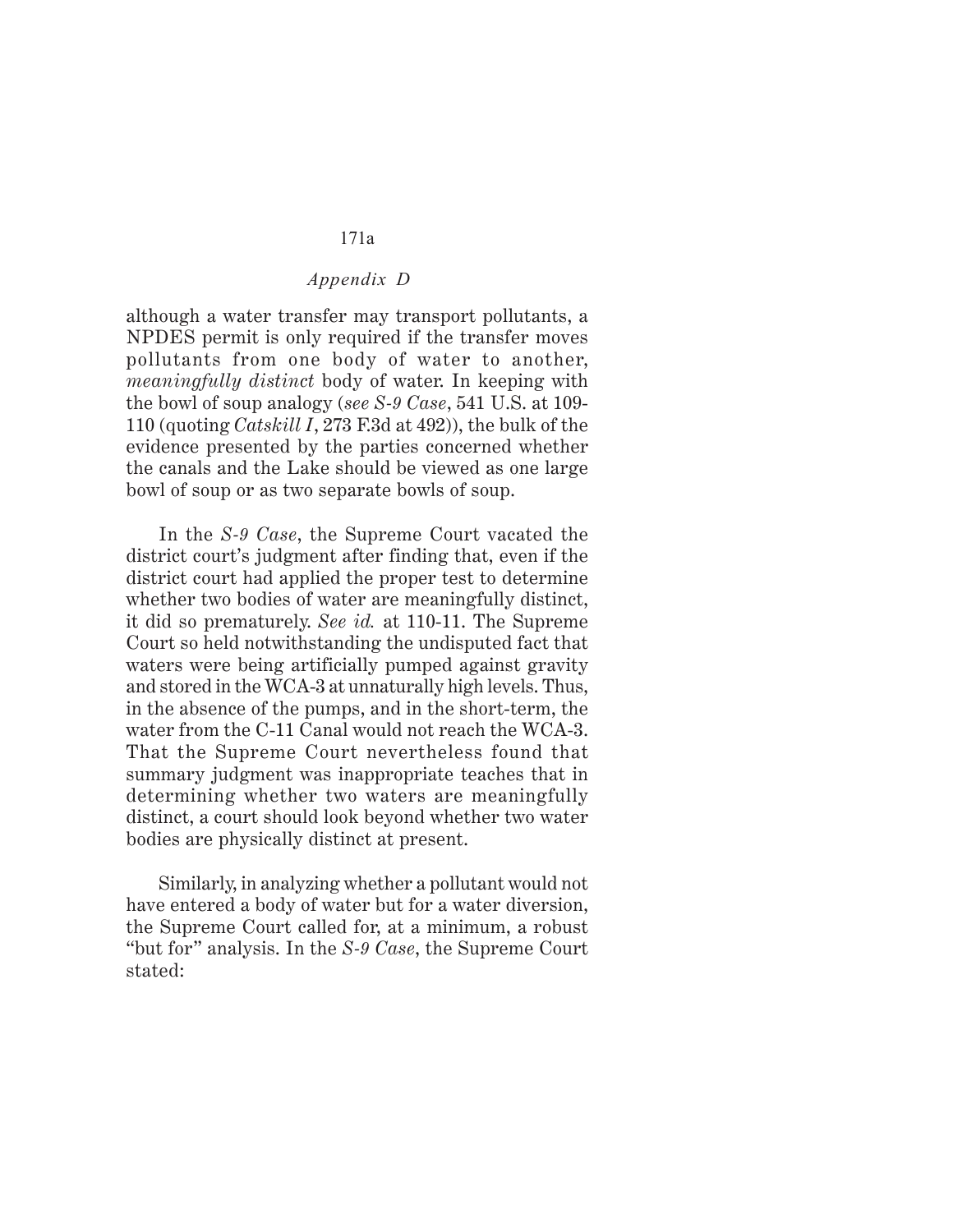# *Appendix D*

Although C-11 and WCA-3 are divided from one another by the L-33 and L-37 levees, that line appears to be an uncertain one. Because Everglades soil is extremely porous, water flows easily between ground and surface waters, so much so that "[g]round and surface waters are essentially the same thing."... C-11 and WCA-3, of course, share a common underlying aquifer... Moreover, the  $L-33$  and L-37 levees continually leak, allowing water to escape from WCA-3. This means not only that any boundary between C-11 and WCA-3 is indistinct, but also that there is some significant mingling of the two waters; the record reveals that even without use of the S-9 pump station, water travels as both seepage and ground water flow between the water conservation area and the C-11 basin.

*Id.* at 110. The Supreme Court found the hydrologic connections between the waters to be relevant.

It appears, however, that in documenting the hydrologic connections between the waters, the Court was primarily concerned with whether shutting the stations would ultimately result in the waters becoming one. As such, the hydrologic connections were evidence supporting the SFWMD's position that the waters were only distinct *as a result of* the actions of the pump station and other artificial changes to the natural environment. *See id.* at 113 (Scalia, J. concurring) (questioning "the Court's holding . . . that summary judgment was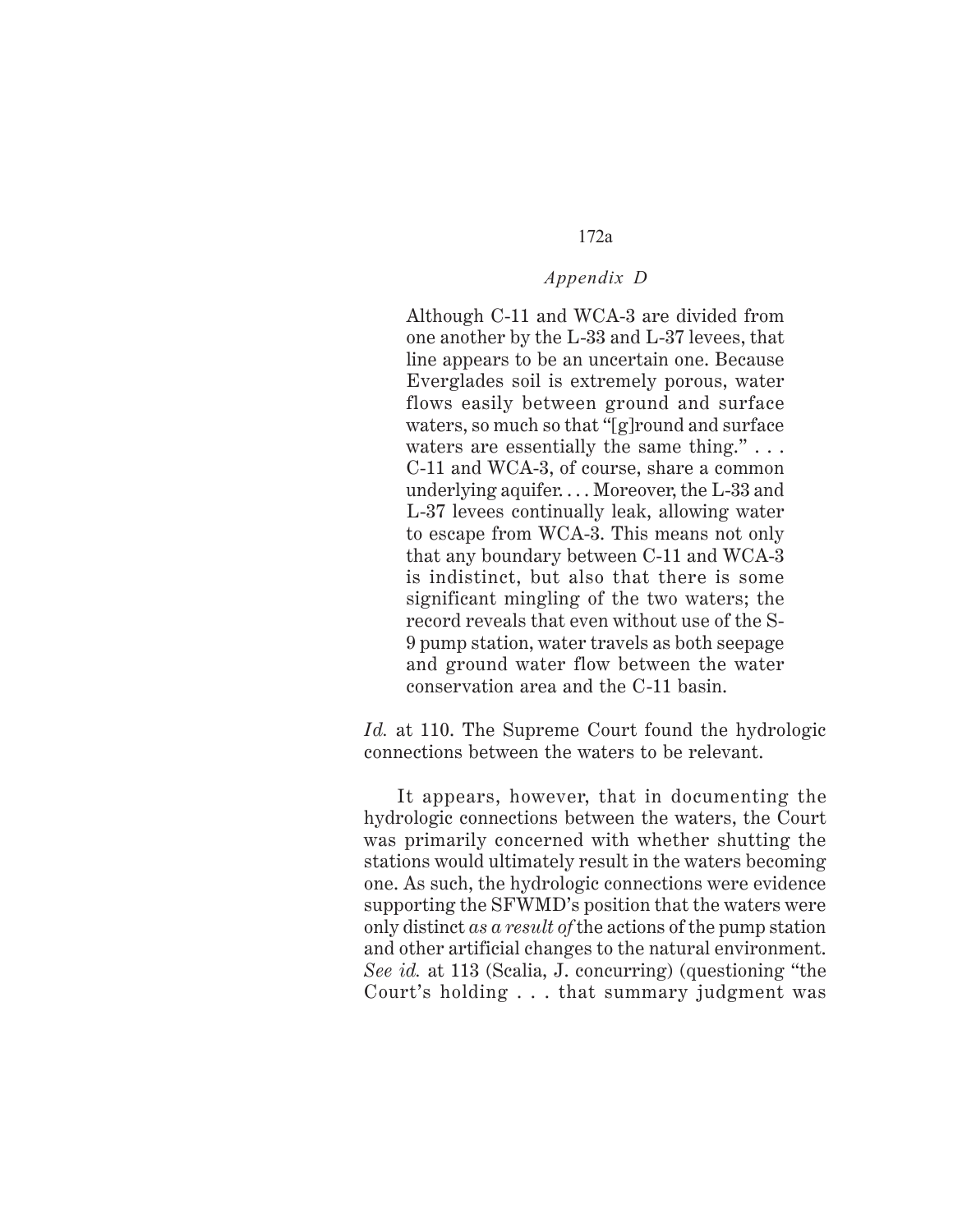# *Appendix D*

precluded by the possibility that, if the pump station were shut down, flooding in the C-11 basin might ultimately cause pollutants to flow from C-11 to WCA-3"). Alternatively stated, the Court did not suggest that the fact that waters are hydrologically connected, without more, compels the conclusion that the waters are not meaningfully distinct.

The Court did not define the precise test by which courts should determine whether two waters are meaningfully distinct. *See id.* at 111. The district court, in the *S-9 Case*, had found that "[t]he canal and the Everglades are two separate bodies of water because the transfer of water or its contents from C-11 into the Everglades would not occur naturally." *S-9 Case*, 1999 WL 33494862 at \*6. In *Catskill*, the Second Circuit recognized that a water transfer did not require a NPDES permit unless the transfer moved water from one body of water into a separate body of water. However, the Second Circuit did not outline the precise contours of the test for "distinctness," as it found that the bodies of water in question were "utterly unrelated in any relevant sense." *Catskill I*, 273 F.3d at 492.

Here, the undersigned will not attempt to articulate a precise test for the determination of whether two bodies of water are "meaningfully distinct." But, at a minimum, the evidence must demonstrate that pollutants would not have reached the Lake were it not for backpumping, and that the Lake and canals are distinct from one another and would remain distinct if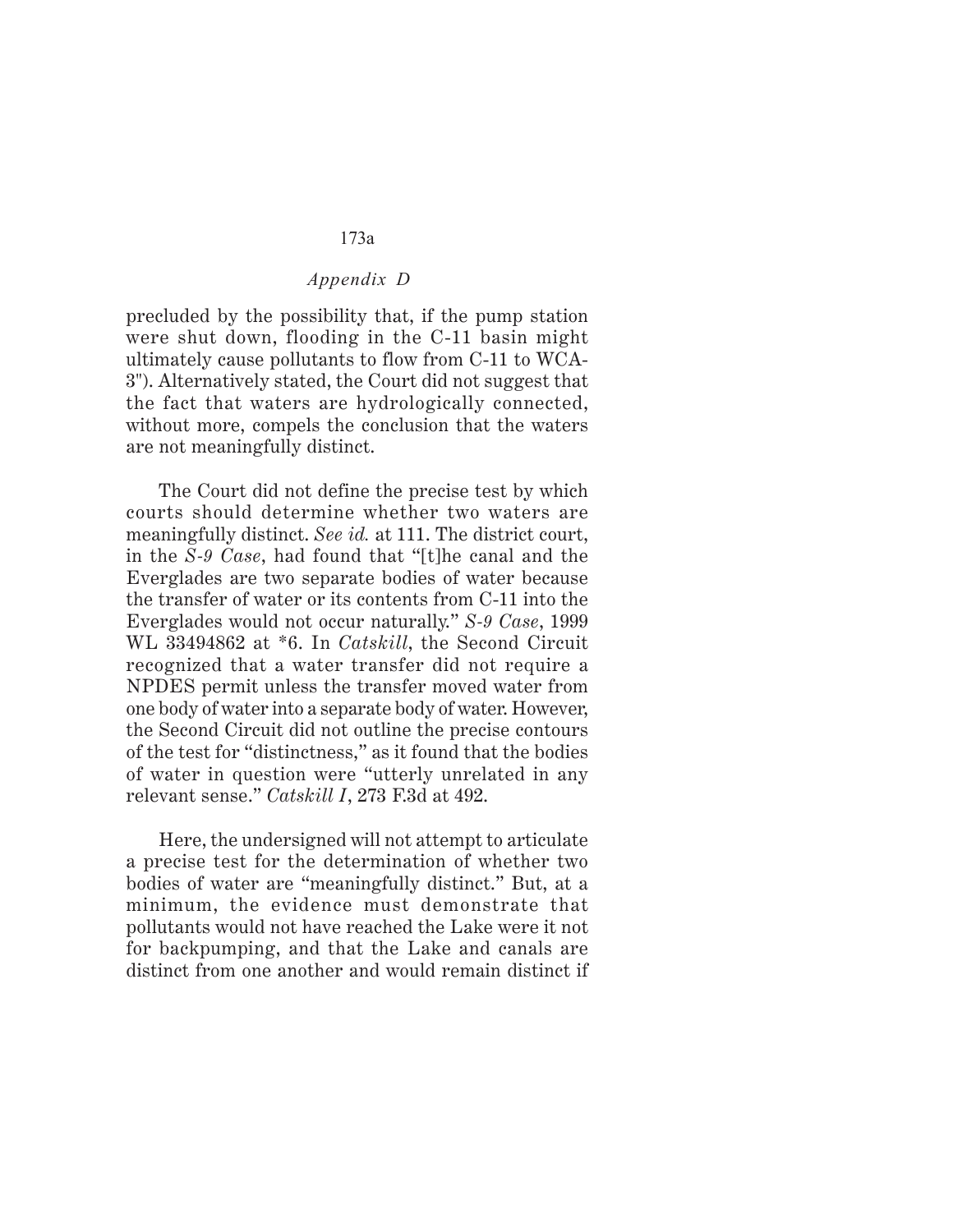# *Appendix D*

backpumping ceased. Suffice it to say that, based upon the evidence presented, the Lake is "meaningfully distinct" from the canals.

The following factors support this conclusion:**<sup>59</sup>** (1) the waters are separated by a physical barrier (the Dike); (2) historically, water generally flowed south from the Lake (in the system's natural state); (3) today, water also generally continues to flow south; (4) there are chemical differences between the Lake and the canals; (5) there are biological differences between the Lake and the canals; (6) the canals are man-made and were cut into bedrock, while the Lake is a natural bowlshaped water body; (7) when water enters the Lake *via* backpumping, a visible plume may be observed; (8) backpumping canal water into the Lake has a negative impact upon the Lake; (9) the waters are classified differently under the CWA (the Lake is a Class I water body and the canals are Class III water bodies); and (10) the waters that are backpumped into the Lake would not otherwise reach the Lake (in any significant amount, much less in the same quantities) but for the backpumping activities. These factors demonstrate that, in the absence of an extraordinary event, backpumping is the primary means by which pollutants from one body of water (the canals) enter another, distinct body of water (the Lake).

<sup>59.</sup> The Court does not determine the appropriate weight to be given to each factor, nor whether any one factor or combination of factors is dispositive, but rather considers the totality of the factors.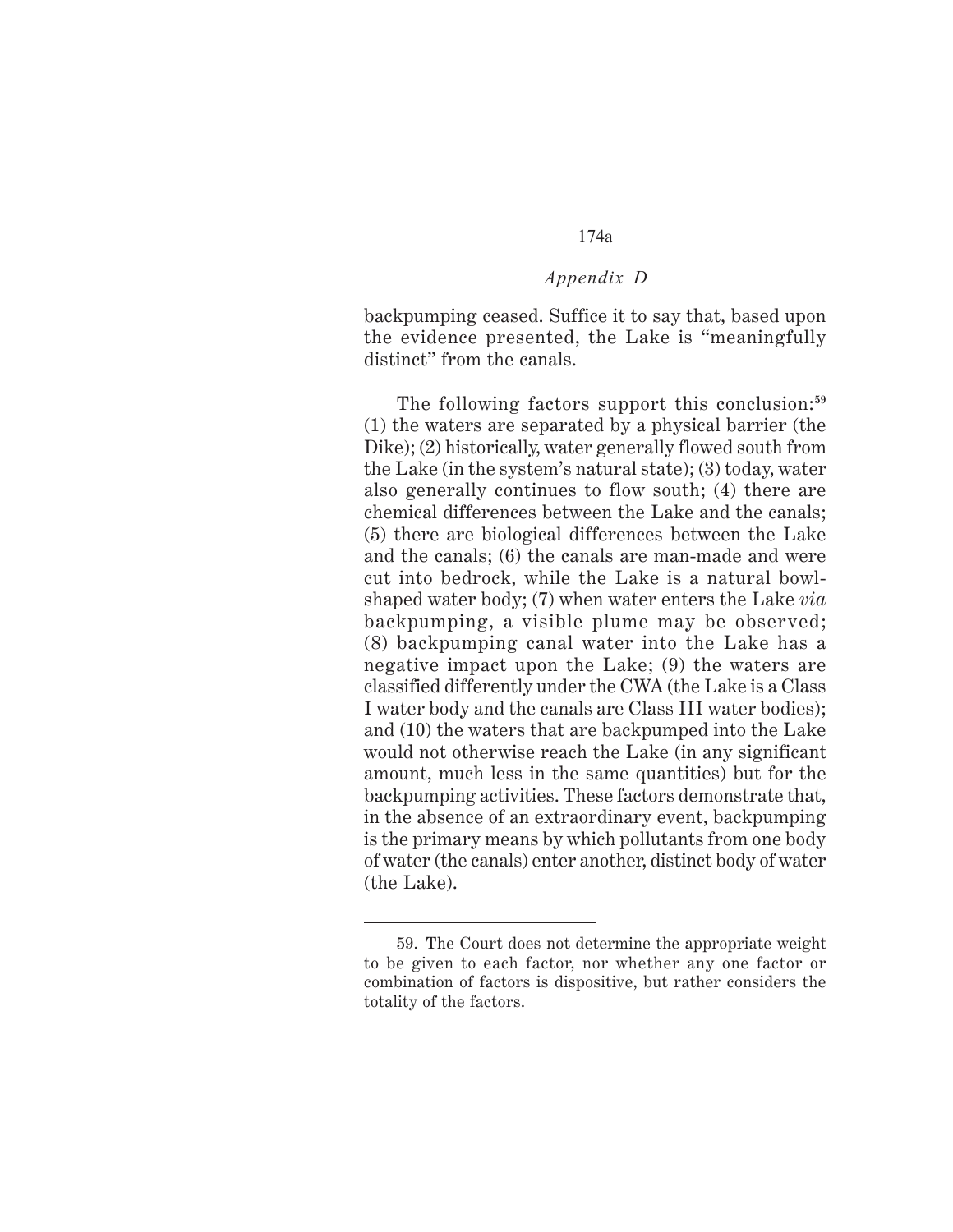# *Appendix D*

That the canals and Lake are hydrologically connected, while relevant, does not compel a different conclusion. Prior to artificial changes to the Everglades system, water generally sheet flowed from the Lake through the Everglades. Moreover, today a large portion of the canal waters originate in the Lake. Finally, the undersigned is mindful that, both historically and today, waters to the south of the Lake could reach the Lake through seepage, wind-blown activities and, on rare occasions, by gravity flow. Thus, if the relevant question were whether the waters are "completely distinct," the Court would necessarily have to answer the question in the negative. However, the Supreme Court has instructed that the proper question is whether the bodies of water are "*meaningfully* distinct," not "completely distinct."

All bodies of water are, to some extent, hydrologically connected. If a hydrologic connection was sufficient to preclude a finding that two bodies of water are meaningfully distinct, then no two bodies of water in the United States, or the world, would be meaningfully distinct and the test would be completely meaningless.**<sup>60</sup>** The foregoing "connections" between the canal and Lake waters are not so meaningful as to result in a finding that these bodies of water are not meaningfully distinct.

<sup>60.</sup> Obviously, certain water bodies share more hydrologic connections than do others. However, although such connections may certainly be relevant, the "meaningfully distinct" analysis should not turn only upon the degree of hydrologic connections between two water bodies.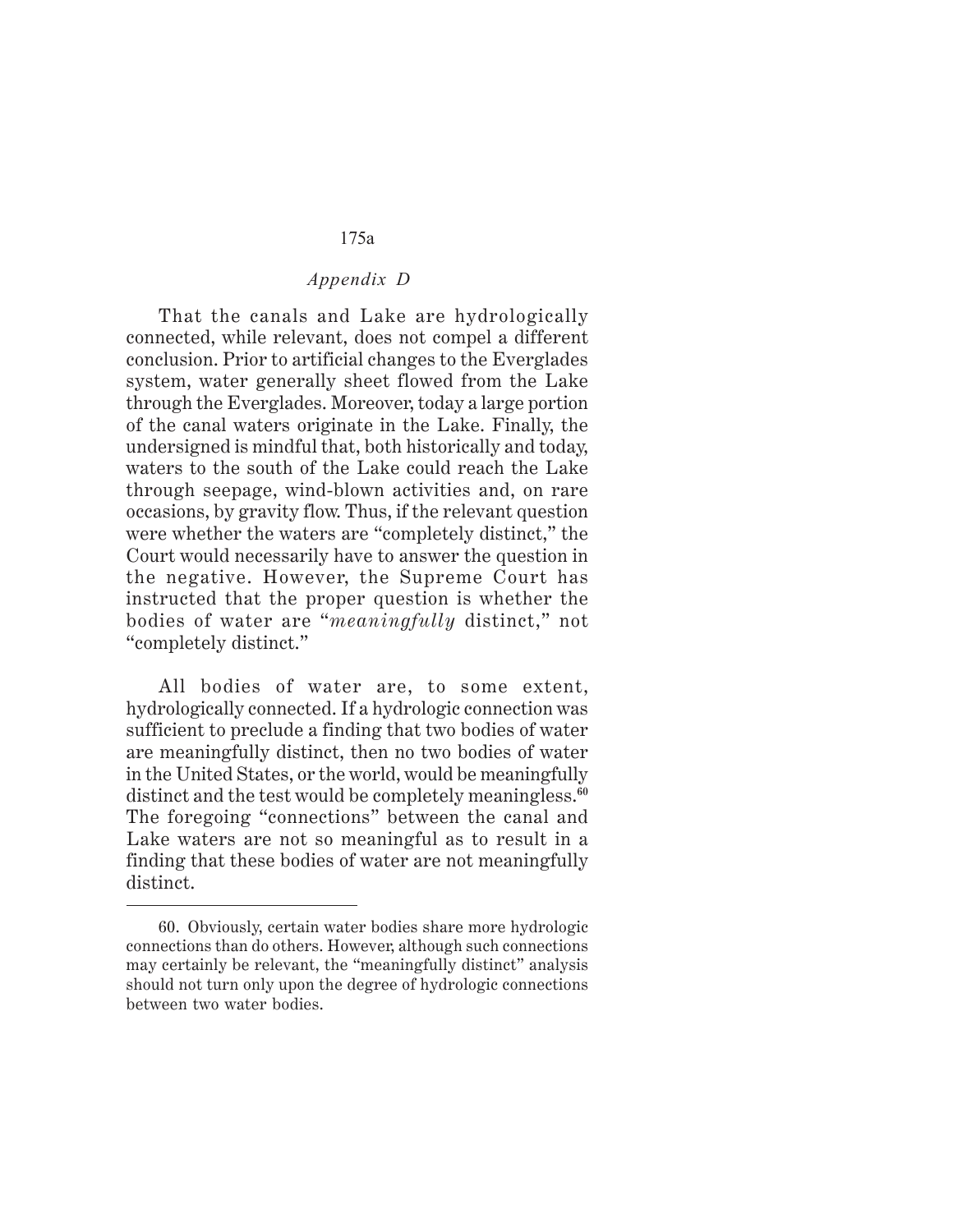# *Appendix D*

Although *Dubois* was decided before the *S-9 Case*, a similar hydrologic connection argument was advanced there. In soundly rejecting the argument, the First Circuit noted that "there is nothing in the statute evincing a Congressional intent to distinguish between 'unrelated' water bodies and related or 'hydrologically connected' water bodies." *Dubois*, 102 F.3d at 1298. Moreover, the First Circuit held:

It is true that Loon Pond and the East Branch of the Pemigewasset River are "hydrologically connected" in the sense that water from the Pond flows down and eventually empties into the River. But water from the East Branch certainly does not flow uphill into Loon Pond, carrying with it the pollutants that have undisputedly accumulated in the East Branch water from some of the other sources of water entering the East Branch from upstream. Under such circumstances, defendants cannot credibly argue that these water bodies are so related that the transfer of water from the East Branch to Loon Pond is not an "addition" of water from one of the "waters of the United States" to another. We therefore reject the Forest Service's "hydrological connectedness" proposal.

#### *Id.* at 1298.

This case presents facts similar to those in *Dubois*, and a similar result is warranted. Admittedly, and as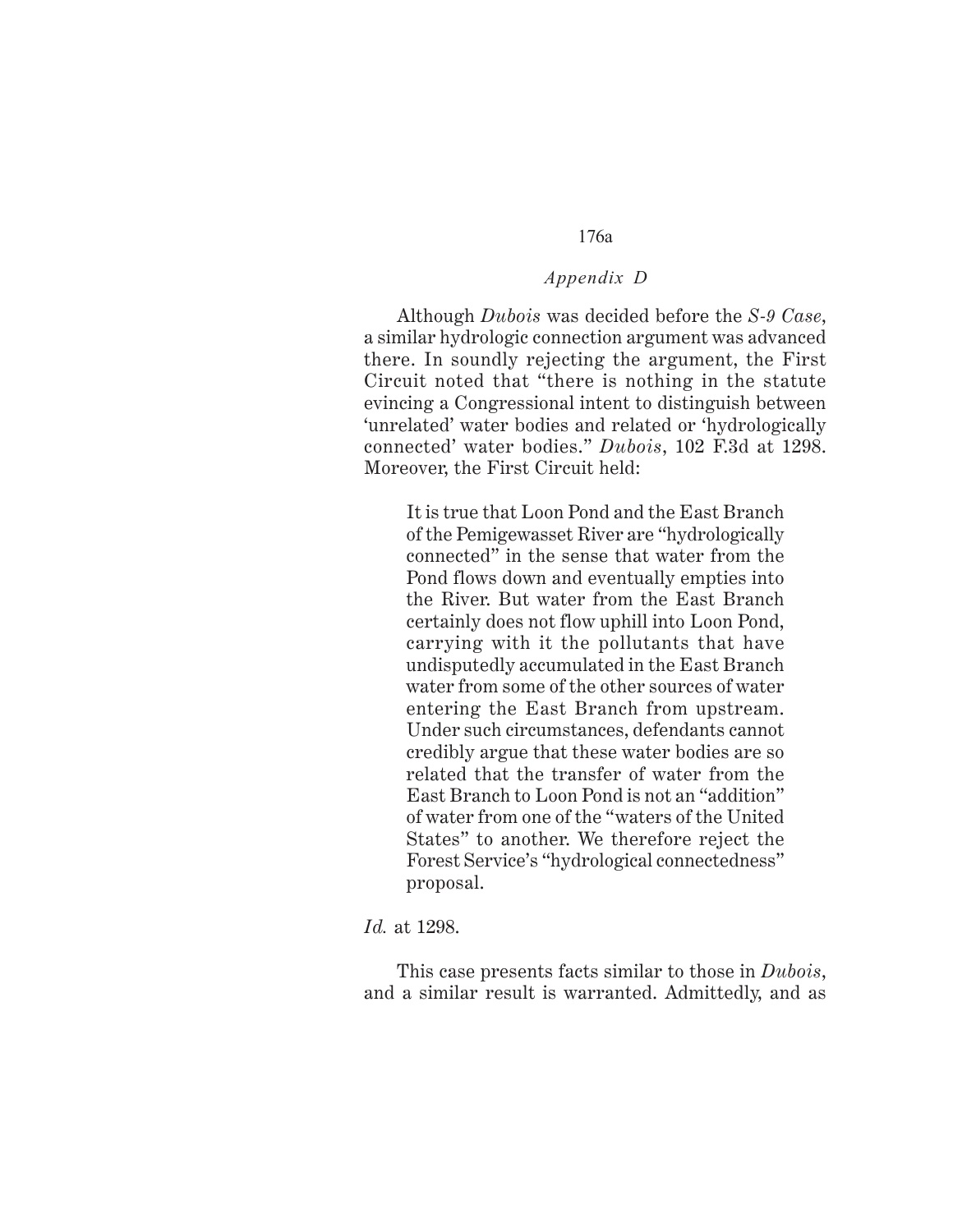# *Appendix D*

noted, some of the canal waters may reach the Lake in the absence of backpumping. However, the vast majority of water that reaches the Lake through backpumping would otherwise remain in the canals or flow (or be pumped) south.

The historically unknown and undefined boundary between the Lake and the marshlands to the south of the Lake does not compel a different result. Certainly, the Supreme Court held that a court must determine whether the two waters are, in fact, one water body that has been artificially divided. Plaintiffs presented sufficient evidence to demonstrate that, historically, the Lake and the waters to the south of the Lake were distinct. That the boundary has been artificially altered and that waters that had previously sheet-flowed across the land are now collected in man-made canals is of no consequence.

Thus, and in light of all of the factors mentioned above and the evidence presented, the canals and Lake are meaningfully distinct.**<sup>61</sup>**

<sup>61.</sup> In this opinion, the undersigned, following the lead of the parties, has reviewed the developmental history of the area, as well as the present situation, in a fair amount of detail. By doing so, the undersigned does not mean to suggest that all of the factors upon which the Court heard testimony are relevant to the "meaningfully distinct" inquiry. Indeed, a good argument may be made that relevant CWA policies (those cited by Plaintiffs and Defendants) are frustrated by a finding that an overly exacting and time-consuming inquiry for each water transfer throughout the country is necessary before determining whether a NPDES permit is required.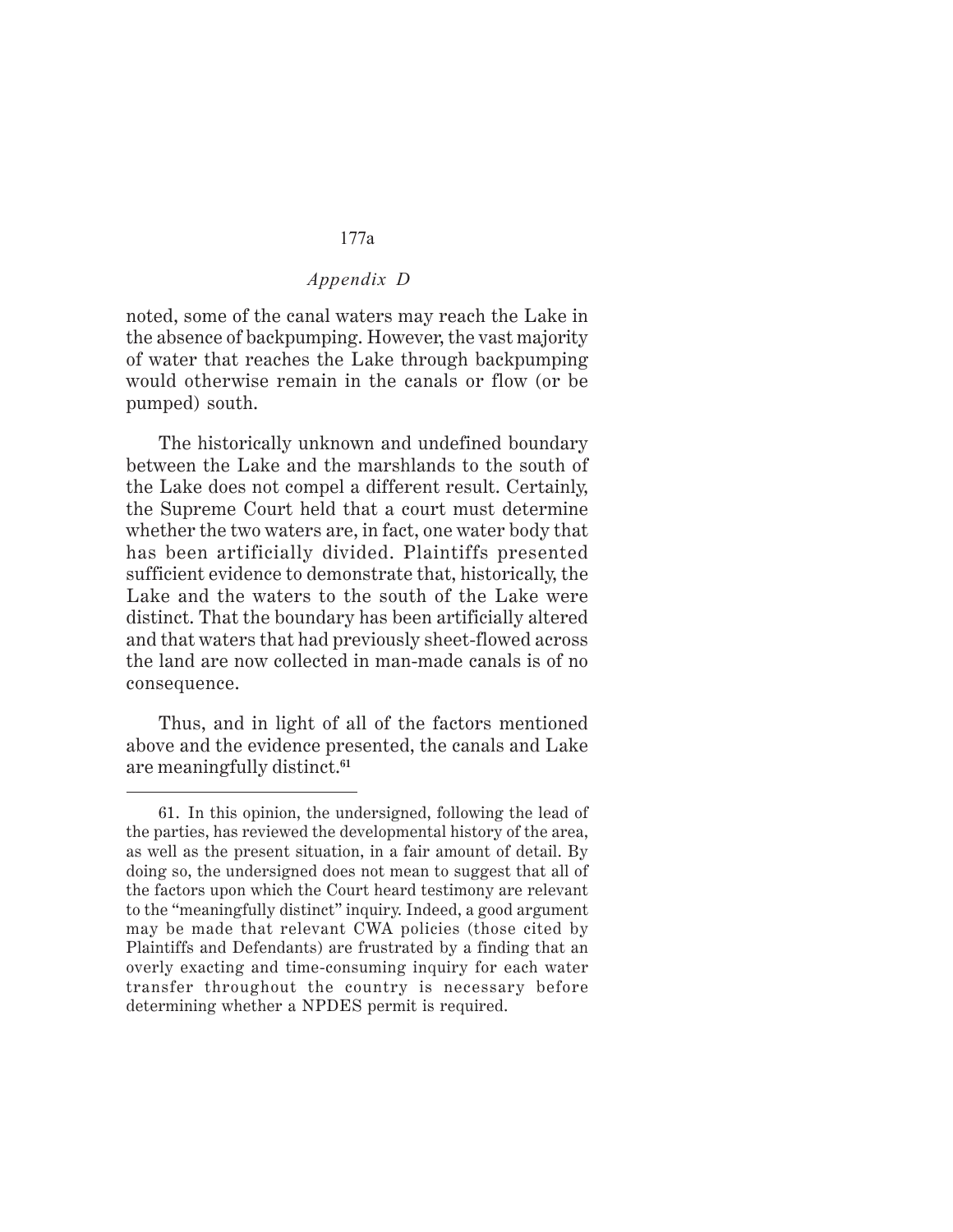#### *Appendix D*

# **C. The SFWMD Is Entitled to Sovereign Immunity.**

The Order of November 23, 2005 addressed the parties' cross-motions for summary judgment on the issue of the SFWMD's sovereign immunity. [D.E. 527]. The November 23, 2005 Order denied the motions**<sup>62</sup>** because material factual issues were in dispute and, at the time, the parties had not had an adequate opportunity to complete discovery. (*November 23*, *2005 Order*, p. 11). Now, with the benefit of a fully-developed record, the Court again considers the SFWMD's entitlement to sovereign immunity.

The Eleventh Amendment to the United States Constitution provides: "The Judicial Power of the United States shall not be construed to extend to any suit in law or equity, commenced or prosecuted against one of the United States by Citizens of another State, or by Citizens or Subjects of any Foreign State." U.S. Const. amend. XI. It is well-settled that the Eleventh Amendment also bars suits against a state initiated by the state's own citizens. *See*, *e.g.*, *Hans v. Louisiana*, 134 U.S. 1 (1890); *Employees v. Dep't. of Pub. Health and Welfare*, 411 U.S. 279 (1973); *Edelman v. Jordan*, 415 U.S. 651, 663 (1974). Moreover, the Eleventh Amendment bars "certain actions against state agents

<sup>62.</sup> The order found that the official capacity claims against Henry Dean, Director of the SFWMD, could proceed under the doctrine of *Ex Parte Young*, 209 U.S. 123 (1908). (*See* [D.E. 527] at 12-16).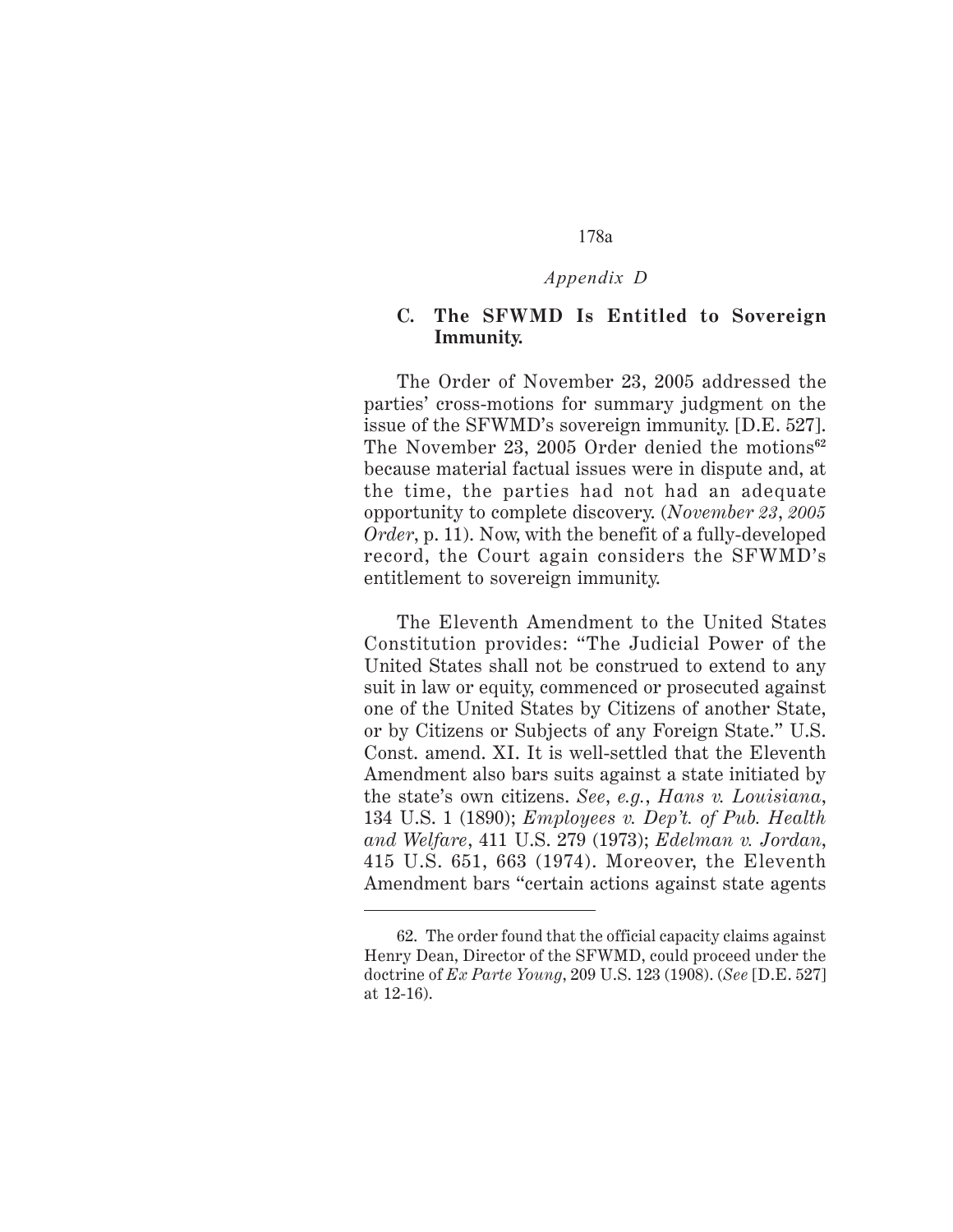# *Appendix D*

and state instrumentalities." *Shands Teaching Hosp. and Clinics*, *Inc. v. Beech Street Corp.*, 208 F.3d 1308, 1311 (11th Cir. 2000) (citing *Regents of the Univ. of Cal. v. Doe*, 519 U.S. 425, 429 (1997)). The Eleventh Amendment does not bar suits against counties, municipal corporations or other political subdivisions of the state. *Mt. Healthy City Sch. Dist. Bd. of Educ. v. Doyle*, 429 U.S. 274, 280 (1977).

The Eleventh Circuit has embraced a four-part inquiry to determine whether an entity is an instrumentality of the state, entitled to sovereign immunity, or a political subdivision, not entitled to sovereign immunity. *Abusaid v. Hillsborough County Bd. of County Comm'rs*, 405 F.3d 1298, 1303 (11th Cir. 2005). The analysis takes into account: (1) how state law defines the entity; (2) the degree of control the state maintains over the entity; (3) the source of the entity's funds; and (4) who bears financial responsibility for judgments entered against the entity. *Id.* (citing *Manders v. Lee*, 338 F.3d 1304, 1309 (11th Cir. 2003) (*en banc*)). Thus, while an entity's entitlement to sovereign immunity is governed by federal law, the inquiry largely turns on matters of state law. *See id.*

Although the SFWMD's entitlement to sovereign immunity has been considered by courts within the Southern District of Florida on several occasions, no consensus has been reached. Some courts have found the SFWMD to be an instrumentality of the state, immune from suit. *See Grimshaw v. So. Florida Water*

#### 179a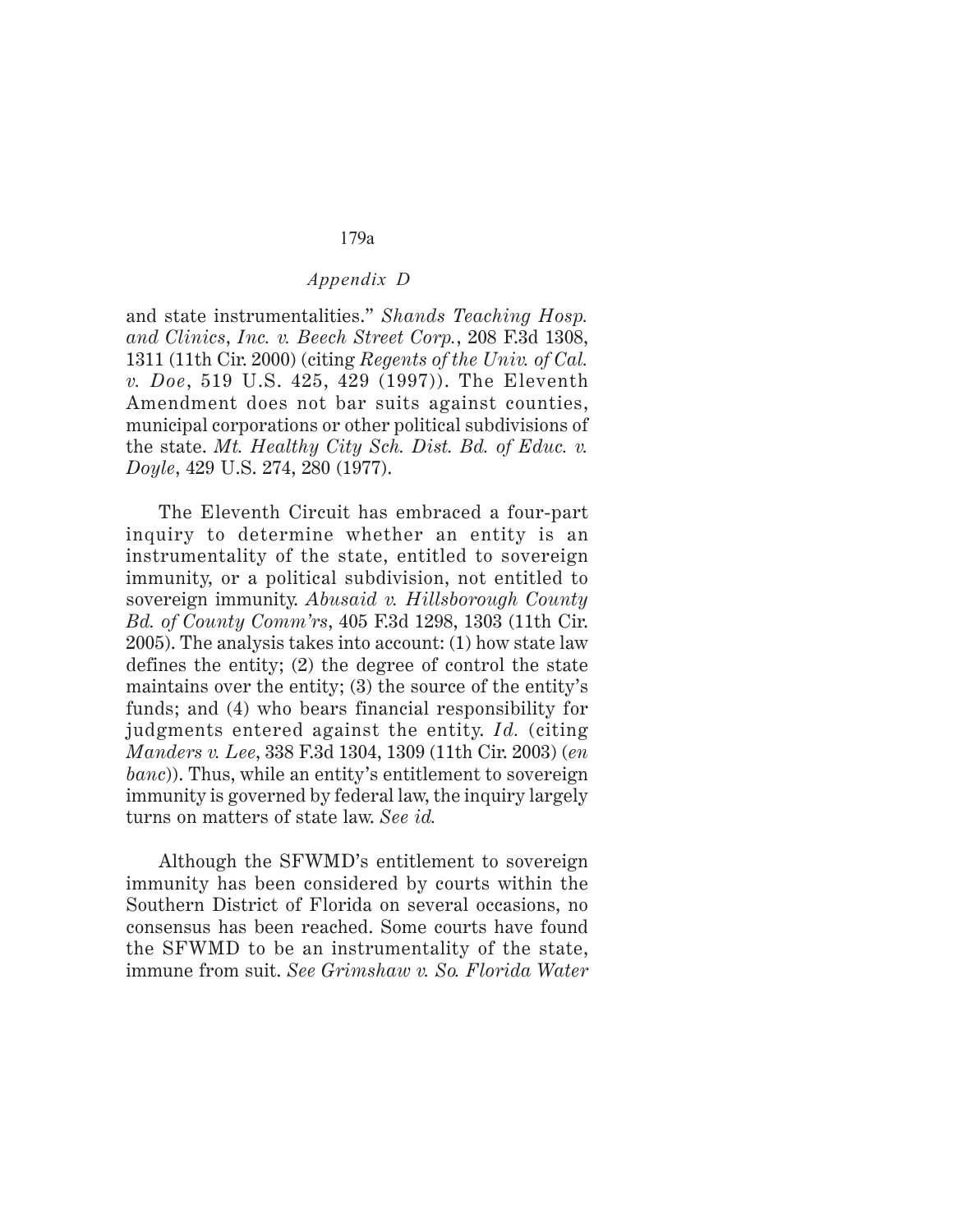#### *Appendix D*

*Mgmt. Dist.*, 195 F. Supp. 2d 1358 (S.D. Fla. 2002); *Nicholas G. Aumen*, *Ph.D. v. So. Florida Water Mgmt. Dist.*, Case No. 99-8928-Civ (S.D. Fla. Mar. 28, 2000); *Miccosukee Tribe of Indians of Florida v. United States*, 980 F. Supp. 448 (S.D. Fla. 1997); *Bensch v. Metro. Dade County*, 952 F. Supp. 790, 797 (S.D. Fla. 1996); *Indian Trails Water Control Dist. v. So. Florida Water Mgmt. Dist.*, No. 96 Civ. 8528 (S.D. Fla. Dec. 12, 1996). Others have reached the opposite conclusion. *See Miccosukee Tribe of Indians of Florida v. So. Florida Water Mgmt. Dist.*, Case No. 98-6056-Civ, 1999 WL 33494862 (S.D. Fla. Sept. 30, 1999); *IT Corp. v. So. Florida Water Mgmt. Dist.*, Case No. 97-8872-Civ (S.D. Fla. July 20, 1998). Indeed, in an unpublished opinion, the Eleventh Circuit observed that the question of whether the SFWMD is an arm of the state or a political subdivision is a close one. *Miccosukee Tribe of Indians v. United States*, 163 F.3d 1359 (11th Cir. 1998) (unpublished), *cert. denied*, 528 U.S. 810 (1999).

An analysis of the relevant four factors, factors that do not all point to the same conclusion, underscores the difficulty that past courts have had in answering this question.

#### 1. *Definition Under Florida Law*

The Eleventh Circuit has emphasized that the "state law definition" prong of the analysis "must be assessed in light of the particular function in which the defendant was engaged when taking the actions out of which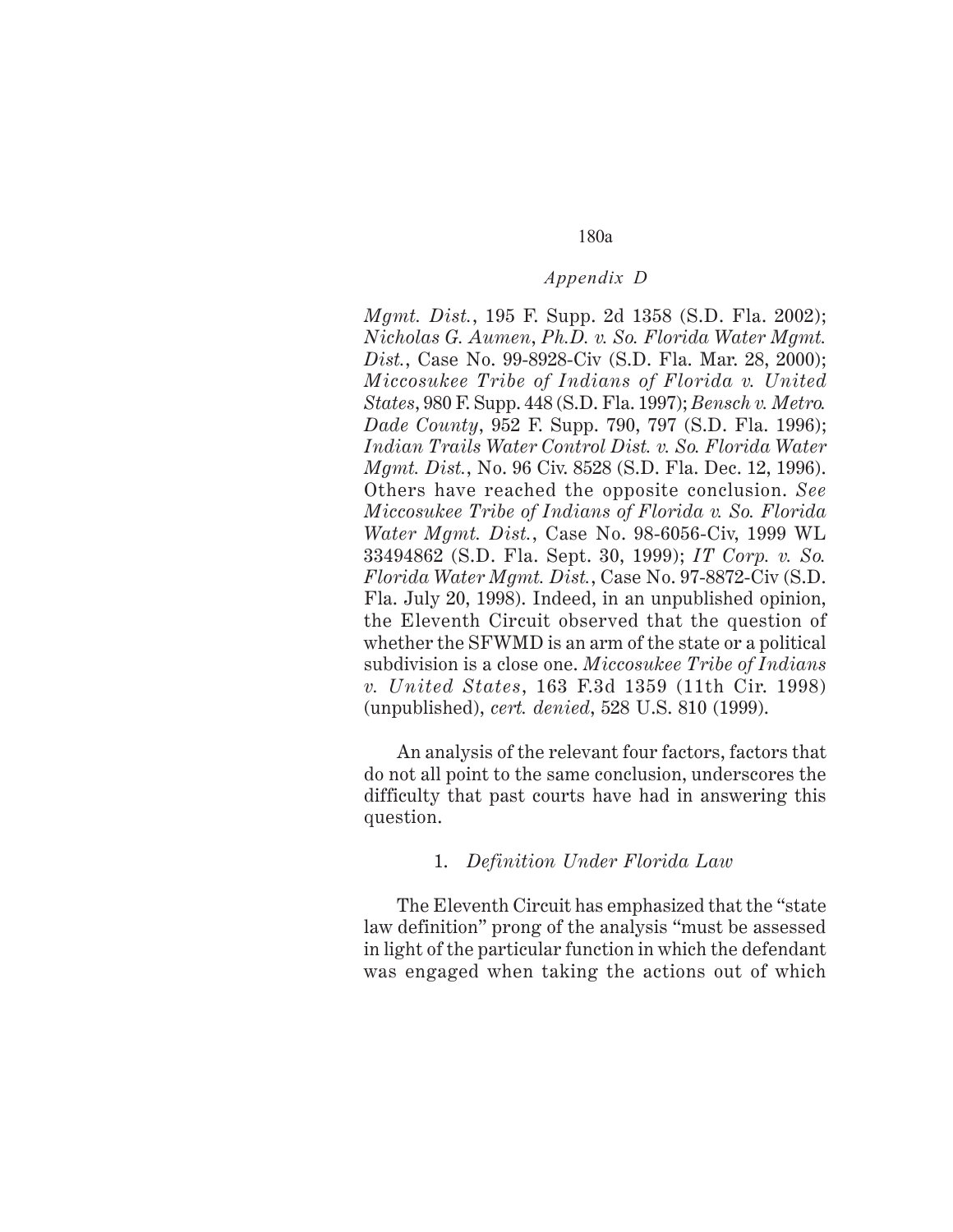#### *Appendix D*

liability is asserted to arise." *Abusaid*, 405 F.3d at 1303. The undersigned is mindful that "states have extremely wide latitude in determining their forms of government and how state functions are performed." *Manders*, 338 F.3d at 1309 n.10.

The Florida Legislature has recognized that the management and protection of water resources is of critical importance to the *State*. As such, the Legislature has declared that "[t]he waters *in the state* are among its basic resources. Such waters have not heretofore been conserved or fully controlled so as to realize their full beneficial use." Fla. Stat. § 373.016 (emphasis added). The Florida Legislature has further found as follows:

Because water constitutes a public resource [benefitting] *the entire state*, *it is the policy of the Legislature that the waters in the state be managed on a state and regional basis*. Consistent with this directive, the Legislature recognizes the need to allocate water throughout the state so as to meet all reasonable-beneficial uses. However, the Legislature acknowledges that such allocations have in the past adversely affected the water resources of certain areas in this state.

\* \* \*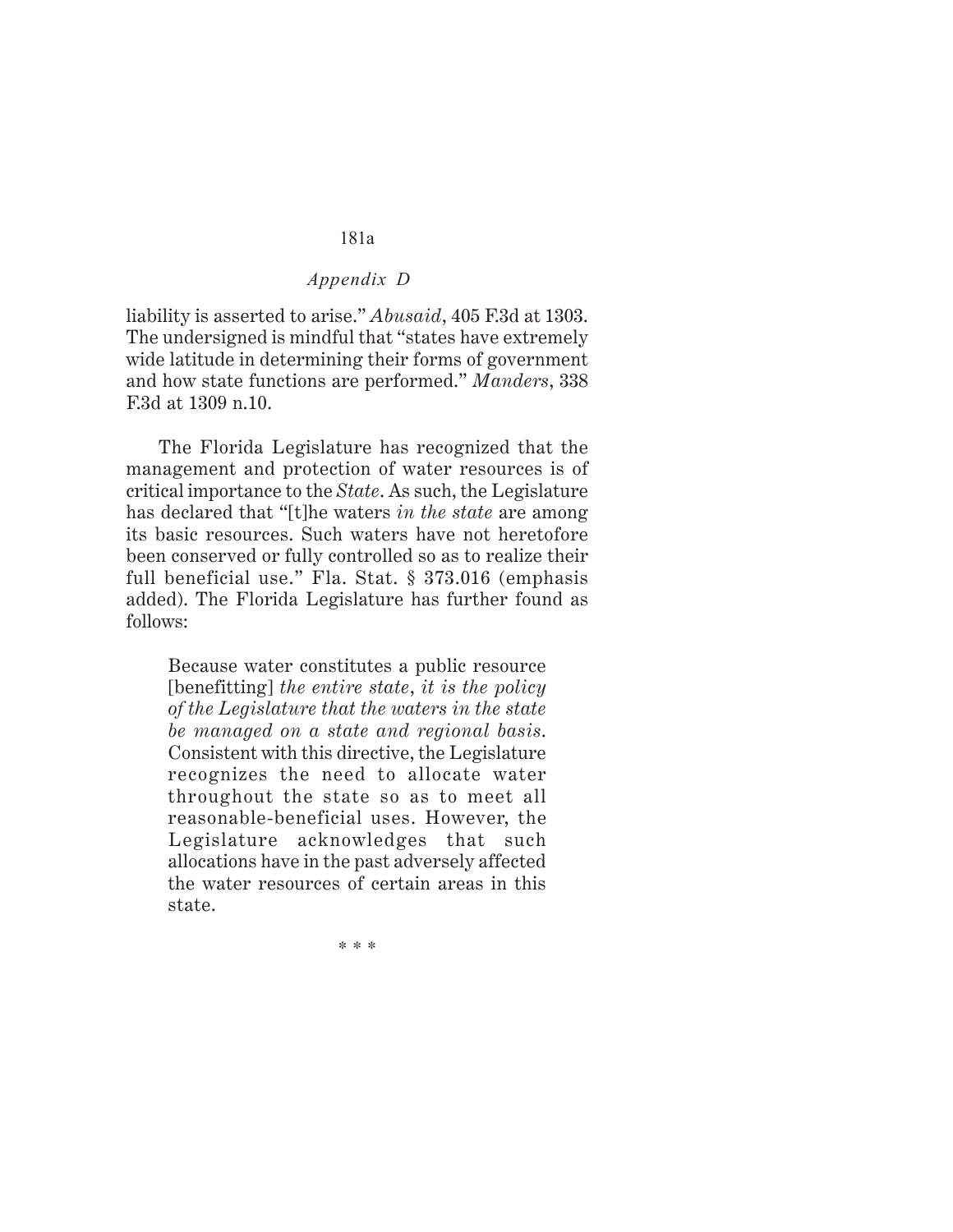## *Appendix D*

The Legislature recognizes that the water resource problems of the state vary from region to region, both in magnitude and complexity. It is therefore the intent of the Legislature to vest in the Department of Environmental Protection or its successor agency the power and responsibility to accomplish the conservation, protection, management, and control of the waters of the state and with sufficient flexibility and discretion to accomplish these ends through delegation of appropriate powers to the various water management districts. The department may exercise any power herein authorized to be exercised by a water management district; however, to the greatest extent practicable, such power should be delegated to the governing board of a water management district.

\* \* \*

It is further declared the policy of the Legislature that each water management district, to the extent consistent with effective management practices, shall approximate its fiscal and budget policies and procedures to those of the state.

Fla. Stat. § 373.016 (4)-(6) (emphasis added). Moreover the Legislature found that "the general regulatory and administrative functions of the [water management]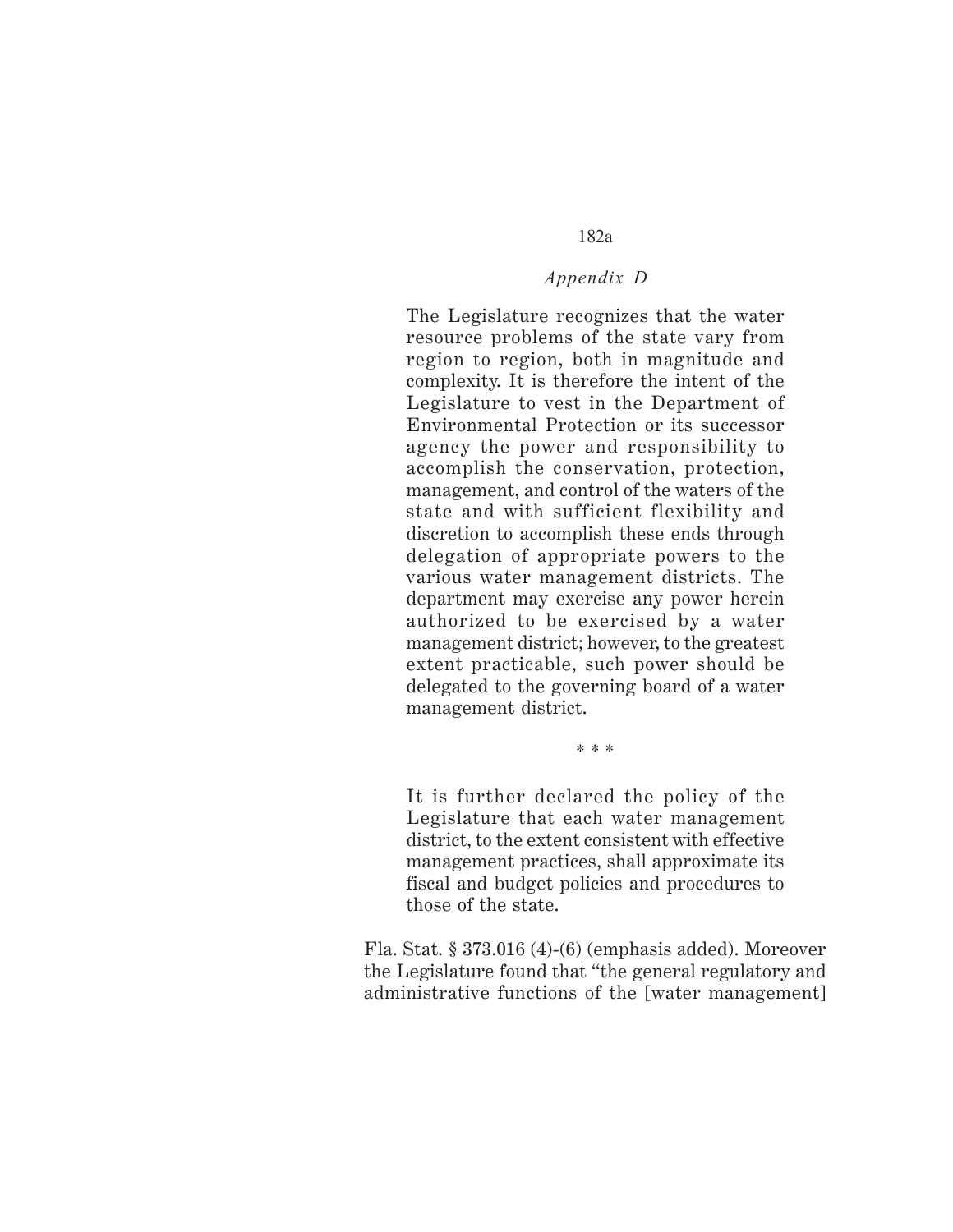#### *Appendix D*

districts herein authorized are of *general benefit to the people of the state*." Fla. Stat. § 373.503(1) (emphasis added).

The water management districts were created by state law and each district's boundaries are defined by state law. *See* Fla. Stat. § 373.069. State law establishes the governance structure of each district. *See*, *e.g.*, Fla. Stat. §§ 373.073, 373.076, 373.083, 373.103. Furthermore, the DEP, a state agency, delegates responsibilities to the SFWMD and the other water management districts. (*Trial Tr. Jan. 19*, *2006*, 115:22- 116:1). The SFWMD has been designated, *by state law*, as the local sponsor for many CERP components. Fla. Stat. § 373.1501. Moreover, the water management districts are listed as "major component units" of the State of Florida in the State comprehensive annual financial report. (*See Trial Tr. Jan. 19*, *2006*, 110:15-20; *Def. Ex. 104*).

Notwithstanding that the water management districts manage a State resource, were established by the State, and are governed by laws established by the State, the water management districts have been treated somewhat inconsistently by the state courts and other state laws. For instance, the Florida constitution provides that "[n]o state ad valorem taxes shall be levied upon real estate or tangible personal property." Fla. Const. art. 7 s. 1(a). Special districts, however, are authorized to levy ad valorem taxes. Fla. Const. art. 7 s. 9(a). Because water management districts are special taxing districts, they, unlike the State, may levy ad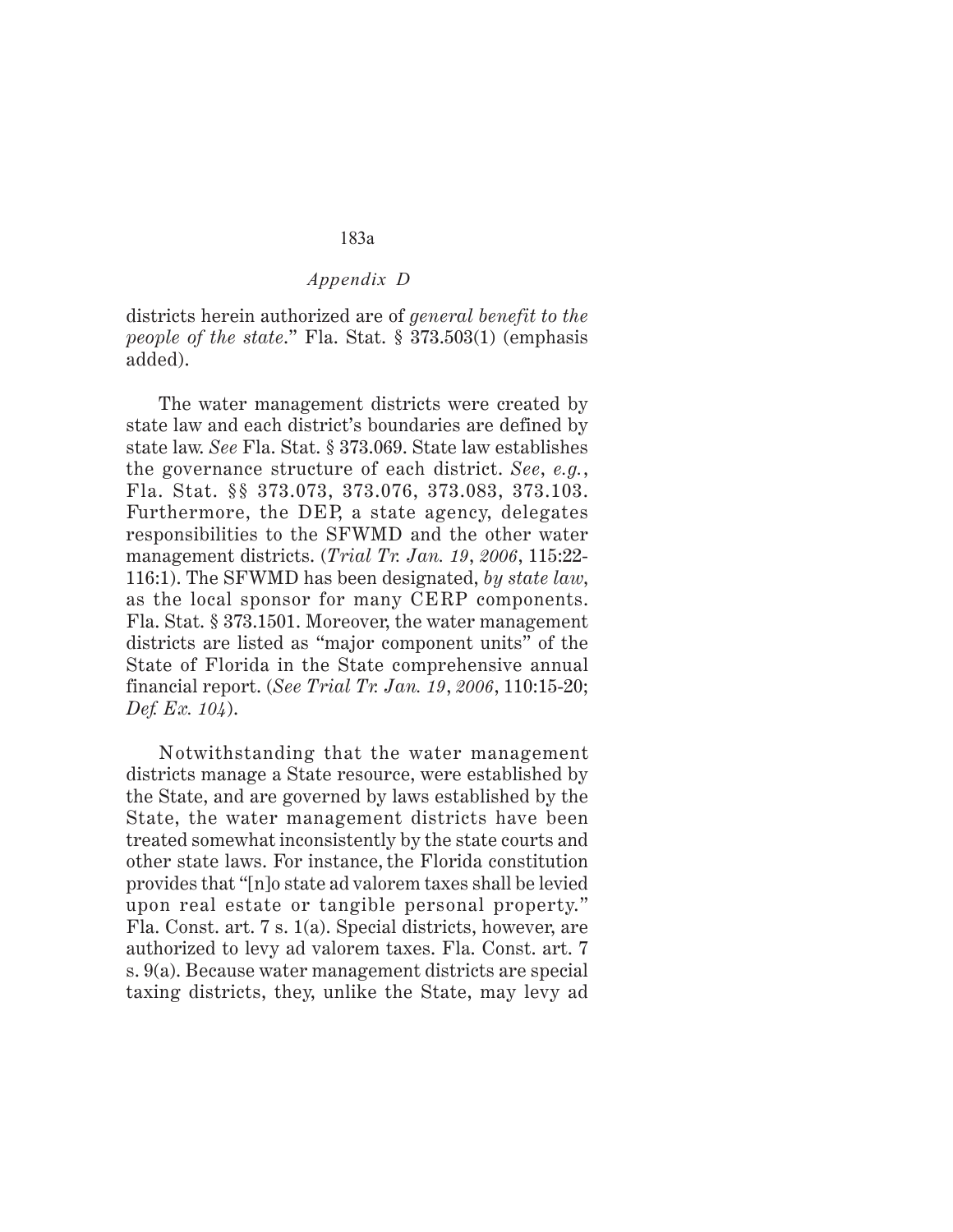#### *Appendix D*

valorem taxes. *See* Fla. Stat. § 373.503(2)(a); Fla. Stat. 373.0697; *Barley v. So. Florida Water Mgmt. Dist.*, 823 So. 2d 73, 74 (Fla. 2002).

Likewise, in *Canaveral Port Auth. v. Dep't. of Revenue*, 690 So. 2d 1226 (Fla. 1996) the Florida supreme court was faced with the question of whether Brevard County could impose ad valorem taxes upon the Canaveral Port Authority. In rejecting the port authority's claim of immunity, the court held that

only the State and those entities which are expressly recognized in the Florida Constitution as performing a function of the state comprise "the state" for purposes of immunity from ad valorem taxation. What comprises "the state" is thus limited to counties, entities providing the public system of education, and agencies, departments, or branches of state government that perform the administration of the state government.

#### *Id.* at 1228.

While *Canaveral* did not directly speak to the appropriate classification of "special districts," the dissent interpreted the opinion as holding that special districts such as the SFWMD would not be treated as the "state" for purposes of determining whether they are immune from ad valorem taxation. *Id.* at 1231. As noted by *Grimshaw*, however, the *Canaveral* court's definition of state "includes political subdivisions such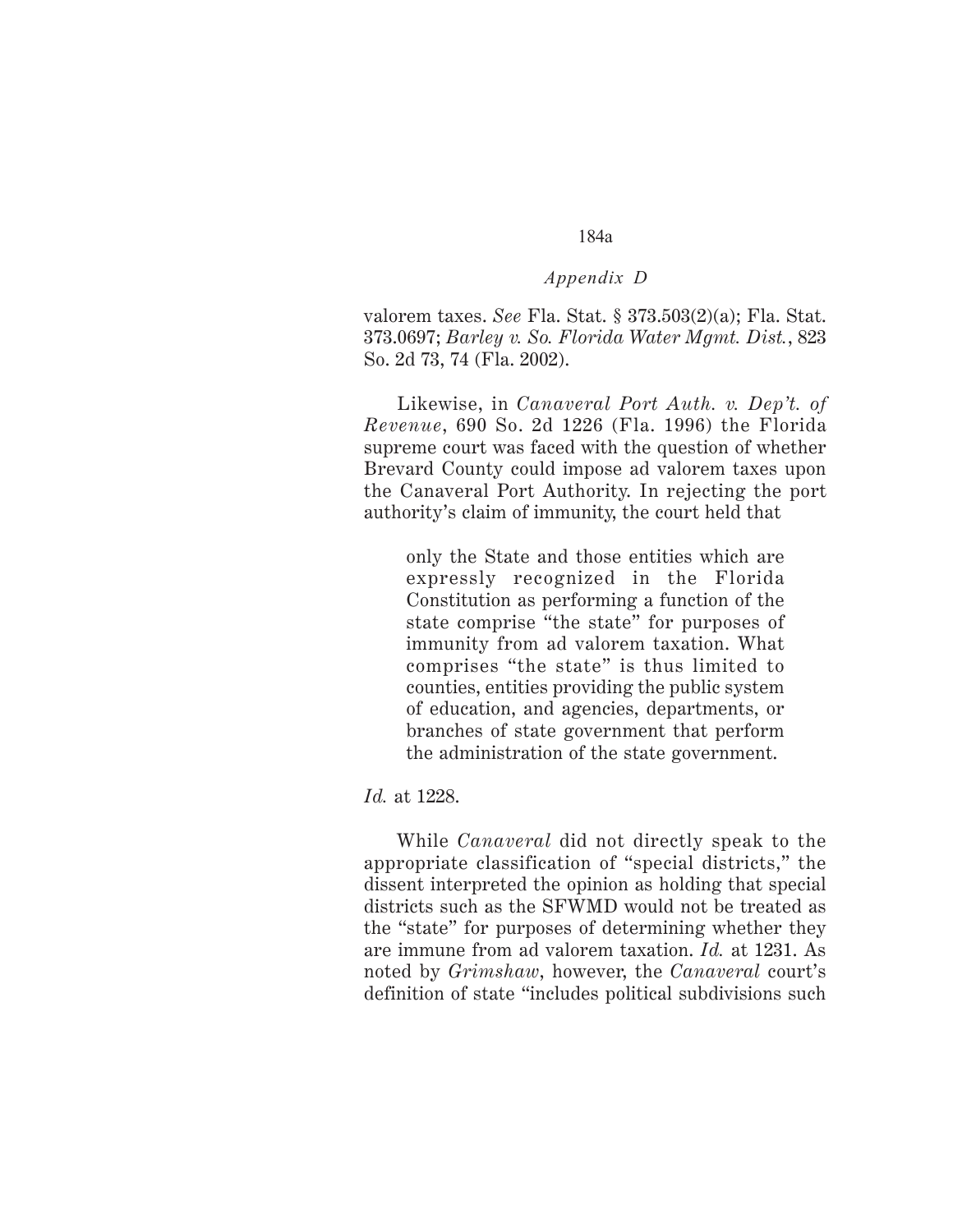#### *Appendix D*

as counties, cities, and school boards which are not entitled to Eleventh Amendment immunity." *Grimshaw*, 195 F. Supp. 2d at 1365.

Conversely, in other contexts, state courts have treated water management districts as arms of the State. *See Dade County v. Nat'l Bulk Carriers*, *Inc.*, 450 So. 2d 213, 216 (Fla. 1984) (the "legislature intended to apply the provisions of chapter 373 to *agencies* dealing with water resources"); *So. Florida Water Mgmt. Dist. v. Taylor*, 676 So.2d 11 (Fla. 3d DCA 1996) (SFWMD entitled to traditional sovereign immunity under state law). Thus, and notwithstanding Plaintiffs' arguments to the contrary, in analyzing the manner in which state law treats water management districts, it is necessary to look beyond mere labels placed upon the SFWMD in other contexts in order to ascertain the essence of the SFWMD under state law.

"[T]he Legislature defines the water management districts as operating under state control to perform a state function with a regional component." *Grimshaw*, 195 F. Supp. 2d at 1364. Indeed, the State has specifically delegated certain responsibilities to the SFWMD so that it may effectively manage the waters within its boundaries, which are set by the State. The Eleventh Circuit has held that the sovereign immunity question "must be assessed in light of the particular function in which the defendant was engaged when taking the actions out of which liability is asserted to arise." *Abusaid*, 405 F.3d at 1303. Here, Plaintiffs seek to impose liability upon the SFWMD for the manner in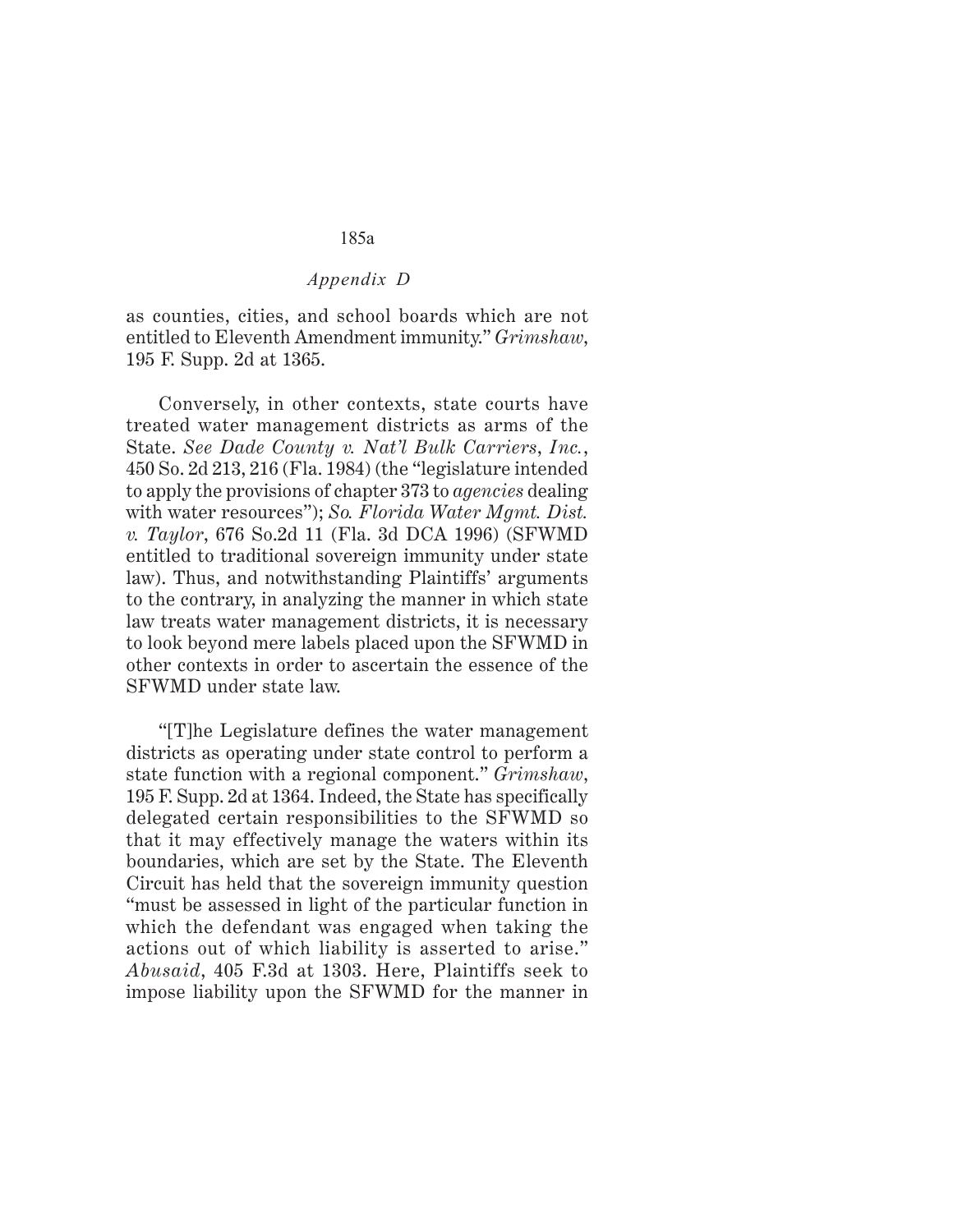#### *Appendix D*

which it carries out the responsibilities delegated to it by the State and implements state policy. Therefore the first factor weighs heavily in favor of a finding that the SFWMD is immune from suit.

#### 2. *Florida's Degree of Control over the SFWMD*

Florida exerts extensive control over the SFWMD. Statutory controls over the SFWMD include: (1) the nine member governing board of the SFWMD is appointed by the governor of Florida, subject to confirmation by the Florida Senate, Fla. Stat.  $\S 373.073(1)(a)$ ; (2) the governor must approve of, and the Florida Senate must confirm, the executive director of the SFWMD (he or she is appointed by the governing board), Fla. Stat.  $§ 373.079(4)(a);$  (3) the governor has the authority to remove any officer of the SFWMD from office, Fla. Stat. § 373.076(2); and (4) the State auditor general may, at the direction of the governor, audit each water management district's accounts. Fla. Stat. § 373.589.

Moreover, the SFWMD budgeting process, which spans nine months, involves the DEP, the governor, and the legislature. (*Trial Tr. Jan. 19*, *2006*, 123:13-124:5). The SFWMD must submit its proposed budget to the DEP, the legislature, and the governor, and the governor has line-item veto authority over the budget. (*Id.*, 107:5- 6). The governor's office also reviews the SFWMD's revenue sources. (*See id.*, 132:17-19). Furthermore, the DEP or the legislature may provide written objections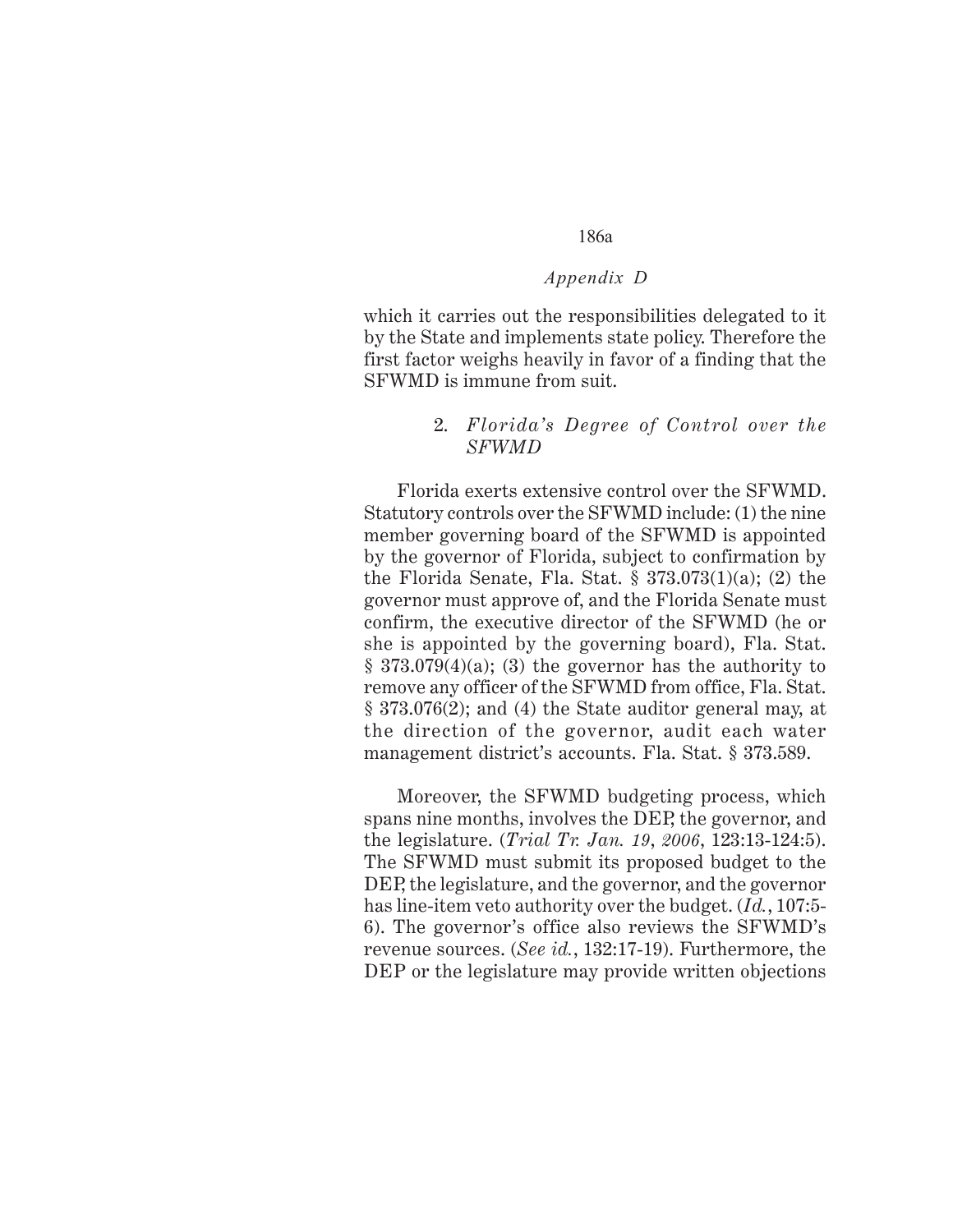#### *Appendix D*

or comments to the proposed budget, and the SFWMD must respond to them. (*Id.*, 107:6-9, 116:2-7).

"[W]here the budget of an entity is submitted to the state for approval, it is presumed for the purposes of evaluating the degree of state control and the entity's fiscal autonomy, that the entity is an agency of the state." *Grimshaw*, 195 F. Supp. 2d at 1366 (citing *Stewart v. Baldwin County Bd. of Educ.*, 908 F.2d 1499, 1509 (11th Cir. 1990); *Harden v. Adams*, 760 F.2d 1158, 1163 (11th Cir.), *cert. denied*, 474 U.S. 1007 (1985); *Fouche v. Jekyll Island-State Park Auth.*, 713 F.2d 1518, 1520 (11th Cir. 1983)). The State has multiple mechanisms by which it exerts control over the SFWMD. Thus, the second factor, too, strongly favors granting sovereign immunity to the SFWMD.

# 3. *Source of the SFWMD's Funds and Financial Responsibility for Judgments Entered Against the SFWMD*

Courts have often analyzed the third and fourth prongs of the sovereign immunity inquiry in tandem, as the primary concern of the third prong is whether the state will be required to fund any judgment against the entity in question. *See Shands Teaching Hosp.*, 208 F.3d at 1311; *Stewart v. Baldwin County Bd. of Educ.*, 908 F.2d 1499, 1509 (11th Cir. 1990). The undersigned does so here as well.

The SFWMD budget for 2006 was \$ 1.1 billion. (*Trial Tr. Jan. 19*, *2006*, 129:24-25). General appropriations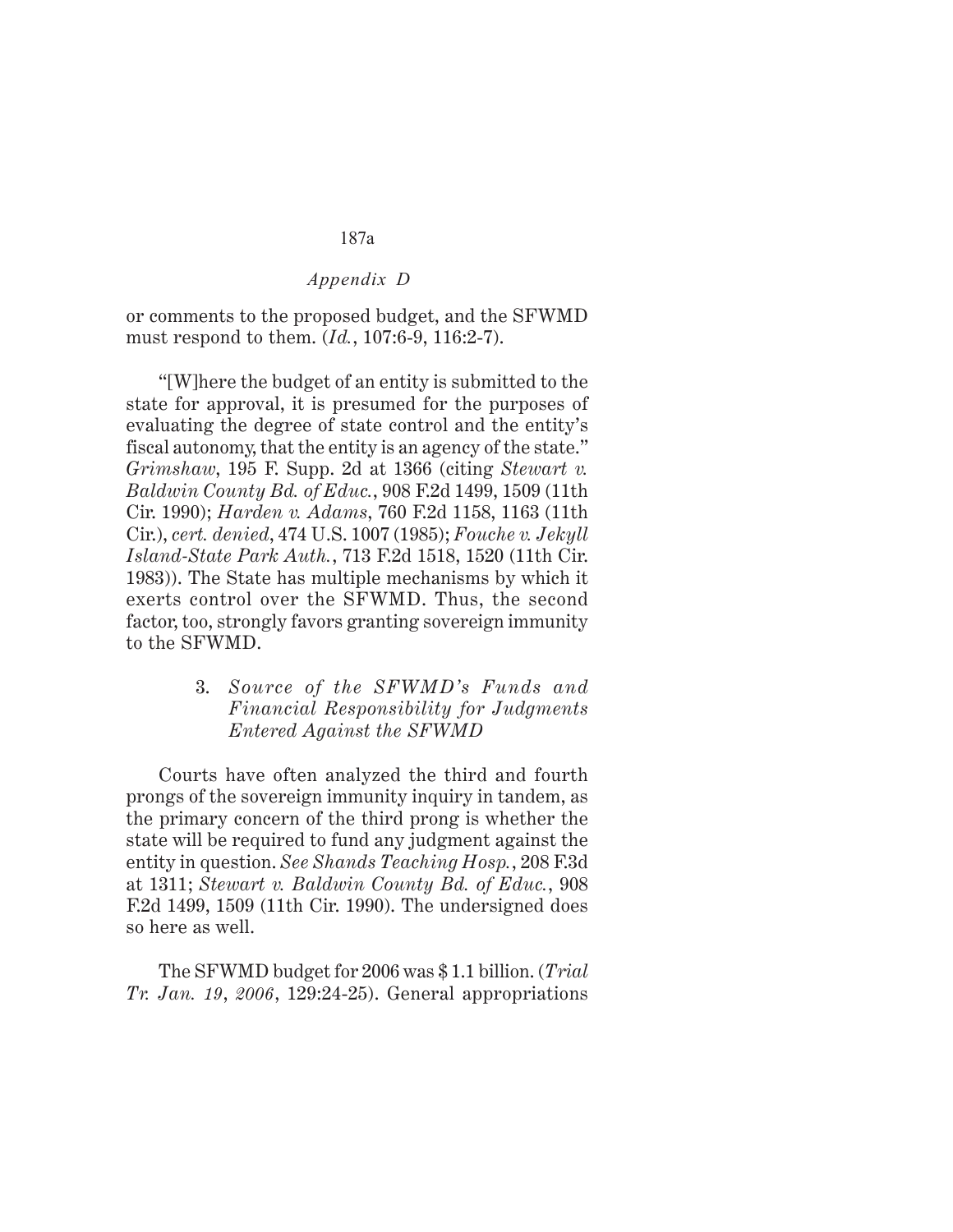#### *Appendix D*

from the State accounted for 25 to 30 percent of the budget. (*Id.*, 107:4-5). In addition to general appropriations, the State provides the SFWMD with special appropriations for specific projects. Moreover, the SFWMD receives revenue streams from bond proceeds, gas tax revenues, license plate revenues, and trust fund revenues, among others. (*Id.*, 131:6-12). The funds generated from these revenue streams are deposited in trust funds that the SFWMD may access. (*Id.*, 131:13-18).

The SFWMD also generates a significant portion of its revenues through its own fund-raising activities. (*See Trial Tr. Jan. 19*, *2006*, 130:16-21). These sources include funds generated through ad valorem taxation, federal grants, millage rates, and agricultural privilege taxation. (*See id.*). Ad valorem tax rates are set by the governing board of the SFWMD (*Id.*, 142:11-15), although the State imposes a limit upon the SFWMD's ability to impose ad valorem taxes. (*Id.*, 135:5-10). The SFWMD may also issue general obligation bonds and revenue bonds, although it has not issued general obligation bonds in the past. (*Id.*, 135:21-136:10).

Regarding the payment of judgments, the SFWMD carries insurance for losses to its buildings, facilities and aircraft. (*Trial Tr. Jan. 19*, *2006*, 136:11-18). The SFWMD also maintains a self-insurance fund which is reserved to pay future claims in the areas of automobile liability, workers' compensation, and general liability. (*Id.*, 136:17:137:3).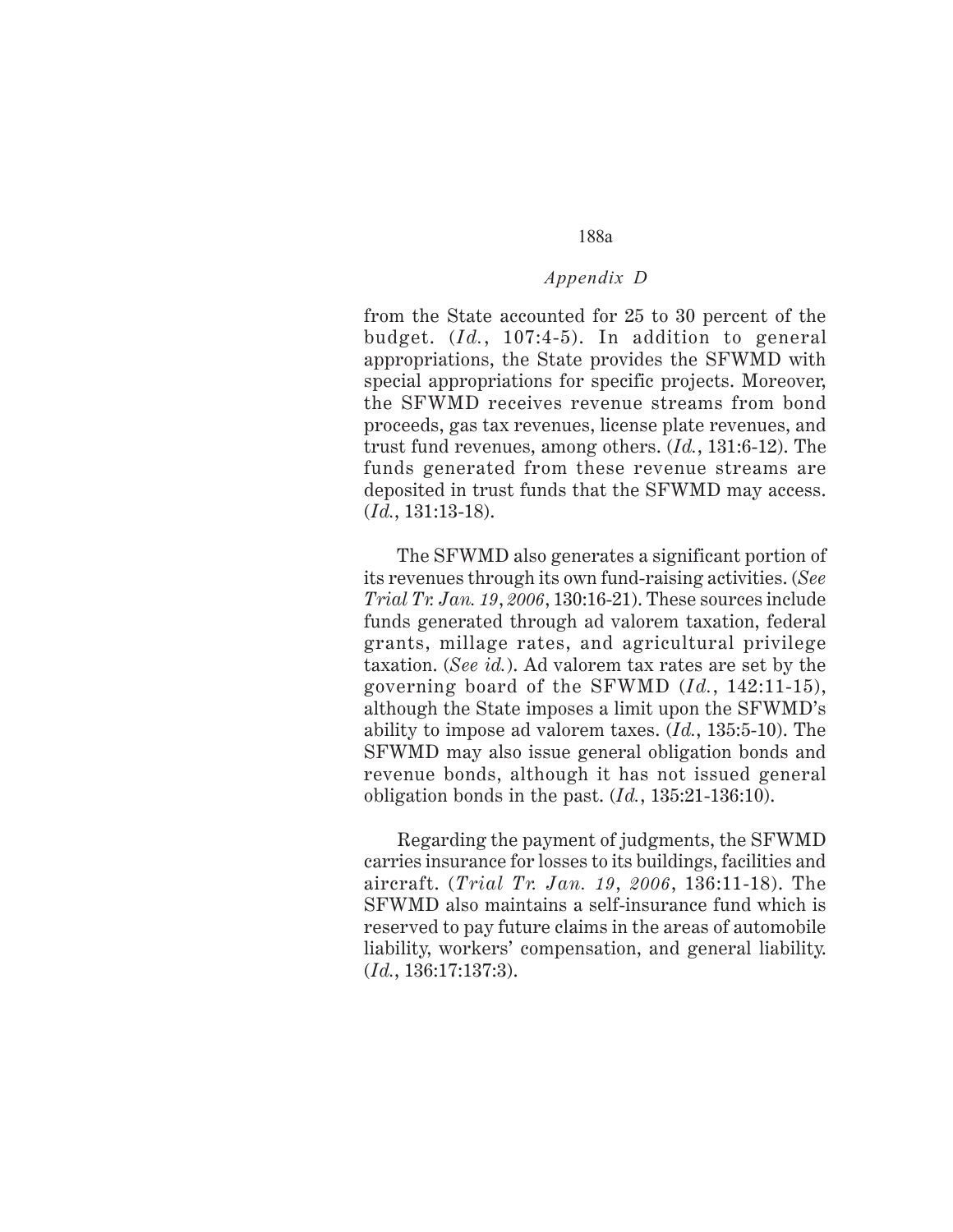#### *Appendix D*

Where large judgments have been rendered against the SFWMD in the past, the SFWMD has satisfied the judgments using state trust funds to which it has access (*Trial Tr. Jan. 19*, *2006*, 131:19-132:1) and/or out of land act acquisition funds provided for in the SFWMD budget. (*Id.*, 139:3-140:6). If a judgment were sufficiently substantial, the SFWMD would be forced to declare a financial emergency and would have to request additional funds from the State. (*Id.*, 141:9-19). The State of Florida has no legal obligation to satisfy any judgments against the SFWMD.

The State's lack of a legal obligation to satisfy judgments against the SFWMD weighs against finding that the SFWMD is entitled to sovereign immunity. Nevertheless, the State's contribution of a substantial portion of the SFWMD budget, and the fact that it might, as a practical matter, be forced to satisfy any judgments against the SFWMD, counsel against weighing the third and fourth factors too strongly, if at all, against the SFWMD's sovereign immunity.

#### 5. *Conclusion*

The first and second factors of the analysis weigh heavily in favor of the SFWMD's immunity from suit. In *Hess v. Port Authority Trans-Hudson Corp.*, 513 U.S. 30 (1994), the Supreme Court noted that the impetus for adoption of the Eleventh Amendment was "the prevention of federal-court judgments that must be paid out of a State's treasury." *Id.* at 48 (citation omitted). It approvingly cited circuit court cases finding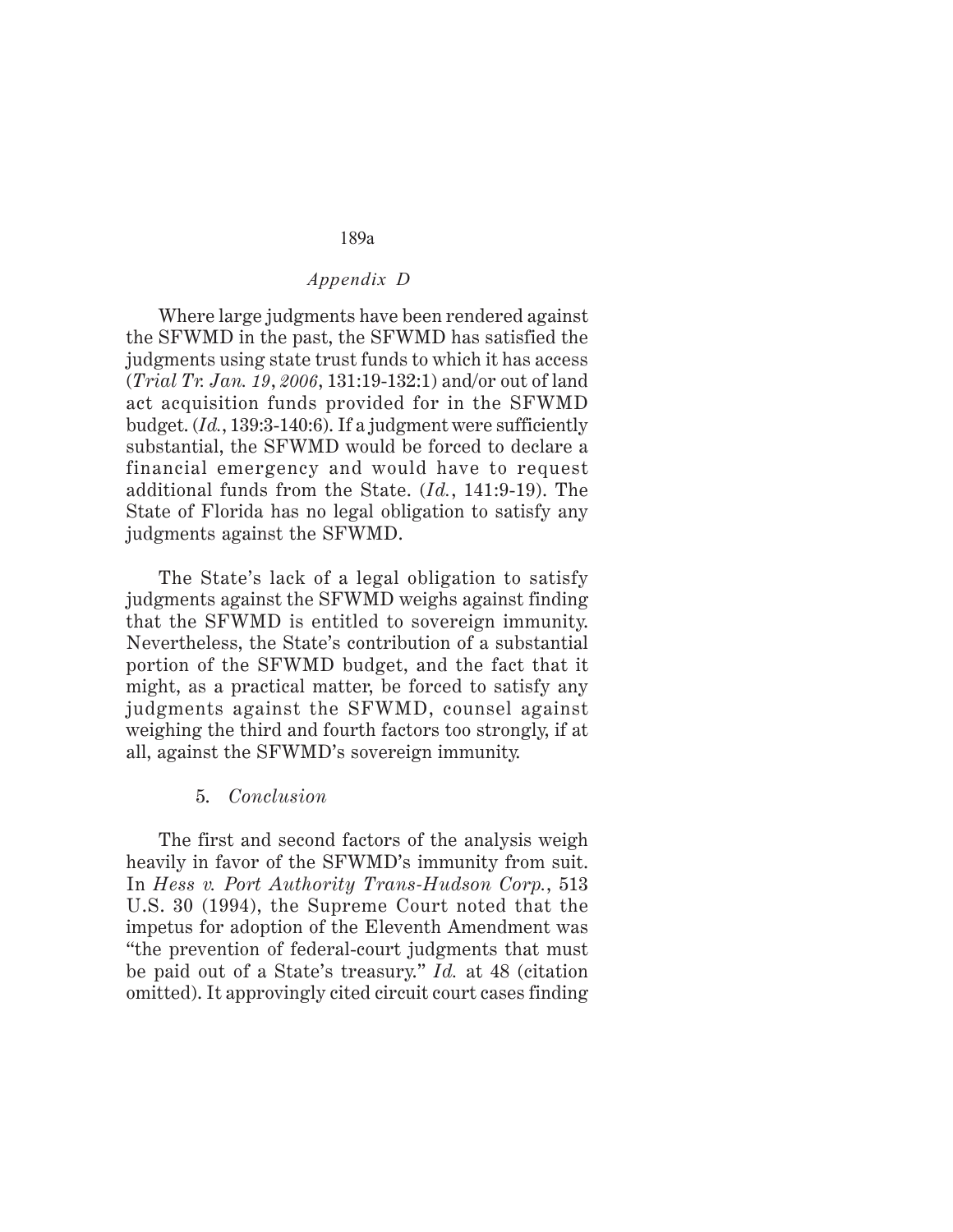#### *Appendix D*

"the vulnerability of the State's purse as the most salient factor in Eleventh Amendment determinations." *Id.* Notwithstanding some language in the *Hess* opinion to the contrary, the Eleventh Circuit has clarified that although *Hess* weighed the "source-of-payment factor heavily, *Hess* never suggests that for Eleventh Amendment immunity a state treasury drain is required *per se* and *Hess* notes that 'current Eleventh Amendment jurisprudence emphasizes the integrity retained by each State in our federal system.'" *Manders*, 338 F.3d at 1325. Indeed, in *Manders*, the Eleventh Circuit found that a Georgia sheriff was entitled to sovereign immunity notwithstanding the undisputed fact that the state *would not pay any judgment against him*.

The question of the SFWMD's entitlement to sovereign immunity is a difficult one. Nevertheless, the Court finds that the critical role that the SFWMD plays for the State, the level of control that the State exercises over the SFWMD, the State's substantial contributions to the SFWMD, and the likelihood that the State would likely be forced to satisfy any substantial judgments against the SFWMD, tip the scales in favor of a finding that the SFWMD is immune from suit.

#### 6. *Did the SFWMD Waive its Sovereign Immunity?*

Plaintiffs argue that even if the SFWMD would otherwise be entitled to sovereign immunity, it waived its sovereign immunity by filing a Counterclaim against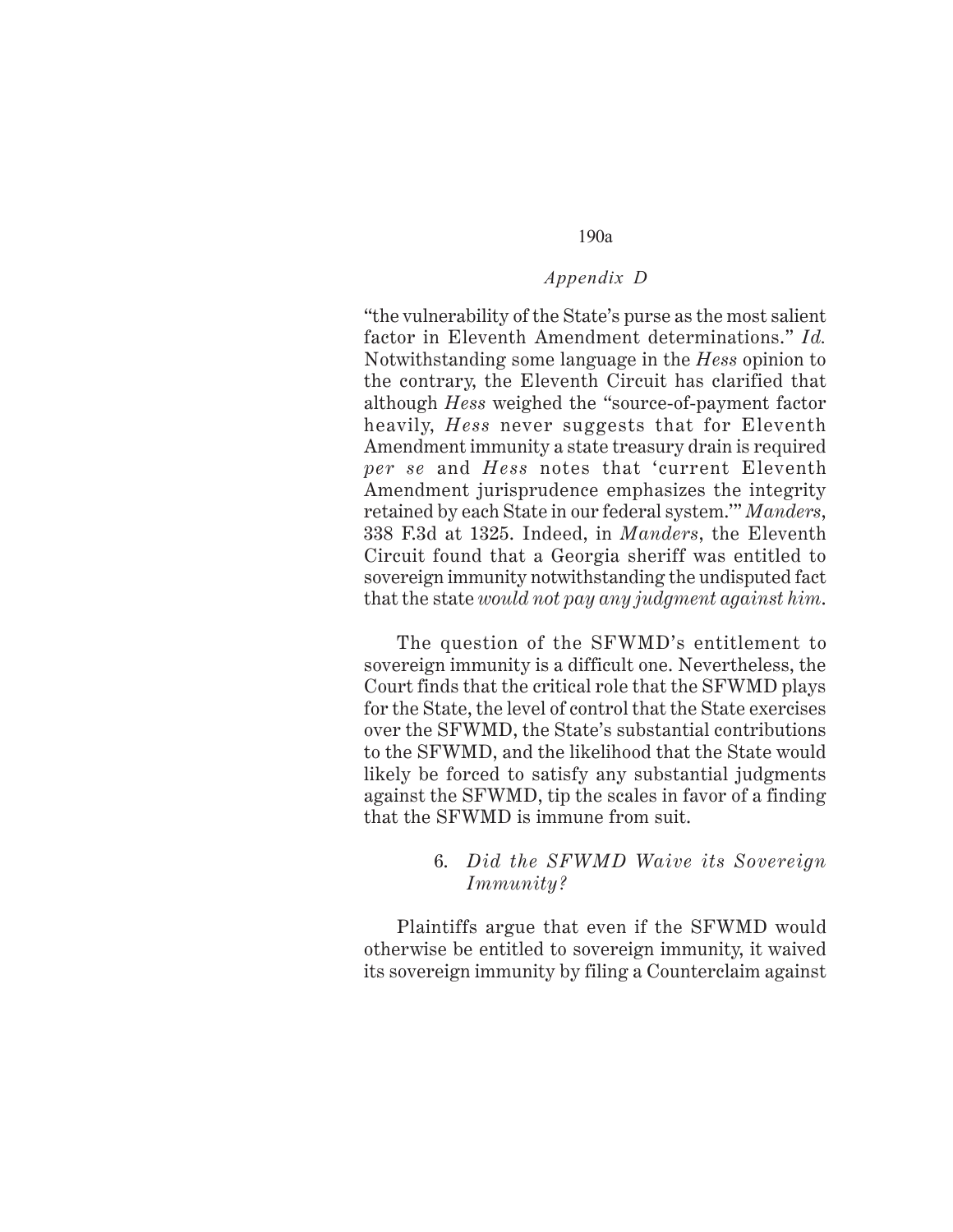# *Appendix D*

Plaintiffs.**<sup>63</sup>** After commencement of this suit, the SFWMD filed an Answer on August 5, 2002 [D.E. 11]. In its Answer, the SFWMD asserted, as affirmative defenses, that (1) the suit was barred by the Eleventh Amendment; and (2) the claims were barred by the doctrine of sovereign immunity. (*Answer*, p. 5).**<sup>64</sup>** The SFWMD also asserted a Counterclaim in which it sought (1) a declaration that it did not need a permit for its flow diversion activities at S-2 and S-3; (2) a declaration that the SFWMD is not responsible under the CWA for all pre-existing pollutants introduced to the waters managed by S-2 and S-3 from other sources; (3) a declaration that it is not responsible under the CWA for those pollutants that have already been permitted or are exempt from permitting under the CWA; (4) an award of attorney's fees and costs; and (5) any further relief the Court deems just and proper. On May 22, 2003, the SFWMD filed a substantially identical Answer (including the Counterclaim) to FWF's and Miccosukee's Complaints. (*See* [D.E. 85, 107]).

<sup>63.</sup> On January 6, 2006, the Court issued an Order Granting South Florida Water Management District's Motion for Voluntary Dismissal [D.E. 249], dismissing the then-pending Counterclaim. The Order stated, however, that "[t]o the extent that, as Plaintiffs argue, bringing a counterclaim affects an entity's sovereign immunity status, the record is clear that the SFWMD has already asserted counterclaims and the Court ascertains no means by which their dismissal would alter the Court's legal analysis, or Plaintiffs' rights." Thus, the dismissal does not impact the Court's analysis.

<sup>64.</sup> The SFWMD did not file a motion to dismiss on either ground.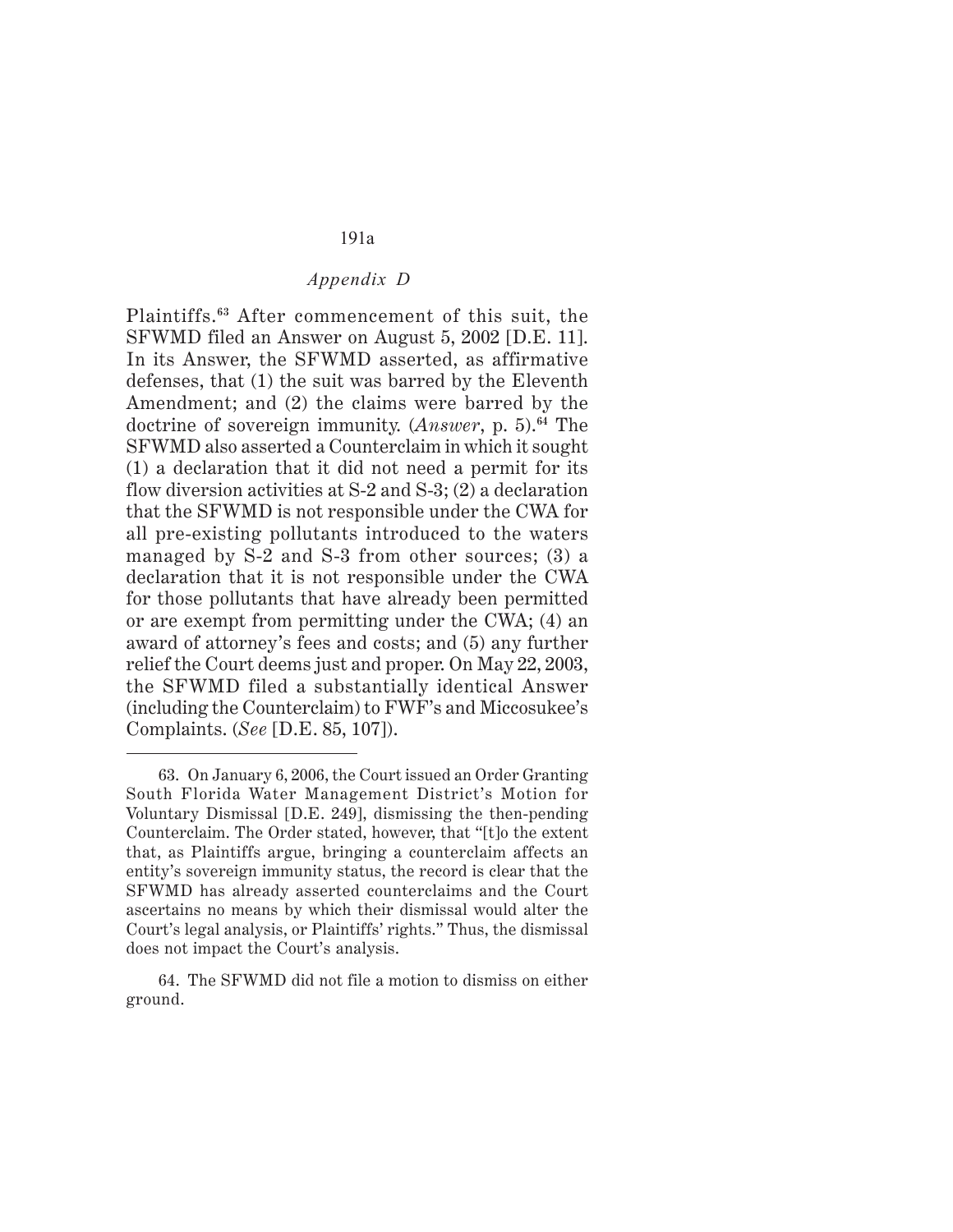#### *Appendix D*

After Plaintiffs amended their pleadings following the Supreme Court's decision in the *S-9 Case* and the re-opening of this litigation, the SFWMD again answered the Complaints by asserting the defenses of Eleventh Amendment and sovereign immunity. (*See* [D.E. 204, 206, 269]).**<sup>65</sup>** The SFWMD filed a Motion for Summary Judgment on Eleventh Amendment immunity on August 5, 2005 [D.E. 374] and, on the same day, FWF filed a Motion for Summary Judgment on Defendant SFWMD's Affirmative Defenses of Constitutional Bars and Immunities [D.E. 382]. As already stated, the cross-motions were denied as to the SFWMD. Plaintiffs argue that through its litigation tactics, particularly its filing of a Counterclaim, the SFWMD waived its Eleventh Amendment immunity.

Although the Eleventh Amendment generally bars suits against states and their agencies in federal court, there are several exceptions to the rule. Plaintiffs argue that the long-established "waiver" exception applies here. As far back as 1883, the Supreme Court held that "immunity from suit belonging to a state . . . is a personal privilege which it may waive at pleasure; so that in a suit, otherwise well brought, in which a state had sufficient interest to entitle it to become a party defendant, its appearance in a court of the United States would be a voluntary submission to its jurisdiction." *Clark v. Barnard*, 108 U.S. 436, 447-48 (1883); *see also*

<sup>65.</sup> The language of SFWMD's Counterclaim differs slightly among its various Answers. The substance of the relief sought, however, remained the same.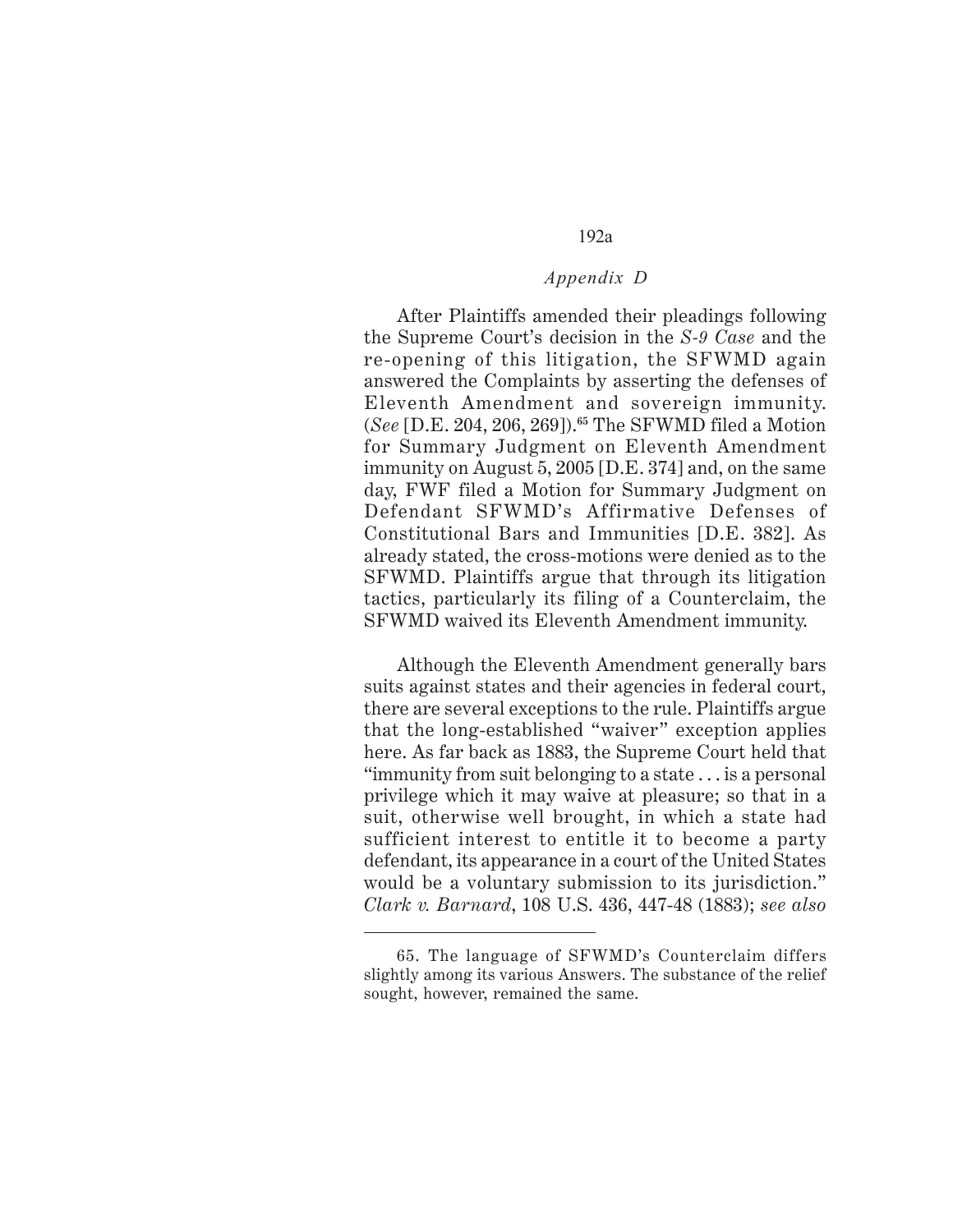# *Appendix D*

*Cate v. Oldham*, 707 F.2d 1176, 1182 n. 4 (11th Cir. 1983) ("[T]he state by its own action may waive Eleventh Amendment immunity."). A state's waiver of sovereign immunity, however, must be "unequivocally expressed." *Doe v. Moore*, 410 F.3d 1337, 1349 (11th Cir. 2005) (citing *Pennhurst State Sch. & Hosp. v. Halderman*, 465 U.S. 89, 99 (1984)).

Although a state may waive its Eleventh Amendment immunity through several means, the relevant question is whether the SFWMD waived its immunity through its affirmative litigation conduct. *In re Burke*, 146 F.3d 1313, 1318 (11th Cir. 1998). It is appropriate to "find a waiver either if the State voluntarily invokes [a federal court's] jurisdiction, or else if the State makes a 'clear declaration' that it intends to submit itself to [a federal court's] jurisdiction." *College Sav. Bank v. Florida Prepaid Postsecondary Educ. Expense Bd.*, 527 U.S. 666, 675-76 (1999) (internal citations omitted).

Here, the SFWMD found itself in federal court after a suit was filed against it. The SFWMD clearly did not invoke the Court's jurisdiction, at least at the outset of the case. Moreover, in all of its Answers, and in its Motion for Summary Judgment, the SFWMD steadfastly maintained that it was entitled to Eleventh Amendment immunity. Accordingly, the SFWMD has not unequivocally expressed an intent to waive its immunity. Nevertheless, Plaintiffs contend that by filing the Counterclaim, and by otherwise defending the case on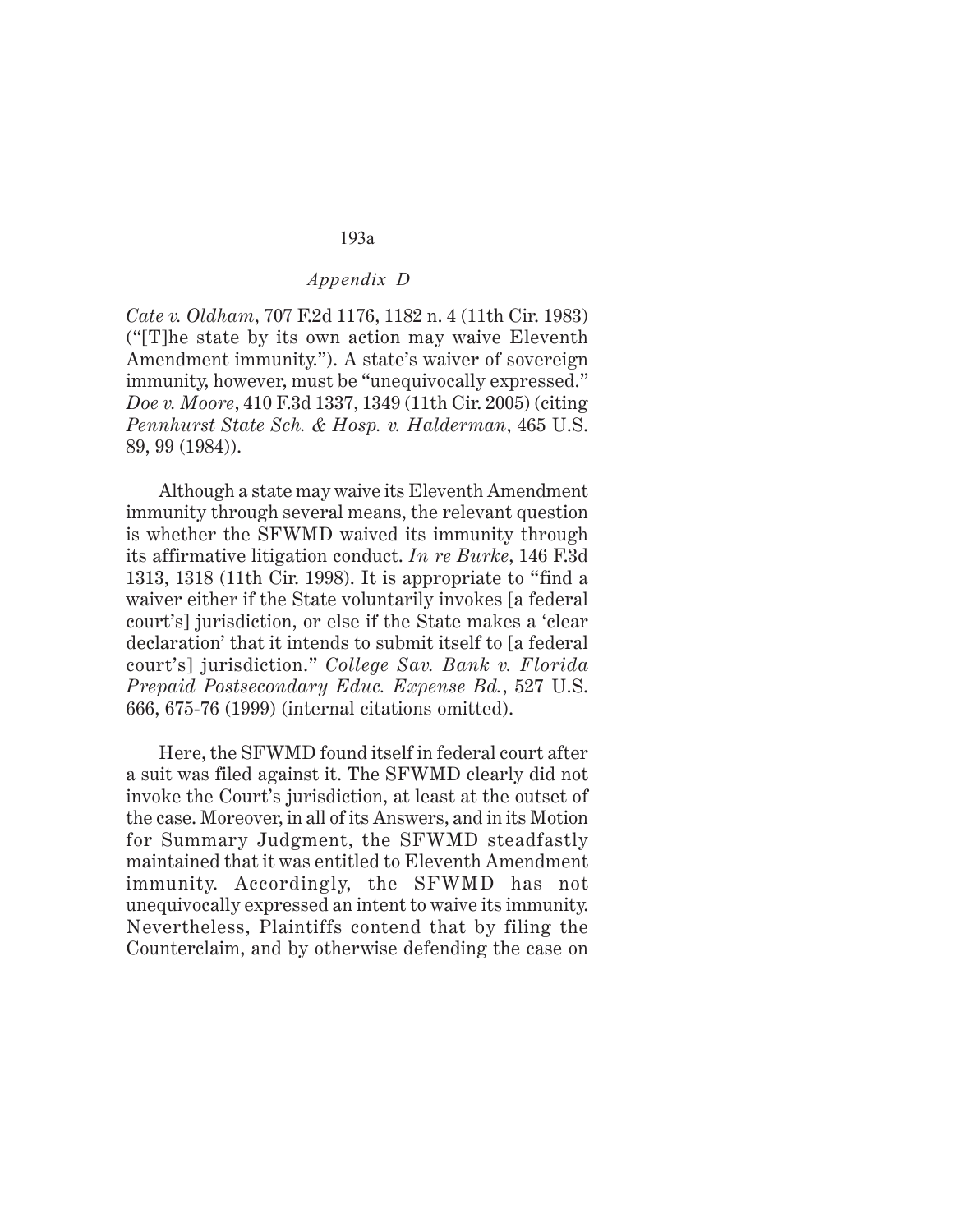#### *Appendix D*

the merits, the SFWMD has implicitly waived its immunity. The undersigned disagrees.

Courts have been inconsistent in determining the effect that a state's filing of a counterclaim has upon its immunity. *Paul N. Howard Co. v. Puerto Rico Aqueduct Sewer Auth.*, 744 F.2d 880 (1st Cir. 1984), is the case most often relied upon for the proposition that a state waives its sovereign immunity when it files a counterclaim. In *Paul N. Howard Co.*, the First Circuit held that "where PRASA not only appeared but filed a counterclaim and a third-party complaint, we have little trouble concluding that PRASA voluntarily submitted to the jurisdiction of the federal court, thereby waiving any Eleventh Amendment immunity it might or might not have enjoyed." *Id.* at 886 (citing *Newfield House*, *Inc. v. Massachusetts Dep't. of Pub. Welfare*, 651 F.2d 32, 36 n. 3 (1st Cir. 1981)); *see also Mohegan Tribe v. State of Connecticut*, 528 F. Supp. 1359 (D.C. Conn. 1982) (finding that state waived its sovereign immunity by filing counterclaim); *Aldens v. Ryan*, 454 F. Supp. 465, 470 (W.D. Okla. 1976) (finding that state waived immunity by answering complaint without objection, asserting counterclaim, and entering stipulation of fact).

Other courts have reached the opposite conclusion. In *State Contracting and Engineering Corp. v. Florida Dept. of Trans.*, No. 97-7014-Civ, 2000 WL 34220818 (S.D.Fla. 2000), the court found that a state did not waive its immunity by filing a counterclaim. It distinguished the case from *Howard*, and emphasized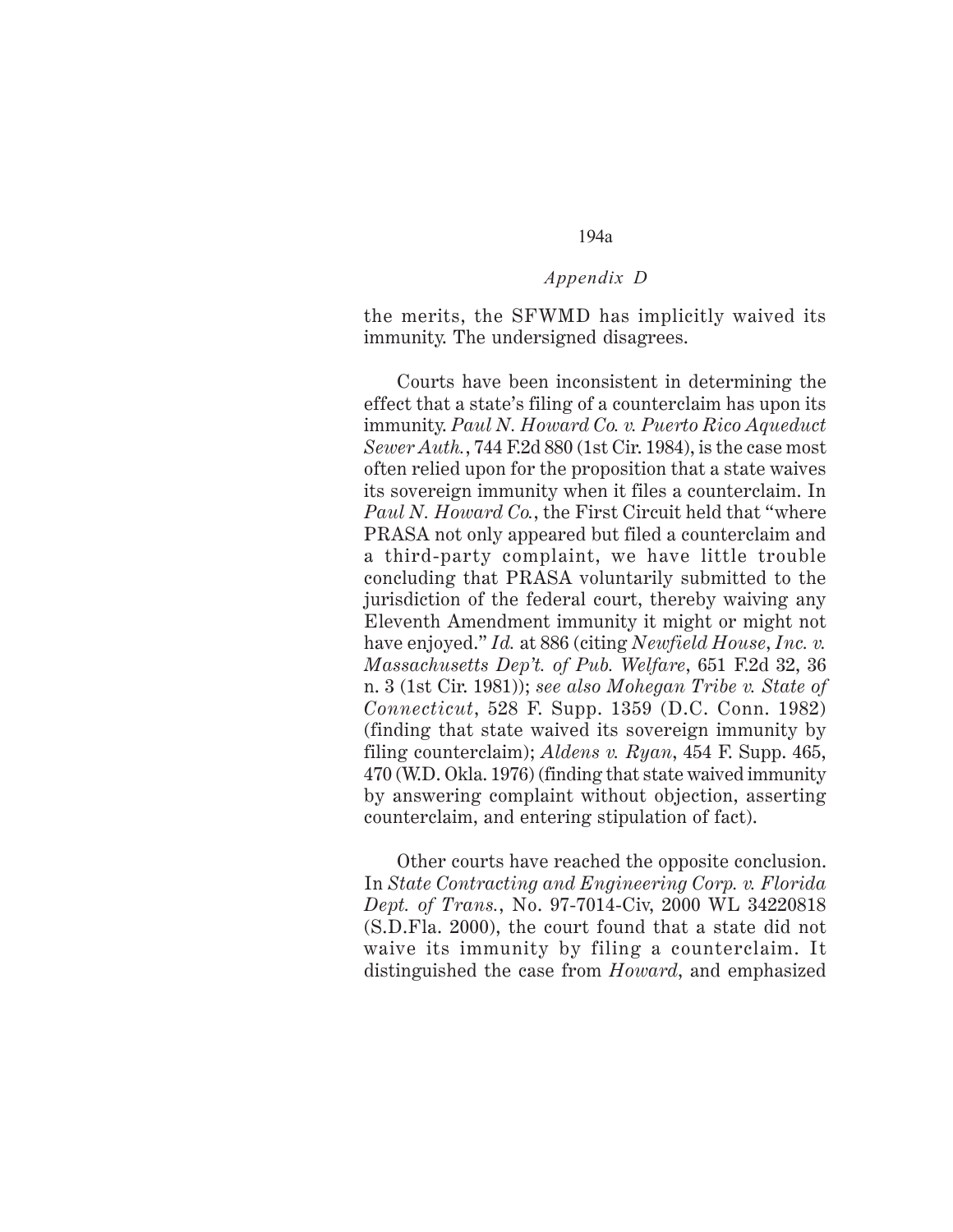#### *Appendix D*

that the counterclaim did not assert new issues into the case, it only sought a declaratory judgment, and that, at the time the state filed its counterclaim, the state of the law was such that it appeared that the state could not have successfully asserted an immunity defense. *See* at \*4. In affirming the court's ruling on the issue of waiver, the Federal Circuit held "that the filing of a counterclaim during a period when the State was reasonably unsure about the availability of an immunity defense was not a waiver." *State Contracting & Eng'g. Corp. v. State of Florida*, 258 F.3d 1329, 1337 (2001), *cert. denied*, 534 U.S. 1131 (2002).

Other courts have reached similar conclusions. *See Kelley v. Edison Twp.*, No. 03-4817-Civ, 2006 WL 1084217 (April 25, 2006) (state did not waive immunity by filing of third-party complaint, as the action should be viewed as a defensive posture); *Santee Sioux Tribe of Nebraska v. State of Nebraska*, 121 F.3d 427 (8th Cir. 1997) (answering complaint and filing counterclaim did not waive state's immunity because assistant attorney general was not authorized to waive immunity); *Mescalero Apache Tribe v. State of New Mexico*, 131 F.3d 1379, 1385 n. 4 (10th Cir. 1997) (affirming district court ruling that state did not waive sovereign immunity by filing counterclaim); *Nat'l. R.R. Passenger Corp. v. Rountree Transp. and Rigging*, *Inc.*, 896 F. Supp. 1204, 1206-07 (M.D. Fla. 1995) (in order to find a waiver through the state's filing of a counterclaim "state defendants still must announce their waiver of Eleventh Amendment immunity unequivocally").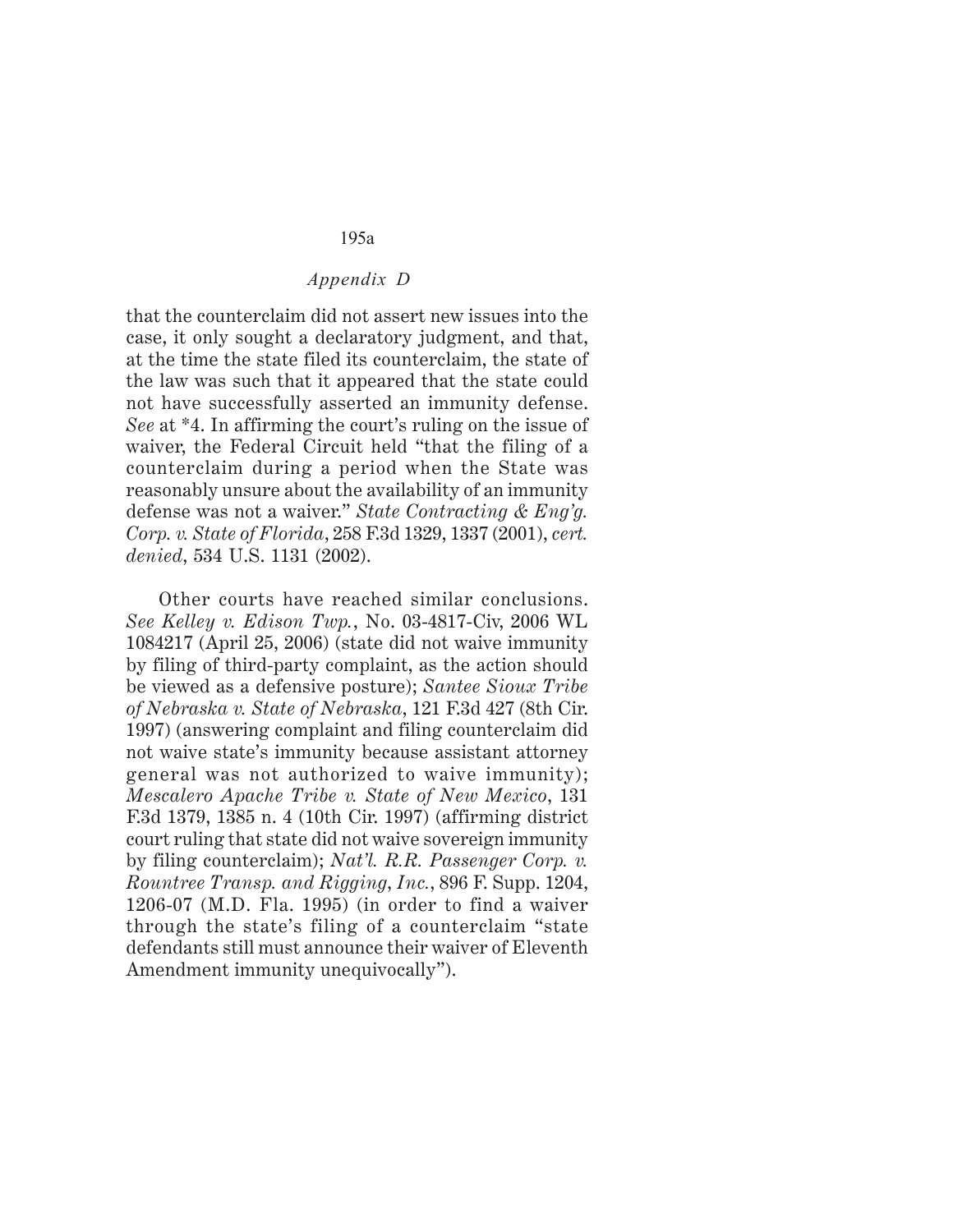# *Appendix D*

In evaluating whether a state has waived its immunity, "[c]ourts indulge every reasonable presumption against waiver." *College Sav. Bank*, 527 U.S. at 682 (quoting *Aetna Ins. Co. v. Kennedy ex rel. Bogash*, 301 U.S. 389, 393 (1937)). Likewise, "[a] finding of waiver is appropriate only where the state's consent is 'stated by the most express language or by such overwhelming implications from the text as [will] leave no room for any other reasonable construction.'" **<sup>66</sup>** *M.A. ex rel. E.S. v. State-Operated Sch. Dist. of City of Newark*, 344 F.3d 335, 345 (3d Cir. 2003) (quoting *Edelman v. Jordan*, 415 U.S. 651, 673 (1974)). In other words, the test for finding voluntary waiver is a stringent one. *See id.*

In light of the stringent standard governing the "waiver" inquiry, the Court does not find that the SFWMD waived its immunity in this case. From the outset of this litigation, the SFWMD has asserted the affirmative defenses of sovereign immunity and Eleventh Amendment immunity. Moreover, it filed a motion for summary judgment on the issue. That the SFWMD also defended the case on the merits is not dispositive as the Eleventh Circuit has held that "Eleventh Amendment jurisdictional questions can be raised for the first time on appeal." *Doe*, 410 F.3d at 1349.

<sup>66.</sup> Although *Newark* concerned the question of whether the state had waived its immunity by accepting federal funds (as opposed to waiver through litigation conduct), the court's emphasis on the question of whether the state clearly intended to waive its immunity is relevant.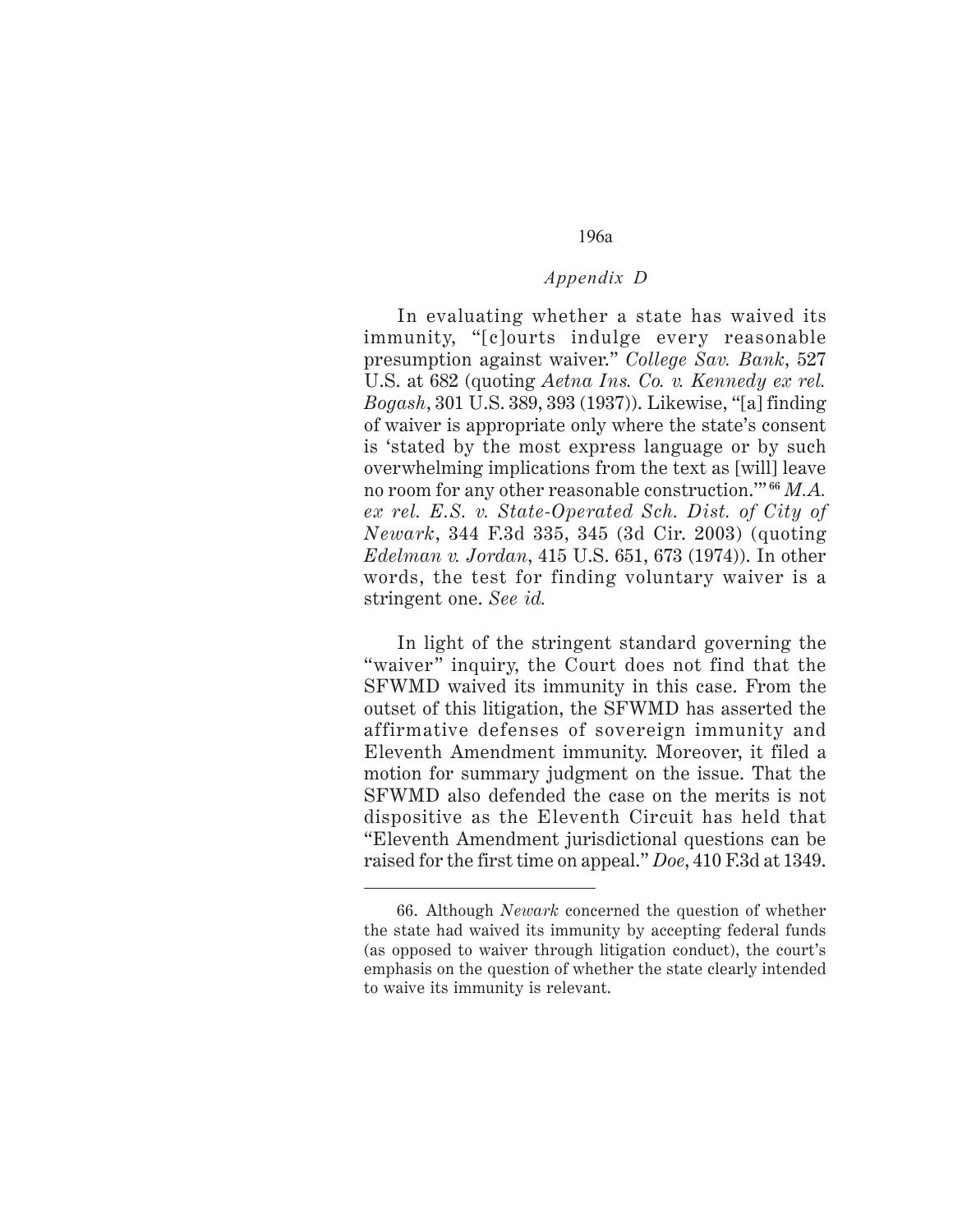## *Appendix D*

The SFWMD's filing of a Counterclaim is not dispositive. It is certainly true that when a state files a suit in federal court, it is generally considered to have waived its Eleventh Amendment immunity. *See*, *e.g.*, *Burke*, 146 F.3d at 1319-20; *Gardner v. New Jersey*, 329 U.S. 565 (1947). However, cases holding that the filing of a claim in federal court (or removal of a claim to federal court) waived immunity are primarily concerned with fairness. To state it differently, where a state invokes the power and jurisdiction of a federal court, it may not then use the Eleventh Amendment as a shield when a non-state party seeks to defend itself. As the Supreme Court explained in *Gardner*,

[i]t is traditional bankruptcy law that he who invokes the aid of the bankruptcy court by offering a proof of claim and demanding its allowance must abide the consequences of that procedure. . . . If the claimant is a State, the procedure of proof and allowance is not transmitted into a suit against the State because the court entertains objections to the claim. The State is seeking something from the debtor. No judgment is sought against the State. The whole process of proof, allowance, and distribution is, shortly speaking, an adjudication of interests claimed in a res. It is none the less such because the claim is rejected in toto, reduced in part, given a priority inferior to that claimed, or satisfied in some way other than payment in cash.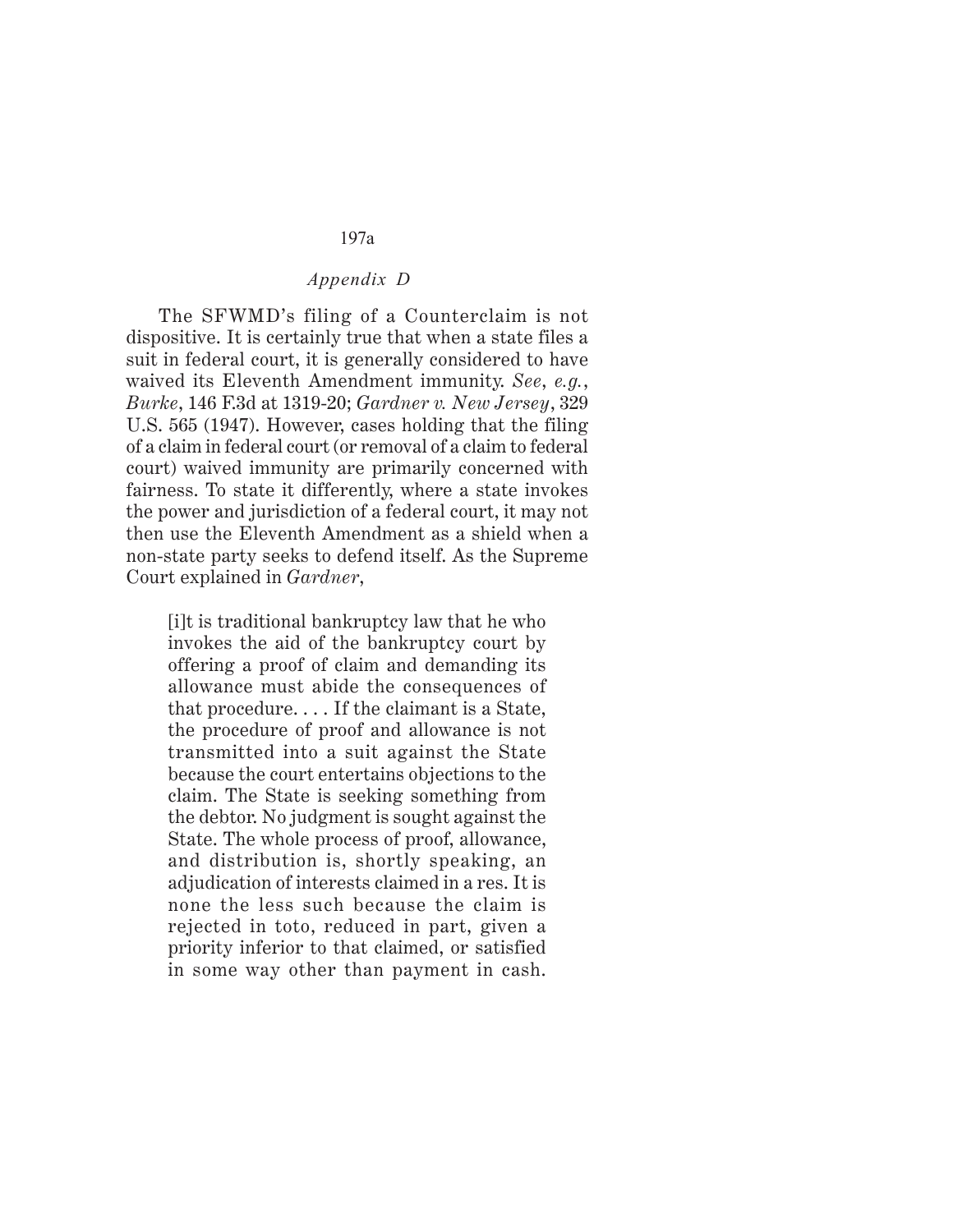# *Appendix D*

When the State becomes the actor and files a claim against the fund it waives any immunity which it otherwise might have had respecting the adjudication of the claim.

*Gardner*, 329 U.S. at 573-74 (internal citations omitted).

More than 50 years later, the Court emphasized the fairness considerations implicit in its waiver jurisprudence in holding that where a party removes a case to federal court, it may not subsequently claim Eleventh Amendment immunity. *See Lapides v. Bd. of Regents of Univ. Sys. of Georgia*, 535 U.S. 613 (2002).

It would seem anomalous or inconsistent for a State both (1) to invoke federal jurisdiction. thereby contending that the "Judicial power of the United States" extends to the case at hand, and (2) to claim Eleventh Amendment immunity, thereby denying that the "Judicial power of the United States" extends to the case at hand. And a Constitution that permitted States to follow their litigation interests by freely asserting both claims in the same case could generate seriously unfair results. Thus, it is not surprising that more than a century ago this Court indicated that a State's voluntary appearance in federal court amounted to a waiver of its Eleventh Amendment immunity.

*Id.* at 619. No such equitable considerations are present here.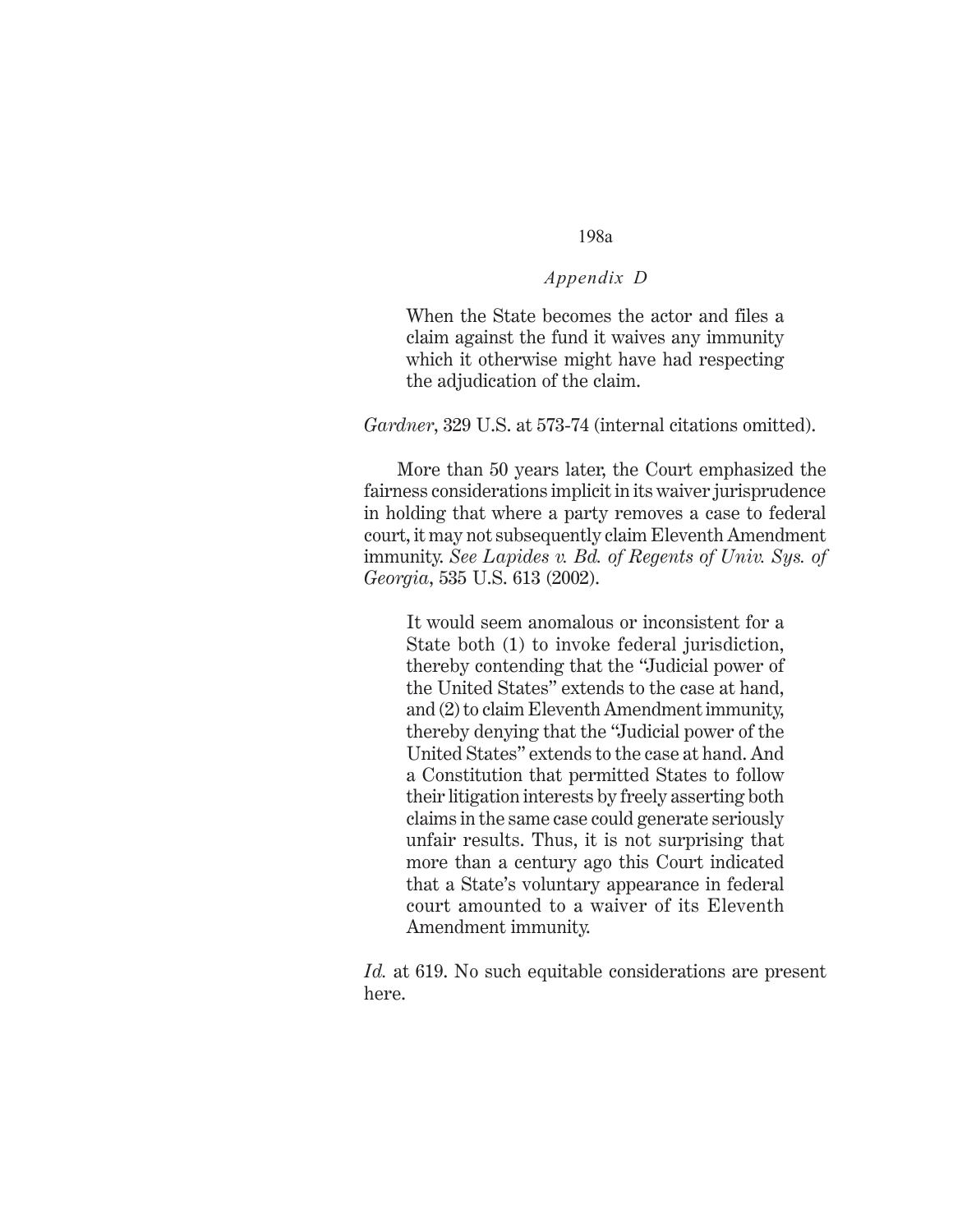#### *Appendix D*

The SFWMD was involuntarily brought into federal court by Plaintiffs. In filing a Counterclaim seeking a declaratory judgment, the SFWMD essentially asked the Court to find that Plaintiffs were not entitled to the relief they seek. The SFWMD did not seek to have the Court compel any action on the part of Plaintiffs.**<sup>67</sup>** Moreover, it is relevant that, as mentioned, the SFWMD's entitlement to sovereign immunity was in doubt at the time this suit was filed (and remains unclear today). Thus, the case is similar to the situation in *State Contracting & Eng'g. Corp.* in that the SFWMD could have been "reasonably unsure about the availability of an immunity defense." **<sup>68</sup>** *See State Contracting & Eng'g. Corp.*, 258 F.3d at 1337.

Given that (1) the SFWMD has asserted its immunity from the outset, (2) the SFWMD filed a motion for summary judgment on the issue of its immunity from suit; (3) the state of the law on the SFWMD's

68. Plaintiffs argue that the SFWMD could not have been reasonably unsure about the defense in light of the decision in *Grimshaw. See* 195 F. Supp. 2d 1358. The undersigned disagrees, as *Grimshaw* conflicted with the holdings of other courts within this District. A different question would have been presented had the Eleventh Circuit previously held that the SFWMD was entitled to sovereign immunity.

<sup>67.</sup> The Court leaves undecided, and takes under advisement, whether the SFWMD has waived its immunity to the extent that Plaintiffs are entitled to attorney's fees arising from their defense of the SFWMD's Counterclaim. *See In re Burke*, 146 F.3d at 1319-20 (holding that the state's waiver of sovereign immunity was narrow).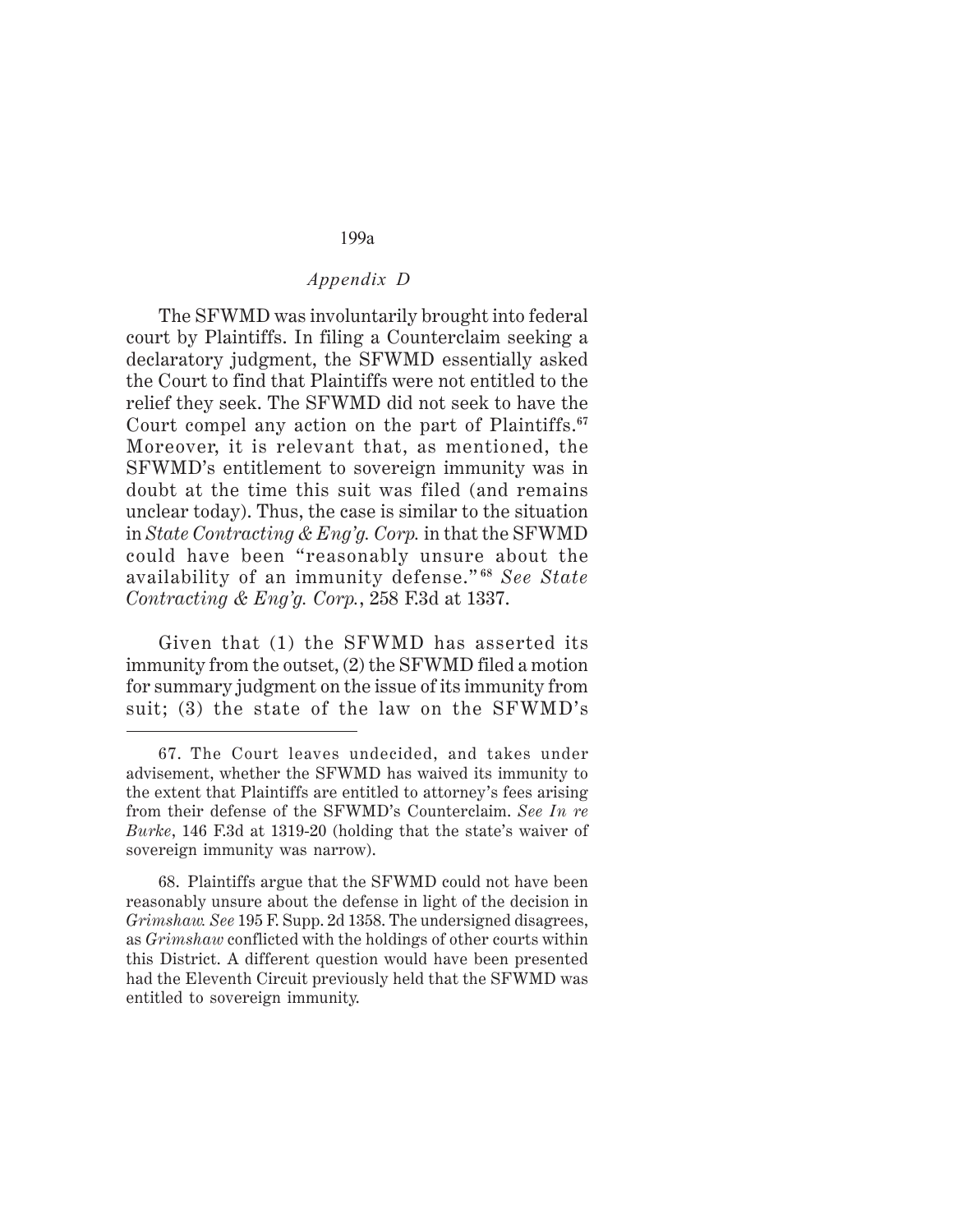#### *Appendix D*

entitlement to immunity is uncertain; and (4) the SFWMD's assertion of immunity has not resulted in any unfairness to Plaintiffs, the Court finds that the SFWMD has not waived its immunity.

#### **IV. CONCLUSION**

The problems facing Lake Okeechobee and the Everglades are far from simple. No one suggests that requiring the SFWMD and/or its Director to obtain a NPDES permit prior to backpumping will solve these problems or even substantially contribute to a solution. However, in enacting the CWA, Congress imposed certain requirements upon all entities that discharge pollutants into navigable waters. As in any statutory analysis, it is not the function of the Court to secondguess Congress' wishes, but rather, to seek to discern them where the meaning of a statute is at issue.

Plaintiffs have requested that the Court require the SFWMD and/or its Director to obtain a NPDES permit. It was after the close of trial that the EPA issued its Proposed Rule, proposing an amendment to the NPDES regulations that would specifically exempt all water transfers from the NPDES permitting scheme. Moreover, there is no dispute that, at present, the SFWMD may not cease its backpumping operations because massive flooding would result. At the close of the trial, it remained unclear exactly what the nature of any prospective relief, if granted to Plaintiffs, and the scope of any obligations imposed upon Defendants, should be.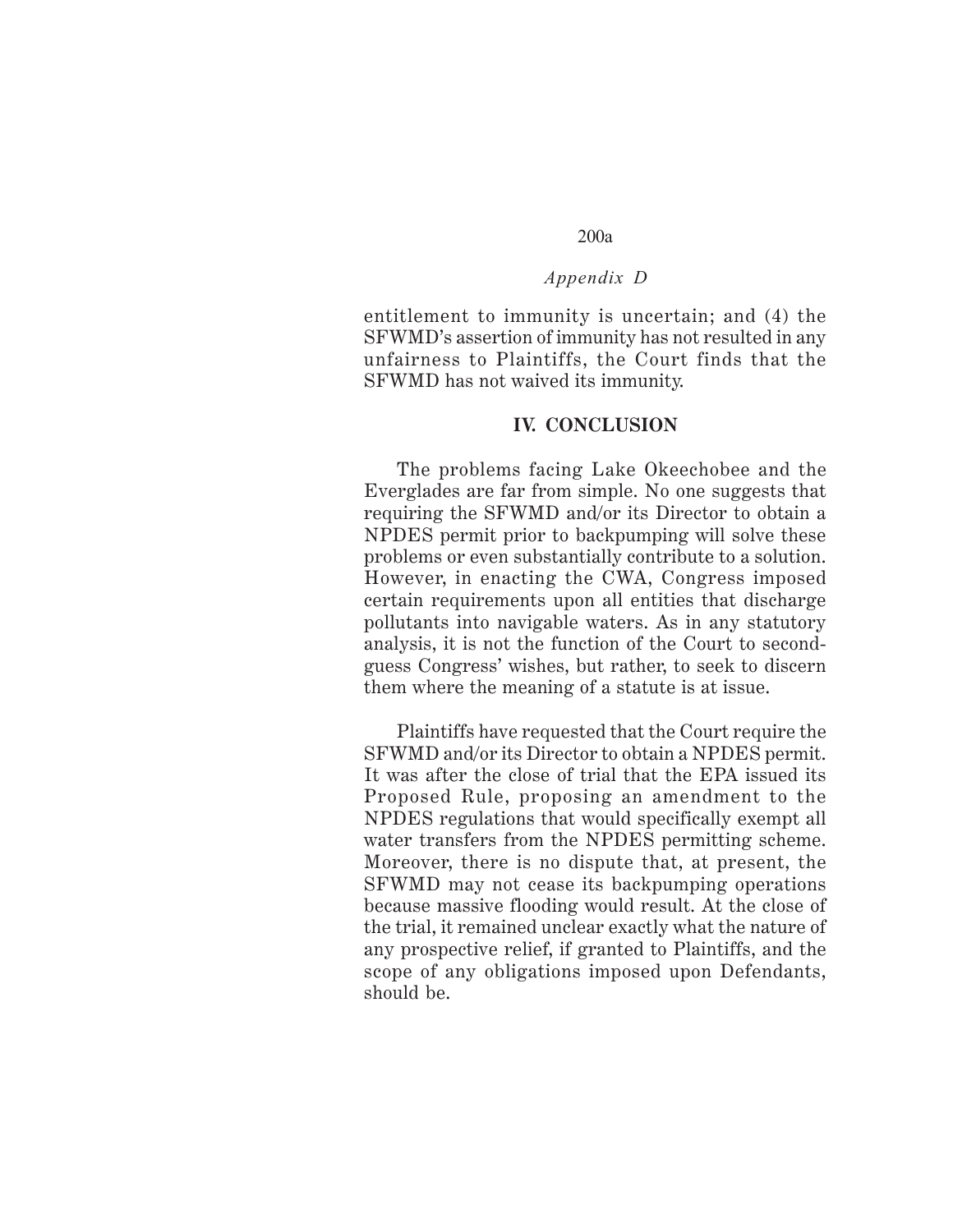# *Appendix D*

The parties did address these matters generally in their post-trial submissions. In apparent recognition that the issue of the extent of any remedies to be awarded Plaintiffs had not been adequately addressed at trial, or in the pre- or post-trial briefs, the FWF and Miccosukee suggest that the Court order SFWMD to promptly apply for a NPDES permit, and "then proceed to a remedy phase at which the Court may determine the appropriate penalty, *see* 33 U.S.C. § 1319(d), and any injunctive relief the Court deems appropriate." (*Prop. Findings of Fact and Conclusions of Law* [D.E. 592] at 114-115). U.S. Sugar devotes considerable discussion in its post-trial submission to the question of remedy and injunctive relief, and argues that Plaintiffs have not carried their burden of demonstrating irreparable injury, the inadequacy of legal remedies, and that the need for protection from flooding does not outweigh Plaintiffs' need for injunctive relief. (*See Corrected Copy of Proposed Findings* [D.E. 596]).

In accordance with the foregoing and Federal Rule of Civil Procedure 58, the Court will, by separate document, enter judgment for Plaintiffs, declaring that, in the absence of a NPDES permit, the operation of the S-2, S-3, and S-4 pump stations to backpump pollutantcontaining waters from the canals in a northerly direction into Lake Okeechobee is in violation of the CWA. Entry of a final judgment is deferred, however, pending further proceedings to consider Plaintiffs' requests for injunctive relief. The Court will retain jurisdiction over the parties to ensure compliance with the judgment and any subsequent remedial measures.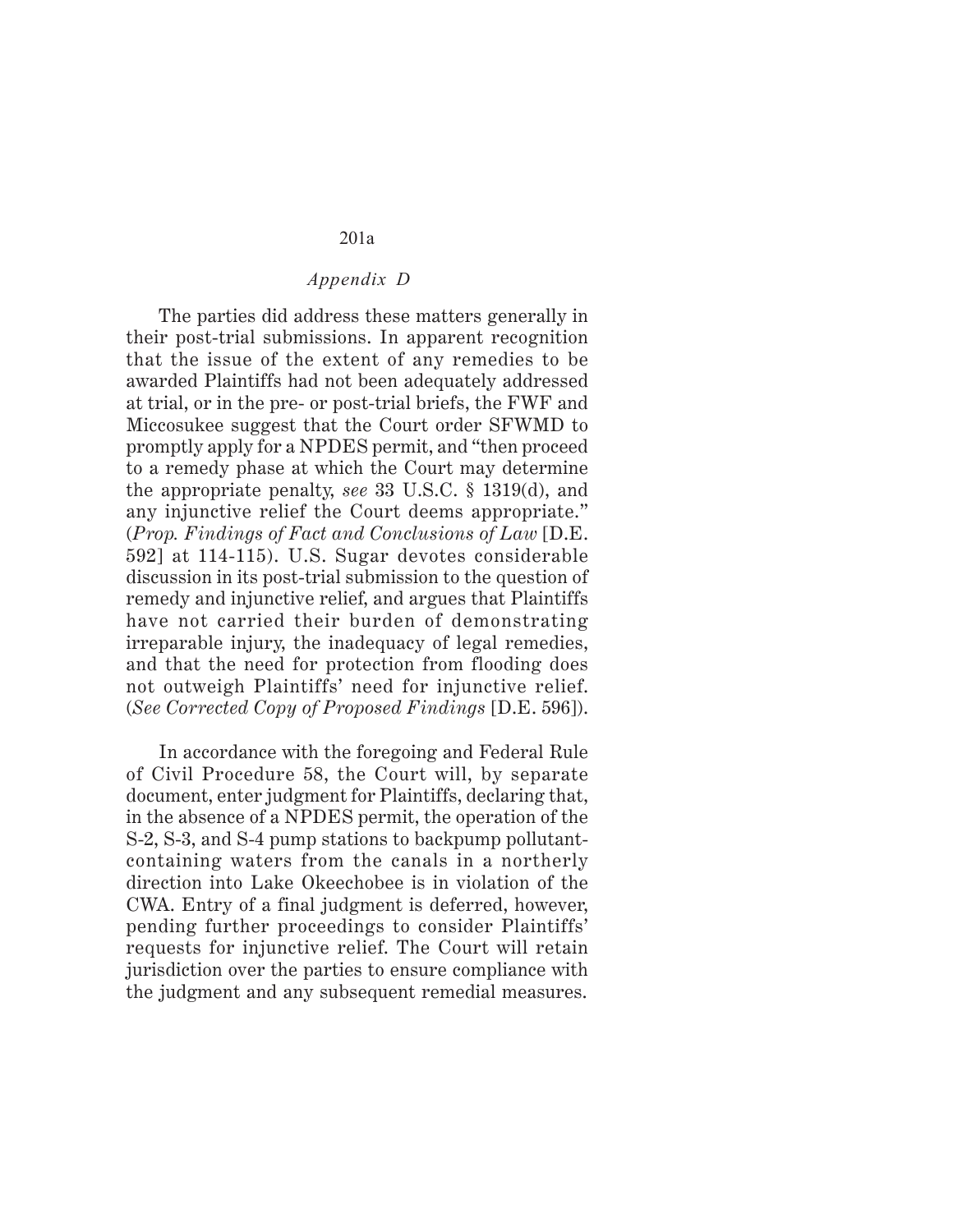*Appendix D*

For all of the foregoing reasons, it is

# **ORDERED AND ADJUDGED** as follows:

- 1. The parties are to submit a proposed joint scheduling report, suggesting the nature and timing of additional proceedings and written briefing concerning the entry of a permanent injunction.**<sup>69</sup>** The report shall be filed by no later than December 22, 2006. If the parties are in disagreement as to any proposal, they are to so indicate in the joint report.
- 2. Any of the foregoing conclusions of law which may represent findings of fact are adopted as findings of fact.

**DONE AND ORDERED** in Chambers at Miami, Florida this 11th day of December, 2006.

> s/ Cecilia M. Altonaga CECILIA M. ALTONAGA UNITED STATES DISTRICT JUDGE

<sup>69.</sup> In light of the Court's finding that the SFWMD is entitled to sovereign immunity, any injunction would be directed to the SFWMD's executive director.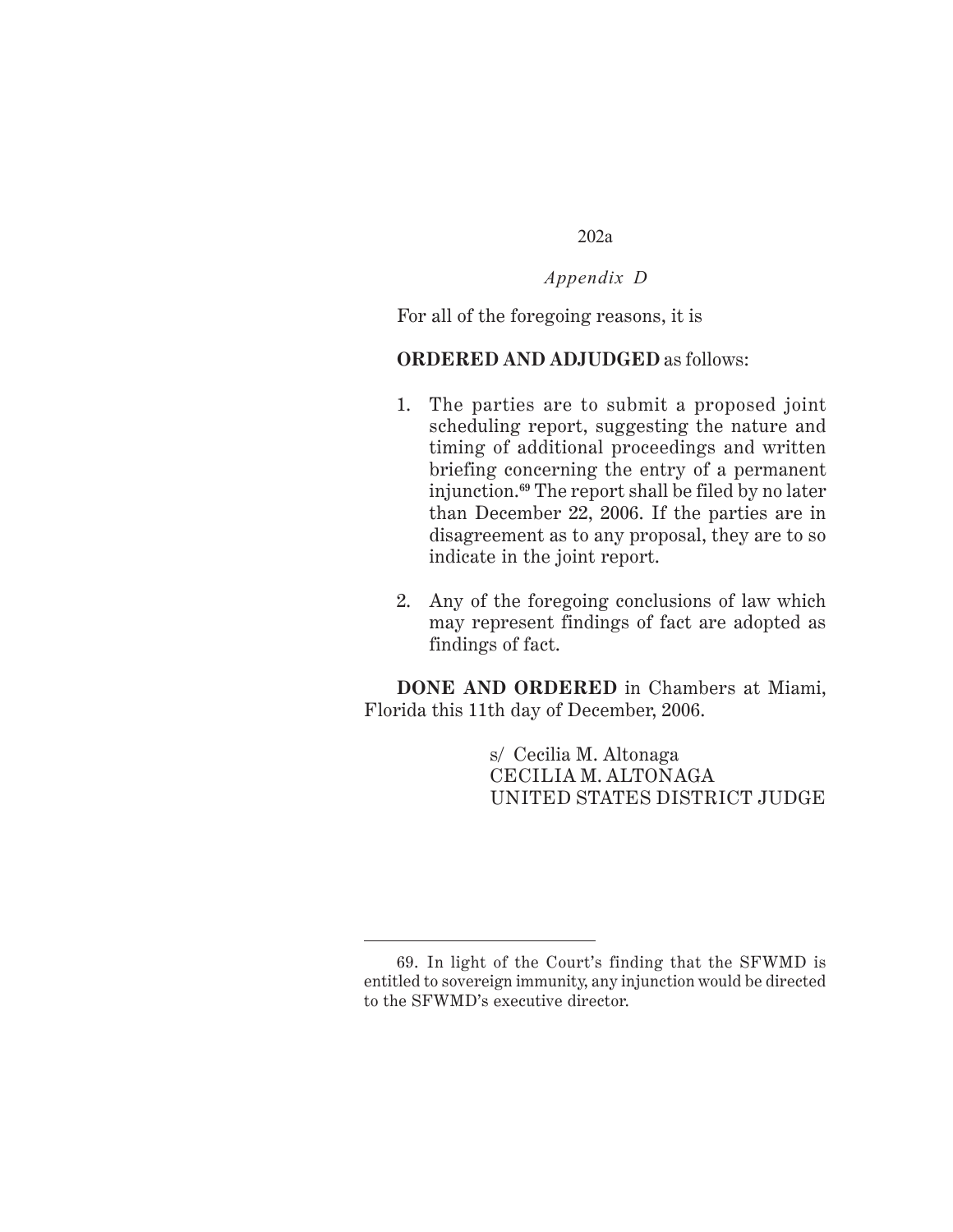# *Appendix E* **APPENDIX E — ORDER OF THE UNITED STATES COURT OF APPEALS FOR THE ELEVENTH CIRCUIT, DATED AND FILED MAY 7, 2010, DENYING THE PETITION FOR REHEARING EN BANC**

# **UNITED STATES COURT OF APPEALS FOR THE ELEVENTH CIRCUIT**

No. 07-13829

#### D.C. Docket No. 02-80309 CV-CMA

# FRIENDS OF THE EVERGLADES, FLORIDA WILDLIFE FEDERATION,

Plaintiffs-Counter-Defendants-Appellees Cross-Appellants,

# FISHERMEN AGAINST DESTRUCTION OF THE ENVIRONMENT,

Plaintiff-Counter-Defendant Appellee,

# MICCOSUKEE TRIBE OF INDIANS OF FLORIDA,

Intervenor-Plaintiff-Counter-Defendant-Appellee Cross-Appellant,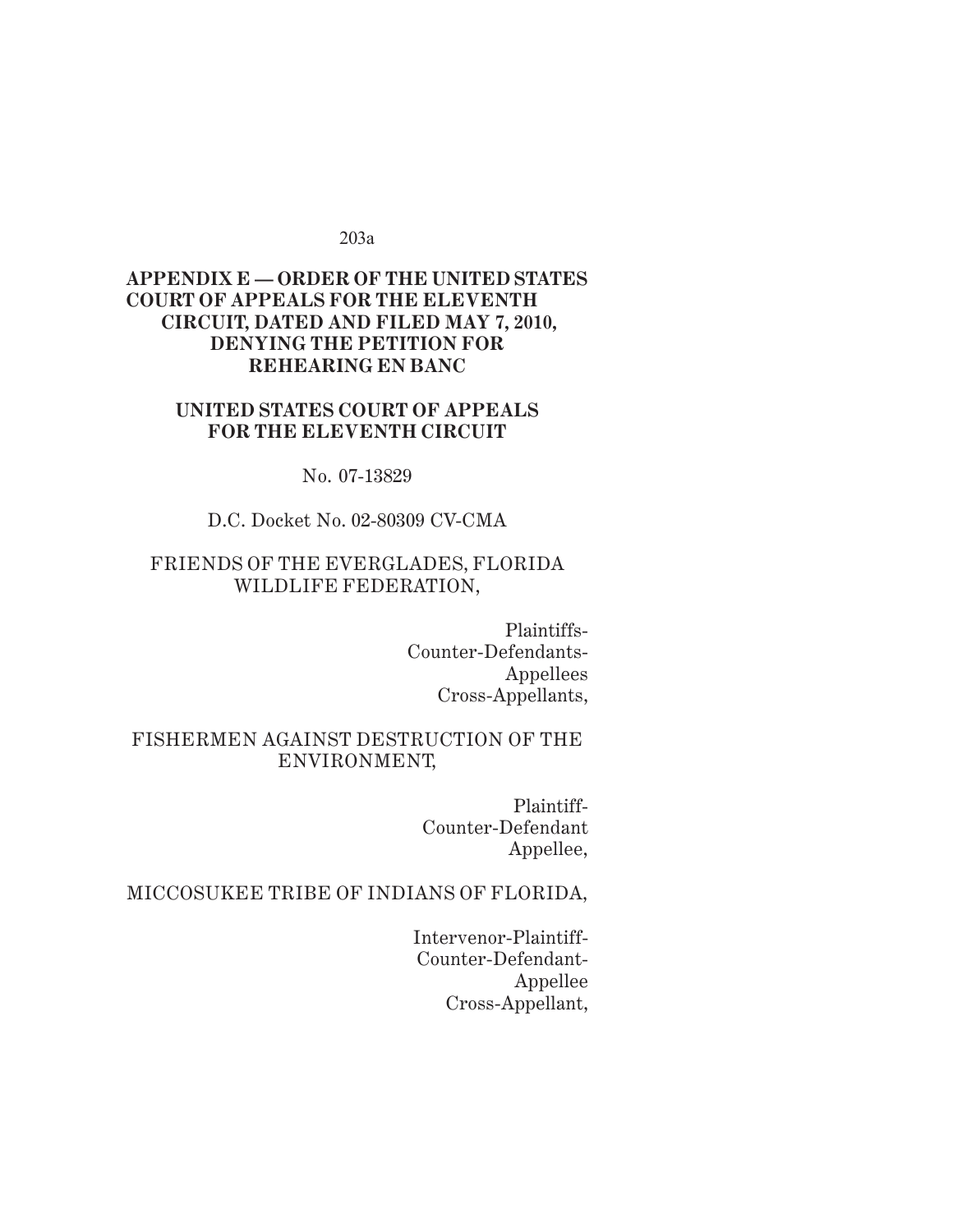*Appendix E*

versus

# SOUTH FLORIDA WATER MANAGEMENT DISTRICT, Defendant-Counter-Claimant-

CAROL WEHLE, Executive Director,

Defendant-Appellant,

Cross-Appellee,

# UNITED STATES OF AMERICA, U.S. SUGAR CORPORATION,

Intervenor-Defendants-Appellants.

Appeal from the United States District Court for the Southern District of Florida

Before DUBINA, Chief Judge, TJOFLAT, EDMONDSON, BIRCH, BLACK, CARNES, BARKETT, HULL, MARCUS, WILSON, PRYOR, and MARTIN, Circuit Judges.

# BY THE COURT:

The Court having been polled at the request of one of the members of the Court and a majority of the Circuit Judges who are in regular active service not having voted in favor of it (Rule 35, Federal Rules of Appellate Procedure), the Suggestion of Rehearing En Banc is **DENIED**.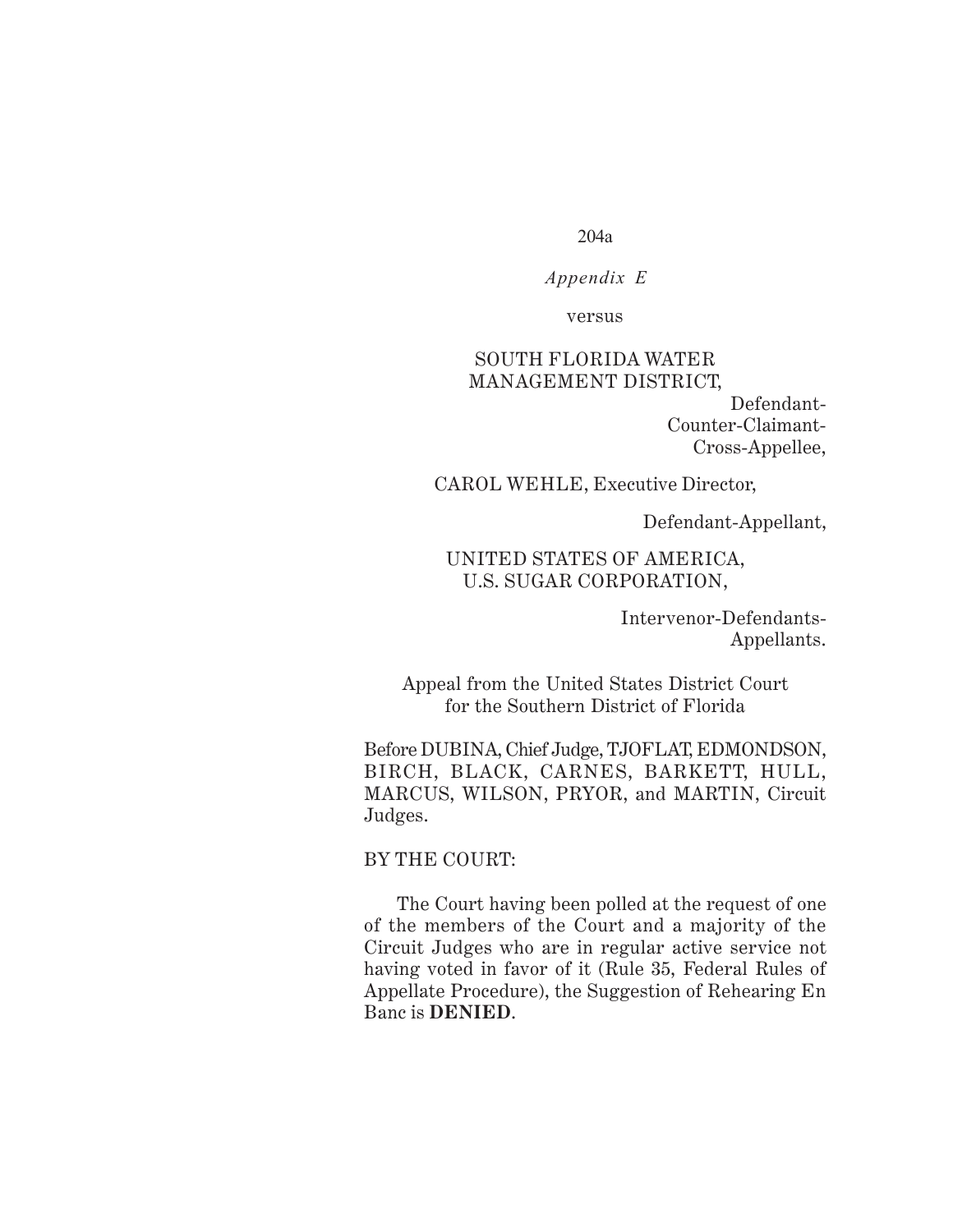#### *Appendix F* **APPENDIX F — RELEVANT STATUTES**

#### **Pertinent Clean Water Act Provisions**

#### **Section 301, 33 U.S.C.** § **1311. Effluent limitations**

(a) Illegality of pollutant discharges except in compliance with law

Except as in compliance with this section and sections 1312, 1316, 1317, 1328, 1342, and 1344 of this title, the discharge of any pollutant by any person shall be unlawful.

\*\*\*\*

**Section 303, 33 U.S.C. § 1313. Water quality standards and implementation plans**

\*\*\*\*

(d) Identification of areas with insufficient controls; maximum daily load; certain effluent limitations revision

(1) (A) Each State shall identify those waters within its boundaries for which the effluent limitations required by section 1311  $(b)(1)(A)$ and section 1311 (b) $(1)(B)$  of this title are not stringent enough to implement any water quality standard applicable to such waters. The State shall establish a priority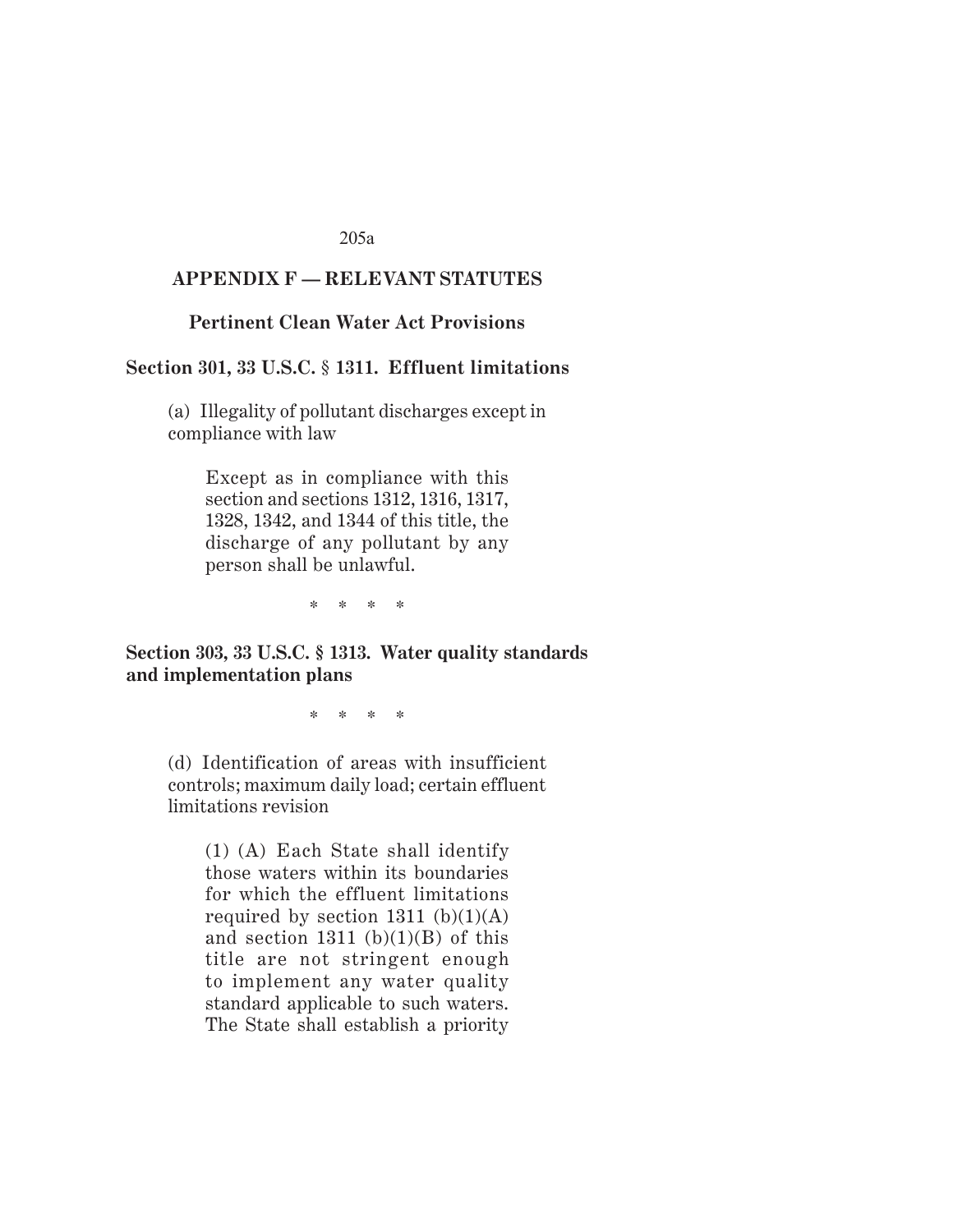#### *Appendix F*

ranking for such waters, taking into account the severity of the pollution and the uses to be made of such waters.

(B) Each State shall identify those waters or parts thereof within its boundaries for which controls on thermal discharges under section 1311 of this title are not stringent enough to assure protection and propagation of a balanced indigenous population of shellfish, fish, and wildlife.

(C) Each State shall establish for the waters identified in paragraph (1)(A) of this subsection, and in accordance with the priority ranking, the total maximum daily load, for those pollutants which the Administrator identifies under section 1314 (a)(2) of this title as suitable for such calculation. Such load shall be established at a level necessary to implement the applicable water quality standards with seasonal variations and a margin of safety which takes into account any lack of knowledge concerning the relationship between effluent limitations and water quality.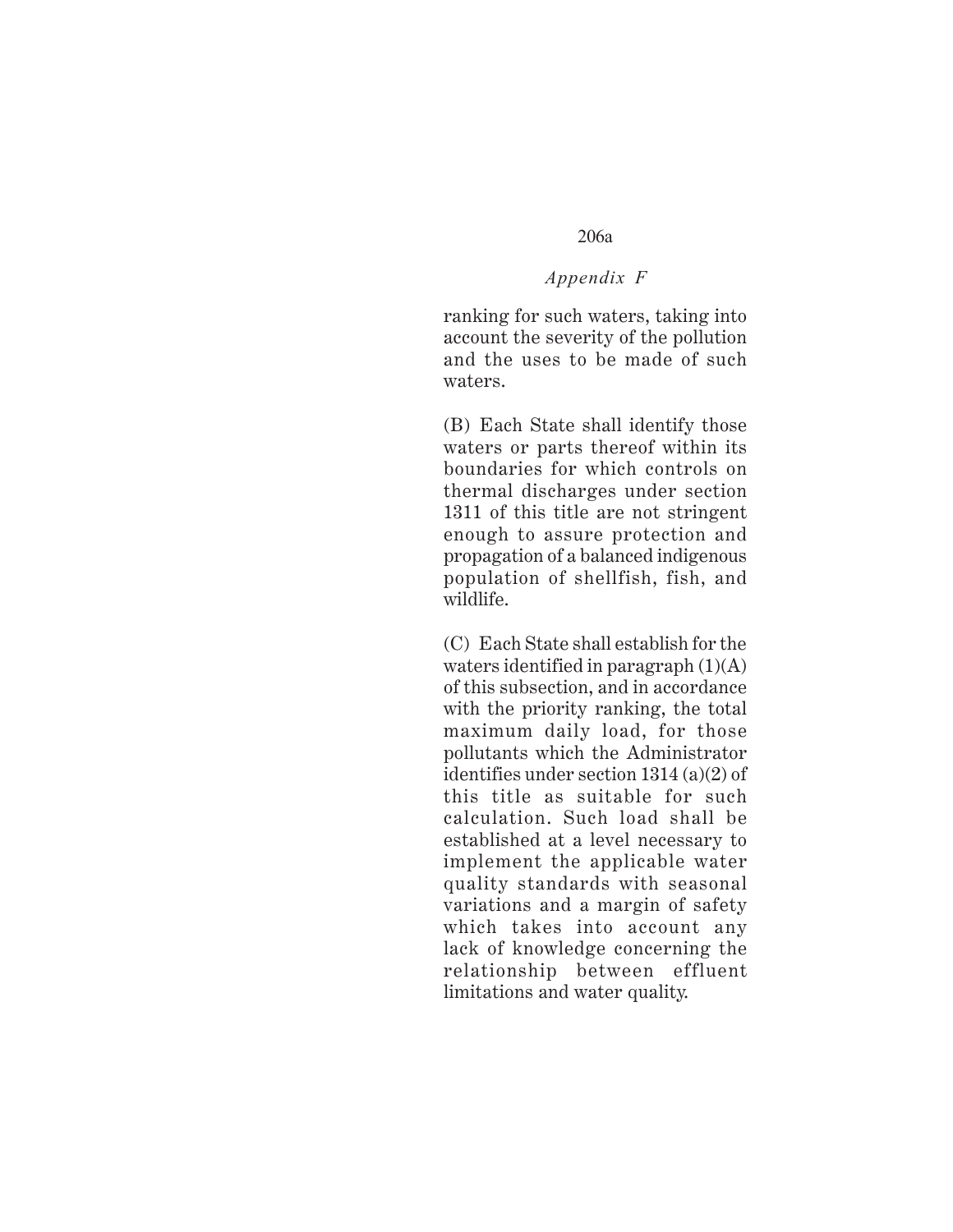# *Appendix F*

(D) Each State shall estimate for the waters identified in paragraph (1)(B) of this subsection the total maximum daily thermal load required to assure protection and propagation of a balanced, indigenous population of shellfish, fish, and wildlife. Such estimates shall take into account the normal water temperatures, flow rates, seasonal variations, existing sources of heat input, and the dissipative capacity of the identified waters or parts thereof. Such estimates shall include a calculation of the maximum heat input that can be made into each such part and shall include a margin of safety \* \* \*.

(2) Each State shall submit to the Administrator from time to time, with the first such submission not later than one hundred and eighty days after the date of publication of the first identification of pollutants under section 1314 (a) $(2)(D)$  of this title, for his approval the waters identified and the loads established under paragraphs  $(1)(A)$ ,  $(1)(B)$ ,  $(1)(C)$ , and  $(1)(D)$  of this subsection.

\*\*\*\*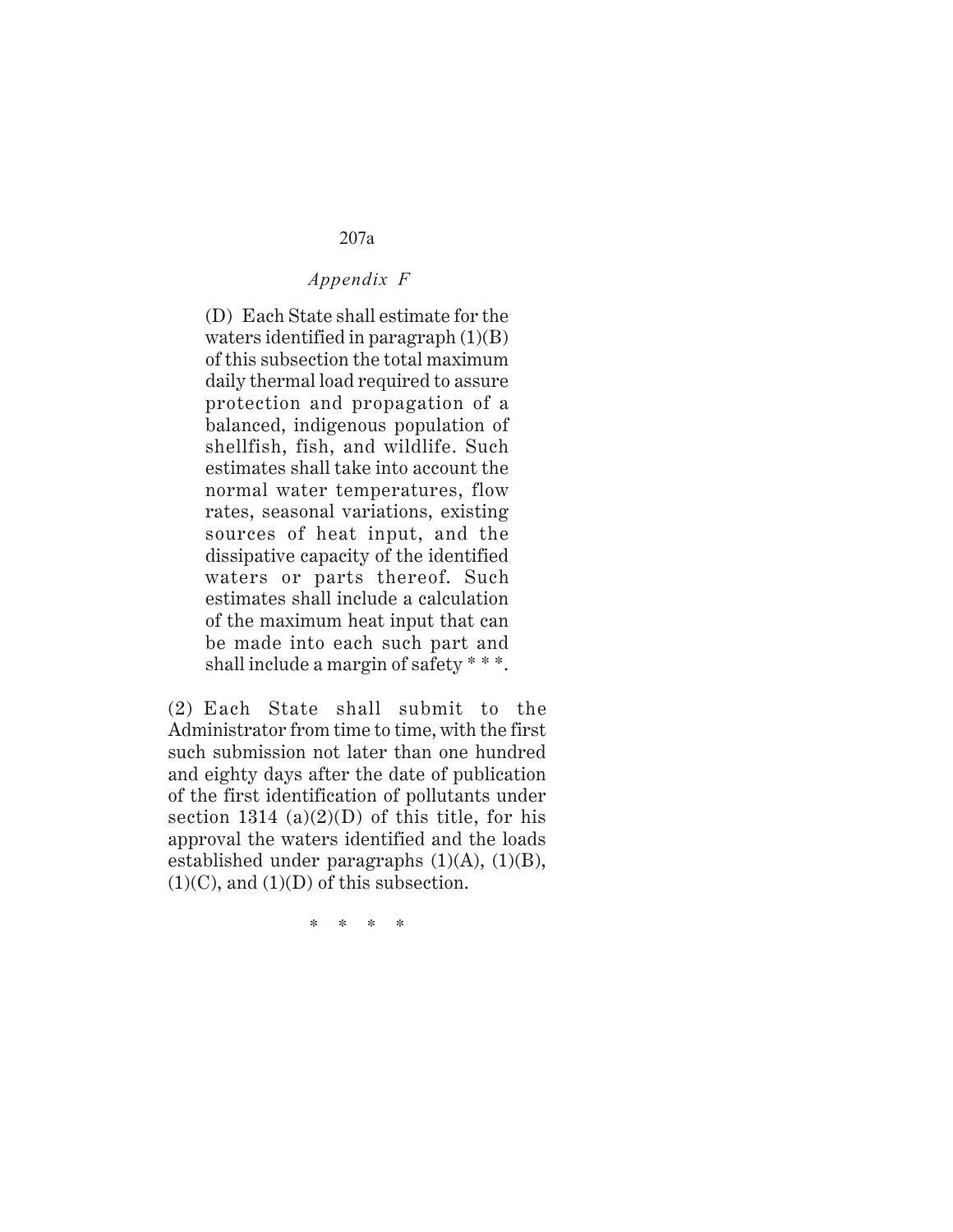#### *Appendix F*

# **Section 402, 33 U.S.C. § 1342. National pollutant discharge elimination system**

(a) Permits for discharge of pollutants

(1) Except as provided in sections 1328 and 1344 of this title, the Administrator may, after opportunity for public hearing issue a permit for the discharge of any pollutant, or combination of pollutants, notwithstanding section 1311 (a) of this title\*\*\*\*

\*\*\*\*

- (*l*) Limitation on permit requirement
	- (1) Agricultural return flows

The Administrator shall not require a permit under this section for discharges composed entirely of return flows from irrigated agriculture, nor shall the Administrator directly or indirectly, require any State to require such a permit.

(2) Stormwater runoff from oil, gas, and mining operations

The Administrator shall not require a permit under this section, nor shall the Administrator directly or indirectly require any State to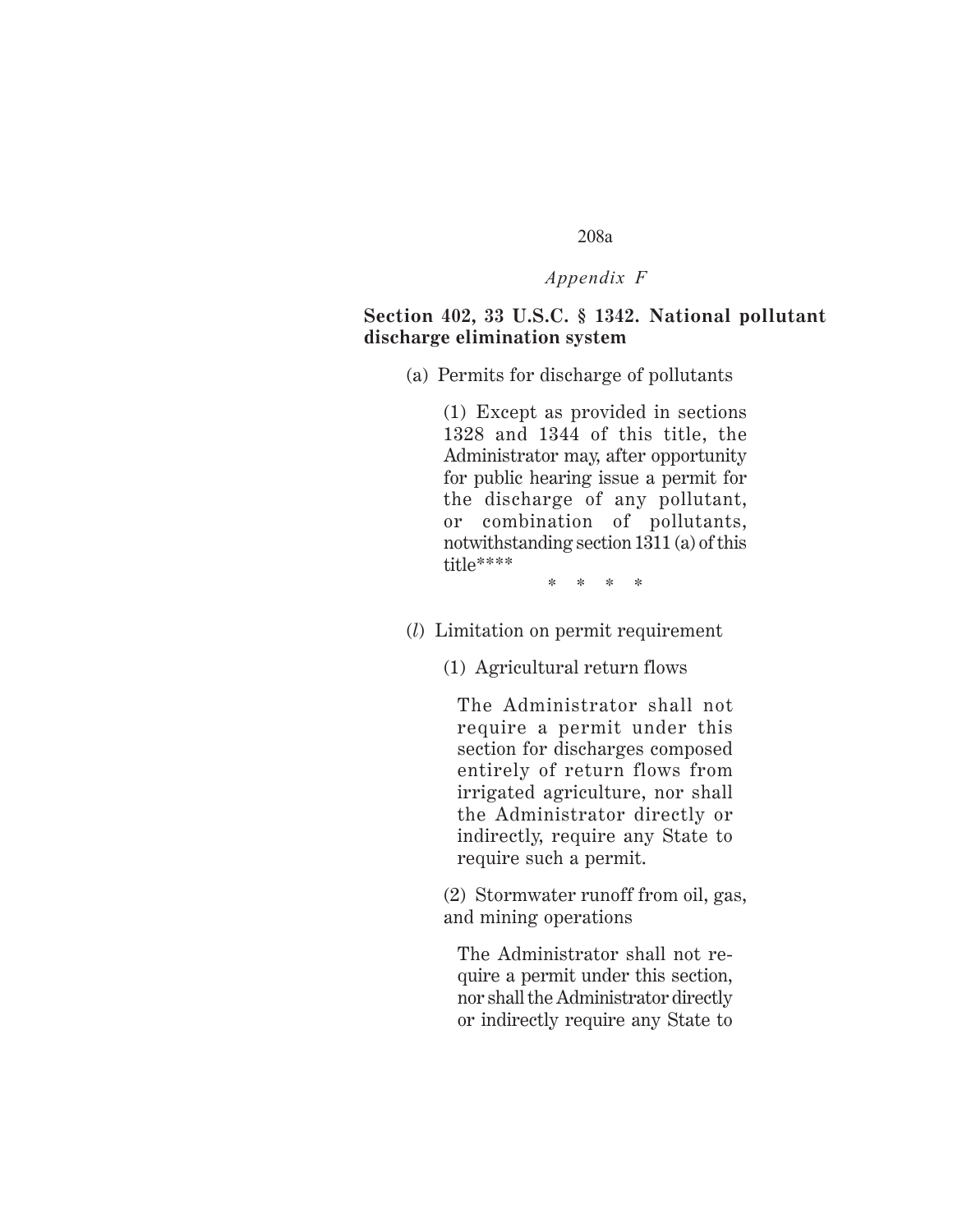## *Appendix F*

require a permit, for discharges of stormwater runoff from mining operations or oil and gas exploration, production, processing, or treatment operations or transmission facilities, composed entirely of flows which are from conveyances or systems of conveyances (including but not limited to pipes, conduits, ditches, and channels) used for collecting and conveying precipitation runoff \* \* \* \*

\*\*\*\*

### **Section 404, § 1344. Permits for dredged or fill material**

(a) Discharge into navigable waters at specified disposal sites

The Secretary may issue permits, after notice and opportunity for public hearings for the discharge of dredged or fill material into the navigable waters at specified disposal sites. Not later than the fifteenth day after the date an applicant submits all the information required to complete an application for a permit under this subsection, the Secretary shall publish the notice required by this subsection.

 $**$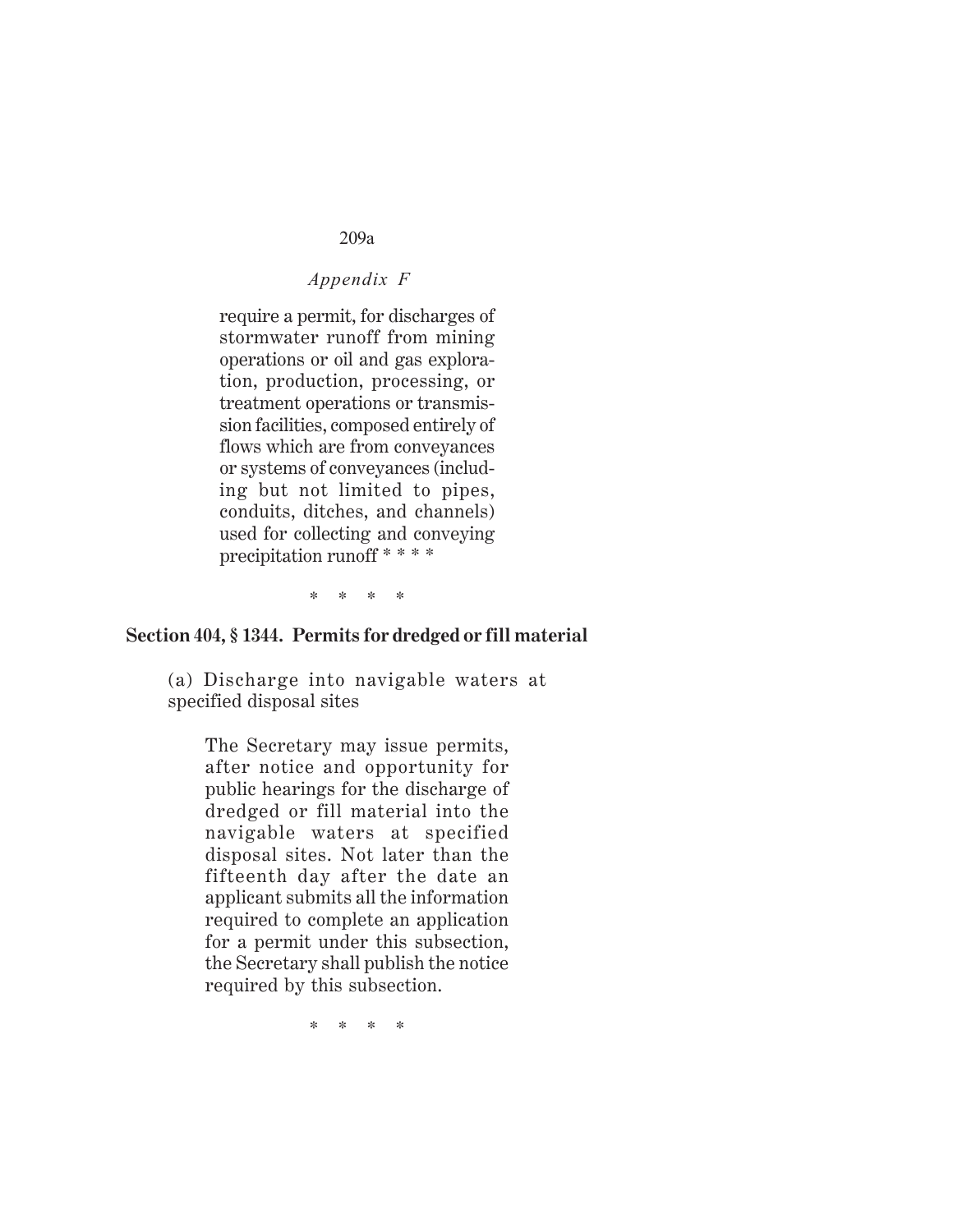## *Appendix F*

#### **Section 502, 33 U.S.C. § 1362. Definitions**

Except as otherwise specifically provided, when used in this chapter:

\*\*\*\*

(6) The term "pollutant" means dredged spoil, solid waste, incinerator residue, sewage, garbage, sewage sludge, munitions, chemical wastes, biological materials, radioactive materials, heat, wrecked or discarded equipment, rock, sand, cellar dirt and industrial, municipal, and agricultural waste discharged into water. This term does not mean

(A) "sewage from vessels or a discharge incidental to the normal operation of a vessel of the Armed Forces" within the meaning of section 1322 of this title; or

(B) water, gas, or other material which is injected into a well to facilitate production of oil or gas, or water derived in association with oil or gas production and disposed of in a well,\* \* \*.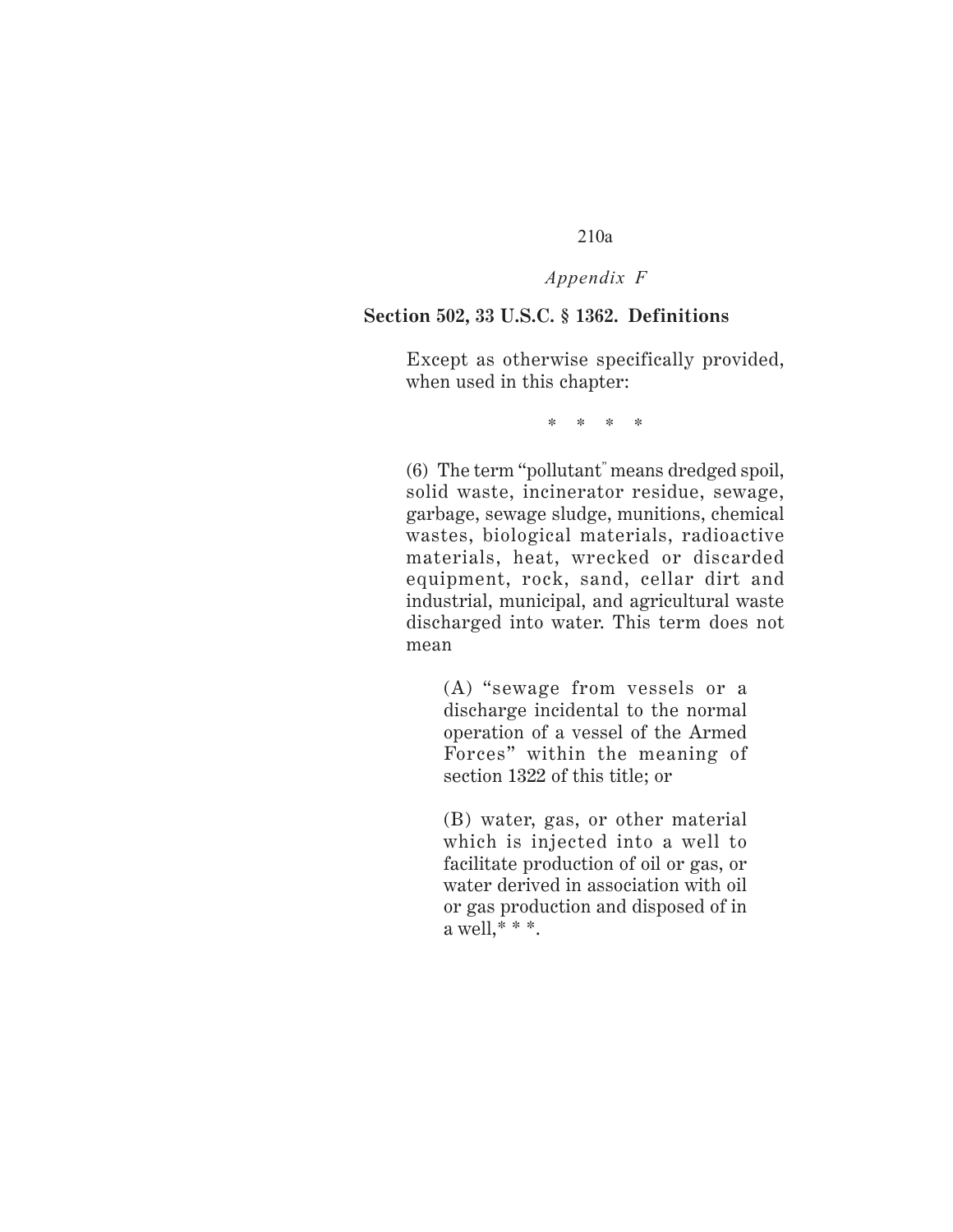# *Appendix F*

(7) The term "navigable waters" means the waters of the United States, including the territorial seas.

\*\*\*\*

(12) The term "discharge of a pollutant" and the term "discharge of pollutants" each means

(A) any addition of any pollutant to navigable waters from any point source,

(B) any addition of any pollutant to the waters of the contiguous zone or the ocean from any point source other than a vessel or other floating craft.

\*\*\*\*

(14) The term "point source" means any discernible, confined and discrete conveyance, including but not limited to any pipe, ditch, channel, tunnel, conduit, well, discrete fissure, container, rolling stock, concentrated animal feeding operation, or vessel or other floating craft, from which pollutants are or may be discharged. This term does not include agricultural stormwater discharges and return flows from irrigated agriculture.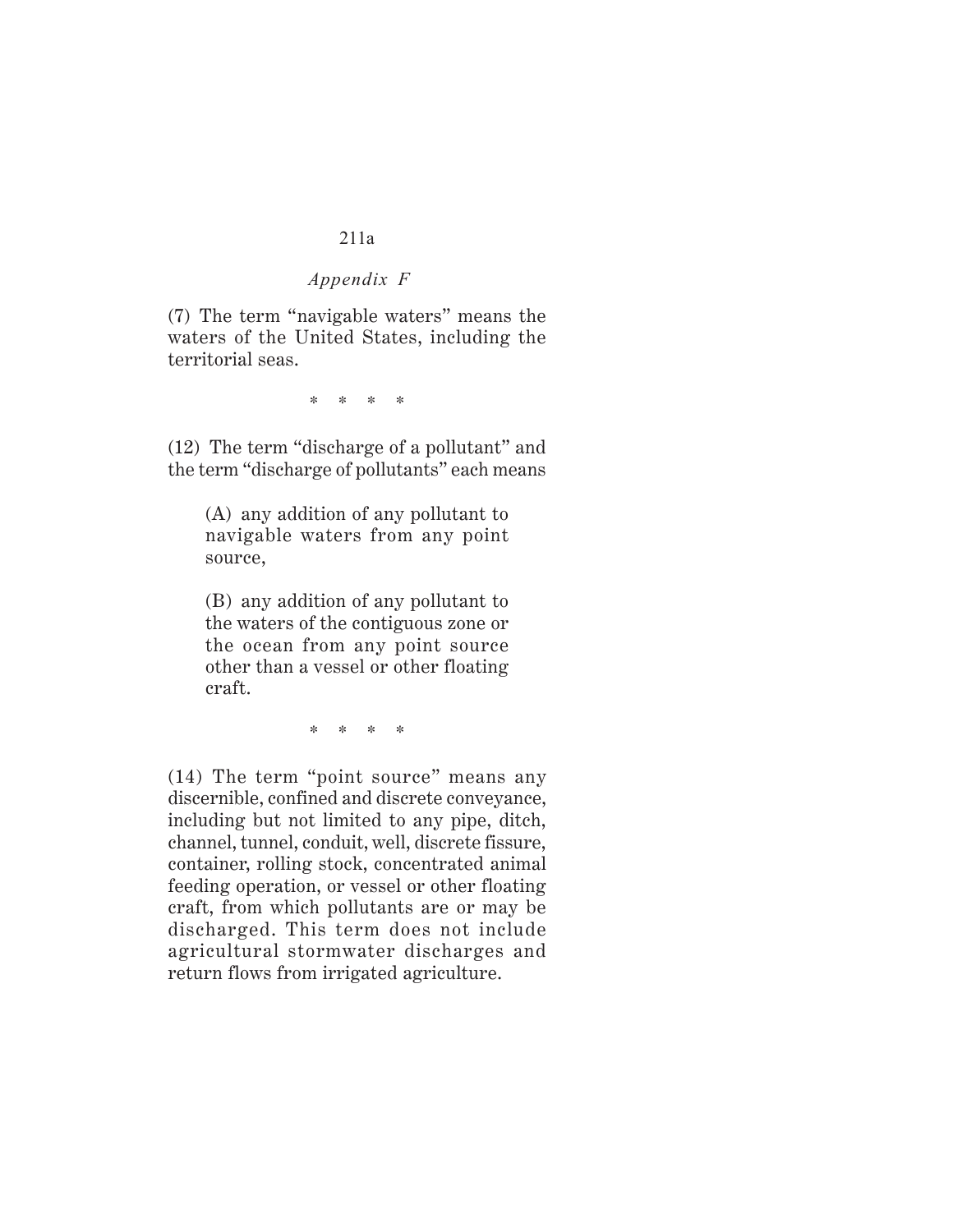## *Appendix F*

(15) The term "biological monitoring" shall mean the determination of the effects on aquatic life, including accumulation of pollutants in tissue, in receiving waters due to the discharge of pollutants

(A) by techniques and procedures, including sampling of organisms representative of appropriate levels of the food chain appropriate to the volume and the physical, chemical, and biological characteristics of the effluent, and

(B) at appropriate frequencies and locations.

(16) The term "discharge" when used without qualification includes a discharge of a pollutant, and a discharge of pollutants.

\*\*\*\*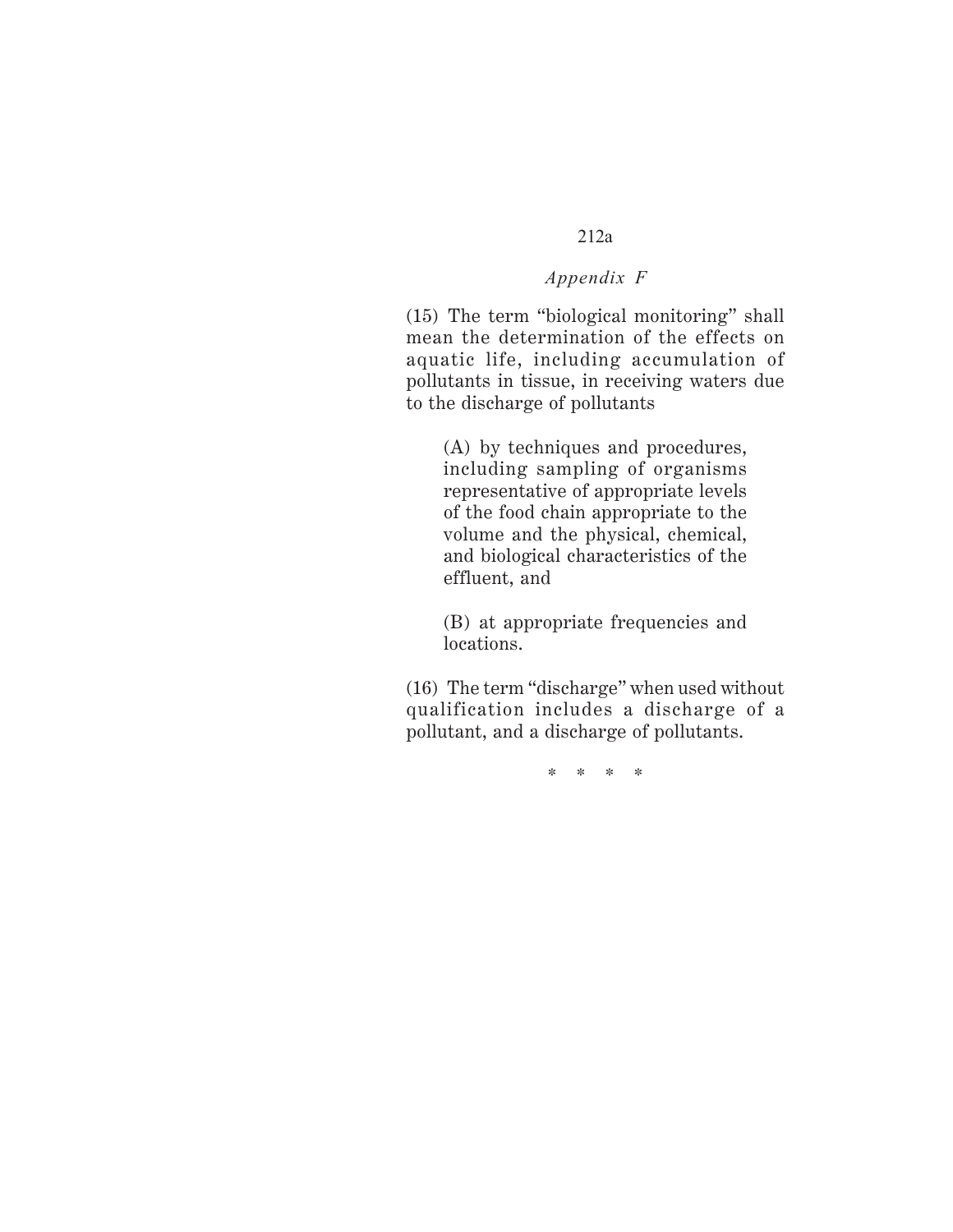#### *Appendix G* **APPENDIX G — RELEVANT REGULATION**

#### **40 C.F.R. § 122.3**

#### **§ 122.3 Exclusions.**

The following discharges do not require NPDES permits:

(a) Any discharge of sewage from vessels, effluent from properly functioning marine engines, laundry, shower, and galley sink wastes, or any other discharge incidental to the normal operation of a vessel. This exclusion does not apply to rubbish, trash, garbage, or other such materials discharged overboard; nor to other discharges when the vessel is operating in a capacity other than as a means of transportation such as when used as an energy or mining facility, a storage facility or a seafood processing facility, or when secured to a storage facility or a seafood processing facility, or when secured to the bed of the ocean, contiguous zone or waters of the United States for the purpose of mineral or oil exploration or development.

(b) Discharges of dredged or fill material into waters of the United States which are regulated under section 404 of CWA.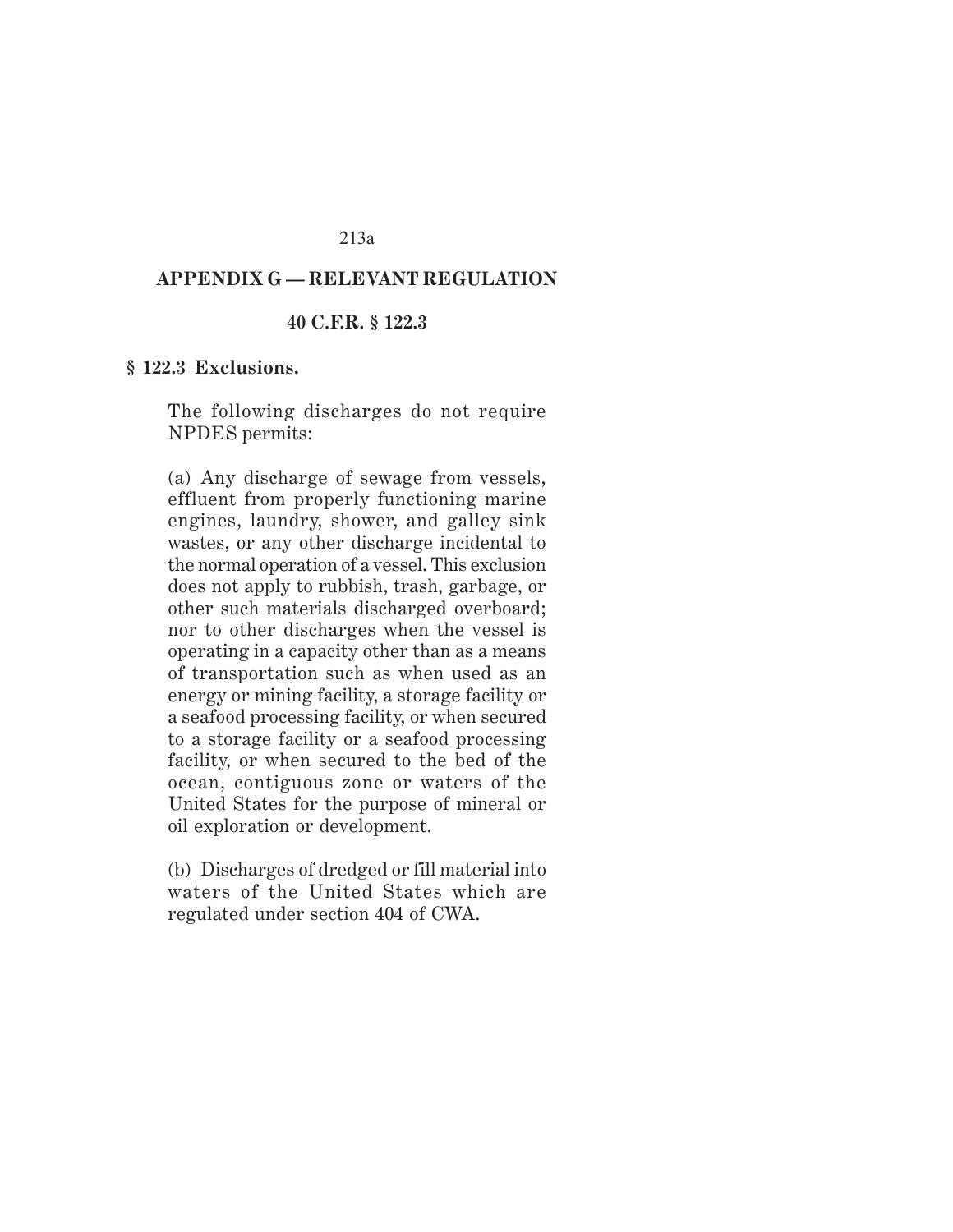## *Appendix G*

(c) The introduction of sewage, industrial wastes or other pollutants into publicly owned treatment works by indirect dischargers. Plans or agreements to switch to this method of disposal in the future do not relieve dischargers of the obligation to have and comply with permits until all discharges of pollutants to waters of the United States are eliminated. (See also § 122.47(b)). This exclusion does not apply to the introduction of pollutants to privately owned treatment works or to other discharges through pipes, sewers, or other conveyances owned by a State, municipality, or other party not leading to treatment works.

(d) Any discharge in compliance with the instructions of an On-Scene Coordinator pursuant to 40 CFR part 300 (The National Oil and Hazardous Substances Pollution Contingency Plan) or 33 CFR 153.10(e) (Pollution by Oil and Hazardous Substances).

(e) Any introduction of pollutants from non point-source agricultural and silvicultural activities, including storm water runoff from orchards, cultivated crops, pastures, range lands, and forest lands, but not discharges from concentrated animal feeding operations as defined in § 122.23, discharges from concentrated aquatic animal production facilities as defined in § 122.24, discharges to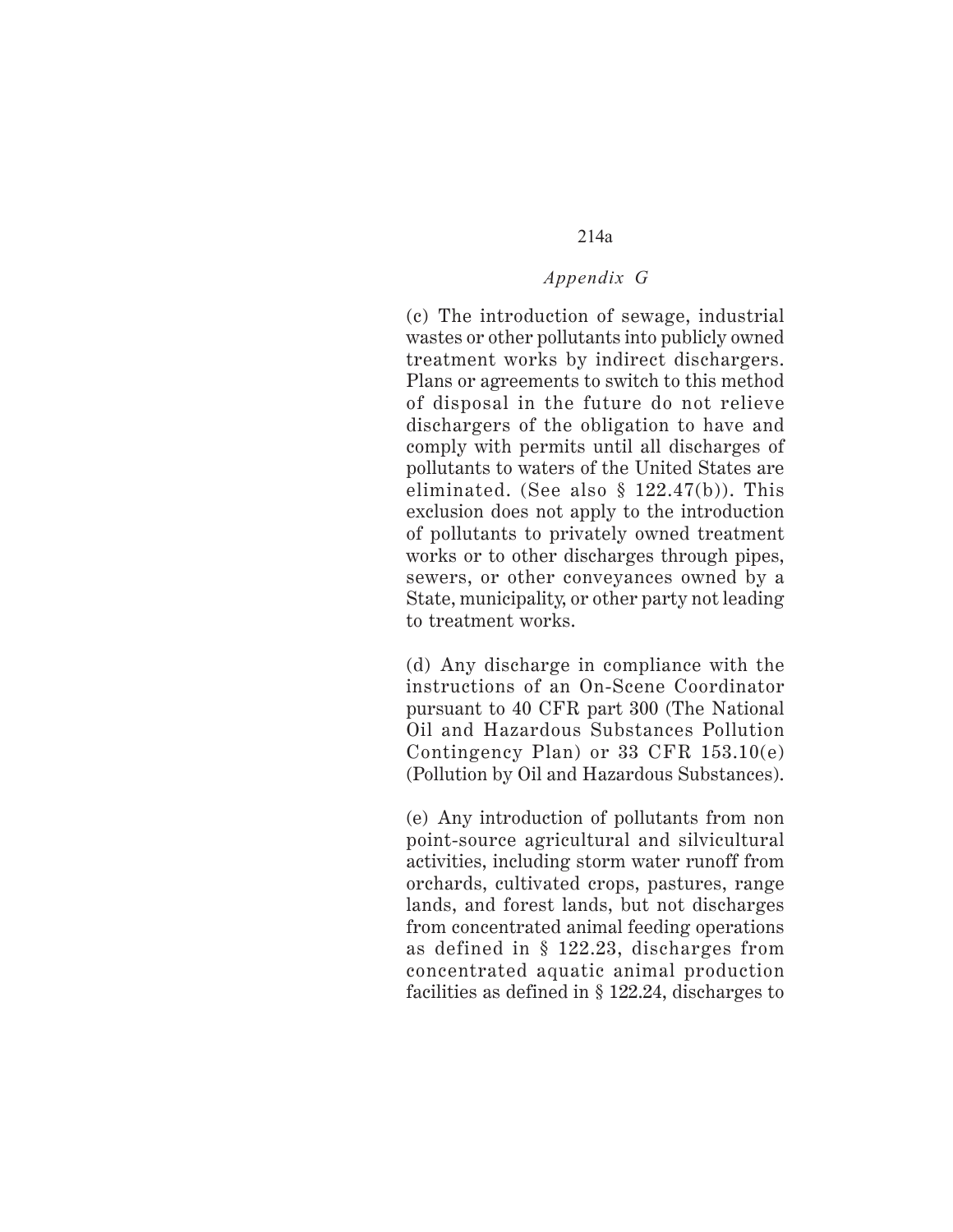## *Appendix G*

aquaculture projects as defined in § 122.25, and discharges from silvicultural point sources as defined in § 122.27.

(f) Return flows from irrigated agriculture.

(g) Discharges into a privately owned treatment works, except as the Director may otherwise require under § 122.44(m).

(h) The application of pesticides consistent with all relevant requirements under FIFRA (i.e., those relevant to protecting water quality), in the following two circumstances:

(1) The application of pesticides directly to waters of the United States in order to control pests. Examples of such applications include applications to control mosquito larvae, aquatic weeds, or other pests that are present in waters of the United States.

(2) The application of pesticides to control pests that are present over waters of the United States, including near such waters, where a portion of the pesticides will unavoidably be deposited to waters of the United States in order to target the pests effectively; for